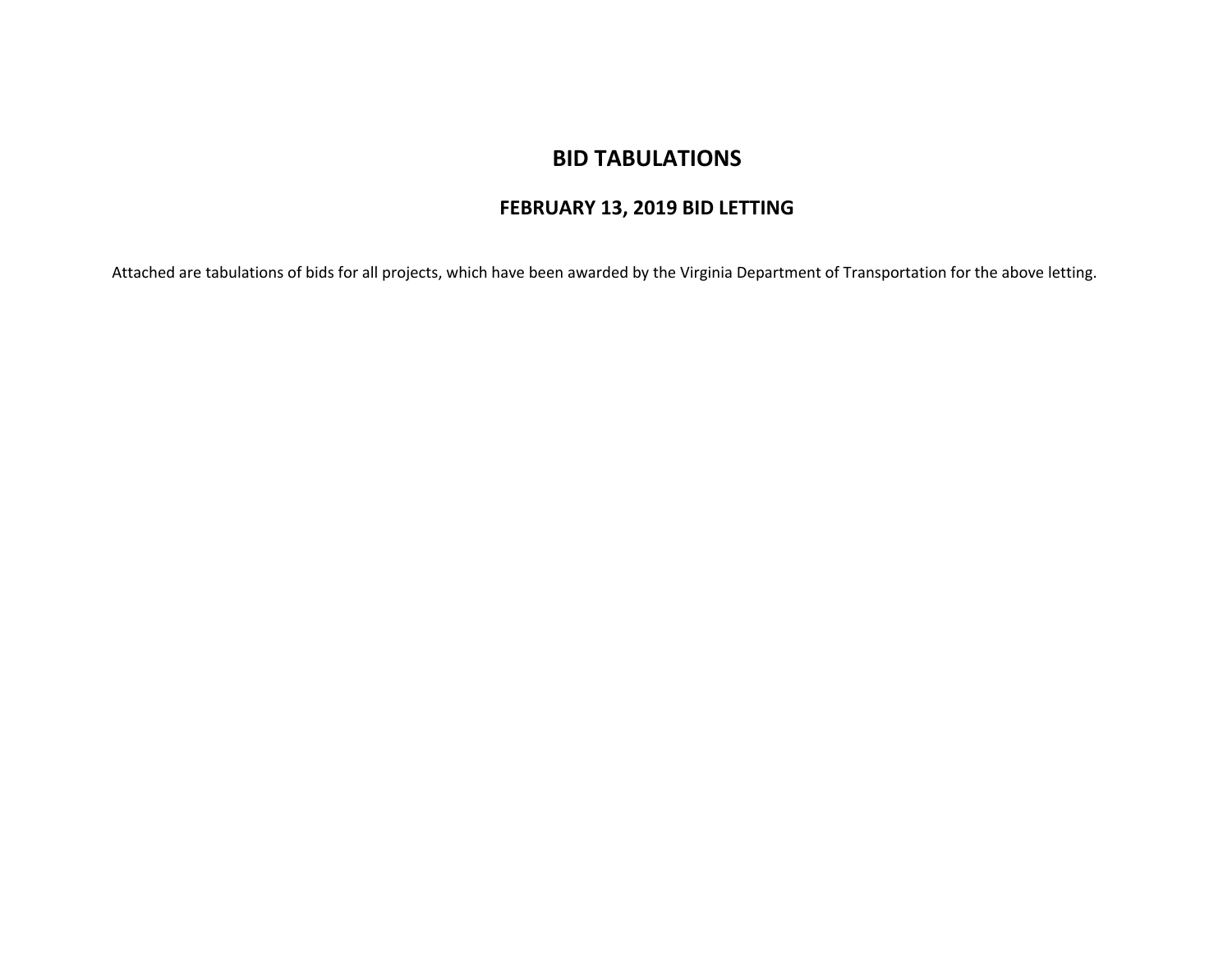|                                                                                                                                                                             |                                  |                           |                                          |                                                                                                                    | <b>Tabulation of Bids</b>            |                        |                   |                   | Page 1 of 3       |  |  |
|-----------------------------------------------------------------------------------------------------------------------------------------------------------------------------|----------------------------------|---------------------------|------------------------------------------|--------------------------------------------------------------------------------------------------------------------|--------------------------------------|------------------------|-------------------|-------------------|-------------------|--|--|
| Contract ID: CM219PMT114143<br>Letting Date: February 13, 2019<br>Call Order: 222<br>Contract Time: 12/06/19 COMPLETION DATE<br><b>Contract Description: 2019 PLANT MIX</b> |                                  |                           | <b>Counties: CARROLL</b>                 | District(s): SALEM / MARTINSVILLE<br>Project(s): PM2T-017-F19, P401, PM02458; PM21-017-F19, P401, PM02458;<br>Min: |                                      |                        |                   |                   |                   |  |  |
| Line No / Item ID<br><b>Item Description</b>                                                                                                                                |                                  |                           | (1) ADAMS CONSTRUCTION<br><b>COMPANY</b> |                                                                                                                    | (2) SOWERS CONSTRUCTION<br>CO., INC. |                        |                   |                   |                   |  |  |
|                                                                                                                                                                             | Alt Set / Alt Member             | <b>Quantity and Units</b> |                                          | <b>Unit Price</b>                                                                                                  | <b>Ext Amount</b>                    | <b>Unit Price</b>      | <b>Ext Amount</b> | <b>Unit Price</b> | <b>Ext Amount</b> |  |  |
| <b>SECTION:</b>                                                                                                                                                             | 0001                             | ALL BID ITEMS             |                                          | Cat Alt Set:                                                                                                       |                                      | <b>Cat Alt Member:</b> |                   | LCC:              |                   |  |  |
| 0010                                                                                                                                                                        | 10417                            | 9,007.400                 |                                          | 2.28000                                                                                                            | 20,536.87                            | 2.90000                | 26,121.46         |                   |                   |  |  |
| <b>TACK COAT</b>                                                                                                                                                            |                                  |                           | GAL                                      |                                                                                                                    |                                      |                        |                   |                   |                   |  |  |
| 0020                                                                                                                                                                        | 16242                            | 1,814.940                 |                                          | 47.70000                                                                                                           | 86,572.64                            | 36,00000               | 65,337.84         |                   |                   |  |  |
| 21A OR 21B                                                                                                                                                                  | AGGR. BASE MATL. TY. I OR II NO. |                           | <b>TON</b>                               |                                                                                                                    |                                      |                        |                   |                   |                   |  |  |
| 0030                                                                                                                                                                        | 16335                            | 7,690.710                 |                                          | 87.10000                                                                                                           | 669,860.84                           | 110.00000              | 845,978.10        |                   |                   |  |  |
|                                                                                                                                                                             | ASPHALT CONC. TY. SM-9.5A        |                           | <b>TON</b>                               |                                                                                                                    |                                      |                        |                   |                   |                   |  |  |
| 0040                                                                                                                                                                        | 16516                            | 1,525.340                 |                                          | 12.84000                                                                                                           | 19,585.37                            | 10.00000               | 15,253.40         |                   |                   |  |  |
| $0" - 2"$                                                                                                                                                                   | FLEXIBLE PAVE, TIE-IN PLANING    |                           | SY                                       |                                                                                                                    |                                      |                        |                   |                   |                   |  |  |
| 0050                                                                                                                                                                        | 24265                            |                           | (1)                                      | 18,848.42000                                                                                                       | 18,848.42                            | 60,000.00000           | 60,000.00         |                   |                   |  |  |
| (222)                                                                                                                                                                       | NS MAINTENANCE OF TRAFFIC        |                           | LS                                       |                                                                                                                    |                                      |                        |                   |                   |                   |  |  |
| 0060                                                                                                                                                                        | 24282                            | 651.000                   |                                          | 23.29000                                                                                                           | 15,161.79                            | 26.00000               | 16,926.00         |                   |                   |  |  |
|                                                                                                                                                                             | <b>FLAGGER SERVICE</b>           |                           | HR                                       |                                                                                                                    |                                      |                        |                   |                   |                   |  |  |
| 0070                                                                                                                                                                        | 54020                            | 118,693.000               |                                          | 0.27000                                                                                                            | 32,047.11                            | 0.40000                | 47,477.20         |                   |                   |  |  |
|                                                                                                                                                                             | TYPE A PVMT LINE MRKG 4"         |                           | LF                                       |                                                                                                                    |                                      |                        |                   |                   |                   |  |  |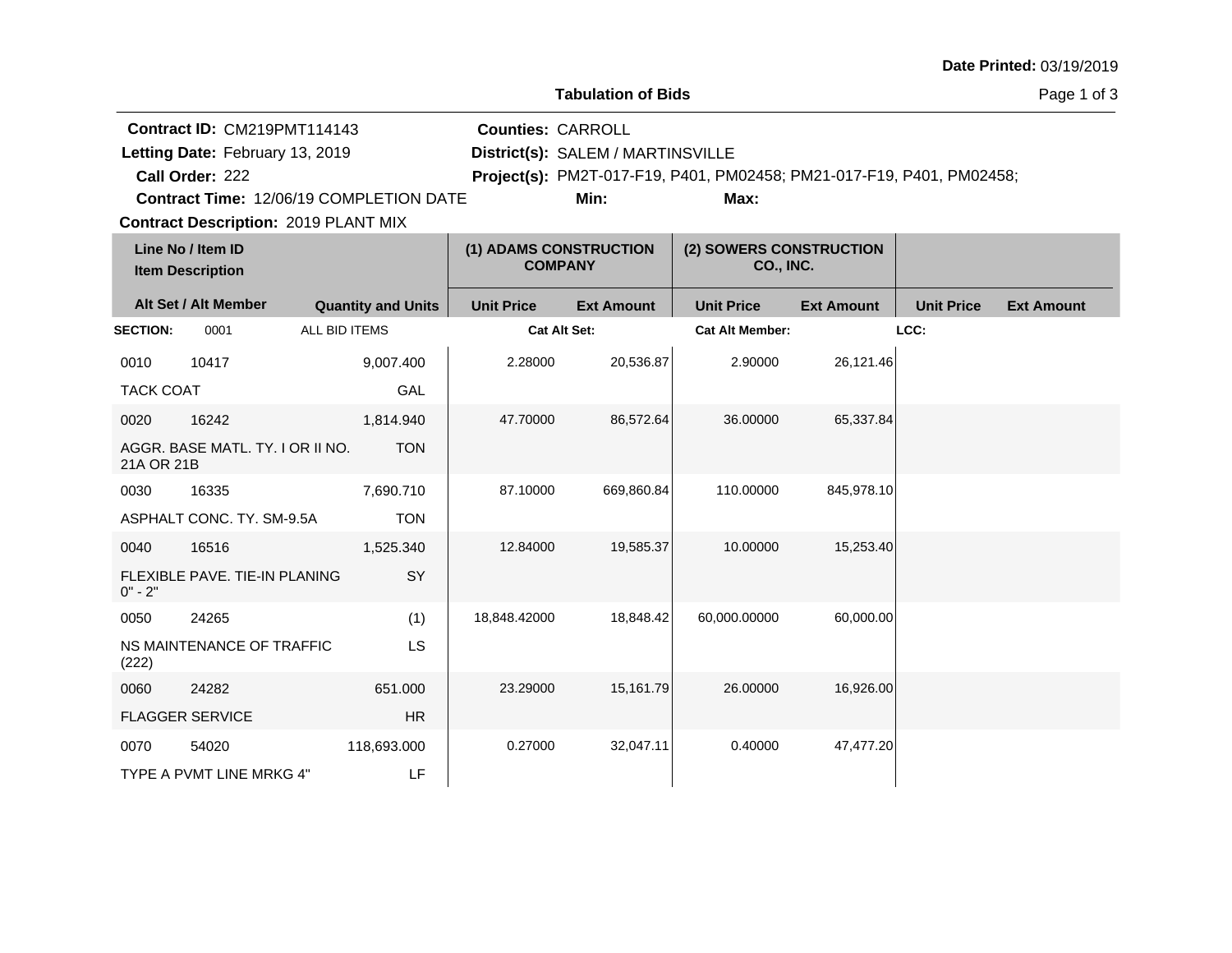|                                              |                                                |                                          |                           |                                      | <b>Tabulation of Bids</b>         |                                                                       | Page 2 of 3       |                   |                   |
|----------------------------------------------|------------------------------------------------|------------------------------------------|---------------------------|--------------------------------------|-----------------------------------|-----------------------------------------------------------------------|-------------------|-------------------|-------------------|
|                                              | Contract ID: CM219PMT114143                    |                                          |                           | <b>Counties: CARROLL</b>             |                                   |                                                                       |                   |                   |                   |
|                                              | Letting Date: February 13, 2019                |                                          |                           |                                      | District(s): SALEM / MARTINSVILLE |                                                                       |                   |                   |                   |
|                                              | Call Order: 222                                |                                          |                           |                                      |                                   | Project(s): PM2T-017-F19, P401, PM02458; PM21-017-F19, P401, PM02458; |                   |                   |                   |
|                                              | <b>Contract Time: 12/06/19 COMPLETION DATE</b> |                                          |                           |                                      | Min:                              | Max:                                                                  |                   |                   |                   |
|                                              | <b>Contract Description: 2019 PLANT MIX</b>    |                                          |                           |                                      |                                   |                                                                       |                   |                   |                   |
| Line No / Item ID<br><b>Item Description</b> |                                                | (1) ADAMS CONSTRUCTION<br><b>COMPANY</b> |                           | (2) SOWERS CONSTRUCTION<br>CO., INC. |                                   |                                                                       |                   |                   |                   |
|                                              | Alt Set / Alt Member                           |                                          | <b>Quantity and Units</b> | <b>Unit Price</b>                    | <b>Ext Amount</b>                 | <b>Unit Price</b>                                                     | <b>Ext Amount</b> | <b>Unit Price</b> | <b>Ext Amount</b> |
| <b>SECTION:</b>                              | 0001                                           | ALL BID ITEMS                            |                           |                                      | <b>Cat Alt Set:</b>               | <b>Cat Alt Member:</b>                                                |                   | LCC:              |                   |
| 0080                                         | 54106                                          |                                          | 364.000                   | 9.42000                              | 3,428.88                          | 10.00000                                                              | 3,640.00          |                   |                   |
| <b>PVMT MRKG</b>                             | <b>ERADICATE EXIST, NONLINEAR</b>              |                                          | <b>SF</b>                 |                                      |                                   |                                                                       |                   |                   |                   |
| 0090                                         | 54396                                          |                                          | 2.000                     | 1,908.00000                          | 3,816.00                          | 2,000.00000                                                           | 4,000.00          |                   |                   |
| ZONE TY B, CL II                             | <b>PVMT MESSAGE MARK, SCHOOL</b>               |                                          | EA                        |                                      |                                   |                                                                       |                   |                   |                   |
|                                              | <b>Section Totals:</b>                         |                                          |                           |                                      | \$869,857.92                      |                                                                       | \$1,084,734.00    |                   |                   |
|                                              | <b>Life Cycle Costs:</b>                       |                                          |                           |                                      |                                   |                                                                       |                   |                   |                   |
|                                              | <b>Section Total with LCC:</b>                 |                                          |                           |                                      | \$869,857.92                      |                                                                       | \$1,084,734.00    |                   |                   |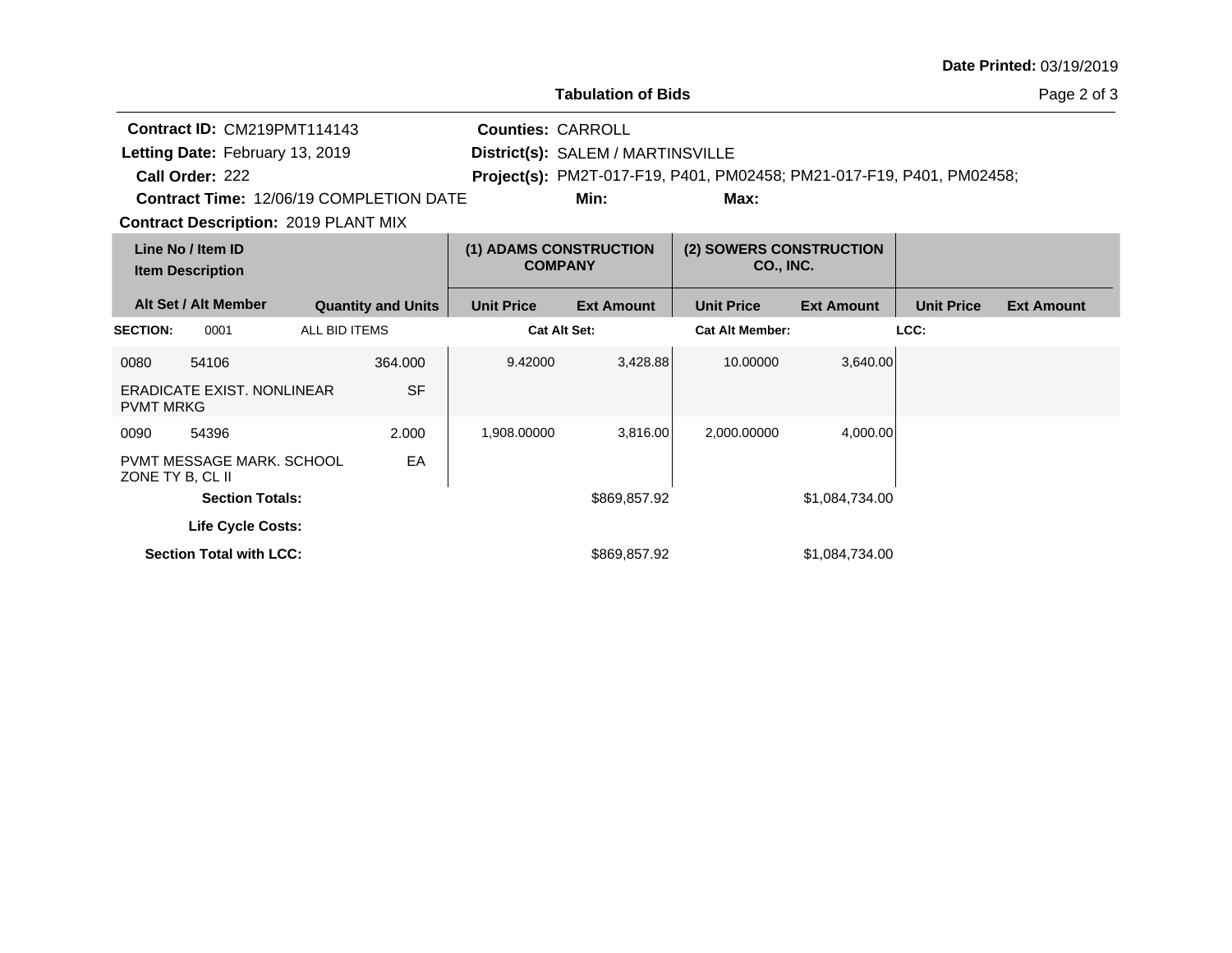|                                              |                                                 |                                                                                                                     |                          | <b>Tabulation of Bids</b>                                             |                        |                   |                   | Page 3 of 3       |
|----------------------------------------------|-------------------------------------------------|---------------------------------------------------------------------------------------------------------------------|--------------------------|-----------------------------------------------------------------------|------------------------|-------------------|-------------------|-------------------|
|                                              | Contract ID: CM219PMT114143                     |                                                                                                                     | <b>Counties: CARROLL</b> |                                                                       |                        |                   |                   |                   |
|                                              | Letting Date: February 13, 2019                 |                                                                                                                     |                          | District(s): SALEM / MARTINSVILLE                                     |                        |                   |                   |                   |
|                                              | Call Order: 222                                 |                                                                                                                     |                          | Project(s): PM2T-017-F19, P401, PM02458; PM21-017-F19, P401, PM02458; |                        |                   |                   |                   |
|                                              |                                                 | <b>Contract Time: 12/06/19 COMPLETION DATE</b>                                                                      |                          | Min:                                                                  | Max:                   |                   |                   |                   |
|                                              |                                                 | <b>Contract Description: 2019 PLANT MIX</b>                                                                         |                          |                                                                       |                        |                   |                   |                   |
| Line No / Item ID<br><b>Item Description</b> |                                                 | (1) ADAMS CONSTRUCTION<br><b>COMPANY</b>                                                                            |                          | (2) SOWERS CONSTRUCTION<br>CO., INC.                                  |                        |                   |                   |                   |
|                                              | Alt Set / Alt Member                            | <b>Quantity and Units</b>                                                                                           | <b>Unit Price</b>        | <b>Ext Amount</b>                                                     | <b>Unit Price</b>      | <b>Ext Amount</b> | <b>Unit Price</b> | <b>Ext Amount</b> |
| <b>SECTION:</b>                              | 0002                                            | <b>ALTERNATE BID ITEMS</b>                                                                                          | Cat Alt Set:             |                                                                       | <b>Cat Alt Member:</b> |                   | LCC:              |                   |
| 0100                                         | 00306                                           | 1.000                                                                                                               | 0.00000                  | 0.00                                                                  | 0.00000                | 0.00              |                   |                   |
| <b>MATERIAL</b>                              | <b>NS SELECT MATERIAL</b><br>ALTERNATE SHOULDER | <b>TON</b>                                                                                                          |                          |                                                                       |                        |                   |                   |                   |
|                                              | <b>Section Totals:</b>                          |                                                                                                                     |                          | \$0.00                                                                |                        | \$0.00            |                   |                   |
|                                              | <b>Life Cycle Costs:</b>                        |                                                                                                                     |                          |                                                                       |                        |                   |                   |                   |
|                                              | <b>Section Total with LCC:</b>                  |                                                                                                                     |                          | \$0.00                                                                |                        | \$0.00            |                   |                   |
|                                              |                                                 | <b>Contract Item Totals</b>                                                                                         |                          | \$869,857.92                                                          |                        | \$1,084,734.00    |                   |                   |
|                                              |                                                 | <b>Contract Time Totals</b>                                                                                         |                          |                                                                       |                        |                   |                   |                   |
|                                              |                                                 | <b>Contract Life Cycle Costs Totals</b>                                                                             |                          | \$0.00                                                                |                        | \$0.00            |                   |                   |
|                                              |                                                 | <b>Contract Grand Totals</b>                                                                                        |                          | \$869,857.92                                                          |                        | \$1,084,734.00    |                   |                   |
|                                              |                                                 | $\overline{A}$ and $\overline{B}$ are the set of the set of the set of the set of $\overline{B}$ and $\overline{B}$ |                          |                                                                       |                        |                   |                   |                   |

**( ) indicates item is bid as Lump Sum**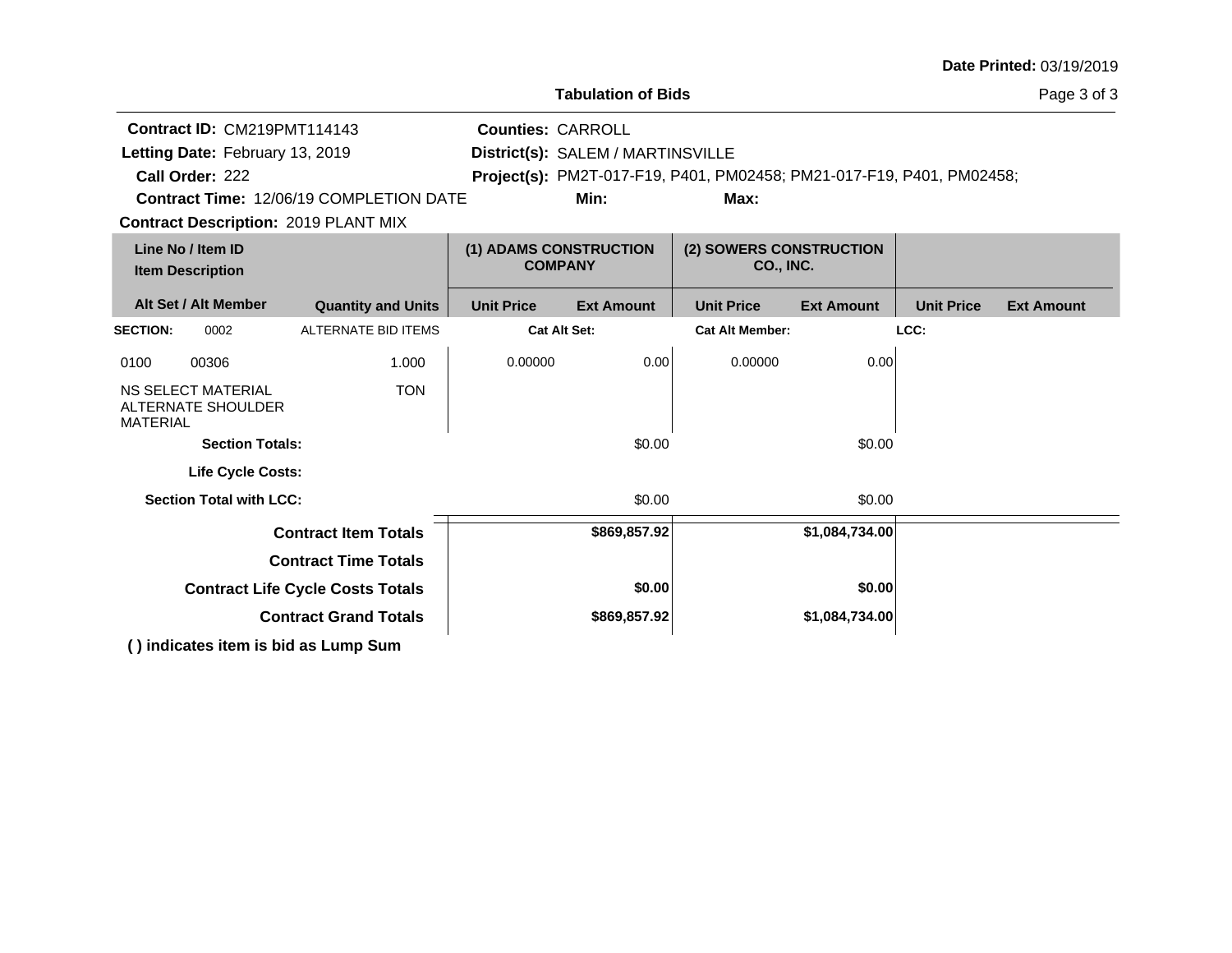|                 | Contract ID: CM219PMT114143                     | <b>Counties: CARROLL</b>                                                     |
|-----------------|-------------------------------------------------|------------------------------------------------------------------------------|
|                 | <b>Letting Date:</b> February 13, 2019 10:00 AM | District(s): SALEM / MARTINSVILLE                                            |
| Call Order: 222 |                                                 | <b>Project(s):</b> PM2T-017-F19, P401, PM02458; PM21-017-F19, P401, PM02458; |
|                 | <b>Contract Time: 12/06/19 COMPLETION DATE</b>  | Min:<br>Max:                                                                 |
|                 | <b>Contract Description: 2019 PLANT MIX</b>     |                                                                              |

| Rank             | <b>Vendor ID/Name</b>         | <b>Total Bid</b> | <b>Percent Of Low</b><br><b>Bid</b> |
|------------------|-------------------------------|------------------|-------------------------------------|
| A006             | ADAMS CONSTRUCTION COMPANY    | \$869,857.92     | 100.00%                             |
| S <sub>138</sub> | SOWERS CONSTRUCTION CO., INC. | \$1,084,734.00   | 124.70%                             |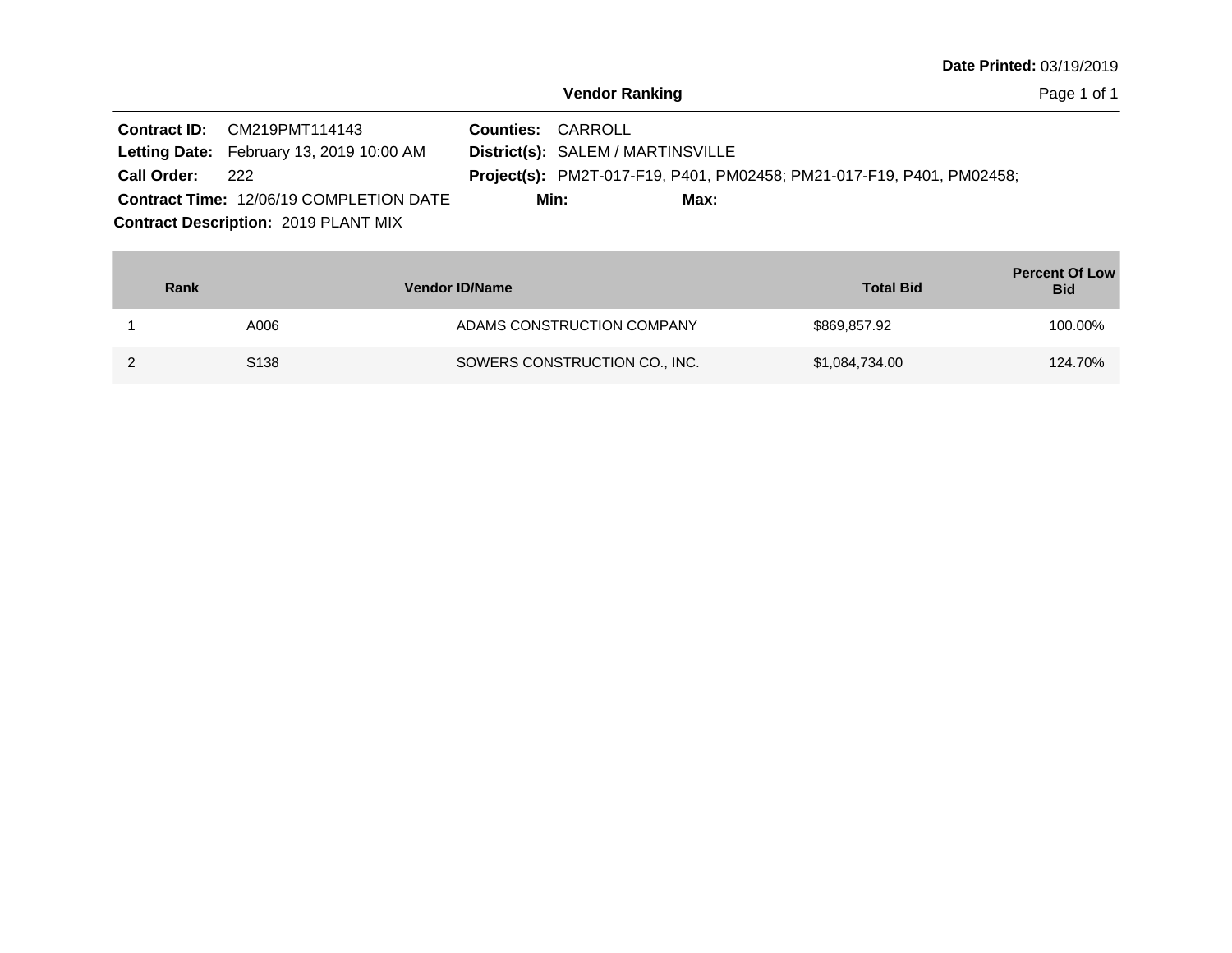|                    | <b>Tabulation of Bids</b>                                                                                                    |               |                           |                                          |                                                                                                             |                                        |                   |                   |                   |  |  |  |
|--------------------|------------------------------------------------------------------------------------------------------------------------------|---------------|---------------------------|------------------------------------------|-------------------------------------------------------------------------------------------------------------|----------------------------------------|-------------------|-------------------|-------------------|--|--|--|
|                    | Contract ID: CM219PMU114145<br>Letting Date: February 13, 2019<br>Call Order: 223<br>Contract Time: 12/06/19 COMPLETION DATE |               |                           | <b>Counties: FLOYD</b>                   | District(s): SALEM / CHRISTIANSBURG<br>Project(s): PM22-031-F19, P401; PM2U-031-F19, P401, PM02458;<br>Min: |                                        |                   |                   |                   |  |  |  |
|                    | <b>Contract Description: 2019 PLANT MIX</b>                                                                                  |               |                           |                                          |                                                                                                             |                                        |                   |                   |                   |  |  |  |
|                    | Line No / Item ID<br><b>Item Description</b>                                                                                 |               |                           | (1) ADAMS CONSTRUCTION<br><b>COMPANY</b> |                                                                                                             | (2) BOXLEY MATERIALS<br><b>COMPANY</b> |                   |                   |                   |  |  |  |
|                    | Alt Set / Alt Member                                                                                                         |               | <b>Quantity and Units</b> | <b>Unit Price</b>                        | <b>Ext Amount</b>                                                                                           | <b>Unit Price</b>                      | <b>Ext Amount</b> | <b>Unit Price</b> | <b>Ext Amount</b> |  |  |  |
| <b>SECTION:</b>    | 0001                                                                                                                         | ALL BID ITEMS |                           | <b>Cat Alt Set:</b>                      |                                                                                                             | <b>Cat Alt Member:</b>                 |                   | LCC:              |                   |  |  |  |
| 0010               | 10417                                                                                                                        |               | 6,717.000                 | 2.24000                                  | 15,046.08                                                                                                   | 2.35000                                | 15,784.95         |                   |                   |  |  |  |
| <b>TACK COAT</b>   |                                                                                                                              |               | GAL                       |                                          |                                                                                                             |                                        |                   |                   |                   |  |  |  |
| 0020               | 16242                                                                                                                        |               | 749.860                   | 46.96000                                 | 35,213.43                                                                                                   | 46.50000                               | 34,868.49         |                   |                   |  |  |  |
| 21A OR 21B         | AGGR. BASE MATL. TY. I OR II NO.                                                                                             |               | <b>TON</b>                |                                          |                                                                                                             |                                        |                   |                   |                   |  |  |  |
| 0030               | 16335                                                                                                                        |               | 5,788.640                 | 80.40000                                 | 465,406.66                                                                                                  | 81.25000                               | 470,327.00        |                   |                   |  |  |  |
|                    | ASPHALT CONC. TY. SM-9.5A                                                                                                    |               | <b>TON</b>                |                                          |                                                                                                             |                                        |                   |                   |                   |  |  |  |
| 0040               | 24265                                                                                                                        |               | (1)                       | 13,634.22000                             | 13,634.22                                                                                                   | 15,000.00000                           | 15,000.00         |                   |                   |  |  |  |
| (223)              | NS MAINTENANCE OF TRAFFIC                                                                                                    |               | <b>LS</b>                 |                                          |                                                                                                             |                                        |                   |                   |                   |  |  |  |
| 0050               | 24282                                                                                                                        |               | 345.000                   | 22.82000                                 | 7,872.90                                                                                                    | 26.00000                               | 8,970.00          |                   |                   |  |  |  |
|                    | <b>FLAGGER SERVICE</b>                                                                                                       |               | <b>HR</b>                 |                                          |                                                                                                             |                                        |                   |                   |                   |  |  |  |
| 0060               | 54020                                                                                                                        |               | 92,503.000                | 0.31000                                  | 28,675.93                                                                                                   | 0.27000                                | 24,975.81         |                   |                   |  |  |  |
|                    | TYPE A PVMT LINE MRKG 4"                                                                                                     |               | LF                        |                                          |                                                                                                             |                                        |                   |                   |                   |  |  |  |
| 0070               | 54048                                                                                                                        |               | 11.000                    | 20.09000                                 | 220.99                                                                                                      | 34.22000                               | 376.42            |                   |                   |  |  |  |
| <b>MARKING 24"</b> | TYPE B CLASS II PAVE. LINE                                                                                                   |               | LF                        |                                          |                                                                                                             |                                        |                   |                   |                   |  |  |  |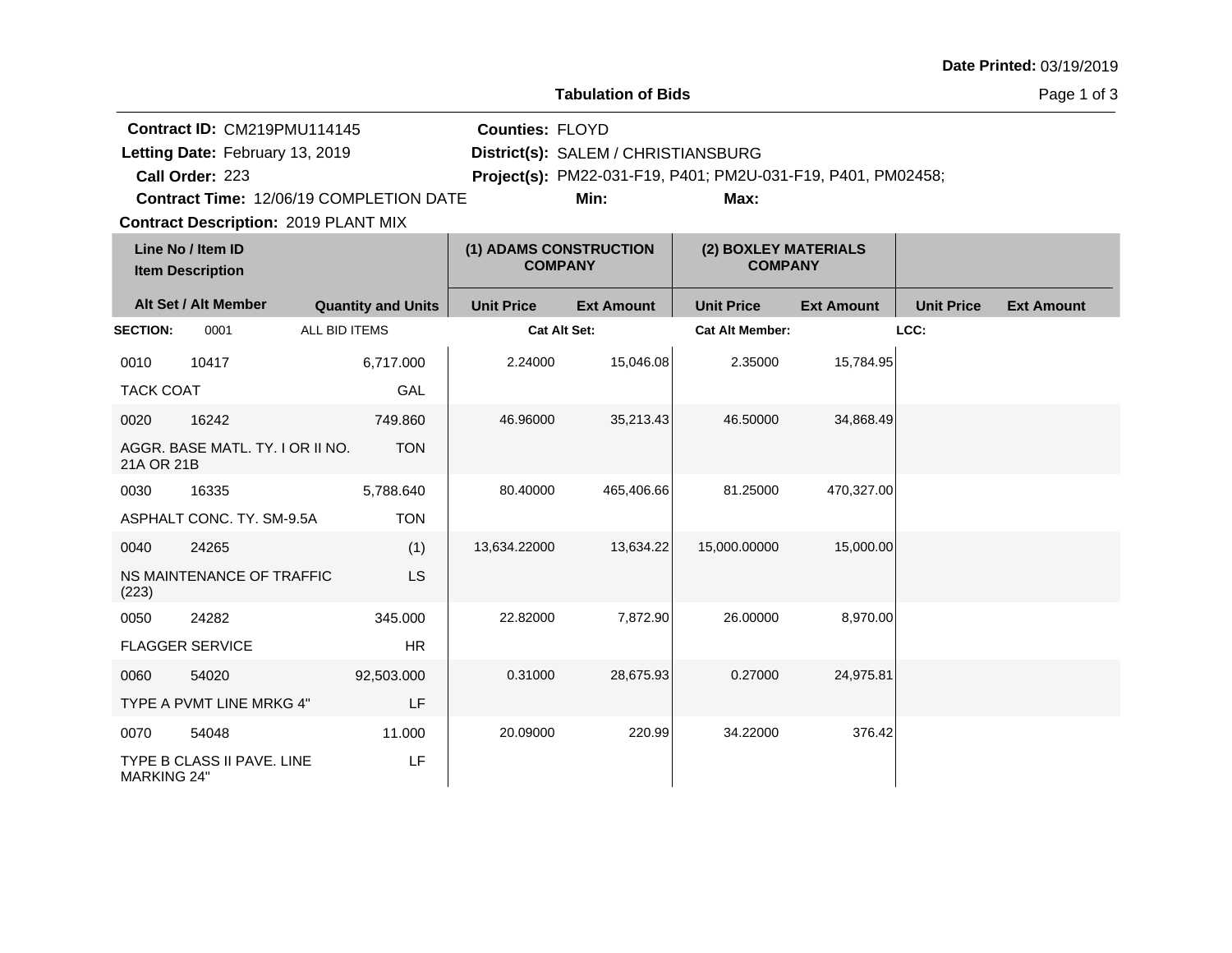|                                              |                                                                               |                                          |                           |                                        | <b>Tabulation of Bids</b> |                                                              |                   |                   | Page 2 of 3       |
|----------------------------------------------|-------------------------------------------------------------------------------|------------------------------------------|---------------------------|----------------------------------------|---------------------------|--------------------------------------------------------------|-------------------|-------------------|-------------------|
|                                              | Contract ID: CM219PMU114145                                                   |                                          |                           | <b>Counties: FLOYD</b>                 |                           |                                                              |                   |                   |                   |
| Letting Date: February 13, 2019              |                                                                               |                                          |                           | District(s): SALEM / CHRISTIANSBURG    |                           |                                                              |                   |                   |                   |
|                                              | Call Order: 223                                                               |                                          |                           |                                        |                           | Project(s): PM22-031-F19, P401; PM2U-031-F19, P401, PM02458; |                   |                   |                   |
|                                              | Contract Time: 12/06/19 COMPLETION DATE                                       |                                          |                           |                                        | Min:                      | Max:                                                         |                   |                   |                   |
|                                              | <b>Contract Description: 2019 PLANT MIX</b>                                   |                                          |                           |                                        |                           |                                                              |                   |                   |                   |
| Line No / Item ID<br><b>Item Description</b> |                                                                               | (1) ADAMS CONSTRUCTION<br><b>COMPANY</b> |                           | (2) BOXLEY MATERIALS<br><b>COMPANY</b> |                           |                                                              |                   |                   |                   |
|                                              | Alt Set / Alt Member                                                          |                                          | <b>Quantity and Units</b> | <b>Unit Price</b>                      | <b>Ext Amount</b>         | <b>Unit Price</b>                                            | <b>Ext Amount</b> | <b>Unit Price</b> | <b>Ext Amount</b> |
| <b>SECTION:</b>                              | 0001                                                                          | ALL BID ITEMS                            |                           |                                        | <b>Cat Alt Set:</b>       | <b>Cat Alt Member:</b>                                       |                   | LCC:              |                   |
| 0080                                         | 54100                                                                         |                                          | 200.000                   | 6.31000                                | 1,262.00                  | 5.00000                                                      | 1,000.00          |                   |                   |
|                                              | <b>NS PAVEMENT MARKING</b><br>PREFORMED THERMO PAVE, LINE<br>4" RUMBLE STRIPS |                                          | LF                        |                                        |                           |                                                              |                   |                   |                   |
| 0090                                         | 54106                                                                         |                                          | 89.000                    | 6.31000                                | 561.59                    | 7.05000                                                      | 627.45            |                   |                   |
| <b>PVMT MRKG</b>                             | <b>ERADICATE EXIST, NONLINEAR</b>                                             |                                          | <b>SF</b>                 |                                        |                           |                                                              |                   |                   |                   |
|                                              | <b>Section Totals:</b>                                                        |                                          |                           |                                        | \$567,893.80              |                                                              | \$571,930.12      |                   |                   |
|                                              | Life Cycle Costs:                                                             |                                          |                           |                                        |                           |                                                              |                   |                   |                   |
|                                              | <b>Section Total with LCC:</b>                                                |                                          |                           |                                        | \$567,893.80              |                                                              | \$571,930.12      |                   |                   |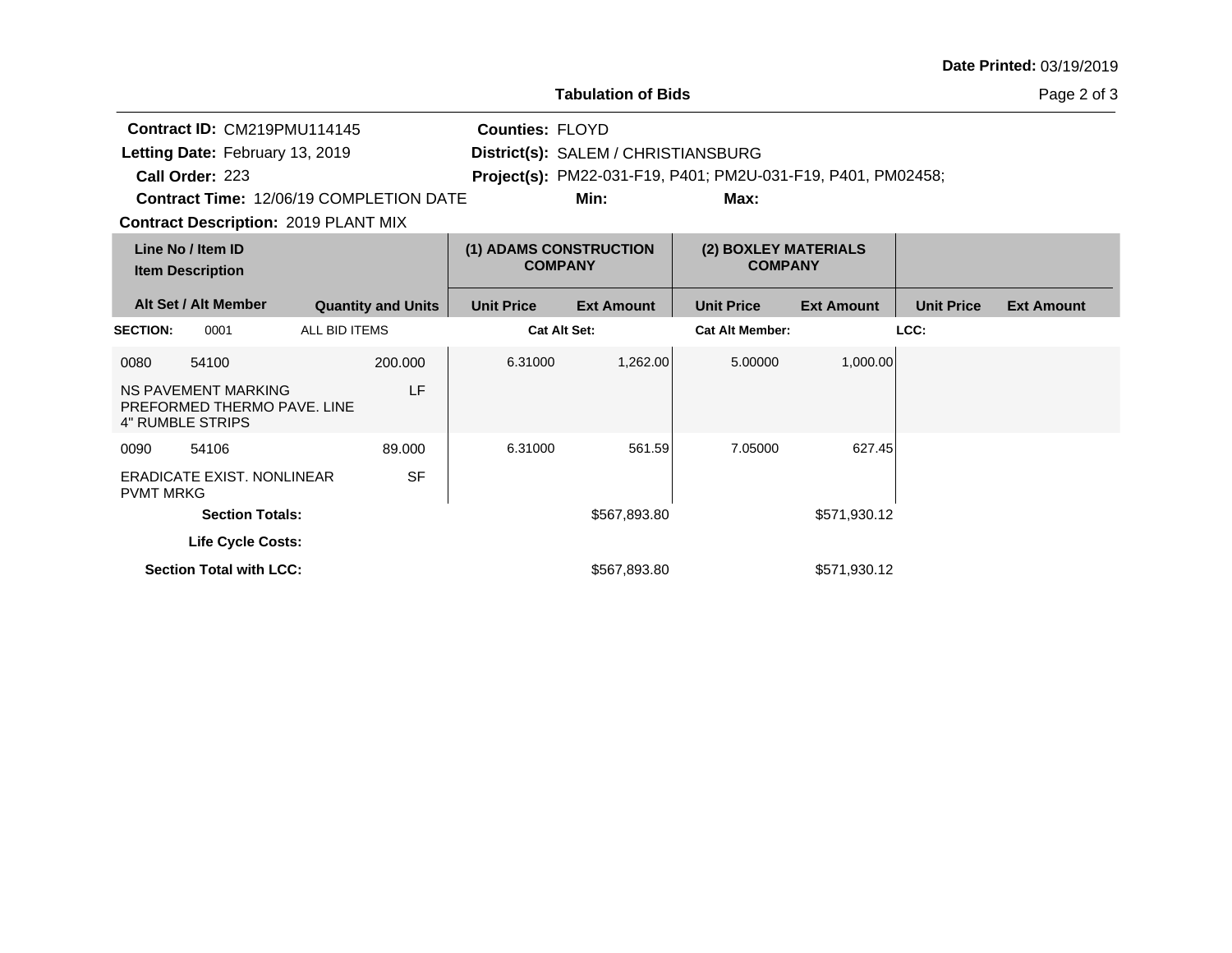|                                              |                                                 |                                             |                        | <b>Tabulation of Bids</b>              |                                                              |                   |                   | Page 3 of 3       |
|----------------------------------------------|-------------------------------------------------|---------------------------------------------|------------------------|----------------------------------------|--------------------------------------------------------------|-------------------|-------------------|-------------------|
|                                              | Contract ID: CM219PMU114145                     |                                             | <b>Counties: FLOYD</b> |                                        |                                                              |                   |                   |                   |
|                                              | Letting Date: February 13, 2019                 |                                             |                        | District(s): SALEM / CHRISTIANSBURG    |                                                              |                   |                   |                   |
|                                              | Call Order: 223                                 |                                             |                        |                                        | Project(s): PM22-031-F19, P401; PM2U-031-F19, P401, PM02458; |                   |                   |                   |
|                                              |                                                 | Contract Time: 12/06/19 COMPLETION DATE     |                        | Min:                                   | Max:                                                         |                   |                   |                   |
|                                              |                                                 | <b>Contract Description: 2019 PLANT MIX</b> |                        |                                        |                                                              |                   |                   |                   |
| Line No / Item ID<br><b>Item Description</b> |                                                 | (1) ADAMS CONSTRUCTION<br><b>COMPANY</b>    |                        | (2) BOXLEY MATERIALS<br><b>COMPANY</b> |                                                              |                   |                   |                   |
|                                              | Alt Set / Alt Member                            | <b>Quantity and Units</b>                   | <b>Unit Price</b>      | <b>Ext Amount</b>                      | <b>Unit Price</b>                                            | <b>Ext Amount</b> | <b>Unit Price</b> | <b>Ext Amount</b> |
| <b>SECTION:</b>                              | 0002                                            | <b>ALTERNATE BID ITEMS</b>                  |                        | <b>Cat Alt Set:</b>                    | <b>Cat Alt Member:</b>                                       |                   | LCC:              |                   |
| 0100                                         | 00306                                           | 1.000                                       | 0.00000                | 0.00                                   | 46.50000                                                     | 46.50             |                   |                   |
| <b>MATERIAL</b>                              | <b>NS SELECT MATERIAL</b><br>ALTERNATE SHOULDER | <b>TON</b>                                  |                        |                                        |                                                              |                   |                   |                   |
|                                              | <b>Section Totals:</b>                          |                                             |                        | \$0.00                                 |                                                              | \$46.50           |                   |                   |
|                                              | <b>Life Cycle Costs:</b>                        |                                             |                        |                                        |                                                              |                   |                   |                   |
|                                              | <b>Section Total with LCC:</b>                  |                                             |                        | \$0.00                                 |                                                              | \$46.50           |                   |                   |
|                                              |                                                 | <b>Contract Item Totals</b>                 |                        | \$567,893.80                           |                                                              | \$571,976.62      |                   |                   |
|                                              |                                                 | <b>Contract Time Totals</b>                 |                        |                                        |                                                              |                   |                   |                   |
|                                              |                                                 | <b>Contract Life Cycle Costs Totals</b>     |                        | \$0.00                                 |                                                              | \$0.00            |                   |                   |
|                                              |                                                 | <b>Contract Grand Totals</b>                |                        | \$567,893.80                           |                                                              | \$571,976.62      |                   |                   |
|                                              |                                                 |                                             |                        |                                        |                                                              |                   |                   |                   |

**( ) indicates item is bid as Lump Sum**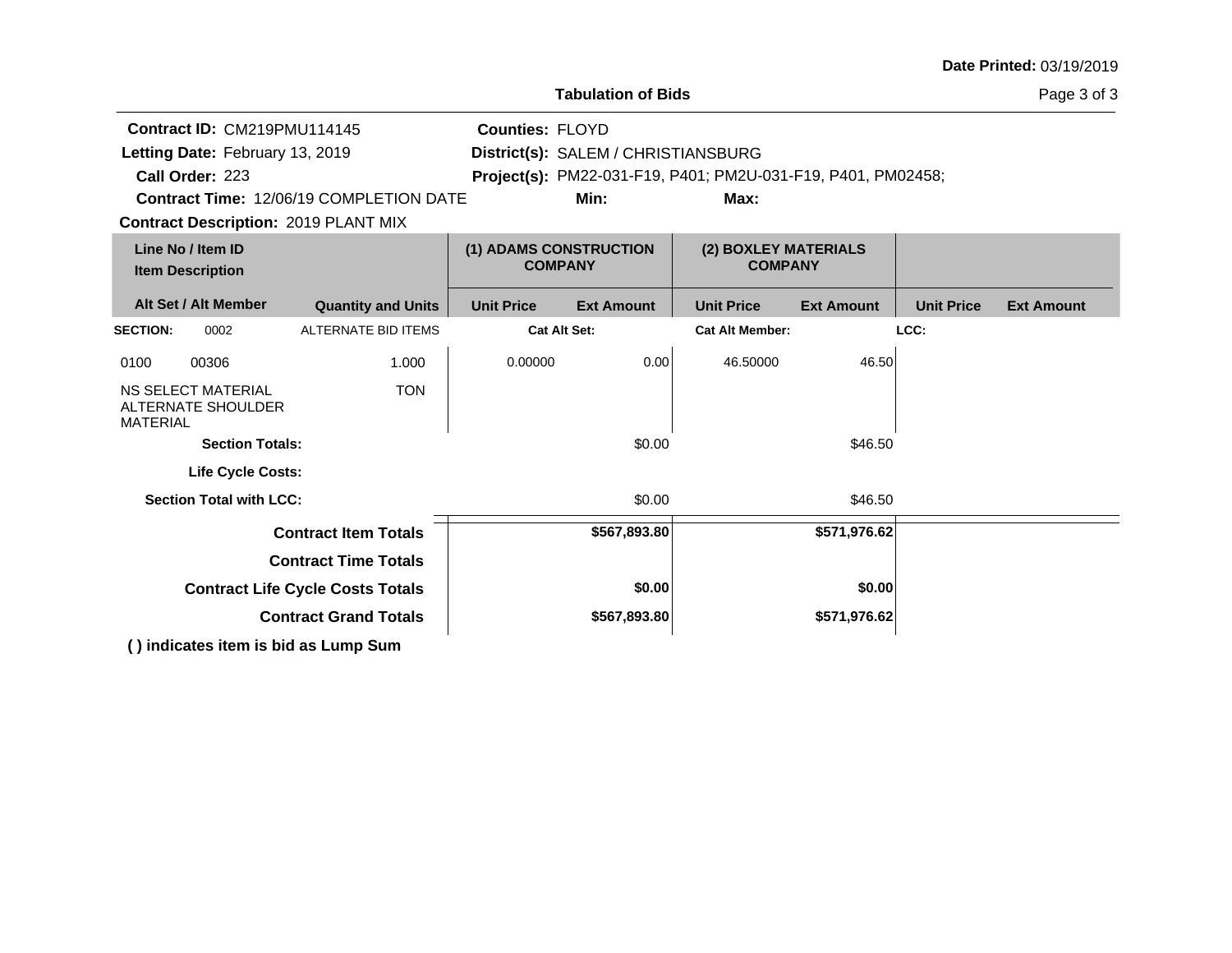|                 | <b>Contract ID:</b> CM219PMU114145             | <b>Counties: FLOYD</b> |                                                              |
|-----------------|------------------------------------------------|------------------------|--------------------------------------------------------------|
|                 | Letting Date: February 13, 2019 10:00 AM       |                        | District(s): SALEM / CHRISTIANSBURG                          |
| Call Order: 223 |                                                |                        | Project(s): PM22-031-F19, P401; PM2U-031-F19, P401, PM02458; |
|                 | <b>Contract Time: 12/06/19 COMPLETION DATE</b> | Min:                   | Max:                                                         |
|                 | <b>Contract Description: 2019 PLANT MIX</b>    |                        |                                                              |

| Rank        | <b>Vendor ID/Name</b>      | <b>Total Bid</b> | <b>Percent Of Low</b><br><b>Bid</b> |
|-------------|----------------------------|------------------|-------------------------------------|
| A006        | ADAMS CONSTRUCTION COMPANY | \$567,893.80     | 100.00%                             |
| <b>B896</b> | BOXLEY MATERIALS COMPANY   | \$571,976.62     | 100.72%                             |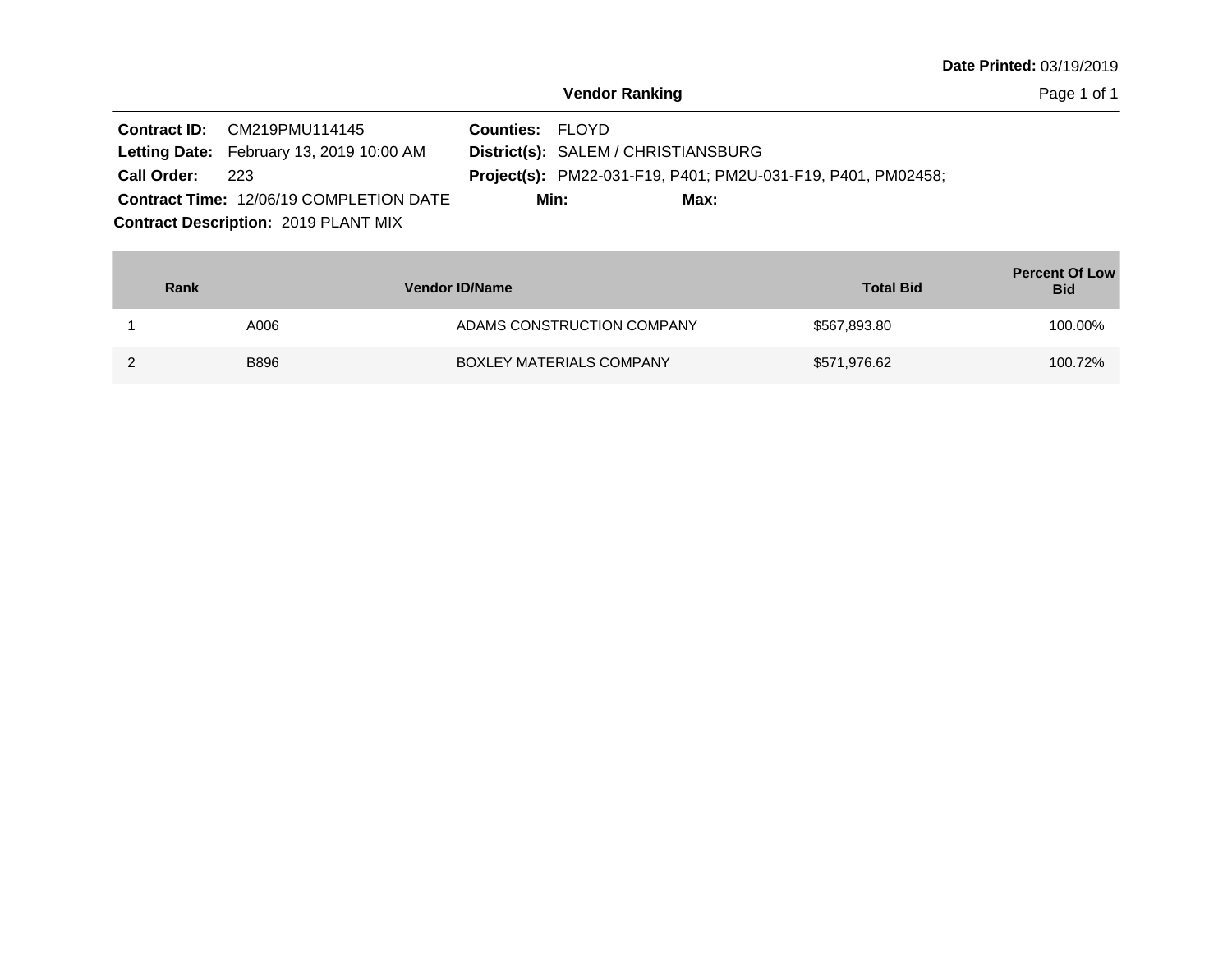**Tabulation of Bids**

| Contract ID: CM219PMV114146<br>Letting Date: February 13, 2019<br>Call Order: 224<br>Contract Time: 12/06/19 COMPLETION DATE<br><b>Contract Description: 2019 PLANT MIX</b> |                                              | Counties: GILES, MONTGOMERY, PULASKI<br>District(s): SALEM / CHRISTIANSBURG<br>Project(s): PM2V-962-F19, P401, PM02458; PM23-962-F19, P401, NONE;<br>Min:<br>Max: |                                        |                   |                                          |                   |                   |                   |
|-----------------------------------------------------------------------------------------------------------------------------------------------------------------------------|----------------------------------------------|-------------------------------------------------------------------------------------------------------------------------------------------------------------------|----------------------------------------|-------------------|------------------------------------------|-------------------|-------------------|-------------------|
|                                                                                                                                                                             | Line No / Item ID<br><b>Item Description</b> |                                                                                                                                                                   | (1) BOXLEY MATERIALS<br><b>COMPANY</b> |                   | (2) ADAMS CONSTRUCTION<br><b>COMPANY</b> |                   |                   |                   |
|                                                                                                                                                                             | Alt Set / Alt Member                         | <b>Quantity and Units</b>                                                                                                                                         | <b>Unit Price</b>                      | <b>Ext Amount</b> | <b>Unit Price</b>                        | <b>Ext Amount</b> | <b>Unit Price</b> | <b>Ext Amount</b> |
| <b>SECTION:</b>                                                                                                                                                             | 0001                                         | ALL BID ITEMS                                                                                                                                                     | <b>Cat Alt Set:</b>                    |                   | <b>Cat Alt Member:</b>                   |                   | LCC:              |                   |
| 0010                                                                                                                                                                        | 10417                                        | 20,287.000                                                                                                                                                        | 2.35000                                | 47,674.45         | 2.24000                                  | 45,442.88         |                   |                   |
| <b>TACK COAT</b>                                                                                                                                                            |                                              | GAL                                                                                                                                                               |                                        |                   |                                          |                   |                   |                   |
| 0020                                                                                                                                                                        | 16242                                        | 2,039.260                                                                                                                                                         | 46.35000                               | 94,519.70         | 47.70000                                 | 97,272.70         |                   |                   |
| 21A OR 21B                                                                                                                                                                  | AGGR. BASE MATL. TY. I OR II NO.             | <b>TON</b>                                                                                                                                                        |                                        |                   |                                          |                   |                   |                   |
| 0030                                                                                                                                                                        | 16335                                        | 17,494.620                                                                                                                                                        | 78.50000                               | 1,373,327.67      | 82.37000                                 | 1,441,031.85      |                   |                   |
|                                                                                                                                                                             | ASPHALT CONC. TY. SM-9.5A                    | <b>TON</b>                                                                                                                                                        |                                        |                   |                                          |                   |                   |                   |
| 0040                                                                                                                                                                        | 16516                                        | 997.330                                                                                                                                                           | 7.00000                                | 6,981.31          | 3.49000                                  | 3,480.68          |                   |                   |
| $0" - 2"$                                                                                                                                                                   | FLEXIBLE PAVE, TIE-IN PLANING                | SY                                                                                                                                                                |                                        |                   |                                          |                   |                   |                   |
| 0050                                                                                                                                                                        | 16522                                        | 46.930                                                                                                                                                            | 75.00000                               | 3,519.75          | 62.78000                                 | 2,946.27          |                   |                   |
| $-2"$                                                                                                                                                                       | FLEXIBLE PAVEMENT PLANING 0"                 | SY                                                                                                                                                                |                                        |                   |                                          |                   |                   |                   |
| 0060                                                                                                                                                                        | 24265                                        | (1)                                                                                                                                                               | 29,000.00000                           | 29,000.00         | 41,465.04000                             | 41,465.04         |                   |                   |
| (224)                                                                                                                                                                       | NS MAINTENANCE OF TRAFFIC                    | <b>LS</b>                                                                                                                                                         |                                        |                   |                                          |                   |                   |                   |
| 0070                                                                                                                                                                        | 24282                                        | 1,073.000                                                                                                                                                         | 26.00000                               | 27,898.00         | 22.83000                                 | 24,496.59         |                   |                   |
|                                                                                                                                                                             | <b>FLAGGER SERVICE</b>                       | <b>HR</b>                                                                                                                                                         |                                        |                   |                                          |                   |                   |                   |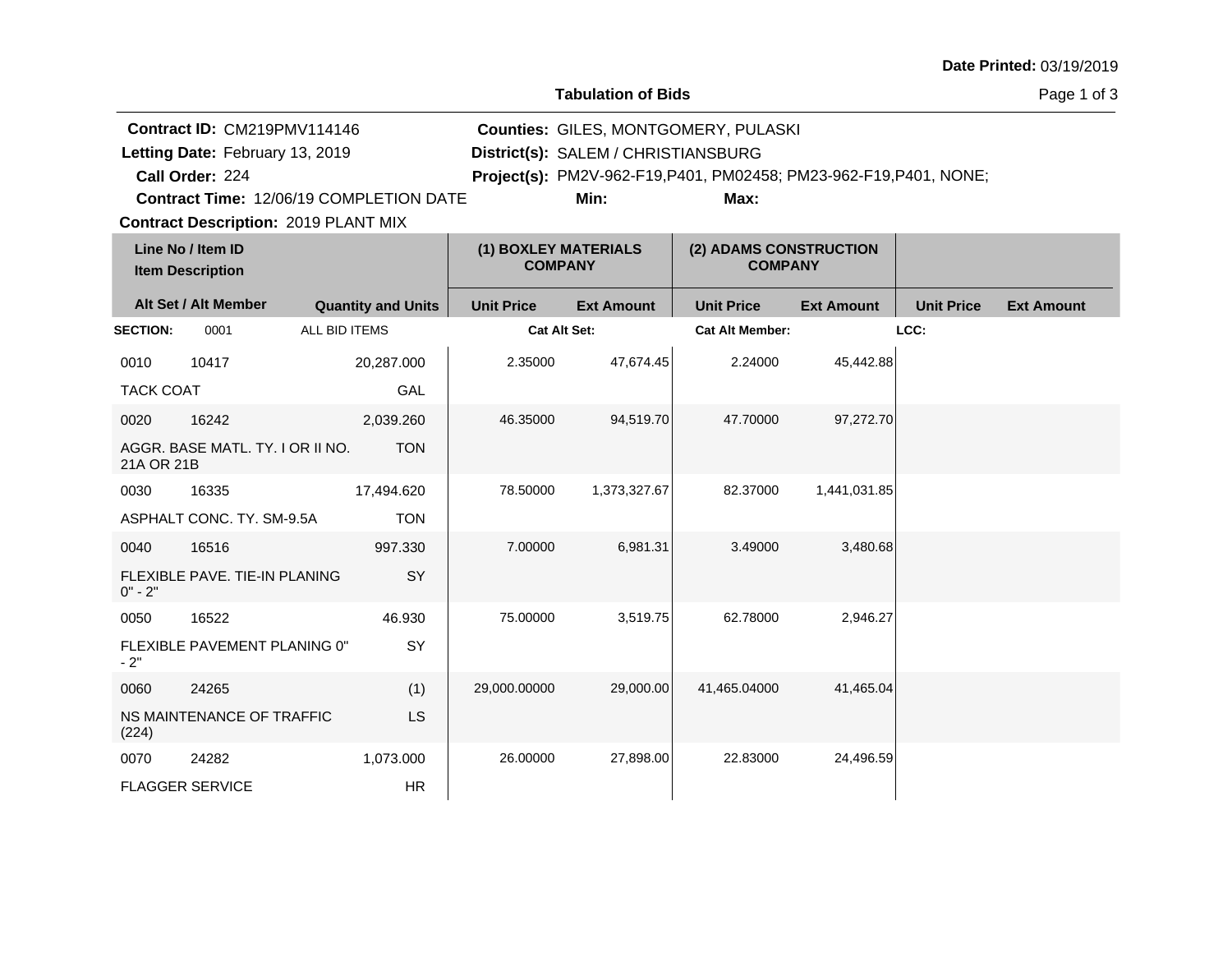**Tabulation of Bids**

Page 2 of 3

|                    | Contract ID: CM219PMV114146                         |                                         |           |                                        | Counties: GILES, MONTGOMERY, PULASKI |                                                                    |                   |                   |                   |  |
|--------------------|-----------------------------------------------------|-----------------------------------------|-----------|----------------------------------------|--------------------------------------|--------------------------------------------------------------------|-------------------|-------------------|-------------------|--|
|                    | Letting Date: February 13, 2019                     |                                         |           |                                        | District(s): SALEM / CHRISTIANSBURG  |                                                                    |                   |                   |                   |  |
|                    | Call Order: 224                                     |                                         |           |                                        |                                      | Project(s): PM2V-962-F19, P401, PM02458; PM23-962-F19, P401, NONE; |                   |                   |                   |  |
|                    |                                                     | Contract Time: 12/06/19 COMPLETION DATE |           |                                        | Min:                                 | Max:                                                               |                   |                   |                   |  |
|                    | <b>Contract Description: 2019 PLANT MIX</b>         |                                         |           |                                        |                                      |                                                                    |                   |                   |                   |  |
|                    | Line No / Item ID<br><b>Item Description</b>        |                                         |           | (1) BOXLEY MATERIALS<br><b>COMPANY</b> |                                      | (2) ADAMS CONSTRUCTION<br><b>COMPANY</b>                           |                   |                   |                   |  |
|                    | Alt Set / Alt Member                                | <b>Quantity and Units</b>               |           | <b>Unit Price</b>                      | <b>Ext Amount</b>                    | <b>Unit Price</b>                                                  | <b>Ext Amount</b> | <b>Unit Price</b> | <b>Ext Amount</b> |  |
| <b>SECTION:</b>    | 0001                                                | ALL BID ITEMS                           |           | <b>Cat Alt Set:</b>                    |                                      | <b>Cat Alt Member:</b>                                             |                   | LCC:              |                   |  |
| 0080               | 54020                                               | 241,486.000                             |           | 0.22000                                | 53,126.92                            | 0.18000                                                            | 43,467.48         |                   |                   |  |
|                    | TYPE A PVMT LINE MRKG 4"                            |                                         | LF        |                                        |                                      |                                                                    |                   |                   |                   |  |
| 0090               | 54048                                               | 526.000                                 |           | 17.20000                               | 9,047.20                             | 23.32000                                                           | 12,266.32         |                   |                   |  |
| <b>MARKING 24"</b> | TYPE B CLASS II PAVE. LINE                          |                                         | LF        |                                        |                                      |                                                                    |                   |                   |                   |  |
| 0100               | 54106                                               | 1,711.000                               |           | 5.00000                                | 8,555.00                             | 6.36000                                                            | 10,881.96         |                   |                   |  |
| <b>PVMT MRKG</b>   | <b>ERADICATE EXIST. NONLINEAR</b>                   |                                         | <b>SF</b> |                                        |                                      |                                                                    |                   |                   |                   |  |
| 0110               | 54396                                               | 4.000                                   |           | 1,150.00000                            | 4,600.00                             | 2,014.00000                                                        | 8,056.00          |                   |                   |  |
| ZONE TY B, CL II   | PVMT MESSAGE MARK, SCHOOL                           |                                         | EA        |                                        |                                      |                                                                    |                   |                   |                   |  |
| 0120               | 54575                                               | 4.000                                   |           | 375.00000                              | 1,500.00                             | 371.00000                                                          | 1,484.00          |                   |                   |  |
|                    | <b>PVMT SYMB MRKG SGL TURN</b><br>ARROW TY B, CL II |                                         | EA        |                                        |                                      |                                                                    |                   |                   |                   |  |
|                    | <b>Section Totals:</b>                              |                                         |           |                                        | \$1,659,750.00                       |                                                                    | \$1,732,291.77    |                   |                   |  |
|                    | <b>Life Cycle Costs:</b>                            |                                         |           |                                        |                                      |                                                                    |                   |                   |                   |  |
|                    | <b>Section Total with LCC:</b>                      |                                         |           |                                        | \$1,659,750.00                       |                                                                    | \$1,732,291.77    |                   |                   |  |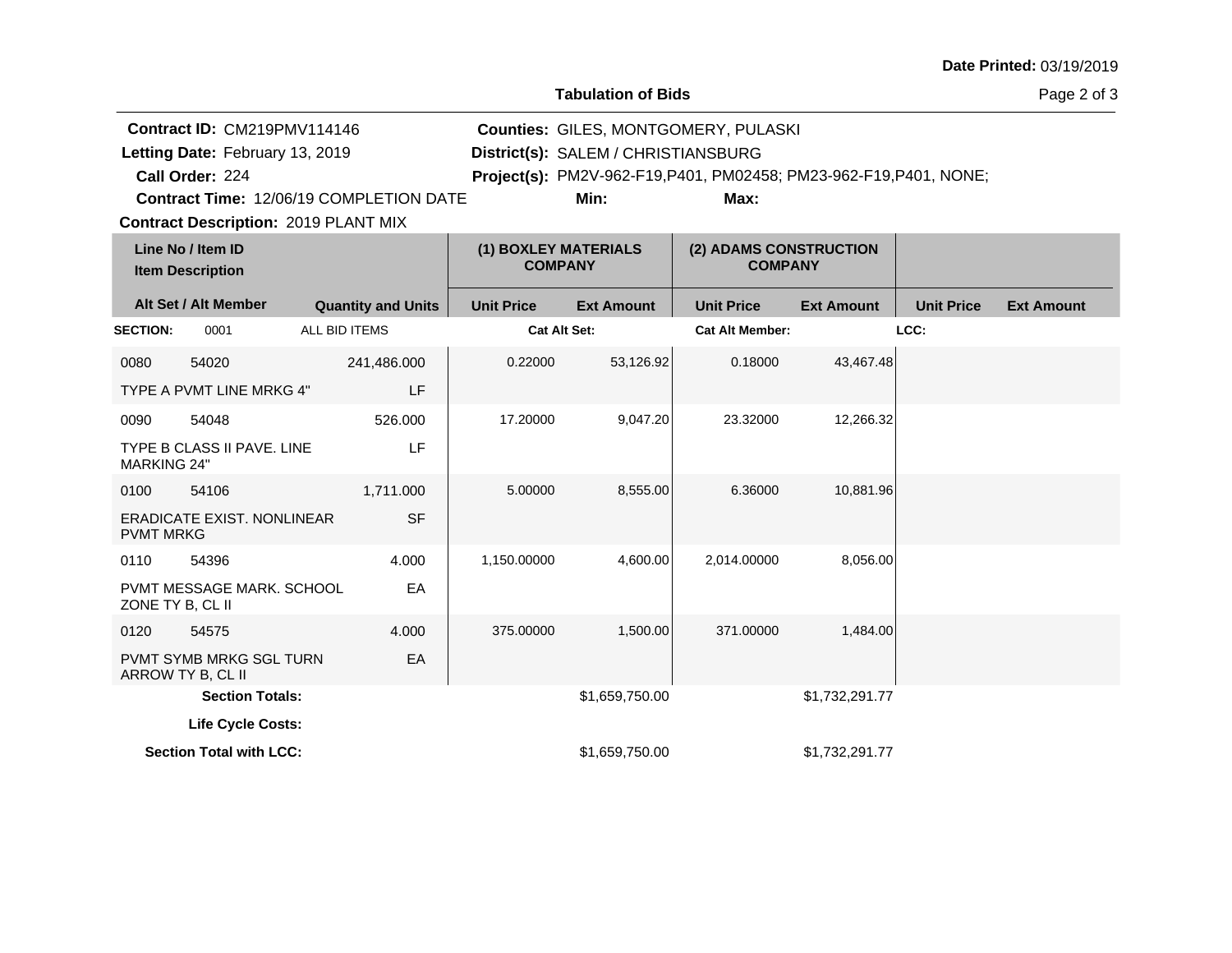| <b>Date Printed: 03/19/2019</b> |  |
|---------------------------------|--|
|---------------------------------|--|

|                                              | <b>Tabulation of Bids</b>                                  |                              |                                        |                     |                                          |                                                                    |                   | Page 3 of 3       |                   |
|----------------------------------------------|------------------------------------------------------------|------------------------------|----------------------------------------|---------------------|------------------------------------------|--------------------------------------------------------------------|-------------------|-------------------|-------------------|
|                                              | Contract ID: CM219PMV114146                                |                              |                                        |                     |                                          | <b>Counties: GILES, MONTGOMERY, PULASKI</b>                        |                   |                   |                   |
|                                              | Letting Date: February 13, 2019                            |                              |                                        |                     | District(s): SALEM / CHRISTIANSBURG      |                                                                    |                   |                   |                   |
|                                              | Call Order: 224                                            |                              |                                        |                     |                                          | Project(s): PM2V-962-F19, P401, PM02458; PM23-962-F19, P401, NONE; |                   |                   |                   |
|                                              | <b>Contract Time: 12/06/19 COMPLETION DATE</b>             |                              |                                        |                     | Min:                                     | Max:                                                               |                   |                   |                   |
|                                              | <b>Contract Description: 2019 PLANT MIX</b>                |                              |                                        |                     |                                          |                                                                    |                   |                   |                   |
| Line No / Item ID<br><b>Item Description</b> |                                                            |                              | (1) BOXLEY MATERIALS<br><b>COMPANY</b> |                     | (2) ADAMS CONSTRUCTION<br><b>COMPANY</b> |                                                                    |                   |                   |                   |
|                                              | Alt Set / Alt Member                                       |                              | <b>Quantity and Units</b>              | <b>Unit Price</b>   | <b>Ext Amount</b>                        | <b>Unit Price</b>                                                  | <b>Ext Amount</b> | <b>Unit Price</b> | <b>Ext Amount</b> |
| <b>SECTION:</b>                              | 0002                                                       | <b>ALTERNATE ITEM</b>        |                                        | <b>Cat Alt Set:</b> |                                          | <b>Cat Alt Member:</b>                                             |                   | LCC:              |                   |
| 0130                                         | 00306                                                      |                              | 1.000                                  | 46.35000            | 46.35                                    | 0.00000                                                            | 0.00              |                   |                   |
|                                              | NS SELECT MATERIAL SHOULDER<br><b>MAINTENANCE MATERIAL</b> |                              | <b>TON</b>                             |                     |                                          |                                                                    |                   |                   |                   |
|                                              | <b>Section Totals:</b>                                     |                              |                                        | \$46.35             |                                          |                                                                    | \$0.00            |                   |                   |
|                                              | Life Cycle Costs:                                          |                              |                                        |                     |                                          |                                                                    |                   |                   |                   |
|                                              | <b>Section Total with LCC:</b>                             |                              |                                        |                     | \$46.35                                  |                                                                    | \$0.00            |                   |                   |
|                                              |                                                            | <b>Contract Item Totals</b>  |                                        |                     | \$1,659,796.35                           |                                                                    | \$1,732,291.77    |                   |                   |
|                                              |                                                            | <b>Contract Time Totals</b>  |                                        |                     |                                          |                                                                    |                   |                   |                   |
|                                              | <b>Contract Life Cycle Costs Totals</b>                    |                              |                                        |                     | \$0.00                                   |                                                                    | \$0.00            |                   |                   |
|                                              |                                                            | <b>Contract Grand Totals</b> |                                        |                     | \$1,659,796.35                           |                                                                    | \$1,732,291.77    |                   |                   |
|                                              | () indicates item is bid as Lump Sum                       |                              |                                        |                     |                                          |                                                                    |                   |                   |                   |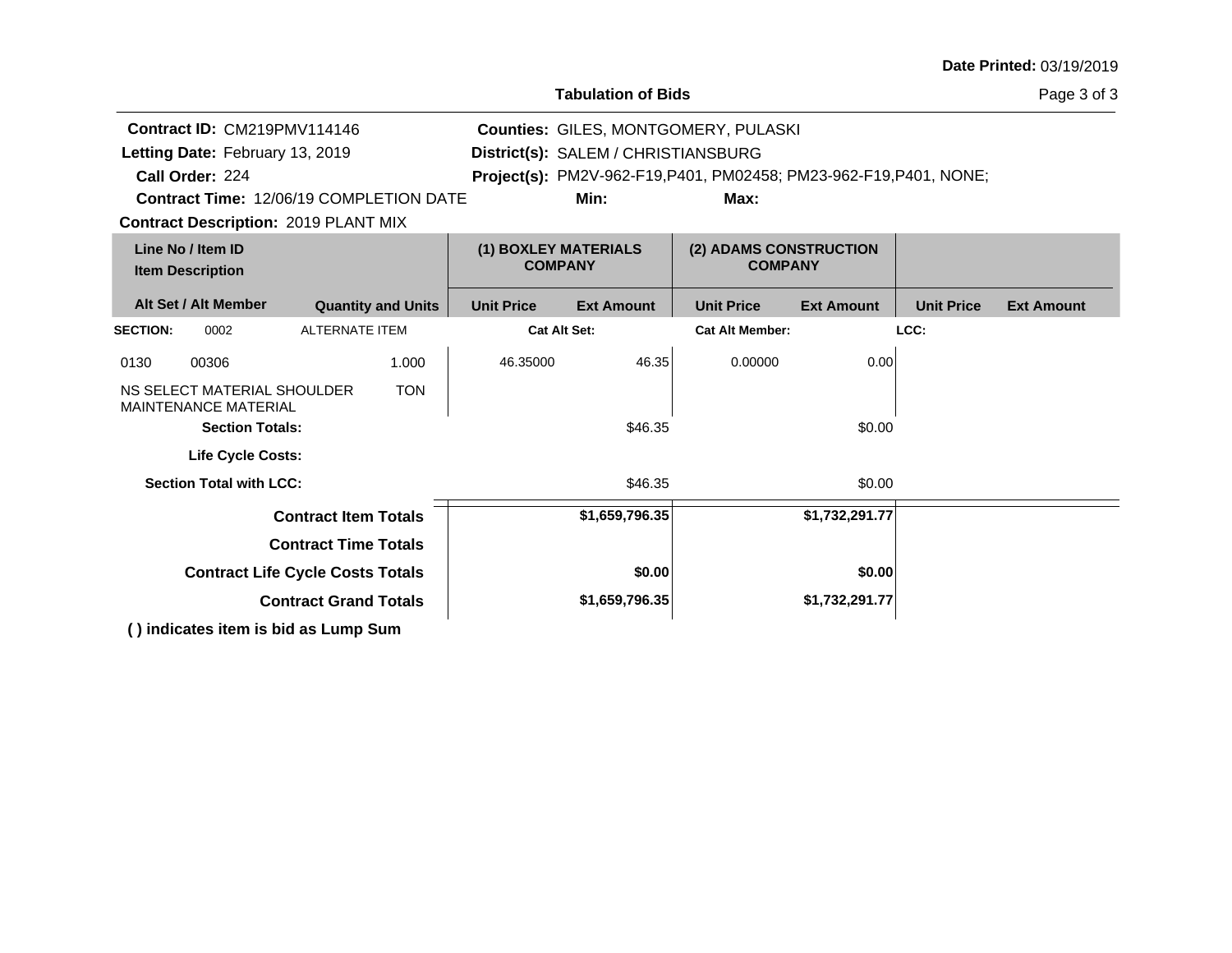|                 | <b>Contract ID:</b> CM219PMV114146              | <b>Counties: GILES, MONTGOMERY, PULASKI</b>                        |
|-----------------|-------------------------------------------------|--------------------------------------------------------------------|
|                 | <b>Letting Date:</b> February 13, 2019 10:00 AM | District(s): SALEM / CHRISTIANSBURG                                |
| Call Order: 224 |                                                 | Project(s): PM2V-962-F19, P401, PM02458; PM23-962-F19, P401, NONE; |
|                 | <b>Contract Time: 12/06/19 COMPLETION DATE</b>  | Min:<br>Max:                                                       |
|                 | <b>Contract Description: 2019 PLANT MIX</b>     |                                                                    |

| Rank |             | <b>Vendor ID/Name</b>           | <b>Total Bid</b> | <b>Percent Of Low</b><br><b>Bid</b> |
|------|-------------|---------------------------------|------------------|-------------------------------------|
|      | <b>B896</b> | <b>BOXLEY MATERIALS COMPANY</b> | \$1,659,796.35   | 100.00%                             |
|      | A006        | ADAMS CONSTRUCTION COMPANY      | \$1,732,291.77   | 104.37%                             |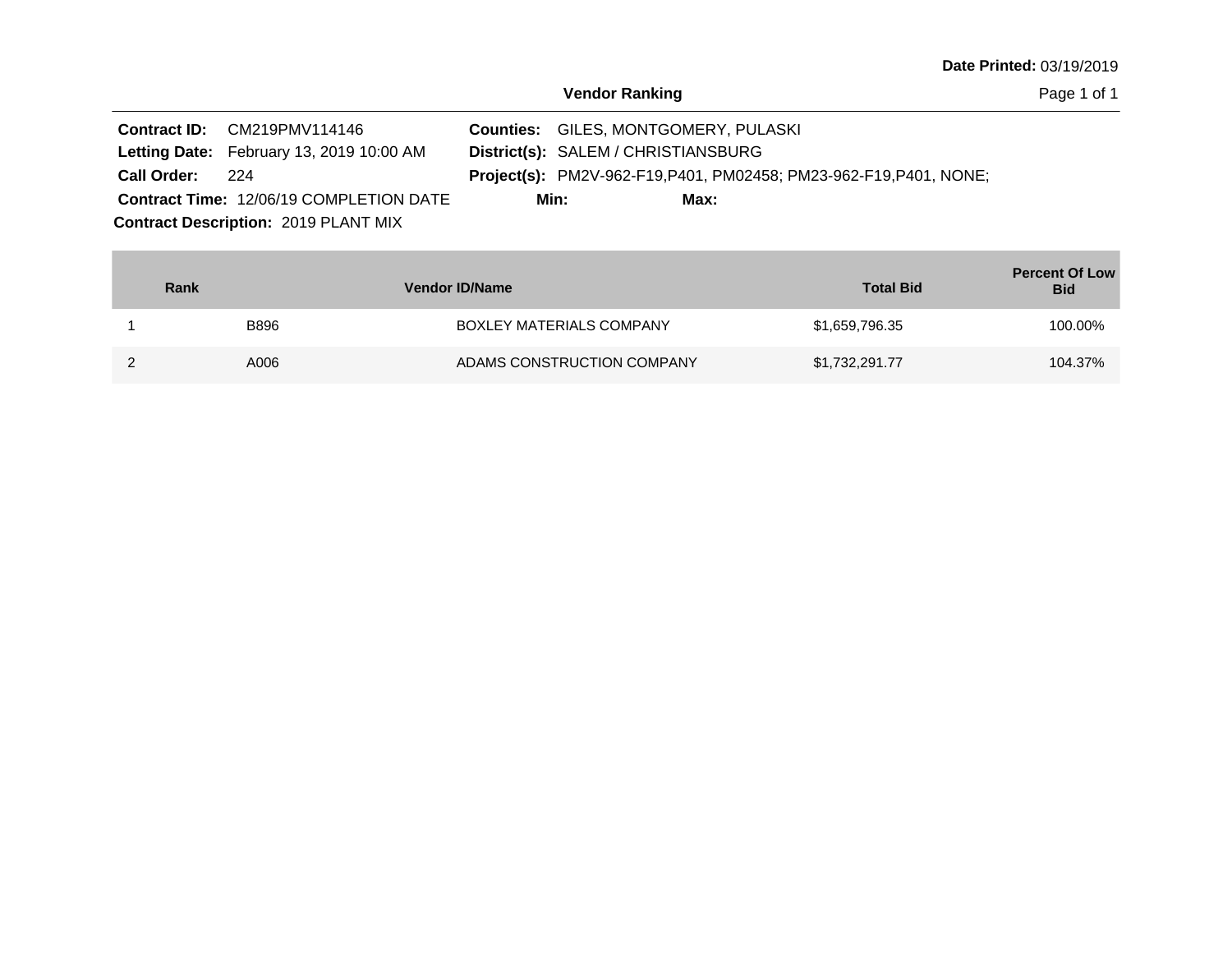| <b>Date Printed: 03/19/2019</b> |  |  |
|---------------------------------|--|--|
|---------------------------------|--|--|

**Tabulation of Bids**

|                  | Contract ID: CM219PMW114147                          |                           |                                          | <b>Counties: HENRY, PATRICK</b>   |                                                                    |                   |                   |                         |  |
|------------------|------------------------------------------------------|---------------------------|------------------------------------------|-----------------------------------|--------------------------------------------------------------------|-------------------|-------------------|-------------------------|--|
|                  | Letting Date: February 13, 2019                      |                           |                                          | District(s): SALEM / MARTINSVILLE |                                                                    |                   |                   |                         |  |
|                  | Call Order: 225                                      |                           |                                          |                                   | Project(s): PM2W-962-F19, P401, PM02458; PM24-962-F19, P401, NONE; |                   |                   |                         |  |
|                  | Contract Time: 12/06/19 COMPLETION DATE              |                           |                                          | Min:                              | Max:                                                               |                   |                   |                         |  |
|                  | <b>Contract Description: 2019 PLANT MIX</b>          |                           |                                          |                                   |                                                                    |                   |                   |                         |  |
|                  | Line No / Item ID<br><b>Item Description</b>         |                           | (1) ADAMS CONSTRUCTION<br><b>COMPANY</b> |                                   | (2) J. C. JOYCE TRUCKING<br>AND PAVING COMPANY, INC.               |                   |                   | (3) APAC-ATLANTIC, INC. |  |
|                  | Alt Set / Alt Member                                 | <b>Quantity and Units</b> | <b>Unit Price</b>                        | <b>Ext Amount</b>                 | <b>Unit Price</b>                                                  | <b>Ext Amount</b> | <b>Unit Price</b> | <b>Ext Amount</b>       |  |
| <b>SECTION:</b>  | 0001                                                 | ALL BID ITEMS             | <b>Cat Alt Set:</b>                      |                                   | <b>Cat Alt Member:</b>                                             |                   | LCC:              |                         |  |
| 0010             | 10417                                                | 19,572.900                | 1.00000                                  | 19,572.90                         | 3.00000                                                            | 58,718.70         | 2.50000           | 48,932.25               |  |
| <b>TACK COAT</b> |                                                      | GAL                       |                                          |                                   |                                                                    |                   |                   |                         |  |
| 0020             | 16242                                                | 1,778.020                 | 35.98000                                 | 63,973.16                         | 45.00000                                                           | 80,010.90         | 65.00000          | 115,571.30              |  |
| 21A OR 21B       | AGGR. BASE MATL. TY. I OR II NO.                     | <b>TON</b>                |                                          |                                   |                                                                    |                   |                   |                         |  |
| 0030             | 16325                                                | 739.200                   | 89.00000                                 | 65.788.80                         | 105.00000                                                          | 77,616.00         | 126.00000         | 93,139.20               |  |
|                  | NS ASPHALT CONCRETE BASE<br>COURSE TYPE BM-25.0D+0.4 | <b>TON</b>                |                                          |                                   |                                                                    |                   |                   |                         |  |
| 0040             | 16335                                                | 16,227.290                | 92.65000                                 | 1,503,458.42                      | 110.00000                                                          | 1,785,001.90      | 135.00000         | 2,190,684.15            |  |
|                  | ASPHALT CONC. TY. SM-9.5A                            | <b>TON</b>                |                                          |                                   |                                                                    |                   |                   |                         |  |
| 0050             | 16370                                                | 612.820                   | 98.25000                                 | 60,209.57                         | 105.00000                                                          | 64,346.10         | 123.00000         | 75,376.86               |  |
|                  | ASPHALT CONC. TY. IM-19.0D                           | <b>TON</b>                |                                          |                                   |                                                                    |                   |                   |                         |  |
| 0060             | 16516                                                | 3,033.940                 | 12.00000                                 | 36,407.28                         | 10.00000                                                           | 30,339.40         | 10.65000          | 32,311.46               |  |
| $0" - 2"$        | FLEXIBLE PAVE. TIE-IN PLANING                        | SY                        |                                          |                                   |                                                                    |                   |                   |                         |  |
| 0070             | 16522                                                | 48.224.000                | 1.30000                                  | 62,691.20                         | 3.30000                                                            | 159,139.20        | 2.75000           | 132,616.00              |  |
| - 2"             | FLEXIBLE PAVEMENT PLANING 0"                         | SY                        |                                          |                                   |                                                                    |                   |                   |                         |  |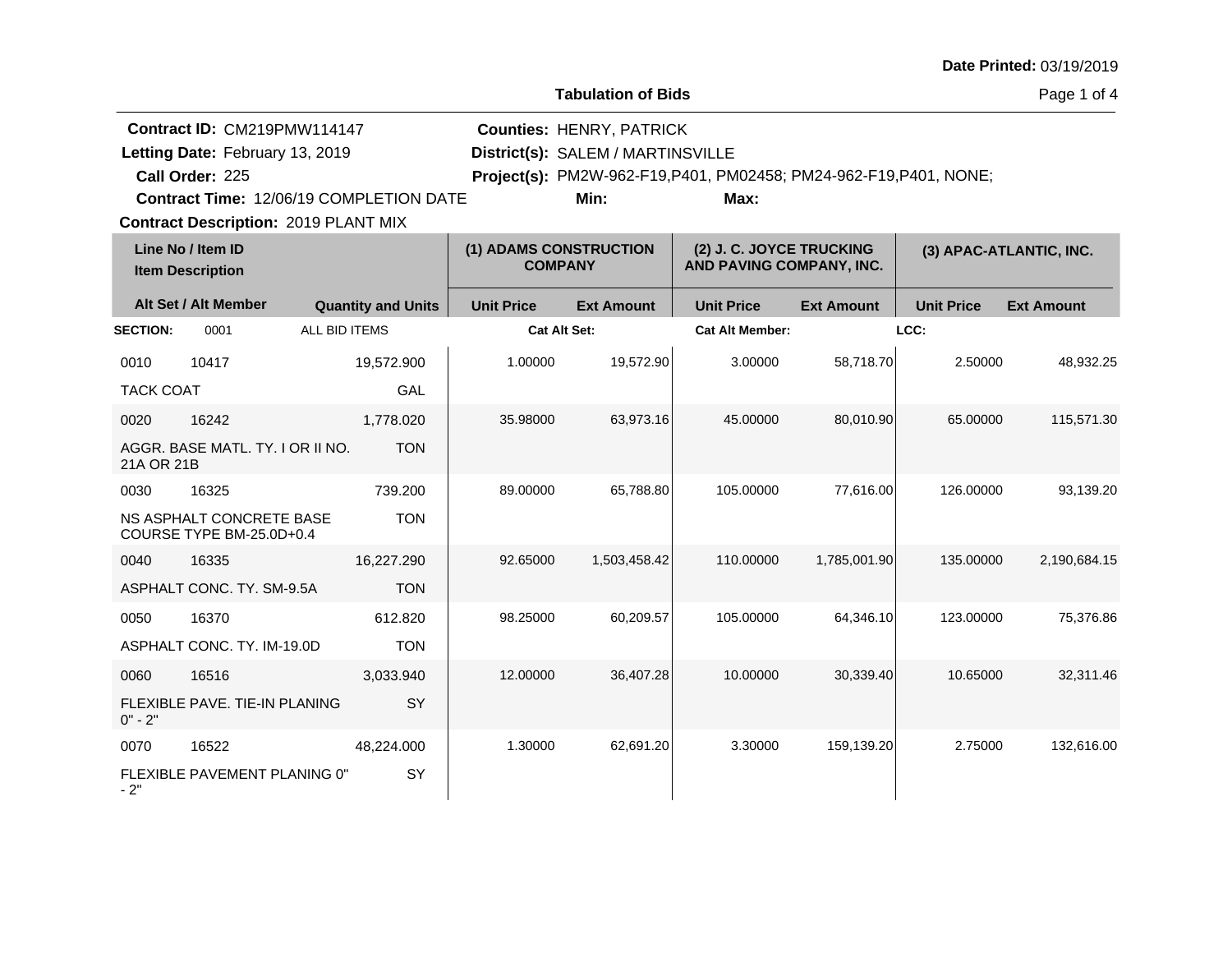| <b>Date Printed: 03/19/2019</b> |  |
|---------------------------------|--|
|---------------------------------|--|

**Tabulation of Bids**

Page 2 of 4

|                    | Contract ID: CM219PMW114147                                                                |                                                |                                          | <b>Counties: HENRY, PATRICK</b>   |                                                                    |                   |                   |                         |
|--------------------|--------------------------------------------------------------------------------------------|------------------------------------------------|------------------------------------------|-----------------------------------|--------------------------------------------------------------------|-------------------|-------------------|-------------------------|
|                    | Letting Date: February 13, 2019                                                            |                                                |                                          | District(s): SALEM / MARTINSVILLE |                                                                    |                   |                   |                         |
|                    | Call Order: 225                                                                            |                                                |                                          |                                   | Project(s): PM2W-962-F19, P401, PM02458; PM24-962-F19, P401, NONE; |                   |                   |                         |
|                    |                                                                                            | <b>Contract Time: 12/06/19 COMPLETION DATE</b> |                                          | Min:                              | Max:                                                               |                   |                   |                         |
|                    | <b>Contract Description: 2019 PLANT MIX</b>                                                |                                                |                                          |                                   |                                                                    |                   |                   |                         |
|                    | Line No / Item ID<br><b>Item Description</b>                                               |                                                | (1) ADAMS CONSTRUCTION<br><b>COMPANY</b> |                                   | (2) J. C. JOYCE TRUCKING<br>AND PAVING COMPANY, INC.               |                   |                   | (3) APAC-ATLANTIC, INC. |
|                    | Alt Set / Alt Member                                                                       | <b>Quantity and Units</b>                      | <b>Unit Price</b>                        | <b>Ext Amount</b>                 | <b>Unit Price</b>                                                  | <b>Ext Amount</b> | <b>Unit Price</b> | <b>Ext Amount</b>       |
| <b>SECTION:</b>    | 0001                                                                                       | ALL BID ITEMS                                  | Cat Alt Set:                             |                                   | <b>Cat Alt Member:</b>                                             |                   | LCC:              |                         |
| 0080               | 16523                                                                                      | 3,080.000                                      | 4.00000                                  | 12,320.00                         | 7.00000                                                            | 21,560.00         | 8.25000           | 25,410.00               |
| ABOVE 2" - 4"      | <b>FLEXIBLE PAVEMENT PLANING</b>                                                           | SY                                             |                                          |                                   |                                                                    |                   |                   |                         |
| 0090               | 24265                                                                                      | (1)                                            | 92,977.58000                             | 92,977.58                         | 75,000.00000                                                       | 75,000.00         | 130,000.00000     | 130,000.00              |
| (225)              | NS MAINTENANCE OF TRAFFIC                                                                  | LS                                             |                                          |                                   |                                                                    |                   |                   |                         |
| 0100               | 24282                                                                                      | 1,675.000                                      | 21.50000                                 | 36,012.50                         | 25.00000                                                           | 41,875.00         | 20.00000          | 33,500.00               |
|                    | <b>FLAGGER SERVICE</b>                                                                     | <b>HR</b>                                      |                                          |                                   |                                                                    |                   |                   |                         |
| 0110               | 54020                                                                                      | 230,253.000                                    | 0.15000                                  | 34,537.95                         | 0.25000                                                            | 57,563.25         | 0.15000           | 34,537.95               |
|                    | TYPE A PVMT LINE MRKG 4"                                                                   | LF                                             |                                          |                                   |                                                                    |                   |                   |                         |
| 0120               | 54048                                                                                      | 127.000                                        | 22.00000                                 | 2,794.00                          | 19.47000                                                           | 2,472.69          | 22.00000          | 2,794.00                |
| <b>MARKING 24"</b> | <b>TYPE B CLASS II PAVE, LINE</b>                                                          | LF                                             |                                          |                                   |                                                                    |                   |                   |                         |
| 0130               | 54100                                                                                      | 120.000                                        | 10.00000                                 | 1,200.00                          | 5.34000                                                            | 640.80            | 10.00000          | 1,200.00                |
|                    | <b>NS PAVEMENT MARKING</b><br>PREFORMED THERMO PAVE. LINE<br><b>MARK, 4" RUMBLE STRIPS</b> | LF                                             |                                          |                                   |                                                                    |                   |                   |                         |
| 0140               | 54106                                                                                      | 174.000                                        | 7.59000                                  | 1,320.66                          | 4.84000                                                            | 842.16            | 8.00000           | 1,392.00                |
| <b>PVMT MRKG</b>   | ERADICATE EXIST. NONLINEAR                                                                 | <b>SF</b>                                      |                                          |                                   |                                                                    |                   |                   |                         |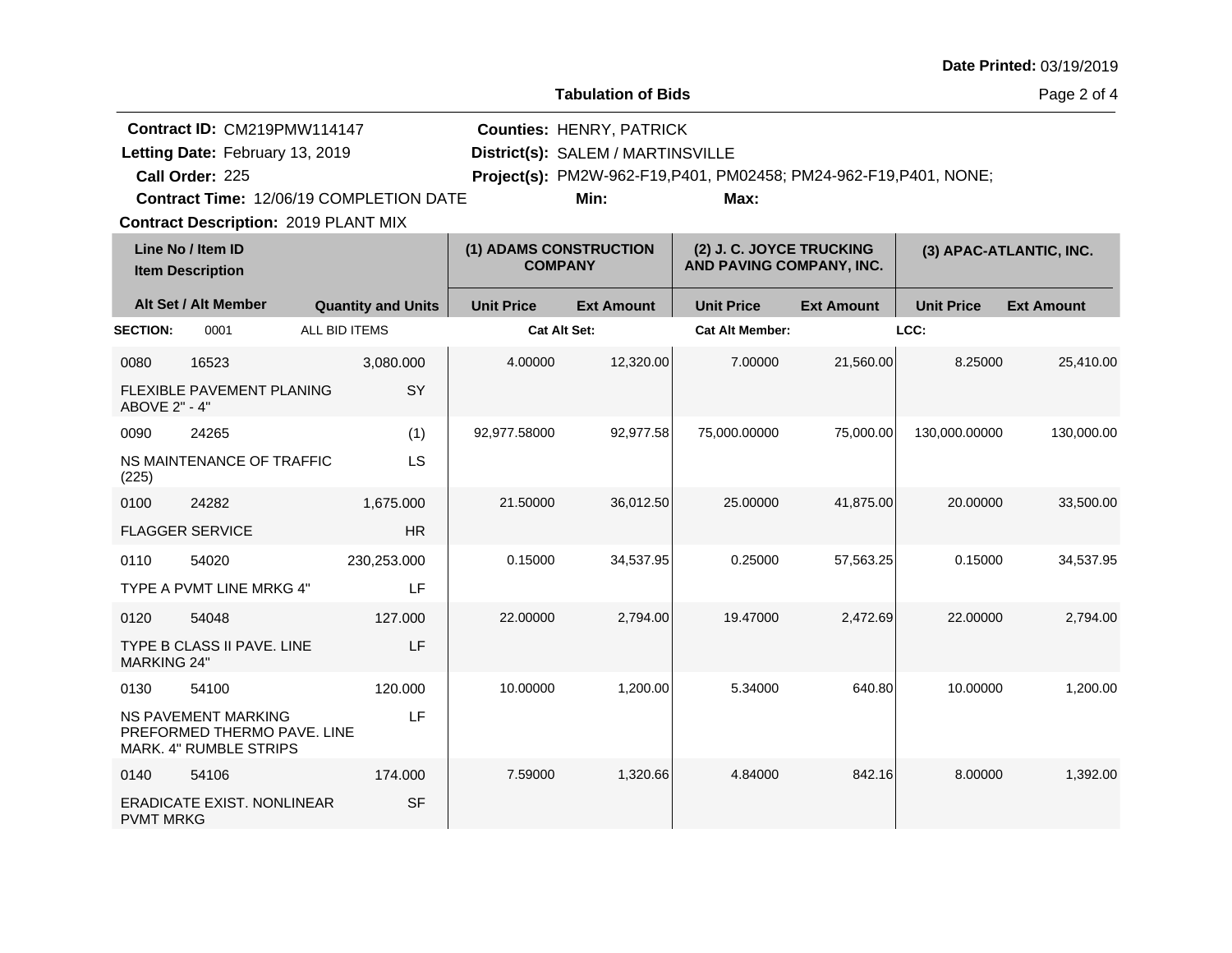| <b>Date Printed: 03/19/2019</b> |  |
|---------------------------------|--|
|---------------------------------|--|

|                 |                                                     |                                                |                                          | <b>Tabulation of Bids</b>         |                                                                    |                   |                         | Page 3 of 4       |
|-----------------|-----------------------------------------------------|------------------------------------------------|------------------------------------------|-----------------------------------|--------------------------------------------------------------------|-------------------|-------------------------|-------------------|
|                 | Contract ID: CM219PMW114147                         |                                                |                                          | <b>Counties: HENRY, PATRICK</b>   |                                                                    |                   |                         |                   |
|                 | Letting Date: February 13, 2019                     |                                                |                                          | District(s): SALEM / MARTINSVILLE |                                                                    |                   |                         |                   |
|                 | Call Order: 225                                     |                                                |                                          |                                   | Project(s): PM2W-962-F19, P401, PM02458; PM24-962-F19, P401, NONE; |                   |                         |                   |
|                 |                                                     | <b>Contract Time: 12/06/19 COMPLETION DATE</b> |                                          | Min:                              | Max:                                                               |                   |                         |                   |
|                 |                                                     | <b>Contract Description: 2019 PLANT MIX</b>    |                                          |                                   |                                                                    |                   |                         |                   |
|                 | Line No / Item ID<br><b>Item Description</b>        |                                                | (1) ADAMS CONSTRUCTION<br><b>COMPANY</b> |                                   | (2) J. C. JOYCE TRUCKING<br>AND PAVING COMPANY, INC.               |                   | (3) APAC-ATLANTIC, INC. |                   |
|                 | Alt Set / Alt Member                                | <b>Quantity and Units</b>                      | <b>Unit Price</b>                        | <b>Ext Amount</b>                 | <b>Unit Price</b>                                                  | <b>Ext Amount</b> | <b>Unit Price</b>       | <b>Ext Amount</b> |
| <b>SECTION:</b> | 0001                                                | ALL BID ITEMS                                  |                                          | <b>Cat Alt Set:</b>               | <b>Cat Alt Member:</b>                                             |                   | LCC:                    |                   |
| 0150            | 54575                                               | 2.000                                          | 350,00000                                | 700.00                            | 402.60000                                                          | 805.20            | 350,00000               | 700.00            |
|                 | <b>PVMT SYMB MRKG SGL TURN</b><br>ARROW TY B, CL II | EA                                             |                                          |                                   |                                                                    |                   |                         |                   |
|                 | <b>Section Totals:</b>                              |                                                |                                          | \$1,993,964.02                    |                                                                    | \$2,455,931.30    |                         | \$2,918,165.17    |
|                 | <b>Life Cycle Costs:</b>                            |                                                |                                          |                                   |                                                                    |                   |                         |                   |
|                 | <b>Section Total with LCC:</b>                      |                                                |                                          | \$1,993,964.02                    |                                                                    | \$2,455,931.30    |                         | \$2,918,165.17    |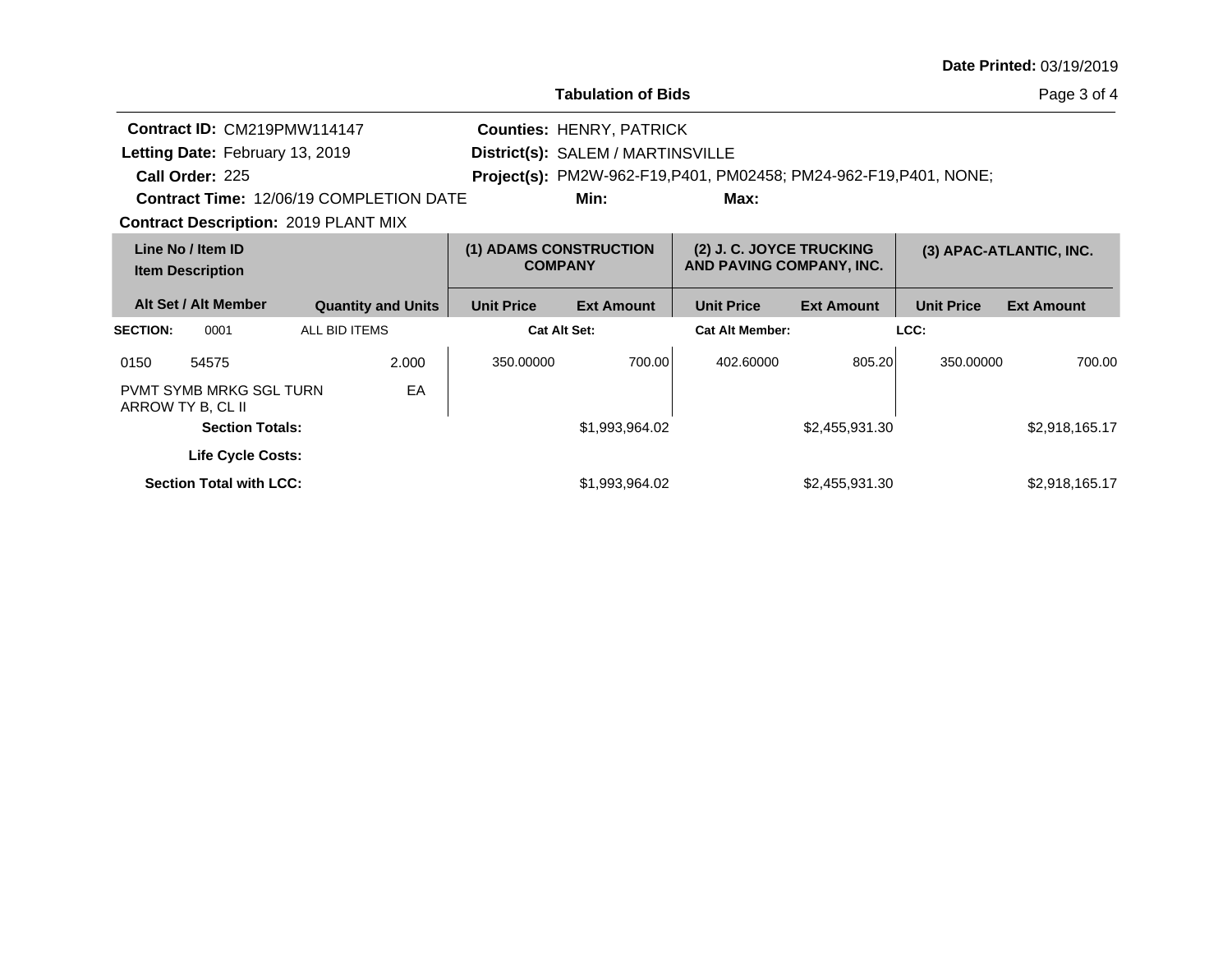|                                                            |                                                |                                          |                                   |                                                                    |                   |                         | Date Printed: 03/19/2019 |
|------------------------------------------------------------|------------------------------------------------|------------------------------------------|-----------------------------------|--------------------------------------------------------------------|-------------------|-------------------------|--------------------------|
|                                                            |                                                |                                          | <b>Tabulation of Bids</b>         |                                                                    |                   |                         | Page 4 of 4              |
| Contract ID: CM219PMW114147                                |                                                |                                          | <b>Counties: HENRY, PATRICK</b>   |                                                                    |                   |                         |                          |
| Letting Date: February 13, 2019                            |                                                |                                          | District(s): SALEM / MARTINSVILLE |                                                                    |                   |                         |                          |
| Call Order: 225                                            |                                                |                                          |                                   | Project(s): PM2W-962-F19, P401, PM02458; PM24-962-F19, P401, NONE; |                   |                         |                          |
|                                                            | <b>Contract Time: 12/06/19 COMPLETION DATE</b> |                                          | Min:                              | Max:                                                               |                   |                         |                          |
| <b>Contract Description: 2019 PLANT MIX</b>                |                                                |                                          |                                   |                                                                    |                   |                         |                          |
| Line No / Item ID<br><b>Item Description</b>               |                                                | (1) ADAMS CONSTRUCTION<br><b>COMPANY</b> |                                   | (2) J. C. JOYCE TRUCKING<br>AND PAVING COMPANY, INC.               |                   | (3) APAC-ATLANTIC, INC. |                          |
| Alt Set / Alt Member                                       | <b>Quantity and Units</b>                      | <b>Unit Price</b>                        | <b>Ext Amount</b>                 | <b>Unit Price</b>                                                  | <b>Ext Amount</b> | <b>Unit Price</b>       | <b>Ext Amount</b>        |
| <b>SECTION:</b><br>0002                                    | <b>ALTERNATE ITEM</b>                          |                                          | <b>Cat Alt Set:</b>               | <b>Cat Alt Member:</b>                                             |                   | LCC:                    |                          |
| 00306<br>0160                                              | 1.000                                          | 35.98000                                 | 35.98                             | 45.00000                                                           | 45.00             | 65.00000                | 65.00                    |
| NS SELECT MATERIAL SHOULDER<br><b>MAINTENANCE MATERIAL</b> | <b>TON</b>                                     |                                          |                                   |                                                                    |                   |                         |                          |
| <b>Section Totals:</b>                                     |                                                |                                          | \$35.98                           |                                                                    | \$45.00           |                         | \$65.00                  |
| <b>Life Cycle Costs:</b>                                   |                                                |                                          |                                   |                                                                    |                   |                         |                          |
| <b>Section Total with LCC:</b>                             |                                                |                                          | \$35.98                           |                                                                    | \$45.00           |                         | \$65.00                  |
|                                                            | <b>Contract Item Totals</b>                    |                                          | \$1,994,000.00                    |                                                                    | \$2,455,976.30    |                         | \$2,918,230.17           |
|                                                            | <b>Contract Time Totals</b>                    |                                          |                                   |                                                                    |                   |                         |                          |
|                                                            | <b>Contract Life Cycle Costs Totals</b>        |                                          | \$0.00                            |                                                                    | \$0.00            |                         | \$0.00                   |
|                                                            | <b>Contract Grand Totals</b>                   |                                          | \$1,994,000.00                    |                                                                    | \$2,455,976.30    |                         | 2,918,230.17             |
| () indicates item is bid as Lump Sum                       |                                                |                                          |                                   |                                                                    |                   |                         |                          |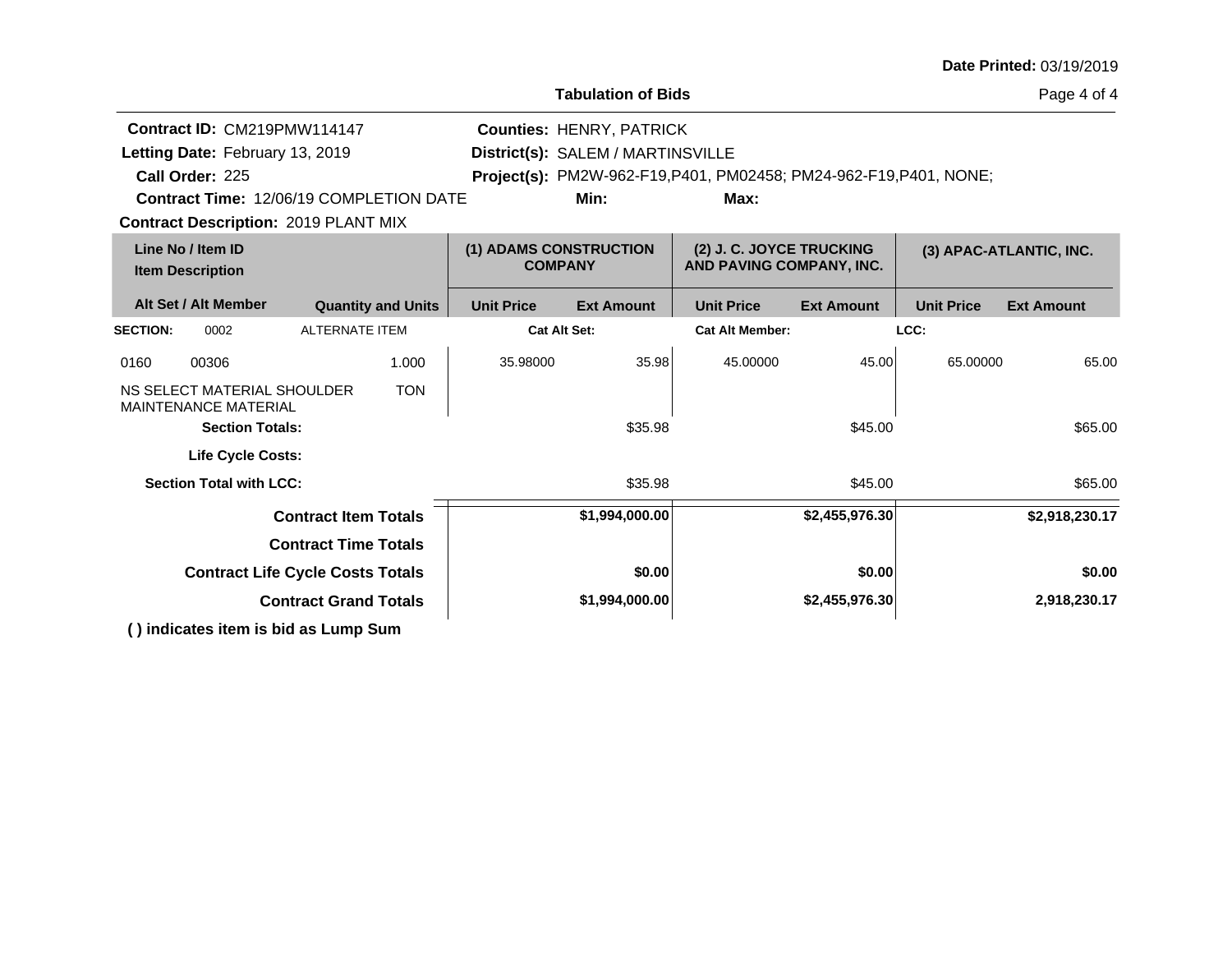|                 | Contract ID: CM219PMW114147                    | <b>Counties: HENRY, PATRICK</b>                                           |
|-----------------|------------------------------------------------|---------------------------------------------------------------------------|
|                 | Letting Date: February 13, 2019 10:00 AM       | District(s): SALEM / MARTINSVILLE                                         |
| Call Order: 225 |                                                | <b>Project(s):</b> PM2W-962-F19, P401, PM02458; PM24-962-F19, P401, NONE; |
|                 | <b>Contract Time: 12/06/19 COMPLETION DATE</b> | Max:<br>Min:                                                              |
|                 | <b>Contract Description: 2019 PLANT MIX</b>    |                                                                           |

| Rank | <b>Vendor ID/Name</b>                            | <b>Total Bid</b> | <b>Percent Of Low</b><br><b>Bid</b> |
|------|--------------------------------------------------|------------------|-------------------------------------|
| A006 | ADAMS CONSTRUCTION COMPANY                       | \$1,994,000.00   | 100.00%                             |
| J101 | J. C. JOYCE TRUCKING AND PAVING COMPANY,<br>INC. | \$2,455,976.30   | 123.17%                             |
| A837 | APAC-ATLANTIC, INC.                              | \$2,918,230.17   | 146.35%                             |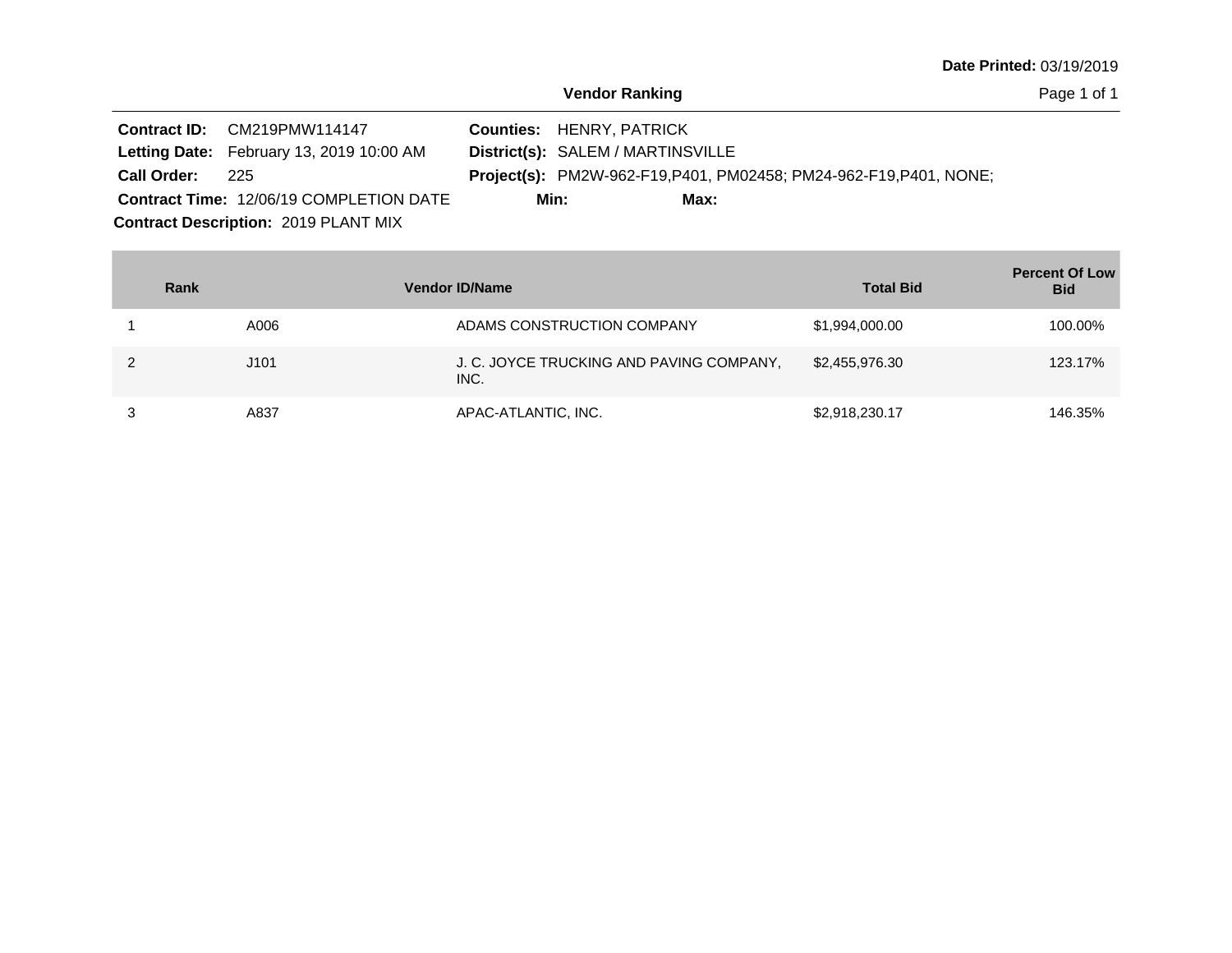## **Tabulation of Bids**

| <b>Contract ID: CM319PMA113245</b><br>Letting Date: February 13, 2019 |                                              |                           |                                                      | <b>Counties: AMHERST, NELSON</b><br>District(s): LYNCHBURG / APPOMATTOX |                                         |                   |                   |                   |
|-----------------------------------------------------------------------|----------------------------------------------|---------------------------|------------------------------------------------------|-------------------------------------------------------------------------|-----------------------------------------|-------------------|-------------------|-------------------|
|                                                                       | Call Order: 328                              |                           |                                                      |                                                                         | Project(s): PM3A-963-F19,N501, PM03369; |                   |                   |                   |
|                                                                       | Contract Time: 12/06/19 COMPLETION DATE      |                           |                                                      | Min:                                                                    | Max:                                    |                   |                   |                   |
|                                                                       | <b>Contract Description: 2019 PLANT MIX</b>  |                           |                                                      |                                                                         |                                         |                   |                   |                   |
|                                                                       | Line No / Item ID<br><b>Item Description</b> |                           | (1) S. L. WILLIAMSON<br><b>COMPANY, INCORPORATED</b> |                                                                         | (2) BOXLEY MATERIALS<br><b>COMPANY</b>  |                   |                   |                   |
|                                                                       | Alt Set / Alt Member                         | <b>Quantity and Units</b> | <b>Unit Price</b>                                    | <b>Ext Amount</b>                                                       | <b>Unit Price</b>                       | <b>Ext Amount</b> | <b>Unit Price</b> | <b>Ext Amount</b> |
| <b>SECTION:</b>                                                       | 0001                                         | ALL BID ITEMS             | <b>Cat Alt Set:</b>                                  |                                                                         | <b>Cat Alt Member:</b>                  |                   | LCC:              |                   |
| 0010                                                                  | 10103                                        | 4,881.030                 | 36.00000                                             | 175,717.08                                                              | 33.00000                                | 161,073.99        |                   |                   |
|                                                                       | AGGR. MATL. NO. 25 OR 26                     | <b>TON</b>                |                                                      |                                                                         |                                         |                   |                   |                   |
| 0020                                                                  | 10417                                        | 34,688.000                | 0.25000                                              | 8,672.00                                                                | 2.00000                                 | 69,376.00         |                   |                   |
| <b>TACK COAT</b>                                                      |                                              | GAL                       |                                                      |                                                                         |                                         |                   |                   |                   |
| 0030                                                                  | 10700                                        | 30,336.000                | 0.30000                                              | 9,100.80                                                                | 0.81000                                 | 24,572.16         |                   |                   |
|                                                                       | RUMBLE STRIP, ASPHALT                        | LF                        |                                                      |                                                                         |                                         |                   |                   |                   |
| 0040                                                                  | 16340                                        | 29,467.280                | 76.53000                                             | 2,255,130.94                                                            | 74.00000                                | 2,180,578.72      |                   |                   |
|                                                                       | ASPHALT CONC. TY. SM-9.5D                    | <b>TON</b>                |                                                      |                                                                         |                                         |                   |                   |                   |
| 0050                                                                  | 16390                                        | 5,978.370                 | 63.00000                                             | 376,637.31                                                              | 66.15000                                | 395,469.18        |                   |                   |
|                                                                       | ASPH. CONC. TY. BM-25.0A                     | <b>TON</b>                |                                                      |                                                                         |                                         |                   |                   |                   |
| 0060                                                                  | 16522                                        | 326,086.050               | 1.94000                                              | 632,606.94                                                              | 1.80000                                 | 586,954.89        |                   |                   |
| $-2"$                                                                 | FLEXIBLE PAVEMENT PLANING 0"                 | SY                        |                                                      |                                                                         |                                         |                   |                   |                   |
| 0070                                                                  | 16523                                        | 29,438.930                | 3.49000                                              | 102,741.87                                                              | 3.21000                                 | 94,498.97         |                   |                   |
| ABOVE 2" - 4"                                                         | FLEXIBLE PAVEMENT PLANING                    | SY                        |                                                      |                                                                         |                                         |                   |                   |                   |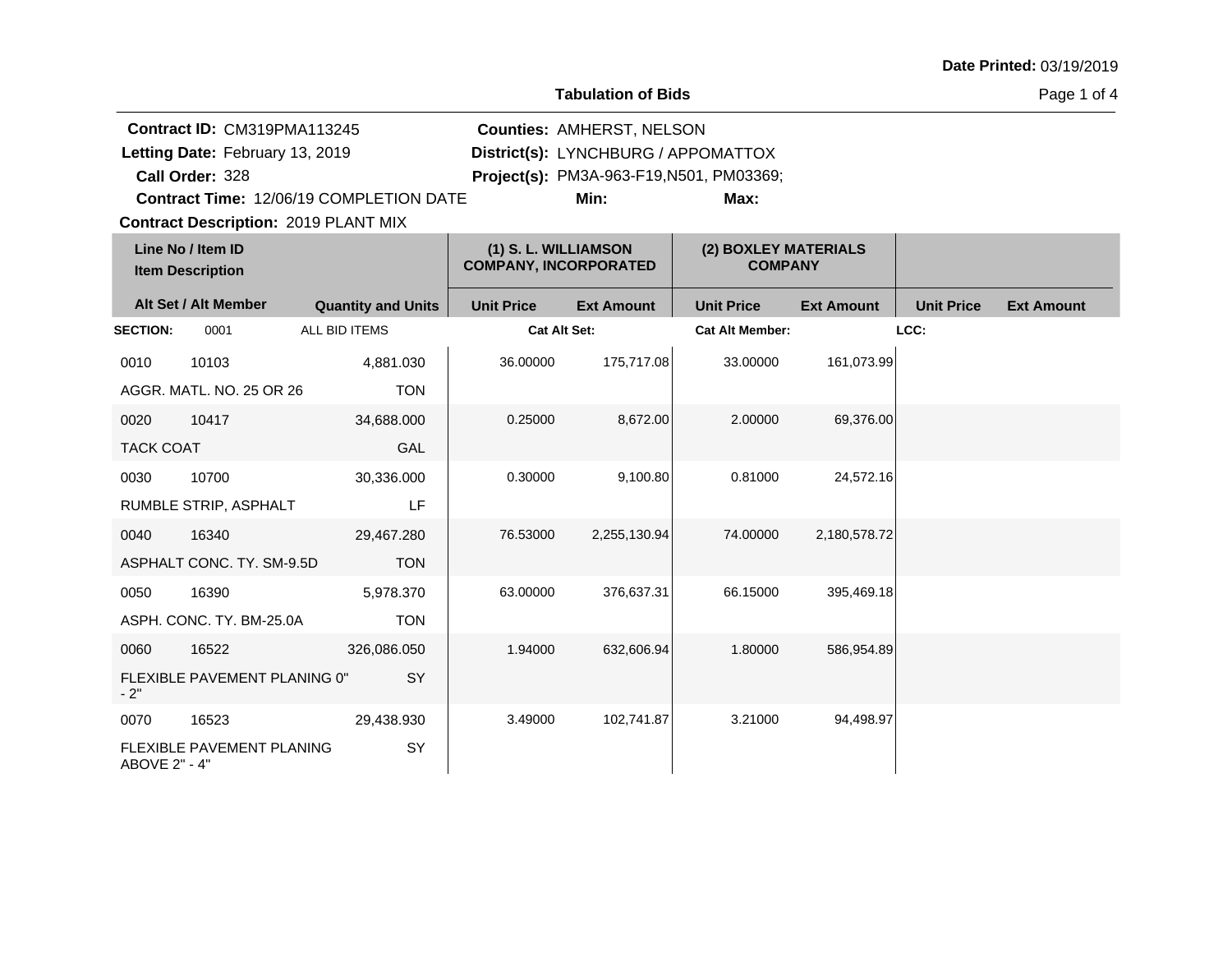**Tabulation of Bids**

Page 2 of 4

|                      | Contract ID: CM319PMA113245                    |                           |                                                      | <b>Counties: AMHERST, NELSON</b>    |                                          |                                        |                   |                   |
|----------------------|------------------------------------------------|---------------------------|------------------------------------------------------|-------------------------------------|------------------------------------------|----------------------------------------|-------------------|-------------------|
|                      | Letting Date: February 13, 2019                |                           |                                                      | District(s): LYNCHBURG / APPOMATTOX |                                          |                                        |                   |                   |
|                      | Call Order: 328                                |                           |                                                      |                                     | Project(s): PM3A-963-F19, N501, PM03369; |                                        |                   |                   |
|                      | <b>Contract Time: 12/06/19 COMPLETION DATE</b> |                           |                                                      | Min:                                | Max:                                     |                                        |                   |                   |
|                      | <b>Contract Description: 2019 PLANT MIX</b>    |                           |                                                      |                                     |                                          |                                        |                   |                   |
|                      | Line No / Item ID<br><b>Item Description</b>   |                           | (1) S. L. WILLIAMSON<br><b>COMPANY, INCORPORATED</b> |                                     |                                          | (2) BOXLEY MATERIALS<br><b>COMPANY</b> |                   |                   |
|                      | Alt Set / Alt Member                           | <b>Quantity and Units</b> | <b>Unit Price</b>                                    | <b>Ext Amount</b>                   | <b>Unit Price</b>                        | <b>Ext Amount</b>                      | <b>Unit Price</b> | <b>Ext Amount</b> |
| <b>SECTION:</b>      | 0001                                           | ALL BID ITEMS             | <b>Cat Alt Set:</b>                                  |                                     | <b>Cat Alt Member:</b>                   |                                        | LCC:              |                   |
| 0080                 | 24265                                          | (1)                       | 48,250.00000                                         | 48,250.00                           | 98,500.00000                             | 98,500.00                              |                   |                   |
| PM <sub>3</sub> A    | NS MAINTENANCE OF TRAFFIC                      | <b>LS</b>                 |                                                      |                                     |                                          |                                        |                   |                   |
| 0090                 | 24282                                          | 2,350.000                 | 24.50000                                             | 57,575.00                           | 24.10000                                 | 56,635.00                              |                   |                   |
|                      | <b>FLAGGER SERVICE</b>                         | <b>HR</b>                 |                                                      |                                     |                                          |                                        |                   |                   |
| 0100                 | 54032                                          | 196,405.000               | 0.49000                                              | 96,238.45                           | 0.57000                                  | 111,950.85                             |                   |                   |
| 4"                   | TYPE B CLASS I PVMT LINE MRKG                  | LF                        |                                                      |                                     |                                          |                                        |                   |                   |
| 0110                 | 54034                                          | 80,477.000                | 0.69000                                              | 55,529.13                           | 0.75000                                  | 60,357.75                              |                   |                   |
| 6"                   | TYPE B CLASS I PVMT LINE MRKG                  | LF                        |                                                      |                                     |                                          |                                        |                   |                   |
| 0120                 | 54042                                          | 402.000                   | 7.00000                                              | 2,814.00                            | 5.25000                                  | 2,110.50                               |                   |                   |
| <b>MARKING 24"</b>   | TYPE B CLASS I PAVE. LINE                      | LF                        |                                                      |                                     |                                          |                                        |                   |                   |
| 0130                 | 54100                                          | 616.000                   | 6.49000                                              | 3,997.84                            | 16.00000                                 | 9,856.00                               |                   |                   |
| <b>THERMOPLASTIC</b> | NS PAVEMENT MARKING RUMBLE<br>STRIP, PREFORMED | LF                        |                                                      |                                     |                                          |                                        |                   |                   |
| 0140                 | 54217                                          | 1,544.000                 | 24.69000                                             | 38,121.36                           | 28.00000                                 | 43,232.00                              |                   |                   |
|                      | SNOW PLOW. RAISED PAVE.<br>MARKER ASPH.CONC    | EA                        |                                                      |                                     |                                          |                                        |                   |                   |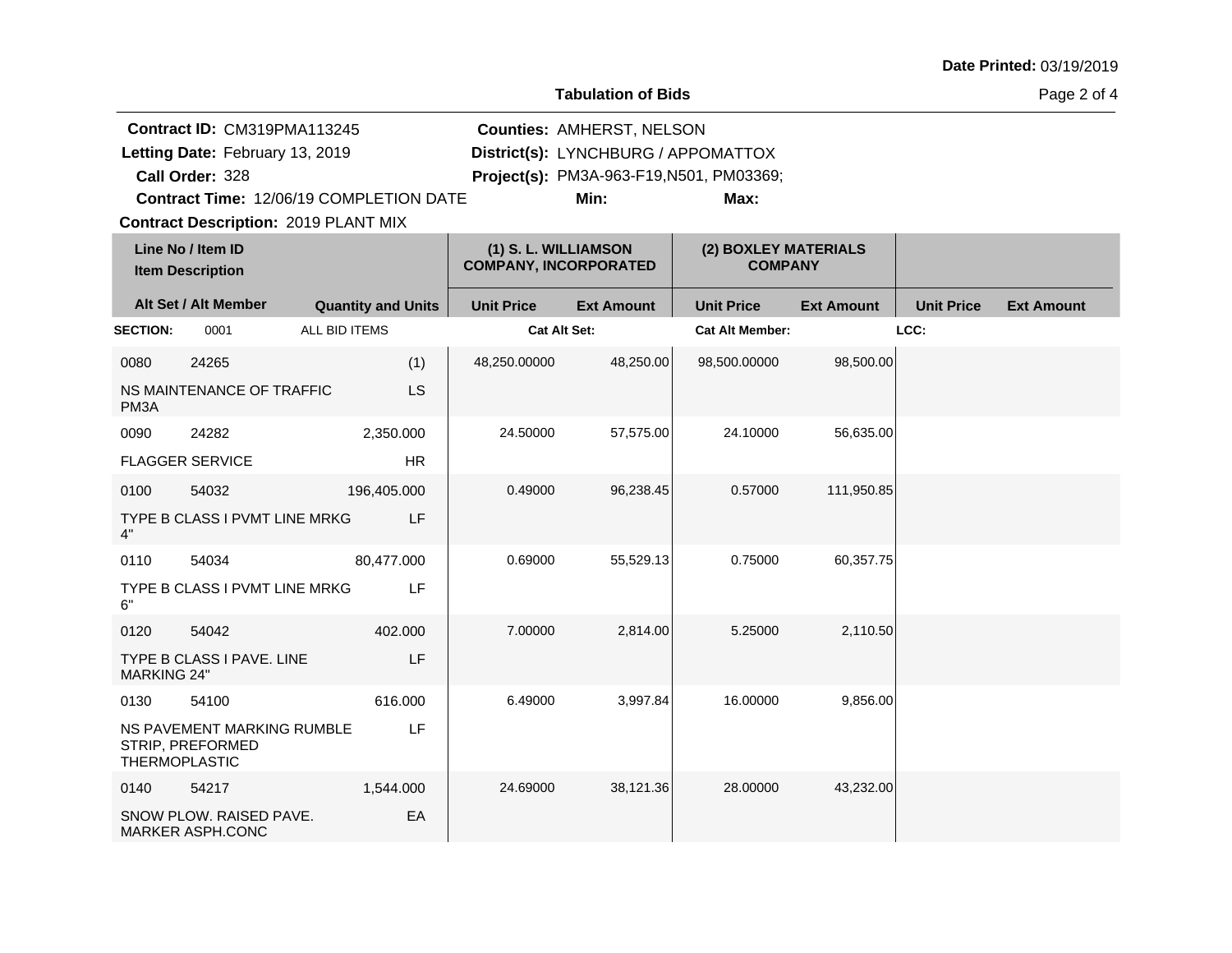## **Tabulation of Bids**

Page 3 of 4

| <b>Contract ID: CM319PMA113245</b><br>Letting Date: February 13, 2019<br>Call Order: 328 |                                                                                        |               |                           | <b>Counties: AMHERST, NELSON</b><br>District(s): LYNCHBURG / APPOMATTOX<br>Project(s): PM3A-963-F19, N501, PM03369; |                   |                                        |                   |                   |                   |
|------------------------------------------------------------------------------------------|----------------------------------------------------------------------------------------|---------------|---------------------------|---------------------------------------------------------------------------------------------------------------------|-------------------|----------------------------------------|-------------------|-------------------|-------------------|
|                                                                                          | Contract Time: 12/06/19 COMPLETION DATE<br><b>Contract Description: 2019 PLANT MIX</b> |               |                           |                                                                                                                     | Min:              | Max:                                   |                   |                   |                   |
|                                                                                          | Line No / Item ID<br><b>Item Description</b>                                           |               |                           | (1) S. L. WILLIAMSON<br><b>COMPANY, INCORPORATED</b>                                                                |                   | (2) BOXLEY MATERIALS<br><b>COMPANY</b> |                   |                   |                   |
|                                                                                          | Alt Set / Alt Member                                                                   |               | <b>Quantity and Units</b> | <b>Unit Price</b>                                                                                                   | <b>Ext Amount</b> | <b>Unit Price</b>                      | <b>Ext Amount</b> | <b>Unit Price</b> | <b>Ext Amount</b> |
| <b>SECTION:</b>                                                                          | 0001                                                                                   | ALL BID ITEMS |                           | <b>Cat Alt Set:</b>                                                                                                 |                   | <b>Cat Alt Member:</b>                 |                   | LCC:              |                   |
| 0150                                                                                     | 54401                                                                                  |               | 2.000                     | 1,750.00000                                                                                                         | 3,500.00          | 465.00000                              | 930.00            |                   |                   |
| <b>ZONE</b>                                                                              | PVMT MESSAGE MARK. SCHOOL                                                              |               | EA                        |                                                                                                                     |                   |                                        |                   |                   |                   |
| 0160                                                                                     | 54428                                                                                  |               | 134,342.000               | 0.12000                                                                                                             | 16,121.04         | 0.10000                                | 13,434.20         |                   |                   |
|                                                                                          | TEMP. PVMT MRKG, TY. A, 4"                                                             |               | LF                        |                                                                                                                     |                   |                                        |                   |                   |                   |
| 0170                                                                                     | 54440                                                                                  |               | 102.000                   | 6.00000                                                                                                             | 612.00            | 4.00000                                | 408.00            |                   |                   |
|                                                                                          | TEMP. PVMT MRKG, TY. A, 24"                                                            |               | LF                        |                                                                                                                     |                   |                                        |                   |                   |                   |
| 0180                                                                                     | 54457                                                                                  |               | 4.000                     | 79.00000                                                                                                            | 316.00            | 25.25000                               | 101.00            |                   |                   |
|                                                                                          | TEMP. PVMT SYMBOL MRKG<br>SINGLE TURN ARROW TY. A                                      |               | EA                        |                                                                                                                     |                   |                                        |                   |                   |                   |
| 0190                                                                                     | 54574                                                                                  |               | 4.000                     | 200.00000                                                                                                           | 800.00            | 150.00000                              | 600.00            |                   |                   |
|                                                                                          | <b>PVMT SYMB MRKG SGL TURN</b><br>ARROW TY B, CL I                                     |               | EA                        |                                                                                                                     |                   |                                        |                   |                   |                   |
|                                                                                          | <b>Section Totals:</b>                                                                 |               |                           |                                                                                                                     | \$3,884,481.76    |                                        | \$3,910,639.21    |                   |                   |
|                                                                                          | Life Cycle Costs:                                                                      |               |                           |                                                                                                                     |                   |                                        |                   |                   |                   |
|                                                                                          | <b>Section Total with LCC:</b>                                                         |               |                           |                                                                                                                     | \$3,884,481.76    |                                        | \$3,910,639.21    |                   |                   |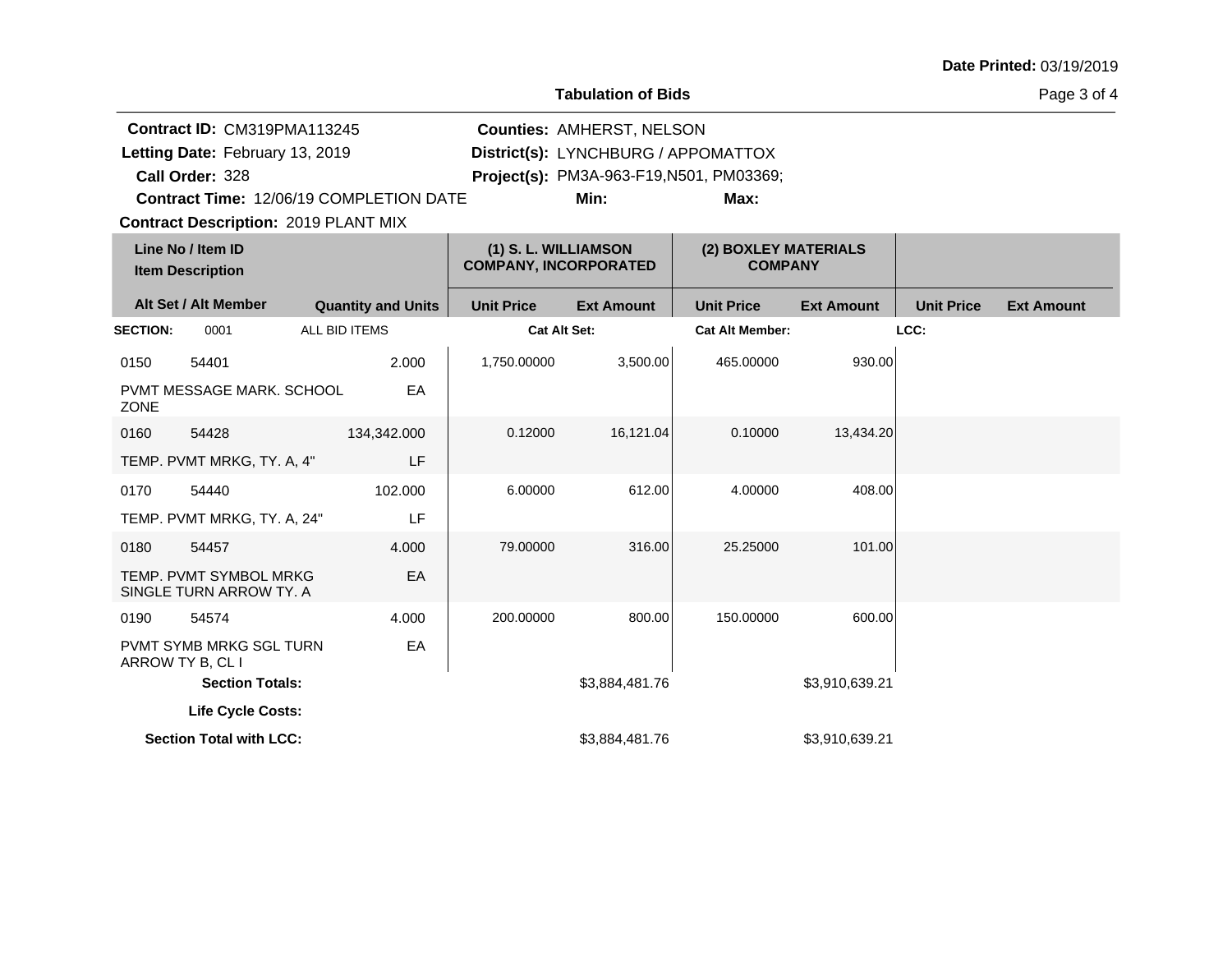|  |  | Date Printed: 03/19/2019 |
|--|--|--------------------------|
|--|--|--------------------------|

**Tabulation of Bids**

Page 4 of 4

| Contract ID: CM319PMA113245                                |                                         |                   | <b>Counties: AMHERST, NELSON</b>                     |                        |                                        |                   |                   |  |  |  |
|------------------------------------------------------------|-----------------------------------------|-------------------|------------------------------------------------------|------------------------|----------------------------------------|-------------------|-------------------|--|--|--|
| Letting Date: February 13, 2019                            |                                         |                   | District(s): LYNCHBURG / APPOMATTOX                  |                        |                                        |                   |                   |  |  |  |
| Call Order: 328                                            |                                         |                   | Project(s): PM3A-963-F19, N501, PM03369;             |                        |                                        |                   |                   |  |  |  |
|                                                            | Contract Time: 12/06/19 COMPLETION DATE |                   | Min:                                                 | Max:                   |                                        |                   |                   |  |  |  |
| <b>Contract Description: 2019 PLANT MIX</b>                |                                         |                   |                                                      |                        |                                        |                   |                   |  |  |  |
| Line No / Item ID<br><b>Item Description</b>               |                                         |                   | (1) S. L. WILLIAMSON<br><b>COMPANY, INCORPORATED</b> |                        | (2) BOXLEY MATERIALS<br><b>COMPANY</b> |                   |                   |  |  |  |
| Alt Set / Alt Member                                       | <b>Quantity and Units</b>               | <b>Unit Price</b> | <b>Ext Amount</b>                                    | <b>Unit Price</b>      | <b>Ext Amount</b>                      | <b>Unit Price</b> | <b>Ext Amount</b> |  |  |  |
| <b>SECTION:</b><br>0002                                    | <b>ALTERNATE ITEM</b>                   |                   | <b>Cat Alt Set:</b>                                  | <b>Cat Alt Member:</b> |                                        | LCC:              |                   |  |  |  |
| 00306<br>0200                                              | 1.000                                   | 50.00000          | 50.00                                                | 33.00000               | 33.00                                  |                   |                   |  |  |  |
| NS SELECT MATERIAL SHOULDER<br><b>MAINTENANCE MATERIAL</b> | <b>TON</b>                              |                   |                                                      |                        |                                        |                   |                   |  |  |  |
| <b>Section Totals:</b>                                     |                                         |                   | \$50.00                                              |                        | \$33.00                                |                   |                   |  |  |  |
| <b>Life Cycle Costs:</b>                                   |                                         |                   |                                                      |                        |                                        |                   |                   |  |  |  |
| <b>Section Total with LCC:</b>                             |                                         |                   | \$50.00                                              |                        | \$33.00                                |                   |                   |  |  |  |
|                                                            | <b>Contract Item Totals</b>             |                   | \$3,884,531.76                                       |                        | \$3,910,672.21                         |                   |                   |  |  |  |
|                                                            | <b>Contract Time Totals</b>             |                   |                                                      |                        |                                        |                   |                   |  |  |  |
|                                                            | <b>Contract Life Cycle Costs Totals</b> |                   | \$0.00                                               |                        | \$0.00                                 |                   |                   |  |  |  |
|                                                            | <b>Contract Grand Totals</b>            |                   | \$3,884,531.76                                       |                        | \$3,910,672.21                         |                   |                   |  |  |  |
| () indicates item is bid as Lump Sum                       |                                         |                   |                                                      |                        |                                        |                   |                   |  |  |  |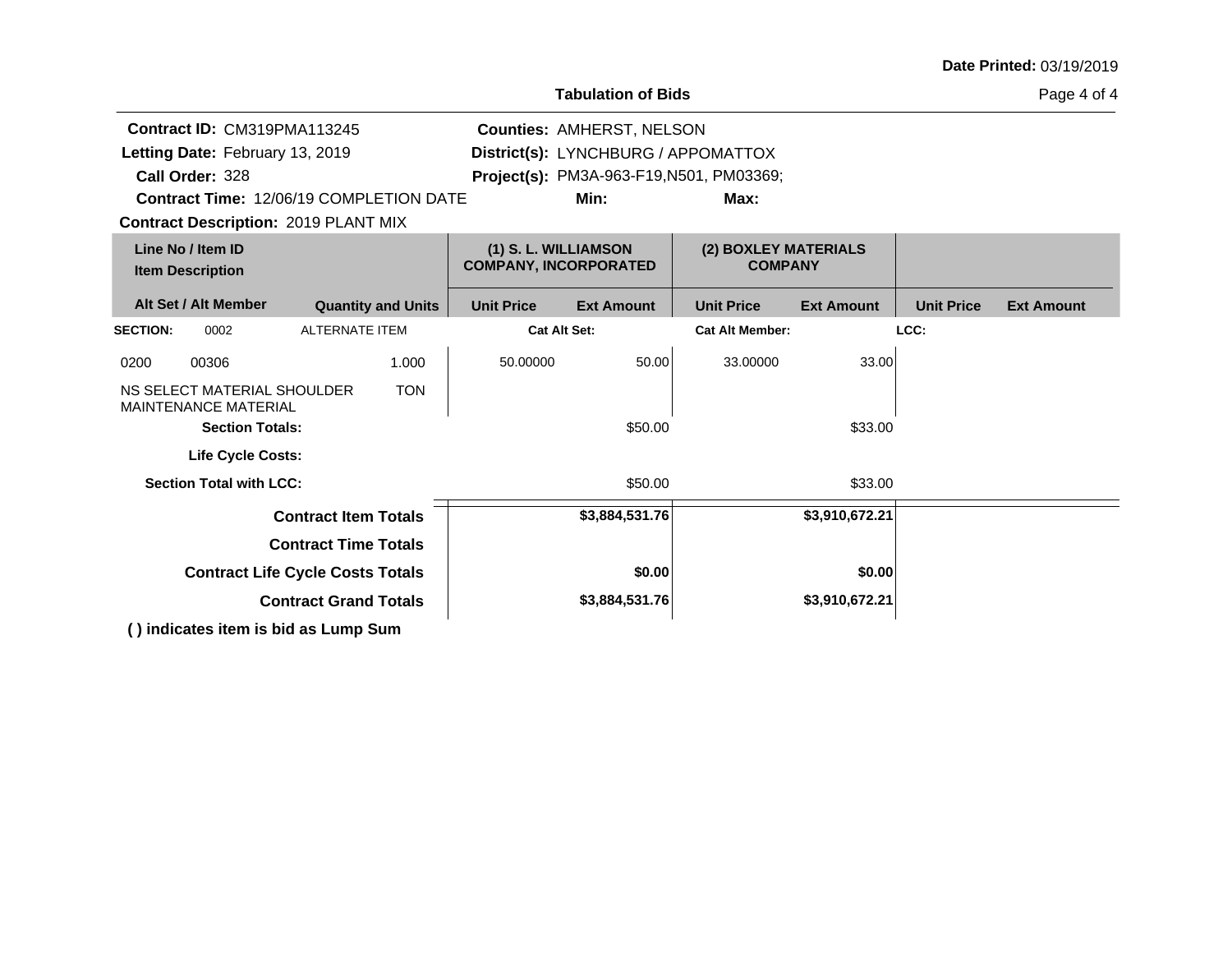|                 | <b>Contract ID:</b> CM319PMA113245             | <b>Counties: AMHERST, NELSON</b>         |      |
|-----------------|------------------------------------------------|------------------------------------------|------|
|                 | Letting Date: February 13, 2019 10:00 AM       | District(s): LYNCHBURG / APPOMATTOX      |      |
| Call Order: 328 |                                                | Project(s): PM3A-963-F19, N501, PM03369; |      |
|                 | <b>Contract Time: 12/06/19 COMPLETION DATE</b> | Min:                                     | Max: |
|                 | <b>Contract Description: 2019 PLANT MIX</b>    |                                          |      |

| Rank |             | <b>Vendor ID/Name</b>                  | <b>Total Bid</b> | <b>Percent Of Low</b><br><b>Bid</b> |
|------|-------------|----------------------------------------|------------------|-------------------------------------|
|      | W029        | S. L. WILLIAMSON COMPANY, INCORPORATED | \$3,884,531.76   | 100.00%                             |
|      | <b>B896</b> | BOXLEY MATERIALS COMPANY               | \$3,910,672.21   | 100.67%                             |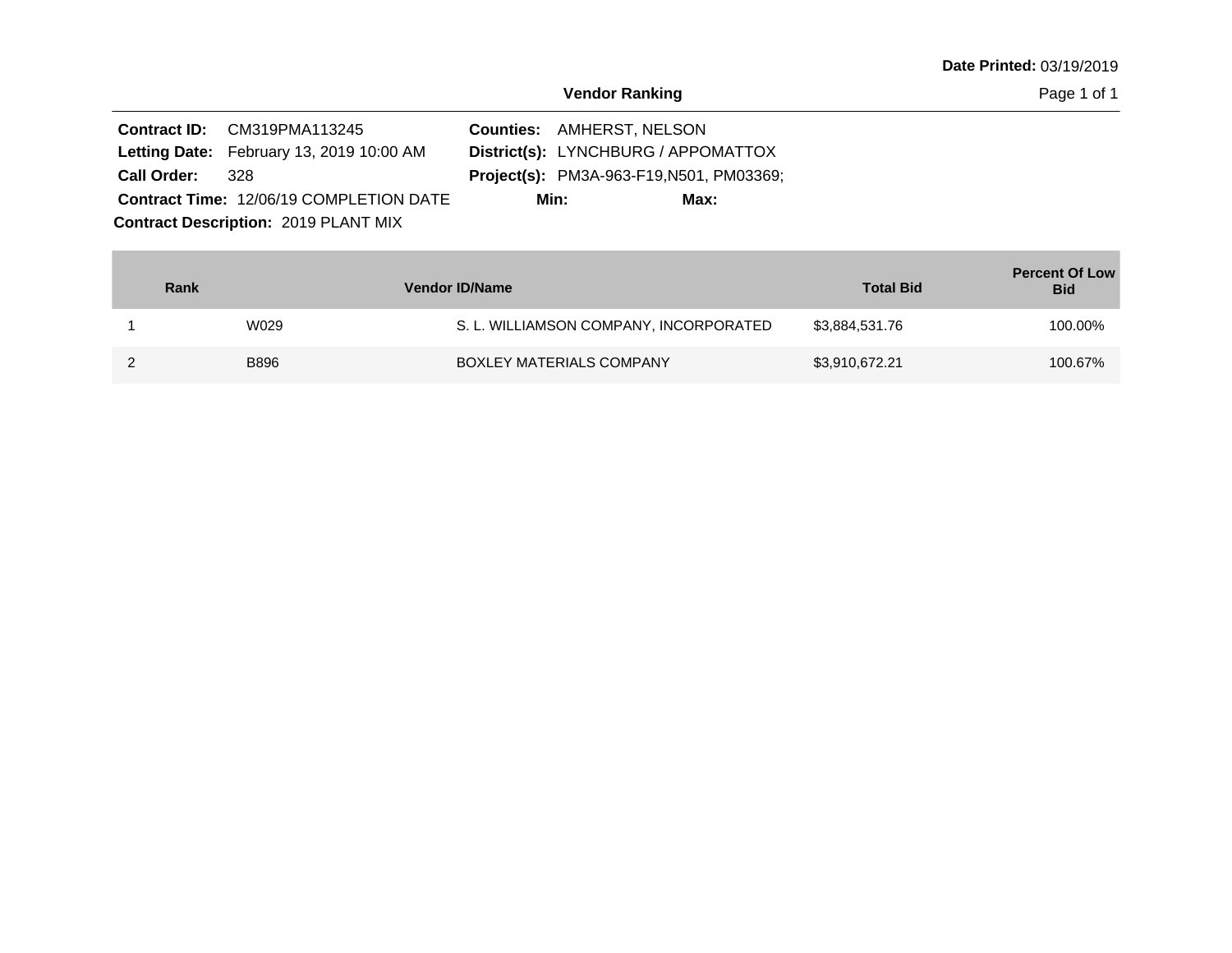| <b>Tabulation of Bids</b> |                                                |               |                           |                                          |                                  |                                                                    |                   |                   |                   |
|---------------------------|------------------------------------------------|---------------|---------------------------|------------------------------------------|----------------------------------|--------------------------------------------------------------------|-------------------|-------------------|-------------------|
|                           | <b>Contract ID: CM319PMF113225</b>             |               |                           |                                          | <b>Counties: PITTSYLVANIA</b>    |                                                                    |                   |                   |                   |
|                           | Letting Date: February 13, 2019                |               |                           |                                          | District(s): LYNCHBURG / HALIFAX |                                                                    |                   |                   |                   |
|                           | Call Order: 333                                |               |                           |                                          |                                  | Project(s): PM3F-071-F19, N501, NONE; PM3F-071-F19, N501, PM03369; |                   |                   |                   |
|                           | <b>Contract Time: 12/06/19 COMPLETION DATE</b> |               |                           |                                          | Min:                             | Max:                                                               |                   |                   |                   |
|                           | <b>Contract Description: 2019 PLANT MIX</b>    |               |                           |                                          |                                  |                                                                    |                   |                   |                   |
|                           | Line No / Item ID<br><b>Item Description</b>   |               |                           | (1) ADAMS CONSTRUCTION<br><b>COMPANY</b> |                                  | (2) APAC-ATLANTIC, INC.                                            |                   |                   |                   |
|                           | Alt Set / Alt Member                           |               | <b>Quantity and Units</b> | <b>Unit Price</b>                        | <b>Ext Amount</b>                | <b>Unit Price</b>                                                  | <b>Ext Amount</b> | <b>Unit Price</b> | <b>Ext Amount</b> |
| <b>SECTION:</b>           | 0001                                           | ALL BID ITEMS |                           | <b>Cat Alt Set:</b>                      |                                  | <b>Cat Alt Member:</b>                                             |                   | LCC:              |                   |
| 0010                      | 10103                                          |               | 713.480                   | 36.05000                                 | 25,720.95                        | 74.00000                                                           | 52,797.52         |                   |                   |
|                           | AGGR. MATL. NO. 25 OR 26                       |               | <b>TON</b>                |                                          |                                  |                                                                    |                   |                   |                   |
| 0020                      | 10417                                          |               | 30,055.000                | 1.00000                                  | 30,055.00                        | 2.50000                                                            | 75,137.50         |                   |                   |
| <b>TACK COAT</b>          |                                                |               | GAL                       |                                          |                                  |                                                                    |                   |                   |                   |
| 0030                      | 16340                                          |               | 2,623.630                 | 113.00000                                | 296,470.19                       | 133.00000                                                          | 348,942.79        |                   |                   |
|                           | ASPHALT CONC. TY. SM-9.5D                      |               | <b>TON</b>                |                                          |                                  |                                                                    |                   |                   |                   |
| 0040                      | 16355                                          |               | 25,481.870                | 96.00000                                 | 2,446,259.52                     | 119,00000                                                          | 3,032,342.53      |                   |                   |
|                           | ASPHALT CONC. TY. SM-12.5D                     |               | <b>TON</b>                |                                          |                                  |                                                                    |                   |                   |                   |
| 0050                      | 16390                                          |               | 1,182.720                 | 93.00000                                 | 109,992.96                       | 125.00000                                                          | 147,840.00        |                   |                   |
|                           | ASPH. CONC. TY. BM-25.0A                       |               | <b>TON</b>                |                                          |                                  |                                                                    |                   |                   |                   |
| 0060                      | 16516                                          |               | 580.000                   | 35.60000                                 | 20,648.00                        | 14.50000                                                           | 8,410.00          |                   |                   |
| $0" - 2"$                 | FLEXIBLE PAVE. TIE-IN PLANING                  |               | <b>SY</b>                 |                                          |                                  |                                                                    |                   |                   |                   |
| 0070                      | 16522                                          |               | 197,768.270               | 1.80000                                  | 355,982.89                       | 2.65000                                                            | 524,085.92        |                   |                   |
| $-2"$                     | FLEXIBLE PAVEMENT PLANING 0"                   |               | SY                        |                                          |                                  |                                                                    |                   |                   |                   |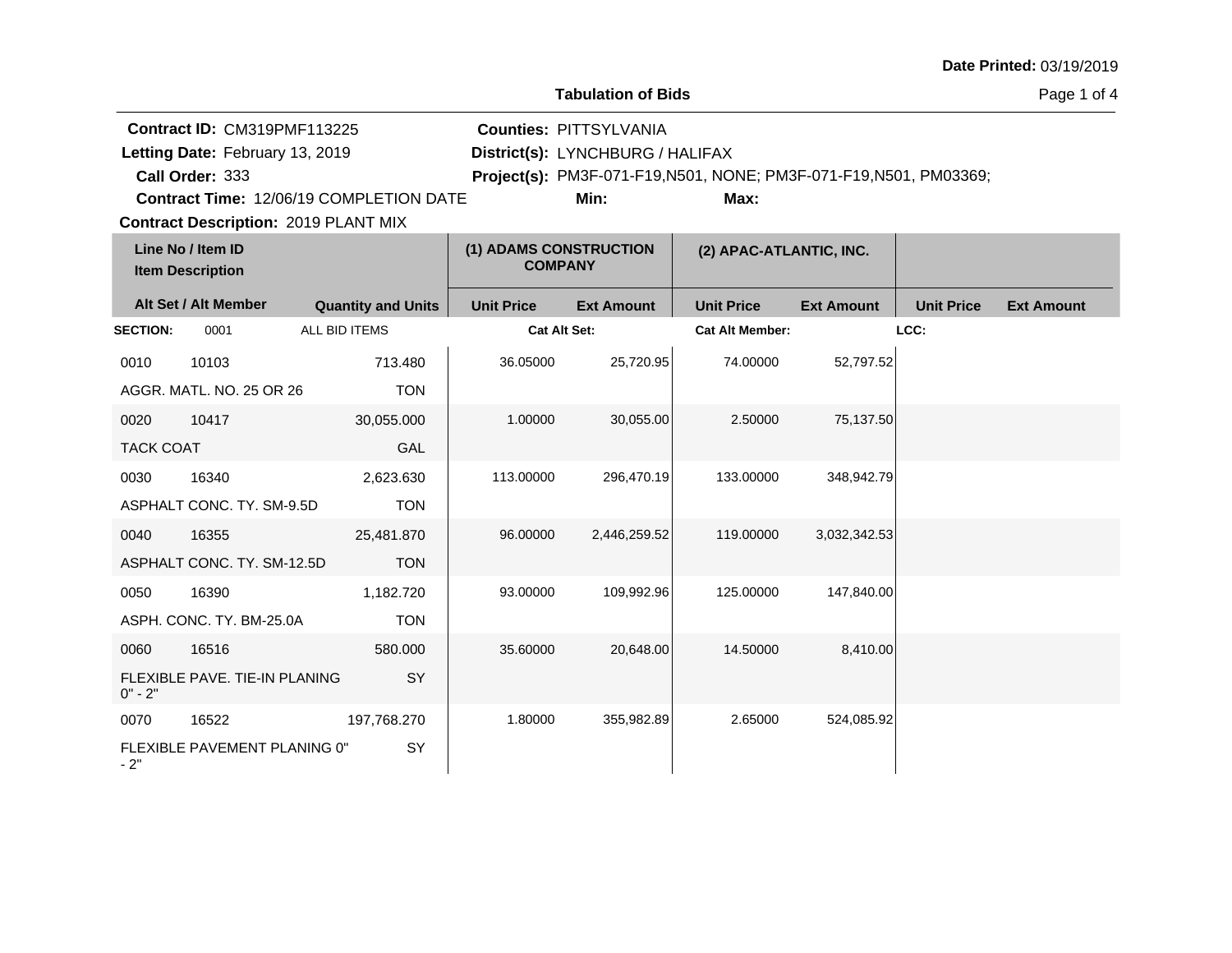|                                              |                                                                                          |                                         |                                                                                                                                                         | <b>Tabulation of Bids</b>                |                        |                         |                   | Page 2 of 4       |
|----------------------------------------------|------------------------------------------------------------------------------------------|-----------------------------------------|---------------------------------------------------------------------------------------------------------------------------------------------------------|------------------------------------------|------------------------|-------------------------|-------------------|-------------------|
|                                              | <b>Contract ID: CM319PMF113225</b><br>Letting Date: February 13, 2019<br>Call Order: 333 | Contract Time: 12/06/19 COMPLETION DATE | <b>Counties: PITTSYLVANIA</b><br>District(s): LYNCHBURG / HALIFAX<br>Project(s): PM3F-071-F19, N501, NONE; PM3F-071-F19, N501, PM03369;<br>Min:<br>Max: |                                          |                        |                         |                   |                   |
|                                              | <b>Contract Description: 2019 PLANT MIX</b>                                              |                                         |                                                                                                                                                         |                                          |                        |                         |                   |                   |
| Line No / Item ID<br><b>Item Description</b> |                                                                                          |                                         |                                                                                                                                                         | (1) ADAMS CONSTRUCTION<br><b>COMPANY</b> |                        | (2) APAC-ATLANTIC, INC. |                   |                   |
|                                              | Alt Set / Alt Member                                                                     | <b>Quantity and Units</b>               | <b>Unit Price</b>                                                                                                                                       | <b>Ext Amount</b>                        | <b>Unit Price</b>      | <b>Ext Amount</b>       | <b>Unit Price</b> | <b>Ext Amount</b> |
| <b>SECTION:</b>                              | 0001                                                                                     | ALL BID ITEMS                           | Cat Alt Set:                                                                                                                                            |                                          | <b>Cat Alt Member:</b> |                         | LCC:              |                   |
| 0080<br>ABOVE 2" - 4"                        | 16523<br>FLEXIBLE PAVEMENT PLANING                                                       | 4,928.000<br>SY                         | 4.10000                                                                                                                                                 | 20,204.80                                | 5.00000                | 24,640.00               |                   |                   |
| 0090<br>PM <sub>3</sub> F                    | 24265<br>NS MAINTENANCE OF TRAFFIC                                                       | (1)<br>LS                               | 144,219.43000                                                                                                                                           | 144,219.43                               | 180,000.00000          | 180,000.00              |                   |                   |
| 0100                                         | 24282<br><b>FLAGGER SERVICE</b>                                                          | 1,100.000<br><b>HR</b>                  | 21.10000                                                                                                                                                | 23,210.00                                | 20.00000               | 22,000.00               |                   |                   |
| 0110                                         | 54020<br>TYPE A PVMT LINE MRKG 4"                                                        | 30,400.000<br>LF                        | 0.19000                                                                                                                                                 | 5,776.00                                 | 0.20000                | 6,080.00                |                   |                   |
| 0120<br>4"                                   | 54032<br>TYPE B CLASS I PVMT LINE MRKG                                                   | 37,405.000<br>LF                        | 0.45000                                                                                                                                                 | 16,832.25                                | 0.45000                | 16,832.25               |                   |                   |
| 0130<br>6"                                   | 54034<br>TYPE B CLASS I PVMT LINE MRKG                                                   | 98,114.000<br>LF                        | 0.74000                                                                                                                                                 | 72,604.36                                | 0.75000                | 73,585.50               |                   |                   |
| 0140<br><b>MARKING 24"</b>                   | 54042<br>TYPE B CLASS I PAVE. LINE                                                       | 200,000<br>LF                           | 14.00000                                                                                                                                                | 2,800.00                                 | 14.00000               | 2,800.00                |                   |                   |
| 0150<br>MRKG 4"                              | 54075<br>TYPE B CLASS VI PVMT LINE                                                       | 3,700.000<br>LF                         | 3.29000                                                                                                                                                 | 12,173.00                                | 3.30000                | 12,210.00               |                   |                   |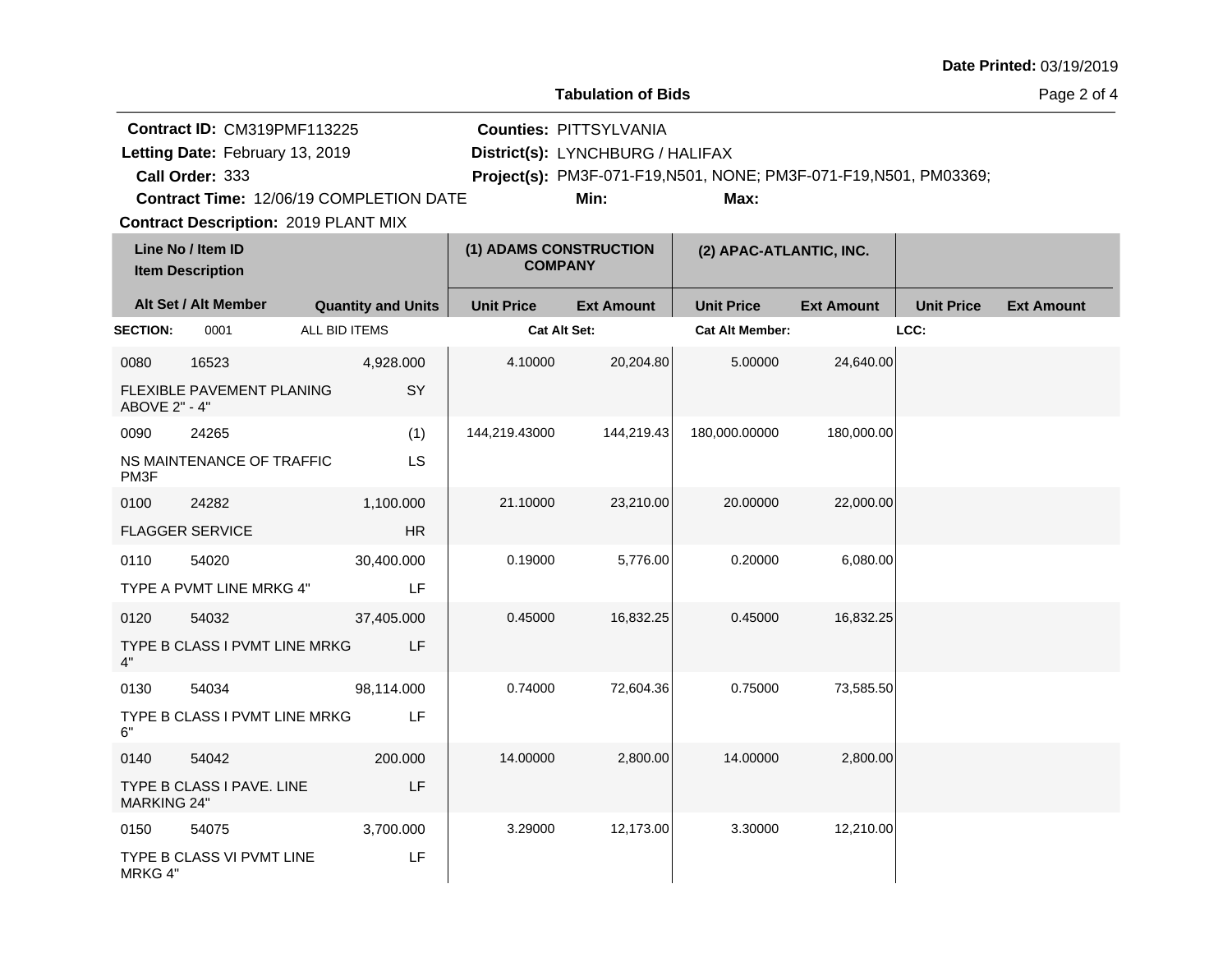| <b>Tabulation of Bids</b> |                                                                                                                                         |                                         |                   |                                                                           |                                                                            |                         |                   |                   |  |
|---------------------------|-----------------------------------------------------------------------------------------------------------------------------------------|-----------------------------------------|-------------------|---------------------------------------------------------------------------|----------------------------------------------------------------------------|-------------------------|-------------------|-------------------|--|
|                           | <b>Contract ID: CM319PMF113225</b><br>Letting Date: February 13, 2019<br>Call Order: 333<br><b>Contract Description: 2019 PLANT MIX</b> | Contract Time: 12/06/19 COMPLETION DATE |                   | <b>Counties: PITTSYLVANIA</b><br>District(s): LYNCHBURG / HALIFAX<br>Min: | Project(s): PM3F-071-F19, N501, NONE; PM3F-071-F19, N501, PM03369;<br>Max: |                         |                   |                   |  |
|                           | Line No / Item ID<br><b>Item Description</b>                                                                                            |                                         |                   | (1) ADAMS CONSTRUCTION<br><b>COMPANY</b>                                  |                                                                            | (2) APAC-ATLANTIC, INC. |                   |                   |  |
|                           | Alt Set / Alt Member                                                                                                                    | <b>Quantity and Units</b>               | <b>Unit Price</b> | <b>Ext Amount</b>                                                         | <b>Unit Price</b>                                                          | <b>Ext Amount</b>       | <b>Unit Price</b> | <b>Ext Amount</b> |  |
| <b>SECTION:</b>           | 0001                                                                                                                                    | ALL BID ITEMS                           |                   | <b>Cat Alt Set:</b>                                                       | <b>Cat Alt Member:</b>                                                     |                         | LCC:              |                   |  |
| 0160                      | 54076                                                                                                                                   | 56,405.000                              | 3.69000           | 208,134.45                                                                | 3.70000                                                                    | 208,698.50              |                   |                   |  |
| MRKG 6"                   | TYPE B CLASS VI PVMT LINE                                                                                                               | LF                                      |                   |                                                                           |                                                                            |                         |                   |                   |  |
| 0170                      | 54077                                                                                                                                   | 675.000                                 | 9.45000           | 6,378.75                                                                  | 9.50000                                                                    | 6,412.50                |                   |                   |  |
| MRKG 8"                   | TYPE B CLASS VI PVMT LINE                                                                                                               | LF                                      |                   |                                                                           |                                                                            |                         |                   |                   |  |
| 0180                      | 54105                                                                                                                                   | 70,050.000                              | 0.39000           | 27,319.50                                                                 | 0.40000                                                                    | 28,020.00               |                   |                   |  |
| <b>MARKING</b>            | ERADICATE EXIST. LINEAR PVMT                                                                                                            | LF                                      |                   |                                                                           |                                                                            |                         |                   |                   |  |
| 0190                      | 54217                                                                                                                                   | 902.000                                 | 32.00000          | 28,864.00                                                                 | 24.50000                                                                   | 22,099.00               |                   |                   |  |
|                           | SNOW PLOW. RAISED PAVE.<br>MARKER ASPH.CONC                                                                                             | EA                                      |                   |                                                                           |                                                                            |                         |                   |                   |  |
| 0200                      | 54428                                                                                                                                   | 85,485.000                              | 0.14000           | 11,967.90                                                                 | 0.15000                                                                    | 12,822.75               |                   |                   |  |
|                           | TEMP. PVMT MRKG, TY. A, 4"                                                                                                              | LF                                      |                   |                                                                           |                                                                            |                         |                   |                   |  |
|                           | <b>Section Totals:</b>                                                                                                                  |                                         |                   | \$3,865,613.95                                                            |                                                                            | \$4,805,756.76          |                   |                   |  |
|                           | Life Cycle Costs:                                                                                                                       |                                         |                   |                                                                           |                                                                            |                         |                   |                   |  |
|                           | <b>Section Total with LCC:</b>                                                                                                          |                                         |                   | \$3,865,613.95                                                            |                                                                            | \$4,805,756.76          |                   |                   |  |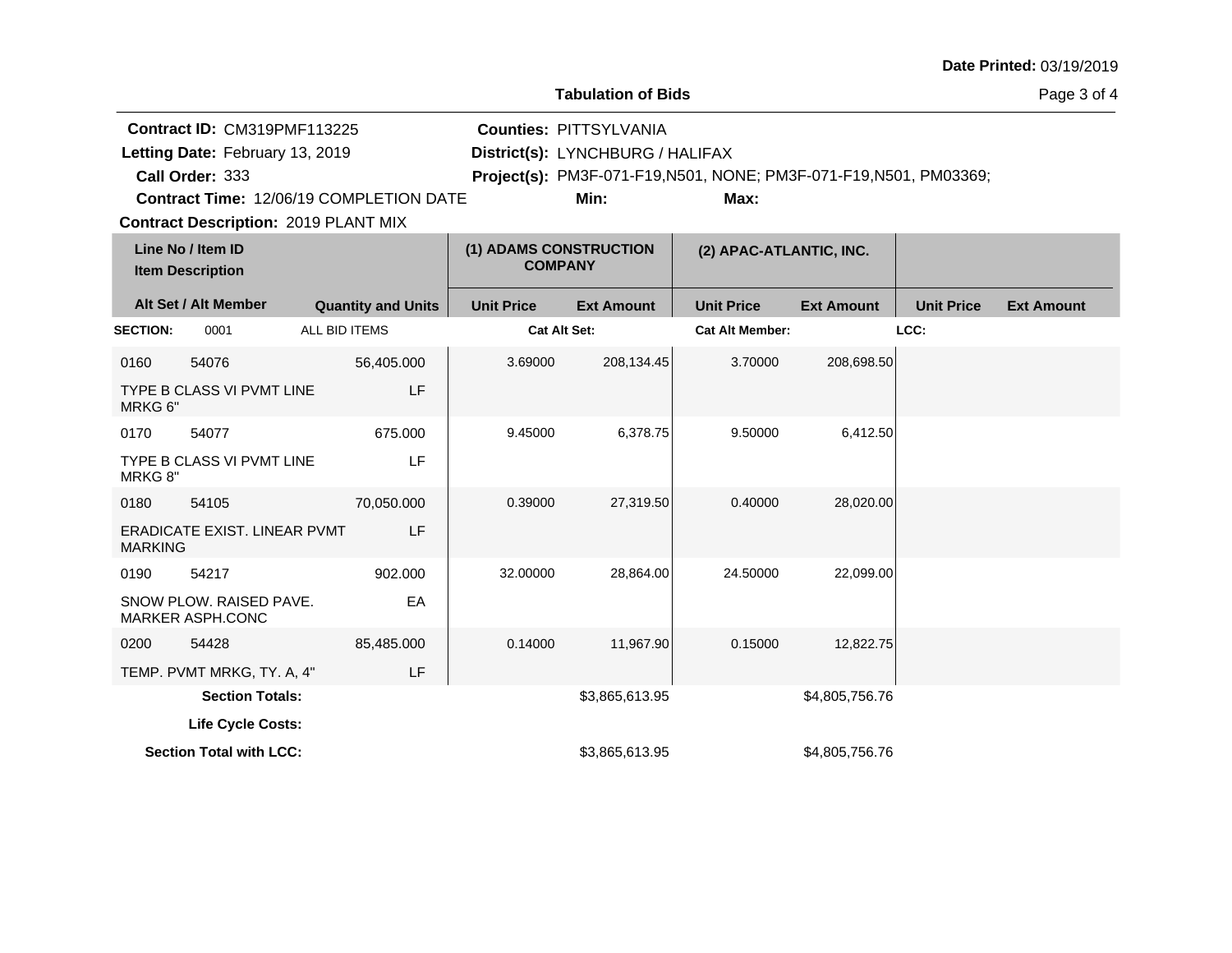| <b>Tabulation of Bids</b><br>Page 4 of 4                                                      |                                         |                                          |                   |                                                                   |                                                                    |                   |                   |                   |  |  |  |
|-----------------------------------------------------------------------------------------------|-----------------------------------------|------------------------------------------|-------------------|-------------------------------------------------------------------|--------------------------------------------------------------------|-------------------|-------------------|-------------------|--|--|--|
| Contract ID: CM319PMF113225<br>Letting Date: February 13, 2019<br>Call Order: 333             |                                         |                                          |                   | <b>Counties: PITTSYLVANIA</b><br>District(s): LYNCHBURG / HALIFAX | Project(s): PM3F-071-F19, N501, NONE; PM3F-071-F19, N501, PM03369; |                   |                   |                   |  |  |  |
| <b>Contract Time: 12/06/19 COMPLETION DATE</b><br><b>Contract Description: 2019 PLANT MIX</b> |                                         |                                          |                   | Min:                                                              | Max:                                                               |                   |                   |                   |  |  |  |
| Line No / Item ID<br><b>Item Description</b>                                                  |                                         | (1) ADAMS CONSTRUCTION<br><b>COMPANY</b> |                   | (2) APAC-ATLANTIC, INC.                                           |                                                                    |                   |                   |                   |  |  |  |
| Alt Set / Alt Member                                                                          |                                         | <b>Quantity and Units</b>                | <b>Unit Price</b> | <b>Ext Amount</b>                                                 | <b>Unit Price</b>                                                  | <b>Ext Amount</b> | <b>Unit Price</b> | <b>Ext Amount</b> |  |  |  |
| <b>SECTION:</b><br>0002                                                                       | <b>ALTERNATE ITEM</b>                   |                                          |                   | <b>Cat Alt Set:</b>                                               | <b>Cat Alt Member:</b>                                             |                   | LCC:              |                   |  |  |  |
| 00306<br>0210                                                                                 |                                         | 1.000                                    | 36.05000          | 36.05                                                             | 74.00000                                                           | 74.00             |                   |                   |  |  |  |
| NS SELECT MATERIAL SHOULDER<br><b>MAINTENANCE MATERIAL</b><br><b>Section Totals:</b>          |                                         | <b>TON</b>                               |                   | \$36.05                                                           |                                                                    | \$74.00           |                   |                   |  |  |  |
| <b>Life Cycle Costs:</b>                                                                      |                                         |                                          |                   |                                                                   |                                                                    |                   |                   |                   |  |  |  |
| <b>Section Total with LCC:</b>                                                                |                                         |                                          |                   | \$36.05                                                           |                                                                    | \$74.00           |                   |                   |  |  |  |
|                                                                                               | <b>Contract Item Totals</b>             |                                          |                   | \$3,865,650.00                                                    |                                                                    | \$4,805,830.76    |                   |                   |  |  |  |
|                                                                                               | <b>Contract Time Totals</b>             |                                          |                   |                                                                   |                                                                    |                   |                   |                   |  |  |  |
|                                                                                               | <b>Contract Life Cycle Costs Totals</b> |                                          |                   | \$0.00                                                            |                                                                    | \$0.00            |                   |                   |  |  |  |
|                                                                                               | <b>Contract Grand Totals</b>            |                                          |                   | \$3,865,650.00                                                    |                                                                    | \$4,805,830.76    |                   |                   |  |  |  |
| () indicates item is bid as Lump Sum                                                          |                                         |                                          |                   |                                                                   |                                                                    |                   |                   |                   |  |  |  |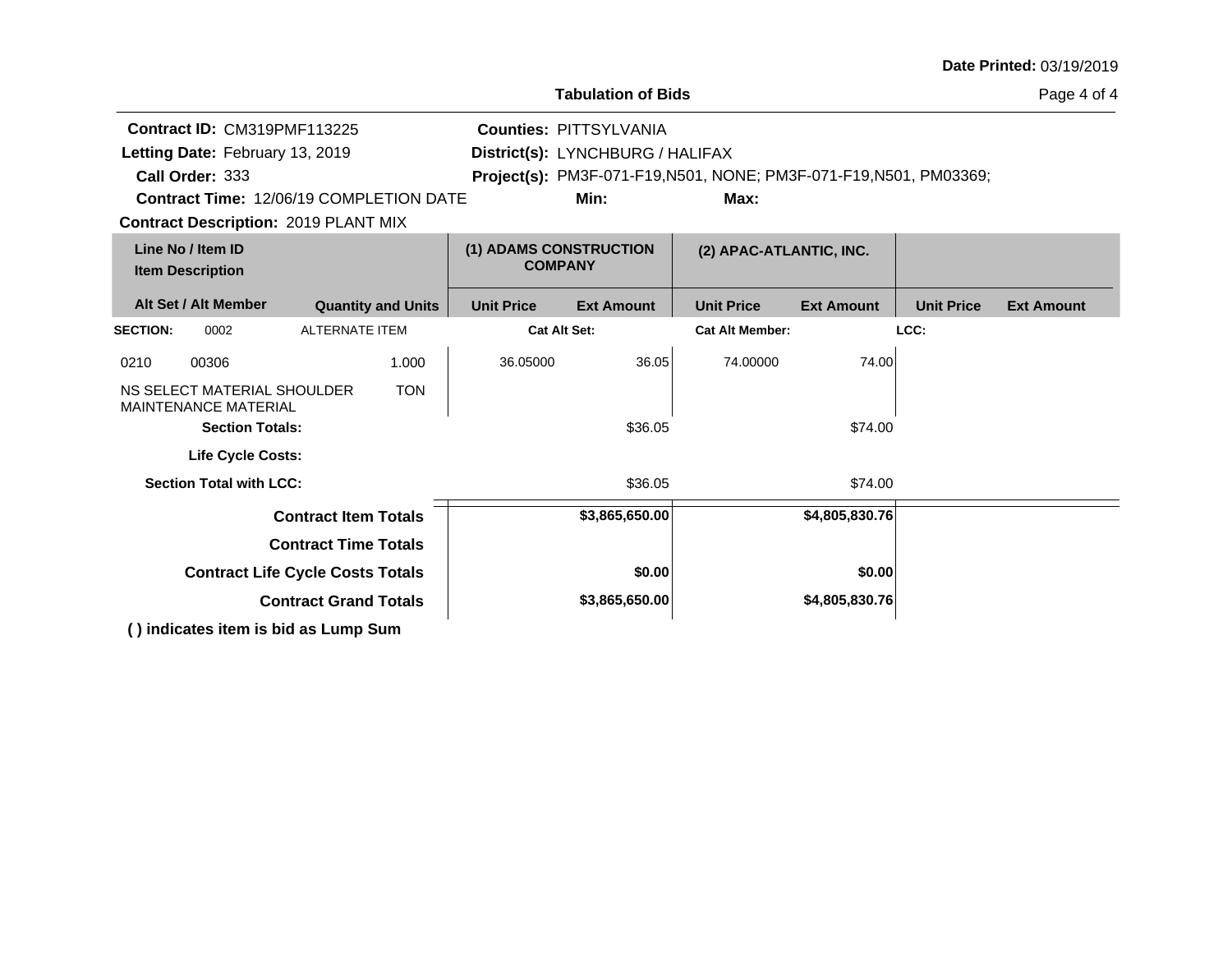|                 | <b>Contract ID: CM319PMF113225</b>             | <b>Counties: PITTSYLVANIA</b>           |                                                                           |  |
|-----------------|------------------------------------------------|-----------------------------------------|---------------------------------------------------------------------------|--|
|                 | Letting Date: February 13, 2019 10:00 AM       | <b>District(s): LYNCHBURG / HALIFAX</b> |                                                                           |  |
| Call Order: 333 |                                                |                                         | <b>Project(s):</b> PM3F-071-F19, N501, NONE; PM3F-071-F19, N501, PM03369; |  |
|                 | <b>Contract Time: 12/06/19 COMPLETION DATE</b> | Min:                                    | Max:                                                                      |  |
|                 | <b>Contract Description: 2019 PLANT MIX</b>    |                                         |                                                                           |  |

| Rank | <b>Vendor ID/Name</b>      | <b>Total Bid</b> | <b>Percent Of Low</b><br><b>Bid</b> |
|------|----------------------------|------------------|-------------------------------------|
| A006 | ADAMS CONSTRUCTION COMPANY | \$3,865,650.00   | 100.00%                             |
| A837 | APAC-ATLANTIC, INC.        | \$4,805,830.76   | 124.32%                             |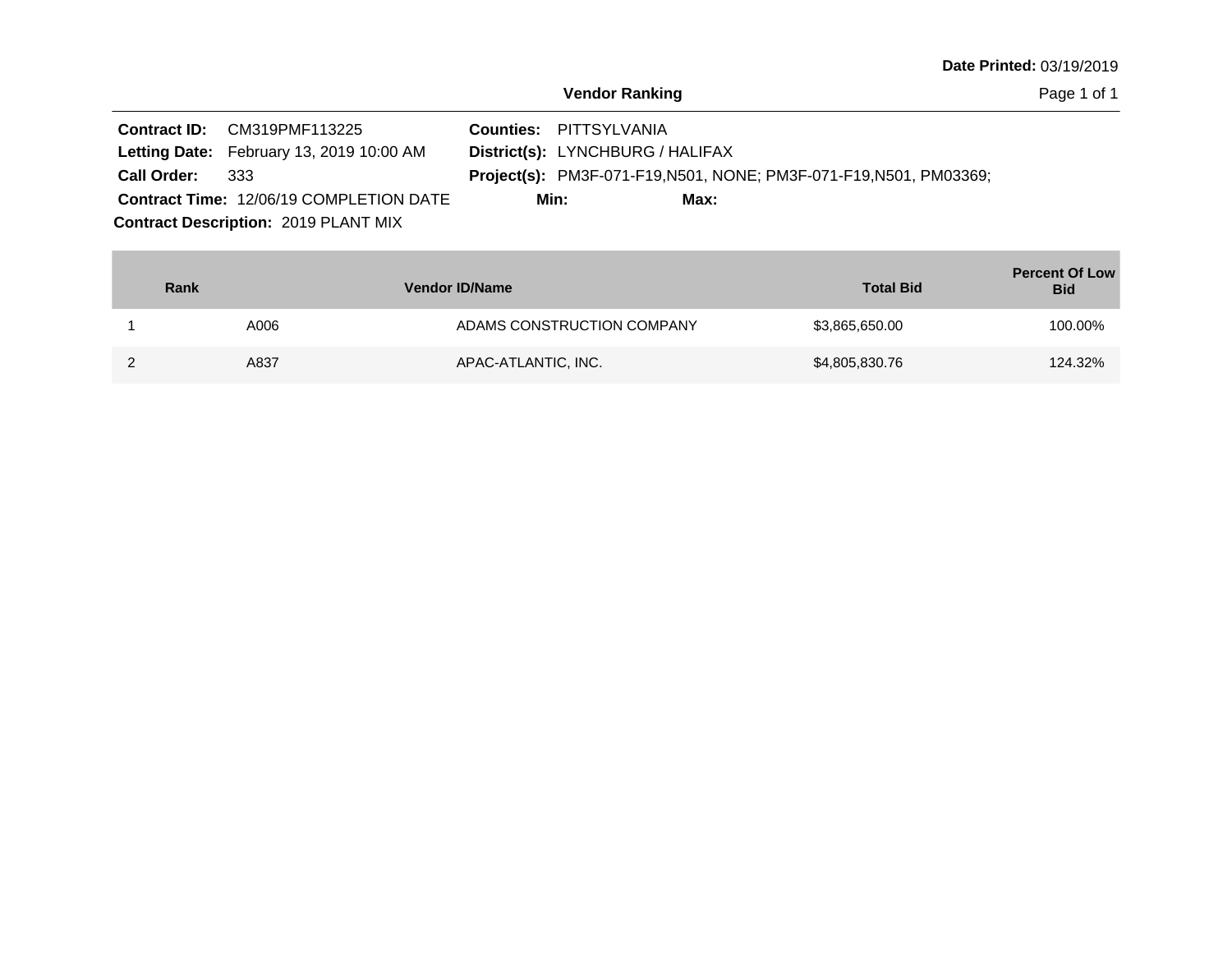**Tabulation of Bids**

|                  | Contract ID: CM419PMF113382                   |                                         |                                  |                                      | Counties: AMELIA, CHESTERFIELD, POWHATAN                           |                    |                   |                          |  |
|------------------|-----------------------------------------------|-----------------------------------------|----------------------------------|--------------------------------------|--------------------------------------------------------------------|--------------------|-------------------|--------------------------|--|
|                  | Letting Date: February 13, 2019               |                                         |                                  | District(s): RICHMOND / CHESTERFIELD |                                                                    |                    |                   |                          |  |
|                  | Call Order: 443                               |                                         |                                  |                                      | Project(s): PM4F-020-F19, P401, PM04473; PM4F-020-F19, P401, NONE; |                    |                   |                          |  |
|                  |                                               | Contract Time: 12/06/19 COMPLETION DATE |                                  | Min:                                 | Max:                                                               |                    |                   |                          |  |
|                  | <b>Contract Description: 2019 PLANT MIX</b>   |                                         |                                  |                                      |                                                                    |                    |                   |                          |  |
|                  | Line No / Item ID<br><b>Item Description</b>  |                                         | (1) COLONY CONSTRUCTION,<br>INC. |                                      |                                                                    | (2) BRANSCOME INC. |                   | (3) ALLAN MYERS VA, INC. |  |
|                  | Alt Set / Alt Member                          | <b>Quantity and Units</b>               | <b>Unit Price</b>                | <b>Ext Amount</b>                    | <b>Unit Price</b>                                                  | <b>Ext Amount</b>  | <b>Unit Price</b> | <b>Ext Amount</b>        |  |
| <b>SECTION:</b>  | 0001                                          | <b>REGULAR BID ITEMS</b>                | <b>Cat Alt Set:</b>              |                                      | <b>Cat Alt Member:</b>                                             |                    | LCC:              |                          |  |
| 0010             | 10417                                         | 85,000.770                              | 2.00000                          | 170,001.54                           | 2.19000                                                            | 186,151.69         | 0.01000           | 850.01                   |  |
| <b>TACK COAT</b> |                                               | GAL                                     |                                  |                                      |                                                                    |                    |                   |                          |  |
| 0020             | 16242                                         | 1,240.340                               | 30.00000                         | 37,210.20                            | 33.78000                                                           | 41,898.69          | 31.91000          | 39,579.25                |  |
| 21A OR 21B       | AGGR. BASE MATL. TY. I OR II NO.              | <b>TON</b>                              |                                  |                                      |                                                                    |                    |                   |                          |  |
| 0030             | 16330                                         | 35,536.200                              | 63.00000                         | 2,238,780.60                         | 62.63000                                                           | 2,225,632.21       | 68.70000          | 2,441,336.94             |  |
|                  | ASPHALT CONC. TY. SM-9.0A                     | <b>TON</b>                              |                                  |                                      |                                                                    |                    |                   |                          |  |
| 0040             | 16350                                         | 26,391.050                              | 60.00000                         | 1,583,463.00                         | 55.93000                                                           | 1,476,051.43       | 65.33000          | 1,724,127.30             |  |
|                  | ASPHALT CONC. TY, SM-12.5A                    | <b>TON</b>                              |                                  |                                      |                                                                    |                    |                   |                          |  |
| 0050             | 16389                                         | 49,244.730                              | 2.28000                          | 112,277.98                           | 2.77000                                                            | 136,407.90         | 2.25000           | 110,800.64               |  |
|                  | FLEXIBLE PAVEMENT EDGE<br>PLANING MAINTENANCE | SY                                      |                                  |                                      |                                                                    |                    |                   |                          |  |
| 0060             | 16410                                         | 1,756.000                               | 50.00000                         | 87,800.00                            | 36.31000                                                           | 63,760.36          | 59.00000          | 103,604.00               |  |
| (PATCH)          | NS ASPH. CONC. TY. SM-12.5A                   | <b>TON</b>                              |                                  |                                      |                                                                    |                    |                   |                          |  |
| 0070             | 16410                                         | 3,255.000                               | 40.00000                         | 130,200.00                           | 31.83000                                                           | 103,606.65         | 59.00000          | 192,045.00               |  |
| (PATCH)          | NS ASPH. CONC. TY. SM- 9.5A                   | <b>TON</b>                              |                                  |                                      |                                                                    |                    |                   |                          |  |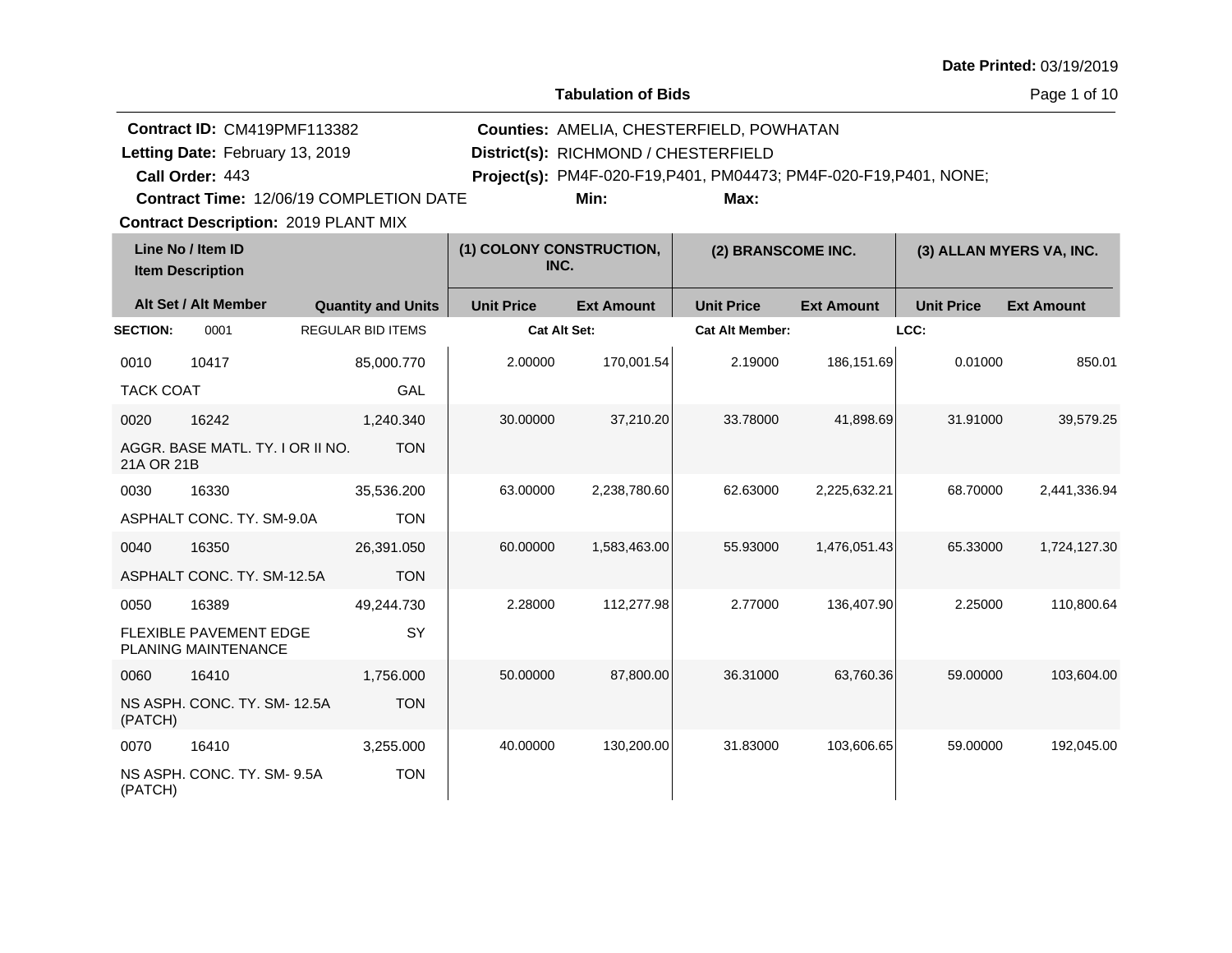|                 | Contract ID: CM419PMF113382                                                            |                           |                          |                                      | Counties: AMELIA, CHESTERFIELD, POWHATAN                           |                   |                   |                          |
|-----------------|----------------------------------------------------------------------------------------|---------------------------|--------------------------|--------------------------------------|--------------------------------------------------------------------|-------------------|-------------------|--------------------------|
|                 | Letting Date: February 13, 2019                                                        |                           |                          | District(s): RICHMOND / CHESTERFIELD |                                                                    |                   |                   |                          |
|                 | Call Order: 443                                                                        |                           |                          |                                      | Project(s): PM4F-020-F19, P401, PM04473; PM4F-020-F19, P401, NONE; |                   |                   |                          |
|                 | Contract Time: 12/06/19 COMPLETION DATE<br><b>Contract Description: 2019 PLANT MIX</b> |                           |                          | Min:                                 | Max:                                                               |                   |                   |                          |
|                 | Line No / Item ID                                                                      |                           | (1) COLONY CONSTRUCTION, |                                      |                                                                    |                   |                   |                          |
|                 | <b>Item Description</b>                                                                |                           | INC.                     |                                      | (2) BRANSCOME INC.                                                 |                   |                   | (3) ALLAN MYERS VA, INC. |
|                 | Alt Set / Alt Member                                                                   | <b>Quantity and Units</b> | <b>Unit Price</b>        | <b>Ext Amount</b>                    | <b>Unit Price</b>                                                  | <b>Ext Amount</b> | <b>Unit Price</b> | <b>Ext Amount</b>        |
| <b>SECTION:</b> | 0001                                                                                   | <b>REGULAR BID ITEMS</b>  |                          | <b>Cat Alt Set:</b>                  | <b>Cat Alt Member:</b>                                             |                   | LCC:              |                          |
| 0080            | 16515                                                                                  | 14,154.000                | 1.00000                  | 14,154.00                            | 5.04000                                                            | 71,336.16         | 0.70000           | 9,907.80                 |
|                 | NS FLEXIBLE PAVEMENT<br>PLANING PLANING 0"-2" (PATCH)                                  | SY                        |                          |                                      |                                                                    |                   |                   |                          |
| 0090            | 16516                                                                                  | 20,938.130                | 1.00000                  | 20,938.13                            | 3.12000                                                            | 65,326.97         | 0.01000           | 209.38                   |
| $0" - 2"$       | FLEXIBLE PAVE, TIE-IN PLANING                                                          | SY                        |                          |                                      |                                                                    |                   |                   |                          |
| 0100            | 16522                                                                                  | 110,898.770               | 1.00000                  | 110,898.77                           | 1.11000                                                            | 123,097.63        | 1.18000           | 130,860.55               |
| $-2"$           | FLEXIBLE PAVEMENT PLANING 0"                                                           | SY                        |                          |                                      |                                                                    |                   |                   |                          |
| 0110            | 24265                                                                                  | (1)                       | 70,005.08000             | 70,005.08                            | 434,970.64000                                                      | 434,970.64        | 363,128.37000     | 363,128.37               |
| (PMAF)          | NS MAINTENANCE OF TRAFFIC                                                              | LS                        |                          |                                      |                                                                    |                   |                   |                          |
| 0120            | 24282                                                                                  | 4,031.000                 | 25.00000                 | 100,775.00                           | 25.20000                                                           | 101,581.20        | 13.17000          | 53,088.27                |
|                 | <b>FLAGGER SERVICE</b>                                                                 | HR                        |                          |                                      |                                                                    |                   |                   |                          |
| 0130            | 24360                                                                                  | 20.000                    | 50.00000                 | 1,000.00                             | 63.69000                                                           | 1,273.80          | 40.00000          | 800.00                   |
| <b>FLAGGERS</b> | <b>NS SAFETY UNIFORMED</b>                                                             | <b>HR</b>                 |                          |                                      |                                                                    |                   |                   |                          |
| 0140            | 54020                                                                                  | 405,050.200               | 0.23000                  | 93,161.55                            | 0.23000                                                            | 93,161.55         | 0.15000           | 60,757.53                |
|                 | TYPE A PVMT LINE MRKG 4"                                                               | LF                        |                          |                                      |                                                                    |                   |                   |                          |
| 0150            | 54032                                                                                  | 174.000                   | 5.00000                  | 870.00                               | 5.04000                                                            | 876.96            | 3.00000           | 522.00                   |
| 4"              | TYPE B CLASS I PVMT LINE MRKG                                                          | LF                        |                          |                                      |                                                                    |                   |                   |                          |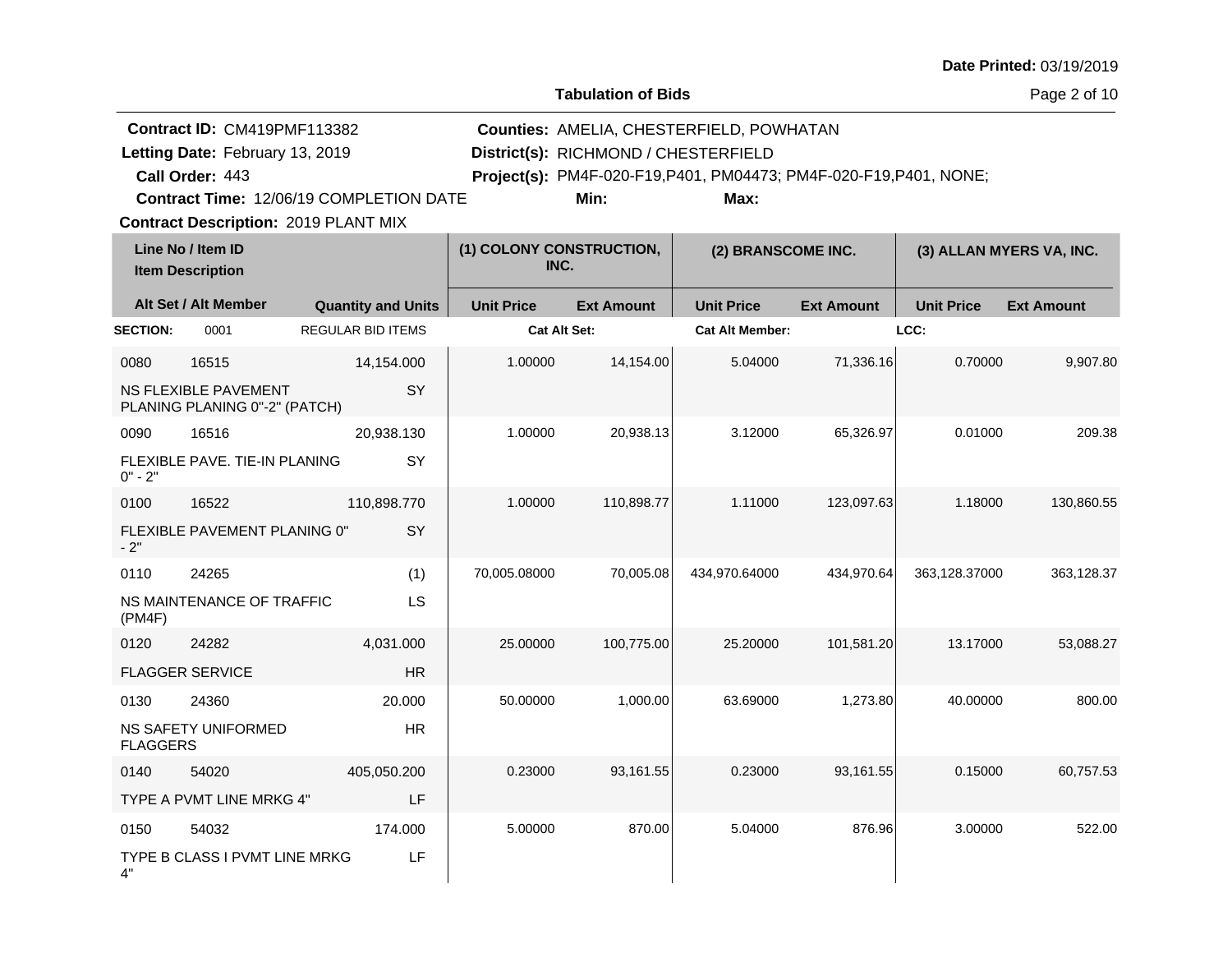|                    | Contract ID: CM419PMF113382                                |                           |                   |                                                                                                            | Counties: AMELIA, CHESTERFIELD, POWHATAN |                   |                   |                          |  |
|--------------------|------------------------------------------------------------|---------------------------|-------------------|------------------------------------------------------------------------------------------------------------|------------------------------------------|-------------------|-------------------|--------------------------|--|
|                    | Letting Date: February 13, 2019                            |                           |                   | District(s): RICHMOND / CHESTERFIELD<br>Project(s): PM4F-020-F19, P401, PM04473; PM4F-020-F19, P401, NONE; |                                          |                   |                   |                          |  |
|                    | Call Order: 443<br>Contract Time: 12/06/19 COMPLETION DATE |                           |                   | Min:                                                                                                       | Max:                                     |                   |                   |                          |  |
|                    | <b>Contract Description: 2019 PLANT MIX</b>                |                           |                   |                                                                                                            |                                          |                   |                   |                          |  |
|                    | Line No / Item ID<br><b>Item Description</b>               |                           | INC.              | (1) COLONY CONSTRUCTION,                                                                                   | (2) BRANSCOME INC.                       |                   |                   | (3) ALLAN MYERS VA, INC. |  |
|                    | Alt Set / Alt Member                                       | <b>Quantity and Units</b> | <b>Unit Price</b> | <b>Ext Amount</b>                                                                                          | <b>Unit Price</b>                        | <b>Ext Amount</b> | <b>Unit Price</b> | <b>Ext Amount</b>        |  |
| <b>SECTION:</b>    | 0001                                                       | <b>REGULAR BID ITEMS</b>  |                   | <b>Cat Alt Set:</b>                                                                                        | <b>Cat Alt Member:</b>                   |                   | LCC:              |                          |  |
| 0160               | 54034                                                      | 54.000                    | 5.00000           | 270.00                                                                                                     | 5.04000                                  | 272.16            | 10.00000          | 540.00                   |  |
| 6"                 | TYPE B CLASS I PVMT LINE MRKG                              | LF                        |                   |                                                                                                            |                                          |                   |                   |                          |  |
| 0170               | 54042                                                      | 634.000                   | 6.00000           | 3,804.00                                                                                                   | 6.05000                                  | 3,835.70          | 8.50000           | 5,389.00                 |  |
| <b>MARKING 24"</b> | TYPE B CLASS I PAVE. LINE                                  | LF                        |                   |                                                                                                            |                                          |                   |                   |                          |  |
| 0180               | 54105                                                      | 179,170.600               | 0.41000           | 73,459.95                                                                                                  | 0.10000                                  | 17,917.06         | 0.05000           | 8,958.53                 |  |
| <b>MARKING</b>     | ERADICATE EXIST. LINEAR PVMT                               | LF                        |                   |                                                                                                            |                                          |                   |                   |                          |  |
| 0190               | 54106                                                      | 1,733.000                 | 12.00000          | 20,796.00                                                                                                  | 12.10000                                 | 20,969.30         | 3.35000           | 5,805.55                 |  |
| <b>PVMT MRKG</b>   | ERADICATE EXIST. NONLINEAR                                 | <b>SF</b>                 |                   |                                                                                                            |                                          |                   |                   |                          |  |
| 0200               | 54399                                                      | 3.000                     | 1,000.00000       | 3,000.00                                                                                                   | 1,008.10000                              | 3,024.30          | 925.00000         | 2,775.00                 |  |
|                    | <b>PVMT MESSAGE MARK, R/R</b><br>CROSSING TY B, CL II      | EA                        |                   |                                                                                                            |                                          |                   |                   |                          |  |
| 0210               | 54401                                                      | 2.000                     | 350.00000         | 700.00                                                                                                     | 352.84000                                | 705.68            | 1,500.00000       | 3,000.00                 |  |
| <b>ZONE</b>        | PVMT MESSAGE MARK, SCHOOL                                  | EA                        |                   |                                                                                                            |                                          |                   |                   |                          |  |
| 0220               | 54428                                                      | 347,397.200               | 0.01000           | 3,473.97                                                                                                   | 0.01000                                  | 3,473.97          | 0.01000           | 3,473.97                 |  |
|                    | TEMP. PVMT MRKG, TY. A, 4"                                 | LF                        |                   |                                                                                                            |                                          |                   |                   |                          |  |
| 0230               | 54440                                                      | 784.000                   | 2.00000           | 1,568.00                                                                                                   | 2.02000                                  | 1,583.68          | 3.00000           | 2,352.00                 |  |
|                    | TEMP. PVMT MRKG, TY. A, 24"                                | LF                        |                   |                                                                                                            |                                          |                   |                   |                          |  |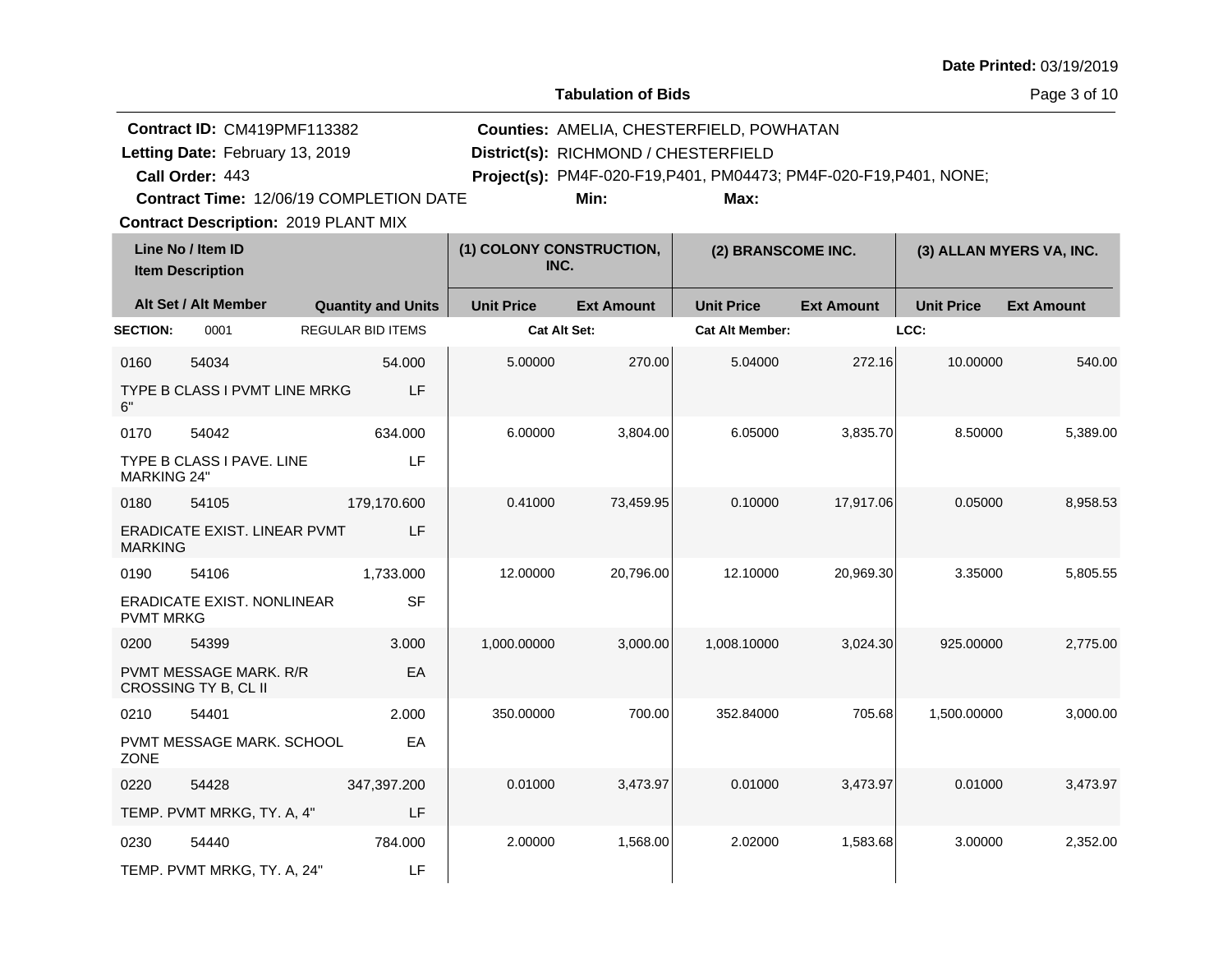| <b>Date Printed: 03/19/2019</b> |  |
|---------------------------------|--|
|---------------------------------|--|

|                                              |                                                    |                                                                           |                                                |                    | <b>Tabulation of Bids</b>                       |                          |                   |                   | Page 4 of 10      |
|----------------------------------------------|----------------------------------------------------|---------------------------------------------------------------------------|------------------------------------------------|--------------------|-------------------------------------------------|--------------------------|-------------------|-------------------|-------------------|
|                                              | Contract ID: CM419PMF113382                        |                                                                           |                                                |                    | <b>Counties: AMELIA, CHESTERFIELD, POWHATAN</b> |                          |                   |                   |                   |
|                                              | Letting Date: February 13, 2019                    |                                                                           |                                                |                    | District(s): RICHMOND / CHESTERFIELD            |                          |                   |                   |                   |
|                                              | Call Order: 443                                    | <b>Project(s):</b> PM4F-020-F19, P401, PM04473; PM4F-020-F19, P401, NONE; |                                                |                    |                                                 |                          |                   |                   |                   |
|                                              |                                                    |                                                                           | <b>Contract Time: 12/06/19 COMPLETION DATE</b> |                    | Min:                                            | Max:                     |                   |                   |                   |
|                                              | <b>Contract Description: 2019 PLANT MIX</b>        |                                                                           |                                                |                    |                                                 |                          |                   |                   |                   |
| Line No / Item ID<br><b>Item Description</b> |                                                    | (1) COLONY CONSTRUCTION,<br>INC.                                          |                                                | (2) BRANSCOME INC. |                                                 | (3) ALLAN MYERS VA, INC. |                   |                   |                   |
|                                              | Alt Set / Alt Member                               |                                                                           | <b>Quantity and Units</b>                      | <b>Unit Price</b>  | <b>Ext Amount</b>                               | <b>Unit Price</b>        | <b>Ext Amount</b> | <b>Unit Price</b> | <b>Ext Amount</b> |
| <b>SECTION:</b>                              | 0001                                               |                                                                           | <b>REGULAR BID ITEMS</b>                       |                    | <b>Cat Alt Set:</b>                             | <b>Cat Alt Member:</b>   |                   | LCC:              |                   |
| 0240                                         | 54574                                              |                                                                           | 27,000                                         | 95,00000           | 2,565.00                                        | 95.77000                 | 2,585.79          | 105.00000         | 2,835.00          |
|                                              | <b>PVMT SYMB MRKG SGL TURN</b><br>ARROW TY B, CL I |                                                                           | EA                                             |                    |                                                 |                          |                   |                   |                   |
|                                              | <b>Section Totals:</b>                             |                                                                           |                                                |                    | \$4,881,172.77                                  |                          | \$5,179,501.48    |                   | \$5,266,746.09    |
|                                              | Life Cycle Costs:                                  |                                                                           |                                                |                    |                                                 |                          |                   |                   |                   |
|                                              | <b>Section Total with LCC:</b>                     |                                                                           |                                                |                    | \$4,881,172.77                                  |                          | \$5,179,501.48    |                   | \$5,266,746.09    |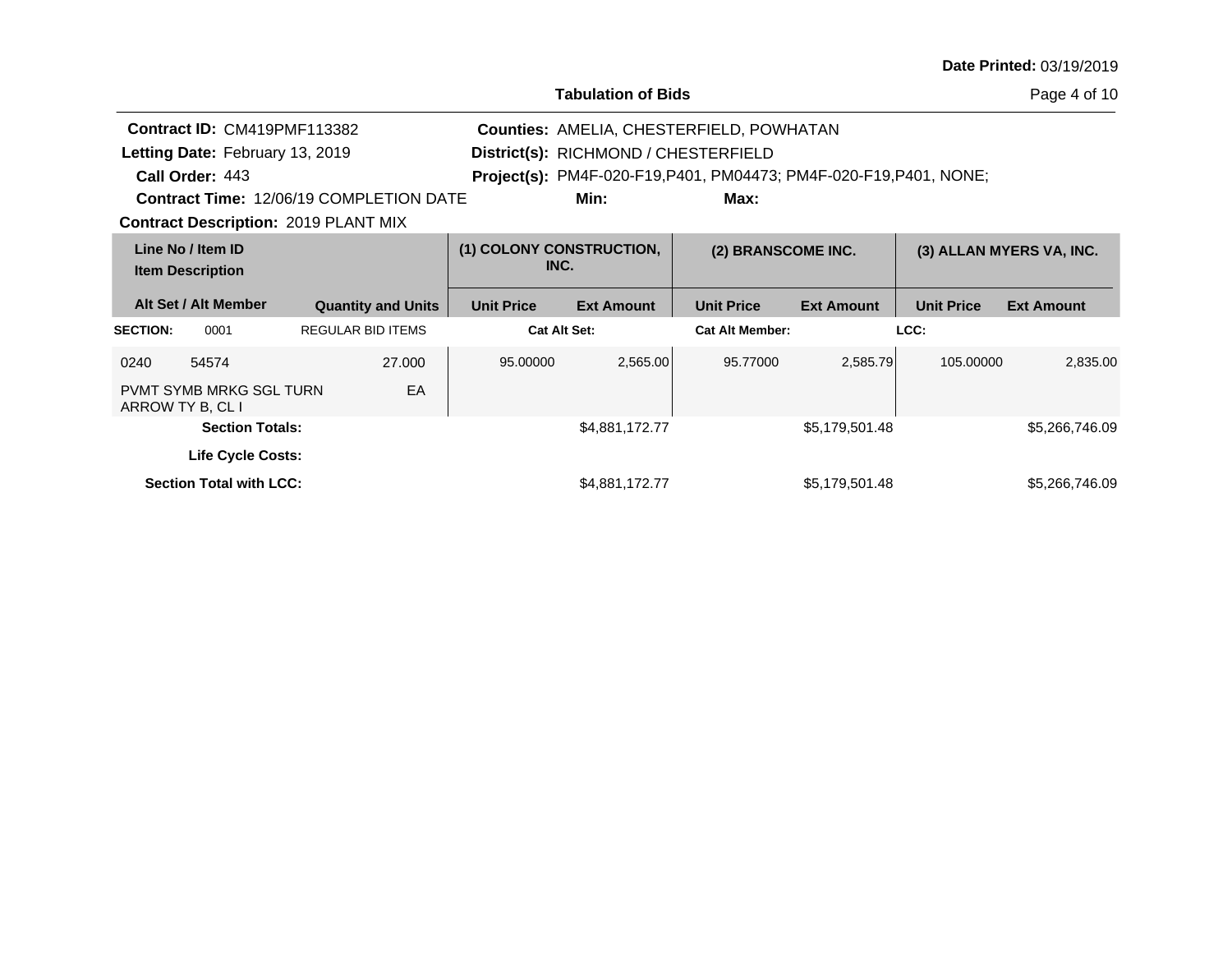| <b>Date Printed: 03/19/2019</b> |  |
|---------------------------------|--|
|---------------------------------|--|

|                                                                          |                     |                                      |                                                                    |                    |                   | . uyo o or 10            |  |
|--------------------------------------------------------------------------|---------------------|--------------------------------------|--------------------------------------------------------------------|--------------------|-------------------|--------------------------|--|
| Contract ID: CM419PMF113382                                              |                     |                                      | Counties: AMELIA, CHESTERFIELD, POWHATAN                           |                    |                   |                          |  |
| Letting Date: February 13, 2019                                          |                     | District(s): RICHMOND / CHESTERFIELD |                                                                    |                    |                   |                          |  |
| Call Order: 443                                                          |                     |                                      | Project(s): PM4F-020-F19, P401, PM04473; PM4F-020-F19, P401, NONE; |                    |                   |                          |  |
| <b>Contract Time: 12/06/19 COMPLETION DATE</b>                           |                     | Min:                                 | Max:                                                               |                    |                   |                          |  |
| <b>Contract Description: 2019 PLANT MIX</b>                              |                     |                                      |                                                                    |                    |                   |                          |  |
| Line No / Item ID<br><b>Item Description</b>                             |                     | (1) COLONY CONSTRUCTION,<br>INC.     |                                                                    | (2) BRANSCOME INC. |                   | (3) ALLAN MYERS VA, INC. |  |
| Alt Set / Alt Member<br><b>Quantity and Units</b>                        | <b>Unit Price</b>   | <b>Ext Amount</b>                    | <b>Unit Price</b>                                                  | <b>Ext Amount</b>  | <b>Unit Price</b> | <b>Ext Amount</b>        |  |
| ALTERNATE BID ITEMS<br><b>SECTION:</b><br>0002                           | <b>Cat Alt Set:</b> |                                      | <b>Cat Alt Member:</b>                                             |                    | LCC:              |                          |  |
| 00306<br>1.000<br>0250                                                   | 25.00000            | 25.00                                | 29.12000                                                           | 29.12              | 30.91000          | 30.91                    |  |
| <b>TON</b><br>NS SELECT MATERIAL SHOULDER<br><b>MAINTENANCE MATERIAL</b> |                     |                                      |                                                                    |                    |                   |                          |  |
| <b>Section Totals:</b>                                                   |                     | \$25.00                              |                                                                    | \$29.12            |                   | \$30.91                  |  |
| <b>Life Cycle Costs:</b>                                                 |                     |                                      |                                                                    |                    |                   |                          |  |
| <b>Section Total with LCC:</b>                                           |                     | \$25.00                              |                                                                    | \$29.12            |                   | \$30.91                  |  |
| <b>Contract Item Totals</b>                                              |                     | \$4,881,197.77                       |                                                                    | \$5,179,530.60     |                   | \$5,266,777.00           |  |
| <b>Contract Time Totals</b>                                              |                     |                                      |                                                                    |                    |                   |                          |  |
| <b>Contract Life Cycle Costs Totals</b>                                  |                     | \$0.00                               |                                                                    | \$0.00             |                   | \$0.00                   |  |
| <b>Contract Grand Totals</b>                                             |                     | \$4,881,197.77                       | \$5,179,530.60                                                     |                    |                   | 5,266,777.00             |  |
| () indicates item is bid as Lump Sum                                     |                     |                                      |                                                                    |                    |                   |                          |  |

**Tabulation of Bids**

#### Page 5 of 10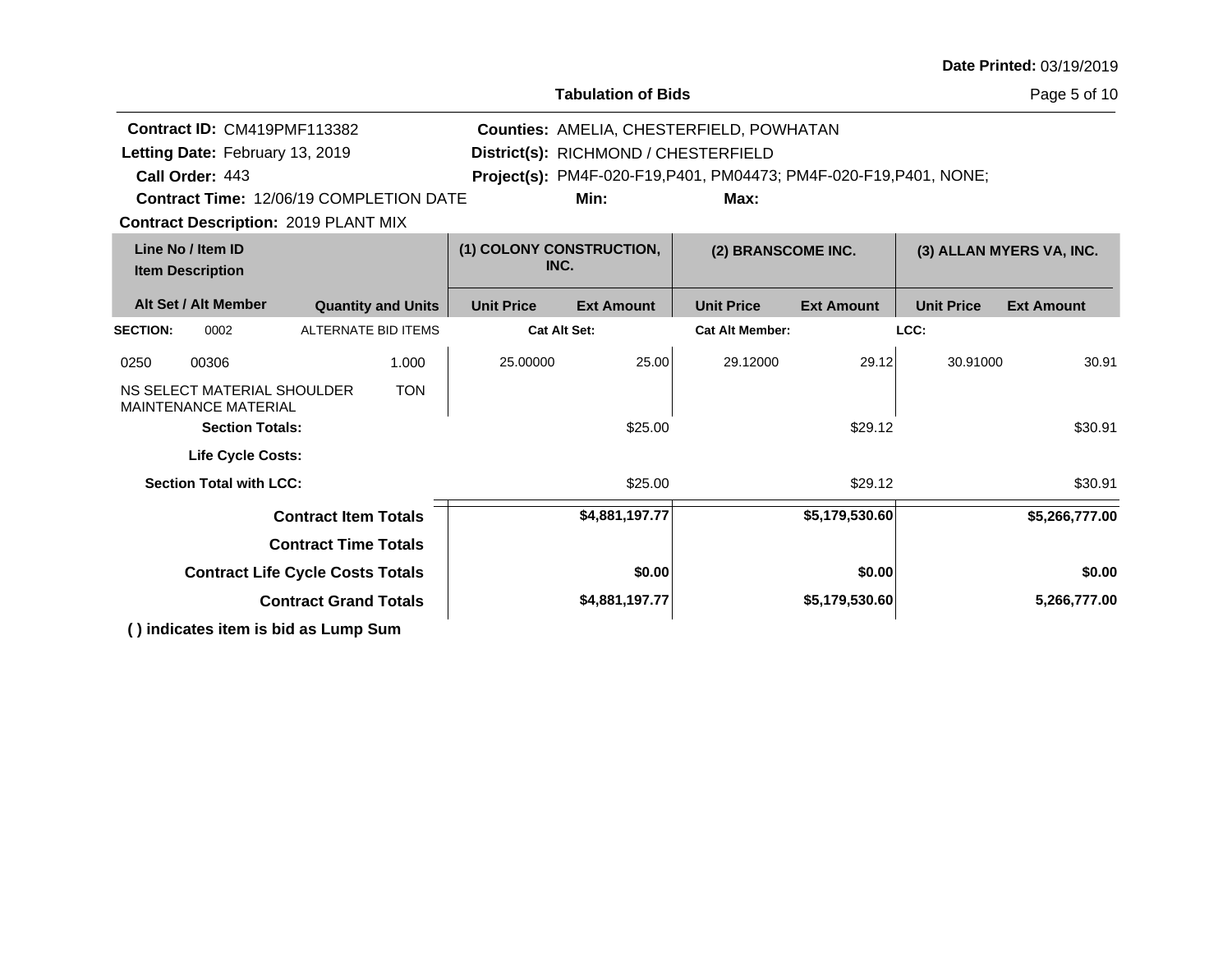**Tabulation of Bids**

Page 6 of 10

|                                              | Contract ID: CM419PMF113382                                  |                                         |                     | Counties: AMELIA, CHESTERFIELD, POWHATAN                                   |                        |                   |                   |                   |  |
|----------------------------------------------|--------------------------------------------------------------|-----------------------------------------|---------------------|----------------------------------------------------------------------------|------------------------|-------------------|-------------------|-------------------|--|
|                                              | Letting Date: February 13, 2019                              |                                         |                     | District(s): RICHMOND / CHESTERFIELD                                       |                        |                   |                   |                   |  |
|                                              | Call Order: 443                                              | Contract Time: 12/06/19 COMPLETION DATE |                     | Project(s): PM4F-020-F19, P401, PM04473; PM4F-020-F19, P401, NONE;<br>Min: | Max:                   |                   |                   |                   |  |
|                                              | <b>Contract Description: 2019 PLANT MIX</b>                  |                                         |                     |                                                                            |                        |                   |                   |                   |  |
| Line No / Item ID<br><b>Item Description</b> |                                                              | (4) LEE HY PAVING<br><b>CORPORATION</b> |                     |                                                                            |                        |                   |                   |                   |  |
| Alt Set / Alt Member                         |                                                              | <b>Quantity and Units</b>               | <b>Unit Price</b>   | <b>Ext Amount</b>                                                          | <b>Unit Price</b>      | <b>Ext Amount</b> | <b>Unit Price</b> | <b>Ext Amount</b> |  |
| <b>SECTION:</b>                              | 0001                                                         | <b>REGULAR BID ITEMS</b>                | <b>Cat Alt Set:</b> |                                                                            | <b>Cat Alt Member:</b> |                   | LCC:              |                   |  |
| 0010                                         | 10417                                                        | 85,000.770                              | 1.95000             | 165,751.50                                                                 |                        |                   |                   |                   |  |
| <b>TACK COAT</b>                             |                                                              | GAL                                     |                     |                                                                            |                        |                   |                   |                   |  |
| 0020                                         | 16242                                                        | 1,240.340                               | 35.14000            | 43,585.55                                                                  |                        |                   |                   |                   |  |
| 21A OR 21B                                   | AGGR. BASE MATL. TY. I OR II NO.                             | <b>TON</b>                              |                     |                                                                            |                        |                   |                   |                   |  |
| 0030                                         | 16330                                                        | 35,536.200                              | 75.01000            | 2,665,570.36                                                               |                        |                   |                   |                   |  |
|                                              | ASPHALT CONC. TY. SM-9.0A                                    | <b>TON</b>                              |                     |                                                                            |                        |                   |                   |                   |  |
| 0040                                         | 16350                                                        | 26,391.050                              | 62.70000            | 1,654,718.84                                                               |                        |                   |                   |                   |  |
|                                              | ASPHALT CONC. TY. SM-12.5A                                   | <b>TON</b>                              |                     |                                                                            |                        |                   |                   |                   |  |
| 0050                                         | 16389                                                        | 49,244.730                              | 2.75000             | 135,423.01                                                                 |                        |                   |                   |                   |  |
|                                              | <b>FLEXIBLE PAVEMENT EDGE</b><br>PLANING MAINTENANCE         | SY                                      |                     |                                                                            |                        |                   |                   |                   |  |
| 0060                                         | 16410                                                        | 1,756.000                               | 70.05000            | 123,007.80                                                                 |                        |                   |                   |                   |  |
| (PATCH)                                      | NS ASPH. CONC. TY. SM-12.5A                                  | <b>TON</b>                              |                     |                                                                            |                        |                   |                   |                   |  |
| 0070                                         | 16410                                                        | 3,255.000                               | 72.71000            | 236,671.05                                                                 |                        |                   |                   |                   |  |
| (PATCH)                                      | NS ASPH. CONC. TY. SM- 9.5A                                  | <b>TON</b>                              |                     |                                                                            |                        |                   |                   |                   |  |
| 0080                                         | 16515                                                        | 14,154.000                              | 6.40000             | 90,585.60                                                                  |                        |                   |                   |                   |  |
|                                              | <b>NS FLEXIBLE PAVEMENT</b><br>PLANING PLANING 0"-2" (PATCH) | SY                                      |                     |                                                                            |                        |                   |                   |                   |  |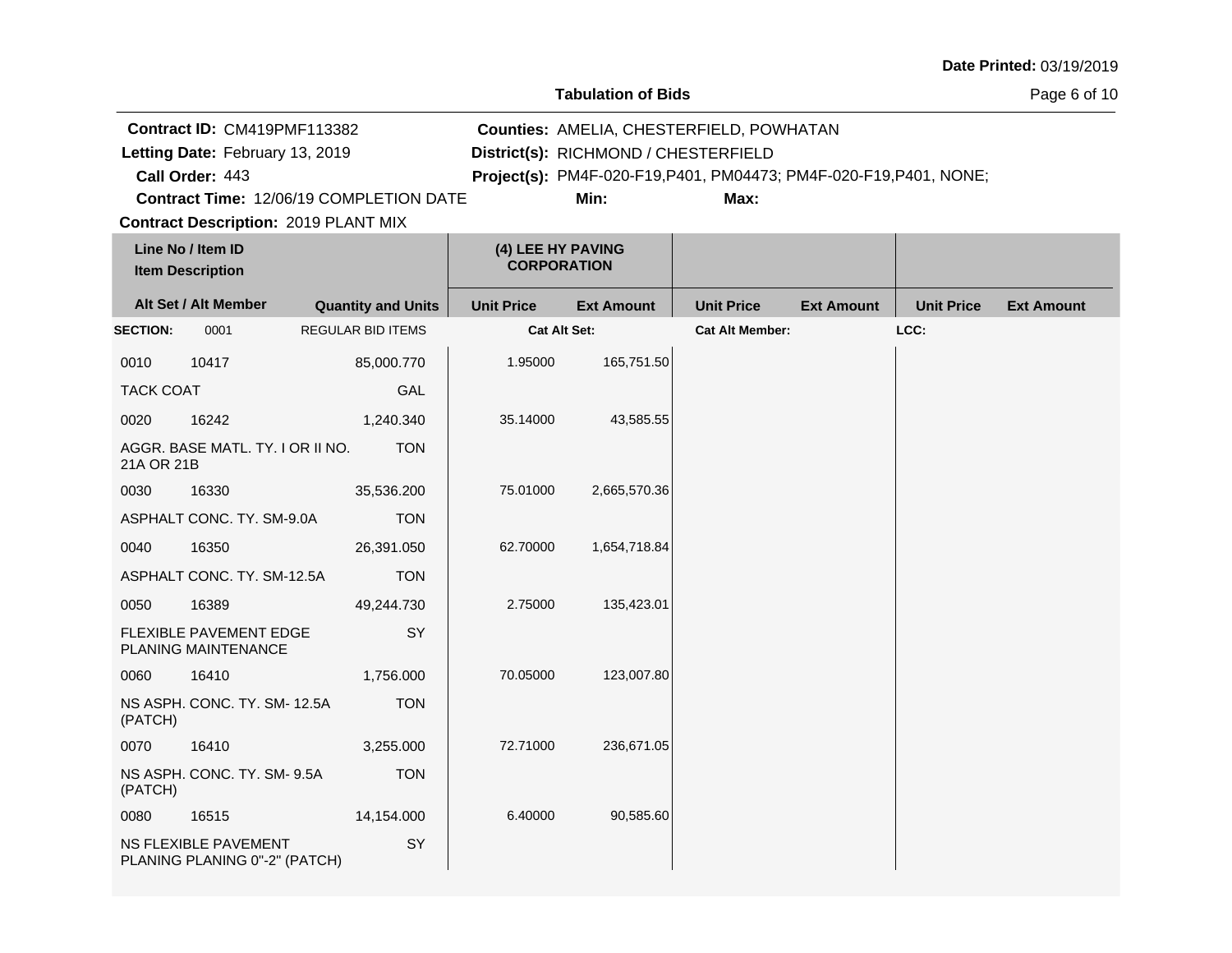**Tabulation of Bids**

Page 7 of 10

|                                              | Contract ID: CM419PMF113382                 |                                         |                   |                                      | Counties: AMELIA, CHESTERFIELD, POWHATAN                           |                   |                   |                   |
|----------------------------------------------|---------------------------------------------|-----------------------------------------|-------------------|--------------------------------------|--------------------------------------------------------------------|-------------------|-------------------|-------------------|
|                                              | Letting Date: February 13, 2019             |                                         |                   | District(s): RICHMOND / CHESTERFIELD |                                                                    |                   |                   |                   |
|                                              | Call Order: 443                             |                                         |                   |                                      | Project(s): PM4F-020-F19, P401, PM04473; PM4F-020-F19, P401, NONE; |                   |                   |                   |
|                                              | Contract Time: 12/06/19 COMPLETION DATE     |                                         |                   | Min:                                 | Max:                                                               |                   |                   |                   |
|                                              | <b>Contract Description: 2019 PLANT MIX</b> |                                         |                   |                                      |                                                                    |                   |                   |                   |
| Line No / Item ID<br><b>Item Description</b> |                                             | (4) LEE HY PAVING<br><b>CORPORATION</b> |                   |                                      |                                                                    |                   |                   |                   |
|                                              | Alt Set / Alt Member                        | <b>Quantity and Units</b>               | <b>Unit Price</b> | <b>Ext Amount</b>                    | <b>Unit Price</b>                                                  | <b>Ext Amount</b> | <b>Unit Price</b> | <b>Ext Amount</b> |
| <b>SECTION:</b>                              | 0001                                        | <b>REGULAR BID ITEMS</b>                |                   | Cat Alt Set:                         | <b>Cat Alt Member:</b>                                             |                   | LCC:              |                   |
| 0090                                         | 16516                                       | 20,938.130                              | 9.20000           | 192,630.80                           |                                                                    |                   |                   |                   |
| $0" - 2"$                                    | FLEXIBLE PAVE. TIE-IN PLANING               | SY                                      |                   |                                      |                                                                    |                   |                   |                   |
| 0100                                         | 16522                                       | 110,898.770                             | 1.10000           | 121,988.65                           |                                                                    |                   |                   |                   |
| - 2"                                         | FLEXIBLE PAVEMENT PLANING 0"                | SY                                      |                   |                                      |                                                                    |                   |                   |                   |
| 0110                                         | 24265                                       | (1)                                     | 368,516.15000     | 368,516.15                           |                                                                    |                   |                   |                   |
| (PMAF)                                       | NS MAINTENANCE OF TRAFFIC                   | <b>LS</b>                               |                   |                                      |                                                                    |                   |                   |                   |
| 0120                                         | 24282                                       | 4,031.000                               | 26.00000          | 104,806.00                           |                                                                    |                   |                   |                   |
|                                              | <b>FLAGGER SERVICE</b>                      | HR                                      |                   |                                      |                                                                    |                   |                   |                   |
| 0130                                         | 24360                                       | 20.000                                  | 300.00000         | 6,000.00                             |                                                                    |                   |                   |                   |
| <b>FLAGGERS</b>                              | NS SAFETY UNIFORMED                         | HR.                                     |                   |                                      |                                                                    |                   |                   |                   |
| 0140                                         | 54020                                       | 405,050.200                             | 0.23000           | 93,161.55                            |                                                                    |                   |                   |                   |
|                                              | TYPE A PVMT LINE MRKG 4"                    | LF                                      |                   |                                      |                                                                    |                   |                   |                   |
| 0150                                         | 54032                                       | 174.000                                 | 5.00000           | 870.00                               |                                                                    |                   |                   |                   |
| 4"                                           | TYPE B CLASS I PVMT LINE MRKG               | LF                                      |                   |                                      |                                                                    |                   |                   |                   |
| 0160                                         | 54034                                       | 54.000                                  | 5.00000           | 270.00                               |                                                                    |                   |                   |                   |
| 6"                                           | TYPE B CLASS I PVMT LINE MRKG               | LF                                      |                   |                                      |                                                                    |                   |                   |                   |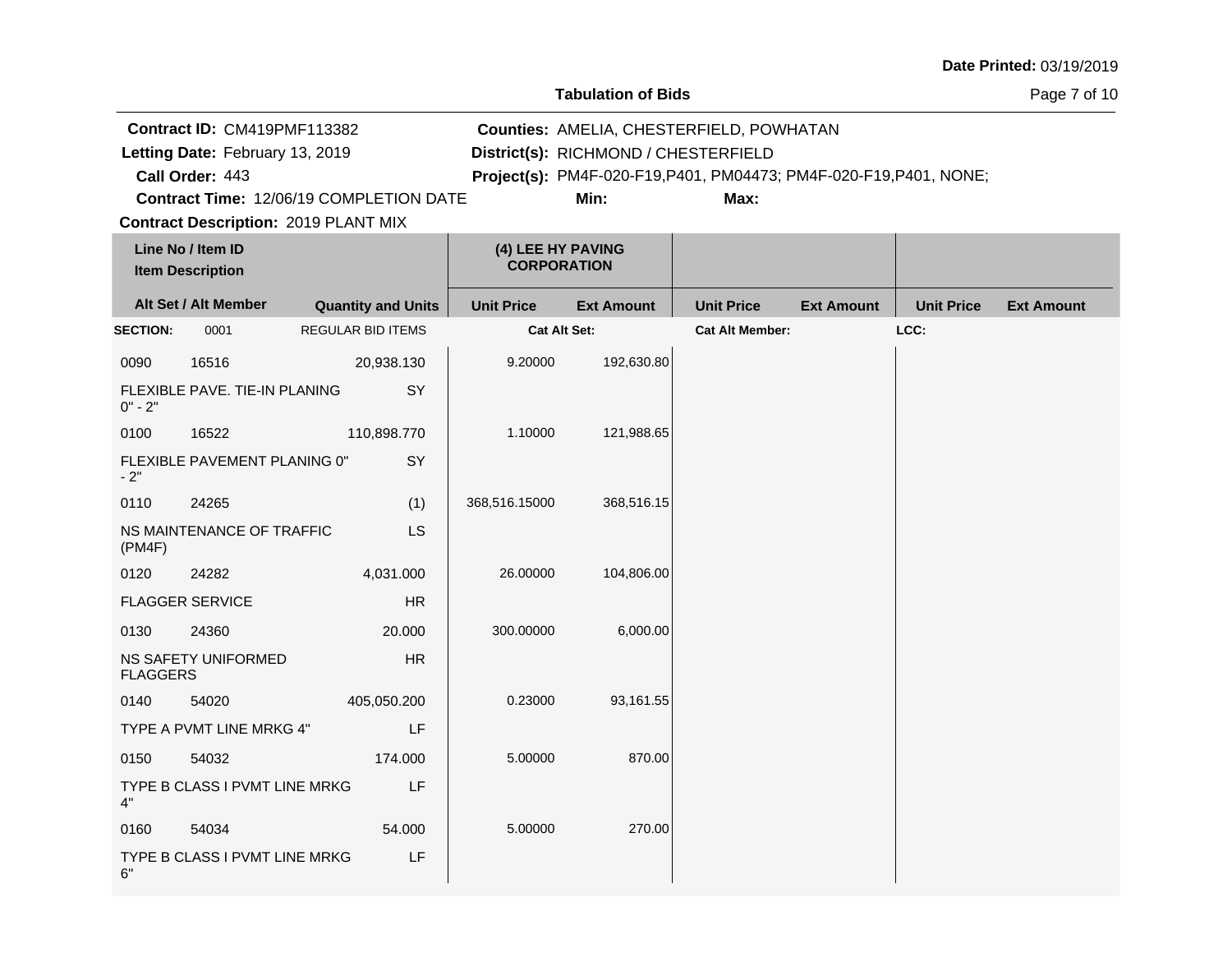**Tabulation of Bids**

Page 8 of 10

|                    | Contract ID: CM419PMF113382                        |                                         | Counties: AMELIA, CHESTERFIELD, POWHATAN |                                                                    |                        |                   |                   |                   |
|--------------------|----------------------------------------------------|-----------------------------------------|------------------------------------------|--------------------------------------------------------------------|------------------------|-------------------|-------------------|-------------------|
|                    | Letting Date: February 13, 2019                    |                                         | District(s): RICHMOND / CHESTERFIELD     |                                                                    |                        |                   |                   |                   |
|                    | Call Order: 443                                    |                                         |                                          | Project(s): PM4F-020-F19, P401, PM04473; PM4F-020-F19, P401, NONE; |                        |                   |                   |                   |
|                    |                                                    | Contract Time: 12/06/19 COMPLETION DATE |                                          | Min:                                                               | Max:                   |                   |                   |                   |
|                    | <b>Contract Description: 2019 PLANT MIX</b>        |                                         |                                          |                                                                    |                        |                   |                   |                   |
|                    | Line No / Item ID                                  |                                         | (4) LEE HY PAVING<br><b>CORPORATION</b>  |                                                                    |                        |                   |                   |                   |
|                    | <b>Item Description</b>                            |                                         |                                          |                                                                    |                        |                   |                   |                   |
|                    | Alt Set / Alt Member                               | <b>Quantity and Units</b>               | <b>Unit Price</b>                        | <b>Ext Amount</b>                                                  | <b>Unit Price</b>      | <b>Ext Amount</b> | <b>Unit Price</b> | <b>Ext Amount</b> |
| <b>SECTION:</b>    | 0001                                               | REGULAR BID ITEMS                       | <b>Cat Alt Set:</b>                      |                                                                    | <b>Cat Alt Member:</b> |                   | LCC:              |                   |
| 0170               | 54042                                              | 634.000                                 | 6.00000                                  | 3,804.00                                                           |                        |                   |                   |                   |
| <b>MARKING 24"</b> | TYPE B CLASS I PAVE. LINE                          | LF                                      |                                          |                                                                    |                        |                   |                   |                   |
| 0180               | 54105                                              | 179,170.600                             | 0.41000                                  | 73,459.95                                                          |                        |                   |                   |                   |
| <b>MARKING</b>     | <b>ERADICATE EXIST. LINEAR PVMT</b>                | LF                                      |                                          |                                                                    |                        |                   |                   |                   |
| 0190               | 54106                                              | 1,733.000                               | 12.00000                                 | 20,796.00                                                          |                        |                   |                   |                   |
| <b>PVMT MRKG</b>   | ERADICATE EXIST, NONLINEAR                         | <b>SF</b>                               |                                          |                                                                    |                        |                   |                   |                   |
| 0200               | 54399                                              | 3.000                                   | 1,000.00000                              | 3,000.00                                                           |                        |                   |                   |                   |
|                    | PVMT MESSAGE MARK. R/R<br>CROSSING TY B, CL II     | EA                                      |                                          |                                                                    |                        |                   |                   |                   |
| 0210               | 54401                                              | 2.000                                   | 350.00000                                | 700.00                                                             |                        |                   |                   |                   |
| <b>ZONE</b>        | PVMT MESSAGE MARK. SCHOOL                          | EA                                      |                                          |                                                                    |                        |                   |                   |                   |
| 0220               | 54428                                              | 347,397.200                             | 0.01000                                  | 3,473.97                                                           |                        |                   |                   |                   |
|                    | TEMP. PVMT MRKG, TY. A, 4"                         | LF                                      |                                          |                                                                    |                        |                   |                   |                   |
| 0230               | 54440                                              | 784.000                                 | 2.00000                                  | 1,568.00                                                           |                        |                   |                   |                   |
|                    | TEMP. PVMT MRKG, TY. A, 24"                        | LF                                      |                                          |                                                                    |                        |                   |                   |                   |
| 0240               | 54574                                              | 27.000                                  | 95.00000                                 | 2,565.00                                                           |                        |                   |                   |                   |
|                    | <b>PVMT SYMB MRKG SGL TURN</b><br>ARROW TY B, CL I | EA                                      |                                          |                                                                    |                        |                   |                   |                   |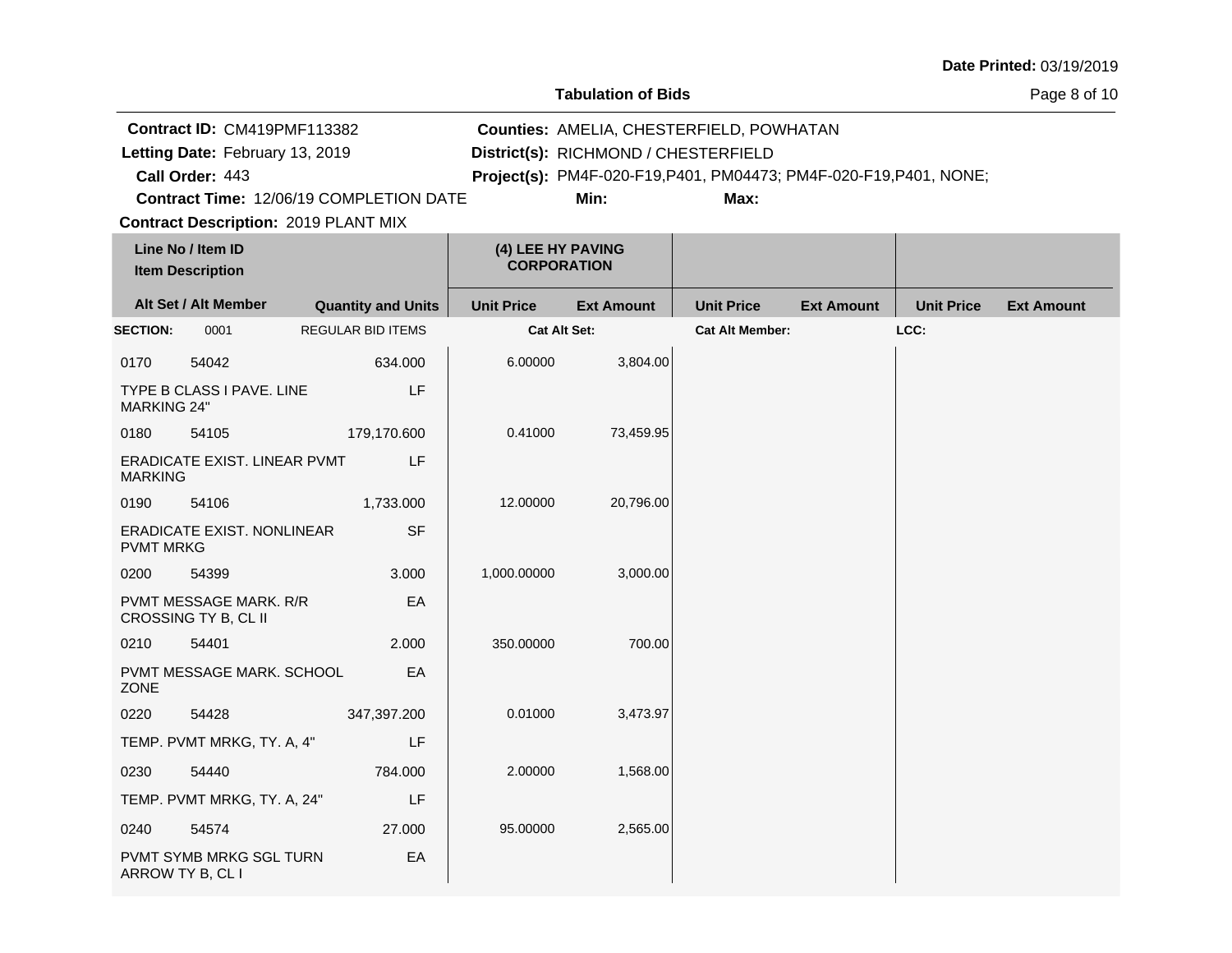| <b>Tabulation of Bids</b>                      |                                                                                |                                         |                                                                    |                   |                   |                   |                   |  |  |
|------------------------------------------------|--------------------------------------------------------------------------------|-----------------------------------------|--------------------------------------------------------------------|-------------------|-------------------|-------------------|-------------------|--|--|
|                                                | Contract ID: CM419PMF113382<br><b>Counties: AMELIA, CHESTERFIELD, POWHATAN</b> |                                         |                                                                    |                   |                   |                   |                   |  |  |
| Letting Date: February 13, 2019                |                                                                                |                                         | District(s): RICHMOND / CHESTERFIELD                               |                   |                   |                   |                   |  |  |
| Call Order: 443                                |                                                                                |                                         | Project(s): PM4F-020-F19, P401, PM04473; PM4F-020-F19, P401, NONE; |                   |                   |                   |                   |  |  |
| <b>Contract Time: 12/06/19 COMPLETION DATE</b> |                                                                                |                                         | Min:                                                               | Max:              |                   |                   |                   |  |  |
| <b>Contract Description: 2019 PLANT MIX</b>    |                                                                                |                                         |                                                                    |                   |                   |                   |                   |  |  |
| Line No / Item ID<br><b>Item Description</b>   |                                                                                | (4) LEE HY PAVING<br><b>CORPORATION</b> |                                                                    |                   |                   |                   |                   |  |  |
| Alt Set / Alt Member                           | <b>Quantity and Units</b>                                                      | <b>Unit Price</b>                       | <b>Ext Amount</b>                                                  | <b>Unit Price</b> | <b>Ext Amount</b> | <b>Unit Price</b> | <b>Ext Amount</b> |  |  |
| <b>Section Totals:</b>                         |                                                                                |                                         | \$6,112,923.78                                                     |                   |                   |                   |                   |  |  |
| <b>Life Cycle Costs:</b>                       |                                                                                |                                         |                                                                    |                   |                   |                   |                   |  |  |
| <b>Section Total with LCC:</b>                 |                                                                                |                                         | \$6.112,923.78                                                     |                   |                   |                   |                   |  |  |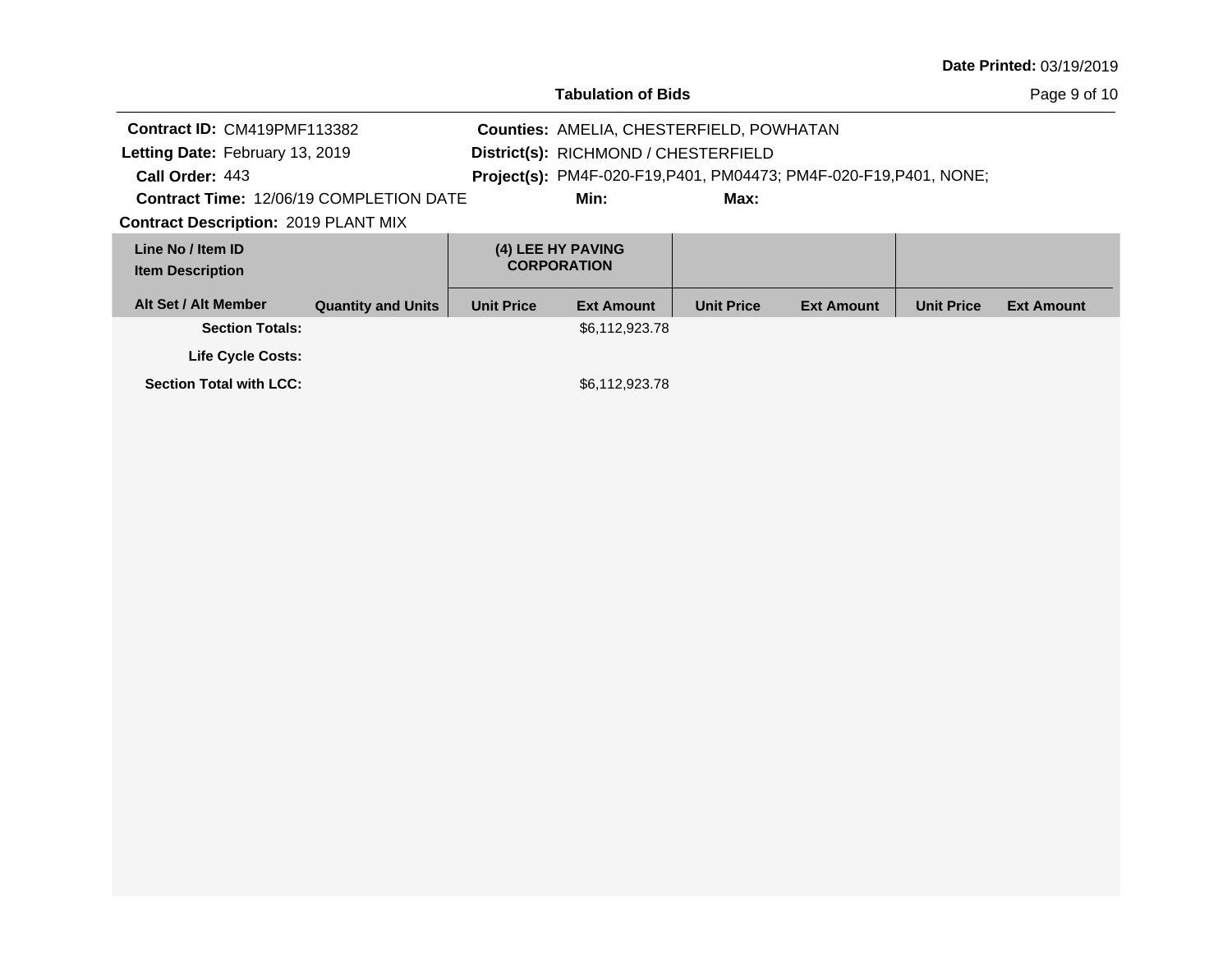| <b>Date Printed: 03/19/2019</b> |  |
|---------------------------------|--|
|---------------------------------|--|

|                                              | <b>Tabulation of Bids</b>                                  |                                                |                                         |                                                                    |                        |                   |                   |                   |
|----------------------------------------------|------------------------------------------------------------|------------------------------------------------|-----------------------------------------|--------------------------------------------------------------------|------------------------|-------------------|-------------------|-------------------|
|                                              | Contract ID: CM419PMF113382                                | Counties: AMELIA, CHESTERFIELD, POWHATAN       |                                         |                                                                    |                        |                   |                   |                   |
|                                              | Letting Date: February 13, 2019                            |                                                |                                         | District(s): RICHMOND / CHESTERFIELD                               |                        |                   |                   |                   |
|                                              | Call Order: 443                                            |                                                |                                         | Project(s): PM4F-020-F19, P401, PM04473; PM4F-020-F19, P401, NONE; |                        |                   |                   |                   |
|                                              |                                                            | <b>Contract Time: 12/06/19 COMPLETION DATE</b> |                                         | Min:                                                               | Max:                   |                   |                   |                   |
|                                              |                                                            | <b>Contract Description: 2019 PLANT MIX</b>    |                                         |                                                                    |                        |                   |                   |                   |
| Line No / Item ID<br><b>Item Description</b> |                                                            |                                                | (4) LEE HY PAVING<br><b>CORPORATION</b> |                                                                    |                        |                   |                   |                   |
|                                              | Alt Set / Alt Member                                       | <b>Quantity and Units</b>                      | <b>Unit Price</b>                       | <b>Ext Amount</b>                                                  | <b>Unit Price</b>      | <b>Ext Amount</b> | <b>Unit Price</b> | <b>Ext Amount</b> |
| <b>SECTION:</b>                              | 0002                                                       | <b>ALTERNATE BID ITEMS</b>                     | <b>Cat Alt Set:</b>                     |                                                                    | <b>Cat Alt Member:</b> |                   | LCC:              |                   |
| 0250                                         | 00306                                                      | 1.000                                          | 34.00000                                | 34.00                                                              |                        |                   |                   |                   |
|                                              | NS SELECT MATERIAL SHOULDER<br><b>MAINTENANCE MATERIAL</b> | <b>TON</b>                                     |                                         |                                                                    |                        |                   |                   |                   |
|                                              | <b>Section Totals:</b>                                     |                                                |                                         | \$34.00                                                            |                        |                   |                   |                   |
|                                              | <b>Life Cycle Costs:</b>                                   |                                                |                                         |                                                                    |                        |                   |                   |                   |
|                                              | <b>Section Total with LCC:</b>                             |                                                |                                         | \$34.00                                                            |                        |                   |                   |                   |
|                                              |                                                            | <b>Contract Item Totals</b>                    |                                         | \$6,112,957.78                                                     |                        |                   |                   |                   |
|                                              |                                                            | <b>Contract Time Totals</b>                    |                                         |                                                                    |                        |                   |                   |                   |
|                                              |                                                            | <b>Contract Life Cycle Costs Totals</b>        |                                         | \$0.00                                                             |                        |                   |                   |                   |
| <b>Contract Grand Totals</b>                 |                                                            |                                                |                                         | \$6,112,957.78                                                     |                        |                   |                   |                   |
|                                              |                                                            | () indicates item is bid as Lump Sum           |                                         |                                                                    |                        |                   |                   |                   |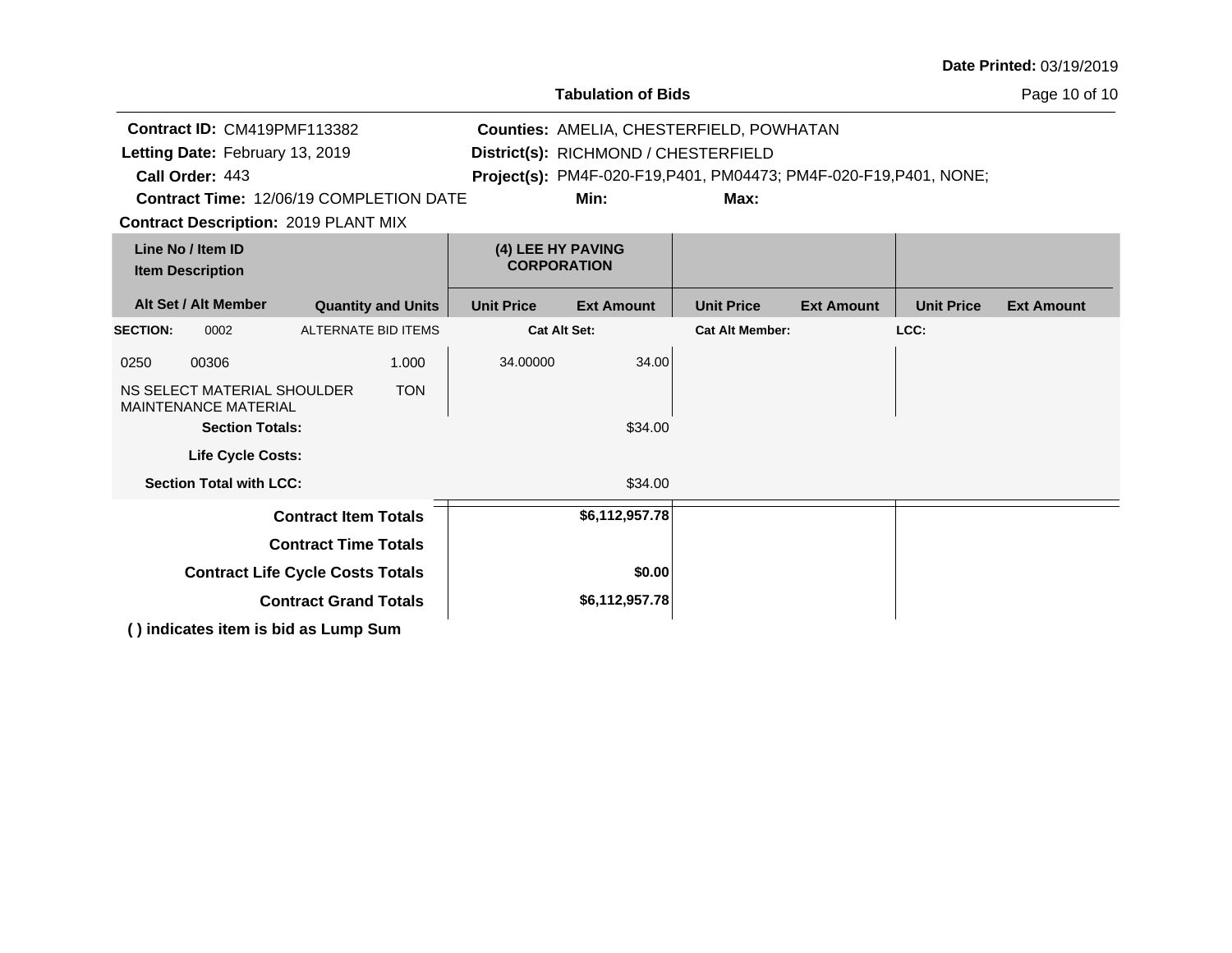|                                             | <b>Contract ID:</b> CM419PMF113382             |      | <b>Counties: AMELIA, CHESTERFIELD, POWHATAN</b> |                                                                           |  |  |  |
|---------------------------------------------|------------------------------------------------|------|-------------------------------------------------|---------------------------------------------------------------------------|--|--|--|
|                                             | Letting Date: February 13, 2019 10:00 AM       |      | District(s): RICHMOND / CHESTERFIELD            |                                                                           |  |  |  |
| <b>Call Order:</b>                          | 443                                            |      |                                                 | <b>Project(s):</b> PM4F-020-F19, P401, PM04473; PM4F-020-F19, P401, NONE; |  |  |  |
|                                             | <b>Contract Time: 12/06/19 COMPLETION DATE</b> | Min: | Max:                                            |                                                                           |  |  |  |
| <b>Contract Description: 2019 PLANT MIX</b> |                                                |      |                                                 |                                                                           |  |  |  |

| Rank |             | <b>Vendor ID/Name</b>     | <b>Total Bid</b> | <b>Percent Of Low</b><br><b>Bid</b> |
|------|-------------|---------------------------|------------------|-------------------------------------|
|      | C750        | COLONY CONSTRUCTION, INC. | \$4,881,197.77   | 100.00%                             |
|      | <b>B850</b> | <b>BRANSCOME INC.</b>     | \$5,179,530.60   | 106.11%                             |
| 3    | G303        | ALLAN MYERS VA, INC.      | \$5,266,777.00   | 107.90%                             |
| 4    | L015        | LEE HY PAVING CORPORATION | \$6,112,957.78   | 125.23%                             |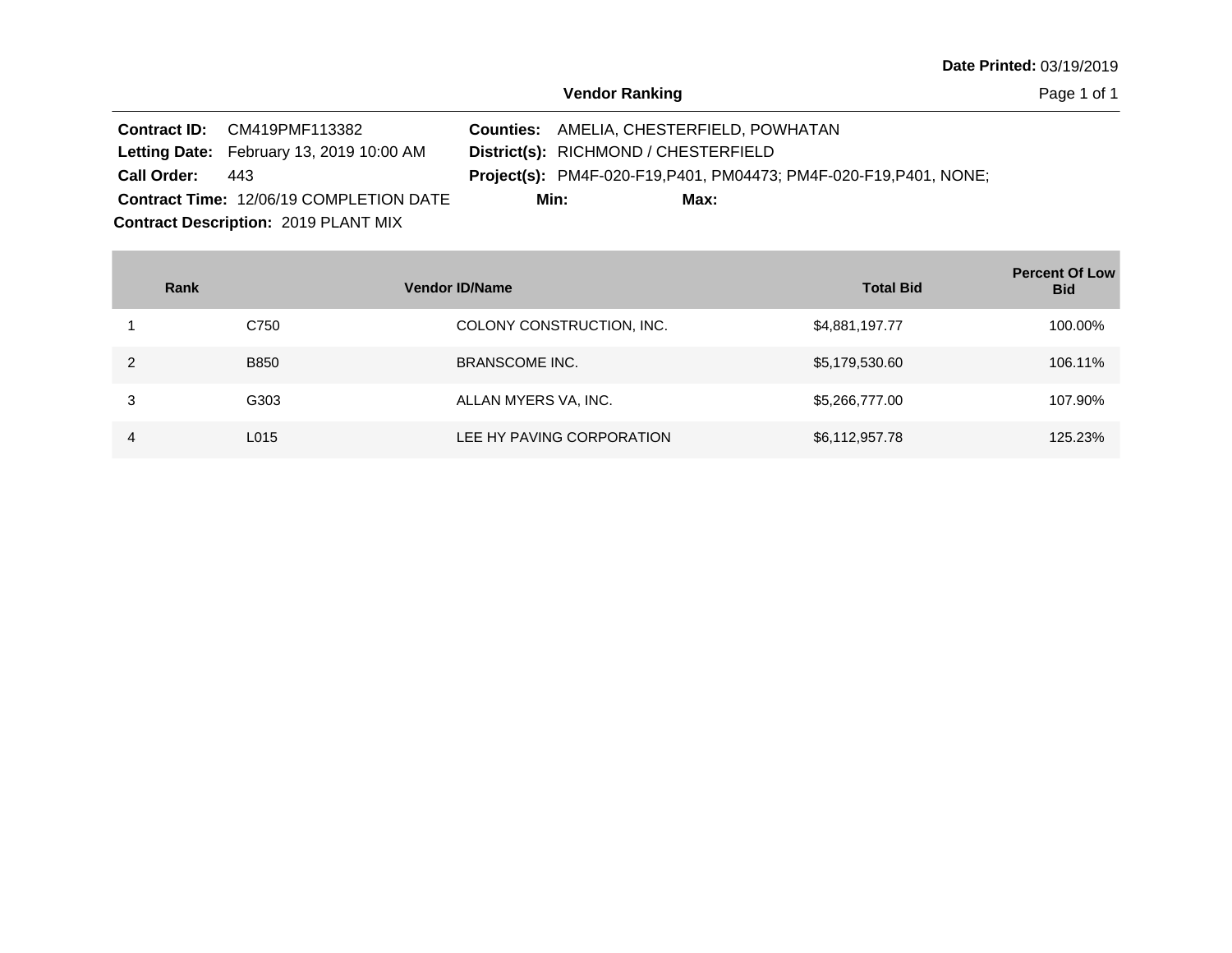**Tabulation of Bids**

| Contract ID: CM519PMA113903                    | <b>Counties: SOUTHAMPTON, SUSSEX</b>  |                                                                                 |  |
|------------------------------------------------|---------------------------------------|---------------------------------------------------------------------------------|--|
| Letting Date: February 13, 2019                | District(s): HAMPTON ROADS / FRANKLIN |                                                                                 |  |
| Call Order: 539                                | 764.P401. PM05443:                    | Project(s): PM5D-087-683, P401, PM05443; PM5A-091-763, P401, PM05443; PM5A-091- |  |
| <b>Contract Time: 12/06/19 COMPLETION DATE</b> | Min:                                  | Max:                                                                            |  |
| <b>Contract Description: 2019 PLANT MIX</b>    |                                       |                                                                                 |  |
|                                                |                                       |                                                                                 |  |

| Line No / Item ID<br><b>Item Description</b> |                                                                          | (1) CURTIS CONTRACTING,<br>INC. |                     | (2) BRANSCOME INC. |                        | (3) ALLAN MYERS VA, INC. |                   |                   |
|----------------------------------------------|--------------------------------------------------------------------------|---------------------------------|---------------------|--------------------|------------------------|--------------------------|-------------------|-------------------|
|                                              | Alt Set / Alt Member                                                     | <b>Quantity and Units</b>       | <b>Unit Price</b>   | <b>Ext Amount</b>  | <b>Unit Price</b>      | <b>Ext Amount</b>        | <b>Unit Price</b> | <b>Ext Amount</b> |
| <b>SECTION:</b>                              | 0001                                                                     | <b>ALL BID ITEMS</b>            | <b>Cat Alt Set:</b> |                    | <b>Cat Alt Member:</b> |                          | LCC:              |                   |
| 0010                                         | 10417                                                                    | 20,714.000                      | 0.01000             | 207.14             | 1.90000                | 39,356.60                | 0.01000           | 207.14            |
| <b>TACK COAT</b>                             |                                                                          | GAL                             |                     |                    |                        |                          |                   |                   |
| 0020                                         | 10505                                                                    | 100.000                         | 60.00000            | 6,000.00           | 201.70000              | 20,170.00                | 120.00000         | 12,000.00         |
|                                              | NS PAVEMENT ASPHALT<br>PATCHING TYPE II (ASPHALT<br>PATCH IM-19.0A OR D) | <b>TON</b>                      |                     |                    |                        |                          |                   |                   |
| 0030                                         | 10700                                                                    | 64,450.000                      | 0.30000             | 19,335.00          | 0.79000                | 50,915.50                | 0.34000           | 21,913.00         |
|                                              | RUMBLE STRIP, ASPHALT                                                    | LF                              |                     |                    |                        |                          |                   |                   |
| 0040                                         | 16242                                                                    | 2,168.640                       | 19.65000            | 42,613.78          | 40.52000               | 87,873.29                | 23.00000          | 49,878.72         |
| 21A OR 21B                                   | AGGR. BASE MATL, TY, I OR II NO.                                         | <b>TON</b>                      |                     |                    |                        |                          |                   |                   |
| 0050                                         | 16340                                                                    | 4.781.070                       | 70.00000            | 334.674.90         | 70.70000               | 338,021.65               | 73.50000          | 351,408.65        |
|                                              | ASPHALT CONC. TY. SM-9.5D                                                | <b>TON</b>                      |                     |                    |                        |                          |                   |                   |
| 0060                                         | 16355                                                                    | 18,016.300                      | 70.00000            | 1,261,141.00       | 70.31000               | 1,266,726.05             | 72.25000          | 1,301,677.68      |
|                                              | ASPHALT CONC. TY. SM-12.5D                                               | <b>TON</b>                      |                     |                    |                        |                          |                   |                   |
| 0070                                         | 16357                                                                    | 40.000                          | 50.00000            | 2,000.00           | 78.69000               | 3,147.60                 | 150.00000         | 6,000.00          |
| <b>SPOT LEVEL</b>                            | ASPH. CONC. TY. SM-12.5D SL                                              | <b>TON</b>                      |                     |                    |                        |                          |                   |                   |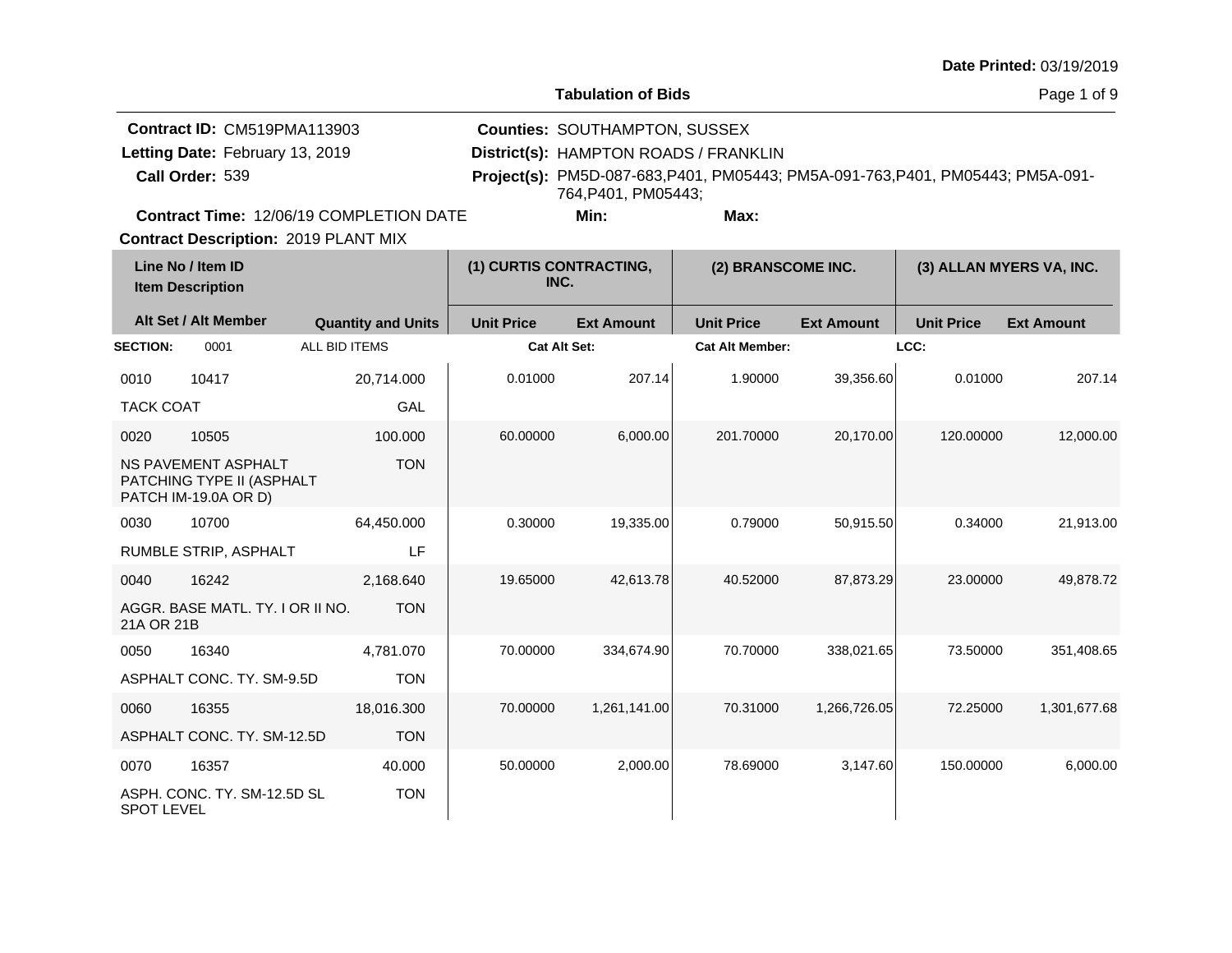|  |  | <b>Date Printed: 03/19/2019</b> |
|--|--|---------------------------------|
|--|--|---------------------------------|

| Contract ID: CM519PMA113903     |                                                |               | <b>Counties: SOUTHAMPTON, SUSSEX</b> |                                       |                     |                                                                                 |                   |                   |                          |
|---------------------------------|------------------------------------------------|---------------|--------------------------------------|---------------------------------------|---------------------|---------------------------------------------------------------------------------|-------------------|-------------------|--------------------------|
| Letting Date: February 13, 2019 |                                                |               |                                      | District(s): HAMPTON ROADS / FRANKLIN |                     |                                                                                 |                   |                   |                          |
|                                 | Call Order: 539                                |               |                                      |                                       | 764, P401, PM05443; | Project(s): PM5D-087-683, P401, PM05443; PM5A-091-763, P401, PM05443; PM5A-091- |                   |                   |                          |
|                                 | <b>Contract Time: 12/06/19 COMPLETION DATE</b> |               |                                      |                                       | Min:                | Max:                                                                            |                   |                   |                          |
|                                 | <b>Contract Description: 2019 PLANT MIX</b>    |               |                                      |                                       |                     |                                                                                 |                   |                   |                          |
|                                 | Line No / Item ID<br><b>Item Description</b>   |               |                                      | (1) CURTIS CONTRACTING,<br>INC.       |                     | (2) BRANSCOME INC.                                                              |                   |                   | (3) ALLAN MYERS VA, INC. |
|                                 | Alt Set / Alt Member                           |               | <b>Quantity and Units</b>            | <b>Unit Price</b>                     | <b>Ext Amount</b>   | <b>Unit Price</b>                                                               | <b>Ext Amount</b> | <b>Unit Price</b> | <b>Ext Amount</b>        |
| <b>SECTION:</b>                 | 0001                                           | ALL BID ITEMS |                                      | <b>Cat Alt Set:</b>                   |                     | <b>Cat Alt Member:</b>                                                          |                   | LCC:              |                          |
| 0080                            | 16516                                          |               | 30.000                               | 0.01000                               | 0.30                | 106.64000                                                                       | 3,199.20          | 30.00000          | 900.00                   |
| $0" - 2"$                       | FLEXIBLE PAVE. TIE-IN PLANING                  |               | SY                                   |                                       |                     |                                                                                 |                   |                   |                          |
| 0090                            | 16522                                          |               | 180,450.600                          | 0.50000                               | 90,225.30           | 0.38000                                                                         | 68,571.23         | 0.90000           | 162,405.54               |
| $-2"$                           | FLEXIBLE PAVEMENT PLANING 0"                   |               | SY                                   |                                       |                     |                                                                                 |                   |                   |                          |
| 0100                            | 24265                                          |               | (1)                                  | 145,000.00000                         | 145,000.00          | 65,000.00000                                                                    | 65,000.00         | 155,622.10000     | 155,622.10               |
| (539)                           | NS MAINTENANCE OF TRAFFIC                      |               | LS                                   |                                       |                     |                                                                                 |                   |                   |                          |
| 0110                            | 24282                                          |               | 433.000                              | 55.00000                              | 23,815.00           | 36.83000                                                                        | 15,947.39         | 30.49000          | 13,202.17                |
|                                 | <b>FLAGGER SERVICE</b>                         |               | <b>HR</b>                            |                                       |                     |                                                                                 |                   |                   |                          |
| 0120                            | 54032                                          |               | 268,785.000                          | 0.48000                               | 129,016.80          | 0.52000                                                                         | 139,768.20        | 0.42000           | 112,889.70               |
| 4"                              | TYPE B CLASS I PVMT LINE MRKG                  |               | LF                                   |                                       |                     |                                                                                 |                   |                   |                          |
| 0130                            | 54042                                          |               | 499.000                              | 4.00000                               | 1,996.00            | 4.34000                                                                         | 2,165.66          | 2.95000           | 1,472.05                 |
| <b>MARKING 24"</b>              | TYPE B CLASS I PAVE. LINE                      |               | LF                                   |                                       |                     |                                                                                 |                   |                   |                          |
| 0140                            | 54105                                          |               | 39,940.000                           | 0.36000                               | 14,378.40           | 0.39000                                                                         | 15,576.60         | 0.09000           | 3,594.60                 |
| <b>MARKING</b>                  | ERADICATE EXIST. LINEAR PVMT                   |               | LF                                   |                                       |                     |                                                                                 |                   |                   |                          |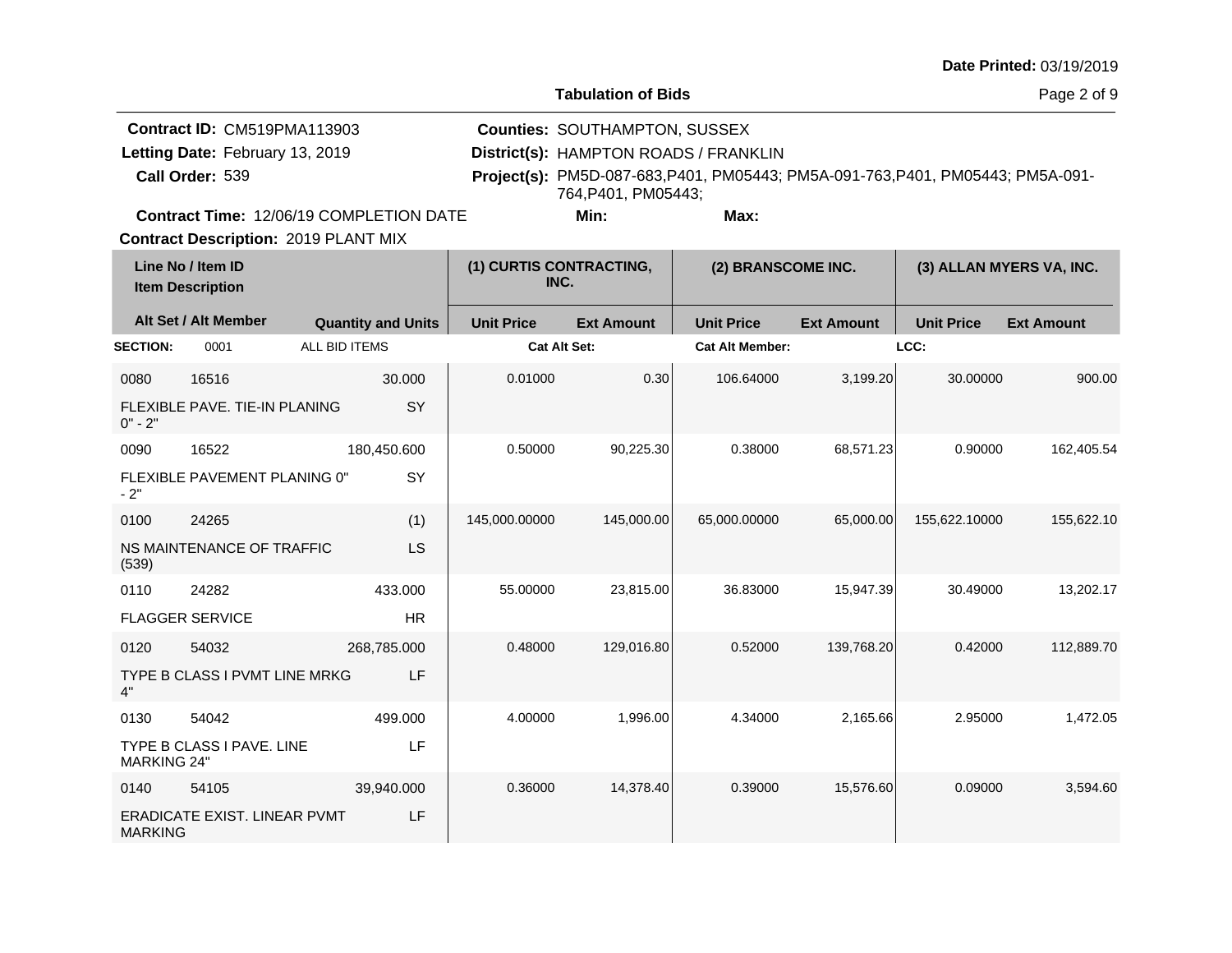**Tabulation of Bids**

Page 3 of 9

| Contract ID: CM519PMA113903<br>Letting Date: February 13, 2019<br>Call Order: 539             | <b>Counties: SOUTHAMPTON, SUSSEX</b><br>District(s): HAMPTON ROADS / FRANKLIN<br>Project(s): PM5D-087-683, P401, PM05443; PM5A-091-763, P401, PM05443; PM5A-091-<br>764.P401. PM05443: |                                 |                    |                          |  |  |  |  |
|-----------------------------------------------------------------------------------------------|----------------------------------------------------------------------------------------------------------------------------------------------------------------------------------------|---------------------------------|--------------------|--------------------------|--|--|--|--|
| <b>Contract Time: 12/06/19 COMPLETION DATE</b><br><b>Contract Description: 2019 PLANT MIX</b> |                                                                                                                                                                                        | Min:                            | Max:               |                          |  |  |  |  |
| Line No / Item ID<br><b>Item Description</b>                                                  |                                                                                                                                                                                        | (1) CURTIS CONTRACTING,<br>INC. | (2) BRANSCOME INC. | (3) ALLAN MYERS VA, INC. |  |  |  |  |

|                  | Alt Set / Alt Member                        |                           |                   |                   |                        |                   |                   |                   |
|------------------|---------------------------------------------|---------------------------|-------------------|-------------------|------------------------|-------------------|-------------------|-------------------|
|                  |                                             | <b>Quantity and Units</b> | <b>Unit Price</b> | <b>Ext Amount</b> | <b>Unit Price</b>      | <b>Ext Amount</b> | <b>Unit Price</b> | <b>Ext Amount</b> |
| <b>SECTION:</b>  | 0001                                        | ALL BID ITEMS             | Cat Alt Set:      |                   | <b>Cat Alt Member:</b> |                   | LCC:              |                   |
| 0150             | 54106                                       | 370.000                   | 12.00000          | 4,440.00          | 13.01000               | 4,813.70          | 0.97000           | 358.90            |
| <b>PVMT MRKG</b> | <b>ERADICATE EXIST, NONLINEAR</b>           | <b>SF</b>                 |                   |                   |                        |                   |                   |                   |
| 0160             | 54217                                       | 1,485.000                 | 24.00000          | 35,640.00         | 26.03000               | 38,654.55         | 24.95000          | 37,050.75         |
|                  | SNOW PLOW. RAISED PAVE.<br>MARKER ASPH.CONC | EA                        |                   |                   |                        |                   |                   |                   |
| 0170             | 54404                                       | 2.000                     | 350.00000         | 700.00            | 379.60000              | 759.20            | 500.00000         | 1,000.00          |
| <b>CROSSING</b>  | <b>PVMT MESSAGE MARK, R/R</b>               | EA                        |                   |                   |                        |                   |                   |                   |
| 0180             | 54428                                       | 104,240.000               | 0.08000           | 8,339.20          | 0.09000                | 9,381.60          | 0.10000           | 10,424.00         |
|                  | TEMP. PVMT MRKG, TY. A, 4"                  | LF                        |                   |                   |                        |                   |                   |                   |
| 0190             | 54436                                       | 100.000                   | 2.00000           | 200.00            | 2.17000                | 217.00            | 10.00000          | 1,000.00          |
|                  | TEMP. PVMT MRKG, TY. A, 12"                 | LF                        |                   |                   |                        |                   |                   |                   |
| 0200             | 54440                                       | 145.000                   | 3.00000           | 435.00            | 3.25000                | 471.25            | 10.00000          | 1,450.00          |
|                  | TEMP. PVMT MRKG, TY. A, 24"                 | LF                        |                   |                   |                        |                   |                   |                   |
| 0210             | 54574                                       | 4.000                     | 125.00000         | 500.00            | 135.57000              | 542.28            | 75.00000          | 300.00            |
| ARROW TY B, CL I | <b>PVMT SYMB MRKG SGL TURN</b>              | EA                        |                   |                   |                        |                   |                   |                   |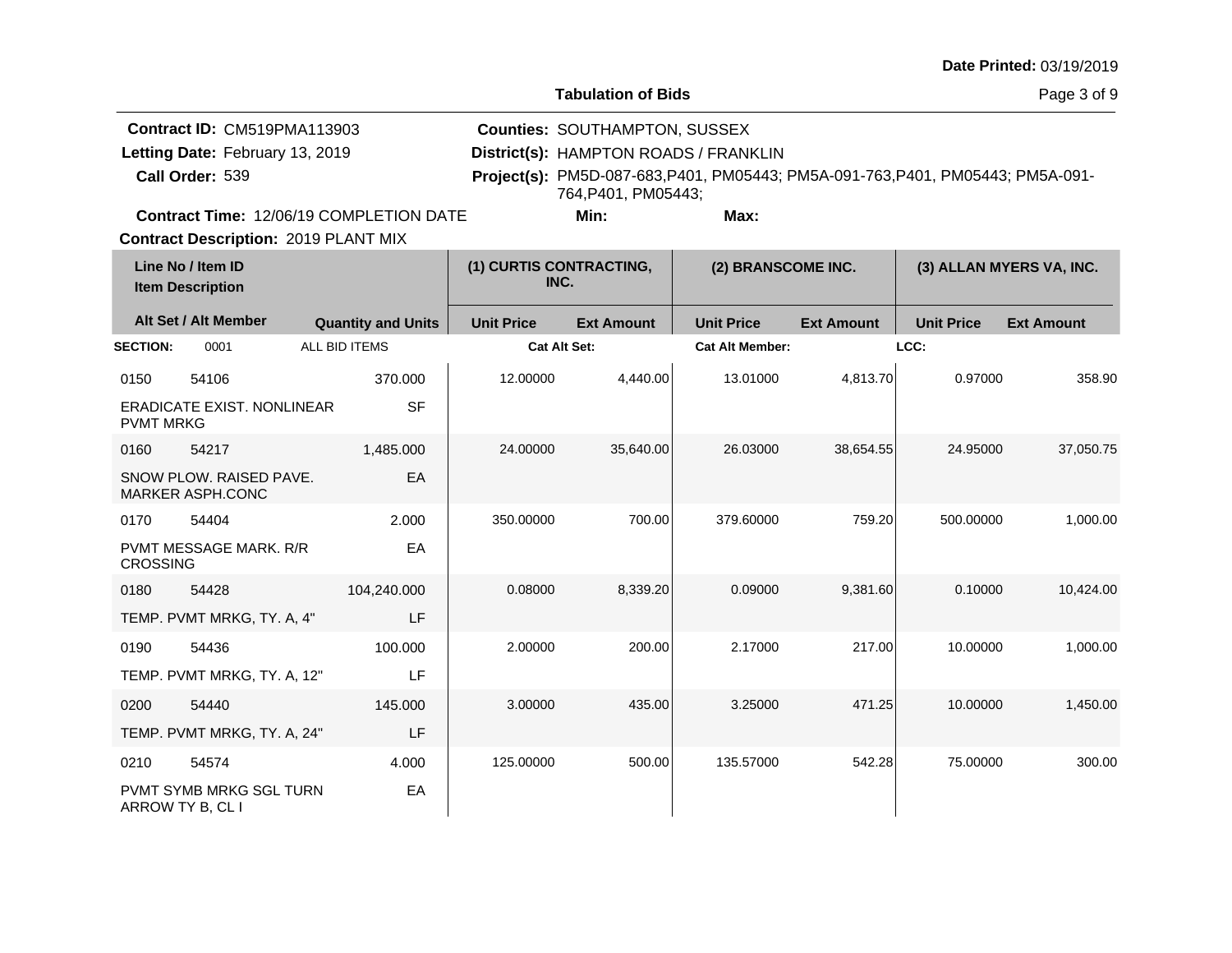|  |  | <b>Date Printed: 03/19/2019</b> |  |
|--|--|---------------------------------|--|
|--|--|---------------------------------|--|

|                                                |                           |                                                                                                        | <b>Tabulation of Bids</b>             |                   |                    |                   | Page 4 of 9              |
|------------------------------------------------|---------------------------|--------------------------------------------------------------------------------------------------------|---------------------------------------|-------------------|--------------------|-------------------|--------------------------|
| Contract ID: CM519PMA113903                    |                           |                                                                                                        | <b>Counties: SOUTHAMPTON, SUSSEX</b>  |                   |                    |                   |                          |
| Letting Date: February 13, 2019                |                           |                                                                                                        | District(s): HAMPTON ROADS / FRANKLIN |                   |                    |                   |                          |
| Call Order: 539                                |                           | Project(s): PM5D-087-683, P401, PM05443; PM5A-091-763, P401, PM05443; PM5A-091-<br>764, P401, PM05443; |                                       |                   |                    |                   |                          |
| <b>Contract Time: 12/06/19 COMPLETION DATE</b> |                           |                                                                                                        | Min:                                  | Max:              |                    |                   |                          |
| <b>Contract Description: 2019 PLANT MIX</b>    |                           |                                                                                                        |                                       |                   |                    |                   |                          |
| Line No / Item ID<br><b>Item Description</b>   |                           |                                                                                                        | (1) CURTIS CONTRACTING,<br>INC.       |                   | (2) BRANSCOME INC. |                   | (3) ALLAN MYERS VA, INC. |
| Alt Set / Alt Member                           | <b>Quantity and Units</b> | <b>Unit Price</b>                                                                                      | <b>Ext Amount</b>                     | <b>Unit Price</b> | <b>Ext Amount</b>  | <b>Unit Price</b> | <b>Ext Amount</b>        |
| <b>Section Totals:</b>                         |                           |                                                                                                        | \$2,120,657.82                        |                   | \$2,171,278.55     |                   | \$2,244,755.00           |
| <b>Life Cycle Costs:</b>                       |                           |                                                                                                        |                                       |                   |                    |                   |                          |
| <b>Section Total with LCC:</b>                 |                           |                                                                                                        | \$2,120,657.82                        |                   | \$2,171,278.55     |                   | \$2,244,755.00           |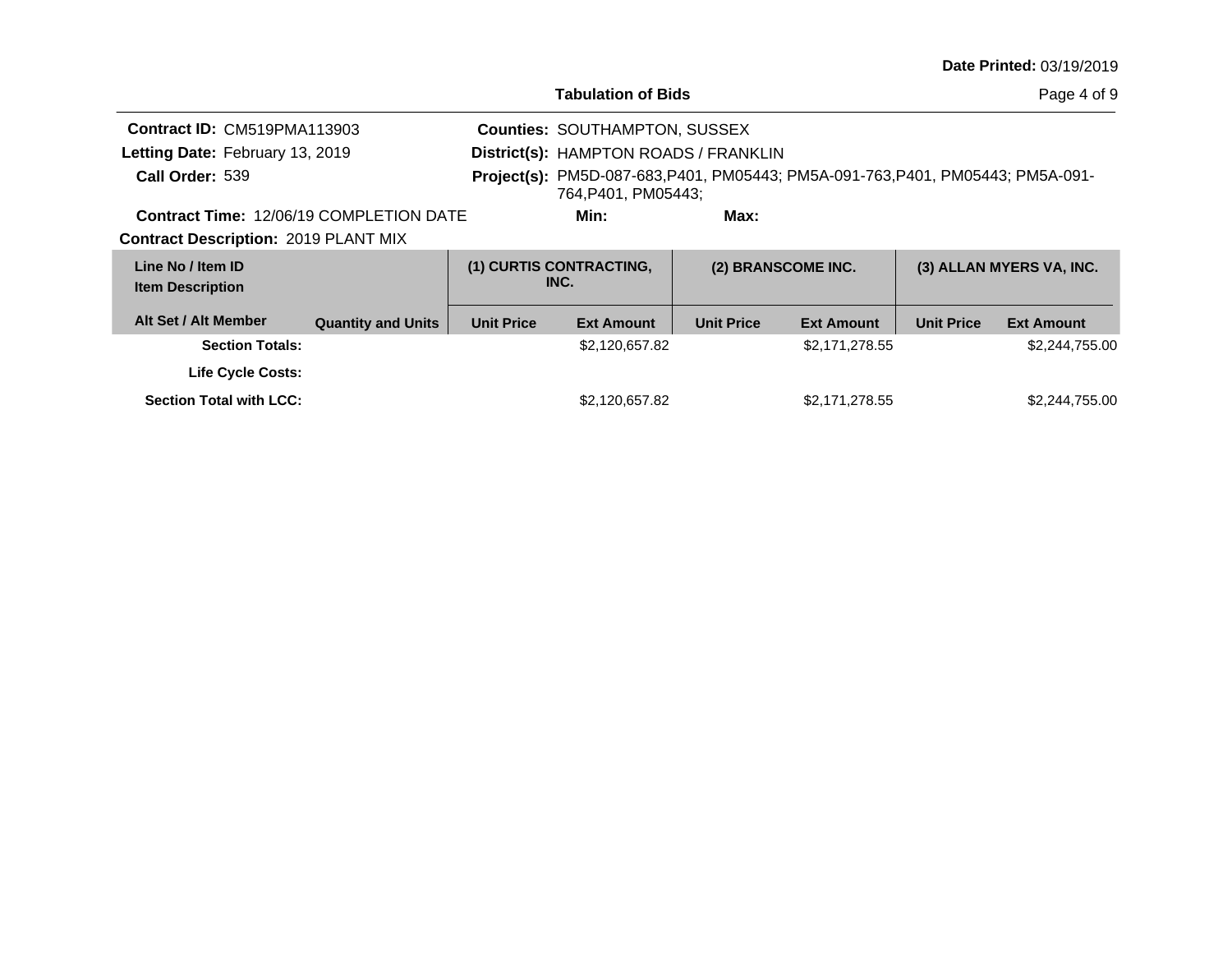| <b>Date Printed: 03/19/2019</b> |  |
|---------------------------------|--|
|---------------------------------|--|

|                                                                          | <b>Tabulation of Bids</b>              |                                                                                 | Page 5 of 9                            |
|--------------------------------------------------------------------------|----------------------------------------|---------------------------------------------------------------------------------|----------------------------------------|
| Contract ID: CM519PMA113903                                              | <b>Counties: SOUTHAMPTON, SUSSEX</b>   |                                                                                 |                                        |
| Letting Date: February 13, 2019                                          | District(s): HAMPTON ROADS / FRANKLIN  |                                                                                 |                                        |
| Call Order: 539                                                          | 764, P401, PM05443;                    | Project(s): PM5D-087-683, P401, PM05443; PM5A-091-763, P401, PM05443; PM5A-091- |                                        |
| <b>Contract Time: 12/06/19 COMPLETION DATE</b>                           | Min:                                   | Max:                                                                            |                                        |
| <b>Contract Description: 2019 PLANT MIX</b>                              |                                        |                                                                                 |                                        |
| Line No / Item ID<br><b>Item Description</b>                             | (1) CURTIS CONTRACTING,<br>INC.        | (2) BRANSCOME INC.                                                              | (3) ALLAN MYERS VA, INC.               |
| Alt Set / Alt Member<br><b>Quantity and Units</b>                        | <b>Unit Price</b><br><b>Ext Amount</b> | <b>Unit Price</b><br><b>Ext Amount</b>                                          | <b>Unit Price</b><br><b>Ext Amount</b> |
| <b>ALTERNATE ITEM</b><br><b>SECTION:</b><br>0002                         | <b>Cat Alt Set:</b>                    | <b>Cat Alt Member:</b>                                                          | LCC:                                   |
| 1.000<br>00306<br>0220                                                   | 18.00000<br>18.00                      | 40.27000<br>40.27                                                               | 22.00000<br>22.00                      |
| <b>TON</b><br>NS SELECT MATERIAL SHOULDER<br><b>MAINTENANCE MATERIAL</b> |                                        |                                                                                 |                                        |
| <b>Section Totals:</b>                                                   | \$18.00                                | \$40.27                                                                         | \$22.00                                |
| <b>Life Cycle Costs:</b>                                                 |                                        |                                                                                 |                                        |
| <b>Section Total with LCC:</b>                                           | \$18.00                                | \$40.27                                                                         | \$22.00                                |
| <b>Contract Item Totals</b>                                              | \$2,120,675.82                         | \$2,171,318.82                                                                  | \$2,244,777.00                         |
| <b>Contract Time Totals</b>                                              |                                        |                                                                                 |                                        |
| <b>Contract Life Cycle Costs Totals</b>                                  | \$0.00                                 | \$0.00                                                                          | \$0.00                                 |
| <b>Contract Grand Totals</b>                                             | \$2,120,675.82                         | \$2,171,318.82                                                                  | 2,244,777.00                           |

**( ) indicates item is bid as Lump Sum**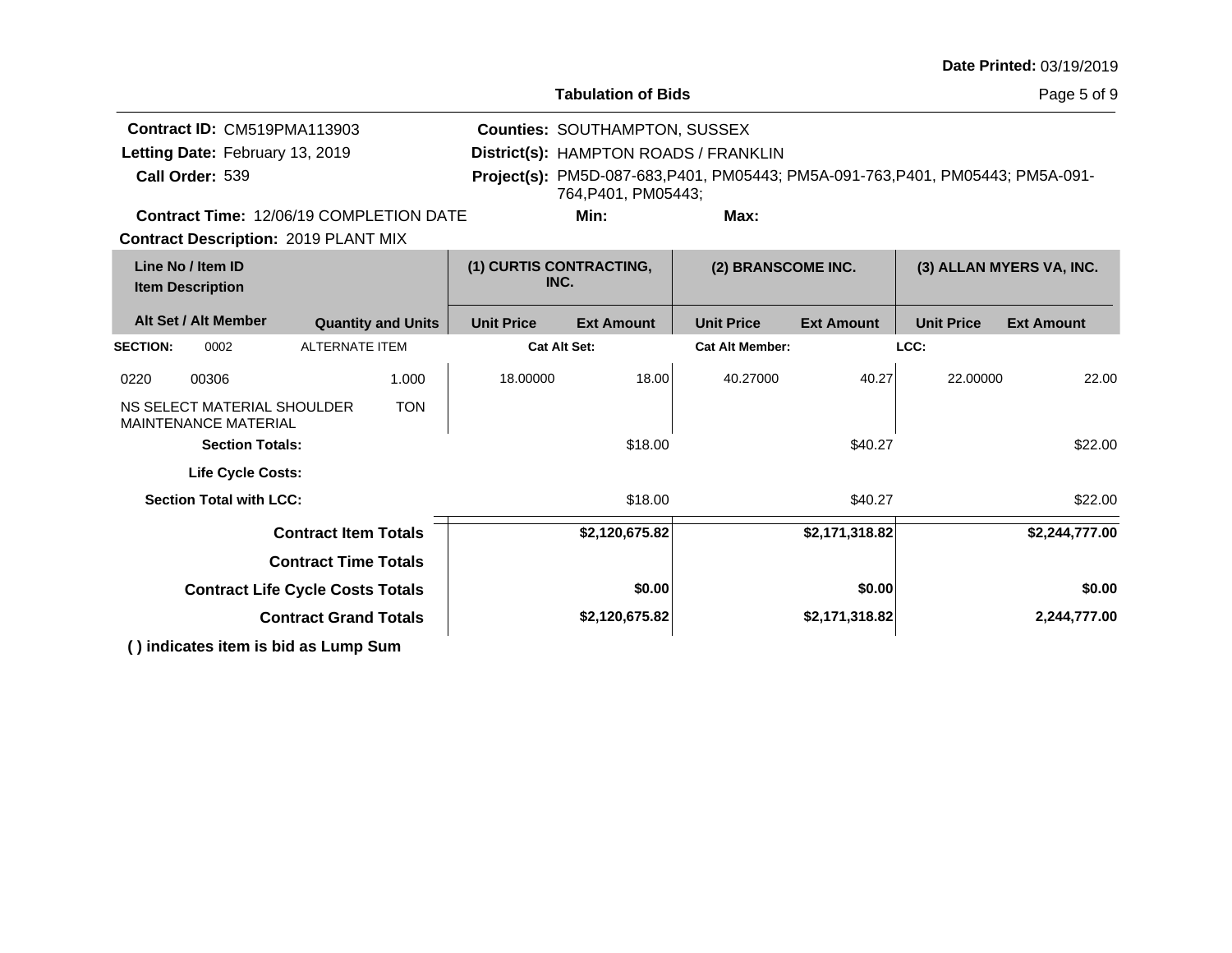# **Tabulation of Bids**

| Contract ID: CM519PMA113903                    | <b>Counties: SOUTHAMPTON, SUSSEX</b>  |                                                                                 |  |
|------------------------------------------------|---------------------------------------|---------------------------------------------------------------------------------|--|
| Letting Date: February 13, 2019                | District(s): HAMPTON ROADS / FRANKLIN |                                                                                 |  |
| Call Order: 539                                | 764.P401. PM05443:                    | Project(s): PM5D-087-683, P401, PM05443; PM5A-091-763, P401, PM05443; PM5A-091- |  |
| <b>Contract Time: 12/06/19 COMPLETION DATE</b> | Min:                                  | Max:                                                                            |  |

**Contract Description: 2019 PLANT MIX** 

|                   | Line No / Item ID<br><b>Item Description</b>                                    |                           | (4) ADAMS CONSTRUCTION<br><b>COMPANY</b> |                   | (5) DEVCON CONTRACTING,<br>INC. |                   |                   |                   |
|-------------------|---------------------------------------------------------------------------------|---------------------------|------------------------------------------|-------------------|---------------------------------|-------------------|-------------------|-------------------|
|                   | Alt Set / Alt Member                                                            | <b>Quantity and Units</b> | <b>Unit Price</b>                        | <b>Ext Amount</b> | <b>Unit Price</b>               | <b>Ext Amount</b> | <b>Unit Price</b> | <b>Ext Amount</b> |
| <b>SECTION:</b>   | 0001                                                                            | ALL BID ITEMS             | <b>Cat Alt Set:</b>                      |                   | <b>Cat Alt Member:</b>          |                   | LCC:              |                   |
| 0010              | 10417                                                                           | 20,714.000                | 2.55000                                  | 52,820.70         | 1.00000                         | 20,714.00         |                   |                   |
| <b>TACK COAT</b>  |                                                                                 | GAL                       |                                          |                   |                                 |                   |                   |                   |
| 0020              | 10505                                                                           | 100.000                   | 123.60000                                | 12,360.00         | 20.00000                        | 2,000.00          |                   |                   |
|                   | <b>NS PAVEMENT ASPHALT</b><br>PATCHING TYPE II (ASPHALT<br>PATCH IM-19.0A OR D) | <b>TON</b>                |                                          |                   |                                 |                   |                   |                   |
| 0030              | 10700                                                                           | 64,450.000                | 0.15000                                  | 9,667.50          | 0.38000                         | 24,491.00         |                   |                   |
|                   | RUMBLE STRIP, ASPHALT                                                           | LF                        |                                          |                   |                                 |                   |                   |                   |
| 0040              | 16242                                                                           | 2,168.640                 | 35.10000                                 | 76,119.26         | 1.00000                         | 2,168.64          |                   |                   |
| 21A OR 21B        | AGGR. BASE MATL. TY. I OR II NO.                                                | <b>TON</b>                |                                          |                   |                                 |                   |                   |                   |
| 0050              | 16340                                                                           | 4,781.070                 | 71.69000                                 | 342,754.91        | 88.00000                        | 420,734.16        |                   |                   |
|                   | ASPHALT CONC. TY. SM-9.5D                                                       | <b>TON</b>                |                                          |                   |                                 |                   |                   |                   |
| 0060              | 16355                                                                           | 18,016.300                | 70.15000                                 | 1,263,843.45      | 88.00000                        | 1,585,434.40      |                   |                   |
|                   | ASPHALT CONC. TY. SM-12.5D                                                      | <b>TON</b>                |                                          |                   |                                 |                   |                   |                   |
| 0070              | 16357                                                                           | 40.000                    | 161.80000                                | 6,472.00          | 88.00000                        | 3,520.00          |                   |                   |
| <b>SPOT LEVEL</b> | ASPH. CONC. TY. SM-12.5D SL                                                     | <b>TON</b>                |                                          |                   |                                 |                   |                   |                   |
| 0080              | 16516                                                                           | 30.000                    | 111.00000                                | 3,330.00          | 0.85000                         | 25.50             |                   |                   |
| $0" - 2"$         | <b>FLEXIBLE PAVE, TIE-IN PLANING</b>                                            | SY                        |                                          |                   |                                 |                   |                   |                   |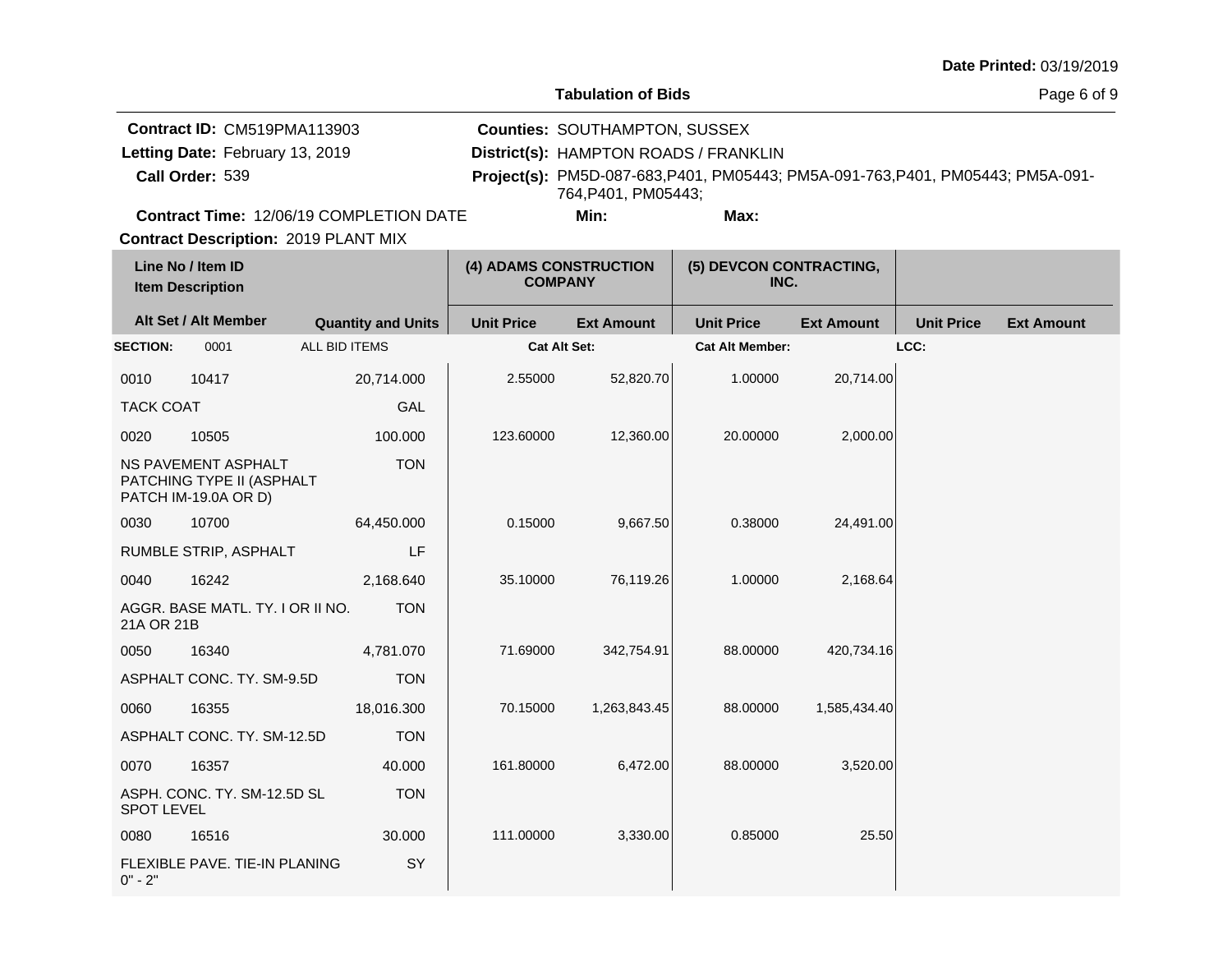**Tabulation of Bids**

Page 7 of 9

| Contract ID: CM519PMA113903                    | <b>Counties: SOUTHAMPTON, SUSSEX</b>  |                                                                                 |  |
|------------------------------------------------|---------------------------------------|---------------------------------------------------------------------------------|--|
| Letting Date: February 13, 2019                | District(s): HAMPTON ROADS / FRANKLIN |                                                                                 |  |
| Call Order: 539                                | 764.P401. PM05443:                    | Project(s): PM5D-087-683, P401, PM05443; PM5A-091-763, P401, PM05443; PM5A-091- |  |
| <b>Contract Time: 12/06/19 COMPLETION DATE</b> | Min:                                  | Max:                                                                            |  |

T.

**Contract Description: 2019 PLANT MIX** 

| Line No / Item ID<br><b>Item Description</b> |                               | (4) ADAMS CONSTRUCTION<br><b>COMPANY</b> |                     | (5) DEVCON CONTRACTING,<br>INC. |                        |                   |                   |                   |
|----------------------------------------------|-------------------------------|------------------------------------------|---------------------|---------------------------------|------------------------|-------------------|-------------------|-------------------|
|                                              | Alt Set / Alt Member          | <b>Quantity and Units</b>                | <b>Unit Price</b>   | <b>Ext Amount</b>               | <b>Unit Price</b>      | <b>Ext Amount</b> | <b>Unit Price</b> | <b>Ext Amount</b> |
| <b>SECTION:</b>                              | 0001                          | ALL BID ITEMS                            | <b>Cat Alt Set:</b> |                                 | <b>Cat Alt Member:</b> |                   | LCC:              |                   |
| 0090                                         | 16522                         | 180,450.600                              | 1.50000             | 270,675.90                      | 0.85000                | 153,383.01        |                   |                   |
| $-2"$                                        | FLEXIBLE PAVEMENT PLANING 0"  | SY                                       |                     |                                 |                        |                   |                   |                   |
| 0100                                         | 24265                         | (1)                                      | 36,399.00000        | 36,399.00                       | 80,000.00000           | 80,000.00         |                   |                   |
| (539)                                        | NS MAINTENANCE OF TRAFFIC     | LS                                       |                     |                                 |                        |                   |                   |                   |
| 0110                                         | 24282                         | 433.000                                  | 35.60000            | 15,414.80                       | 20.00000               | 8,660.00          |                   |                   |
|                                              | <b>FLAGGER SERVICE</b>        | <b>HR</b>                                |                     |                                 |                        |                   |                   |                   |
| 0120                                         | 54032                         | 268,785.000                              | 0.48000             | 129,016.80                      | 0.50000                | 134,392.50        |                   |                   |
| 4"                                           | TYPE B CLASS I PVMT LINE MRKG | LF                                       |                     |                                 |                        |                   |                   |                   |
| 0130                                         | 54042                         | 499.000                                  | 4.00000             | 1,996.00                        | 5.00000                | 2,495.00          |                   |                   |
| <b>MARKING 24"</b>                           | TYPE B CLASS I PAVE, LINE     | LF                                       |                     |                                 |                        |                   |                   |                   |
| 0140                                         | 54105                         | 39,940.000                               | 0.36000             | 14,378.40                       | 0.01000                | 399.40            |                   |                   |
| <b>MARKING</b>                               | ERADICATE EXIST. LINEAR PVMT  | LF                                       |                     |                                 |                        |                   |                   |                   |
| 0150                                         | 54106                         | 370.000                                  | 12.00000            | 4,440.00                        | 1.00000                | 370.00            |                   |                   |
| <b>PVMT MRKG</b>                             | ERADICATE EXIST. NONLINEAR    | <b>SF</b>                                |                     |                                 |                        |                   |                   |                   |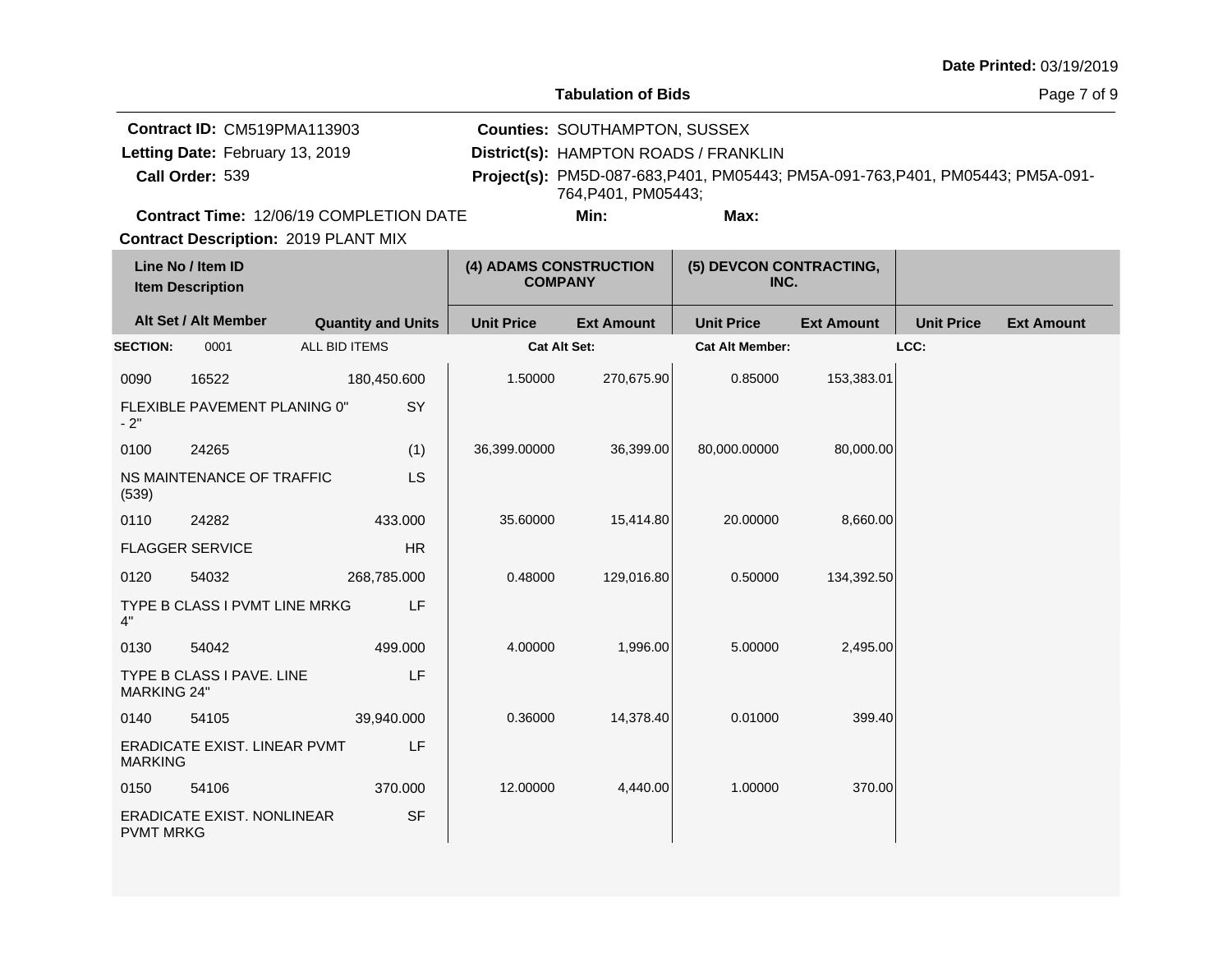**Tabulation of Bids**

Page 8 of 9

|                 | <b>Contract ID: CM519PMA113903</b>             | <b>Counties: SOUTHAMPTON, SUSSEX</b>  |                                                                                 |  |
|-----------------|------------------------------------------------|---------------------------------------|---------------------------------------------------------------------------------|--|
|                 | Letting Date: February 13, 2019                | District(s): HAMPTON ROADS / FRANKLIN |                                                                                 |  |
| Call Order: 539 |                                                | 764.P401. PM05443:                    | Project(s): PM5D-087-683, P401, PM05443; PM5A-091-763, P401, PM05443; PM5A-091- |  |
|                 | <b>Contract Time: 12/06/19 COMPLETION DATE</b> | Min:                                  | Max:                                                                            |  |

**Contract Description: 2019 PLANT MIX** 

|                 | Line No / Item ID<br><b>Item Description</b>       |                           | (4) ADAMS CONSTRUCTION<br><b>COMPANY</b> |                   | (5) DEVCON CONTRACTING,<br>INC. |                   |                   |                   |
|-----------------|----------------------------------------------------|---------------------------|------------------------------------------|-------------------|---------------------------------|-------------------|-------------------|-------------------|
|                 | Alt Set / Alt Member                               | <b>Quantity and Units</b> | <b>Unit Price</b>                        | <b>Ext Amount</b> | <b>Unit Price</b>               | <b>Ext Amount</b> | <b>Unit Price</b> | <b>Ext Amount</b> |
| <b>SECTION:</b> | 0001                                               | ALL BID ITEMS             | <b>Cat Alt Set:</b>                      |                   | <b>Cat Alt Member:</b>          |                   | LCC:              |                   |
| 0160            | 54217                                              | 1,485.000                 | 24.00000                                 | 35,640.00         | 25.00000                        | 37,125.00         |                   |                   |
|                 | SNOW PLOW. RAISED PAVE.<br><b>MARKER ASPH.CONC</b> | EA                        |                                          |                   |                                 |                   |                   |                   |
| 0170            | 54404                                              | 2.000                     | 350.00000                                | 700.00            | 500.00000                       | 1,000.00          |                   |                   |
| <b>CROSSING</b> | PVMT MESSAGE MARK. R/R                             | EA                        |                                          |                   |                                 |                   |                   |                   |
| 0180            | 54428                                              | 104,240.000               | 0.08000                                  | 8,339.20          | 0.10000                         | 10,424.00         |                   |                   |
|                 | TEMP. PVMT MRKG, TY. A, 4"                         | LF                        |                                          |                   |                                 |                   |                   |                   |
| 0190            | 54436                                              | 100.000                   | 2.00000                                  | 200.00            | 3.00000                         | 300.00            |                   |                   |
|                 | TEMP. PVMT MRKG, TY. A, 12"                        | LF                        |                                          |                   |                                 |                   |                   |                   |
| 0200            | 54440                                              | 145,000                   | 3.00000                                  | 435.00            | 5.00000                         | 725.00            |                   |                   |
|                 | TEMP. PVMT MRKG, TY. A, 24"                        | LF                        |                                          |                   |                                 |                   |                   |                   |
| 0210            | 54574                                              | 4.000                     | 125.00000                                | 500.00            | 150.00000                       | 600.00            |                   |                   |
|                 | PVMT SYMB MRKG SGL TURN<br>ARROW TY B, CL I        | EA                        |                                          |                   |                                 |                   |                   |                   |
|                 | <b>Section Totals:</b>                             |                           |                                          | \$2,285,502.92    |                                 | \$2,488,961.61    |                   |                   |
|                 | <b>Life Cycle Costs:</b>                           |                           |                                          |                   |                                 |                   |                   |                   |
|                 | <b>Section Total with LCC:</b>                     |                           |                                          | \$2,285,502.92    |                                 | \$2,488,961.61    |                   |                   |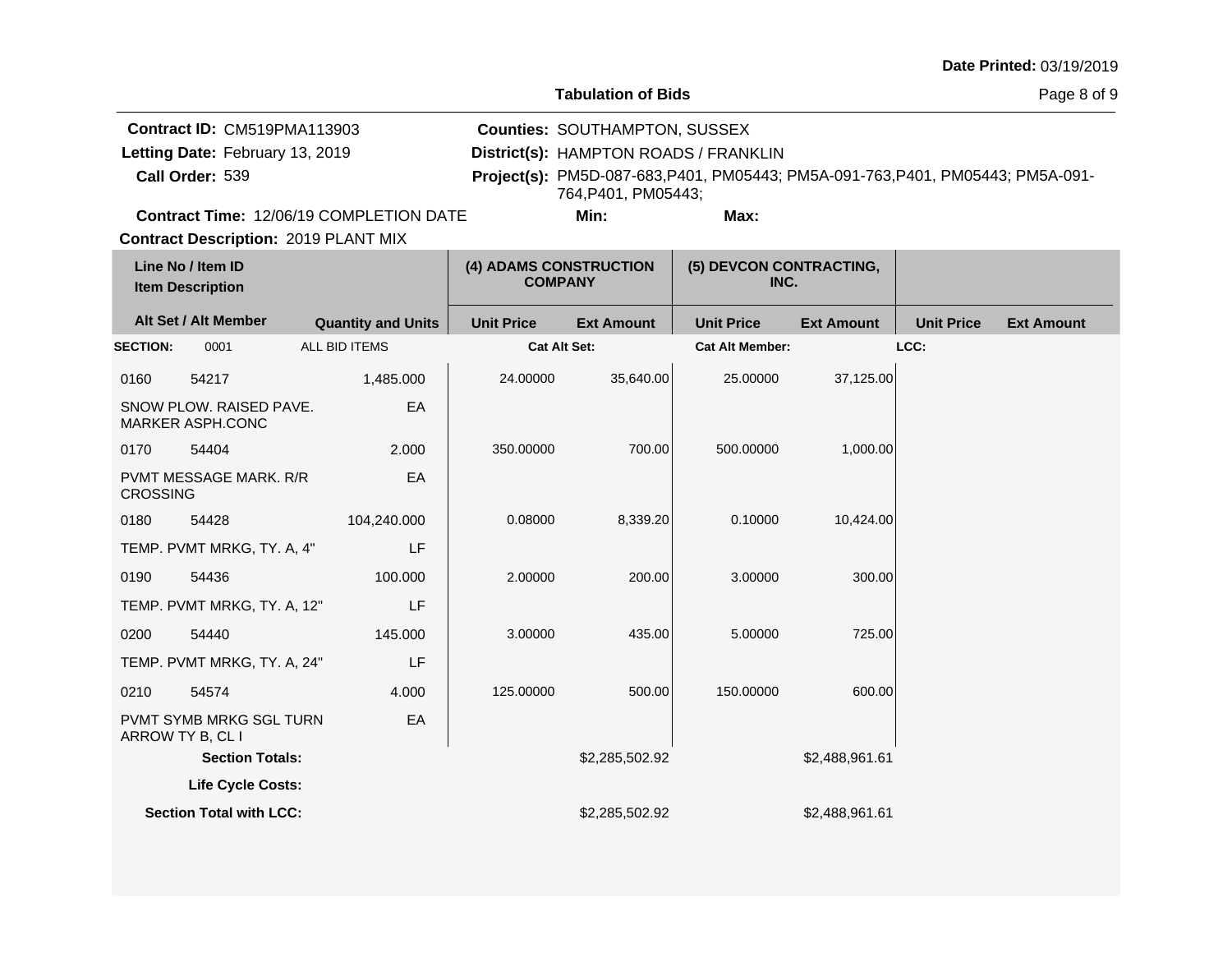|  |  | <b>Date Printed: 03/19/2019</b> |
|--|--|---------------------------------|
|--|--|---------------------------------|

| Tabulation of Bids |  |
|--------------------|--|
|--------------------|--|

Page 9 of 9

| Contract ID: CM519PMA113903<br>Letting Date: February 13, 2019           |                                                       |                                          |                           |                                 | <b>Counties: SOUTHAMPTON, SUSSEX</b>  |                                                                                 |                   |                   |                   |  |  |
|--------------------------------------------------------------------------|-------------------------------------------------------|------------------------------------------|---------------------------|---------------------------------|---------------------------------------|---------------------------------------------------------------------------------|-------------------|-------------------|-------------------|--|--|
|                                                                          |                                                       |                                          |                           |                                 | District(s): HAMPTON ROADS / FRANKLIN |                                                                                 |                   |                   |                   |  |  |
| Call Order: 539                                                          |                                                       |                                          |                           |                                 | 764.P401. PM05443:                    | Project(s): PM5D-087-683, P401, PM05443; PM5A-091-763, P401, PM05443; PM5A-091- |                   |                   |                   |  |  |
| <b>Contract Time: 12/06/19 COMPLETION DATE</b>                           |                                                       |                                          |                           |                                 | Min:                                  | Max:                                                                            |                   |                   |                   |  |  |
| <b>Contract Description: 2019 PLANT MIX</b>                              |                                                       |                                          |                           |                                 |                                       |                                                                                 |                   |                   |                   |  |  |
| Line No / Item ID<br><b>Item Description</b>                             |                                                       | (4) ADAMS CONSTRUCTION<br><b>COMPANY</b> |                           | (5) DEVCON CONTRACTING,<br>INC. |                                       |                                                                                 |                   |                   |                   |  |  |
|                                                                          | Alt Set / Alt Member                                  |                                          | <b>Quantity and Units</b> | <b>Unit Price</b>               | <b>Ext Amount</b>                     | <b>Unit Price</b>                                                               | <b>Ext Amount</b> | <b>Unit Price</b> | <b>Ext Amount</b> |  |  |
| <b>SECTION:</b>                                                          | 0002                                                  | <b>ALTERNATE ITEM</b>                    |                           |                                 | <b>Cat Alt Set:</b>                   | <b>Cat Alt Member:</b>                                                          |                   | LCC:              |                   |  |  |
| 0220                                                                     | 00306                                                 |                                          | 1.000                     | 35.10000                        | 35.10                                 | 1.00000                                                                         | 1.00              |                   |                   |  |  |
| NS SELECT MATERIAL SHOULDER<br><b>TON</b><br><b>MAINTENANCE MATERIAL</b> |                                                       |                                          |                           |                                 |                                       |                                                                                 |                   |                   |                   |  |  |
|                                                                          | <b>Section Totals:</b>                                |                                          |                           |                                 | \$35.10                               |                                                                                 | \$1.00            |                   |                   |  |  |
|                                                                          | <b>Life Cycle Costs:</b>                              |                                          |                           |                                 |                                       |                                                                                 |                   |                   |                   |  |  |
|                                                                          | <b>Section Total with LCC:</b>                        |                                          |                           |                                 | \$35.10                               |                                                                                 | \$1.00            |                   |                   |  |  |
|                                                                          |                                                       | <b>Contract Item Totals</b>              |                           |                                 | \$2,285,538.02                        |                                                                                 | \$2,488,962.61    |                   |                   |  |  |
|                                                                          |                                                       | <b>Contract Time Totals</b>              |                           |                                 |                                       |                                                                                 |                   |                   |                   |  |  |
| <b>Contract Life Cycle Costs Totals</b>                                  |                                                       |                                          |                           |                                 | \$0.00                                |                                                                                 | \$0.00            |                   |                   |  |  |
|                                                                          |                                                       | <b>Contract Grand Totals</b>             |                           |                                 | \$2,285,538.02                        |                                                                                 | \$2,488,962.61    |                   |                   |  |  |
|                                                                          | <u> 13 in die steel it was in hiel en Louwer Oran</u> |                                          |                           |                                 |                                       |                                                                                 |                   |                   |                   |  |  |

**( ) indicates item is bid as Lump Sum**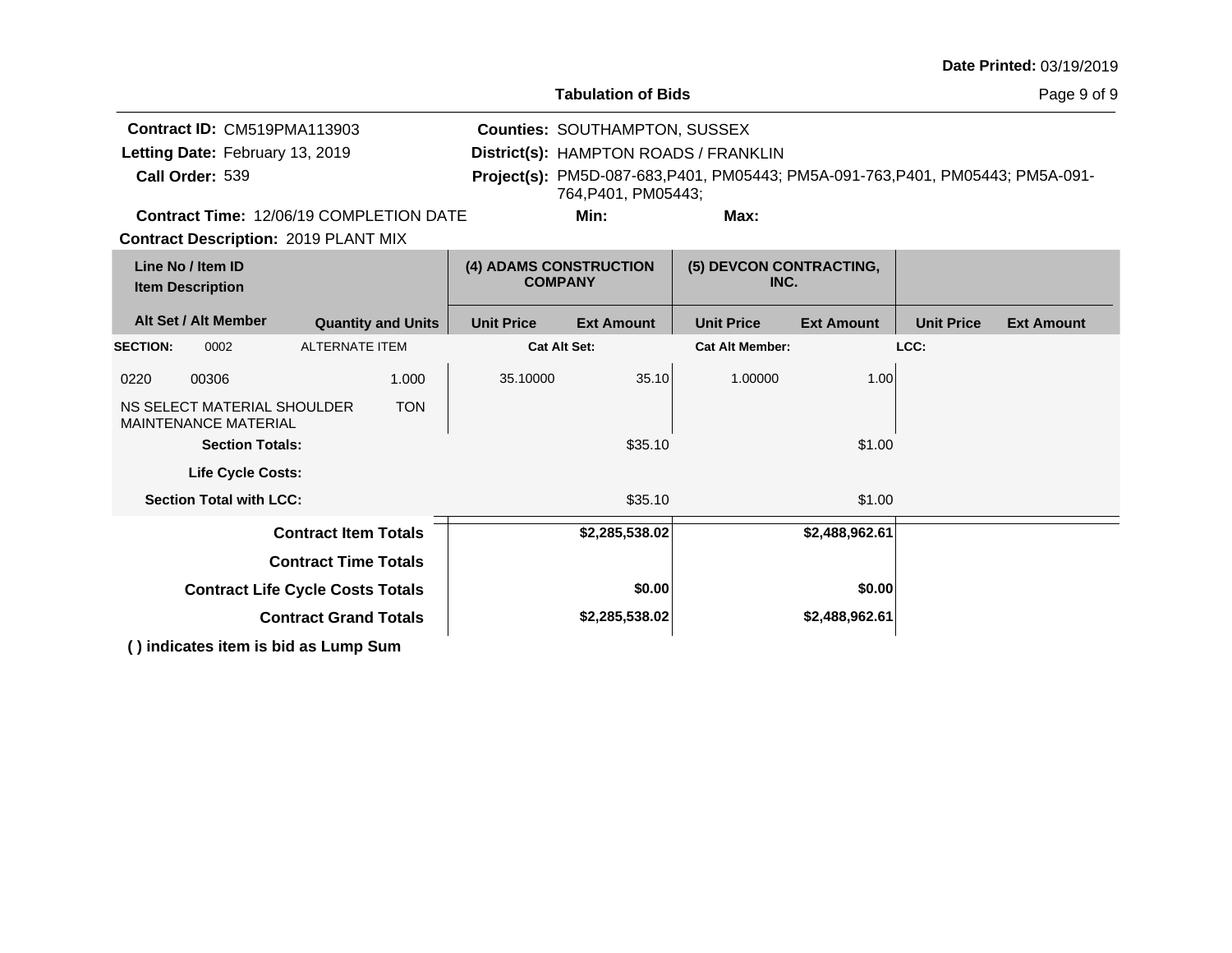Page 1 of 1

|                    | <b>Contract ID:</b> CM519PMA113903             |      | <b>Counties: SOUTHAMPTON, SUSSEX</b>  |      |                                                                                 |
|--------------------|------------------------------------------------|------|---------------------------------------|------|---------------------------------------------------------------------------------|
|                    | Letting Date: February 13, 2019 10:00 AM       |      | District(s): HAMPTON ROADS / FRANKLIN |      |                                                                                 |
| <b>Call Order:</b> | 539                                            |      | 764.P401. PM05443:                    |      | Project(s): PM5D-087-683, P401, PM05443; PM5A-091-763, P401, PM05443; PM5A-091- |
|                    | <b>Contract Time: 12/06/19 COMPLETION DATE</b> | Min: |                                       | Max: |                                                                                 |

**Contract Description: 2019 PLANT MIX** Contract Time: 12/06/19 COMPLETION DATE

**Contract Contract** 

|   | Rank             | <b>Vendor ID/Name</b>      | <b>Total Bid</b> | <b>Percent Of Low</b><br><b>Bid</b> |
|---|------------------|----------------------------|------------------|-------------------------------------|
|   | C <sub>333</sub> | CURTIS CONTRACTING, INC.   | \$2,120,675.82   | 100.00%                             |
|   | <b>B850</b>      | <b>BRANSCOME INC.</b>      | \$2,171,318.82   | 102.39%                             |
| 3 | G303             | ALLAN MYERS VA, INC.       | \$2,244,777.00   | 105.85%                             |
| 4 | A006             | ADAMS CONSTRUCTION COMPANY | \$2,285,538.02   | 107.77%                             |
| 5 | H610             | DEVCON CONTRACTING, INC.   | \$2,488,962.61   | 117.37%                             |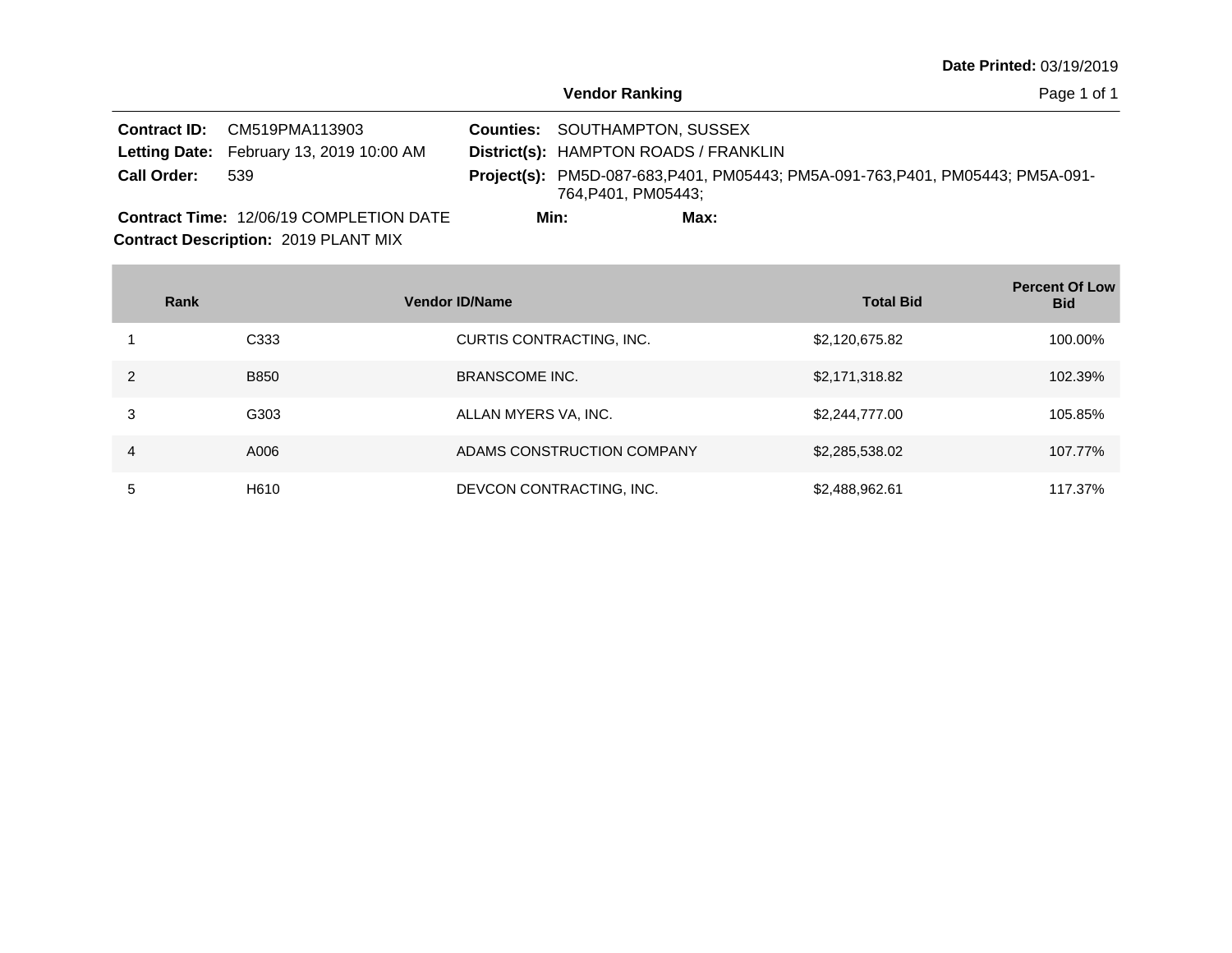**Tabulation of Bids**

| Contract ID: CM619PMD113053                    |  |                                                                          | <b>Counties: LANCASTER, NORTHUMBERLAND, WESTMORELAND</b> |  |  |  |  |  |
|------------------------------------------------|--|--------------------------------------------------------------------------|----------------------------------------------------------|--|--|--|--|--|
| Letting Date: February 13, 2019                |  |                                                                          | District(s): FREDERICKSBURG / NORTHERN NECK              |  |  |  |  |  |
| Call Order: 631                                |  | Project(s): PM6D-966-F19, P401, NONE; (NFO) PM6D-966-F19, P401, PM06398; |                                                          |  |  |  |  |  |
| <b>Contract Time: 12/06/19 COMPLETION DATE</b> |  | Min:                                                                     | Max:                                                     |  |  |  |  |  |
| <b>Contract Description: 2019 PLANT MIX</b>    |  |                                                                          |                                                          |  |  |  |  |  |
| Line No / Item ID<br><b>Item Description</b>   |  | (1) LEE HY PAVING<br><b>CORPORATION</b>                                  | (2) ALLAN MYERS VA, INC.                                 |  |  |  |  |  |

|                  | Alt Set / Alt Member                                  | <b>Quantity and Units</b> | <b>Unit Price</b> | <b>Ext Amount</b> | <b>Unit Price</b>      | <b>Ext Amount</b> | <b>Unit Price</b> | <b>Ext Amount</b> |
|------------------|-------------------------------------------------------|---------------------------|-------------------|-------------------|------------------------|-------------------|-------------------|-------------------|
| <b>SECTION:</b>  | 0001                                                  | <b>REGULAR ITEMS</b>      | Cat Alt Set:      |                   | <b>Cat Alt Member:</b> |                   | LCC:              |                   |
| 0010             | 10417                                                 | 15,689.000                | 0.01000           | 156.89            | 0.01000                | 156.89            |                   |                   |
| <b>TACK COAT</b> |                                                       | GAL                       |                   |                   |                        |                   |                   |                   |
| 0020             | 10505                                                 | 328,000                   | 79.95000          | 26,223.60         | 86.00000               | 28,208.00         |                   |                   |
|                  | NS PAVEMENT IM-19.0A FOR<br><b>PATCHING LOCATIONS</b> | <b>TON</b>                |                   |                   |                        |                   |                   |                   |
| 0030             | 10700                                                 | 25,345.000                | 0.53000           | 13,432.85         | 0.41000                | 10,391.45         |                   |                   |
|                  | RUMBLE STRIP, ASPHALT                                 | LF                        |                   |                   |                        |                   |                   |                   |
| 0040             | 16242                                                 | 1,987.300                 | 25.00000          | 49,682.50         | 38,00000               | 75,517.40         |                   |                   |
| 21A OR 21B       | AGGR. BASE MATL. TY. I OR II NO.                      | <b>TON</b>                |                   |                   |                        |                   |                   |                   |
| 0050             | 16350                                                 | 15,627.100                | 70.51000          | 1,101,866.82      | 76.45000               | 1,194,691.80      |                   |                   |
|                  | ASPHALT CONC. TY. SM-12.5A                            | <b>TON</b>                |                   |                   |                        |                   |                   |                   |
| 0060             | 16515                                                 | 1,987.000                 | 4.28000           | 8,504.36          | 4.25000                | 8,444.75          |                   |                   |
| <b>QUANITIES</b> | NS FLEXIBLE PAVEMENT<br>PLANING MILLING FOR PATCHING  | SY                        |                   |                   |                        |                   |                   |                   |
| 0070             | 16522                                                 | 83,835.670                | 1.12000           | 93,895.95         | 0.88000                | 73,775.39         |                   |                   |
| $-2"$            | FLEXIBLE PAVEMENT PLANING 0"                          | SY                        |                   |                   |                        |                   |                   |                   |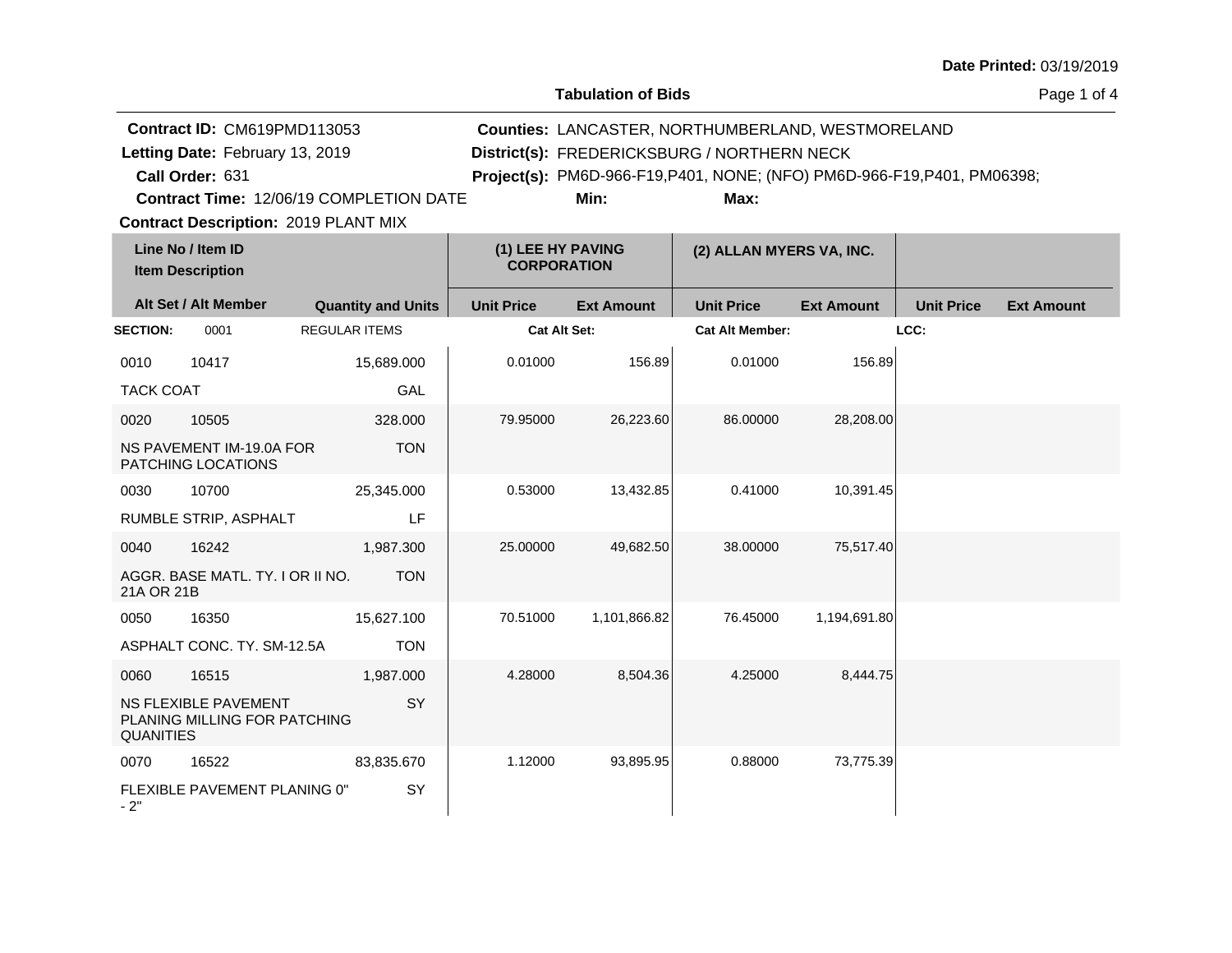**Tabulation of Bids**

Page 2 of 4

|                    | Contract ID: CM619PMD113053<br>Letting Date: February 13, 2019<br>Call Order: 631 |                           |                                         |                   | Counties: LANCASTER, NORTHUMBERLAND, WESTMORELAND<br>District(s): FREDERICKSBURG / NORTHERN NECK<br>Project(s): PM6D-966-F19, P401, NONE; (NFO) PM6D-966-F19, P401, PM06398; |                   |                   |                   |
|--------------------|-----------------------------------------------------------------------------------|---------------------------|-----------------------------------------|-------------------|------------------------------------------------------------------------------------------------------------------------------------------------------------------------------|-------------------|-------------------|-------------------|
|                    | Contract Time: 12/06/19 COMPLETION DATE                                           |                           |                                         | Min:              | Max:                                                                                                                                                                         |                   |                   |                   |
|                    | <b>Contract Description: 2019 PLANT MIX</b>                                       |                           |                                         |                   |                                                                                                                                                                              |                   |                   |                   |
|                    | Line No / Item ID<br><b>Item Description</b>                                      |                           | (1) LEE HY PAVING<br><b>CORPORATION</b> |                   | (2) ALLAN MYERS VA, INC.                                                                                                                                                     |                   |                   |                   |
|                    | Alt Set / Alt Member                                                              | <b>Quantity and Units</b> | <b>Unit Price</b>                       | <b>Ext Amount</b> | <b>Unit Price</b>                                                                                                                                                            | <b>Ext Amount</b> | <b>Unit Price</b> | <b>Ext Amount</b> |
| <b>SECTION:</b>    | 0001                                                                              | <b>REGULAR ITEMS</b>      | Cat Alt Set:                            |                   | <b>Cat Alt Member:</b>                                                                                                                                                       |                   | LCC:              |                   |
| 0080               | 24265                                                                             | (1)                       | 53,185.00000                            | 53,185.00         | 153,325.53000                                                                                                                                                                | 153,325.53        |                   |                   |
| <b>MOT</b>         | NS MAINTENANCE OF TRAFFIC                                                         | LS                        |                                         |                   |                                                                                                                                                                              |                   |                   |                   |
| 0090               | 24282                                                                             | 580.000                   | 26.00000                                | 15,080.00         | 23.00000                                                                                                                                                                     | 13,340.00         |                   |                   |
|                    | <b>FLAGGER SERVICE</b>                                                            | <b>HR</b>                 |                                         |                   |                                                                                                                                                                              |                   |                   |                   |
| 0100               | 54032                                                                             | 181,662.000               | 0.58000                                 | 105,363.96        | 0.44000                                                                                                                                                                      | 79,931.28         |                   |                   |
| 4"                 | TYPE B CLASS I PVMT LINE MRKG                                                     | LF                        |                                         |                   |                                                                                                                                                                              |                   |                   |                   |
| 0110               | 54034                                                                             | 80.000                    | 5.00000                                 | 400.00            | 5.00000                                                                                                                                                                      | 400.00            |                   |                   |
| 6"                 | TYPE B CLASS I PVMT LINE MRKG                                                     | LF                        |                                         |                   |                                                                                                                                                                              |                   |                   |                   |
| 0120               | 54042                                                                             | 235.000                   | 8.00000                                 | 1,880.00          | 5.00000                                                                                                                                                                      | 1,175.00          |                   |                   |
| <b>MARKING 24"</b> | TYPE B CLASS I PAVE. LINE                                                         | LF                        |                                         |                   |                                                                                                                                                                              |                   |                   |                   |
| 0130               | 54105                                                                             | 76,076.000                | 0.45000                                 | 34,234.20         | 0.09000                                                                                                                                                                      | 6,846.84          |                   |                   |
| <b>MARKING</b>     | ERADICATE EXIST. LINEAR PVMT                                                      | LF                        |                                         |                   |                                                                                                                                                                              |                   |                   |                   |
| 0140               | 54217                                                                             | 739.000                   | 26.00000                                | 19,214.00         | 23.25000                                                                                                                                                                     | 17,181.75         |                   |                   |
|                    | SNOW PLOW. RAISED PAVE.<br>MARKER ASPH.CONC                                       | EA                        |                                         |                   |                                                                                                                                                                              |                   |                   |                   |
| 0150               | 54401                                                                             | 2.000                     | 550.00000                               | 1,100.00          | 500.00000                                                                                                                                                                    | 1,000.00          |                   |                   |
| <b>ZONE</b>        | PVMT MESSAGE MARK. SCHOOL                                                         | EA                        |                                         |                   |                                                                                                                                                                              |                   |                   |                   |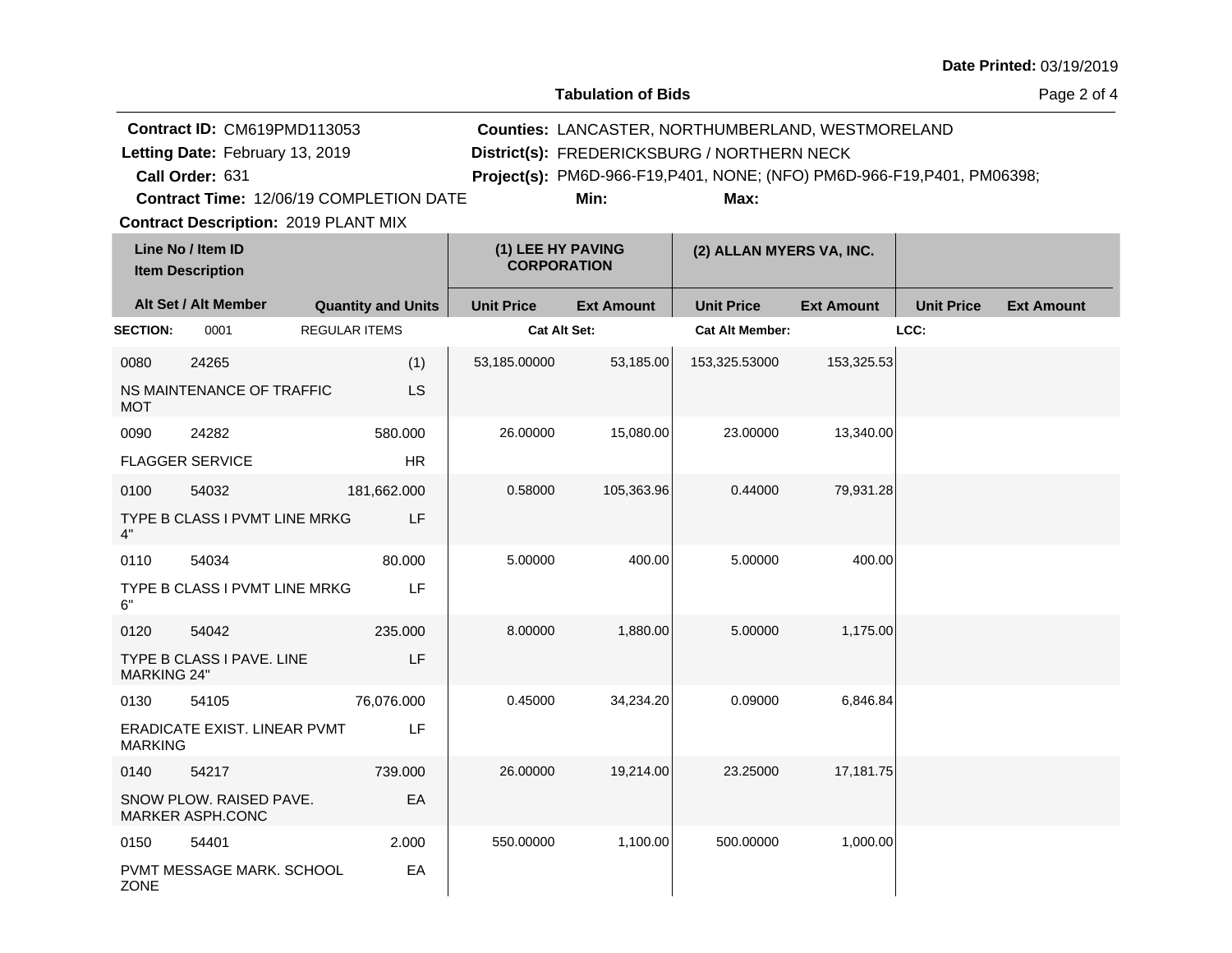**Tabulation of Bids**

Page 3 of 4

| Contract ID: CM619PMD113053<br><b>Counties: LANCASTER, NORTHUMBERLAND, WESTMORELAND</b><br>Letting Date: February 13, 2019<br>District(s): FREDERICKSBURG / NORTHERN NECK<br>Call Order: 631<br><b>Project(s):</b> PM6D-966-F19,P401, NONE; (NFO) PM6D-966-F19,P401, PM06398;<br><b>Contract Time: 12/06/19 COMPLETION DATE</b><br>Min:<br>Max:<br><b>Contract Description: 2019 PLANT MIX</b> |                                         |                                         |                           |                          |                   |                        |                   |                   |                   |
|------------------------------------------------------------------------------------------------------------------------------------------------------------------------------------------------------------------------------------------------------------------------------------------------------------------------------------------------------------------------------------------------|-----------------------------------------|-----------------------------------------|---------------------------|--------------------------|-------------------|------------------------|-------------------|-------------------|-------------------|
| Line No / Item ID<br><b>Item Description</b>                                                                                                                                                                                                                                                                                                                                                   |                                         | (1) LEE HY PAVING<br><b>CORPORATION</b> |                           | (2) ALLAN MYERS VA, INC. |                   |                        |                   |                   |                   |
|                                                                                                                                                                                                                                                                                                                                                                                                | Alt Set / Alt Member                    |                                         | <b>Quantity and Units</b> | <b>Unit Price</b>        | <b>Ext Amount</b> | <b>Unit Price</b>      | <b>Ext Amount</b> | <b>Unit Price</b> | <b>Ext Amount</b> |
| <b>SECTION:</b>                                                                                                                                                                                                                                                                                                                                                                                | 0001                                    |                                         | <b>REGULAR ITEMS</b>      | <b>Cat Alt Set:</b>      |                   | <b>Cat Alt Member:</b> |                   | LCC:              |                   |
| 0160                                                                                                                                                                                                                                                                                                                                                                                           | 54428<br>TEMP. PVMT MRKG, TY. A, 4"     |                                         | 190,604.000<br>LF         | 0.06000                  | 11,436.24         | 0.01000                | 1,906.04          |                   |                   |
| 0170<br>ARROW TY B, CL I                                                                                                                                                                                                                                                                                                                                                                       | 54574<br><b>PVMT SYMB MRKG SGL TURN</b> |                                         | 6.000<br>EA               | 150.00000                | 900.00            | 75.00000               | 450.00            |                   |                   |
|                                                                                                                                                                                                                                                                                                                                                                                                | <b>Section Totals:</b>                  |                                         |                           |                          | \$1,536,556.37    |                        | \$1,666,742.12    |                   |                   |
|                                                                                                                                                                                                                                                                                                                                                                                                | Life Cycle Costs:                       |                                         |                           |                          |                   |                        |                   |                   |                   |
|                                                                                                                                                                                                                                                                                                                                                                                                | <b>Section Total with LCC:</b>          |                                         |                           |                          | \$1,536,556.37    |                        | \$1,666,742.12    |                   |                   |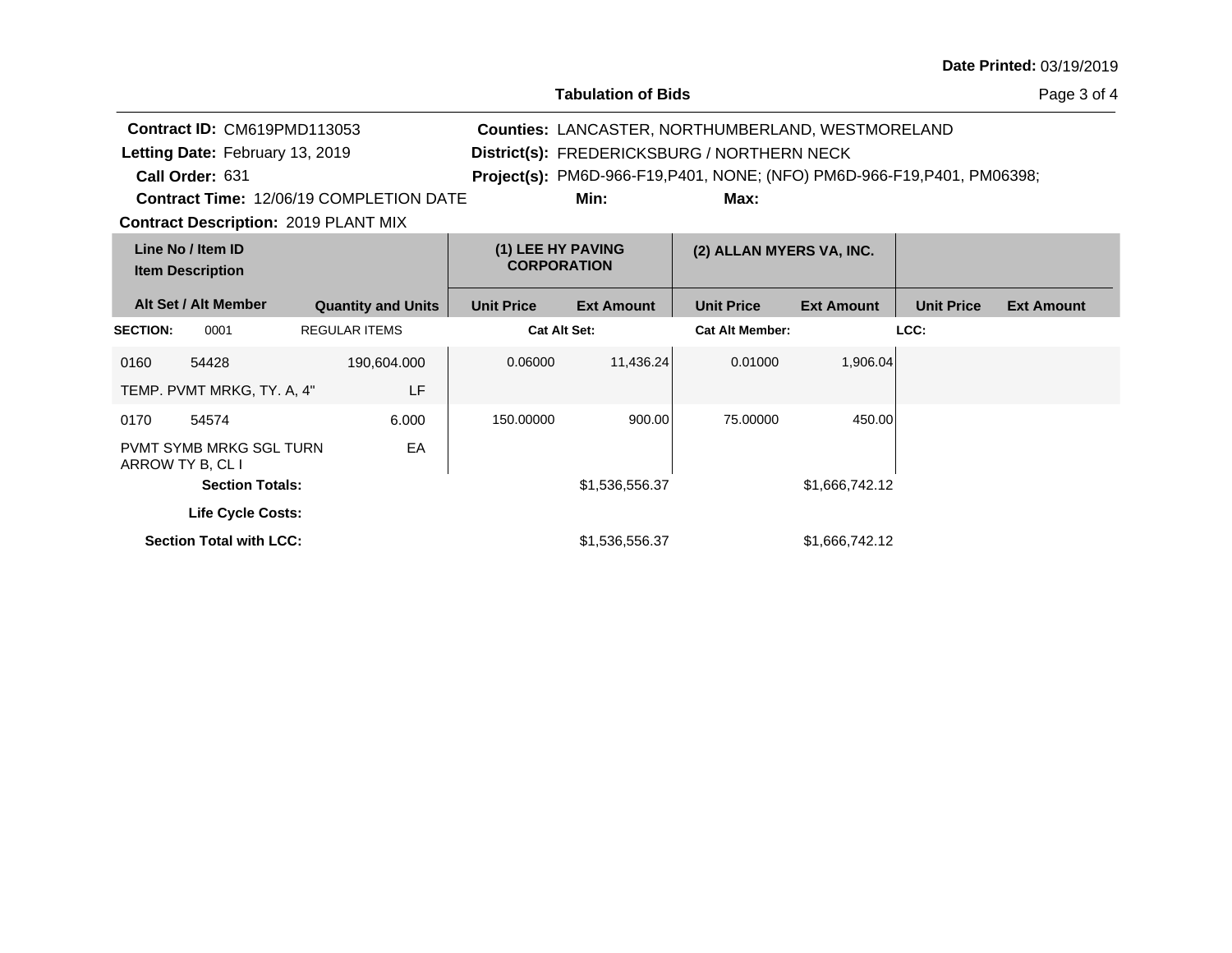| Contract ID: CM619PMD113053<br>Counties: LANCASTER, NORTHUMBERLAND, WESTMORELAND<br>Letting Date: February 13, 2019<br>District(s): FREDERICKSBURG / NORTHERN NECK<br>Call Order: 631<br>Project(s): PM6D-966-F19, P401, NONE; (NFO) PM6D-966-F19, P401, PM06398;<br><b>Contract Time: 12/06/19 COMPLETION DATE</b><br>Min:<br>Max:<br><b>Contract Description: 2019 PLANT MIX</b><br>Line No / Item ID<br>(1) LEE HY PAVING<br>(2) ALLAN MYERS VA, INC.<br><b>CORPORATION</b><br><b>Item Description</b><br>Alt Set / Alt Member<br><b>Quantity and Units</b><br><b>Unit Price</b><br><b>Unit Price</b><br><b>Unit Price</b><br><b>Ext Amount</b><br><b>Ext Amount</b><br><b>Ext Amount</b><br><b>ALTERNATE ITEM</b><br><b>Cat Alt Set:</b><br><b>Cat Alt Member:</b><br>LCC:<br>0002 |
|----------------------------------------------------------------------------------------------------------------------------------------------------------------------------------------------------------------------------------------------------------------------------------------------------------------------------------------------------------------------------------------------------------------------------------------------------------------------------------------------------------------------------------------------------------------------------------------------------------------------------------------------------------------------------------------------------------------------------------------------------------------------------------------|
| <b>SECTION:</b>                                                                                                                                                                                                                                                                                                                                                                                                                                                                                                                                                                                                                                                                                                                                                                        |
|                                                                                                                                                                                                                                                                                                                                                                                                                                                                                                                                                                                                                                                                                                                                                                                        |
|                                                                                                                                                                                                                                                                                                                                                                                                                                                                                                                                                                                                                                                                                                                                                                                        |
|                                                                                                                                                                                                                                                                                                                                                                                                                                                                                                                                                                                                                                                                                                                                                                                        |
|                                                                                                                                                                                                                                                                                                                                                                                                                                                                                                                                                                                                                                                                                                                                                                                        |
|                                                                                                                                                                                                                                                                                                                                                                                                                                                                                                                                                                                                                                                                                                                                                                                        |
|                                                                                                                                                                                                                                                                                                                                                                                                                                                                                                                                                                                                                                                                                                                                                                                        |
|                                                                                                                                                                                                                                                                                                                                                                                                                                                                                                                                                                                                                                                                                                                                                                                        |
| 23.00000<br>23.00<br>34.88000<br>34.88<br>00306<br>1.000<br>0180                                                                                                                                                                                                                                                                                                                                                                                                                                                                                                                                                                                                                                                                                                                       |
| NS SELECT MATERIAL SHOULDER<br><b>TON</b><br><b>MAINTENANCE MATERIAL</b>                                                                                                                                                                                                                                                                                                                                                                                                                                                                                                                                                                                                                                                                                                               |
| <b>Section Totals:</b><br>\$23.00<br>\$34.88                                                                                                                                                                                                                                                                                                                                                                                                                                                                                                                                                                                                                                                                                                                                           |
| <b>Life Cycle Costs:</b>                                                                                                                                                                                                                                                                                                                                                                                                                                                                                                                                                                                                                                                                                                                                                               |
| <b>Section Total with LCC:</b><br>\$23.00<br>\$34.88                                                                                                                                                                                                                                                                                                                                                                                                                                                                                                                                                                                                                                                                                                                                   |
| \$1,666,777.00<br><b>Contract Item Totals</b><br>\$1,536,579.37                                                                                                                                                                                                                                                                                                                                                                                                                                                                                                                                                                                                                                                                                                                        |
| <b>Contract Time Totals</b>                                                                                                                                                                                                                                                                                                                                                                                                                                                                                                                                                                                                                                                                                                                                                            |
| <b>Contract Life Cycle Costs Totals</b><br>\$0.00<br>\$0.00                                                                                                                                                                                                                                                                                                                                                                                                                                                                                                                                                                                                                                                                                                                            |
| <b>Contract Grand Totals</b><br>\$1,536,579.37<br>\$1,666,777.00                                                                                                                                                                                                                                                                                                                                                                                                                                                                                                                                                                                                                                                                                                                       |
| () indicates item is bid as Lump Sum                                                                                                                                                                                                                                                                                                                                                                                                                                                                                                                                                                                                                                                                                                                                                   |

**Tabulation of Bids**

#### Page 4 of 4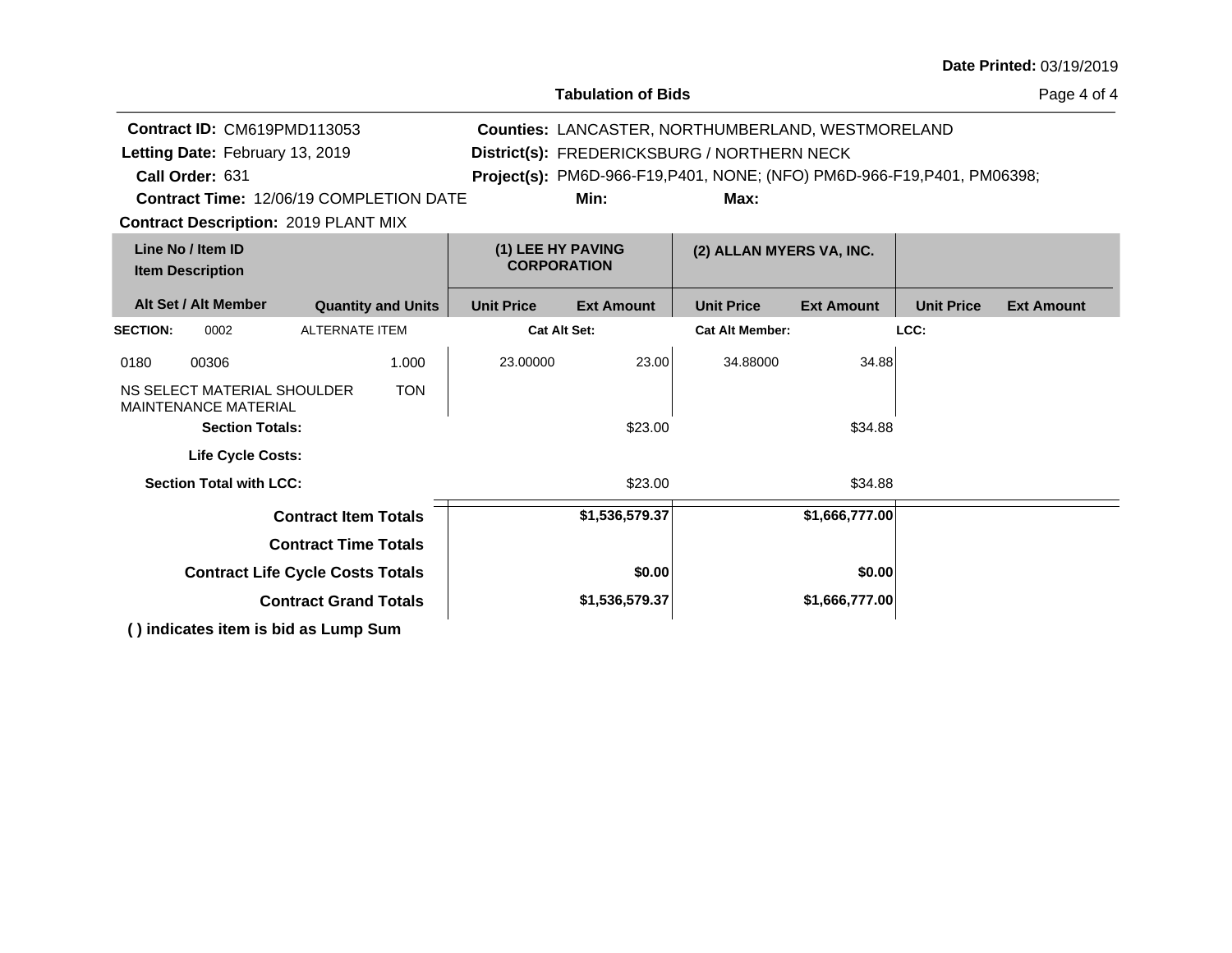|                    | Contract ID: CM619PMD113053                    |      |                                             | <b>Counties: LANCASTER, NORTHUMBERLAND, WESTMORELAND</b>                        |  |
|--------------------|------------------------------------------------|------|---------------------------------------------|---------------------------------------------------------------------------------|--|
|                    | Letting Date: February 13, 2019 10:00 AM       |      | District(s): FREDERICKSBURG / NORTHERN NECK |                                                                                 |  |
| <b>Call Order:</b> | -631                                           |      |                                             | <b>Project(s):</b> PM6D-966-F19, P401, NONE; (NFO) PM6D-966-F19, P401, PM06398; |  |
|                    | <b>Contract Time: 12/06/19 COMPLETION DATE</b> | Min: | Max:                                        |                                                                                 |  |
|                    | <b>Contract Description: 2019 PLANT MIX</b>    |      |                                             |                                                                                 |  |

| Rank |      | <b>Vendor ID/Name</b>     | <b>Total Bid</b> | <b>Percent Of Low</b><br><b>Bid</b> |
|------|------|---------------------------|------------------|-------------------------------------|
|      | L015 | LEE HY PAVING CORPORATION | \$1,536,579.37   | 100.00%                             |
|      | G303 | ALLAN MYERS VA, INC.      | \$1,666,777.00   | 108.47%                             |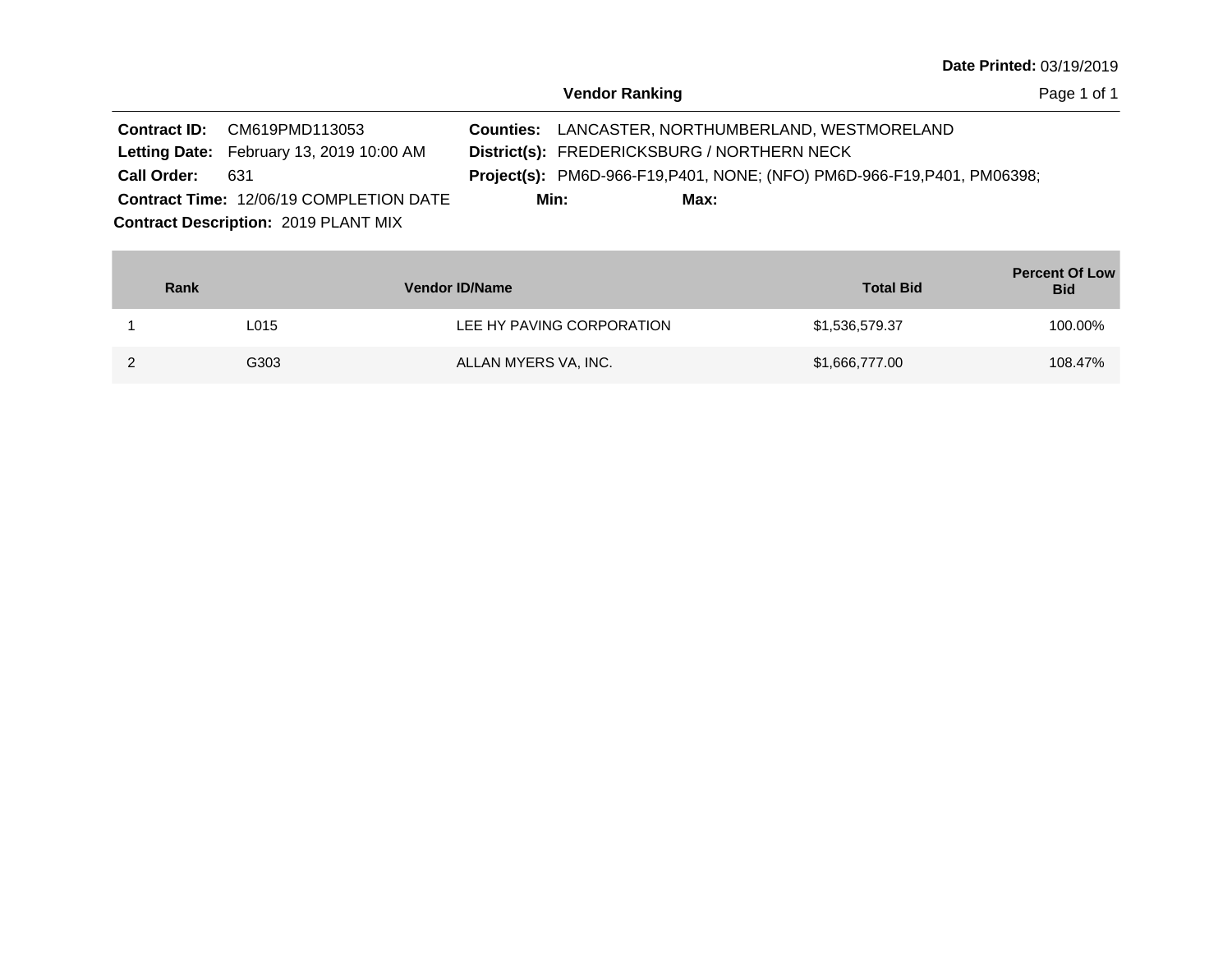|                  | Contract ID: CM719PMD112995                  |                                         |                                                      | <b>Counties: ALBEMARLE</b>               |                                               |                   |                   |                          |
|------------------|----------------------------------------------|-----------------------------------------|------------------------------------------------------|------------------------------------------|-----------------------------------------------|-------------------|-------------------|--------------------------|
|                  | Letting Date: February 13, 2019              |                                         |                                                      |                                          | District(s): CULPEPER / CHARLOTTESVILLE       |                   |                   |                          |
|                  | Call Order: 737                              |                                         |                                                      | Project(s): PM7D-967-F19, P401, PM07314; |                                               |                   |                   |                          |
|                  |                                              | Contract Time: 12/06/19 COMPLETION DATE |                                                      | Min:                                     | Max:                                          |                   |                   |                          |
|                  | <b>Contract Description: 2019 PLANT MIX</b>  |                                         |                                                      |                                          |                                               |                   |                   |                          |
|                  | Line No / Item ID<br><b>Item Description</b> |                                         | (1) S. L. WILLIAMSON<br><b>COMPANY, INCORPORATED</b> |                                          | (2) CHEMUNG CONTRACTING<br><b>CORPORATION</b> |                   |                   | (3) ALLAN MYERS VA, INC. |
|                  | Alt Set / Alt Member                         | <b>Quantity and Units</b>               | <b>Unit Price</b>                                    | <b>Ext Amount</b>                        | <b>Unit Price</b>                             | <b>Ext Amount</b> | <b>Unit Price</b> | <b>Ext Amount</b>        |
| <b>SECTION:</b>  | 0001                                         | ALL BID ITEMS                           |                                                      | <b>Cat Alt Set:</b>                      | <b>Cat Alt Member:</b>                        |                   | LCC:              |                          |
| 0010             | 10417                                        | 10,283.000                              | 0.25000                                              | 2,570.75                                 | 3.00000                                       | 30,849.00         | 0.01000           | 102.83                   |
| <b>TACK COAT</b> |                                              | GAL                                     |                                                      |                                          |                                               |                   |                   |                          |
| 0020             | 10700                                        | 40,550.000                              | 0.22000                                              | 8,921.00                                 | 0.45000                                       | 18,247.50         | 0.38000           | 15,409.00                |
|                  | RUMBLE STRIP, ASPHALT                        | LF                                      |                                                      |                                          |                                               |                   |                   |                          |
| 0030             | 16350                                        | 4,833.830                               | 71.75000                                             | 346,827.30                               | 72.00000                                      | 348,035.76        | 78.14000          | 377,715.48               |
|                  | ASPHALT CONC. TY. SM-12.5A                   | <b>TON</b>                              |                                                      |                                          |                                               |                   |                   |                          |
| 0040             | 16403                                        | 6,991.300                               | 103.50000                                            | 723,599.55                               | 90.00000                                      | 629,217.00        | 100.42000         | 702,066.35               |
| 12.5 64E-22      | STONE MATRIX ASPHALT SMA-                    | <b>TON</b>                              |                                                      |                                          |                                               |                   |                   |                          |
| 0050             | 16522                                        | 102,820.720                             | 1.74000                                              | 178,908.05                               | 2.50000                                       | 257,051.80        | 1.51000           | 155,259.29               |
| $-2"$            | FLEXIBLE PAVEMENT PLANING 0"                 | SY                                      |                                                      |                                          |                                               |                   |                   |                          |
| 0060             | 24265                                        | (1)                                     | 50,000.00000                                         | 50,000.00                                | 30,000.00000                                  | 30,000.00         | 144,518.31000     | 144,518.31               |
| (PM7D)           | NS MAINTENANCE OF TRAFFIC                    | LS                                      |                                                      |                                          |                                               |                   |                   |                          |
| 0070             | 24282                                        | 100.000                                 | 0.01000                                              | 1.00                                     | 30.00000                                      | 3,000.00          | 19.34000          | 1,934.00                 |
|                  | <b>FLAGGER SERVICE</b>                       | <b>HR</b>                               |                                                      |                                          |                                               |                   |                   |                          |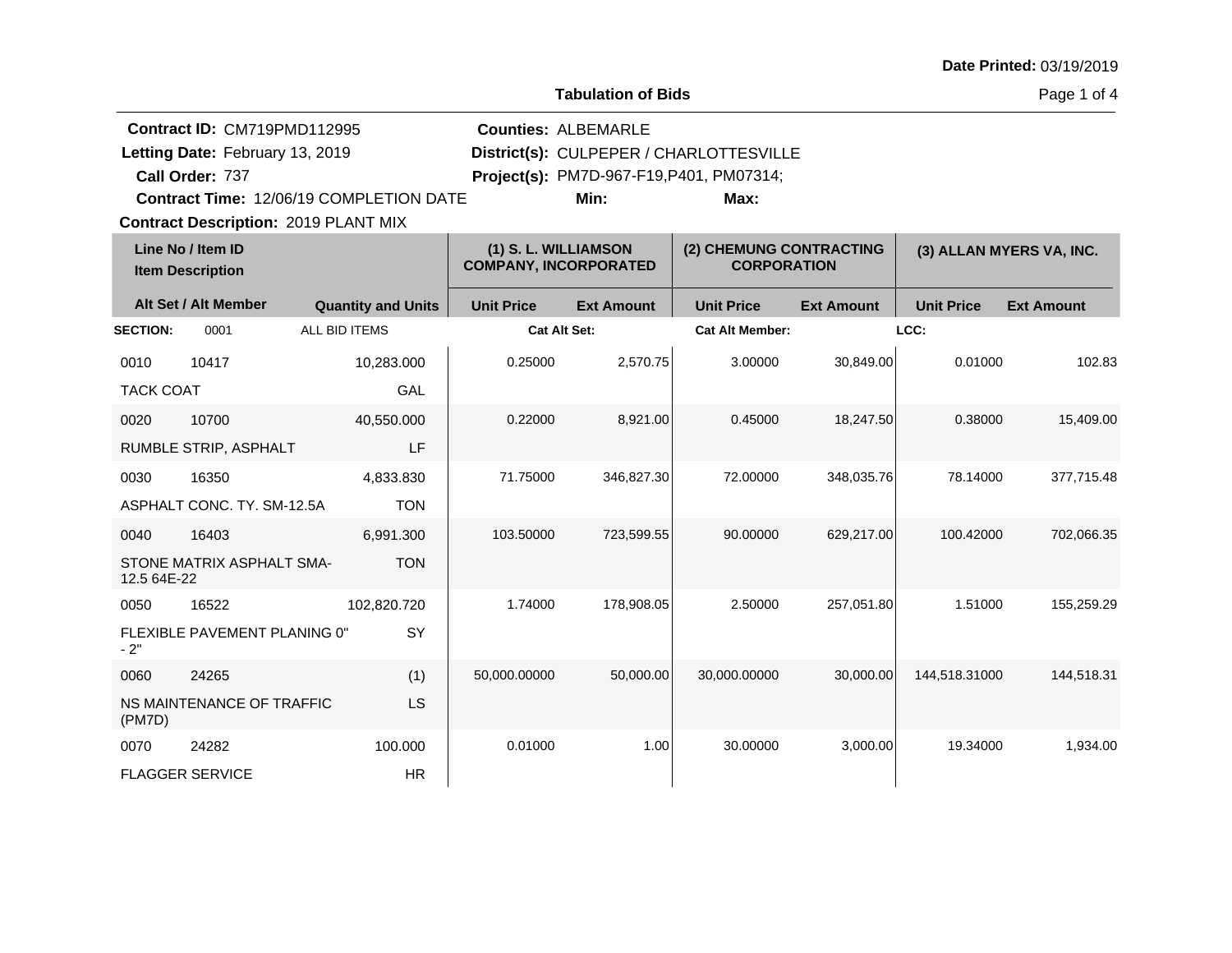**Tabulation of Bids**

Page 2 of 4

| Contract ID: CM719PMD112995                             |               |                           |                                                      | <b>Counties: ALBEMARLE</b> |                                               |                   |                   |                          |
|---------------------------------------------------------|---------------|---------------------------|------------------------------------------------------|----------------------------|-----------------------------------------------|-------------------|-------------------|--------------------------|
| Letting Date: February 13, 2019                         |               |                           |                                                      |                            | District(s): CULPEPER / CHARLOTTESVILLE       |                   |                   |                          |
| Call Order: 737                                         |               |                           |                                                      |                            | Project(s): PM7D-967-F19,P401, PM07314;       |                   |                   |                          |
| Contract Time: 12/06/19 COMPLETION DATE                 |               |                           |                                                      | Min:                       | Max:                                          |                   |                   |                          |
| <b>Contract Description: 2019 PLANT MIX</b>             |               |                           |                                                      |                            |                                               |                   |                   |                          |
| Line No / Item ID<br><b>Item Description</b>            |               |                           | (1) S. L. WILLIAMSON<br><b>COMPANY, INCORPORATED</b> |                            | (2) CHEMUNG CONTRACTING<br><b>CORPORATION</b> |                   |                   | (3) ALLAN MYERS VA, INC. |
| Alt Set / Alt Member                                    |               | <b>Quantity and Units</b> | <b>Unit Price</b>                                    | <b>Ext Amount</b>          | <b>Unit Price</b>                             | <b>Ext Amount</b> | <b>Unit Price</b> | <b>Ext Amount</b>        |
| <b>SECTION:</b><br>0001                                 | ALL BID ITEMS |                           | <b>Cat Alt Set:</b>                                  |                            | <b>Cat Alt Member:</b>                        |                   | LCC:              |                          |
| 54048<br>0080                                           |               | 71.000                    | 11.00000                                             | 781.00                     | 11.00000                                      | 781.00            | 11.00000          | 781.00                   |
| <b>TYPE B CLASS II PAVE, LINE</b><br><b>MARKING 24"</b> |               | LF                        |                                                      |                            |                                               |                   |                   |                          |
| 0090<br>54076                                           |               | 53,850.000                | 3.25000                                              | 175,012.50                 | 3.25000                                       | 175,012.50        | 3.25000           | 175,012.50               |
| TYPE B CLASS VI PVMT LINE<br>MRKG 6"                    |               | LF                        |                                                      |                            |                                               |                   |                   |                          |
| 0100<br>54077                                           |               | 1,250.000                 | 2.98000                                              | 3,725.00                   | 2.98000                                       | 3.725.00          | 2.98000           | 3,725.00                 |
| TYPE B CLASS VI PVMT LINE<br>MRKG 8"                    |               | LF                        |                                                      |                            |                                               |                   |                   |                          |
| 0110<br>54080                                           |               | 3,268.000                 | 2.23000                                              | 7,287.64                   | 2.23000                                       | 7,287.64          | 2.23000           | 7,287.64                 |
| TYPE B CLASS VI CONTRAST<br>PVMT MRKG 6"                |               | LF                        |                                                      |                            |                                               |                   |                   |                          |
| 0120<br>54105                                           |               | 3,268.000                 | 0.55000                                              | 1,797.40                   | 0.55000                                       | 1,797.40          | 0.55000           | 1,797.40                 |
| ERADICATE EXIST. LINEAR PVMT<br><b>MARKING</b>          |               | LF                        |                                                      |                            |                                               |                   |                   |                          |
| 0130<br>54217                                           |               | 354.000                   | 28.00000                                             | 9,912.00                   | 28.00000                                      | 9,912.00          | 28.00000          | 9,912.00                 |
| SNOW PLOW. RAISED PAVE.<br><b>MARKER ASPH.CONC</b>      |               | EA                        |                                                      |                            |                                               |                   |                   |                          |
| 0140<br>54430                                           |               | 45,620.000                | 0.01000                                              | 456.20                     | 0.09000                                       | 4,105.80          | 0.01000           | 456.20                   |
| TEMP. PVMT MRKG, TY. A, 6"                              |               | LF                        |                                                      |                            |                                               |                   |                   |                          |
| 0150<br>54575                                           |               | 9.000                     | 250.00000                                            | 2,250.00                   | 250,00000                                     | 2,250.00          | 250.00000         | 2.250.00                 |
| <b>PVMT SYMB MRKG SGL TURN</b><br>ARROW TY B, CL II     |               | EA                        |                                                      |                            |                                               |                   |                   |                          |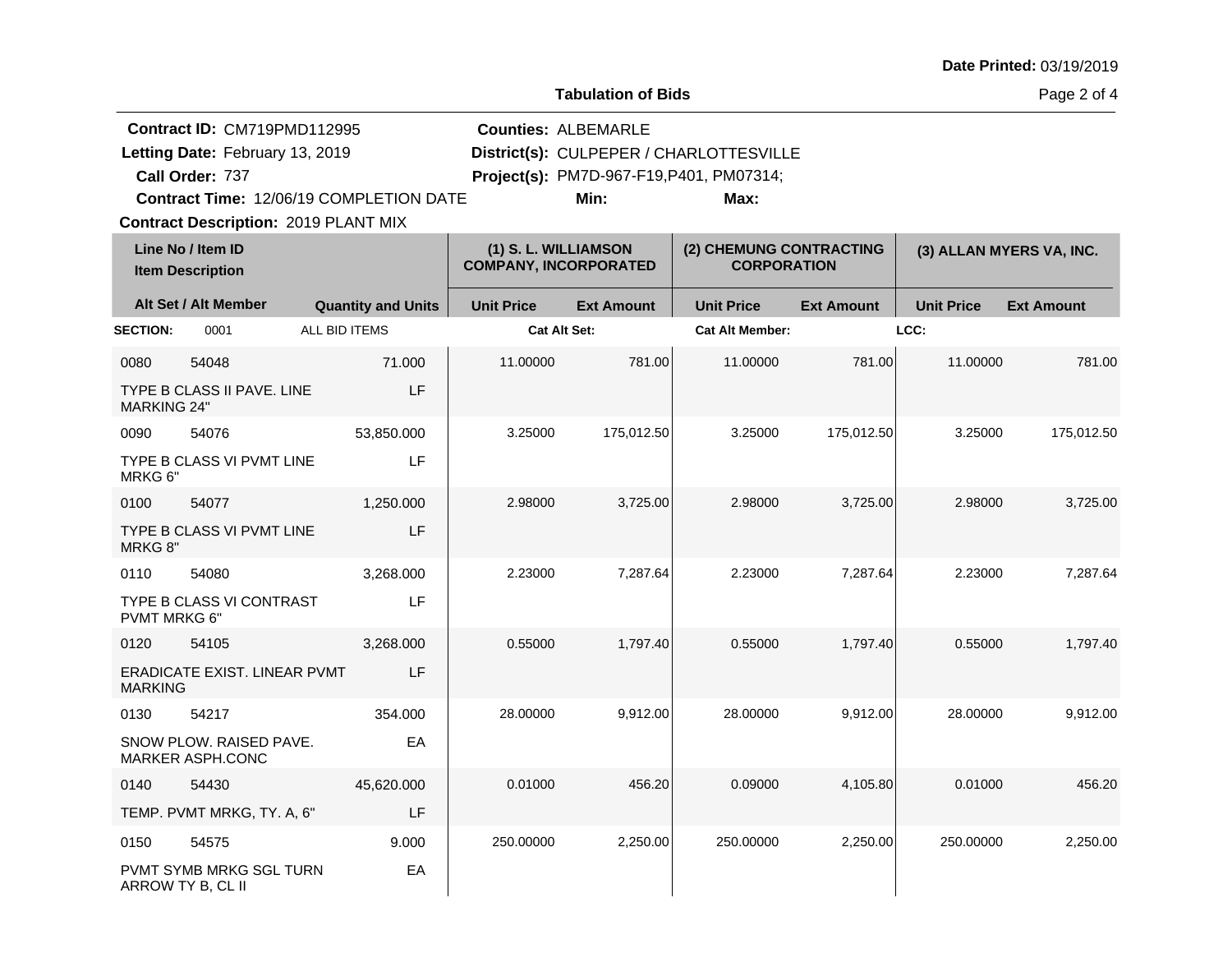| Date Printed: 03/19/2019 |  |
|--------------------------|--|
|--------------------------|--|

**Tabulation of Bids**

Page 3 of 4

|                                              | Contract ID: CM719PMD112995<br>Letting Date: February 13, 2019<br>Call Order: 737<br><b>Contract Time: 12/06/19 COMPLETION DATE</b> |               |                           |                   | <b>Counties: ALBEMARLE</b><br>Min:                   | District(s): CULPEPER / CHARLOTTESVILLE<br>Project(s): PM7D-967-F19,P401, PM07314;<br>Max: |                   |                   |                          |
|----------------------------------------------|-------------------------------------------------------------------------------------------------------------------------------------|---------------|---------------------------|-------------------|------------------------------------------------------|--------------------------------------------------------------------------------------------|-------------------|-------------------|--------------------------|
|                                              | <b>Contract Description: 2019 PLANT MIX</b>                                                                                         |               |                           |                   |                                                      |                                                                                            |                   |                   |                          |
| Line No / Item ID<br><b>Item Description</b> |                                                                                                                                     |               |                           |                   | (1) S. L. WILLIAMSON<br><b>COMPANY, INCORPORATED</b> | (2) CHEMUNG CONTRACTING<br><b>CORPORATION</b>                                              |                   |                   | (3) ALLAN MYERS VA, INC. |
|                                              | Alt Set / Alt Member                                                                                                                |               | <b>Quantity and Units</b> | <b>Unit Price</b> | <b>Ext Amount</b>                                    | <b>Unit Price</b>                                                                          | <b>Ext Amount</b> | <b>Unit Price</b> | <b>Ext Amount</b>        |
| <b>SECTION:</b>                              | 0001                                                                                                                                | ALL BID ITEMS |                           |                   | <b>Cat Alt Set:</b>                                  | <b>Cat Alt Member:</b>                                                                     |                   | LCC:              |                          |
| 0160                                         | 54578                                                                                                                               |               | 3.000                     | 500,00000         | 1,500.00                                             | 500.00000                                                                                  | 1,500.00          | 500.00000         | 1,500.00                 |
| $\mathbf{I}$                                 | <b>PVMT SYMB MRKG DBL TURN</b><br>ARROW THRU/LT OR RT TY B, CL                                                                      |               | EA                        |                   |                                                      |                                                                                            |                   |                   |                          |
|                                              | <b>Section Totals:</b>                                                                                                              |               |                           |                   | \$1,513,549.39                                       |                                                                                            | \$1,522,772.40    |                   | \$1,599,727.00           |
|                                              | <b>Life Cycle Costs:</b>                                                                                                            |               |                           |                   |                                                      |                                                                                            |                   |                   |                          |
|                                              | <b>Section Total with LCC:</b>                                                                                                      |               |                           |                   | \$1,513,549.39                                       |                                                                                            | \$1,522,772.40    |                   | \$1,599,727.00           |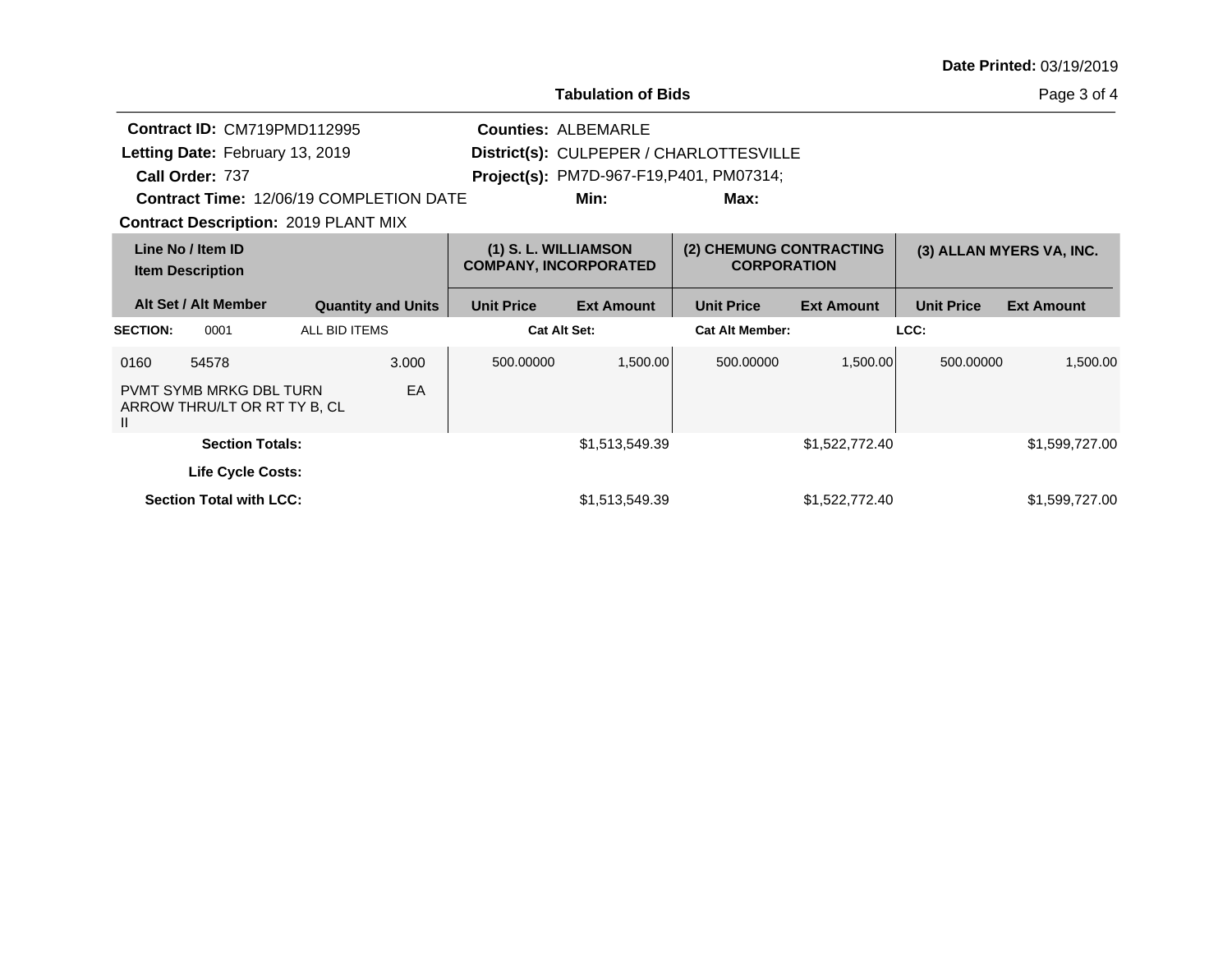|                                              |                                                            |                                                |                           |                                                      | <b>Tabulation of Bids</b>  |                                               |                   | Page 4 of 4       |                          |
|----------------------------------------------|------------------------------------------------------------|------------------------------------------------|---------------------------|------------------------------------------------------|----------------------------|-----------------------------------------------|-------------------|-------------------|--------------------------|
|                                              | Contract ID: CM719PMD112995                                |                                                |                           |                                                      | <b>Counties: ALBEMARLE</b> |                                               |                   |                   |                          |
|                                              | Letting Date: February 13, 2019                            |                                                |                           |                                                      |                            | District(s): CULPEPER / CHARLOTTESVILLE       |                   |                   |                          |
| Call Order: 737                              |                                                            |                                                |                           |                                                      |                            | Project(s): PM7D-967-F19, P401, PM07314;      |                   |                   |                          |
|                                              |                                                            | <b>Contract Time: 12/06/19 COMPLETION DATE</b> |                           |                                                      | Min:                       | Max:                                          |                   |                   |                          |
|                                              |                                                            | <b>Contract Description: 2019 PLANT MIX</b>    |                           |                                                      |                            |                                               |                   |                   |                          |
| Line No / Item ID<br><b>Item Description</b> |                                                            |                                                |                           | (1) S. L. WILLIAMSON<br><b>COMPANY, INCORPORATED</b> |                            | (2) CHEMUNG CONTRACTING<br><b>CORPORATION</b> |                   |                   | (3) ALLAN MYERS VA, INC. |
|                                              | Alt Set / Alt Member                                       |                                                | <b>Quantity and Units</b> | <b>Unit Price</b>                                    | <b>Ext Amount</b>          | <b>Unit Price</b>                             | <b>Ext Amount</b> | <b>Unit Price</b> | <b>Ext Amount</b>        |
| <b>SECTION:</b>                              | 0002                                                       | <b>ALTERNATE BID ITEMS</b>                     |                           | <b>Cat Alt Set:</b>                                  |                            | <b>Cat Alt Member:</b>                        |                   | LCC:              |                          |
| 0170                                         | 00306                                                      |                                                | 1.000                     | 50.00000                                             | 50.00                      | 50.00000                                      | 50.00             | 50.00000          | 50.00                    |
|                                              | NS SELECT MATERIAL SHOULDER<br><b>MAINTENANCE MATERIAL</b> |                                                | <b>TON</b>                |                                                      |                            |                                               |                   |                   |                          |
|                                              | <b>Section Totals:</b>                                     |                                                |                           |                                                      | \$50.00                    |                                               | \$50.00           |                   | \$50.00                  |
|                                              | <b>Life Cycle Costs:</b>                                   |                                                |                           |                                                      |                            |                                               |                   |                   |                          |
|                                              | <b>Section Total with LCC:</b>                             |                                                |                           |                                                      | \$50.00                    |                                               | \$50.00           |                   | \$50.00                  |
|                                              |                                                            | <b>Contract Item Totals</b>                    |                           |                                                      | \$1,513,599.39             |                                               | \$1,522,822.40    |                   | \$1,599,777.00           |
|                                              |                                                            | <b>Contract Time Totals</b>                    |                           |                                                      |                            |                                               |                   |                   |                          |
|                                              |                                                            | <b>Contract Life Cycle Costs Totals</b>        |                           |                                                      | \$0.00                     |                                               | \$0.00            |                   | \$0.00                   |
|                                              |                                                            | <b>Contract Grand Totals</b>                   |                           |                                                      | \$1,513,599.39             |                                               | \$1,522,822.40    |                   | 1,599,777.00             |
|                                              |                                                            | () indicates item is bid as Lump Sum           |                           |                                                      |                            |                                               |                   |                   |                          |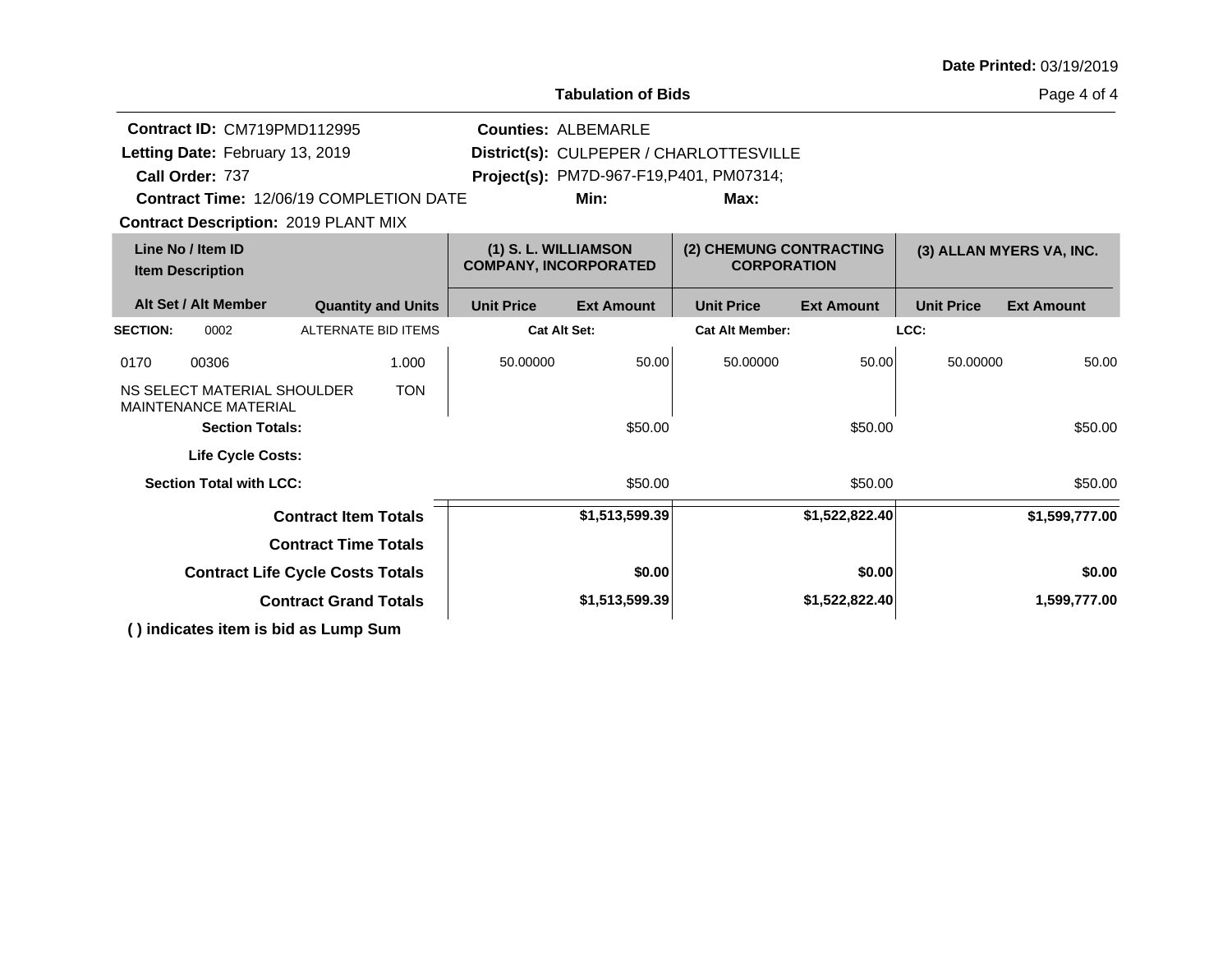|                 | <b>Contract ID:</b> CM719PMD112995             | <b>Counties: ALBEMARLE</b>                      |
|-----------------|------------------------------------------------|-------------------------------------------------|
|                 | Letting Date: February 13, 2019 10:00 AM       | District(s): CULPEPER / CHARLOTTESVILLE         |
| Call Order: 737 |                                                | <b>Project(s):</b> PM7D-967-F19, P401, PM07314; |
|                 | <b>Contract Time: 12/06/19 COMPLETION DATE</b> | Min:<br>Max:                                    |
|                 | <b>Contract Description: 2019 PLANT MIX</b>    |                                                 |

| Rank             | <b>Vendor ID/Name</b>                  | <b>Total Bid</b> | <b>Percent Of Low</b><br><b>Bid</b> |
|------------------|----------------------------------------|------------------|-------------------------------------|
| W029             | S. L. WILLIAMSON COMPANY, INCORPORATED | \$1,513,599.39   | 100.00%                             |
| C <sub>224</sub> | CHEMUNG CONTRACTING CORPORATION        | \$1,522,822.40   | 100.61%                             |
| G303             | ALLAN MYERS VA, INC.                   | \$1,599,777.00   | 105.69%                             |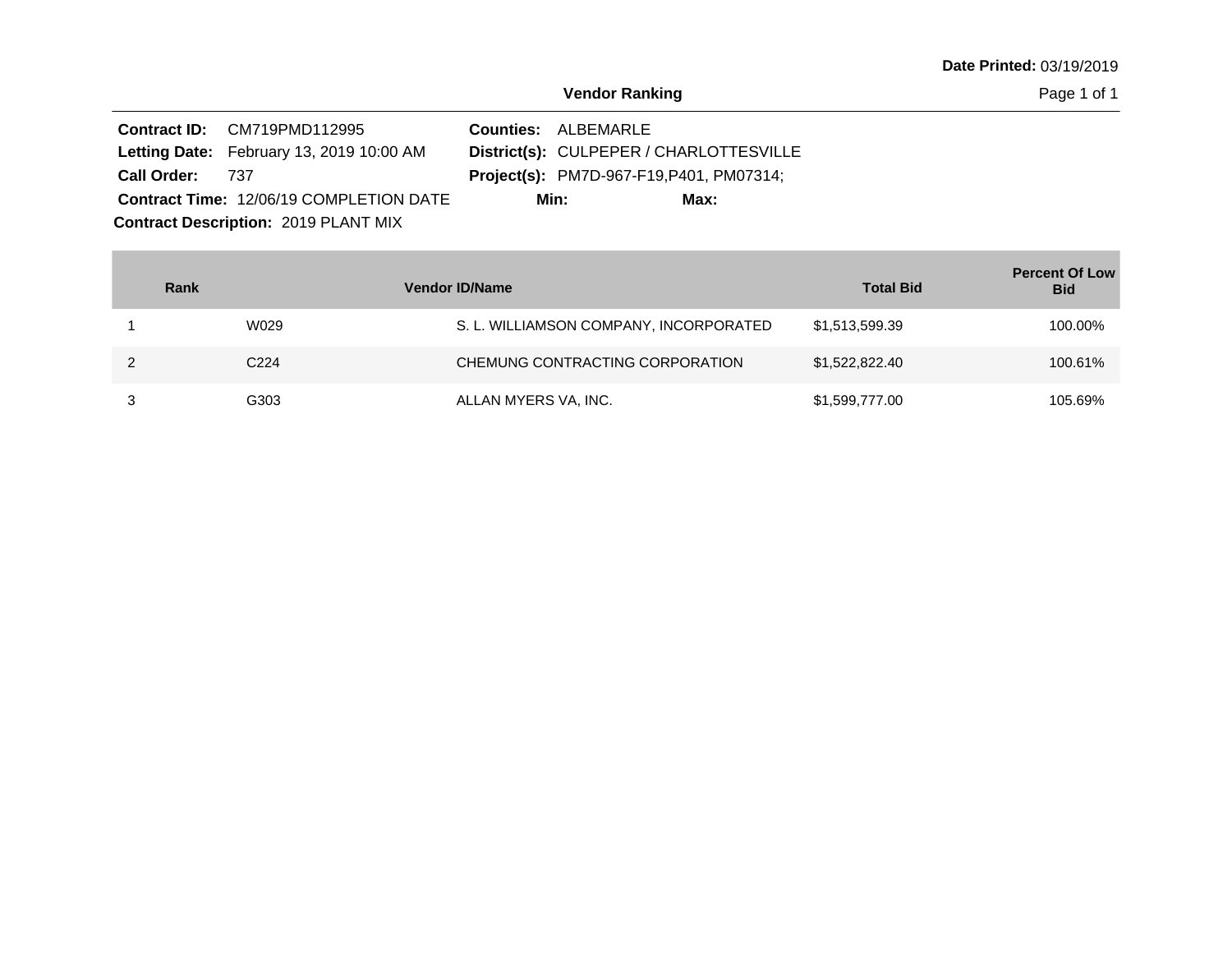|                  |                                                                                               |               |                           |                                          | <b>Tabulation of Bids</b>                                                                                                             |                        |                   |                   | Page 1 of 3       |
|------------------|-----------------------------------------------------------------------------------------------|---------------|---------------------------|------------------------------------------|---------------------------------------------------------------------------------------------------------------------------------------|------------------------|-------------------|-------------------|-------------------|
|                  | Contract ID: CM819PMA114351<br>Letting Date: February 13, 2019<br>Call Order: 853             |               |                           |                                          | <b>Counties: ALLEGHANY</b><br>District(s): STAUNTON / LEXINGTON<br>Project(s): PM8A-003-F19, N501, PM08451; PM8A-003-F19, N501, NONE; |                        |                   |                   |                   |
|                  | <b>Contract Time: 12/06/19 COMPLETION DATE</b><br><b>Contract Description: 2019 PLANT MIX</b> |               |                           |                                          | Min:                                                                                                                                  | Max:                   |                   |                   |                   |
|                  | Line No / Item ID<br><b>Item Description</b>                                                  |               |                           | (1) ADAMS CONSTRUCTION<br><b>COMPANY</b> |                                                                                                                                       |                        |                   |                   |                   |
|                  | Alt Set / Alt Member                                                                          |               | <b>Quantity and Units</b> | <b>Unit Price</b>                        | <b>Ext Amount</b>                                                                                                                     | <b>Unit Price</b>      | <b>Ext Amount</b> | <b>Unit Price</b> | <b>Ext Amount</b> |
| <b>SECTION:</b>  | 0001                                                                                          | ALL BID ITEMS |                           |                                          | <b>Cat Alt Set:</b>                                                                                                                   | <b>Cat Alt Member:</b> |                   | LCC:              |                   |
| 0010             | 10417                                                                                         |               | 6,785.000                 | 2.10000                                  | 14,248.50                                                                                                                             |                        |                   |                   |                   |
| <b>TACK COAT</b> |                                                                                               |               | GAL                       |                                          |                                                                                                                                       |                        |                   |                   |                   |
| 0020             | 16242                                                                                         |               | 592.410                   | 60.35000                                 | 35,751.94                                                                                                                             |                        |                   |                   |                   |
| 21A OR 21B       | AGGR. BASE MATL. TY. I OR II NO.                                                              |               | <b>TON</b>                |                                          |                                                                                                                                       |                        |                   |                   |                   |
| 0030             | 16335                                                                                         |               | 4,735.540                 | 88.65000                                 | 419,805.62                                                                                                                            |                        |                   |                   |                   |
|                  | ASPHALT CONC. TY. SM-9.5A                                                                     |               | <b>TON</b>                |                                          |                                                                                                                                       |                        |                   |                   |                   |
| 0040             | 16350                                                                                         |               | 1,129.160                 | 84.70000                                 | 95,639.85                                                                                                                             |                        |                   |                   |                   |
|                  | ASPHALT CONC. TY. SM-12.5A                                                                    |               | <b>TON</b>                |                                          |                                                                                                                                       |                        |                   |                   |                   |
| 0050             | 16516                                                                                         |               | 2,199.790                 | 5.95000                                  | 13,088.75                                                                                                                             |                        |                   |                   |                   |
| $0" - 2"$        | FLEXIBLE PAVE. TIE-IN PLANING                                                                 |               | SY                        |                                          |                                                                                                                                       |                        |                   |                   |                   |
| 0060             | 24265                                                                                         |               | (1)                       | 9,000.00000                              | 9,000.00                                                                                                                              |                        |                   |                   |                   |
| PM8A             | NS MAINTENANCE OF TRAFFIC                                                                     |               | <b>LS</b>                 |                                          |                                                                                                                                       |                        |                   |                   |                   |
| 0070             | 24282                                                                                         |               | 224.000                   | 32.50000                                 | 7,280.00                                                                                                                              |                        |                   |                   |                   |
|                  | <b>FLAGGER SERVICE</b>                                                                        |               | HR                        |                                          |                                                                                                                                       |                        |                   |                   |                   |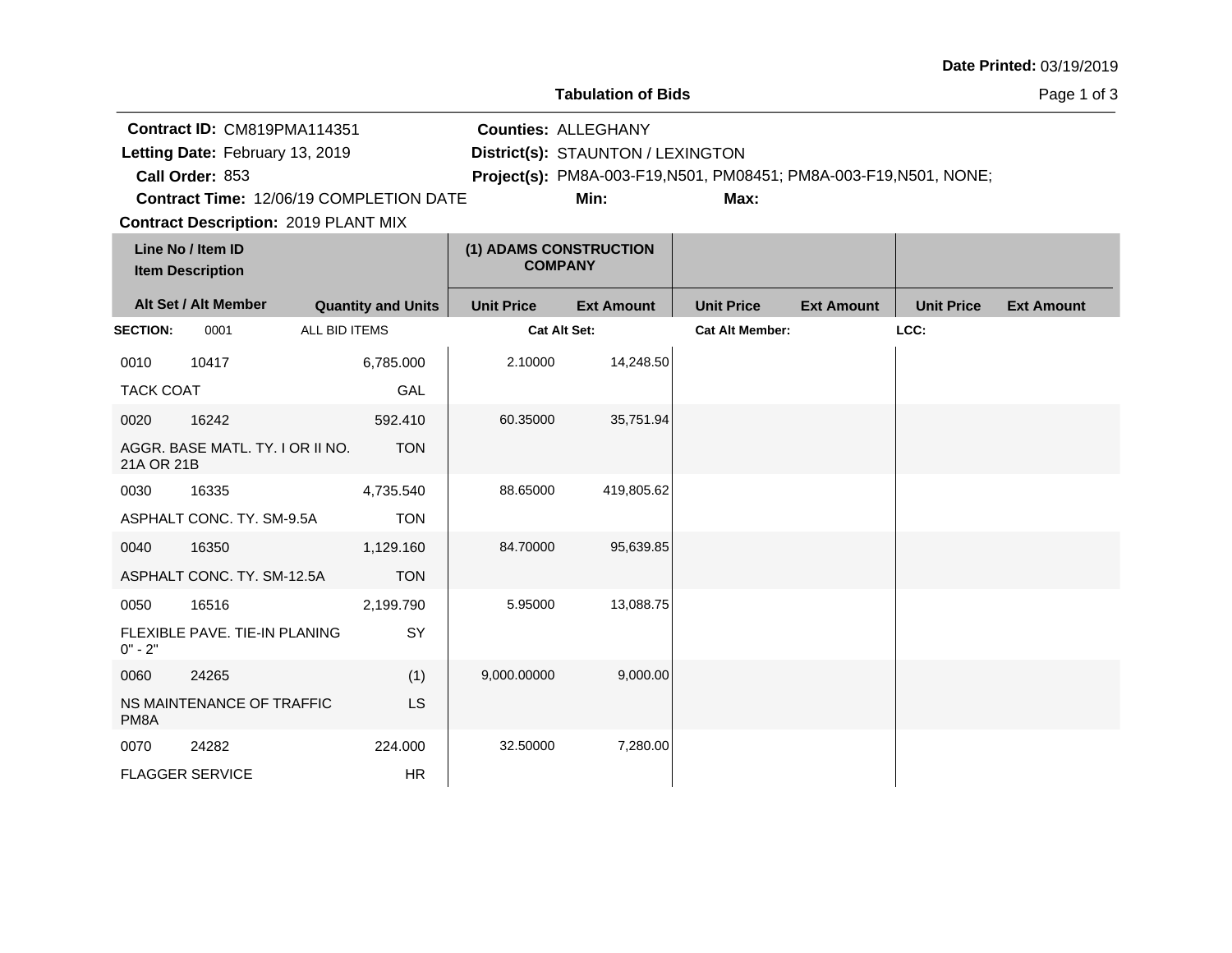|                            |                                                                                                                                  |                                                |                                          | <b>Tabulation of Bids</b>                                               |                                                                            |                   |                   | Page 2 of 3       |
|----------------------------|----------------------------------------------------------------------------------------------------------------------------------|------------------------------------------------|------------------------------------------|-------------------------------------------------------------------------|----------------------------------------------------------------------------|-------------------|-------------------|-------------------|
|                            | Contract ID: CM819PMA114351<br>Letting Date: February 13, 2019<br>Call Order: 853<br><b>Contract Description: 2019 PLANT MIX</b> | <b>Contract Time: 12/06/19 COMPLETION DATE</b> |                                          | <b>Counties: ALLEGHANY</b><br>District(s): STAUNTON / LEXINGTON<br>Min: | Project(s): PM8A-003-F19, N501, PM08451; PM8A-003-F19, N501, NONE;<br>Max: |                   |                   |                   |
|                            | Line No / Item ID<br><b>Item Description</b>                                                                                     |                                                | (1) ADAMS CONSTRUCTION<br><b>COMPANY</b> |                                                                         |                                                                            |                   |                   |                   |
|                            | Alt Set / Alt Member                                                                                                             | <b>Quantity and Units</b>                      | <b>Unit Price</b>                        | <b>Ext Amount</b>                                                       | <b>Unit Price</b>                                                          | <b>Ext Amount</b> | <b>Unit Price</b> | <b>Ext Amount</b> |
| <b>SECTION:</b>            | 0001                                                                                                                             | ALL BID ITEMS                                  | <b>Cat Alt Set:</b>                      |                                                                         | <b>Cat Alt Member:</b>                                                     |                   | LCC:              |                   |
| 0080                       | 54020                                                                                                                            | 42,570.000                                     | 0.38000                                  | 16,176.60                                                               |                                                                            |                   |                   |                   |
|                            | TYPE A PVMT LINE MRKG 4"                                                                                                         | LF                                             |                                          |                                                                         |                                                                            |                   |                   |                   |
| 0090                       | 54024                                                                                                                            | 8,000.000                                      | 0.81000                                  | 6,480.00                                                                |                                                                            |                   |                   |                   |
|                            | TYPE A PVMT LINE MRKG 8"                                                                                                         | LF                                             |                                          |                                                                         |                                                                            |                   |                   |                   |
| 0100<br><b>MARKING 24"</b> | 54042<br>TYPE B CLASS I PAVE. LINE                                                                                               | 13.000<br>LF                                   | 21.00000                                 | 273.00                                                                  |                                                                            |                   |                   |                   |
| 0110                       | 54106                                                                                                                            | 26.000                                         | 1.00000                                  | 26.00                                                                   |                                                                            |                   |                   |                   |
| <b>PVMT MRKG</b>           | <b>ERADICATE EXIST. NONLINEAR</b>                                                                                                | <b>SF</b>                                      |                                          |                                                                         |                                                                            |                   |                   |                   |
| 0120                       | 54428                                                                                                                            | 42,570.000                                     | 0.11000                                  | 4,682.70                                                                |                                                                            |                   |                   |                   |
|                            | TEMP. PVMT MRKG, TY. A, 4"                                                                                                       | LF                                             |                                          |                                                                         |                                                                            |                   |                   |                   |
| 0130                       | 54440                                                                                                                            | 13.000                                         | 8.06000                                  | 104.78                                                                  |                                                                            |                   |                   |                   |
|                            | TEMP. PVMT MRKG, TY. A, 24"                                                                                                      | LF                                             |                                          |                                                                         |                                                                            |                   |                   |                   |
|                            | <b>Section Totals:</b>                                                                                                           |                                                |                                          | \$622,557.74                                                            |                                                                            |                   |                   |                   |
|                            | Life Cycle Costs:                                                                                                                |                                                |                                          |                                                                         |                                                                            |                   |                   |                   |
|                            | <b>Section Total with LCC:</b>                                                                                                   |                                                |                                          | \$622,557.74                                                            |                                                                            |                   |                   |                   |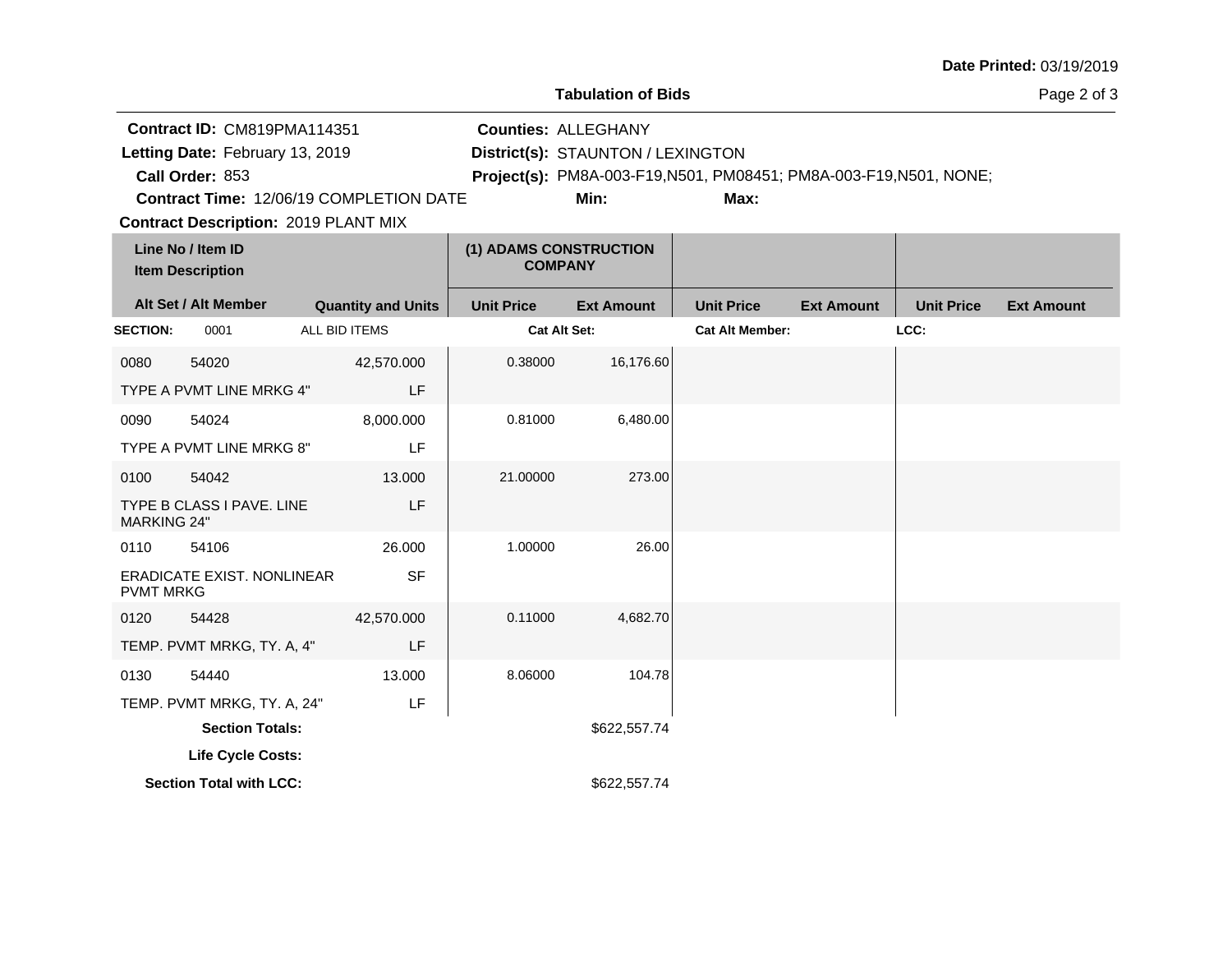|                                                                                                                                     |                                                                                      |                              |                           |                   | <b>Tabulation of Bids</b>                                                                                                                     |                        |                   |                   | Page 3 of 3       |
|-------------------------------------------------------------------------------------------------------------------------------------|--------------------------------------------------------------------------------------|------------------------------|---------------------------|-------------------|-----------------------------------------------------------------------------------------------------------------------------------------------|------------------------|-------------------|-------------------|-------------------|
| Contract ID: CM819PMA114351<br>Letting Date: February 13, 2019<br>Call Order: 853<br><b>Contract Time: 12/06/19 COMPLETION DATE</b> |                                                                                      |                              |                           |                   | <b>Counties: ALLEGHANY</b><br>District(s): STAUNTON / LEXINGTON<br>Project(s): PM8A-003-F19, N501, PM08451; PM8A-003-F19, N501, NONE;<br>Min: | Max:                   |                   |                   |                   |
|                                                                                                                                     | <b>Contract Description: 2019 PLANT MIX</b>                                          |                              |                           |                   |                                                                                                                                               |                        |                   |                   |                   |
|                                                                                                                                     | Line No / Item ID<br><b>Item Description</b>                                         |                              |                           |                   | (1) ADAMS CONSTRUCTION<br><b>COMPANY</b>                                                                                                      |                        |                   |                   |                   |
|                                                                                                                                     | Alt Set / Alt Member                                                                 |                              | <b>Quantity and Units</b> | <b>Unit Price</b> | <b>Ext Amount</b>                                                                                                                             | <b>Unit Price</b>      | <b>Ext Amount</b> | <b>Unit Price</b> | <b>Ext Amount</b> |
| <b>SECTION:</b>                                                                                                                     | 0002                                                                                 | <b>ALTERNATE ITEM</b>        |                           |                   | <b>Cat Alt Set:</b>                                                                                                                           | <b>Cat Alt Member:</b> |                   | LCC:              |                   |
| 0140                                                                                                                                | 00306                                                                                |                              | 1.000                     | 0.00000           | 0.00                                                                                                                                          |                        |                   |                   |                   |
|                                                                                                                                     | NS SELECT MATERIAL SHOULDER<br><b>MAINTENANCE MATERIAL</b><br><b>Section Totals:</b> |                              | <b>TON</b>                |                   | \$0.00                                                                                                                                        |                        |                   |                   |                   |
|                                                                                                                                     | Life Cycle Costs:                                                                    |                              |                           |                   |                                                                                                                                               |                        |                   |                   |                   |
|                                                                                                                                     | <b>Section Total with LCC:</b>                                                       |                              |                           |                   | \$0.00                                                                                                                                        |                        |                   |                   |                   |
|                                                                                                                                     |                                                                                      | <b>Contract Item Totals</b>  |                           |                   | \$622,557.74                                                                                                                                  |                        |                   |                   |                   |
|                                                                                                                                     |                                                                                      | <b>Contract Time Totals</b>  |                           |                   |                                                                                                                                               |                        |                   |                   |                   |
|                                                                                                                                     | <b>Contract Life Cycle Costs Totals</b>                                              |                              |                           |                   | \$0.00                                                                                                                                        |                        |                   |                   |                   |
|                                                                                                                                     |                                                                                      | <b>Contract Grand Totals</b> |                           |                   | \$622,557.74                                                                                                                                  |                        |                   |                   |                   |
|                                                                                                                                     | () indicates item is bid as Lump Sum                                                 |                              |                           |                   |                                                                                                                                               |                        |                   |                   |                   |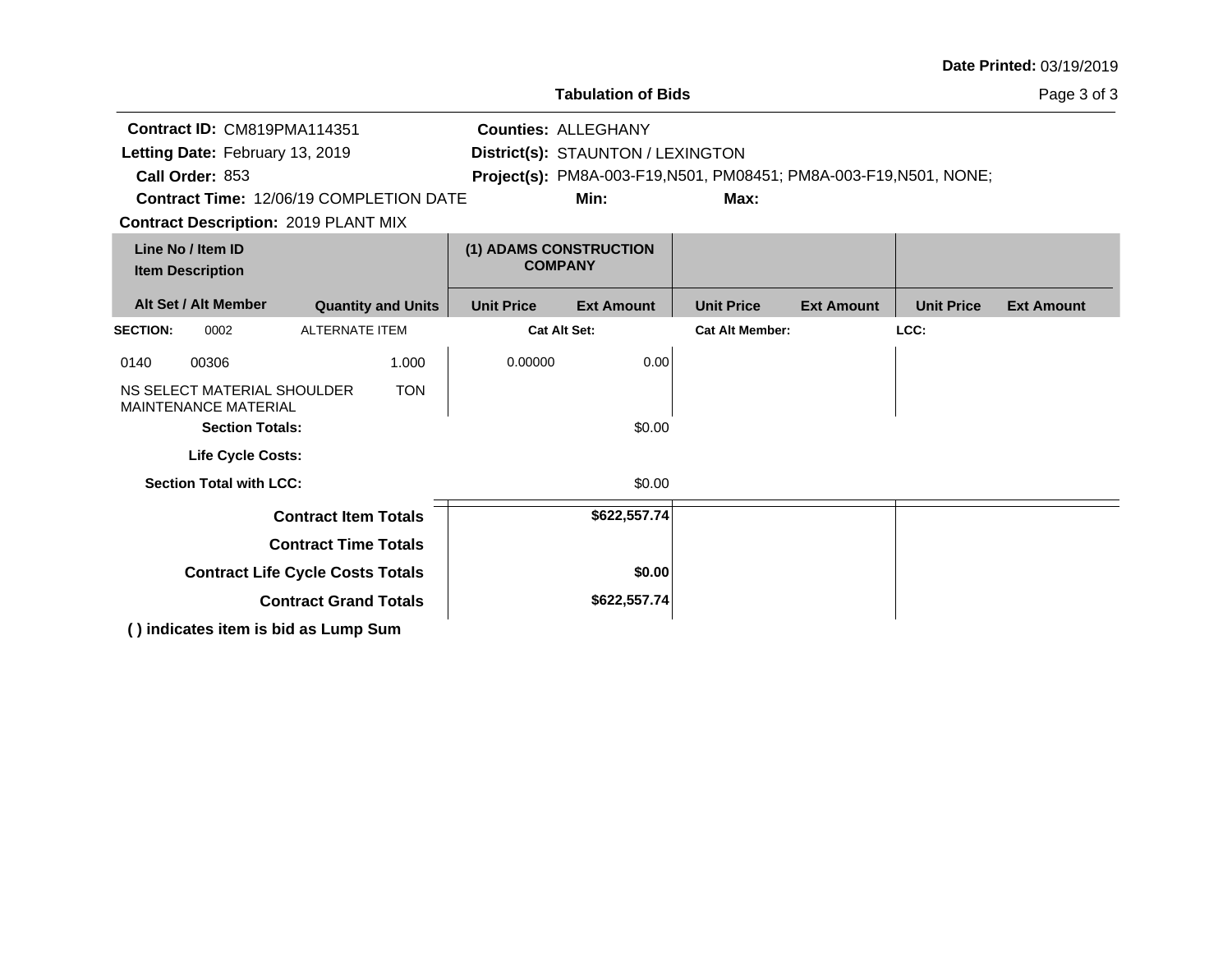| <b>Date Printed: 03/19/2019</b> |  |
|---------------------------------|--|
|---------------------------------|--|

|                    | Contract ID: CM819PMA114351                    | <b>Counties: ALLEGHANY</b>                                                |  |
|--------------------|------------------------------------------------|---------------------------------------------------------------------------|--|
|                    | Letting Date: February 13, 2019 10:00 AM       | District(s): STAUNTON / LEXINGTON                                         |  |
| <b>Call Order:</b> | 853                                            | <b>Project(s):</b> PM8A-003-F19, N501, PM08451; PM8A-003-F19, N501, NONE; |  |
|                    | <b>Contract Time: 12/06/19 COMPLETION DATE</b> | Min:<br>Max:                                                              |  |
|                    | <b>Contract Description: 2019 PLANT MIX</b>    |                                                                           |  |

| Rank | Vendor ID/Name             | <b>Total Bid</b> | <b>Percent Of Low</b><br><b>Bid</b> |
|------|----------------------------|------------------|-------------------------------------|
| A006 | ADAMS CONSTRUCTION COMPANY | \$622,557.74     | 100.00%                             |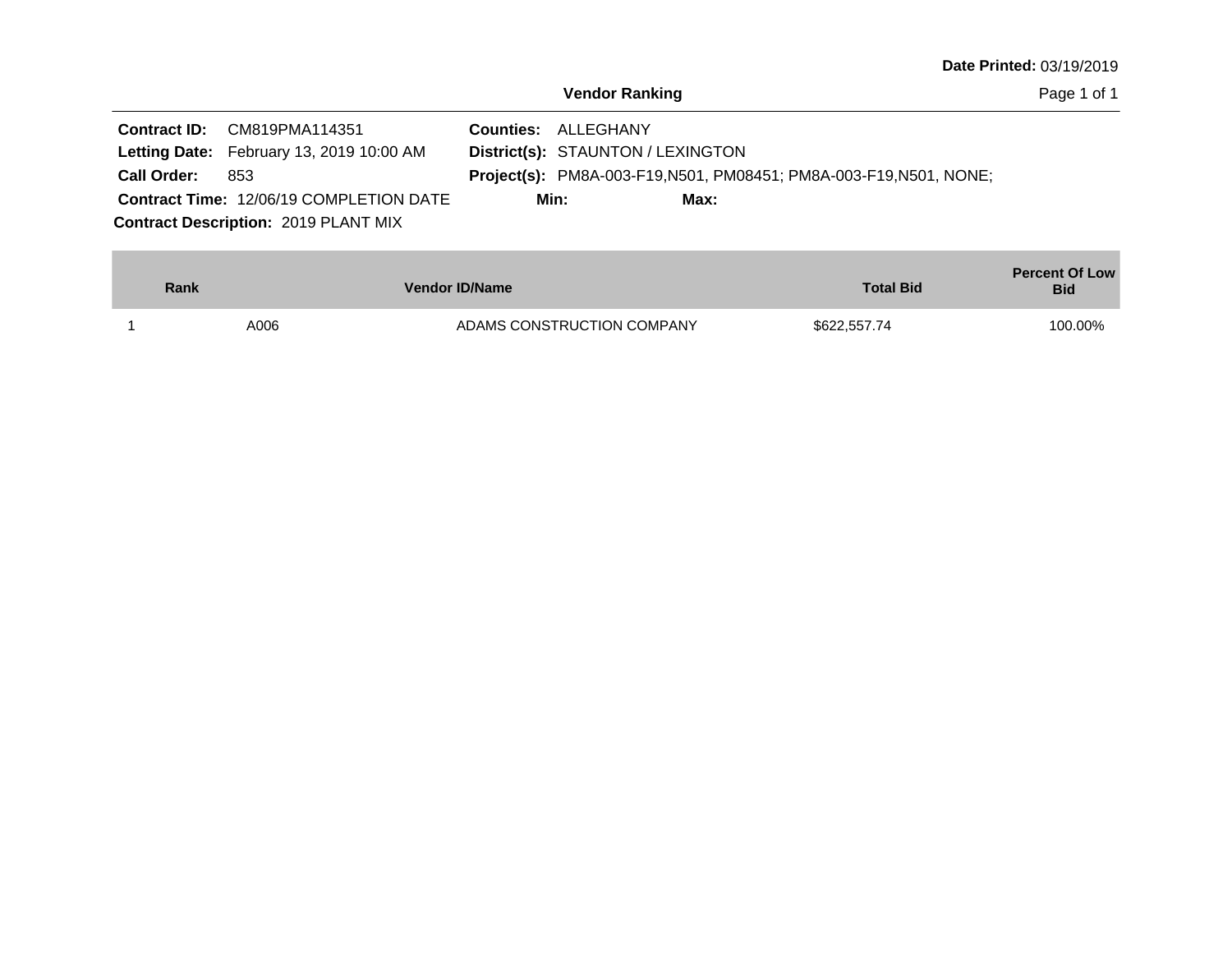**Tabulation of Bids**

|                   | Contract ID: CM819PMJ113668                  |                                         |                                        | Counties: FREDERICK, PAGE, SHENANDOAH, WARREN             |                        |                   |                   |                   |  |
|-------------------|----------------------------------------------|-----------------------------------------|----------------------------------------|-----------------------------------------------------------|------------------------|-------------------|-------------------|-------------------|--|
|                   | Letting Date: February 13, 2019              |                                         |                                        | District(s): STAUNTON / EDINBURG, STAUNTON / HARRISONBURG |                        |                   |                   |                   |  |
|                   | Call Order: 861                              |                                         |                                        | Project(s): PM8J-968-F19, N501, NONE;                     |                        |                   |                   |                   |  |
|                   |                                              | Contract Time: 12/06/19 COMPLETION DATE |                                        | Min:                                                      | Max:                   |                   |                   |                   |  |
|                   | <b>Contract Description: 2019 PLANT MIX</b>  |                                         |                                        |                                                           |                        |                   |                   |                   |  |
|                   | Line No / Item ID<br><b>Item Description</b> |                                         | (1) W-L CONSTRUCTION &<br>PAVING, INC. |                                                           |                        |                   |                   |                   |  |
|                   | Alt Set / Alt Member                         | <b>Quantity and Units</b>               | <b>Unit Price</b>                      | <b>Ext Amount</b>                                         | <b>Unit Price</b>      | <b>Ext Amount</b> | <b>Unit Price</b> | <b>Ext Amount</b> |  |
| <b>SECTION:</b>   | 0001                                         | ALL BID ITEMS                           | <b>Cat Alt Set:</b>                    |                                                           | <b>Cat Alt Member:</b> |                   | LCC:              |                   |  |
| 0010              | 10417                                        | 11,910.000                              | 2.45000                                | 29,179.50                                                 |                        |                   |                   |                   |  |
| <b>TACK COAT</b>  |                                              | GAL                                     |                                        |                                                           |                        |                   |                   |                   |  |
| 0020              | 16242                                        | 719.540                                 | 39.13000                               | 28,155.60                                                 |                        |                   |                   |                   |  |
| 21A OR 21B        | AGGR. BASE MATL. TY. I OR II NO.             | <b>TON</b>                              |                                        |                                                           |                        |                   |                   |                   |  |
| 0030              | 16335                                        | 247.660                                 | 97.30000                               | 24,097.32                                                 |                        |                   |                   |                   |  |
|                   | ASPHALT CONC. TY. SM-9.5A                    | <b>TON</b>                              |                                        |                                                           |                        |                   |                   |                   |  |
| 0040              | 16350                                        | 12,535.060                              | 77.85000                               | 975,854.42                                                |                        |                   |                   |                   |  |
|                   | ASPHALT CONC. TY. SM-12.5A                   | <b>TON</b>                              |                                        |                                                           |                        |                   |                   |                   |  |
| 0050              | 16516                                        | 3,330.000                               | 2.40000                                | 7,992.00                                                  |                        |                   |                   |                   |  |
| $0" - 2"$         | FLEXIBLE PAVE. TIE-IN PLANING                | SY                                      |                                        |                                                           |                        |                   |                   |                   |  |
| 0060              | 16522                                        | 750.000                                 | 3.95000                                | 2,962.50                                                  |                        |                   |                   |                   |  |
| $-2"$             | FLEXIBLE PAVEMENT PLANING 0"                 | SY                                      |                                        |                                                           |                        |                   |                   |                   |  |
| 0070              | 24265                                        | (1)                                     | 27,202.83000                           | 27,202.83                                                 |                        |                   |                   |                   |  |
| PM <sub>8</sub> J | NS MAINTENANCE OF TRAFFIC                    | <b>LS</b>                               |                                        |                                                           |                        |                   |                   |                   |  |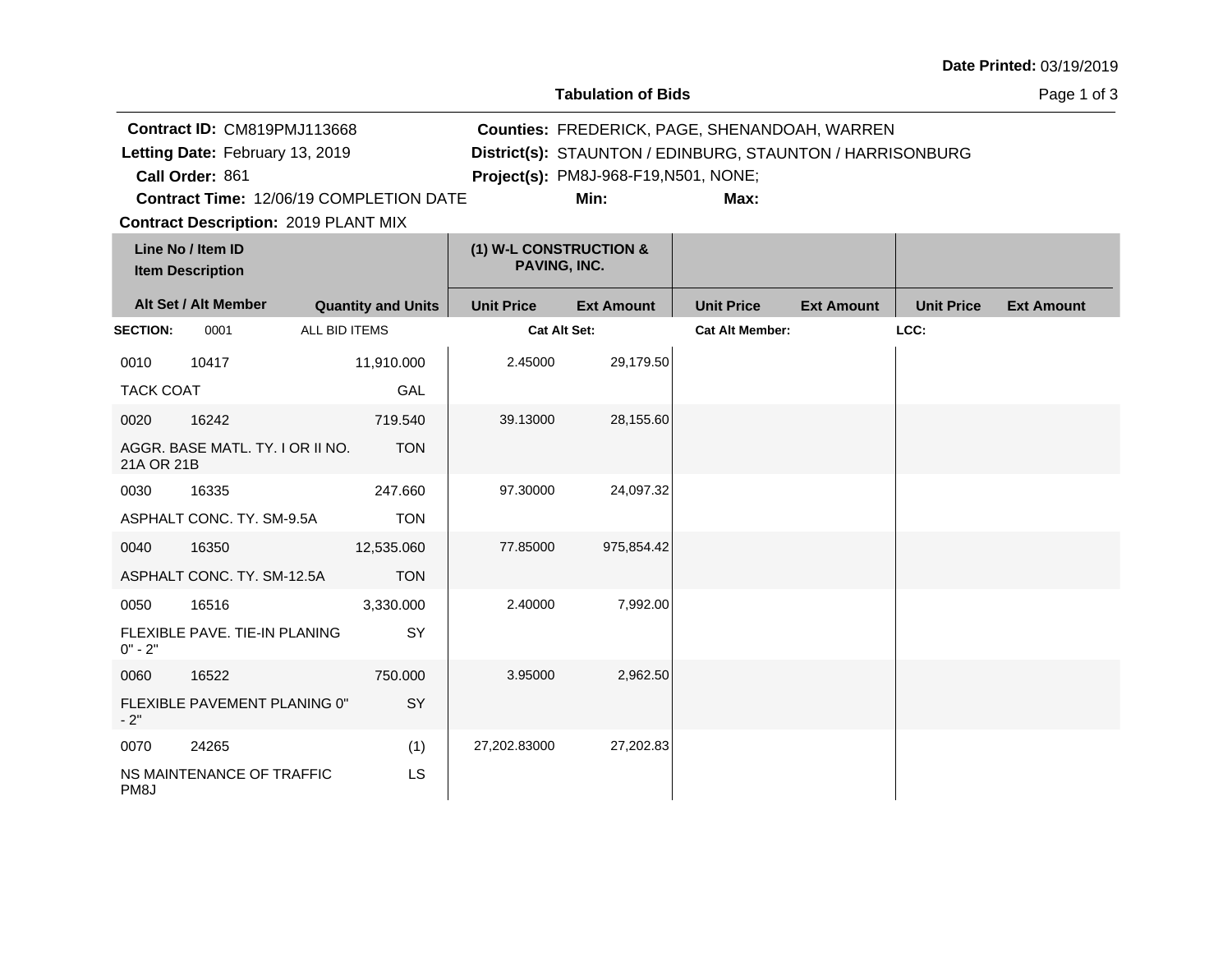**Tabulation of Bids**

Page 2 of 3

| Contract ID: CM819PMJ113668<br>Letting Date: February 13, 2019<br>Call Order: 861<br><b>Contract Time: 12/06/19 COMPLETION DATE</b><br><b>Contract Description: 2019 PLANT MIX</b> |                                              |                           |                                        | Project(s): PM8J-968-F19, N501, NONE;<br>Min: | Counties: FREDERICK, PAGE, SHENANDOAH, WARREN<br>District(s): STAUNTON / EDINBURG, STAUNTON / HARRISONBURG<br>Max: |                   |                   |                   |
|------------------------------------------------------------------------------------------------------------------------------------------------------------------------------------|----------------------------------------------|---------------------------|----------------------------------------|-----------------------------------------------|--------------------------------------------------------------------------------------------------------------------|-------------------|-------------------|-------------------|
|                                                                                                                                                                                    | Line No / Item ID<br><b>Item Description</b> |                           | (1) W-L CONSTRUCTION &<br>PAVING, INC. |                                               |                                                                                                                    |                   |                   |                   |
|                                                                                                                                                                                    | Alt Set / Alt Member                         | <b>Quantity and Units</b> | <b>Unit Price</b>                      | <b>Ext Amount</b>                             | <b>Unit Price</b>                                                                                                  | <b>Ext Amount</b> | <b>Unit Price</b> | <b>Ext Amount</b> |
| <b>SECTION:</b>                                                                                                                                                                    | 0001                                         | ALL BID ITEMS             | <b>Cat Alt Set:</b>                    |                                               | <b>Cat Alt Member:</b>                                                                                             |                   | LCC:              |                   |
| 0080                                                                                                                                                                               | 24282                                        | 630,000                   | 24.00000                               | 15,120.00                                     |                                                                                                                    |                   |                   |                   |
|                                                                                                                                                                                    | <b>FLAGGER SERVICE</b>                       | <b>HR</b>                 |                                        |                                               |                                                                                                                    |                   |                   |                   |
| 0090                                                                                                                                                                               | 54020                                        | 42,528.000                | 0.45000                                | 19,137.60                                     |                                                                                                                    |                   |                   |                   |
|                                                                                                                                                                                    | TYPE A PVMT LINE MRKG 4"                     | LF                        |                                        |                                               |                                                                                                                    |                   |                   |                   |
| 0100                                                                                                                                                                               | 54042                                        | 45.000                    | 19.50000                               | 877.50                                        |                                                                                                                    |                   |                   |                   |
| <b>MARKING 24"</b>                                                                                                                                                                 | TYPE B CLASS I PAVE, LINE                    | LF                        |                                        |                                               |                                                                                                                    |                   |                   |                   |
| 0110                                                                                                                                                                               | 54428                                        | 42,528.000                | 0.20000                                | 8,505.60                                      |                                                                                                                    |                   |                   |                   |
|                                                                                                                                                                                    | TEMP. PVMT MRKG, TY. A, 4"                   | LF                        |                                        |                                               |                                                                                                                    |                   |                   |                   |
| 0120                                                                                                                                                                               | 54440                                        | 45,000                    | 7.50000                                | 337.50                                        |                                                                                                                    |                   |                   |                   |
|                                                                                                                                                                                    | TEMP. PVMT MRKG, TY. A, 24"                  | LF                        |                                        |                                               |                                                                                                                    |                   |                   |                   |
|                                                                                                                                                                                    | <b>Section Totals:</b>                       |                           |                                        | \$1,139,422.37                                |                                                                                                                    |                   |                   |                   |
|                                                                                                                                                                                    | Life Cycle Costs:                            |                           |                                        |                                               |                                                                                                                    |                   |                   |                   |
|                                                                                                                                                                                    | <b>Section Total with LCC:</b>               |                           |                                        | \$1,139,422.37                                |                                                                                                                    |                   |                   |                   |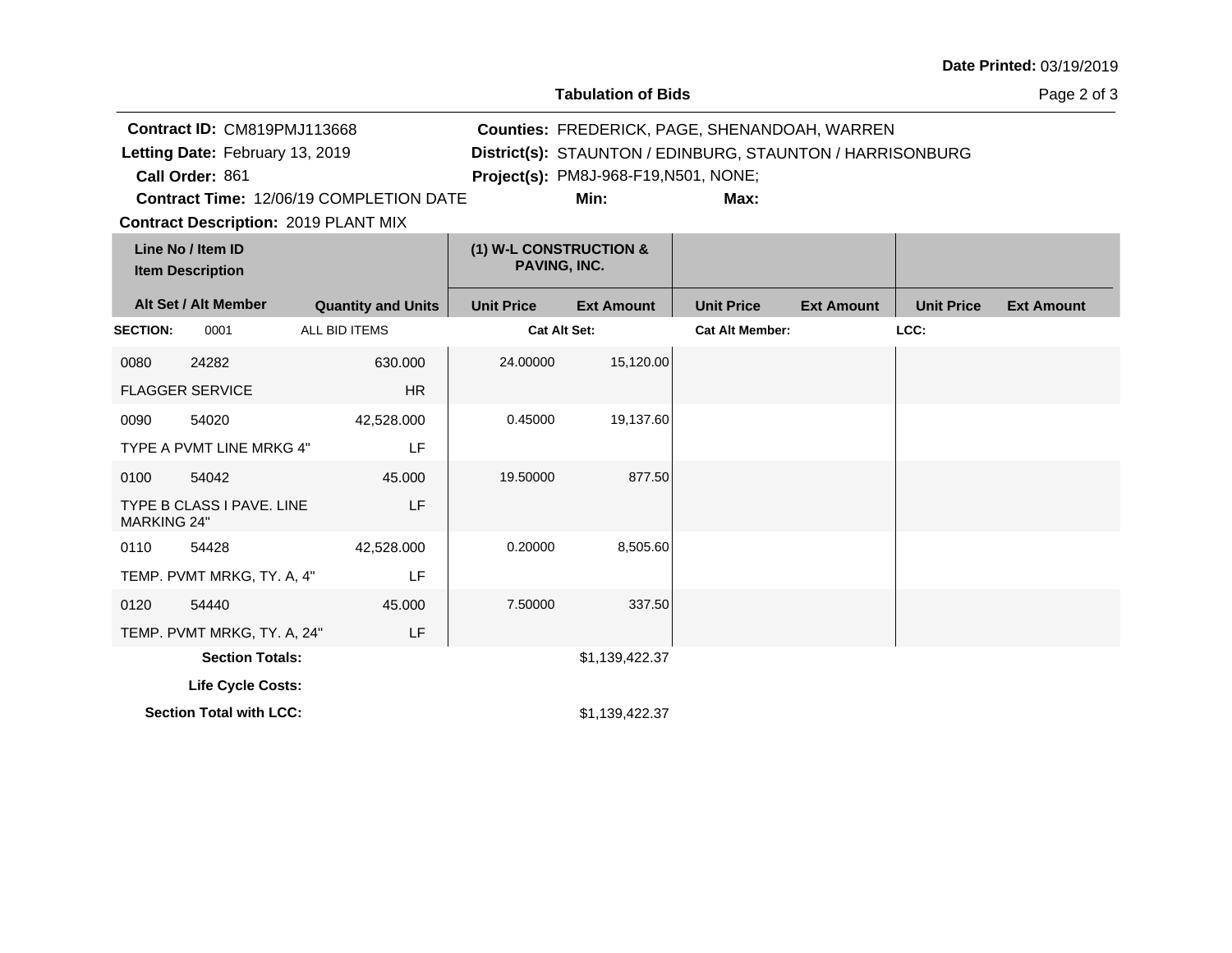| <b>Date Printed: 03/19/2019</b> |  |
|---------------------------------|--|
|---------------------------------|--|

|                                                            |                                             |                                               | <b>Tabulation of Bids</b>             |                                                           |                   |                   | Page 3 of 3       |
|------------------------------------------------------------|---------------------------------------------|-----------------------------------------------|---------------------------------------|-----------------------------------------------------------|-------------------|-------------------|-------------------|
| Contract ID: CM819PMJ113668                                |                                             |                                               |                                       | Counties: FREDERICK, PAGE, SHENANDOAH, WARREN             |                   |                   |                   |
| Letting Date: February 13, 2019                            |                                             |                                               |                                       | District(s): STAUNTON / EDINBURG, STAUNTON / HARRISONBURG |                   |                   |                   |
| Call Order: 861                                            |                                             |                                               | Project(s): PM8J-968-F19, N501, NONE; |                                                           |                   |                   |                   |
|                                                            | Contract Time: 12/06/19 COMPLETION DATE     |                                               | Min:                                  | Max:                                                      |                   |                   |                   |
|                                                            | <b>Contract Description: 2019 PLANT MIX</b> |                                               |                                       |                                                           |                   |                   |                   |
| Line No / Item ID<br><b>Item Description</b>               |                                             | (1) W-L CONSTRUCTION &<br><b>PAVING, INC.</b> |                                       |                                                           |                   |                   |                   |
| Alt Set / Alt Member                                       | <b>Quantity and Units</b>                   | <b>Unit Price</b>                             | <b>Ext Amount</b>                     | <b>Unit Price</b>                                         | <b>Ext Amount</b> | <b>Unit Price</b> | <b>Ext Amount</b> |
| <b>SECTION:</b><br>0002                                    | <b>ALTERNATE ITEM</b>                       | <b>Cat Alt Set:</b>                           |                                       | <b>Cat Alt Member:</b>                                    |                   | LCC:              |                   |
| 0130<br>00306                                              | 1.000                                       | 39.13000                                      | 39.13                                 |                                                           |                   |                   |                   |
| NS SELECT MATERIAL SHOULDER<br><b>MAINTENANCE MATERIAL</b> | <b>TON</b>                                  |                                               |                                       |                                                           |                   |                   |                   |
| <b>Section Totals:</b>                                     |                                             |                                               | \$39.13                               |                                                           |                   |                   |                   |
| <b>Life Cycle Costs:</b>                                   |                                             |                                               |                                       |                                                           |                   |                   |                   |
| <b>Section Total with LCC:</b>                             |                                             |                                               | \$39.13                               |                                                           |                   |                   |                   |
|                                                            | <b>Contract Item Totals</b>                 |                                               | \$1,139,461.50                        |                                                           |                   |                   |                   |
|                                                            | <b>Contract Time Totals</b>                 |                                               |                                       |                                                           |                   |                   |                   |
|                                                            | <b>Contract Life Cycle Costs Totals</b>     |                                               | \$0.00                                |                                                           |                   |                   |                   |
|                                                            | <b>Contract Grand Totals</b>                |                                               | \$1,139,461.50                        |                                                           |                   |                   |                   |
|                                                            | () indicates item is bid as Lump Sum        |                                               |                                       |                                                           |                   |                   |                   |

**Tabulation of Bids**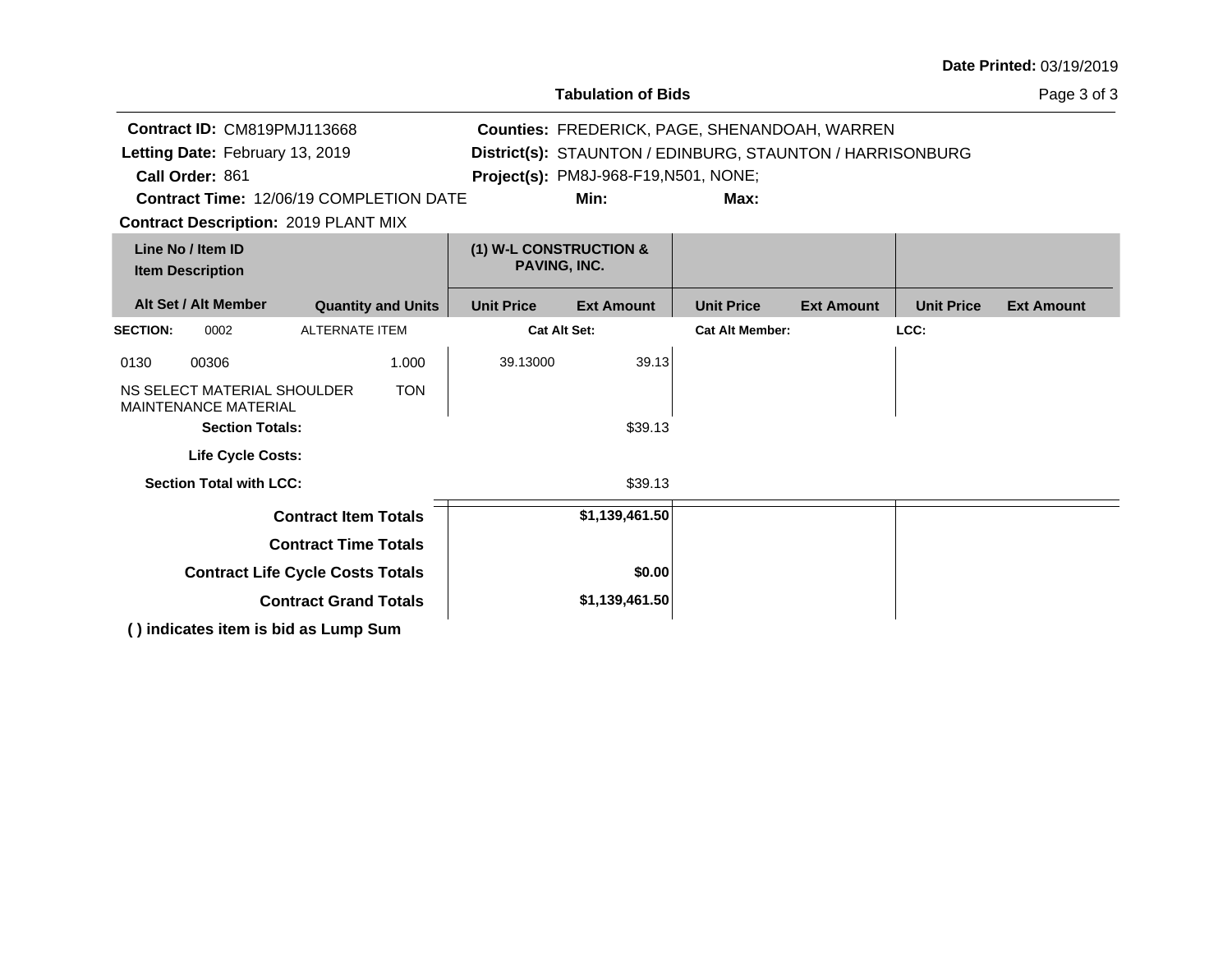| Contract ID: CM819PMJ113668                     |                                             | Counties: FREDERICK, PAGE, SHENANDOAH, WARREN             |
|-------------------------------------------------|---------------------------------------------|-----------------------------------------------------------|
| <b>Letting Date:</b> February 13, 2019 10:00 AM |                                             | District(s): STAUNTON / EDINBURG, STAUNTON / HARRISONBURG |
| <b>Call Order:</b><br>861                       | <b>Project(s):</b> PM8J-968-F19,N501, NONE; |                                                           |
| <b>Contract Time: 12/06/19 COMPLETION DATE</b>  | Min:                                        | Max:                                                      |
| <b>Contract Description: 2019 PLANT MIX</b>     |                                             |                                                           |

| Rank | <b>Vendor ID/Name</b>           | <b>Total Bid</b> | <b>Percent Of Low</b><br><b>Bid</b> |
|------|---------------------------------|------------------|-------------------------------------|
| W048 | W-L CONSTRUCTION & PAVING, INC. | \$1,139,461.50   | 100.00%                             |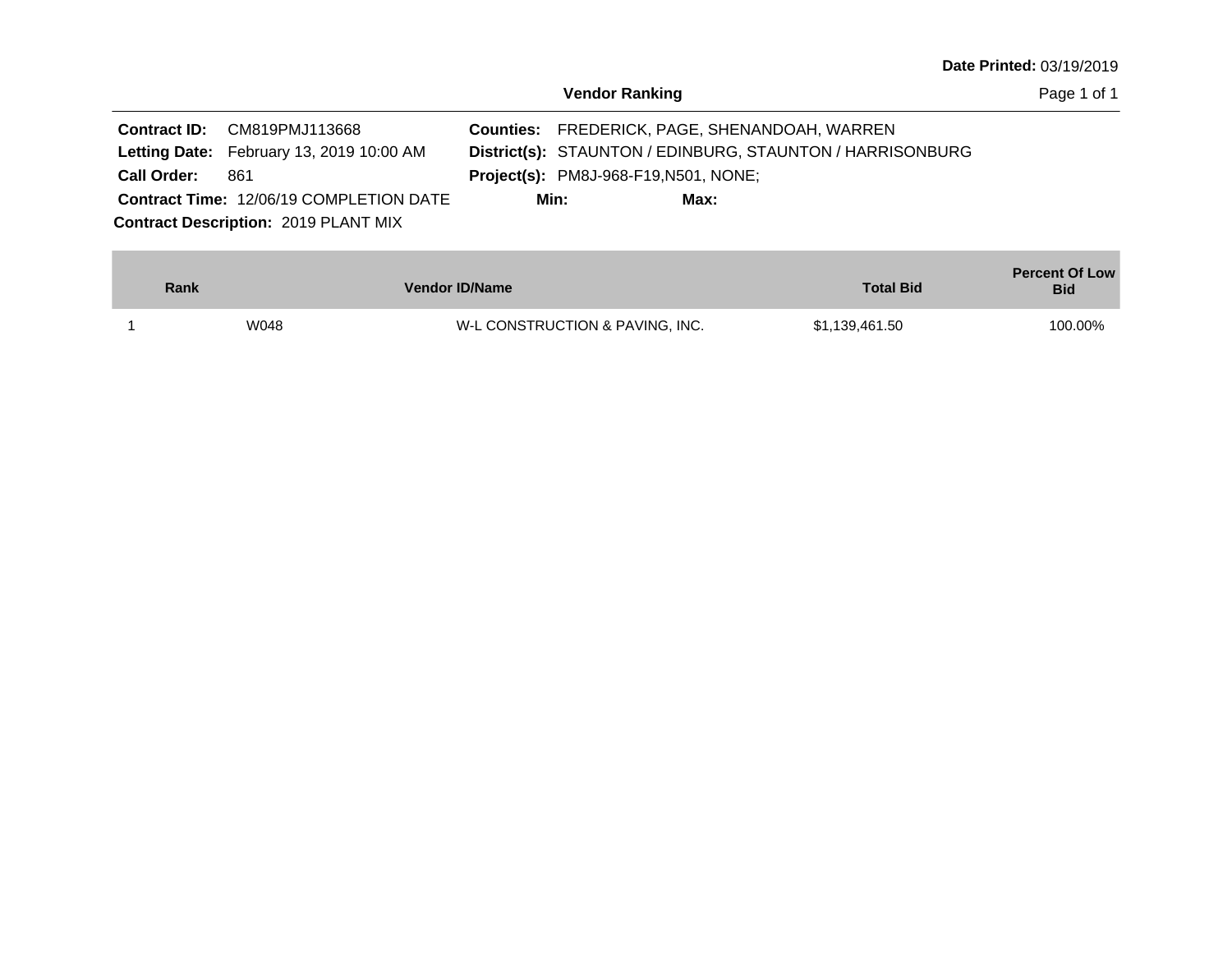|                                                                                   |                                                                                             |                                         |                                          | <b>Tabulation of Bids</b>                                                                                    |                        |                   |                   | Page 1 of 3       |
|-----------------------------------------------------------------------------------|---------------------------------------------------------------------------------------------|-----------------------------------------|------------------------------------------|--------------------------------------------------------------------------------------------------------------|------------------------|-------------------|-------------------|-------------------|
| Contract ID: CM819PML113680<br>Letting Date: February 13, 2019<br>Call Order: 862 |                                                                                             |                                         |                                          | <b>Counties: ROCKBRIDGE</b><br>District(s): STAUNTON / LEXINGTON<br>Project(s): PM8L-081-F19, N501, PM08451; |                        |                   |                   |                   |
|                                                                                   |                                                                                             | Contract Time: 12/06/19 COMPLETION DATE |                                          | Min:                                                                                                         | Max:                   |                   |                   |                   |
|                                                                                   | <b>Contract Description: 2019 PLANT MIX</b><br>Line No / Item ID<br><b>Item Description</b> |                                         | (1) ADAMS CONSTRUCTION<br><b>COMPANY</b> |                                                                                                              |                        |                   |                   |                   |
|                                                                                   | Alt Set / Alt Member                                                                        | <b>Quantity and Units</b>               | <b>Unit Price</b>                        | <b>Ext Amount</b>                                                                                            | <b>Unit Price</b>      | <b>Ext Amount</b> | <b>Unit Price</b> | <b>Ext Amount</b> |
| <b>SECTION:</b>                                                                   | 0001                                                                                        | REGULAR BID ITEMS                       | <b>Cat Alt Set:</b>                      |                                                                                                              | <b>Cat Alt Member:</b> |                   | LCC:              |                   |
| 0010                                                                              | 10417                                                                                       | 6,800.000                               | 2.10000                                  | 14,280.00                                                                                                    |                        |                   |                   |                   |
| <b>TACK COAT</b>                                                                  |                                                                                             | GAL                                     |                                          |                                                                                                              |                        |                   |                   |                   |
| 0020                                                                              | 10700                                                                                       | 31,700.000                              | 0.65000                                  | 20,605.00                                                                                                    |                        |                   |                   |                   |
|                                                                                   | RUMBLE STRIP, ASPHALT                                                                       | LF                                      |                                          |                                                                                                              |                        |                   |                   |                   |
| 0030                                                                              | 10701                                                                                       | 7,050.000                               | 1.50000                                  | 10,575.00                                                                                                    |                        |                   |                   |                   |
| <b>COATING</b>                                                                    | LIQUID ASPHALT RUMBLE STRIP                                                                 | SY                                      |                                          |                                                                                                              |                        |                   |                   |                   |
| 0040                                                                              | 16355                                                                                       | 7,436.800                               | 79.90000                                 | 594,200.32                                                                                                   |                        |                   |                   |                   |
|                                                                                   | ASPHALT CONC. TY. SM-12.5D                                                                  | <b>TON</b>                              |                                          |                                                                                                              |                        |                   |                   |                   |
| 0050                                                                              | 16522                                                                                       | 67,580.000                              | 1.45000                                  | 97,991.00                                                                                                    |                        |                   |                   |                   |
| $-2"$                                                                             | FLEXIBLE PAVEMENT PLANING 0"                                                                | SY                                      |                                          |                                                                                                              |                        |                   |                   |                   |
| 0060                                                                              | 24265                                                                                       | (1)                                     | 15,000.00000                             | 15,000.00                                                                                                    |                        |                   |                   |                   |
|                                                                                   | NS MAINTENANCE OF TRAFFIC<br><b>MOT FOR UPC 113680</b>                                      | <b>LS</b>                               |                                          |                                                                                                              |                        |                   |                   |                   |
| 0070                                                                              | 54076                                                                                       | 37,000.000                              | 3.30000                                  | 122,100.00                                                                                                   |                        |                   |                   |                   |
| MRKG 6"                                                                           | TYPE B CLASS VI PVMT LINE                                                                   | LF                                      |                                          |                                                                                                              |                        |                   |                   |                   |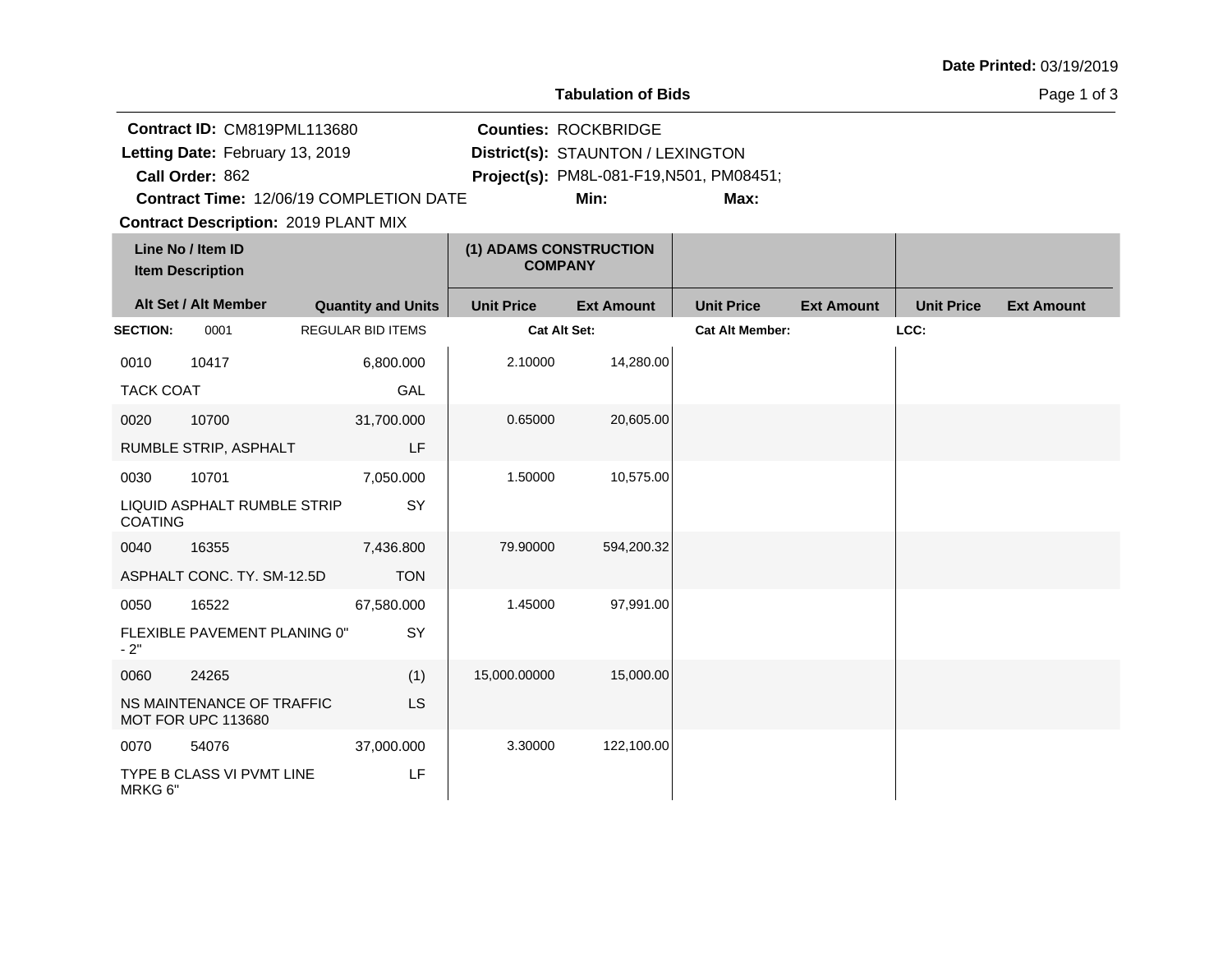| <b>Date Printed: 03/19/2019</b> |  |
|---------------------------------|--|
|---------------------------------|--|

|                                                                                             | Contract ID: CM819PML113680<br>Letting Date: February 13, 2019<br>Call Order: 862 | <b>Contract Time: 12/06/19 COMPLETION DATE</b> |                                          | <b>Counties: ROCKBRIDGE</b><br>District(s): STAUNTON / LEXINGTON<br>Min: | Project(s): PM8L-081-F19,N501, PM08451;<br>Max: |                   |                   |                   |
|---------------------------------------------------------------------------------------------|-----------------------------------------------------------------------------------|------------------------------------------------|------------------------------------------|--------------------------------------------------------------------------|-------------------------------------------------|-------------------|-------------------|-------------------|
| <b>Contract Description: 2019 PLANT MIX</b><br>Line No / Item ID<br><b>Item Description</b> |                                                                                   |                                                | (1) ADAMS CONSTRUCTION<br><b>COMPANY</b> |                                                                          |                                                 |                   |                   |                   |
|                                                                                             | Alt Set / Alt Member                                                              | <b>Quantity and Units</b>                      | <b>Unit Price</b>                        | <b>Ext Amount</b>                                                        | <b>Unit Price</b>                               | <b>Ext Amount</b> | <b>Unit Price</b> | <b>Ext Amount</b> |
| <b>SECTION:</b>                                                                             | 0001                                                                              | <b>REGULAR BID ITEMS</b>                       | <b>Cat Alt Set:</b>                      |                                                                          | <b>Cat Alt Member:</b>                          |                   | LCC:              |                   |
| 0080                                                                                        | 54217                                                                             | 200.000                                        | 36.10000                                 | 7,220.00                                                                 |                                                 |                   |                   |                   |
| SNOW PLOW, RAISED PAVE.<br>EA<br>MARKER ASPH.CONC                                           |                                                                                   |                                                |                                          |                                                                          |                                                 |                   |                   |                   |
| 0090                                                                                        | 54430                                                                             | 37,000.000                                     | 0.25000                                  | 9,250.00                                                                 |                                                 |                   |                   |                   |
|                                                                                             | TEMP. PVMT MRKG, TY. A, 6"                                                        | LF                                             |                                          |                                                                          |                                                 |                   |                   |                   |
| <b>Section Totals:</b>                                                                      |                                                                                   |                                                |                                          | \$891,221.32                                                             |                                                 |                   |                   |                   |
| Life Cycle Costs:                                                                           |                                                                                   |                                                |                                          |                                                                          |                                                 |                   |                   |                   |
|                                                                                             | <b>Section Total with LCC:</b>                                                    |                                                |                                          | \$891,221.32                                                             |                                                 |                   |                   |                   |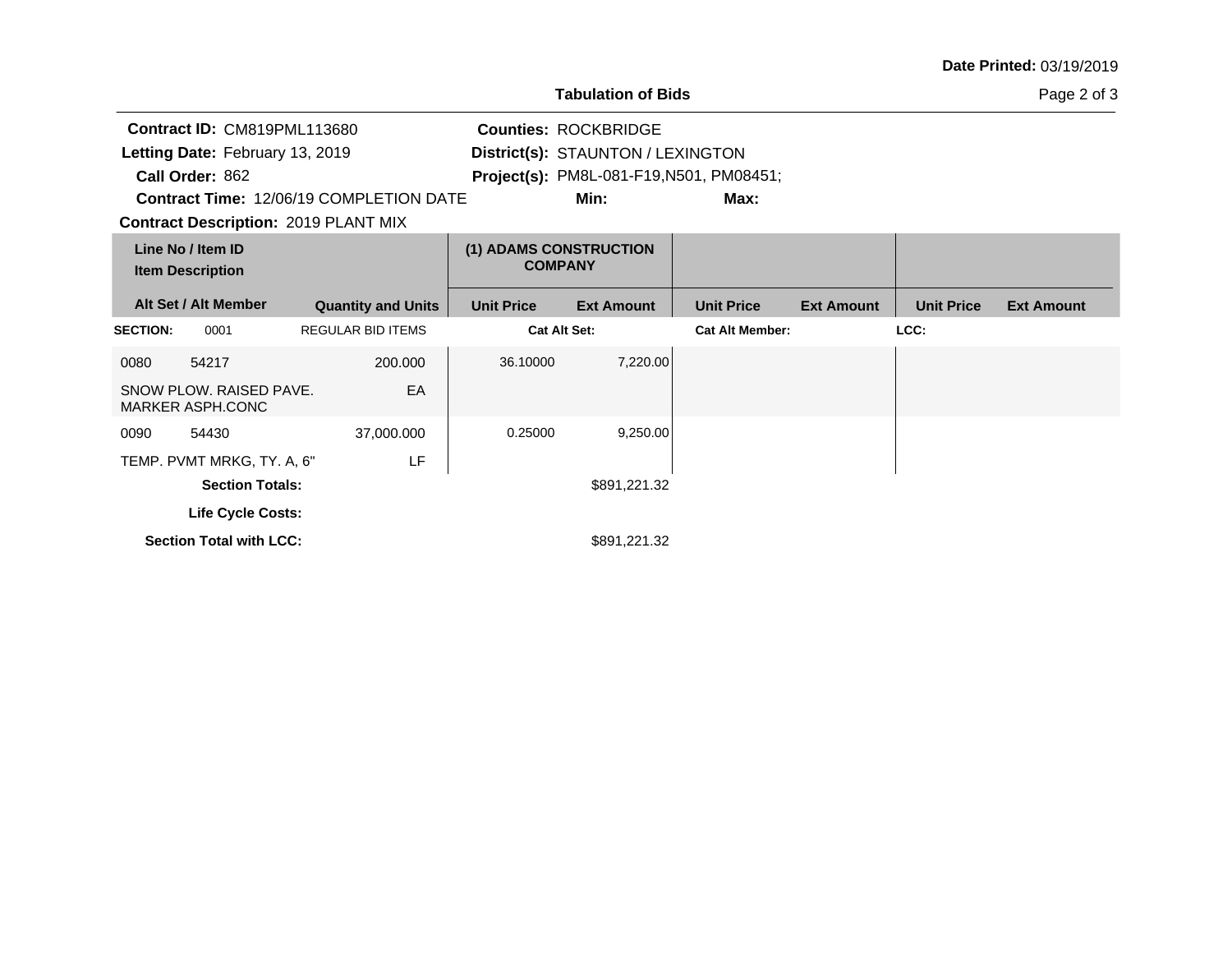|                                                                                  |                                 |                                                                                               |                     | <b>Tabulation of Bids</b>                |                        |                   | Page 3 of 3       |                   |
|----------------------------------------------------------------------------------|---------------------------------|-----------------------------------------------------------------------------------------------|---------------------|------------------------------------------|------------------------|-------------------|-------------------|-------------------|
|                                                                                  | Contract ID: CM819PML113680     |                                                                                               |                     | <b>Counties: ROCKBRIDGE</b>              |                        |                   |                   |                   |
|                                                                                  | Letting Date: February 13, 2019 |                                                                                               |                     | District(s): STAUNTON / LEXINGTON        |                        |                   |                   |                   |
|                                                                                  | Call Order: 862                 |                                                                                               |                     | Project(s): PM8L-081-F19, N501, PM08451; |                        |                   |                   |                   |
|                                                                                  |                                 | <b>Contract Time: 12/06/19 COMPLETION DATE</b><br><b>Contract Description: 2019 PLANT MIX</b> |                     | Min:                                     | Max:                   |                   |                   |                   |
| Line No / Item ID<br><b>Item Description</b>                                     |                                 | (1) ADAMS CONSTRUCTION<br><b>COMPANY</b>                                                      |                     |                                          |                        |                   |                   |                   |
|                                                                                  | Alt Set / Alt Member            | <b>Quantity and Units</b>                                                                     | <b>Unit Price</b>   | <b>Ext Amount</b>                        | <b>Unit Price</b>      | <b>Ext Amount</b> | <b>Unit Price</b> | <b>Ext Amount</b> |
| <b>SECTION:</b>                                                                  | 0002                            | ALTERNATE BID ITEM                                                                            | <b>Cat Alt Set:</b> |                                          | <b>Cat Alt Member:</b> |                   | LCC:              |                   |
| 0100                                                                             | 00306                           | 1.000                                                                                         | 0.00000             | 0.00                                     |                        |                   |                   |                   |
| <b>NS SELECT MATERIAL</b><br><b>TON</b><br>ALTERNATE SHOULDER<br><b>MATERIAL</b> |                                 |                                                                                               |                     |                                          |                        |                   |                   |                   |
|                                                                                  | <b>Section Totals:</b>          |                                                                                               |                     | \$0.00                                   |                        |                   |                   |                   |
|                                                                                  | Life Cycle Costs:               |                                                                                               |                     |                                          |                        |                   |                   |                   |
|                                                                                  | <b>Section Total with LCC:</b>  |                                                                                               |                     | \$0.00                                   |                        |                   |                   |                   |
|                                                                                  |                                 | <b>Contract Item Totals</b>                                                                   |                     | \$891,221.32                             |                        |                   |                   |                   |
| <b>Contract Time Totals</b>                                                      |                                 |                                                                                               |                     |                                          |                        |                   |                   |                   |
| <b>Contract Life Cycle Costs Totals</b>                                          |                                 |                                                                                               |                     | \$0.00                                   |                        |                   |                   |                   |
|                                                                                  |                                 | <b>Contract Grand Totals</b>                                                                  |                     | \$891,221.32                             |                        |                   |                   |                   |
| $\left( \right)$ indicates item is hid so Lump Cum                               |                                 |                                                                                               |                     |                                          |                        |                   |                   |                   |

**( ) indicates item is bid as Lump Sum**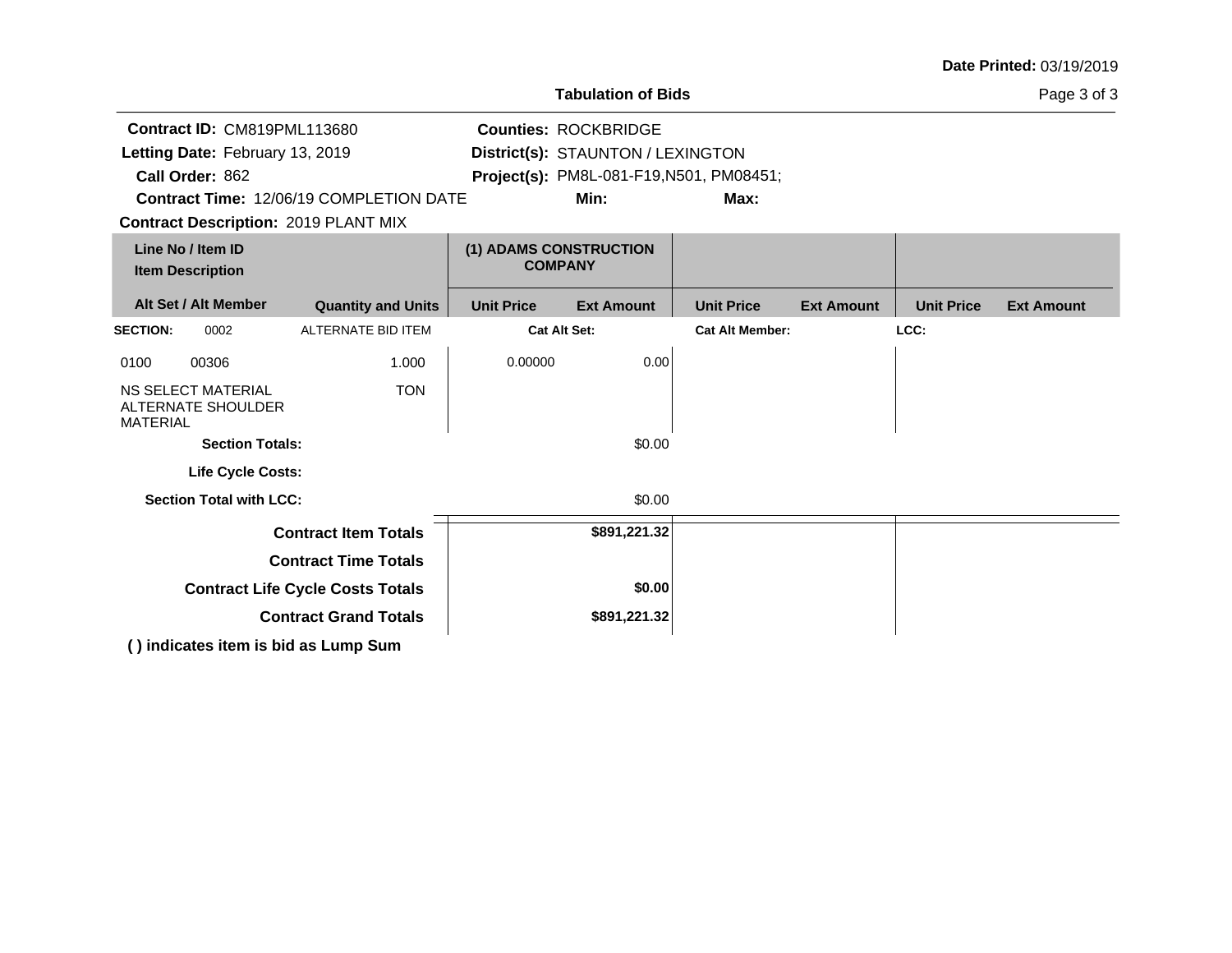| <b>Date Printed: 03/19/2019</b> |  |
|---------------------------------|--|
|---------------------------------|--|

|                    | <b>Contract ID:</b> CM819PML113680              | <b>Counties: ROCKBRIDGE</b>                     |      |
|--------------------|-------------------------------------------------|-------------------------------------------------|------|
|                    | <b>Letting Date:</b> February 13, 2019 10:00 AM | <b>District(s): STAUNTON / LEXINGTON</b>        |      |
| <b>Call Order:</b> | - 862                                           | <b>Project(s): PM8L-081-F19, N501, PM08451;</b> |      |
|                    | <b>Contract Time: 12/06/19 COMPLETION DATE</b>  | Min:                                            | Max: |
|                    | <b>Contract Description: 2019 PLANT MIX</b>     |                                                 |      |

| Rank | <b>Vendor ID/Name</b> |                            | <b>Total Bid</b> | <b>Percent Of Low</b><br><b>Bid</b> |
|------|-----------------------|----------------------------|------------------|-------------------------------------|
|      | A006                  | ADAMS CONSTRUCTION COMPANY | \$891,221.32     | 100.00%                             |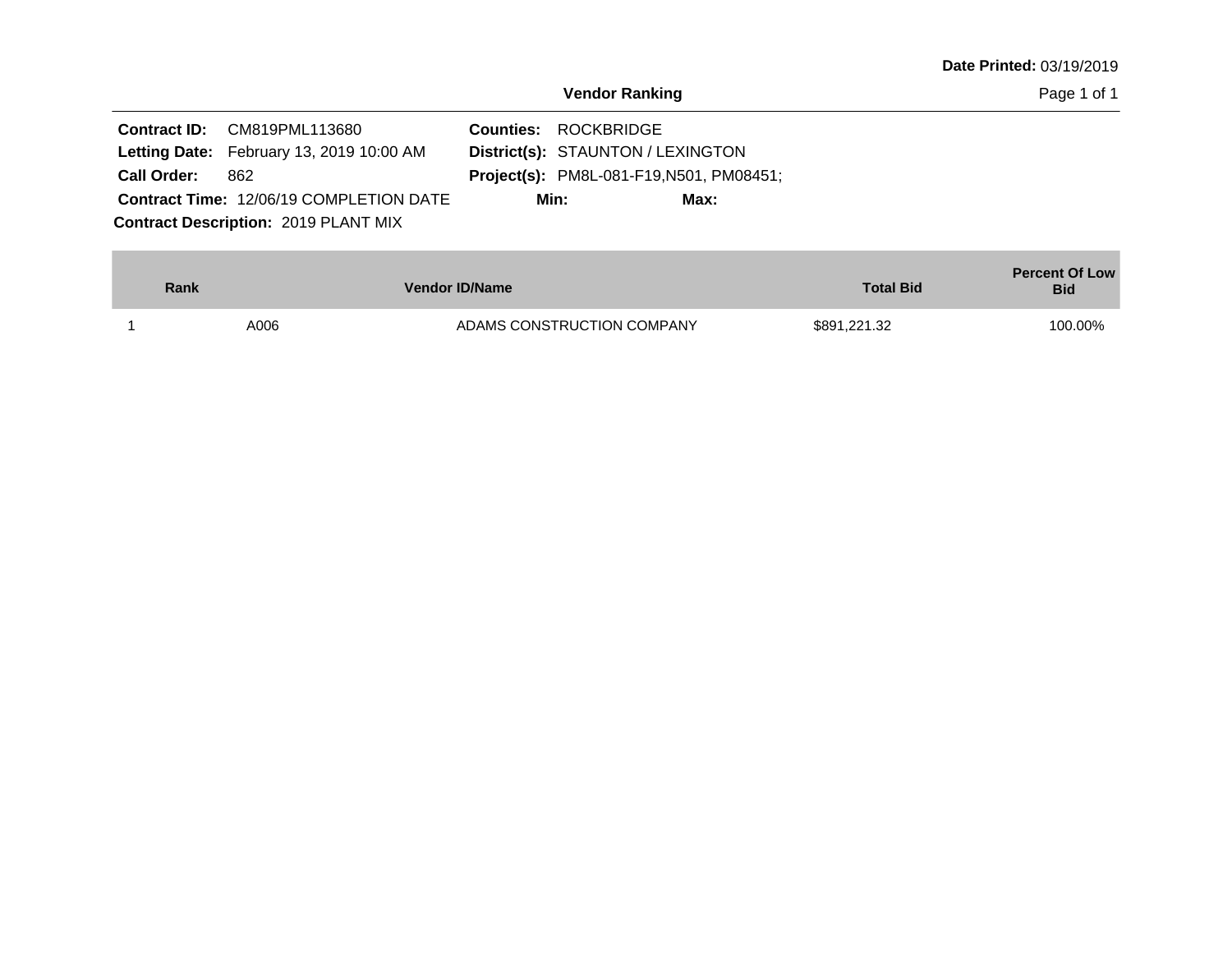**Tabulation of Bids**

Page 1 of 4

| Contract ID: CM819PMS114107                    |                                                     |                           | <b>Counties: AUGUSTA</b>                             |                                                                    |                             |                   |                                                      |                   |
|------------------------------------------------|-----------------------------------------------------|---------------------------|------------------------------------------------------|--------------------------------------------------------------------|-----------------------------|-------------------|------------------------------------------------------|-------------------|
| Letting Date: February 13, 2019                |                                                     |                           | District(s): STAUNTON / HARRISONBURG                 |                                                                    |                             |                   |                                                      |                   |
|                                                | Call Order: 869                                     |                           |                                                      | Project(s): PM8S-007-F19, N501, PM08451; PM8S-007-F19, N501, NONE; |                             |                   |                                                      |                   |
| <b>Contract Time: 12/06/19 COMPLETION DATE</b> |                                                     |                           |                                                      | Min:                                                               | Max:                        |                   |                                                      |                   |
|                                                | <b>Contract Description: 2019 PLANT MIX</b>         |                           |                                                      |                                                                    |                             |                   |                                                      |                   |
| Line No / Item ID<br><b>Item Description</b>   |                                                     |                           | (1) S. L. WILLIAMSON<br><b>COMPANY, INCORPORATED</b> |                                                                    | (2) B & S CONTRACTING, INC. |                   | (3) WEATHERMAN-COLLINS<br><b>CONTRACTING, L.L.C.</b> |                   |
|                                                | Alt Set / Alt Member                                | <b>Quantity and Units</b> | <b>Unit Price</b>                                    | <b>Ext Amount</b>                                                  | <b>Unit Price</b>           | <b>Ext Amount</b> | <b>Unit Price</b>                                    | <b>Ext Amount</b> |
| <b>SECTION:</b>                                | 0001                                                | <b>REGULAR BID ITEMS</b>  | <b>Cat Alt Set:</b>                                  |                                                                    | <b>Cat Alt Member:</b>      |                   | LCC:                                                 |                   |
| 0010                                           | 10417                                               | 22,775.000                | 0.25000                                              | 5,693.75                                                           | 3.56000                     | 81,079.00         | 3.00000                                              | 68,325.00         |
| <b>TACK COAT</b>                               |                                                     | GAL                       |                                                      |                                                                    |                             |                   |                                                      |                   |
| 0020                                           | 10497                                               | 19,825.000                | 2.05000                                              | 40,641.25                                                          | 2.30000                     | 45,597.50         | 2.05000                                              | 40,641.25         |
|                                                | <b>NS PAVEMENT CRACK</b><br>SEALANT/FILLER (TYPE B) | LB                        |                                                      |                                                                    |                             |                   |                                                      |                   |
| 0030                                           | 16326                                               | 5,235.860                 | 92.85000                                             | 486,149.60                                                         | 90.80000                    | 475,416.09        | 94.43000                                             | 494,422.26        |
| ASPH. CONC. TY. SM-4.75A<br><b>TON</b>         |                                                     |                           |                                                      |                                                                    |                             |                   |                                                      |                   |
| 0040                                           | 16335                                               | 7,666.730                 | 78.25000                                             | 599,921.62                                                         | 86.75000                    | 665,088.83        | 90.00000                                             | 690,005.70        |
| <b>TON</b><br>ASPHALT CONC. TY, SM-9.5A        |                                                     |                           |                                                      |                                                                    |                             |                   |                                                      |                   |
| 0050                                           | 16350                                               | 3,514.430                 | 76.00000                                             | 267,096.68                                                         | 85.90000                    | 301,889.54        | 93.56000                                             | 328,810.07        |
|                                                | ASPHALT CONC. TY. SM-12.5A                          | <b>TON</b>                |                                                      |                                                                    |                             |                   |                                                      |                   |

2.68000 19,809.49 3.00000 22,174.80 2.48000 18,331.17

6.15000 196,646.25 1.50000 47,962.50 1.70000 54,357.50

0060 16516

0070 16522

 $0" - 2"$ 

 $-2"$ 

FLEXIBLE PAVE. TIE-IN PLANING

FLEXIBLE PAVEMENT PLANING 0"

7,391.600

31,975.000

SY

SY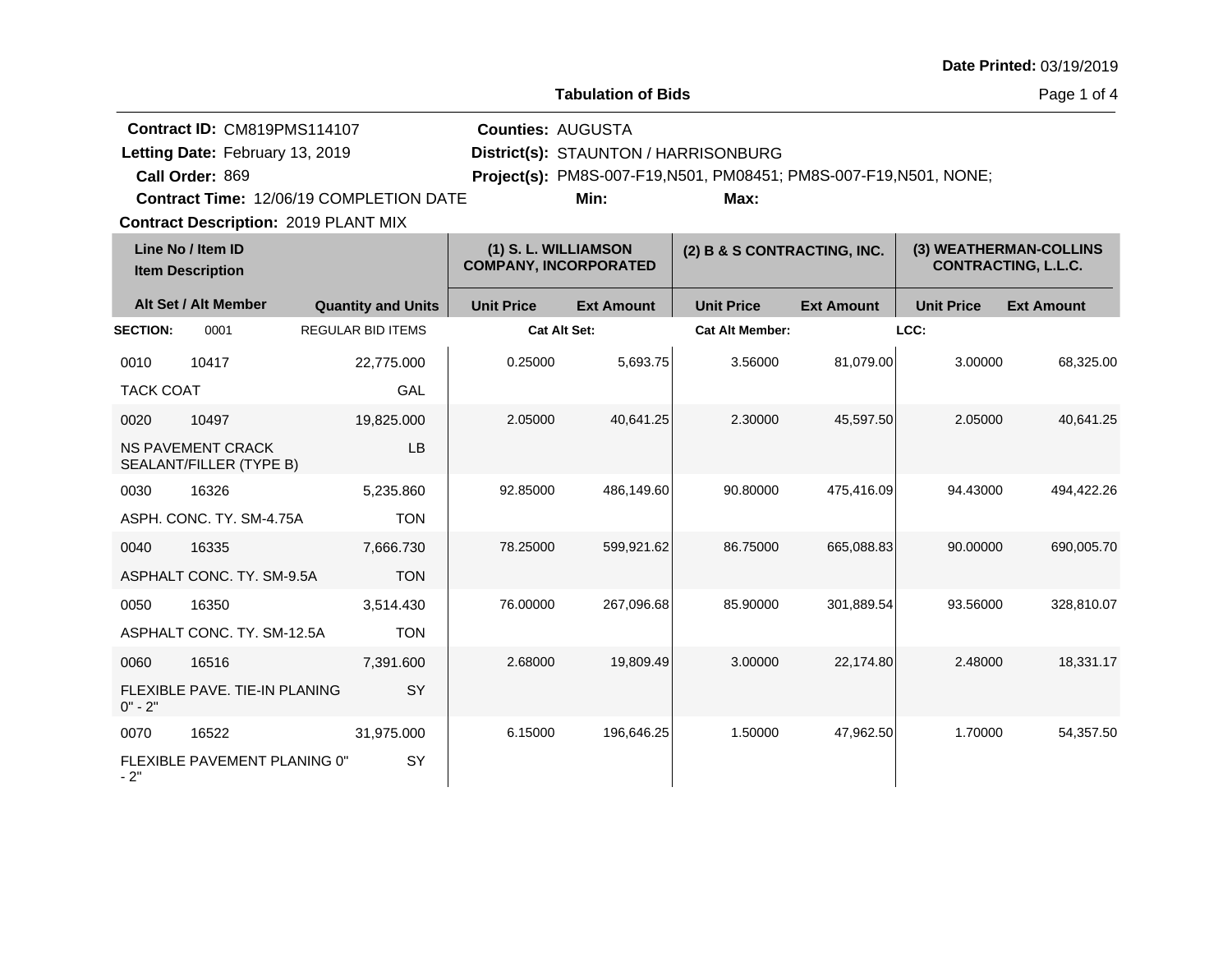**Quantity and Units Unit Price Alt Set / Alt Member Ext Amount Ext Amount Line No / Item ID Unit Price Ext Amount Unit Price Item Description (1) S. L. WILLIAMSON COMPANY, INCORPORATED (2) B & S CONTRACTING, INC. (3) WEATHERMAN-COLLINS CONTRACTING, L.L.C. SECTION:** 0001 REGULAR BID ITEMS **Cat Alt Set: Cat Alt Member: LCC:** 0080 24265 NS MAINTENANCE OF TRAFFIC (PM8S) (1) LS 20,500.00000 20,500.00 39,650.00000 39,650.00 20,000.00000 20,000.00 0090 24282 FLAGGER SERVICE 876.000 HR 25.50000 22,338.00 24.00000 21,024.00 30.00000 26,280.00 0100 54020 TYPE A PVMT LINE MRKG 4" 97,800.000 LF 0.22000 21,516.00 0.38000 37,164.00 0.35000 34,230.00 0110 54042 TYPE B CLASS I PAVE. LINE MARKING 24" 105.000 LF 22.50000 2,362.50 20.50000 2,152.50 19.50000 2,047.50 0120 54106 ERADICATE EXIST. NONLINEAR PVMT MRKG 1,320.000 SF 6.00000 7,920.00 6.26000 8,263.20 5.95000 7,854.00 0130 54428 TEMP. PVMT MRKG, TY. A, 4" 61,700.000 LF 0.15000 9,255.00 0.21000 12,957.00 0.20000 12,340.00 0140 54440 TEMP. PVMT MRKG, TY. A, 24" 55.000 LF 3.05000 167.75 7.90000 434.50 7.50000 412.50 0150 54457 TEMP. PVMT SYMBOL MRKG SINGLE TURN ARROW TY. A 16.000 EA 75.00000 1,200.00 240.00000 3,840.00 225.00000 3,600.00 **Contract Description: 2019 PLANT MIX Call Order: Letting Date:** February 13, 2019 **District(s): STAUNTON / HARRISONBURG Contract ID: CM819PMS114107 Counties:** AUGUSTA 869 **Project(s):** PM8S-007-F19,N501, PM08451; PM8S-007-F19,N501, NONE;**Tabulation of Bids Contract Time:** 12/06/19 COMPLETION DATE Letting Date: February 13, 2019 **Min: Max:**

**Date Printed:** 03/19/2019

Page 2 of 4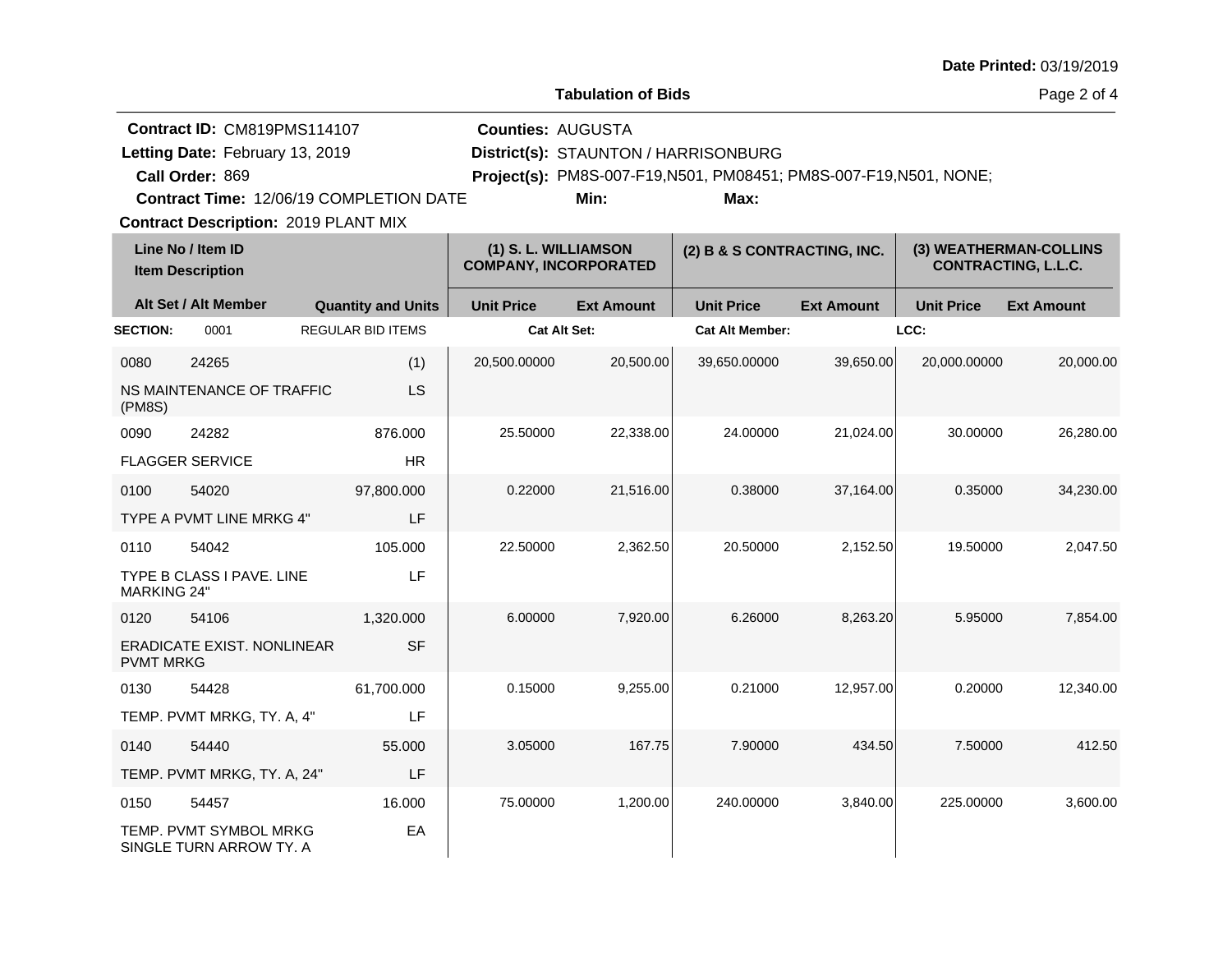|                                                     |                                                                                                                                                                                    |                                                      |                           |                             | <b>Tabulation of Bids</b> |                                                                                                                    |                                                      |                   | Page 3 of 4       |
|-----------------------------------------------------|------------------------------------------------------------------------------------------------------------------------------------------------------------------------------------|------------------------------------------------------|---------------------------|-----------------------------|---------------------------|--------------------------------------------------------------------------------------------------------------------|------------------------------------------------------|-------------------|-------------------|
|                                                     | Contract ID: CM819PMS114107<br>Letting Date: February 13, 2019<br>Call Order: 869<br><b>Contract Time: 12/06/19 COMPLETION DATE</b><br><b>Contract Description: 2019 PLANT MIX</b> |                                                      |                           | <b>Counties: AUGUSTA</b>    | Min:                      | District(s): STAUNTON / HARRISONBURG<br>Project(s): PM8S-007-F19, N501, PM08451; PM8S-007-F19, N501, NONE;<br>Max: |                                                      |                   |                   |
|                                                     |                                                                                                                                                                                    |                                                      |                           |                             |                           |                                                                                                                    |                                                      |                   |                   |
| Line No / Item ID<br><b>Item Description</b>        |                                                                                                                                                                                    | (1) S. L. WILLIAMSON<br><b>COMPANY, INCORPORATED</b> |                           | (2) B & S CONTRACTING, INC. |                           |                                                                                                                    | (3) WEATHERMAN-COLLINS<br><b>CONTRACTING, L.L.C.</b> |                   |                   |
|                                                     | Alt Set / Alt Member                                                                                                                                                               |                                                      | <b>Quantity and Units</b> | <b>Unit Price</b>           | <b>Ext Amount</b>         | <b>Unit Price</b>                                                                                                  | <b>Ext Amount</b>                                    | <b>Unit Price</b> | <b>Ext Amount</b> |
| <b>SECTION:</b>                                     | 0001                                                                                                                                                                               | <b>REGULAR BID ITEMS</b>                             |                           | <b>Cat Alt Set:</b>         |                           | <b>Cat Alt Member:</b>                                                                                             |                                                      | LCC:              |                   |
| 0160                                                | 54574                                                                                                                                                                              |                                                      | 14.000                    | 220.00000                   | 3,080.00                  | 430.00000                                                                                                          | 6,020.00                                             | 405.00000         | 5,670.00          |
|                                                     | <b>PVMT SYMB MRKG SGL TURN</b><br>ARROW TY B, CL I                                                                                                                                 |                                                      | EA                        |                             |                           |                                                                                                                    |                                                      |                   |                   |
| 0170                                                | 54577                                                                                                                                                                              |                                                      | 2.000                     | 515.00000                   | 1,030.00                  | 870.00000                                                                                                          | 1.740.00                                             | 825.00000         | 1.650.00          |
|                                                     | <b>PVMT SYMB MRKG DBL TURN</b><br>ARROW THRU/LT OR RT TY B, CL I                                                                                                                   |                                                      | EA                        |                             |                           |                                                                                                                    |                                                      |                   |                   |
|                                                     | <b>Section Totals:</b>                                                                                                                                                             |                                                      |                           |                             | \$1,705,327.89            |                                                                                                                    | \$1,772,453.46                                       |                   | \$1,808,976.95    |
| Life Cycle Costs:<br><b>Section Total with LCC:</b> |                                                                                                                                                                                    |                                                      | \$1,705,327.89            |                             | \$1,772,453.46            |                                                                                                                    | \$1,808,976.95                                       |                   |                   |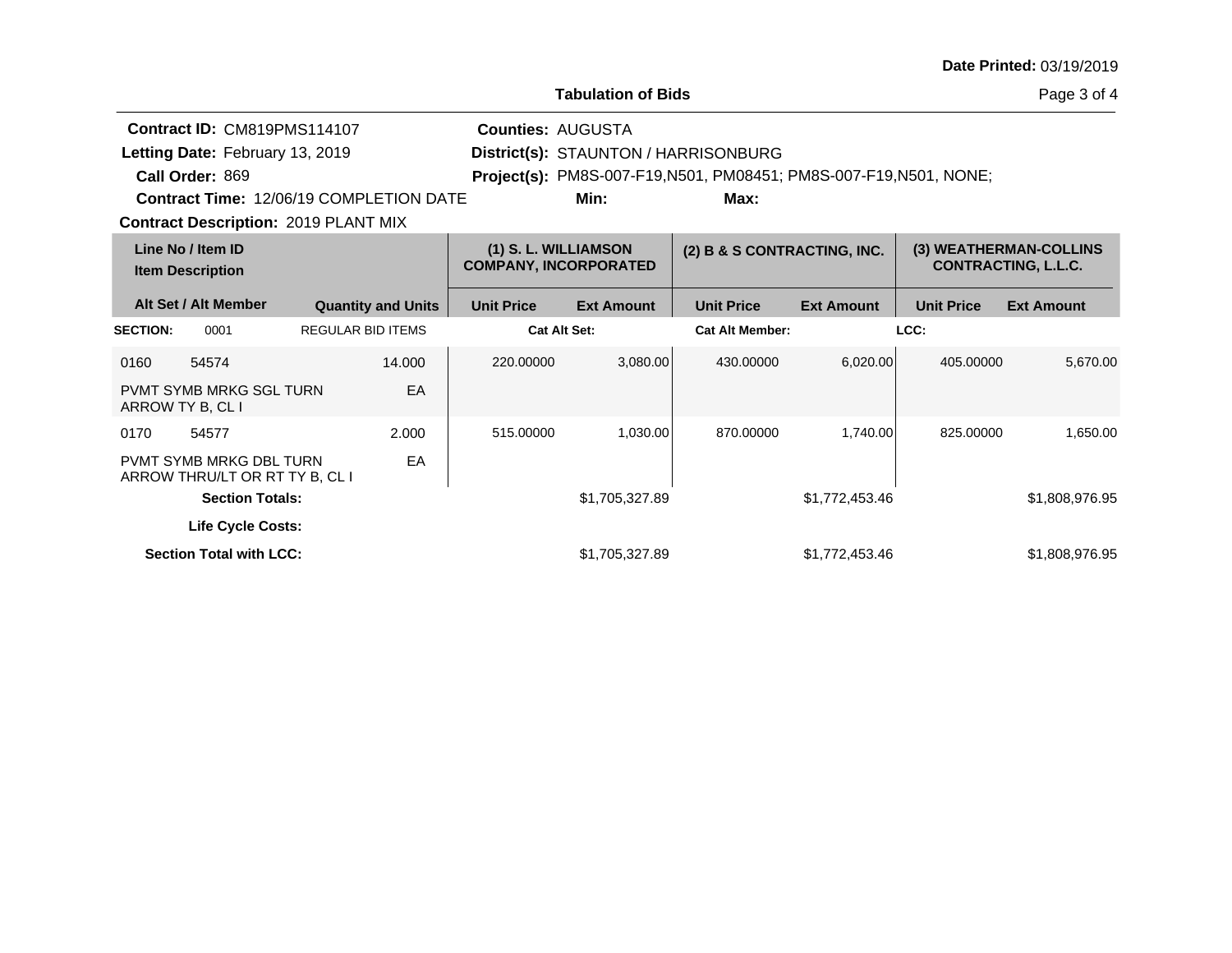|                                              |                                                                       |                             |                                                      |                          | <b>Tabulation of Bids</b>                                          |                        |                                                      |                   | Page 4 of 4       |
|----------------------------------------------|-----------------------------------------------------------------------|-----------------------------|------------------------------------------------------|--------------------------|--------------------------------------------------------------------|------------------------|------------------------------------------------------|-------------------|-------------------|
|                                              | Contract ID: CM819PMS114107                                           |                             |                                                      | <b>Counties: AUGUSTA</b> |                                                                    |                        |                                                      |                   |                   |
|                                              | Letting Date: February 13, 2019                                       |                             |                                                      |                          | District(s): STAUNTON / HARRISONBURG                               |                        |                                                      |                   |                   |
|                                              | Call Order: 869                                                       |                             |                                                      |                          | Project(s): PM8S-007-F19, N501, PM08451; PM8S-007-F19, N501, NONE; |                        |                                                      |                   |                   |
|                                              | <b>Contract Time: 12/06/19 COMPLETION DATE</b>                        |                             |                                                      |                          | Min:                                                               | Max:                   |                                                      |                   |                   |
|                                              | <b>Contract Description: 2019 PLANT MIX</b>                           |                             |                                                      |                          |                                                                    |                        |                                                      |                   |                   |
| Line No / Item ID<br><b>Item Description</b> |                                                                       |                             | (1) S. L. WILLIAMSON<br><b>COMPANY, INCORPORATED</b> |                          | (2) B & S CONTRACTING, INC.                                        |                        | (3) WEATHERMAN-COLLINS<br><b>CONTRACTING, L.L.C.</b> |                   |                   |
|                                              | Alt Set / Alt Member                                                  |                             | <b>Quantity and Units</b>                            | <b>Unit Price</b>        | <b>Ext Amount</b>                                                  | <b>Unit Price</b>      | <b>Ext Amount</b>                                    | <b>Unit Price</b> | <b>Ext Amount</b> |
| <b>SECTION:</b>                              | 0002                                                                  |                             | <b>ALTERNATE BID ITEMS</b>                           |                          | <b>Cat Alt Set:</b>                                                | <b>Cat Alt Member:</b> |                                                      | LCC:              |                   |
| 0180                                         | 00306                                                                 |                             | 1.000                                                | 60.00000                 | 60.00                                                              | 71.00000               | 71.00                                                | 0.00000           | 0.00              |
|                                              | NS SELECT MATERIAL SHOULDER<br><b>MAINTENANCE MATERIAL</b>            |                             | <b>TON</b>                                           |                          |                                                                    |                        |                                                      |                   |                   |
|                                              | <b>Section Totals:</b>                                                |                             |                                                      |                          | \$60.00                                                            |                        | \$71.00                                              |                   | \$0.00            |
|                                              | Life Cycle Costs:                                                     |                             |                                                      |                          |                                                                    |                        |                                                      |                   |                   |
|                                              | <b>Section Total with LCC:</b>                                        |                             |                                                      |                          | \$60.00                                                            |                        | \$71.00                                              |                   | \$0.00            |
|                                              |                                                                       | <b>Contract Item Totals</b> |                                                      |                          | \$1,705,387.89                                                     |                        | \$1,772,524.46                                       |                   | \$1,808,976.95    |
|                                              |                                                                       | <b>Contract Time Totals</b> |                                                      |                          |                                                                    |                        |                                                      |                   |                   |
|                                              | <b>Contract Life Cycle Costs Totals</b>                               |                             |                                                      |                          | \$0.00                                                             |                        | \$0.00                                               |                   | \$0.00            |
|                                              | <b>Contract Grand Totals</b>                                          |                             |                                                      |                          | \$1,705,387.89                                                     |                        | \$1,772,524.46                                       |                   | 1,808,976.95      |
|                                              | $\bigwedge$ in diagram is not in the late of $\bigcap_{n=1}^{\infty}$ |                             |                                                      |                          |                                                                    |                        |                                                      |                   |                   |

**( ) indicates item is bid as Lump Sum**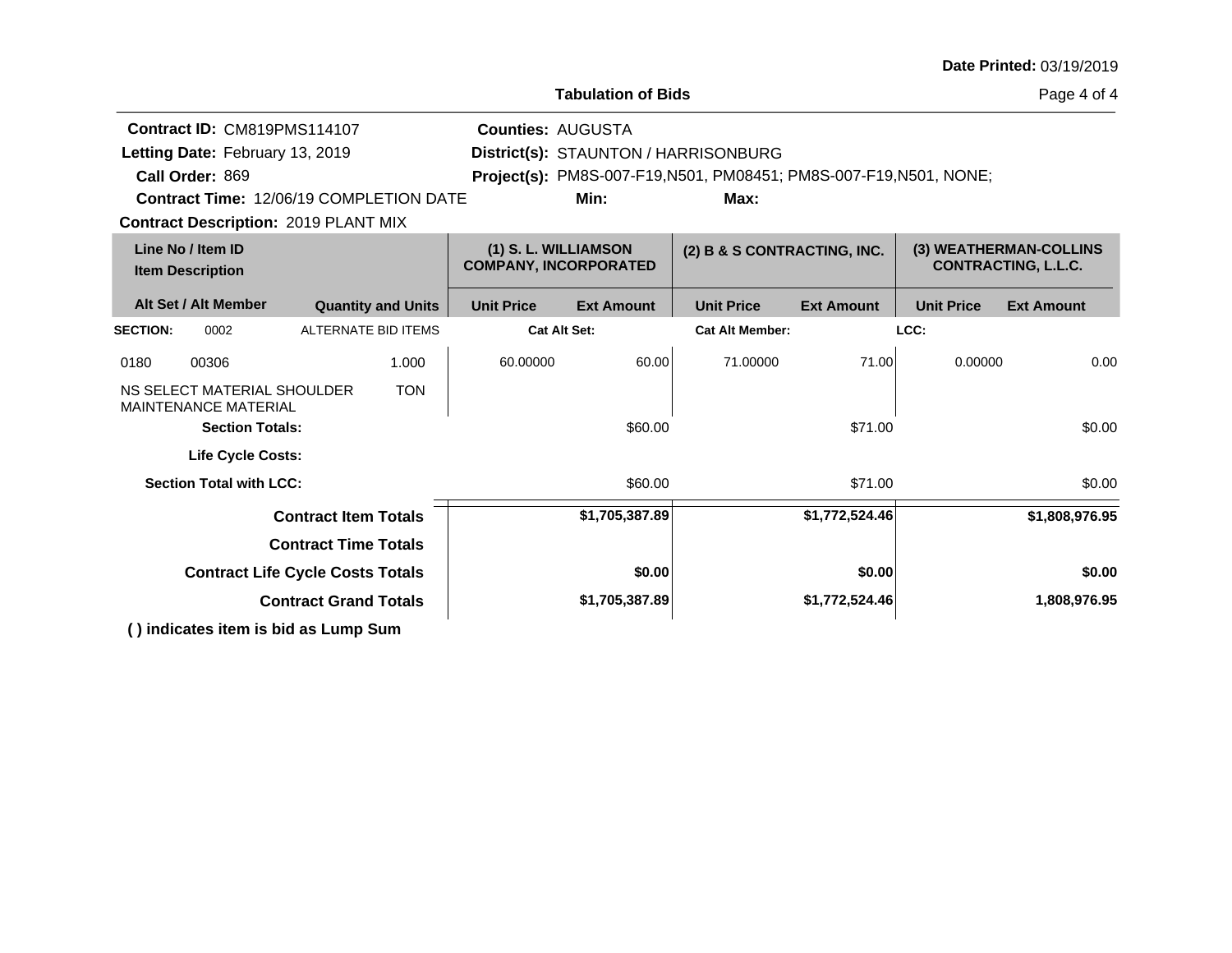Page 1 of 1

|                    | Contract ID: CM819PMS114107                     | <b>Counties: AUGUSTA</b>                                                  |  |
|--------------------|-------------------------------------------------|---------------------------------------------------------------------------|--|
|                    | <b>Letting Date:</b> February 13, 2019 10:00 AM | District(s): STAUNTON / HARRISONBURG                                      |  |
| <b>Call Order:</b> | 869                                             | <b>Project(s):</b> PM8S-007-F19, N501, PM08451; PM8S-007-F19, N501, NONE; |  |
|                    | <b>Contract Time: 12/06/19 COMPLETION DATE</b>  | Min:<br>Max:                                                              |  |
|                    | <b>Contract Description: 2019 PLANT MIX</b>     |                                                                           |  |

| Rank |             | <b>Vendor ID/Name</b>                  | <b>Total Bid</b> | <b>Percent Of Low</b><br><b>Bid</b> |
|------|-------------|----------------------------------------|------------------|-------------------------------------|
|      | W029        | S. L. WILLIAMSON COMPANY, INCORPORATED | \$1,705,387.89   | 100.00%                             |
|      | <b>B131</b> | <b>B &amp; S CONTRACTING, INC.</b>     | \$1,772,524.46   | 103.94%                             |
|      | W959        | WEATHERMAN-COLLINS CONTRACTING, L.L.C. | \$1,808,976.95   | 106.07%                             |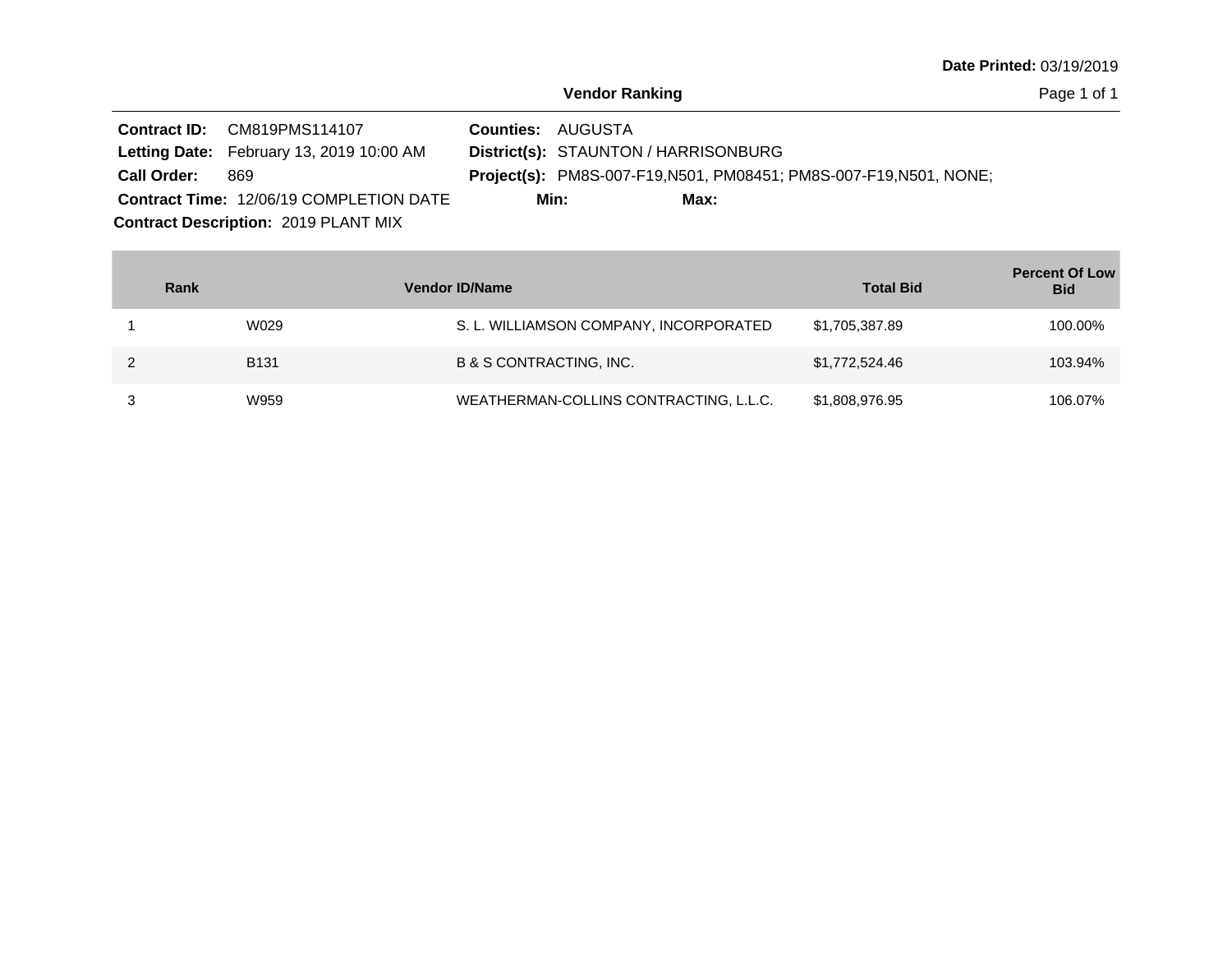**Tabulation of Bids**

Page 1 of 10

|                  | Contract ID: CM919PML114216                                  |               |                           |                              | <b>Counties: LOUDOUN</b> |                                                    |                                           |                   |                                                                                |  |
|------------------|--------------------------------------------------------------|---------------|---------------------------|------------------------------|--------------------------|----------------------------------------------------|-------------------------------------------|-------------------|--------------------------------------------------------------------------------|--|
|                  | Letting Date: February 13, 2019                              |               |                           |                              |                          | District(s): NORTHERN VA. / DISTRICTWIDE OR OFFICE |                                           |                   |                                                                                |  |
|                  | Call Order: 976                                              |               |                           |                              |                          | Project(s): PM9L-053-F19, N501, PM09356;           |                                           |                   |                                                                                |  |
|                  | <b>Contract Time: 12/06/19 COMPLETION DATE</b>               |               |                           |                              | Min:                     | Max:                                               |                                           |                   |                                                                                |  |
|                  | <b>Contract Description: 2019 PLANT MIX</b>                  |               |                           |                              |                          |                                                    |                                           |                   |                                                                                |  |
|                  | Line No / Item ID<br><b>Item Description</b>                 |               |                           | (1) FRANCIS O. DAY CO., INC. |                          |                                                    | (2) SUPERIOR PAVING<br><b>CORPORATION</b> |                   | (3) EUROVIA ATLANTIC<br><b>COAST LLC DBA VIRGINIA</b><br><b>PAVING COMPANY</b> |  |
|                  | Alt Set / Alt Member                                         |               | <b>Quantity and Units</b> | <b>Unit Price</b>            | <b>Ext Amount</b>        | <b>Unit Price</b>                                  | <b>Ext Amount</b>                         | <b>Unit Price</b> | <b>Ext Amount</b>                                                              |  |
| <b>SECTION:</b>  | 0001                                                         | ALL BID ITEMS |                           |                              | Cat Alt Set:             | <b>Cat Alt Member:</b>                             |                                           | LCC:              |                                                                                |  |
| 0010             | 10417                                                        |               | 20,933.000                | 1.96000                      | 41,028.68                | 0.01000                                            | 209.33                                    | 0.01000           | 209.33                                                                         |  |
| <b>TACK COAT</b> |                                                              |               | GAL                       |                              |                          |                                                    |                                           |                   |                                                                                |  |
| 0020             | 10700                                                        |               | 17,561.000                | 0.35000                      | 6,146.35                 | 0.90000                                            | 15,804.90                                 | 0.95000           | 16,682.95                                                                      |  |
|                  | RUMBLE STRIP, ASPHALT                                        |               | LF                        |                              |                          |                                                    |                                           |                   |                                                                                |  |
| 0030             | 10701                                                        |               | 2,927.000                 | 0.56000                      | 1,639.12                 | 1.95000                                            | 5,707.65                                  | 3.00000           | 8,781.00                                                                       |  |
| <b>COATING</b>   | LIQUID ASPHALT RUMBLE STRIP                                  |               | SY                        |                              |                          |                                                    |                                           |                   |                                                                                |  |
| 0040             | 16242                                                        |               | 22,000                    | 187.85000                    | 4,132.70                 | 250.00000                                          | 5,500.00                                  | 100.00000         | 2,200.00                                                                       |  |
| 21A OR 21B       | AGGR. BASE MATL. TY. I OR II NO.                             |               | <b>TON</b>                |                              |                          |                                                    |                                           |                   |                                                                                |  |
| 0050             | 16340                                                        |               | 14,007.840                | 63.97000                     | 896,081.52               | 71.70000                                           | 1,004,362.13                              | 75.50000          | 1,057,591.92                                                                   |  |
|                  | ASPHALT CONC. TY. SM-9.5D                                    |               | <b>TON</b>                |                              |                          |                                                    |                                           |                   |                                                                                |  |
| 0060             | 16360                                                        |               | 7,290.020                 | 73.13000                     | 533,119.16               | 79.30000                                           | 578,098.59                                | 85.00000          | 619,651.70                                                                     |  |
|                  | ASPHALT CONC. TY. SM-12.5E                                   |               | <b>TON</b>                |                              |                          |                                                    |                                           |                   |                                                                                |  |
| 0070             | 16502                                                        |               | 1,459.000                 | 123.69000                    | 180,463.71               | 90.00000                                           | 131,310.00                                | 109.00000         | 159,031.00                                                                     |  |
|                  | <b>SURF. PREPARATION &amp;</b><br><b>RESTORATION TYPE II</b> |               | <b>TON</b>                |                              |                          |                                                    |                                           |                   |                                                                                |  |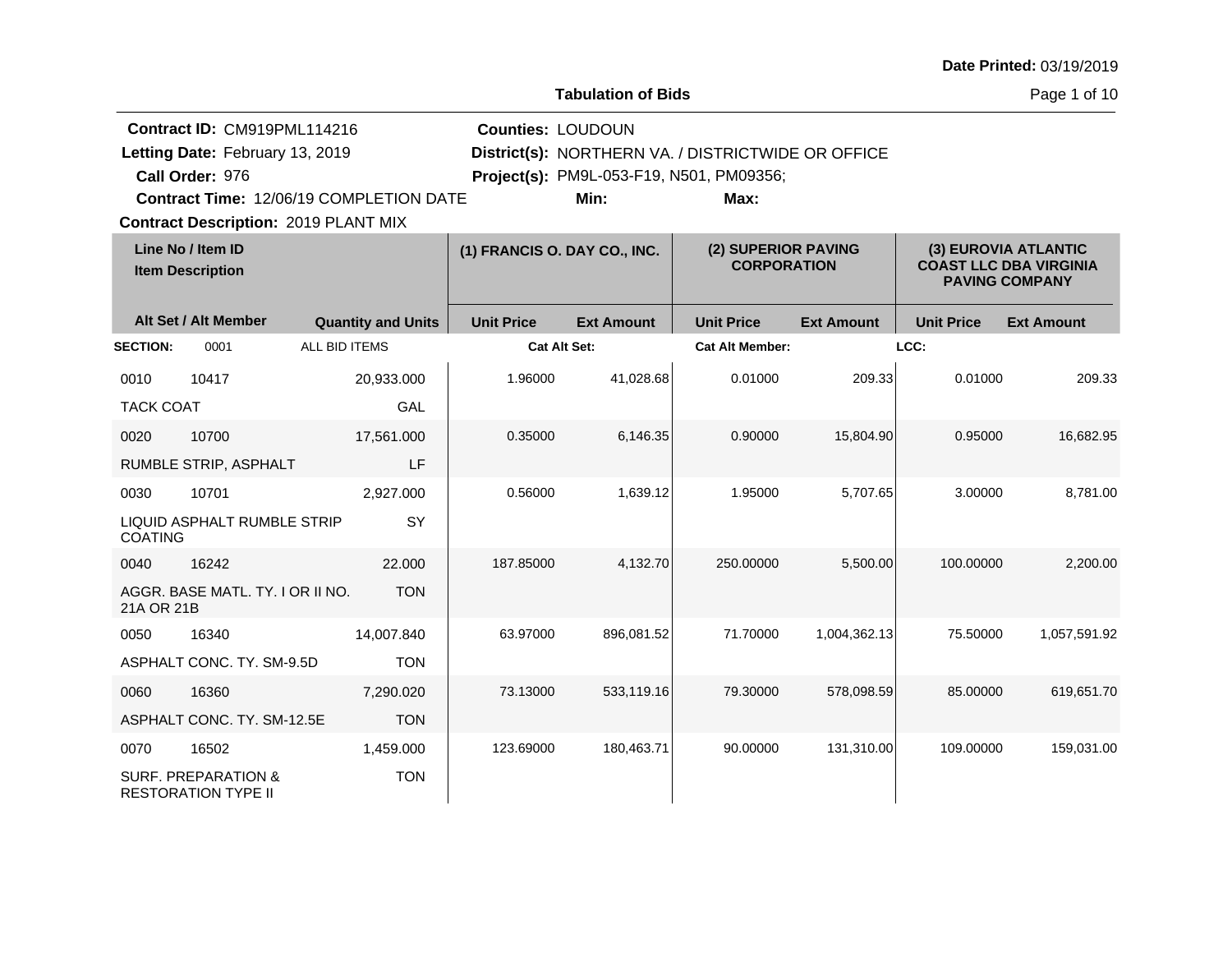**Tabulation of Bids**

Page 2 of 10

|                 | Contract ID: CM919PML114216<br>Letting Date: February 13, 2019<br>Call Order: 976 |                                             |           |                              | <b>Counties: LOUDOUN</b><br>District(s): NORTHERN VA. / DISTRICTWIDE OR OFFICE<br>Project(s): PM9L-053-F19, N501, PM09356; |                        |                                           |                   |                                                                                |
|-----------------|-----------------------------------------------------------------------------------|---------------------------------------------|-----------|------------------------------|----------------------------------------------------------------------------------------------------------------------------|------------------------|-------------------------------------------|-------------------|--------------------------------------------------------------------------------|
|                 |                                                                                   | Contract Time: 12/06/19 COMPLETION DATE     |           |                              | Min:                                                                                                                       | Max:                   |                                           |                   |                                                                                |
|                 |                                                                                   | <b>Contract Description: 2019 PLANT MIX</b> |           |                              |                                                                                                                            |                        |                                           |                   |                                                                                |
|                 | Line No / Item ID<br><b>Item Description</b>                                      |                                             |           | (1) FRANCIS O. DAY CO., INC. |                                                                                                                            |                        | (2) SUPERIOR PAVING<br><b>CORPORATION</b> |                   | (3) EUROVIA ATLANTIC<br><b>COAST LLC DBA VIRGINIA</b><br><b>PAVING COMPANY</b> |
|                 | Alt Set / Alt Member                                                              | <b>Quantity and Units</b>                   |           | <b>Unit Price</b>            | <b>Ext Amount</b>                                                                                                          | <b>Unit Price</b>      | <b>Ext Amount</b>                         | <b>Unit Price</b> | <b>Ext Amount</b>                                                              |
| <b>SECTION:</b> | 0001                                                                              | ALL BID ITEMS                               |           |                              | <b>Cat Alt Set:</b>                                                                                                        | <b>Cat Alt Member:</b> |                                           | LCC:              |                                                                                |
| 0080            | 16522                                                                             | 153,584.410                                 |           | 1.72000                      | 264,165.19                                                                                                                 | 1.90000                | 291,810.38                                | 2.00000           | 307,168.82                                                                     |
| $-2"$           | FLEXIBLE PAVEMENT PLANING 0"                                                      |                                             | <b>SY</b> |                              |                                                                                                                            |                        |                                           |                   |                                                                                |
| 0090            | 16523                                                                             | 59,510.290                                  |           | 2.05000                      | 121,996.09                                                                                                                 | 2.20000                | 130,922.64                                | 2.60000           | 154,726.75                                                                     |
| ABOVE 2" - 4"   | FLEXIBLE PAVEMENT PLANING                                                         |                                             | SY        |                              |                                                                                                                            |                        |                                           |                   |                                                                                |
| 0100            | 24265                                                                             |                                             | (1)       | 122,000.00000                | 122,000.00                                                                                                                 | 50,000.00000           | 50,000.00                                 | 195,500.00000     | 195,500.00                                                                     |
| (PM9L)          | NS MAINTENANCE OF TRAFFIC                                                         |                                             | LS        |                              |                                                                                                                            |                        |                                           |                   |                                                                                |
| 0110            | 24282                                                                             | 2,795.000                                   |           | 30.60000                     | 85,527.00                                                                                                                  | 23.00000               | 64,285.00                                 | 26.00000          | 72,670.00                                                                      |
|                 | <b>FLAGGER SERVICE</b>                                                            |                                             | <b>HR</b> |                              |                                                                                                                            |                        |                                           |                   |                                                                                |
| 0120            | 51615                                                                             | 8,756.000                                   |           | 0.51000                      | 4,465.56                                                                                                                   | 1.00000                | 8,756.00                                  | 0.60000           | 5,253.60                                                                       |
|                 | 14/1 ENCLOSED COND. CABLE                                                         |                                             | LF        |                              |                                                                                                                            |                        |                                           |                   |                                                                                |
| 0130            | 51912                                                                             | 2,904.000                                   |           | 5.61000                      | 16,291.44                                                                                                                  | 9.00000                | 26,136.00                                 | 6.00000           | 17,424.00                                                                      |
|                 | LOOP SAW CUT 3/8"                                                                 |                                             | LF        |                              |                                                                                                                            |                        |                                           |                   |                                                                                |
| 0140            | 51913                                                                             | 660,000                                     |           | 23.46000                     | 15,483.60                                                                                                                  | 15.00000               | 9,900.00                                  | 25.00000          | 16,500.00                                                                      |
|                 | LOOP SAWCUT 5/8"                                                                  |                                             | LF        |                              |                                                                                                                            |                        |                                           |                   |                                                                                |
| 0150            | 54032                                                                             | 192,388.000                                 |           | 0.50000                      | 96,194.00                                                                                                                  | 0.48000                | 92,346.24                                 | 0.55000           | 105,813.40                                                                     |
| 4"              | TYPE B CLASS I PVMT LINE MRKG                                                     |                                             | LF        |                              |                                                                                                                            |                        |                                           |                   |                                                                                |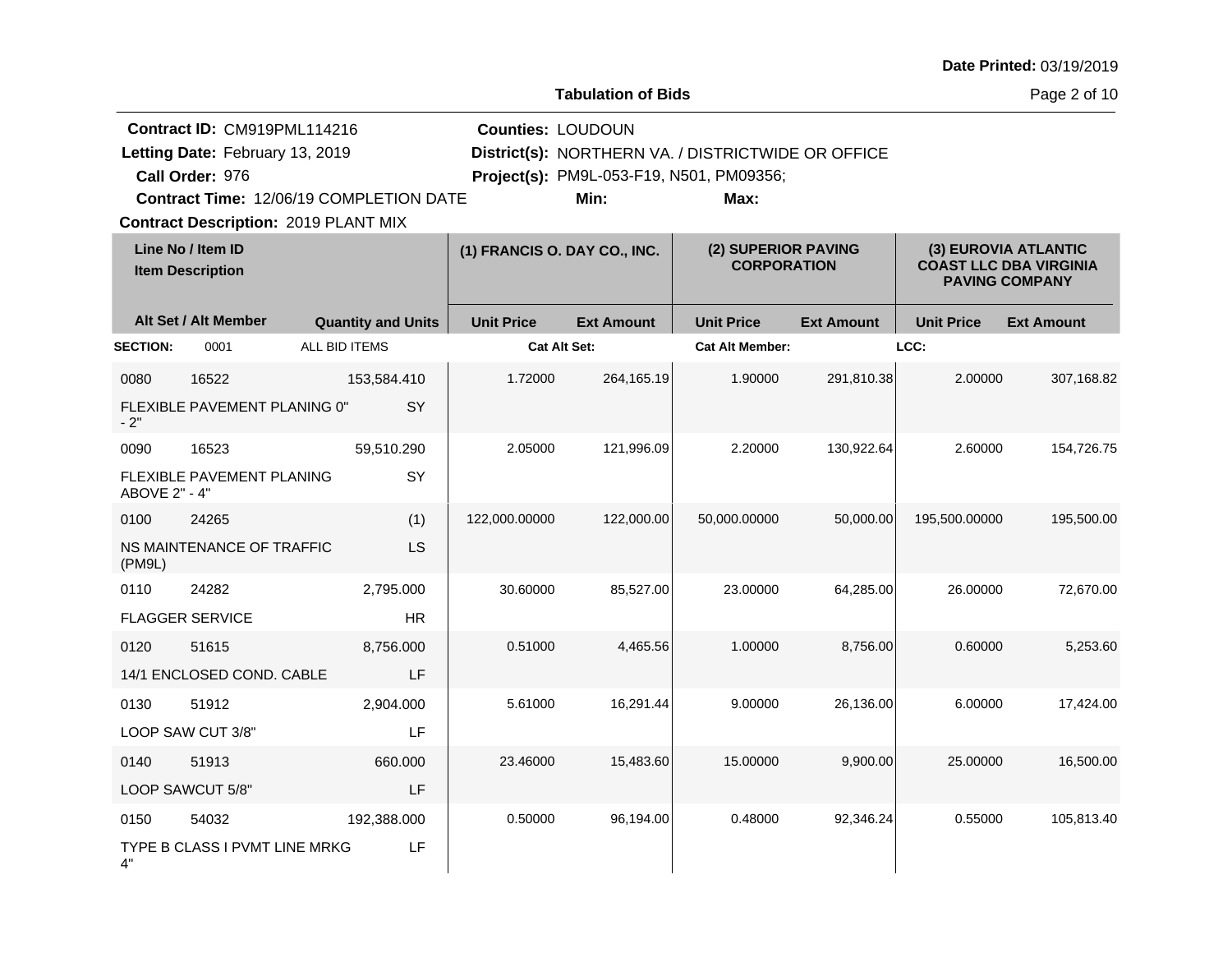**Tabulation of Bids**

Page 3 of 10

|                    | Contract ID: CM919PML114216<br>Letting Date: February 13, 2019<br>Call Order: 976 |                           |                              | <b>Counties: LOUDOUN</b> | District(s): NORTHERN VA. / DISTRICTWIDE OR OFFICE<br>Project(s): PM9L-053-F19, N501, PM09356; |                                           |                   |                                                                                |
|--------------------|-----------------------------------------------------------------------------------|---------------------------|------------------------------|--------------------------|------------------------------------------------------------------------------------------------|-------------------------------------------|-------------------|--------------------------------------------------------------------------------|
|                    | Contract Time: 12/06/19 COMPLETION DATE                                           |                           |                              | Min:                     | Max:                                                                                           |                                           |                   |                                                                                |
|                    | <b>Contract Description: 2019 PLANT MIX</b>                                       |                           |                              |                          |                                                                                                |                                           |                   |                                                                                |
|                    | Line No / Item ID<br><b>Item Description</b>                                      |                           | (1) FRANCIS O. DAY CO., INC. |                          |                                                                                                | (2) SUPERIOR PAVING<br><b>CORPORATION</b> |                   | (3) EUROVIA ATLANTIC<br><b>COAST LLC DBA VIRGINIA</b><br><b>PAVING COMPANY</b> |
|                    | Alt Set / Alt Member                                                              | <b>Quantity and Units</b> | <b>Unit Price</b>            | <b>Ext Amount</b>        | <b>Unit Price</b>                                                                              | <b>Ext Amount</b>                         | <b>Unit Price</b> | <b>Ext Amount</b>                                                              |
| <b>SECTION:</b>    | 0001                                                                              | ALL BID ITEMS             |                              | <b>Cat Alt Set:</b>      | <b>Cat Alt Member:</b>                                                                         |                                           | LCC:              |                                                                                |
| 0160               | 54034                                                                             | 204.000                   | 2.95000                      | 601.80                   | 3.30000                                                                                        | 673.20                                    | 3.00000           | 612.00                                                                         |
| 6"                 | TYPE B CLASS I PVMT LINE MRKG                                                     | LF                        |                              |                          |                                                                                                |                                           |                   |                                                                                |
| 0170               | 54037                                                                             | 2,054.000                 | 3.06000                      | 6,285.24                 | 3.65000                                                                                        | 7,497.10                                  | 3.30000           | 6,778.20                                                                       |
| 8"                 | TYPE B CLASS I PVMT LINE MRKG                                                     | LF                        |                              |                          |                                                                                                |                                           |                   |                                                                                |
| 0180               | 54042                                                                             | 3,979.000                 | 6.12000                      | 24,351.48                | 7.50000                                                                                        | 29,842.50                                 | 6.50000           | 25,863.50                                                                      |
| <b>MARKING 24"</b> | TYPE B CLASS I PAVE. LINE                                                         | LF                        |                              |                          |                                                                                                |                                           |                   |                                                                                |
| 0190               | 54217                                                                             | 1,451.000                 | 26.51000                     | 38,466.01                | 25.75000                                                                                       | 37,363.25                                 | 30.00000          | 43,530.00                                                                      |
|                    | SNOW PLOW. RAISED PAVE.<br>MARKER ASPH.CONC                                       | EA                        |                              |                          |                                                                                                |                                           |                   |                                                                                |
| 0200               | 54400                                                                             | 14.000                    | 408.00000                    | 5,712.00                 | 500.00000                                                                                      | 7,000.00                                  | 450.00000         | 6,300.00                                                                       |
|                    | PVMT MESSAGE MARK. ONLY                                                           | EA                        |                              |                          |                                                                                                |                                           |                   |                                                                                |
| 0210               | 54401                                                                             | 1.000                     | 1,836.00000                  | 1,836.00                 | 1,400.00000                                                                                    | 1,400.00                                  | 2,000.00000       | 2,000.00                                                                       |
| <b>ZONE</b>        | PVMT MESSAGE MARK. SCHOOL                                                         | EA                        |                              |                          |                                                                                                |                                           |                   |                                                                                |
| 0220               | 54428                                                                             | 481,808.000               | 0.09000                      | 43,362.72                | 0.09000                                                                                        | 43,362.72                                 | 0.10000           | 48,180.80                                                                      |
|                    | TEMP. PVMT MRKG, TY. A, 4"                                                        | LF                        |                              |                          |                                                                                                |                                           |                   |                                                                                |
| 0230               | 54440                                                                             | 960,000                   | 4.08000                      | 3,916.80                 | 3.00000                                                                                        | 2,880.00                                  | 4.00000           | 3,840.00                                                                       |
|                    | TEMP. PVMT MRKG, TY. A, 24"                                                       | LF                        |                              |                          |                                                                                                |                                           |                   |                                                                                |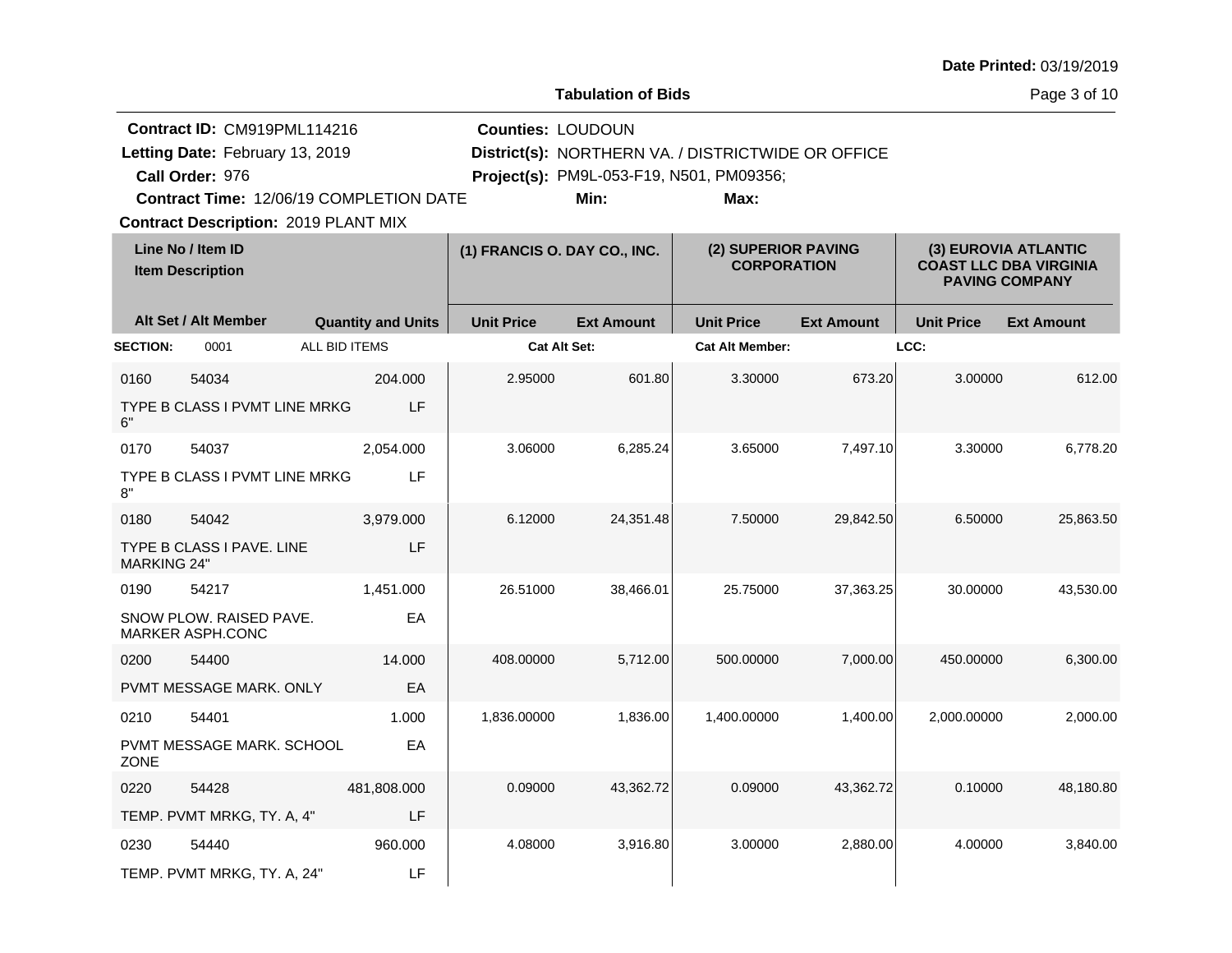**Tabulation of Bids**

Page 4 of 10

|                 | Contract ID: CM919PML114216<br>Letting Date: February 13, 2019<br>Call Order: 976<br><b>Contract Time: 12/06/19 COMPLETION DATE</b><br><b>Contract Description: 2019 PLANT MIX</b> |               |                           | <b>Counties: LOUDOUN</b>     | Min:              | District(s): NORTHERN VA. / DISTRICTWIDE OR OFFICE<br>Project(s): PM9L-053-F19, N501, PM09356;<br>Max: |                   |                                                                                |                   |
|-----------------|------------------------------------------------------------------------------------------------------------------------------------------------------------------------------------|---------------|---------------------------|------------------------------|-------------------|--------------------------------------------------------------------------------------------------------|-------------------|--------------------------------------------------------------------------------|-------------------|
|                 | Line No / Item ID<br><b>Item Description</b>                                                                                                                                       |               |                           | (1) FRANCIS O. DAY CO., INC. |                   | (2) SUPERIOR PAVING<br><b>CORPORATION</b>                                                              |                   | (3) EUROVIA ATLANTIC<br><b>COAST LLC DBA VIRGINIA</b><br><b>PAVING COMPANY</b> |                   |
|                 | Alt Set / Alt Member                                                                                                                                                               |               | <b>Quantity and Units</b> | <b>Unit Price</b>            | <b>Ext Amount</b> | <b>Unit Price</b>                                                                                      | <b>Ext Amount</b> | <b>Unit Price</b>                                                              | <b>Ext Amount</b> |
| <b>SECTION:</b> | 0001                                                                                                                                                                               | ALL BID ITEMS |                           | <b>Cat Alt Set:</b>          |                   | <b>Cat Alt Member:</b>                                                                                 |                   | LCC:                                                                           |                   |
| 0240            | 54571                                                                                                                                                                              |               | 2.000                     | 131.58000                    | 263.16            | 150.00000                                                                                              | 300.00            | 140.00000                                                                      | 280.00            |
| TY B, CL I      | PVMT SYMB MRKG THRU ARROW                                                                                                                                                          |               | EA                        |                              |                   |                                                                                                        |                   |                                                                                |                   |
| 0250            | 54574                                                                                                                                                                              |               | 56.000                    | 90.78000                     | 5,083.68          | 150.00000                                                                                              | 8,400.00          | 100.00000                                                                      | 5,600.00          |
|                 | <b>PVMT SYMB MRKG SGL TURN</b><br>ARROW TY B, CL I                                                                                                                                 |               | EA                        |                              |                   |                                                                                                        |                   |                                                                                |                   |
| 0260            | 54577                                                                                                                                                                              |               | 3.000                     | 255.00000                    | 765.00            | 300.00000                                                                                              | 900.00            | 275.00000                                                                      | 825.00            |
|                 | <b>PVMT SYMB MRKG DBL TURN</b><br>ARROW THRU/LT OR RT TY B, CL I                                                                                                                   |               | EA                        |                              |                   |                                                                                                        |                   |                                                                                |                   |
| 0270            | 56022                                                                                                                                                                              |               | 110.000                   | 5.10000                      | 561.00            | 25.00000                                                                                               | 2,750.00          | 5.50000                                                                        | 605.00            |
|                 | 1" METAL CONDUIT                                                                                                                                                                   |               | LF                        |                              |                   |                                                                                                        |                   |                                                                                |                   |
|                 | <b>Section Totals:</b>                                                                                                                                                             |               |                           |                              | \$2,519,939.01    |                                                                                                        | \$2,557,517.63    |                                                                                | \$2,883,618.97    |
|                 | <b>Life Cycle Costs:</b>                                                                                                                                                           |               |                           |                              |                   |                                                                                                        |                   |                                                                                |                   |
|                 | <b>Section Total with LCC:</b>                                                                                                                                                     |               |                           |                              | \$2,519,939.01    |                                                                                                        | \$2,557,517.63    |                                                                                | \$2,883,618.97    |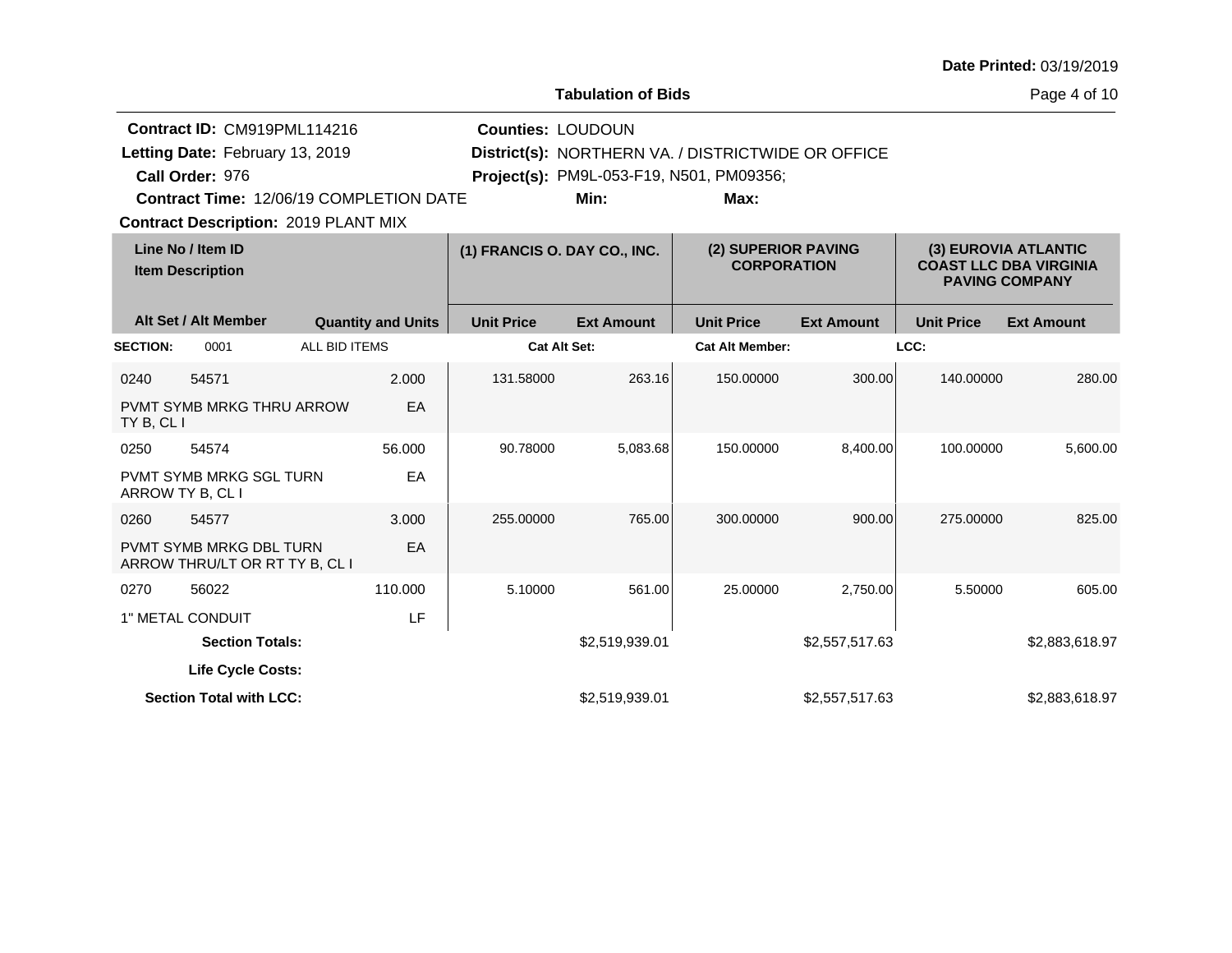**Tabulation of Bids**

Page 5 of 10

|                                              | Contract ID: CM919PML114216                                                                                         |  |                           |                              | <b>Counties: LOUDOUN</b>                           |                                           |                   |                                                                                |                   |
|----------------------------------------------|---------------------------------------------------------------------------------------------------------------------|--|---------------------------|------------------------------|----------------------------------------------------|-------------------------------------------|-------------------|--------------------------------------------------------------------------------|-------------------|
|                                              | Letting Date: February 13, 2019                                                                                     |  |                           |                              | District(s): NORTHERN VA. / DISTRICTWIDE OR OFFICE |                                           |                   |                                                                                |                   |
|                                              | Call Order: 976                                                                                                     |  |                           |                              | Project(s): PM9L-053-F19, N501, PM09356;           |                                           |                   |                                                                                |                   |
|                                              | <b>Contract Time: 12/06/19 COMPLETION DATE</b>                                                                      |  |                           |                              | Min:                                               | Max:                                      |                   |                                                                                |                   |
|                                              | <b>Contract Description: 2019 PLANT MIX</b>                                                                         |  |                           |                              |                                                    |                                           |                   |                                                                                |                   |
| Line No / Item ID<br><b>Item Description</b> |                                                                                                                     |  |                           | (1) FRANCIS O. DAY CO., INC. |                                                    | (2) SUPERIOR PAVING<br><b>CORPORATION</b> |                   | (3) EUROVIA ATLANTIC<br><b>COAST LLC DBA VIRGINIA</b><br><b>PAVING COMPANY</b> |                   |
|                                              | Alt Set / Alt Member                                                                                                |  | <b>Quantity and Units</b> | <b>Unit Price</b>            | <b>Ext Amount</b>                                  | <b>Unit Price</b>                         | <b>Ext Amount</b> | <b>Unit Price</b>                                                              | <b>Ext Amount</b> |
| <b>SECTION:</b>                              | ALTERNATE BID ITEMS<br>0002                                                                                         |  |                           | <b>Cat Alt Set:</b>          |                                                    | <b>Cat Alt Member:</b>                    |                   | LCC:                                                                           |                   |
| 0280<br>00306<br>1.000                       |                                                                                                                     |  | 170.25000                 | 170.25                       | 250.00000                                          | 250.00                                    | 95.00000          | 95.00                                                                          |                   |
|                                              | NS SELECT MATERIAL SHOULDER<br><b>MAINTENANCE MATERIAL</b>                                                          |  | <b>TON</b>                |                              |                                                    |                                           |                   |                                                                                |                   |
|                                              | <b>Section Totals:</b>                                                                                              |  |                           |                              | \$170.25                                           |                                           | \$250.00          |                                                                                | \$95.00           |
|                                              | <b>Life Cycle Costs:</b>                                                                                            |  |                           |                              |                                                    |                                           |                   |                                                                                |                   |
|                                              | <b>Section Total with LCC:</b>                                                                                      |  |                           |                              | \$170.25                                           |                                           | \$250.00          |                                                                                | \$95.00           |
|                                              | <b>Contract Item Totals</b>                                                                                         |  |                           |                              | \$2,520,109.26                                     |                                           | \$2,557,767.63    |                                                                                | \$2,883,713.97    |
| <b>Contract Time Totals</b>                  |                                                                                                                     |  |                           |                              |                                                    |                                           |                   |                                                                                |                   |
| <b>Contract Life Cycle Costs Totals</b>      |                                                                                                                     |  |                           |                              | \$0.00                                             |                                           | \$0.00            |                                                                                | \$0.00            |
|                                              | <b>Contract Grand Totals</b>                                                                                        |  |                           |                              | \$2,520,109.26                                     |                                           | \$2,557,767.63    |                                                                                | 2,883,713.97      |
|                                              | $\lambda$ and $\lambda$ and $\lambda$ are the set of $\lambda$ and $\lambda$ are the set of $\lambda$ and $\lambda$ |  |                           |                              |                                                    |                                           |                   |                                                                                |                   |

**( ) indicates item is bid as Lump Sum**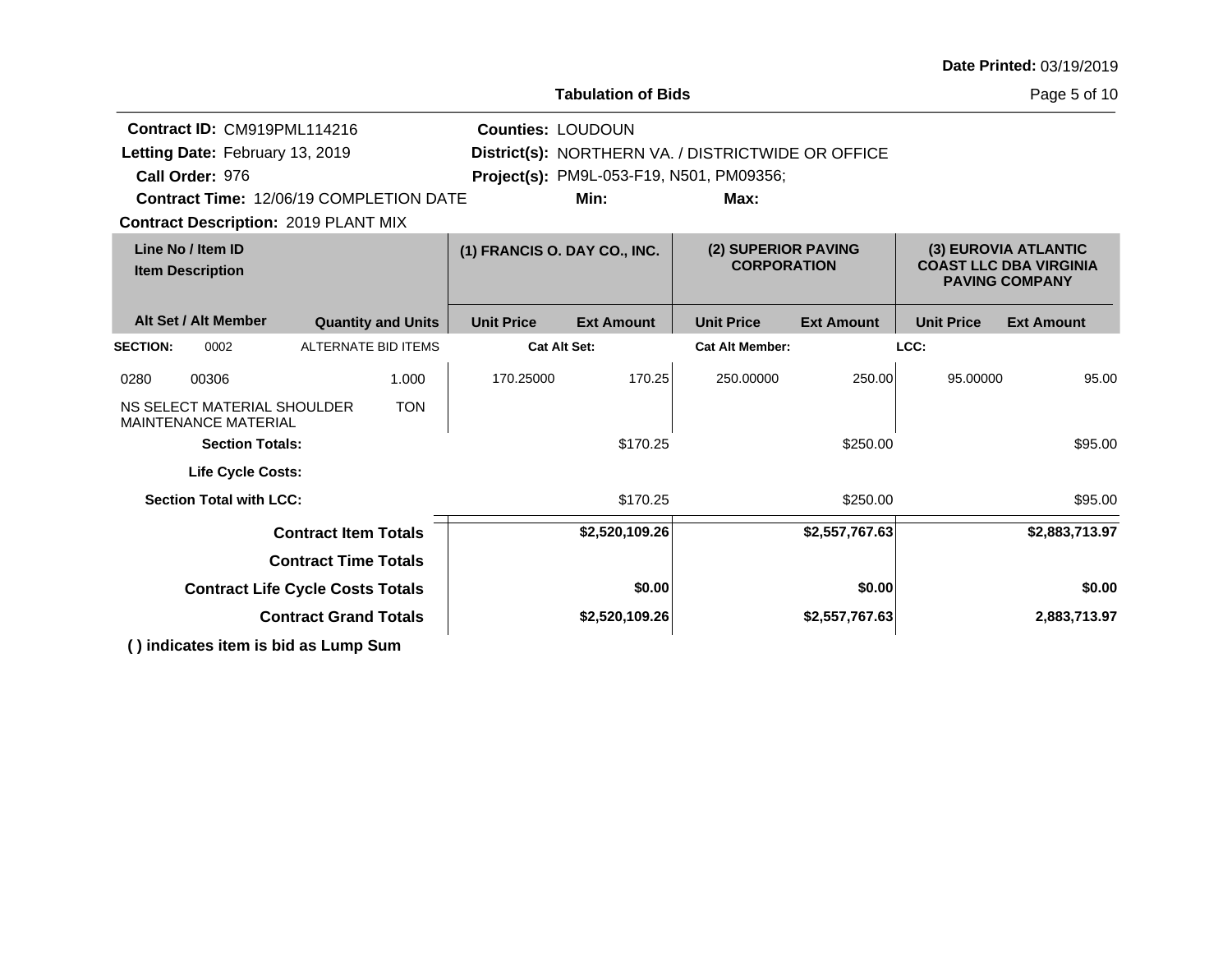**Tabulation of Bids**

Page 6 of 10

| Contract ID: CM919PML114216                    | <b>Counties: LOUDOUN</b>                        |                                                    |  |
|------------------------------------------------|-------------------------------------------------|----------------------------------------------------|--|
| Letting Date: February 13, 2019                |                                                 | District(s): NORTHERN VA. / DISTRICTWIDE OR OFFICE |  |
| Call Order: 976                                | <b>Project(s): PM9L-053-F19, N501, PM09356;</b> |                                                    |  |
| <b>Contract Time: 12/06/19 COMPLETION DATE</b> | Min:                                            | Max:                                               |  |
| <b>Contract Description: 2019 PLANT MIX</b>    |                                                 |                                                    |  |

|                  | Line No / Item ID<br><b>Item Description</b>                 |                           | (4) CHEMUNG CONTRACTING<br><b>CORPORATION</b> |                   | (5) ARTHUR CONSTRUCTION<br>CO., INC. |                   |                   |                   |
|------------------|--------------------------------------------------------------|---------------------------|-----------------------------------------------|-------------------|--------------------------------------|-------------------|-------------------|-------------------|
|                  | Alt Set / Alt Member                                         | <b>Quantity and Units</b> | <b>Unit Price</b>                             | <b>Ext Amount</b> | <b>Unit Price</b>                    | <b>Ext Amount</b> | <b>Unit Price</b> | <b>Ext Amount</b> |
| <b>SECTION:</b>  | 0001                                                         | ALL BID ITEMS             | <b>Cat Alt Set:</b>                           |                   | <b>Cat Alt Member:</b>               |                   | LCC:              |                   |
| 0010             | 10417                                                        | 20,933.000                | 3.00000                                       | 62,799.00         | 3.00000                              | 62,799.00         |                   |                   |
| <b>TACK COAT</b> |                                                              | GAL                       |                                               |                   |                                      |                   |                   |                   |
| 0020             | 10700                                                        | 17,561.000                | 0.75000                                       | 13,170.75         | 3.00000                              | 52,683.00         |                   |                   |
|                  | RUMBLE STRIP, ASPHALT                                        | LF                        |                                               |                   |                                      |                   |                   |                   |
| 0030             | 10701                                                        | 2,927.000                 | 1.00000                                       | 2,927.00          | 7.00000                              | 20,489.00         |                   |                   |
| <b>COATING</b>   | LIQUID ASPHALT RUMBLE STRIP                                  | SY                        |                                               |                   |                                      |                   |                   |                   |
| 0040             | 16242                                                        | 22,000                    | 40.00000                                      | 880.00            | 100.00000                            | 2,200.00          |                   |                   |
| 21A OR 21B       | AGGR. BASE MATL. TY. I OR II NO.                             | <b>TON</b>                |                                               |                   |                                      |                   |                   |                   |
| 0050             | 16340                                                        | 14,007.840                | 72.00000                                      | 1,008,564.48      | 84.00000                             | 1,176,658.56      |                   |                   |
|                  | ASPHALT CONC. TY. SM-9.5D                                    | <b>TON</b>                |                                               |                   |                                      |                   |                   |                   |
| 0060             | 16360                                                        | 7,290.020                 | 85.00000                                      | 619,651.70        | 91.00000                             | 663,391.82        |                   |                   |
|                  | ASPHALT CONC. TY. SM-12.5E                                   | <b>TON</b>                |                                               |                   |                                      |                   |                   |                   |
| 0070             | 16502                                                        | 1,459.000                 | 118.00000                                     | 172,162.00        | 115.00000                            | 167,785.00        |                   |                   |
|                  | <b>SURF. PREPARATION &amp;</b><br><b>RESTORATION TYPE II</b> | <b>TON</b>                |                                               |                   |                                      |                   |                   |                   |
| 0080             | 16522                                                        | 153,584.410               | 3.50000                                       | 537,545.44        | 1.90000                              | 291,810.38        |                   |                   |
| $-2"$            | FLEXIBLE PAVEMENT PLANING 0"                                 | SY                        |                                               |                   |                                      |                   |                   |                   |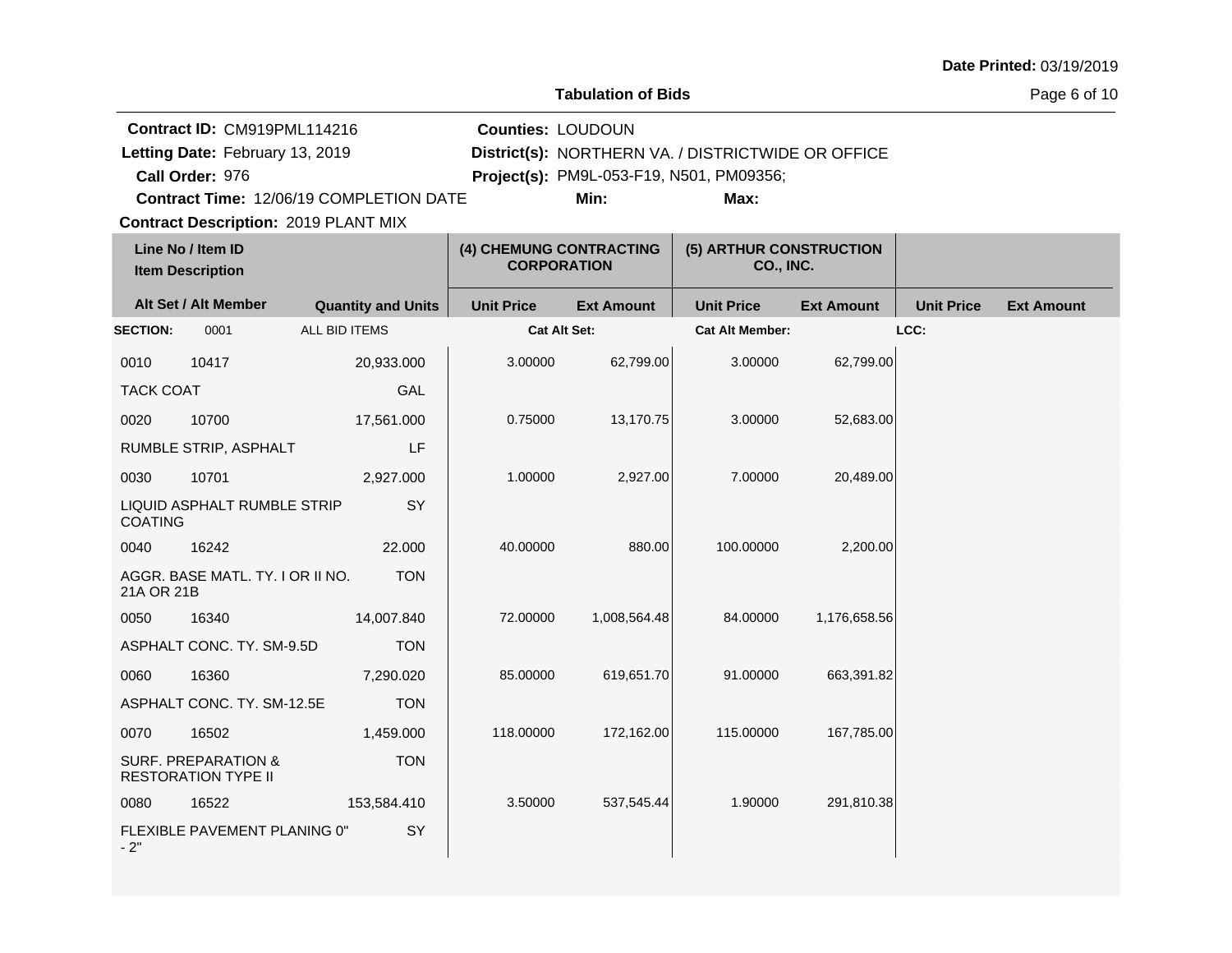**Tabulation of Bids**

Page 7 of 10

 $\overline{a}$ 

|                      | Contract ID: CM919PML114216                  |                           |                   | <b>Counties: LOUDOUN</b>                      |                   |                                                    |                   |                   |  |
|----------------------|----------------------------------------------|---------------------------|-------------------|-----------------------------------------------|-------------------|----------------------------------------------------|-------------------|-------------------|--|
|                      | Letting Date: February 13, 2019              |                           |                   |                                               |                   | District(s): NORTHERN VA. / DISTRICTWIDE OR OFFICE |                   |                   |  |
|                      | Call Order: 976                              |                           |                   |                                               |                   | Project(s): PM9L-053-F19, N501, PM09356;           |                   |                   |  |
|                      | Contract Time: 12/06/19 COMPLETION DATE      |                           |                   |                                               | Min:              | Max:                                               |                   |                   |  |
|                      | <b>Contract Description: 2019 PLANT MIX</b>  |                           |                   |                                               |                   |                                                    |                   |                   |  |
|                      | Line No / Item ID<br><b>Item Description</b> |                           |                   | (4) CHEMUNG CONTRACTING<br><b>CORPORATION</b> |                   | (5) ARTHUR CONSTRUCTION<br>CO., INC.               |                   |                   |  |
| Alt Set / Alt Member |                                              | <b>Quantity and Units</b> | <b>Unit Price</b> | <b>Ext Amount</b>                             | <b>Unit Price</b> | <b>Ext Amount</b>                                  | <b>Unit Price</b> | <b>Ext Amount</b> |  |
| <b>SECTION:</b>      | 0001                                         | <b>ALL BID ITEMS</b>      |                   | <b>Cat Alt Set:</b>                           |                   | <b>Cat Alt Member:</b>                             |                   | LCC:              |  |
| 0090                 | 16523                                        |                           | 59,510.290        | 4.00000                                       | 238,041.16        | 2.50000                                            | 148,775.73        |                   |  |
| ABOVE 2" - 4"        | FLEXIBLE PAVEMENT PLANING                    |                           | SY                |                                               |                   |                                                    |                   |                   |  |
| 0100                 | 24265                                        |                           | (1)               | 75,000.00000                                  | 75,000.00         | 150,000.00000                                      | 150,000.00        |                   |  |
| (PM9L)               | NS MAINTENANCE OF TRAFFIC                    |                           | LS                |                                               |                   |                                                    |                   |                   |  |
| 0110                 | 24282                                        |                           | 2,795.000         | 25.00000                                      | 69,875.00         | 30.00000                                           | 83,850.00         |                   |  |
|                      | <b>FLAGGER SERVICE</b>                       |                           | <b>HR</b>         |                                               |                   |                                                    |                   |                   |  |
| 0120                 | 51615                                        |                           | 8,756.000         | 1.00000                                       | 8,756.00          | 1.30000                                            | 11,382.80         |                   |  |
|                      | 14/1 ENCLOSED COND. CABLE                    |                           | LF                |                                               |                   |                                                    |                   |                   |  |
| 0130                 | 51912                                        |                           | 2,904.000         | 9.00000                                       | 26,136.00         | 11.75000                                           | 34,122.00         |                   |  |
|                      | LOOP SAW CUT 3/8"                            |                           | LF                |                                               |                   |                                                    |                   |                   |  |
| 0140                 | 51913                                        |                           | 660.000           | 15.00000                                      | 9,900.00          | 19.50000                                           | 12,870.00         |                   |  |
|                      | LOOP SAWCUT 5/8"                             |                           | LF                |                                               |                   |                                                    |                   |                   |  |
| 0150                 | 54032                                        |                           | 192,388.000       | 0.48000                                       | 92,346.24         | 0.90000                                            | 173,149.20        |                   |  |
| 4"                   | TYPE B CLASS I PVMT LINE MRKG                |                           | LF                |                                               |                   |                                                    |                   |                   |  |
| 0160                 | 54034                                        |                           | 204.000           | 3.30000                                       | 673.20            | 2.50000                                            | 510.00            |                   |  |
| 6"                   | TYPE B CLASS I PVMT LINE MRKG                |                           | LF                |                                               |                   |                                                    |                   |                   |  |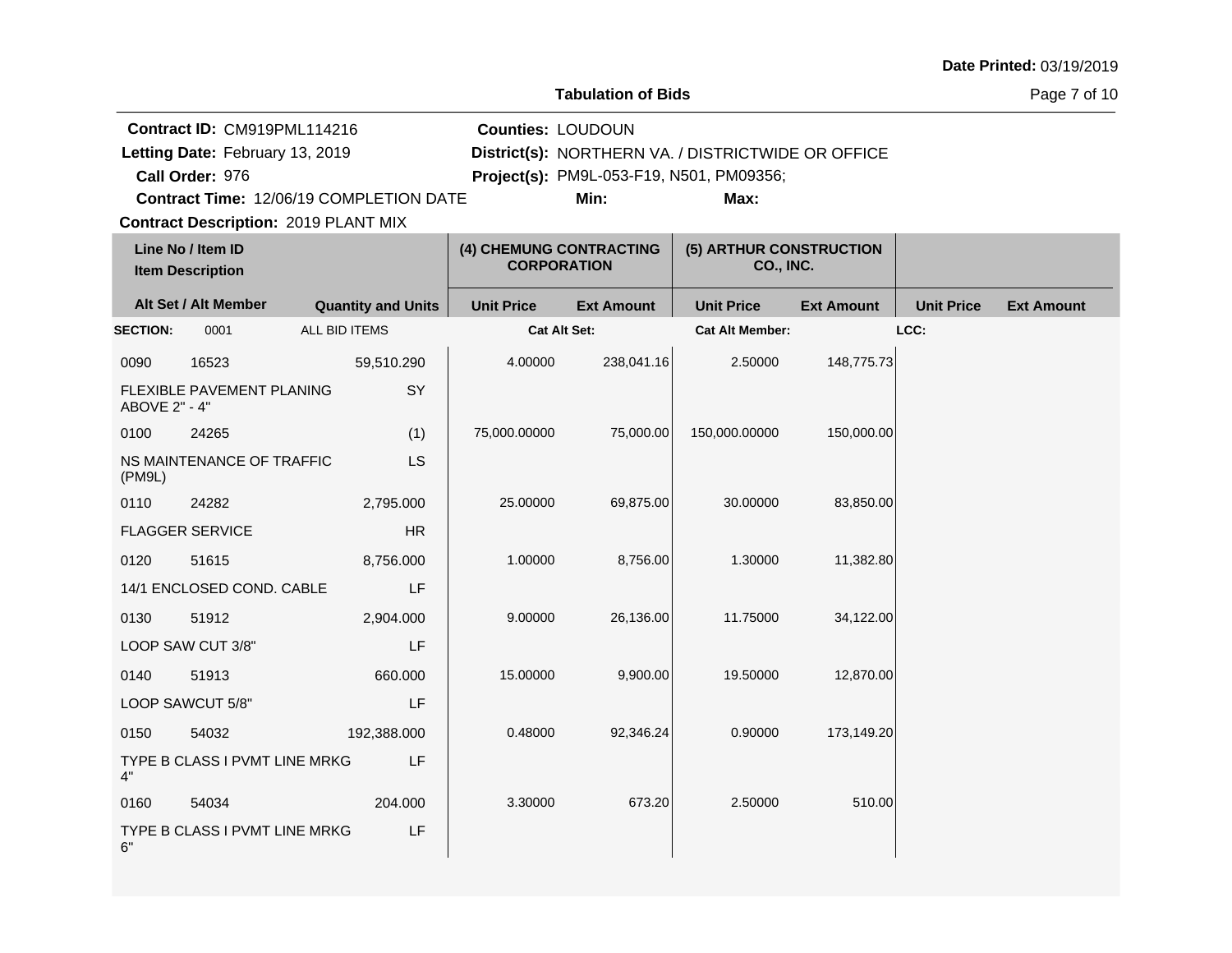**Tabulation of Bids**

Page 8 of 10

| Contract ID: CM919PML114216                                    | <b>Counties: LOUDOUN</b>                      |                     |                                      |                                                    |                   |                   |                   |  |  |
|----------------------------------------------------------------|-----------------------------------------------|---------------------|--------------------------------------|----------------------------------------------------|-------------------|-------------------|-------------------|--|--|
| Letting Date: February 13, 2019                                |                                               |                     |                                      | District(s): NORTHERN VA. / DISTRICTWIDE OR OFFICE |                   |                   |                   |  |  |
| Call Order: 976                                                |                                               |                     |                                      | <b>Project(s): PM9L-053-F19, N501, PM09356;</b>    |                   |                   |                   |  |  |
| <b>Contract Time: 12/06/19 COMPLETION DATE</b><br>Min:<br>Max: |                                               |                     |                                      |                                                    |                   |                   |                   |  |  |
|                                                                | <b>Contract Description: 2019 PLANT MIX</b>   |                     |                                      |                                                    |                   |                   |                   |  |  |
| Line No / Item ID<br><b>Item Description</b>                   | (4) CHEMUNG CONTRACTING<br><b>CORPORATION</b> |                     | (5) ARTHUR CONSTRUCTION<br>CO., INC. |                                                    |                   |                   |                   |  |  |
| Alt Set / Alt Member                                           | <b>Quantity and Units</b>                     | <b>Unit Price</b>   | <b>Ext Amount</b>                    | <b>Unit Price</b>                                  | <b>Ext Amount</b> | <b>Unit Price</b> | <b>Ext Amount</b> |  |  |
| <b>SECTION:</b><br>0001                                        | ALL BID ITEMS                                 | <b>Cat Alt Set:</b> |                                      | <b>Cat Alt Member:</b>                             |                   | LCC:              |                   |  |  |

| <b>SECTION:</b>    | 0001                                        | ALL BID ITEMS | <b>Cat Alt Set:</b> |           | <b>Cat Alt Member:</b> | LCC:      |
|--------------------|---------------------------------------------|---------------|---------------------|-----------|------------------------|-----------|
| 0170               | 54037                                       | 2,054.000     | 3.65000             | 7,497.10  | 2.50000                | 5,135.00  |
| 8"                 | TYPE B CLASS I PVMT LINE MRKG               | <b>LF</b>     |                     |           |                        |           |
| 0180               | 54042                                       | 3,979.000     | 7.50000             | 29,842.50 | 8.25000                | 32,826.75 |
| <b>MARKING 24"</b> | TYPE B CLASS I PAVE. LINE                   | LF            |                     |           |                        |           |
| 0190               | 54217                                       | 1,451.000     | 25.75000            | 37,363.25 | 40.00000               | 58,040.00 |
|                    | SNOW PLOW. RAISED PAVE.<br>MARKER ASPH.CONC | EA            |                     |           |                        |           |
| 0200               | 54400                                       | 14.000        | 500.00000           | 7,000.00  | 550.00000              | 7,700.00  |
|                    | PVMT MESSAGE MARK. ONLY                     | EA            |                     |           |                        |           |
| 0210               | 54401                                       | 1.000         | 1,400.00000         | 1,400.00  | 1,100.00000            | 1,100.00  |
| <b>ZONE</b>        | PVMT MESSAGE MARK. SCHOOL                   | EA            |                     |           |                        |           |
| 0220               | 54428                                       | 481,808.000   | 0.09000             | 43,362.72 | 0.05000                | 24,090.40 |
|                    | TEMP. PVMT MRKG, TY. A, 4"                  | LF            |                     |           |                        |           |
| 0230               | 54440                                       | 960.000       | 3.00000             | 2,880.00  | 2.00000                | 1,920.00  |
|                    | TEMP. PVMT MRKG, TY. A, 24"                 | LF            |                     |           |                        |           |
| 0240               | 54571                                       | 2.000         | 150.00000           | 300.00    | 140.00000              | 280.00    |
| TY B, CL I         | PVMT SYMB MRKG THRU ARROW                   | EA            |                     |           |                        |           |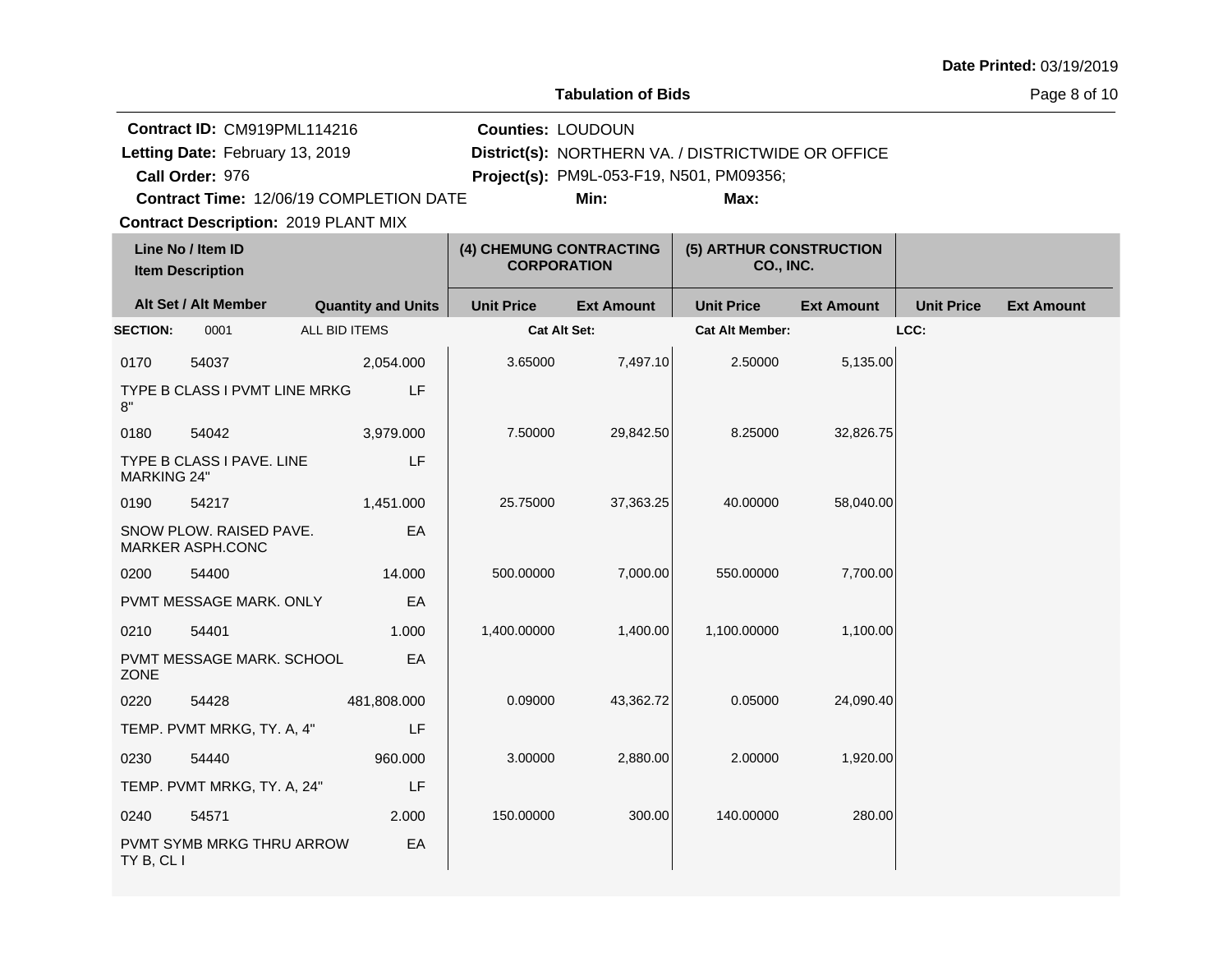**Tabulation of Bids**

Page 9 of 10

 $\overline{a}$ 

|                                              | Contract ID: CM919PML114216                                      |  |                           | <b>Counties: LOUDOUN</b>                      |                   |                                                    |                   |                   |                   |
|----------------------------------------------|------------------------------------------------------------------|--|---------------------------|-----------------------------------------------|-------------------|----------------------------------------------------|-------------------|-------------------|-------------------|
|                                              | Letting Date: February 13, 2019                                  |  |                           |                                               |                   | District(s): NORTHERN VA. / DISTRICTWIDE OR OFFICE |                   |                   |                   |
|                                              | Call Order: 976                                                  |  |                           |                                               |                   | Project(s): PM9L-053-F19, N501, PM09356;           |                   |                   |                   |
|                                              | <b>Contract Time: 12/06/19 COMPLETION DATE</b>                   |  |                           |                                               | Min:              | Max:                                               |                   |                   |                   |
|                                              | <b>Contract Description: 2019 PLANT MIX</b>                      |  |                           |                                               |                   |                                                    |                   |                   |                   |
| Line No / Item ID<br><b>Item Description</b> |                                                                  |  |                           | (4) CHEMUNG CONTRACTING<br><b>CORPORATION</b> |                   | (5) ARTHUR CONSTRUCTION<br>CO., INC.               |                   |                   |                   |
|                                              | Alt Set / Alt Member                                             |  | <b>Quantity and Units</b> | <b>Unit Price</b>                             | <b>Ext Amount</b> | <b>Unit Price</b>                                  | <b>Ext Amount</b> | <b>Unit Price</b> | <b>Ext Amount</b> |
| <b>SECTION:</b>                              | <b>ALL BID ITEMS</b><br>0001                                     |  |                           | <b>Cat Alt Set:</b>                           |                   | <b>Cat Alt Member:</b>                             |                   | LCC:              |                   |
| 0250                                         | 54574                                                            |  | 56.000                    | 150.00000                                     | 8.400.00          | 140.00000                                          | 7,840.00          |                   |                   |
|                                              | <b>PVMT SYMB MRKG SGL TURN</b><br>ARROW TY B, CL I               |  | EA                        |                                               |                   |                                                    |                   |                   |                   |
| 0260                                         | 54577                                                            |  | 3.000                     | 300.00000                                     | 900.00            | 240.00000                                          | 720.00            |                   |                   |
|                                              | <b>PVMT SYMB MRKG DBL TURN</b><br>ARROW THRU/LT OR RT TY B, CL I |  | EA                        |                                               |                   |                                                    |                   |                   |                   |
| 0270                                         | 56022                                                            |  | 110.000                   | 25.00000                                      | 2,750.00          | 35.00000                                           | 3,850.00          |                   |                   |
|                                              | 1" METAL CONDUIT                                                 |  | LF                        |                                               |                   |                                                    |                   |                   |                   |
|                                              | <b>Section Totals:</b>                                           |  |                           |                                               | \$3,080,123.54    |                                                    | \$3,195,978.64    |                   |                   |
|                                              | <b>Life Cycle Costs:</b>                                         |  |                           |                                               |                   |                                                    |                   |                   |                   |
|                                              | <b>Section Total with LCC:</b>                                   |  |                           |                                               | \$3,080,123.54    |                                                    | \$3,195,978.64    |                   |                   |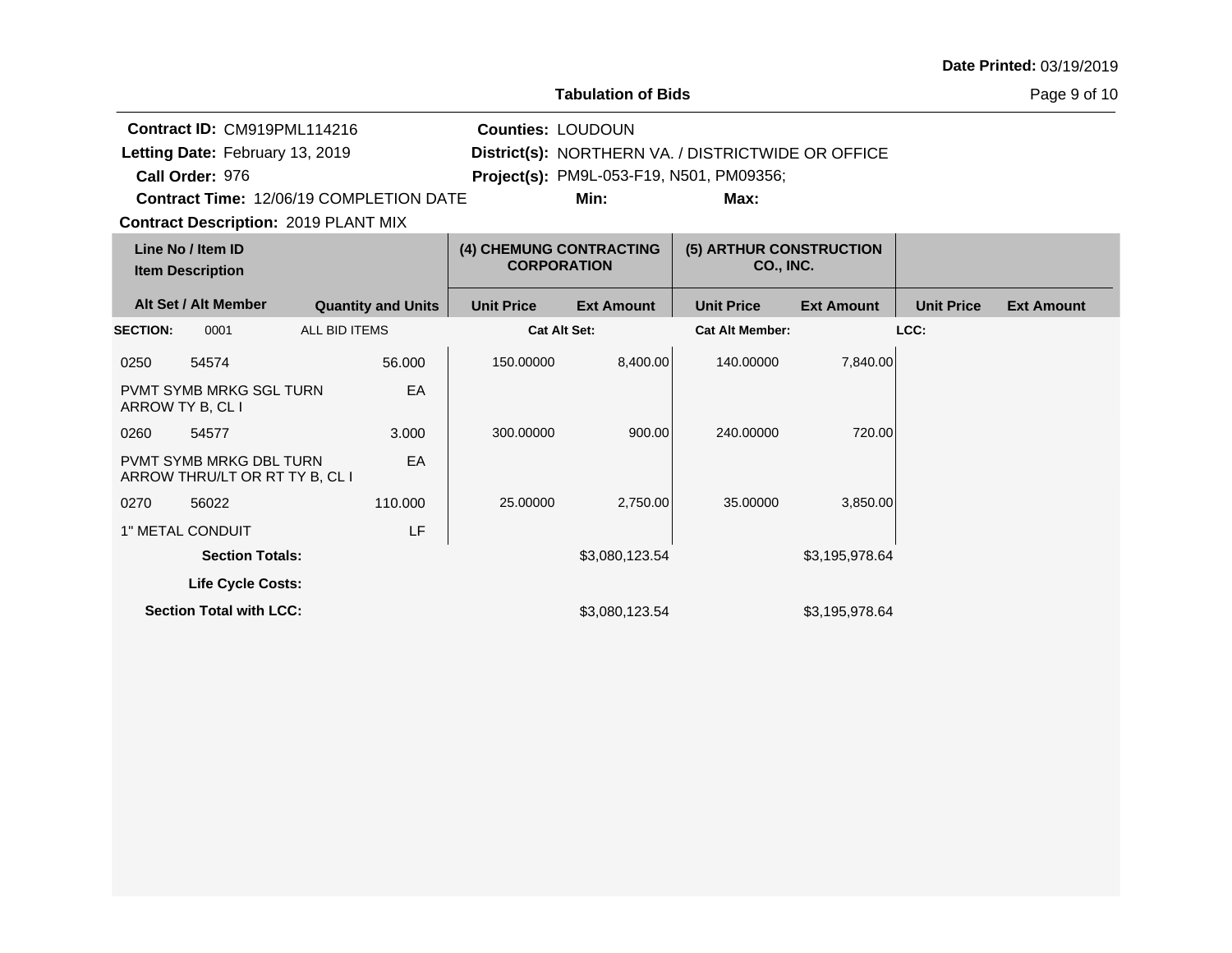| <b>Tabulation of Bids</b>                                                          |                                        |                                                                                                |  |  |  |  |  |  |  |
|------------------------------------------------------------------------------------|----------------------------------------|------------------------------------------------------------------------------------------------|--|--|--|--|--|--|--|
| <b>Counties: LOUDOUN</b><br><b>Contract Time: 12/06/19 COMPLETION DATE</b><br>Min: | Max:                                   |                                                                                                |  |  |  |  |  |  |  |
| (4) CHEMUNG CONTRACTING<br><b>CORPORATION</b>                                      | (5) ARTHUR CONSTRUCTION<br>CO., INC.   |                                                                                                |  |  |  |  |  |  |  |
| <b>Unit Price</b><br><b>Ext Amount</b>                                             | <b>Unit Price</b><br><b>Ext Amount</b> | <b>Unit Price</b><br><b>Ext Amount</b>                                                         |  |  |  |  |  |  |  |
| <b>Cat Alt Set:</b>                                                                | <b>Cat Alt Member:</b>                 | LCC:                                                                                           |  |  |  |  |  |  |  |
| 50.00000<br>50.00                                                                  | 100.00000<br>100.00                    |                                                                                                |  |  |  |  |  |  |  |
|                                                                                    |                                        |                                                                                                |  |  |  |  |  |  |  |
| \$50.00                                                                            | \$100.00                               |                                                                                                |  |  |  |  |  |  |  |
|                                                                                    |                                        |                                                                                                |  |  |  |  |  |  |  |
| \$50.00                                                                            | \$100.00                               |                                                                                                |  |  |  |  |  |  |  |
| \$3,080,173.54                                                                     | \$3,196,078.64                         |                                                                                                |  |  |  |  |  |  |  |
|                                                                                    |                                        |                                                                                                |  |  |  |  |  |  |  |
| \$0.00                                                                             | \$0.00                                 |                                                                                                |  |  |  |  |  |  |  |
| \$3,080,173.54                                                                     | \$3,196,078.64                         |                                                                                                |  |  |  |  |  |  |  |
|                                                                                    |                                        | District(s): NORTHERN VA. / DISTRICTWIDE OR OFFICE<br>Project(s): PM9L-053-F19, N501, PM09356; |  |  |  |  |  |  |  |

**( ) indicates item is bid as Lump Sum**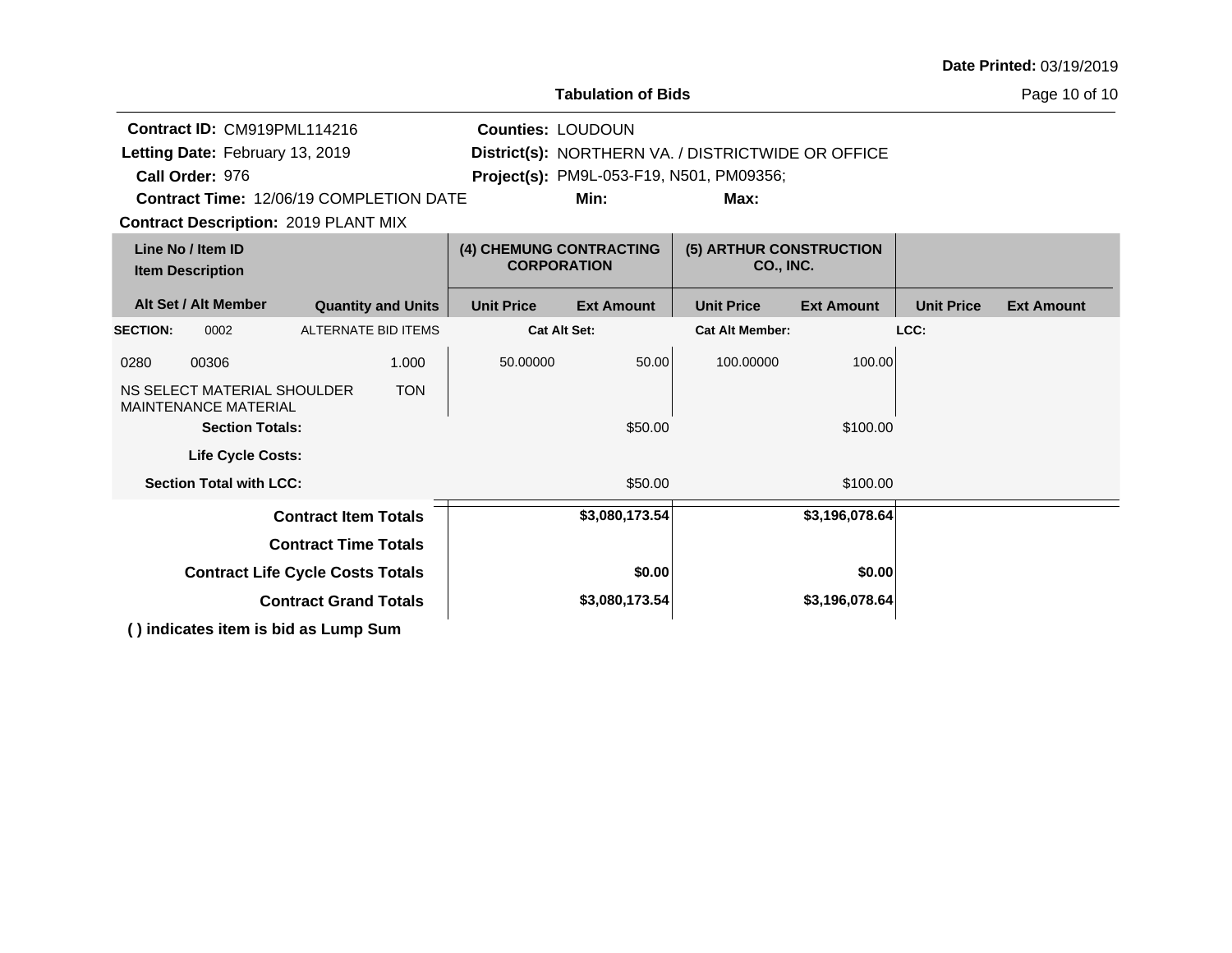Page 1 of 1

|                 | Contract ID: CM919PML114216                     | <b>Counties: LOUDOUN</b> |                                                 |                                                    |  |
|-----------------|-------------------------------------------------|--------------------------|-------------------------------------------------|----------------------------------------------------|--|
|                 | <b>Letting Date:</b> February 13, 2019 10:00 AM |                          |                                                 | District(s): NORTHERN VA. / DISTRICTWIDE OR OFFICE |  |
| Call Order: 976 |                                                 |                          | <b>Project(s):</b> PM9L-053-F19, N501, PM09356; |                                                    |  |
|                 | <b>Contract Time: 12/06/19 COMPLETION DATE</b>  |                          | Min:                                            | Max:                                               |  |
|                 | <b>Contract Description: 2019 PLANT MIX</b>     |                          |                                                 |                                                    |  |

**Contract Contract Contract Contract** 

|   | Rank             | <b>Vendor ID/Name</b>                                            | <b>Total Bid</b> | <b>Percent Of Low</b><br><b>Bid</b> |
|---|------------------|------------------------------------------------------------------|------------------|-------------------------------------|
|   | D499             | FRANCIS O. DAY CO., INC.                                         | \$2,520,109.26   | 100.00%                             |
|   | S066             | SUPERIOR PAVING CORPORATION                                      | \$2,557,767.63   | 101.49%                             |
|   | E1962            | EUROVIA ATLANTIC COAST LLC DBA VIRGINIA<br><b>PAVING COMPANY</b> | \$2,883,713.97   | 114.43%                             |
| 4 | C <sub>224</sub> | CHEMUNG CONTRACTING CORPORATION                                  | \$3,080,173.54   | 122.22%                             |
| 5 | A477             | ARTHUR CONSTRUCTION CO., INC.                                    | \$3,196,078.64   | 126.82%                             |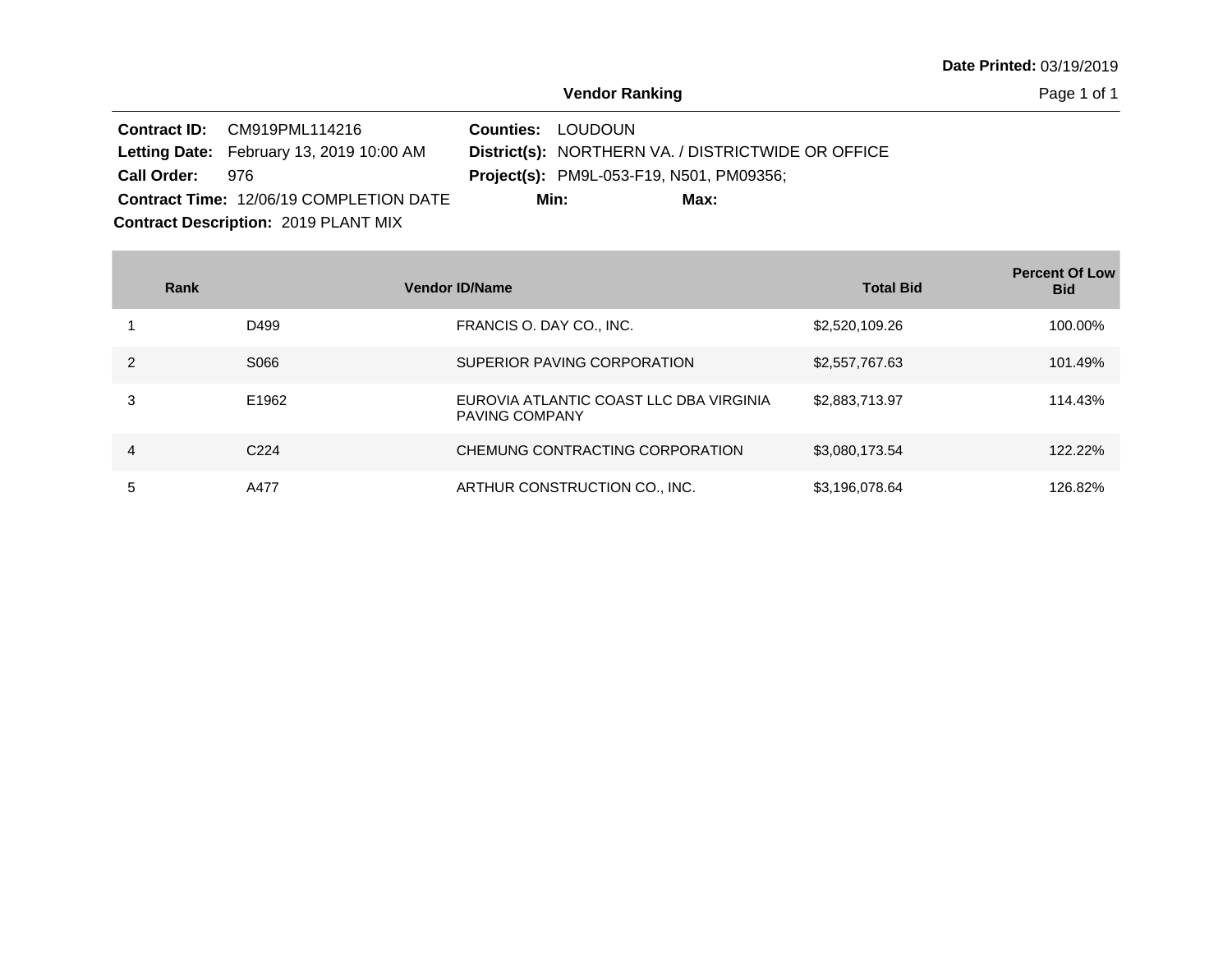Page 1 of 5

| <b>Contract ID: C0000114232N01</b>           |                                                              |                      | <b>Counties: FAIRFAX</b>             |                     |                                                                                |                        |                                                            |                   |                   |
|----------------------------------------------|--------------------------------------------------------------|----------------------|--------------------------------------|---------------------|--------------------------------------------------------------------------------|------------------------|------------------------------------------------------------|-------------------|-------------------|
|                                              | Letting Date: February 13, 2019                              |                      |                                      |                     | District(s): NORTHERN VA. / FAIRFAX                                            |                        |                                                            |                   |                   |
|                                              | Call Order: 985                                              |                      |                                      |                     | Project(s): PM9E-029-F19,N501, NONE;                                           |                        |                                                            |                   |                   |
|                                              | Contract Time: 12/06/19 COMPLETION DATE                      |                      |                                      |                     | Min:                                                                           | Max:                   |                                                            |                   |                   |
|                                              | <b>Contract Description: 2019 PLANT MIX</b>                  |                      |                                      |                     |                                                                                |                        |                                                            |                   |                   |
| Line No / Item ID<br><b>Item Description</b> |                                                              |                      | (1) ARTHUR CONSTRUCTION<br>CO., INC. |                     | (2) EUROVIA ATLANTIC<br><b>COAST LLC DBA VIRGINIA</b><br><b>PAVING COMPANY</b> |                        | (3) FORT MYER<br><b>CONSTRUCTION</b><br><b>CORPORATION</b> |                   |                   |
|                                              | Alt Set / Alt Member                                         |                      | <b>Quantity and Units</b>            | <b>Unit Price</b>   | <b>Ext Amount</b>                                                              | <b>Unit Price</b>      | <b>Ext Amount</b>                                          | <b>Unit Price</b> | <b>Ext Amount</b> |
| <b>SECTION:</b>                              | 0001                                                         | <b>REGULAR ITEMS</b> |                                      | <b>Cat Alt Set:</b> |                                                                                | <b>Cat Alt Member:</b> |                                                            | LCC:              |                   |
| 0010                                         | 10417                                                        |                      | 38,766.000                           | 2.50000             | 96,915.00                                                                      | 0.01000                | 387.66                                                     | 3.46000           | 134,130.36        |
| <b>TACK COAT</b>                             |                                                              |                      | GAL                                  |                     |                                                                                |                        |                                                            |                   |                   |
| 0020                                         | 16242                                                        |                      | 30.000                               | 100.00000           | 3,000.00                                                                       | 105.00000              | 3,150.00                                                   | 40.00000          | 1,200.00          |
| 21A OR 21B                                   | AGGR. BASE MATL. TY. I OR II NO.                             |                      | <b>TON</b>                           |                     |                                                                                |                        |                                                            |                   |                   |
| 0030                                         | 16335                                                        |                      | 31,856.360                           | 76.50000            | 2,437,011.54                                                                   | 81.00000               | 2,580,365.16                                               | 91.00000          | 2,898,928.76      |
|                                              | ASPHALT CONC. TY. SM-9.5A                                    |                      | <b>TON</b>                           |                     |                                                                                |                        |                                                            |                   |                   |
| 0040                                         | 16365                                                        |                      | 4,115.840                            | 74.75000            | 307,659.04                                                                     | 85.00000               | 349.846.40                                                 | 91.00000          | 374,541.44        |
|                                              | ASPHALT CONC. TY. IM-19.0A                                   |                      | <b>TON</b>                           |                     |                                                                                |                        |                                                            |                   |                   |
| 0050                                         | 16502                                                        |                      | 1,569.000                            | 100.00000           | 156,900.00                                                                     | 123.00000              | 192,987.00                                                 | 206.85000         | 324,547.65        |
|                                              | <b>SURF. PREPARATION &amp;</b><br><b>RESTORATION TYPE II</b> |                      | <b>TON</b>                           |                     |                                                                                |                        |                                                            |                   |                   |
| 0060                                         | 16522                                                        |                      | 293,110.870                          | 1.85000             | 542,255.11                                                                     | 1.95000                | 571,566.20                                                 | 2.51000           | 735,708.28        |
| $-2"$                                        | FLEXIBLE PAVEMENT PLANING 0"                                 |                      | SY                                   |                     |                                                                                |                        |                                                            |                   |                   |
| 0070                                         | 16523                                                        |                      | 47,272.420                           | 3.00000             | 141,817.26                                                                     | 3.65000                | 172,544.33                                                 | 2.73000           | 129,053.71        |
| ABOVE 2" - 4"                                | FLEXIBLE PAVEMENT PLANING                                    |                      | SY                                   |                     |                                                                                |                        |                                                            |                   |                   |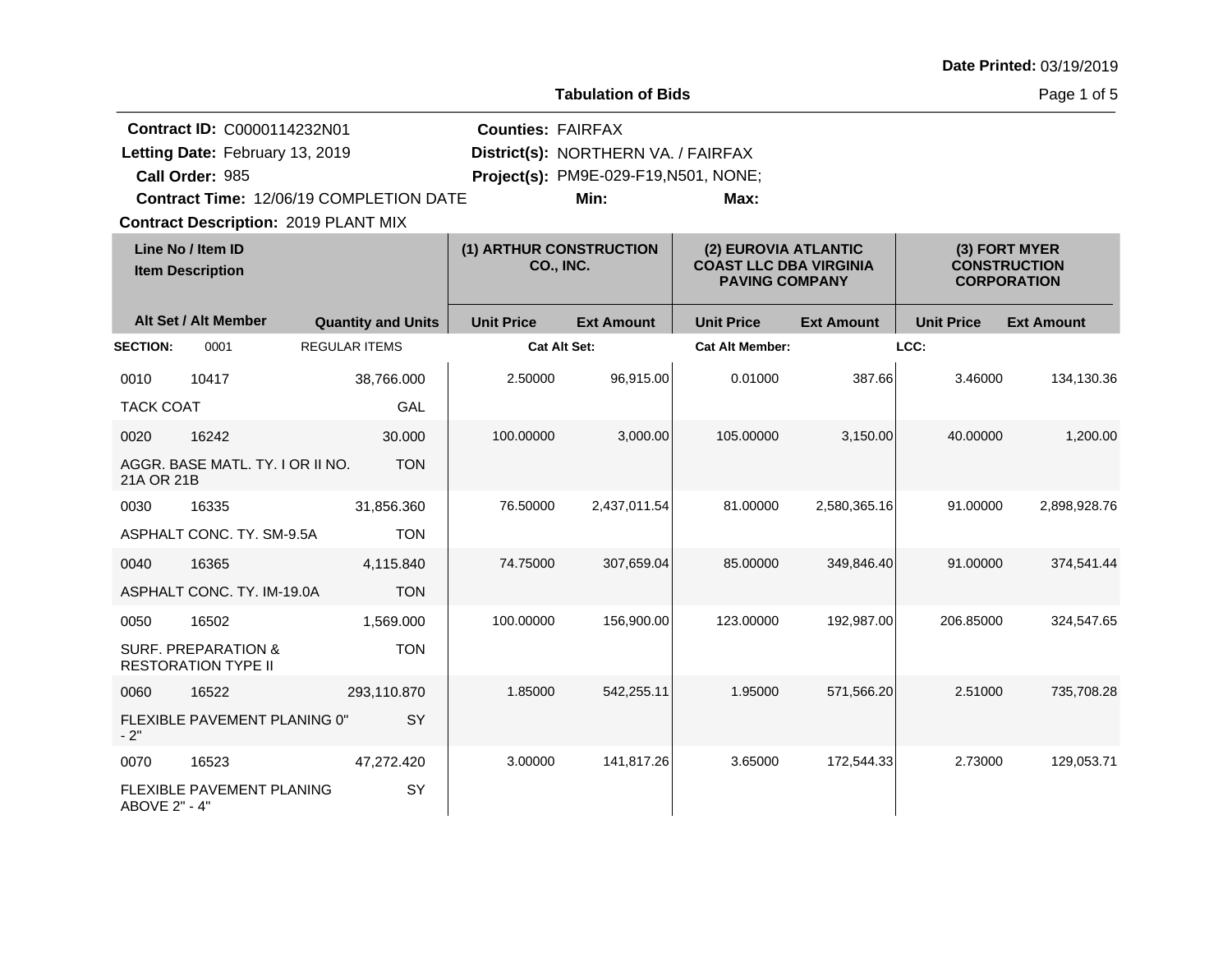|  |  | Date Printed: 03/19/2019 |
|--|--|--------------------------|
|--|--|--------------------------|

Page 2 of 5

| <b>Contract ID: C0000114232N01</b> |                                                       |                           | <b>Counties: FAIRFAX</b> |                                      |                        |                                                                                |                   |                                                            |  |
|------------------------------------|-------------------------------------------------------|---------------------------|--------------------------|--------------------------------------|------------------------|--------------------------------------------------------------------------------|-------------------|------------------------------------------------------------|--|
|                                    | Letting Date: February 13, 2019                       |                           |                          | District(s): NORTHERN VA. / FAIRFAX  |                        |                                                                                |                   |                                                            |  |
|                                    | Call Order: 985                                       |                           |                          | Project(s): PM9E-029-F19,N501, NONE; |                        |                                                                                |                   |                                                            |  |
|                                    | Contract Time: 12/06/19 COMPLETION DATE               |                           |                          | Min:                                 | Max:                   |                                                                                |                   |                                                            |  |
|                                    | <b>Contract Description: 2019 PLANT MIX</b>           |                           |                          |                                      |                        |                                                                                |                   |                                                            |  |
|                                    | Line No / Item ID<br><b>Item Description</b>          |                           |                          | (1) ARTHUR CONSTRUCTION<br>CO., INC. |                        | (2) EUROVIA ATLANTIC<br><b>COAST LLC DBA VIRGINIA</b><br><b>PAVING COMPANY</b> |                   | (3) FORT MYER<br><b>CONSTRUCTION</b><br><b>CORPORATION</b> |  |
|                                    | Alt Set / Alt Member                                  | <b>Quantity and Units</b> | <b>Unit Price</b>        | <b>Ext Amount</b>                    | <b>Unit Price</b>      | <b>Ext Amount</b>                                                              | <b>Unit Price</b> | <b>Ext Amount</b>                                          |  |
| <b>SECTION:</b>                    | 0001                                                  | <b>REGULAR ITEMS</b>      | <b>Cat Alt Set:</b>      |                                      | <b>Cat Alt Member:</b> |                                                                                | LCC:              |                                                            |  |
| 0080                               | 24265                                                 | (1)                       | 75,000.00000             | 75,000.00                            | 120,000.00000          | 120,000.00                                                                     | 141,603.00000     | 141,603.00                                                 |  |
| MOT                                | NS MAINTENANCE OF TRAFFIC                             | LS                        |                          |                                      |                        |                                                                                |                   |                                                            |  |
| 0090                               | 24282                                                 | 4,765.000                 | 30.00000                 | 142,950.00                           | 22.00000               | 104,830.00                                                                     | 28.00000          | 133,420.00                                                 |  |
|                                    | <b>FLAGGER SERVICE</b>                                | HR                        |                          |                                      |                        |                                                                                |                   |                                                            |  |
| 0100                               | 24330                                                 | 1.000                     | 7,750.00000              | 7,750.00                             | 6,500.00000            | 6,500.00                                                                       | 12,500.00000      | 12,500.00                                                  |  |
| <b>TYPICAL)</b>                    | NS TRAFFIC CONTROL SPEED<br>HUMP (FOLLOW THE STANDARD | EA                        |                          |                                      |                        |                                                                                |                   |                                                            |  |
| 0110                               | 51615                                                 | 3,980.000                 | 1.60000                  | 6,368.00                             | 1.35000                | 5,373.00                                                                       | 1.44000           | 5,731.20                                                   |  |
|                                    | 14/1 ENCLOSED COND. CABLE                             | LF                        |                          |                                      |                        |                                                                                |                   |                                                            |  |
| 0120                               | 51912                                                 | 1,188.000                 | 11.25000                 | 13,365.00                            | 9.50000                | 11,286.00                                                                      | 10.39000          | 12,343.32                                                  |  |
|                                    | LOOP SAW CUT 3/8"                                     | LF                        |                          |                                      |                        |                                                                                |                   |                                                            |  |
| 0130                               | 51913                                                 | 270.000                   | 31.50000                 | 8,505.00                             | 27.50000               | 7,425.00                                                                       | 28.87000          | 7,794.90                                                   |  |
|                                    | LOOP SAWCUT 5/8"                                      | LF                        |                          |                                      |                        |                                                                                |                   |                                                            |  |
| 0140                               | 54032                                                 | 92,775.000                | 0.90000                  | 83,497.50                            | 0.75000                | 69.581.25                                                                      | 0.52000           | 48,243.00                                                  |  |
| 4"                                 | TYPE B CLASS I PVMT LINE MRKG                         | LF                        |                          |                                      |                        |                                                                                |                   |                                                            |  |
| 0150                               | 54034                                                 | 17,667.000                | 1.50000                  | 26,500.50                            | 1.05000                | 18,550.35                                                                      | 1.71000           | 30,210.57                                                  |  |
| 6"                                 | TYPE B CLASS I PVMT LINE MRKG                         | LF                        |                          |                                      |                        |                                                                                |                   |                                                            |  |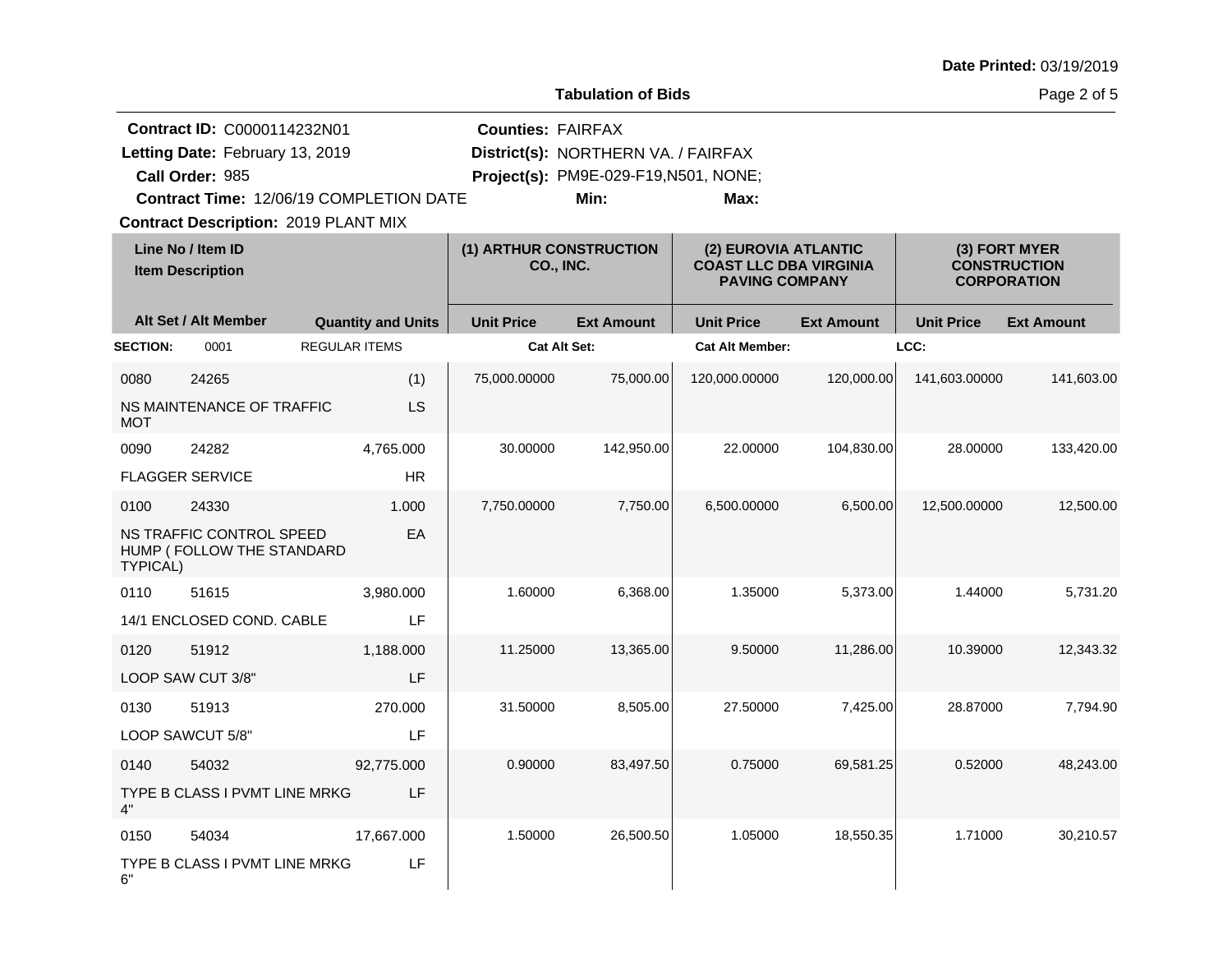Page 3 of 5

|                                              | <b>Contract ID: C0000114232N01</b>                        |                           | <b>Counties: FAIRFAX</b> |                                      |                        |                                                                                |                   |                                                            |  |
|----------------------------------------------|-----------------------------------------------------------|---------------------------|--------------------------|--------------------------------------|------------------------|--------------------------------------------------------------------------------|-------------------|------------------------------------------------------------|--|
|                                              | Letting Date: February 13, 2019                           |                           |                          | District(s): NORTHERN VA. / FAIRFAX  |                        |                                                                                |                   |                                                            |  |
|                                              | Call Order: 985                                           |                           |                          | Project(s): PM9E-029-F19,N501, NONE; |                        |                                                                                |                   |                                                            |  |
|                                              | Contract Time: 12/06/19 COMPLETION DATE                   |                           |                          | Min:                                 | Max:                   |                                                                                |                   |                                                            |  |
|                                              | <b>Contract Description: 2019 PLANT MIX</b>               |                           |                          |                                      |                        |                                                                                |                   |                                                            |  |
| Line No / Item ID<br><b>Item Description</b> |                                                           |                           |                          | (1) ARTHUR CONSTRUCTION<br>CO., INC. |                        | (2) EUROVIA ATLANTIC<br><b>COAST LLC DBA VIRGINIA</b><br><b>PAVING COMPANY</b> |                   | (3) FORT MYER<br><b>CONSTRUCTION</b><br><b>CORPORATION</b> |  |
|                                              | Alt Set / Alt Member                                      | <b>Quantity and Units</b> | <b>Unit Price</b>        | <b>Ext Amount</b>                    | <b>Unit Price</b>      | <b>Ext Amount</b>                                                              | <b>Unit Price</b> | <b>Ext Amount</b>                                          |  |
| <b>SECTION:</b>                              | 0001                                                      | <b>REGULAR ITEMS</b>      |                          | Cat Alt Set:                         | <b>Cat Alt Member:</b> |                                                                                | LCC:              |                                                            |  |
| 0160                                         | 54040                                                     | 1,571.000                 | 5.00000                  | 7,855.00                             | 3.20000                | 5,027.20                                                                       | 5.75000           | 9,033.25                                                   |  |
| 12"                                          | TYPE B CLASS I PVMT LINE MRKG                             | LF                        |                          |                                      |                        |                                                                                |                   |                                                            |  |
| 0170                                         | 54042                                                     | 2,995.000                 | 9.00000                  | 26,955.00                            | 7.75000                | 23,211.25                                                                      | 8.04000           | 24,079.80                                                  |  |
| <b>MARKING 24"</b>                           | TYPE B CLASS I PAVE. LINE                                 | LF                        |                          |                                      |                        |                                                                                |                   |                                                            |  |
| 0180                                         | 54400                                                     | 10.000                    | 550.00000                | 5,500.00                             | 315.00000              | 3,150.00                                                                       | 488.75000         | 4,887.50                                                   |  |
|                                              | PVMT MESSAGE MARK. ONLY                                   | EA                        |                          |                                      |                        |                                                                                |                   |                                                            |  |
| 0190                                         | 54402                                                     | 17.000                    | 500.00000                | 8,500.00                             | 400.00000              | 6,800.00                                                                       | 412.85000         | 7,018.45                                                   |  |
|                                              | NS PAVE. MESSAGE MARKING<br>SHAREDLANE MARKING SYMBOL     | EA                        |                          |                                      |                        |                                                                                |                   |                                                            |  |
| 0200                                         | 54428                                                     | 158,624.000               | 0.01000                  | 1,586.24                             | 0.13000                | 20,621.12                                                                      | 0.20000           | 31,724.80                                                  |  |
|                                              | TEMP. PVMT MRKG, TY. A, 4"                                | LF                        |                          |                                      |                        |                                                                                |                   |                                                            |  |
| 0210                                         | 54440                                                     | 2,484.000                 | 1.00000                  | 2,484.00                             | 1.00000                | 2,484.00                                                                       | 3.45000           | 8,569.80                                                   |  |
|                                              | TEMP. PVMT MRKG, TY. A, 24"                               | LF                        |                          |                                      |                        |                                                                                |                   |                                                            |  |
| 0220                                         | 54574                                                     | 45.000                    | 100.00000                | 4,500.00                             | 90.00000               | 4,050.00                                                                       | 112.70000         | 5,071.50                                                   |  |
| ARROW TY B, CL I                             | PVMT SYMB MRKG SGL TURN                                   | EA                        |                          |                                      |                        |                                                                                |                   |                                                            |  |
| 0230                                         | 54577                                                     | 6.000                     | 200.00000                | 1,200.00                             | 150.00000              | 900.00                                                                         | 258.75000         | 1,552.50                                                   |  |
|                                              | PVMT SYMB MRKG DBL TURN<br>ARROW THRU/LT OR RT TY B, CL I | EA                        |                          |                                      |                        |                                                                                |                   |                                                            |  |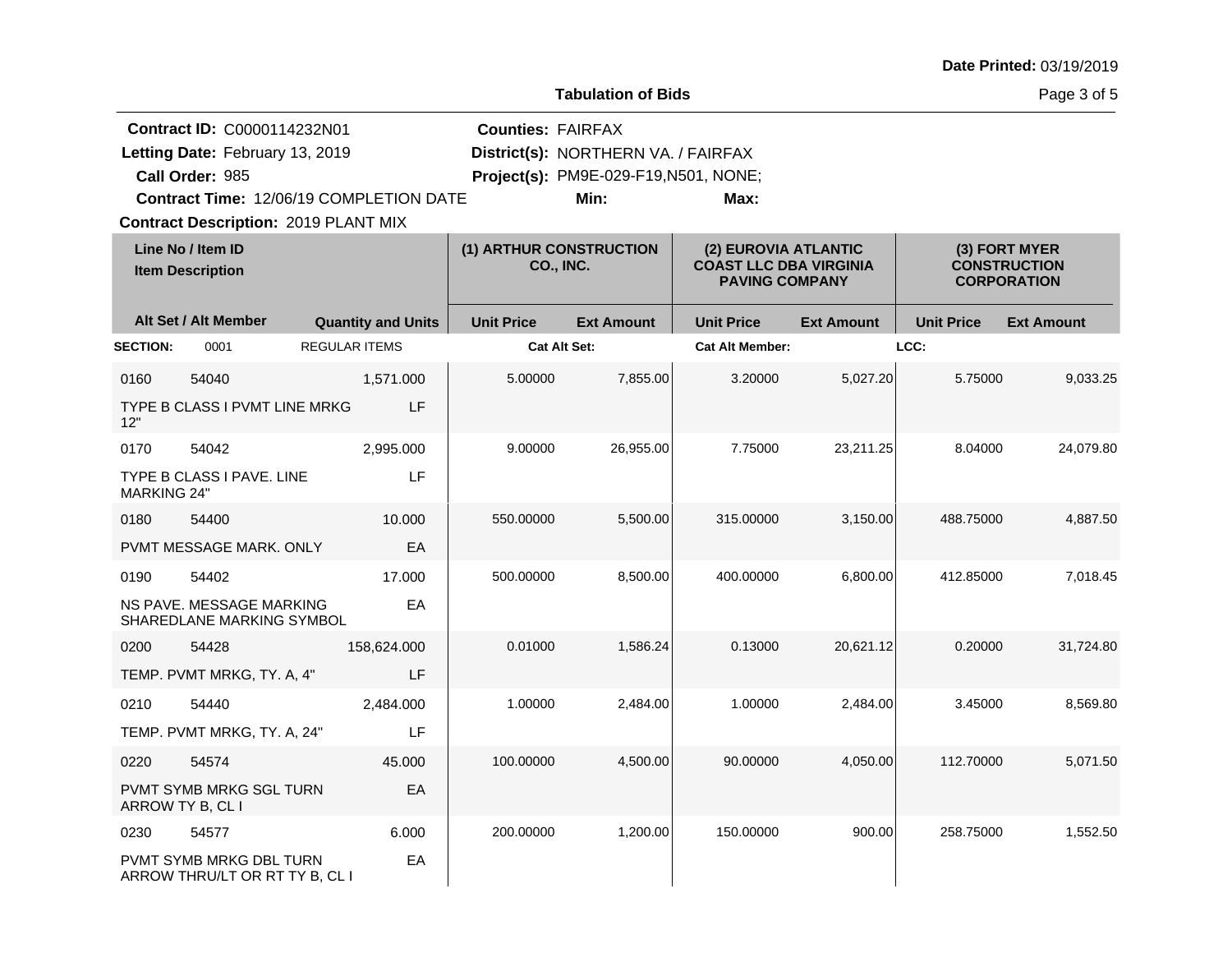Page 4 of 5

|                 | <b>Contract ID: C0000114232N01</b>                           |                                                | <b>Counties: FAIRFAX</b> |                                       |                                                        |                   |                   |                                           |
|-----------------|--------------------------------------------------------------|------------------------------------------------|--------------------------|---------------------------------------|--------------------------------------------------------|-------------------|-------------------|-------------------------------------------|
|                 | Letting Date: February 13, 2019                              |                                                |                          | District(s): NORTHERN VA. / FAIRFAX   |                                                        |                   |                   |                                           |
|                 | Call Order: 985                                              |                                                |                          | Project(s): PM9E-029-F19, N501, NONE; |                                                        |                   |                   |                                           |
|                 |                                                              | <b>Contract Time: 12/06/19 COMPLETION DATE</b> |                          | Min:                                  | Max:                                                   |                   |                   |                                           |
|                 |                                                              | <b>Contract Description: 2019 PLANT MIX</b>    |                          |                                       |                                                        |                   |                   |                                           |
|                 |                                                              |                                                |                          |                                       |                                                        |                   |                   |                                           |
|                 | Line No / Item ID                                            |                                                | (1) ARTHUR CONSTRUCTION  |                                       | (2) EUROVIA ATLANTIC                                   |                   | (3) FORT MYER     |                                           |
|                 | <b>Item Description</b>                                      |                                                | CO., INC.                |                                       | <b>COAST LLC DBA VIRGINIA</b><br><b>PAVING COMPANY</b> |                   |                   | <b>CONSTRUCTION</b><br><b>CORPORATION</b> |
|                 |                                                              |                                                |                          |                                       |                                                        |                   |                   |                                           |
|                 | Alt Set / Alt Member                                         | <b>Quantity and Units</b>                      | <b>Unit Price</b>        | <b>Ext Amount</b>                     | <b>Unit Price</b>                                      | <b>Ext Amount</b> | <b>Unit Price</b> | <b>Ext Amount</b>                         |
| <b>SECTION:</b> | 0001                                                         | <b>REGULAR ITEMS</b>                           |                          | Cat Alt Set:                          | <b>Cat Alt Member:</b>                                 |                   | LCC:              |                                           |
| 0240            | 54651                                                        | 30,000                                         | 135.00000                | 4,050.00                              | 165.00000                                              | 4,950.00          | 113.85000         | 3,415.50                                  |
|                 | <b>PVMT SYMB MRKG BICYCLE</b><br>THRU ARROW TY B, CL I       | EA                                             |                          |                                       |                                                        |                   |                   |                                           |
| 0250            | 54659                                                        | 46.000                                         | 400.00000                | 18,400.00                             | 275.00000                                              | 12,650.00         | 373.75000         | 17,192.50                                 |
|                 | <b>PVMT SYMB MRKG HELMETED</b><br><b>BICYCLIST TY B CL I</b> | EA                                             |                          |                                       |                                                        |                   |                   |                                           |
| 0260            | 56022                                                        | 45.000                                         | 18.75000                 | 843.75                                | 16.50000                                               | 742.50            | 17.32000          | 779.40                                    |
|                 | 1" METAL CONDUIT                                             | LF                                             |                          |                                       |                                                        |                   |                   |                                           |
|                 | <b>Section Totals:</b>                                       |                                                |                          | \$4,131,367.94                        |                                                        | \$4,298,978.42    |                   | \$5,103,281.19                            |
|                 | <b>Life Cycle Costs:</b>                                     |                                                |                          |                                       |                                                        |                   |                   |                                           |
|                 | <b>Section Total with LCC:</b>                               |                                                |                          | \$4,131,367.94                        |                                                        | \$4.298.978.42    |                   | \$5,103,281.19                            |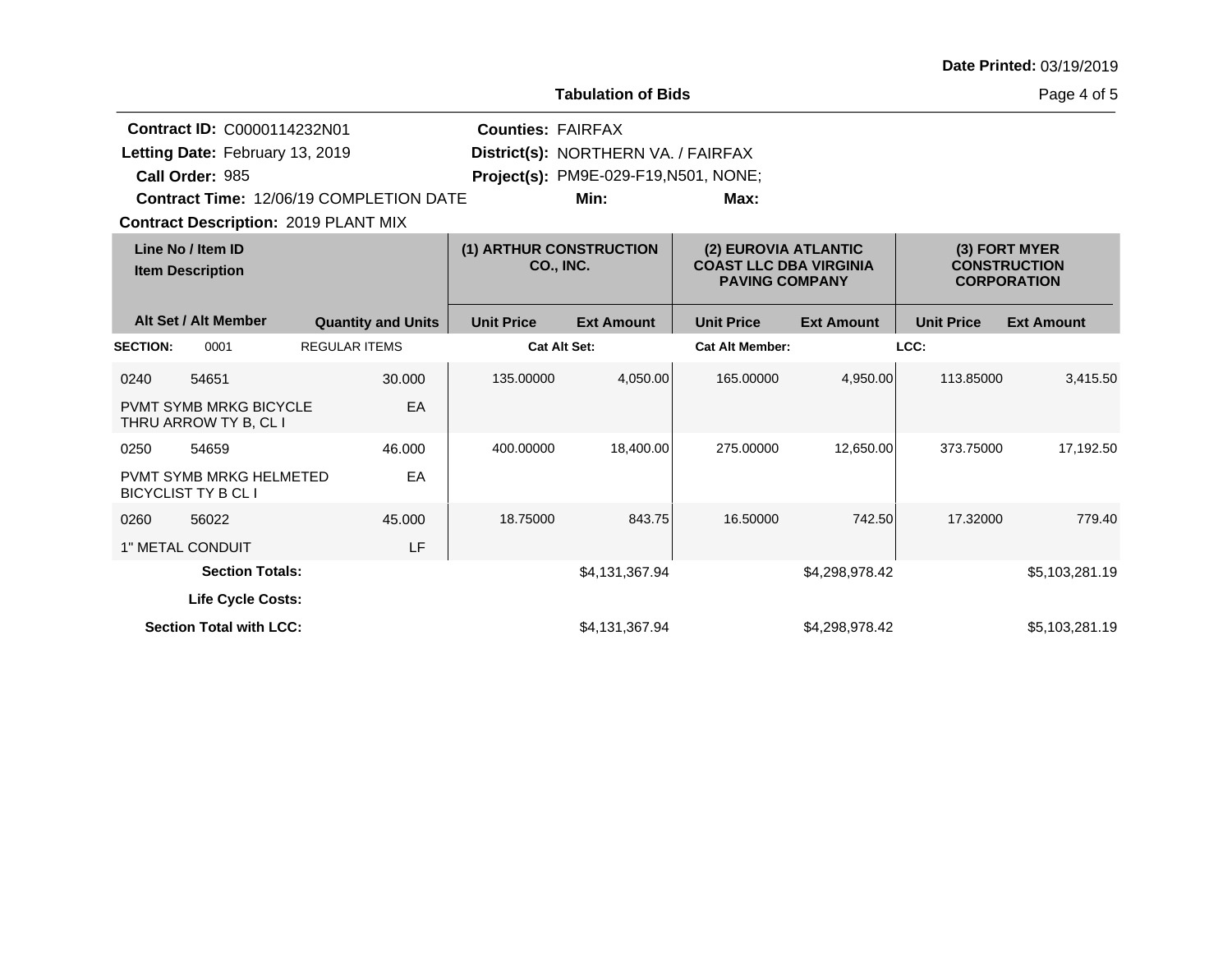|                                              | <b>Contract ID: C0000114232N01</b>                         |                                             |                           | <b>Counties: FAIRFAX</b>                                                       |                                       |                                                            |                   |                   |                   |  |
|----------------------------------------------|------------------------------------------------------------|---------------------------------------------|---------------------------|--------------------------------------------------------------------------------|---------------------------------------|------------------------------------------------------------|-------------------|-------------------|-------------------|--|
|                                              | Letting Date: February 13, 2019                            |                                             |                           |                                                                                | District(s): NORTHERN VA. / FAIRFAX   |                                                            |                   |                   |                   |  |
|                                              | Call Order: 985                                            |                                             |                           |                                                                                | Project(s): PM9E-029-F19, N501, NONE; |                                                            |                   |                   |                   |  |
|                                              | <b>Contract Time: 12/06/19 COMPLETION DATE</b>             |                                             |                           |                                                                                | Min:                                  | Max:                                                       |                   |                   |                   |  |
|                                              | <b>Contract Description: 2019 PLANT MIX</b>                |                                             |                           |                                                                                |                                       |                                                            |                   |                   |                   |  |
| Line No / Item ID<br><b>Item Description</b> |                                                            | (1) ARTHUR CONSTRUCTION<br><b>CO., INC.</b> |                           | (2) EUROVIA ATLANTIC<br><b>COAST LLC DBA VIRGINIA</b><br><b>PAVING COMPANY</b> |                                       | (3) FORT MYER<br><b>CONSTRUCTION</b><br><b>CORPORATION</b> |                   |                   |                   |  |
|                                              | Alt Set / Alt Member                                       |                                             | <b>Quantity and Units</b> | <b>Unit Price</b>                                                              | <b>Ext Amount</b>                     | <b>Unit Price</b>                                          | <b>Ext Amount</b> | <b>Unit Price</b> | <b>Ext Amount</b> |  |
| <b>SECTION:</b>                              | 0002                                                       | <b>ALTERNATE ITEM</b>                       |                           |                                                                                | <b>Cat Alt Set:</b>                   | <b>Cat Alt Member:</b>                                     |                   | LCC:              |                   |  |
| 0270                                         | 00306                                                      |                                             | 1.000                     | 100.00000                                                                      | 100.00                                | 100.00000                                                  | 100.00            | 100.00000         | 100.00            |  |
|                                              | NS SELECT MATERIAL SHOULDER<br><b>MAINTENANCE MATERIAL</b> |                                             | <b>TON</b>                |                                                                                |                                       |                                                            |                   |                   |                   |  |
|                                              | <b>Section Totals:</b>                                     |                                             |                           |                                                                                | \$100.00                              |                                                            | \$100.00          |                   | \$100.00          |  |
|                                              | <b>Life Cycle Costs:</b>                                   |                                             |                           |                                                                                |                                       |                                                            |                   |                   |                   |  |
|                                              | <b>Section Total with LCC:</b>                             |                                             |                           |                                                                                | \$100.00                              |                                                            | \$100.00          |                   | \$100.00          |  |
|                                              |                                                            | <b>Contract Item Totals</b>                 |                           |                                                                                | \$4,131,467.94                        |                                                            | \$4,299,078.42    |                   | \$5,103,381.19    |  |
|                                              |                                                            | <b>Contract Time Totals</b>                 |                           |                                                                                |                                       |                                                            |                   |                   |                   |  |
|                                              |                                                            | <b>Contract Life Cycle Costs Totals</b>     |                           |                                                                                | \$0.00                                |                                                            | \$0.00            |                   | \$0.00            |  |
| <b>Contract Grand Totals</b>                 |                                                            |                                             |                           |                                                                                | \$4,131,467.94                        |                                                            | \$4,299,078.42    | 5,103,381.19      |                   |  |
|                                              | () indicates item is bid as Lump Sum                       |                                             |                           |                                                                                |                                       |                                                            |                   |                   |                   |  |
|                                              |                                                            |                                             |                           |                                                                                |                                       |                                                            |                   |                   |                   |  |

**Tabulation of Bids**

Page 5 of 5

**Date Printed:** 03/19/2019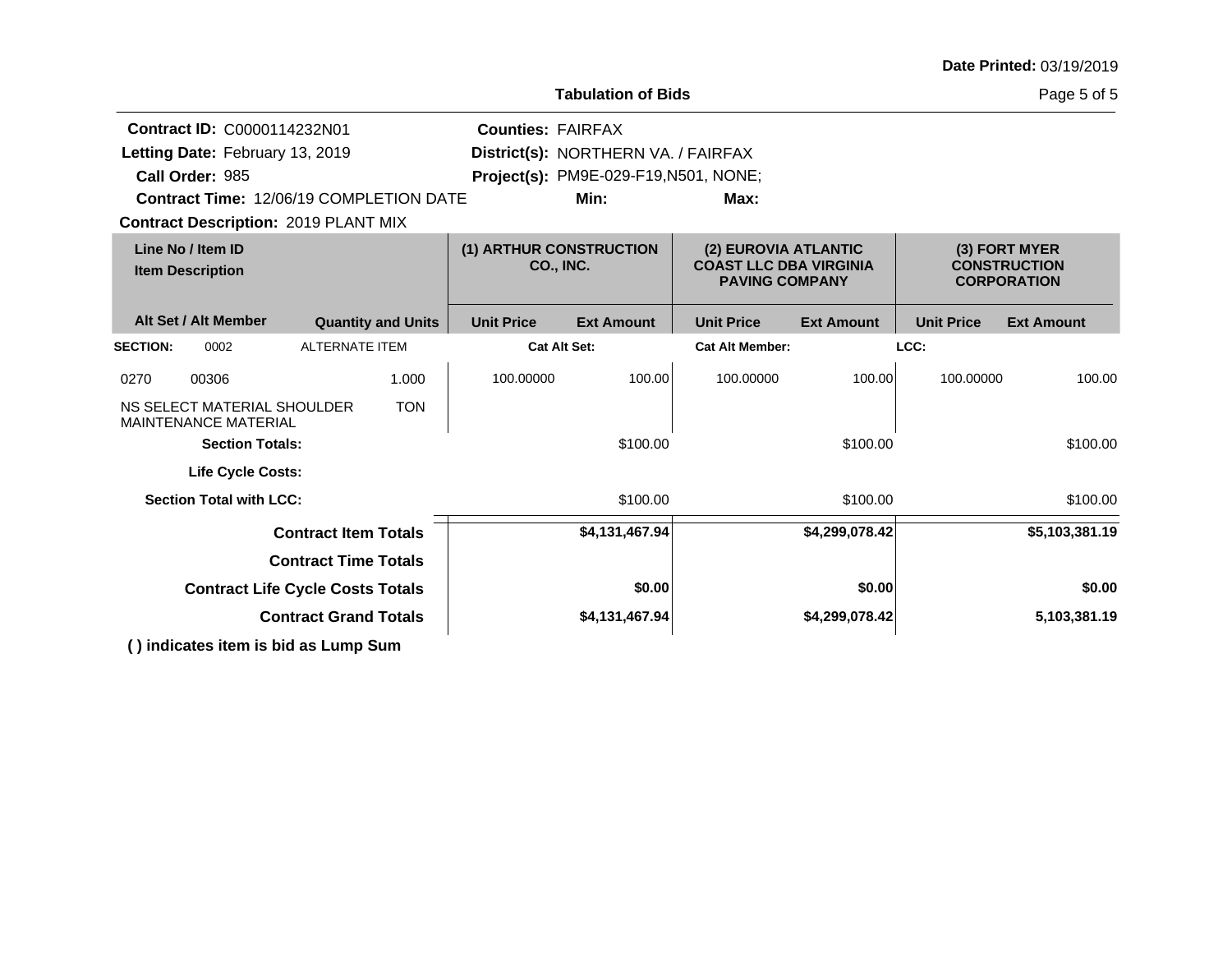|                                             | <b>Contract ID:</b> C0000114232N01              | <b>Counties: FAIRFAX</b> |                                              |  |  |  |  |
|---------------------------------------------|-------------------------------------------------|--------------------------|----------------------------------------------|--|--|--|--|
|                                             | <b>Letting Date:</b> February 13, 2019 10:00 AM |                          | District(s): NORTHERN VA. / FAIRFAX          |  |  |  |  |
| <b>Call Order:</b>                          | 985                                             |                          | <b>Project(s): PM9E-029-F19, N501, NONE;</b> |  |  |  |  |
|                                             | Contract Time: 12/06/19 COMPLETION DATE         |                          | Min:<br>Max:                                 |  |  |  |  |
| <b>Contract Description: 2019 PLANT MIX</b> |                                                 |                          |                                              |  |  |  |  |

**College** 

| Rank  | <b>Vendor ID/Name</b>                                            | <b>Total Bid</b> | <b>Percent Of Low</b><br><b>Bid</b> |
|-------|------------------------------------------------------------------|------------------|-------------------------------------|
| A477  | ARTHUR CONSTRUCTION CO., INC.                                    | \$4,131,467.94   | 100.00%                             |
| E1962 | EUROVIA ATLANTIC COAST LLC DBA VIRGINIA<br><b>PAVING COMPANY</b> | \$4,299,078.42   | 104.06%                             |
| F034  | FORT MYER CONSTRUCTION CORPORATION                               | \$5,103,381.19   | 123.52%                             |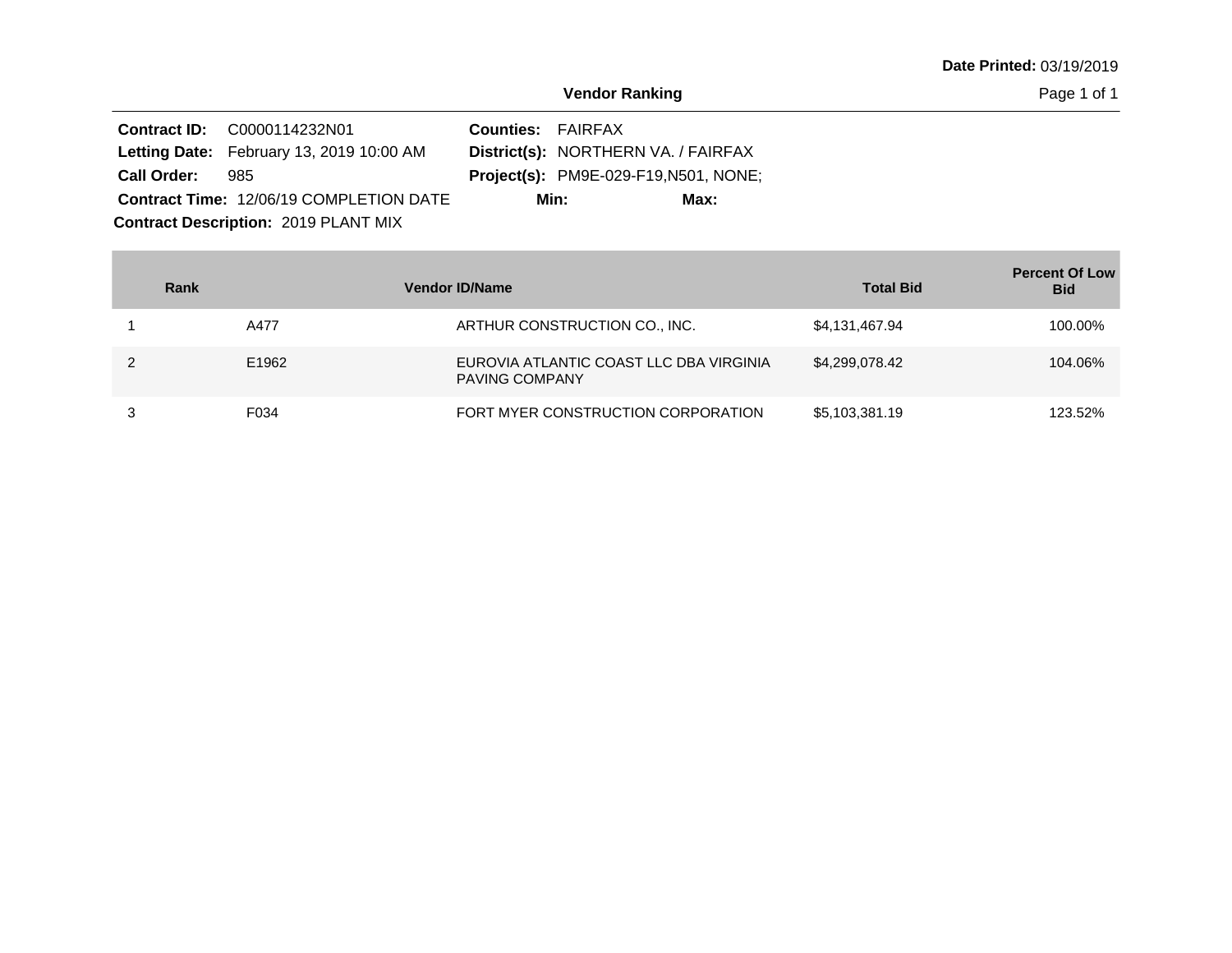|  |  | Date Printed: 03/19/2019 |
|--|--|--------------------------|
|--|--|--------------------------|

Page 1 of 12

|                  |                                                              | Contract ID: CM919PMH114237<br><b>Counties: FAIRFAX</b> |                   |                                           |                        |                                                                                |                   |                                      |  |
|------------------|--------------------------------------------------------------|---------------------------------------------------------|-------------------|-------------------------------------------|------------------------|--------------------------------------------------------------------------------|-------------------|--------------------------------------|--|
|                  | Letting Date: February 13, 2019                              |                                                         |                   | District(s): NORTHERN VA. / FAIRFAX       |                        |                                                                                |                   |                                      |  |
|                  | Call Order: 986                                              |                                                         |                   | Project(s): PM9H-029-F19, N501, NONE;     |                        |                                                                                |                   |                                      |  |
|                  |                                                              | Contract Time: 12/06/19 COMPLETION DATE                 |                   | Min:                                      | Max:                   |                                                                                |                   |                                      |  |
|                  | <b>Contract Description: 2019 PLANT MIX</b>                  |                                                         |                   |                                           |                        |                                                                                |                   |                                      |  |
|                  | Line No / Item ID<br><b>Item Description</b>                 |                                                         |                   | (1) SUPERIOR PAVING<br><b>CORPORATION</b> |                        | (2) EUROVIA ATLANTIC<br><b>COAST LLC DBA VIRGINIA</b><br><b>PAVING COMPANY</b> |                   | (3) ARTHUR CONSTRUCTION<br>CO., INC. |  |
|                  | Alt Set / Alt Member                                         | <b>Quantity and Units</b>                               | <b>Unit Price</b> | <b>Ext Amount</b>                         | <b>Unit Price</b>      | <b>Ext Amount</b>                                                              | <b>Unit Price</b> | <b>Ext Amount</b>                    |  |
| <b>SECTION:</b>  | 0001                                                         | <b>REGULAR BID ITEMS</b>                                | Cat Alt Set:      |                                           | <b>Cat Alt Member:</b> |                                                                                | LCC:              |                                      |  |
| 0010             | 10417                                                        | 36,769.750                                              | 0.01000           | 367.70                                    | 0.01000                | 367.70                                                                         | 2.50000           | 91,924.38                            |  |
| <b>TACK COAT</b> |                                                              | GAL                                                     |                   |                                           |                        |                                                                                |                   |                                      |  |
| 0020             | 16242                                                        | 187.000                                                 | 55.00000          | 10,285.00                                 | 45.00000               | 8,415.00                                                                       | 50.00000          | 9,350.00                             |  |
| 21A OR 21B       | AGGR. BASE MATL. TY. I OR II NO.                             | <b>TON</b>                                              |                   |                                           |                        |                                                                                |                   |                                      |  |
| 0030             | 16335                                                        | 32,626.450                                              | 71.00000          | 2,316,477.95                              | 69.00000               | 2,251,225.05                                                                   | 75.25000          | 2,455,140.36                         |  |
|                  | ASPHALT CONC. TY, SM-9.5A                                    | <b>TON</b>                                              |                   |                                           |                        |                                                                                |                   |                                      |  |
| 0040             | 16365                                                        | 3,286.660                                               | 65.00000          | 213,632.90                                | 64.00000               | 210,346.24                                                                     | 74.75000          | 245,677.84                           |  |
|                  | ASPHALT CONC. TY. IM-19.0A                                   | <b>TON</b>                                              |                   |                                           |                        |                                                                                |                   |                                      |  |
| 0050             | 16502                                                        | 1,703.000                                               | 95.00000          | 161,785.00                                | 105.00000              | 178,815.00                                                                     | 100.00000         | 170,300.00                           |  |
|                  | <b>SURF. PREPARATION &amp;</b><br><b>RESTORATION TYPE II</b> | <b>TON</b>                                              |                   |                                           |                        |                                                                                |                   |                                      |  |
| 0060             | 16522                                                        | 327,596.710                                             | 2.20000           | 720,712.76                                | 2.10000                | 687,953.09                                                                     | 1.85000           | 606,053.91                           |  |
| $-2"$            | FLEXIBLE PAVEMENT PLANING 0"                                 | SY                                                      |                   |                                           |                        |                                                                                |                   |                                      |  |
| 0070             | 16523                                                        | 20,067.990                                              | 4.50000           | 90,305.96                                 | 4.70000                | 94,319.55                                                                      | 3.20000           | 64,217.57                            |  |
| ABOVE 2" - 4"    | <b>FLEXIBLE PAVEMENT PLANING</b>                             | SY                                                      |                   |                                           |                        |                                                                                |                   |                                      |  |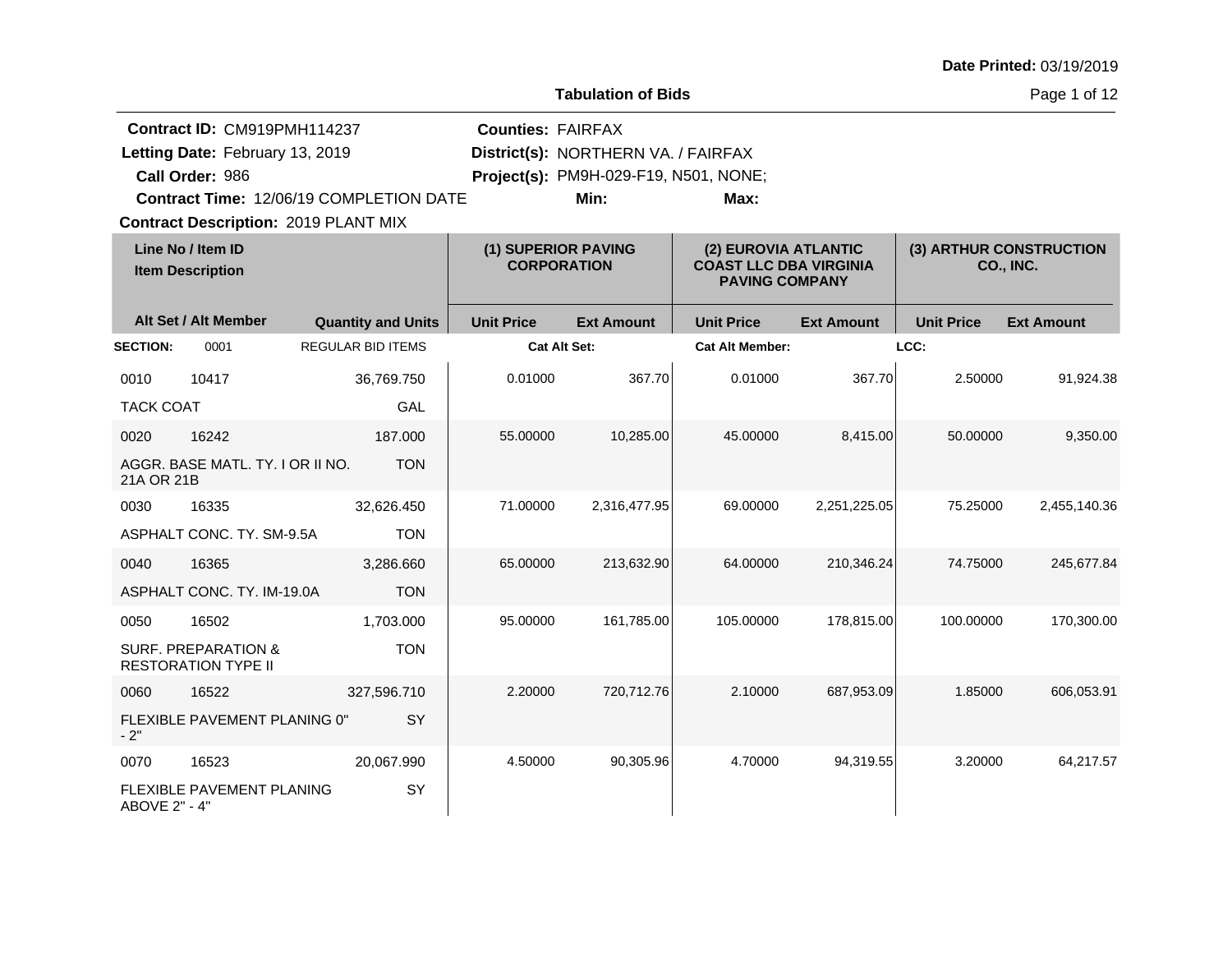|  |  | Date Printed: 03/19/2019 |
|--|--|--------------------------|
|--|--|--------------------------|

Page 2 of 12

| Contract ID: CM919PMH114237     |                                                                        |                                         | <b>Counties: FAIRFAX</b> |                                           |                        |                                                                                |                   |                                      |  |
|---------------------------------|------------------------------------------------------------------------|-----------------------------------------|--------------------------|-------------------------------------------|------------------------|--------------------------------------------------------------------------------|-------------------|--------------------------------------|--|
| Letting Date: February 13, 2019 |                                                                        |                                         |                          | District(s): NORTHERN VA. / FAIRFAX       |                        |                                                                                |                   |                                      |  |
|                                 | Call Order: 986                                                        |                                         |                          | Project(s): PM9H-029-F19, N501, NONE;     |                        |                                                                                |                   |                                      |  |
|                                 |                                                                        | Contract Time: 12/06/19 COMPLETION DATE |                          | Min:                                      | Max:                   |                                                                                |                   |                                      |  |
|                                 | <b>Contract Description: 2019 PLANT MIX</b>                            |                                         |                          |                                           |                        |                                                                                |                   |                                      |  |
|                                 | Line No / Item ID<br><b>Item Description</b>                           |                                         |                          | (1) SUPERIOR PAVING<br><b>CORPORATION</b> |                        | (2) EUROVIA ATLANTIC<br><b>COAST LLC DBA VIRGINIA</b><br><b>PAVING COMPANY</b> |                   | (3) ARTHUR CONSTRUCTION<br>CO., INC. |  |
|                                 | Alt Set / Alt Member                                                   | <b>Quantity and Units</b>               | <b>Unit Price</b>        | <b>Ext Amount</b>                         | <b>Unit Price</b>      | <b>Ext Amount</b>                                                              | <b>Unit Price</b> | <b>Ext Amount</b>                    |  |
| <b>SECTION:</b>                 | 0001                                                                   | <b>REGULAR BID ITEMS</b>                | <b>Cat Alt Set:</b>      |                                           | <b>Cat Alt Member:</b> |                                                                                | LCC:              |                                      |  |
| 0080                            | 24265                                                                  | (1)                                     | 50,000.00000             | 50,000.00                                 | 264,000.00000          | 264,000.00                                                                     | 85,000.00000      | 85,000.00                            |  |
| MOT                             | NS MAINTENANCE OF TRAFFIC                                              | LS                                      |                          |                                           |                        |                                                                                |                   |                                      |  |
| 0090                            | 24282                                                                  | 4,753.000                               | 25.00000                 | 118,825.00                                | 25.00000               | 118,825.00                                                                     | 25.00000          | 118,825.00                           |  |
|                                 | <b>FLAGGER SERVICE</b>                                                 | HR.                                     |                          |                                           |                        |                                                                                |                   |                                      |  |
| 0100                            | 24330                                                                  | 1.000                                   | 10,031.90000             | 10,031.90                                 | 5,000.00000            | 5,000.00                                                                       | 7,600.00000       | 7,600.00                             |  |
|                                 | NS TRAFFIC CONTROL Speed<br>Hump (Follow the Standard Typical)         | EA                                      |                          |                                           |                        |                                                                                |                   |                                      |  |
| 0110                            | 24330                                                                  | 2.000                                   | 6,213.74000              | 12,427.48                                 | 5,500.00000            | 11,000.00                                                                      | 9,850.00000       | 19,700.00                            |  |
|                                 | <b>NS TRAFFIC CONTROL Speed</b><br>Table (Follow the Standard Typical) | EA                                      |                          |                                           |                        |                                                                                |                   |                                      |  |
| 0120                            | 51615                                                                  | 13,930.000                              | 2.75000                  | 38,307.50                                 | 0.30000                | 4,179.00                                                                       | 3.20000           | 44,576.00                            |  |
|                                 | 14/1 ENCLOSED COND. CABLE                                              | LF                                      |                          |                                           |                        |                                                                                |                   |                                      |  |
| 0130                            | 51912                                                                  | 4,620.000                               | 4.00000                  | 18,480.00                                 | 6.00000                | 27,720.00                                                                      | 11.50000          | 53,130.00                            |  |
|                                 | LOOP SAW CUT 3/8"                                                      | LF                                      |                          |                                           |                        |                                                                                |                   |                                      |  |
| 0140                            | 51913                                                                  | 1,050.000                               | 4.00000                  | 4,200.00                                  | 24.00000               | 25,200.00                                                                      | 9.25000           | 9,712.50                             |  |
|                                 | LOOP SAWCUT 5/8"                                                       | LF                                      |                          |                                           |                        |                                                                                |                   |                                      |  |
| 0150                            | 54032                                                                  | 32,518.000                              | 0.80000                  | 26,014.40                                 | 0.90000                | 29,266.20                                                                      | 0.75000           | 24,388.50                            |  |
| 4"                              | TYPE B CLASS I PVMT LINE MRKG                                          | LF                                      |                          |                                           |                        |                                                                                |                   |                                      |  |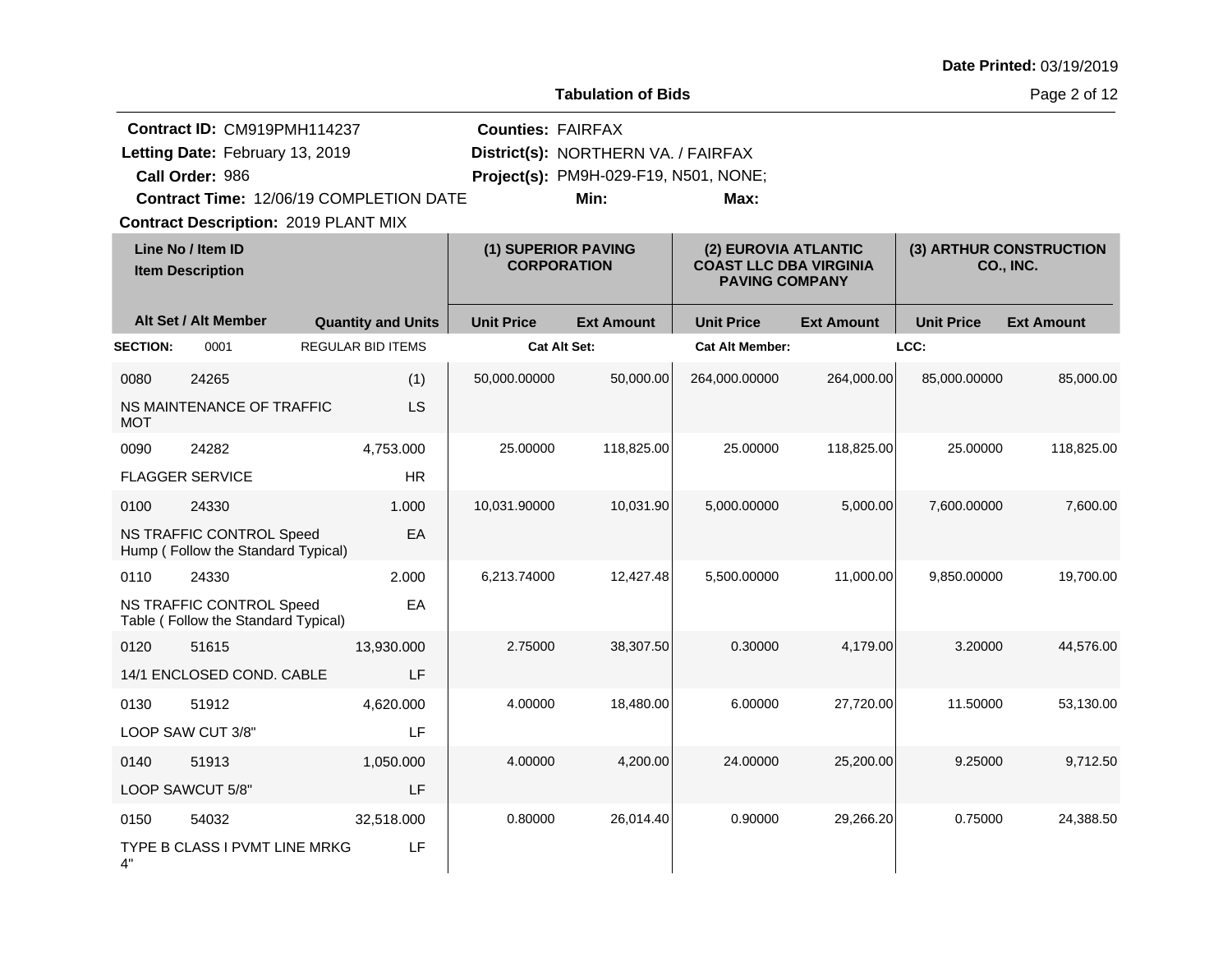| Date Printed: 03/19/2019 |  |
|--------------------------|--|
|--------------------------|--|

Page 3 of 12

| Contract ID: CM919PMH114237<br>Letting Date: February 13, 2019<br>Call Order: 986 |                                                        |  | <b>Counties: FAIRFAX</b><br>District(s): NORTHERN VA. / FAIRFAX<br>Project(s): PM9H-029-F19, N501, NONE; |                     |                                           |                        |                                                                                |                   |                                             |  |
|-----------------------------------------------------------------------------------|--------------------------------------------------------|--|----------------------------------------------------------------------------------------------------------|---------------------|-------------------------------------------|------------------------|--------------------------------------------------------------------------------|-------------------|---------------------------------------------|--|
|                                                                                   | Contract Time: 12/06/19 COMPLETION DATE                |  |                                                                                                          |                     | Min:                                      | Max:                   |                                                                                |                   |                                             |  |
|                                                                                   | <b>Contract Description: 2019 PLANT MIX</b>            |  |                                                                                                          |                     |                                           |                        |                                                                                |                   |                                             |  |
|                                                                                   | Line No / Item ID<br><b>Item Description</b>           |  |                                                                                                          |                     | (1) SUPERIOR PAVING<br><b>CORPORATION</b> |                        | (2) EUROVIA ATLANTIC<br><b>COAST LLC DBA VIRGINIA</b><br><b>PAVING COMPANY</b> |                   | (3) ARTHUR CONSTRUCTION<br><b>CO., INC.</b> |  |
|                                                                                   | Alt Set / Alt Member                                   |  | <b>Quantity and Units</b>                                                                                | <b>Unit Price</b>   | <b>Ext Amount</b>                         | <b>Unit Price</b>      | <b>Ext Amount</b>                                                              | <b>Unit Price</b> | <b>Ext Amount</b>                           |  |
| <b>SECTION:</b>                                                                   | 0001                                                   |  | <b>REGULAR BID ITEMS</b>                                                                                 | <b>Cat Alt Set:</b> |                                           | <b>Cat Alt Member:</b> |                                                                                | LCC:              |                                             |  |
| 0160                                                                              | 54034                                                  |  | 25,358.000                                                                                               | 1.05000             | 26,625.90                                 | 1.15000                | 29,161.70                                                                      | 1.60000           | 40,572.80                                   |  |
| հ"                                                                                | TYPE B CLASS I PVMT LINE MRKG                          |  | LF                                                                                                       |                     |                                           |                        |                                                                                |                   |                                             |  |
| 0170                                                                              | 54037                                                  |  | 592.000                                                                                                  | 1.35000             | 799.20                                    | 1.45000                | 858.40                                                                         | 2.30000           | 1,361.60                                    |  |
| 8"                                                                                | TYPE B CLASS I PVMT LINE MRKG                          |  | LF                                                                                                       |                     |                                           |                        |                                                                                |                   |                                             |  |
| 0180                                                                              | 54040                                                  |  | 298,000                                                                                                  | 3.00000             | 894.00                                    | 3.40000                | 1,013.20                                                                       | 4.25000           | 1,266.50                                    |  |
| 12"                                                                               | TYPE B CLASS I PVMT LINE MRKG                          |  | LF                                                                                                       |                     |                                           |                        |                                                                                |                   |                                             |  |
| 0190                                                                              | 54042                                                  |  | 1,170.000                                                                                                | 7.00000             | 8,190.00                                  | 7.75000                | 9,067.50                                                                       | 8.05000           | 9,418.50                                    |  |
| <b>MARKING 24"</b>                                                                | TYPE B CLASS I PAVE. LINE                              |  | LF                                                                                                       |                     |                                           |                        |                                                                                |                   |                                             |  |
| 0200                                                                              | 54400                                                  |  | 5.000                                                                                                    | 300.00000           | 1,500.00                                  | 340.00000              | 1,700.00                                                                       | 485.00000         | 2,425.00                                    |  |
|                                                                                   | PVMT MESSAGE MARK. ONLY                                |  | EA                                                                                                       |                     |                                           |                        |                                                                                |                   |                                             |  |
| 0210                                                                              | 54402                                                  |  | 10.000                                                                                                   | 350.00000           | 3,500.00                                  | 400.00000              | 4,000.00                                                                       | 510.00000         | 5,100.00                                    |  |
|                                                                                   | NS PAVE. MESSAGE MARKING<br>Shared Lane Marking Symbol |  | EA                                                                                                       |                     |                                           |                        |                                                                                |                   |                                             |  |
| 0220                                                                              | 54402                                                  |  | 1.000                                                                                                    | 950.00000           | 950.00                                    | 1,000.00000            | 1,000.00                                                                       | 1,300.00000       | 1,300.00                                    |  |
| <b>STOP AHEAD</b>                                                                 | NS PAVE. MESSAGE MARKING                               |  | EA                                                                                                       |                     |                                           |                        |                                                                                |                   |                                             |  |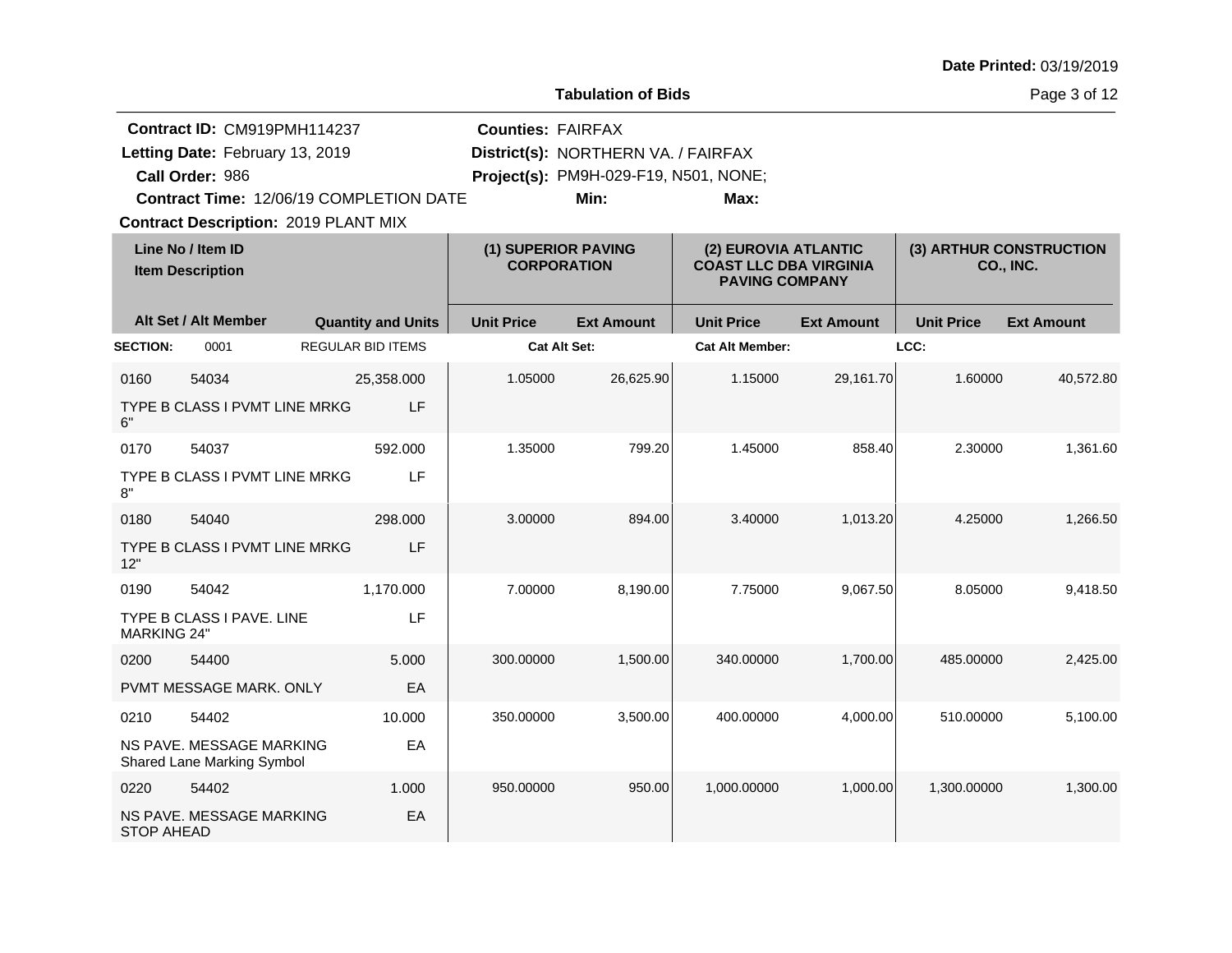| Date Printed: 03/19/2019 |  |
|--------------------------|--|
|--------------------------|--|

Page 4 of 12

|                 | Contract ID: CM919PMH114237                               |                          |                           | <b>Counties: FAIRFAX</b> |                                           |                        |                                                                                |                   |                                             |  |  |
|-----------------|-----------------------------------------------------------|--------------------------|---------------------------|--------------------------|-------------------------------------------|------------------------|--------------------------------------------------------------------------------|-------------------|---------------------------------------------|--|--|
|                 | Letting Date: February 13, 2019                           |                          |                           |                          | District(s): NORTHERN VA. / FAIRFAX       |                        |                                                                                |                   |                                             |  |  |
|                 | Call Order: 986                                           |                          |                           |                          | Project(s): PM9H-029-F19, N501, NONE;     |                        |                                                                                |                   |                                             |  |  |
|                 | Contract Time: 12/06/19 COMPLETION DATE                   |                          |                           |                          | Min:                                      | Max:                   |                                                                                |                   |                                             |  |  |
|                 | <b>Contract Description: 2019 PLANT MIX</b>               |                          |                           |                          |                                           |                        |                                                                                |                   |                                             |  |  |
|                 | Line No / Item ID<br><b>Item Description</b>              |                          |                           |                          | (1) SUPERIOR PAVING<br><b>CORPORATION</b> |                        | (2) EUROVIA ATLANTIC<br><b>COAST LLC DBA VIRGINIA</b><br><b>PAVING COMPANY</b> |                   | (3) ARTHUR CONSTRUCTION<br><b>CO., INC.</b> |  |  |
|                 | Alt Set / Alt Member                                      |                          | <b>Quantity and Units</b> | <b>Unit Price</b>        | <b>Ext Amount</b>                         | <b>Unit Price</b>      | <b>Ext Amount</b>                                                              | <b>Unit Price</b> | <b>Ext Amount</b>                           |  |  |
| <b>SECTION:</b> | 0001                                                      | <b>REGULAR BID ITEMS</b> |                           | <b>Cat Alt Set:</b>      |                                           | <b>Cat Alt Member:</b> |                                                                                | LCC:              |                                             |  |  |
| 0230            | 54428                                                     |                          | 63,215.000                | 0.15000                  | 9,482.25                                  | 0.15000                | 9,482.25                                                                       | 0.01000           | 632.15                                      |  |  |
|                 | TEMP. PVMT MRKG, TY. A, 4"                                |                          | LF                        |                          |                                           |                        |                                                                                |                   |                                             |  |  |
| 0240            | 54440                                                     |                          | 1,211.000                 | 0.90000                  | 1,089.90                                  | 1.00000                | 1,211.00                                                                       | 1.00000           | 1,211.00                                    |  |  |
|                 | TEMP. PVMT MRKG, TY. A, 24"                               |                          | LF                        |                          |                                           |                        |                                                                                |                   |                                             |  |  |
| 0250            | 54571                                                     |                          | 10.000                    | 90.00000                 | 900.00                                    | 100.00000              | 1,000.00                                                                       | 100.00000         | 1,000.00                                    |  |  |
| TY B, CL I      | PVMT SYMB MRKG THRU ARROW                                 |                          | EA                        |                          |                                           |                        |                                                                                |                   |                                             |  |  |
| 0260            | 54574                                                     |                          | 41.000                    | 80.00000                 | 3,280.00                                  | 90.00000               | 3,690.00                                                                       | 97.75000          | 4,007.75                                    |  |  |
|                 | PVMT SYMB MRKG SGL TURN<br>ARROW TY B, CL I               |                          | EA                        |                          |                                           |                        |                                                                                |                   |                                             |  |  |
| 0270            | 54577                                                     |                          | 6.000                     | 135.00000                | 810.00                                    | 150.00000              | 900.00                                                                         | 195.50000         | 1,173.00                                    |  |  |
|                 | PVMT SYMB MRKG DBL TURN<br>ARROW THRU/LT OR RT TY B, CL I |                          | EA                        |                          |                                           |                        |                                                                                |                   |                                             |  |  |
| 0280            | 54581                                                     |                          | 2.000                     | 200.00000                | 400.00                                    | 220.00000              | 440.00                                                                         | 405.00000         | 810.00                                      |  |  |
|                 | PVMT SYMB MRKG TRPL TURN<br>ARROW TY B, CL I              |                          | EA                        |                          |                                           |                        |                                                                                |                   |                                             |  |  |
| 0290            | 54651                                                     |                          | 45.000                    | 150.00000                | 6,750.00                                  | 170.00000              | 7,650.00                                                                       | 97.75000          | 4,398.75                                    |  |  |
|                 | PVMT SYMB MRKG BICYCLE<br>THRU ARROW TY B, CL I           |                          | EA                        |                          |                                           |                        |                                                                                |                   |                                             |  |  |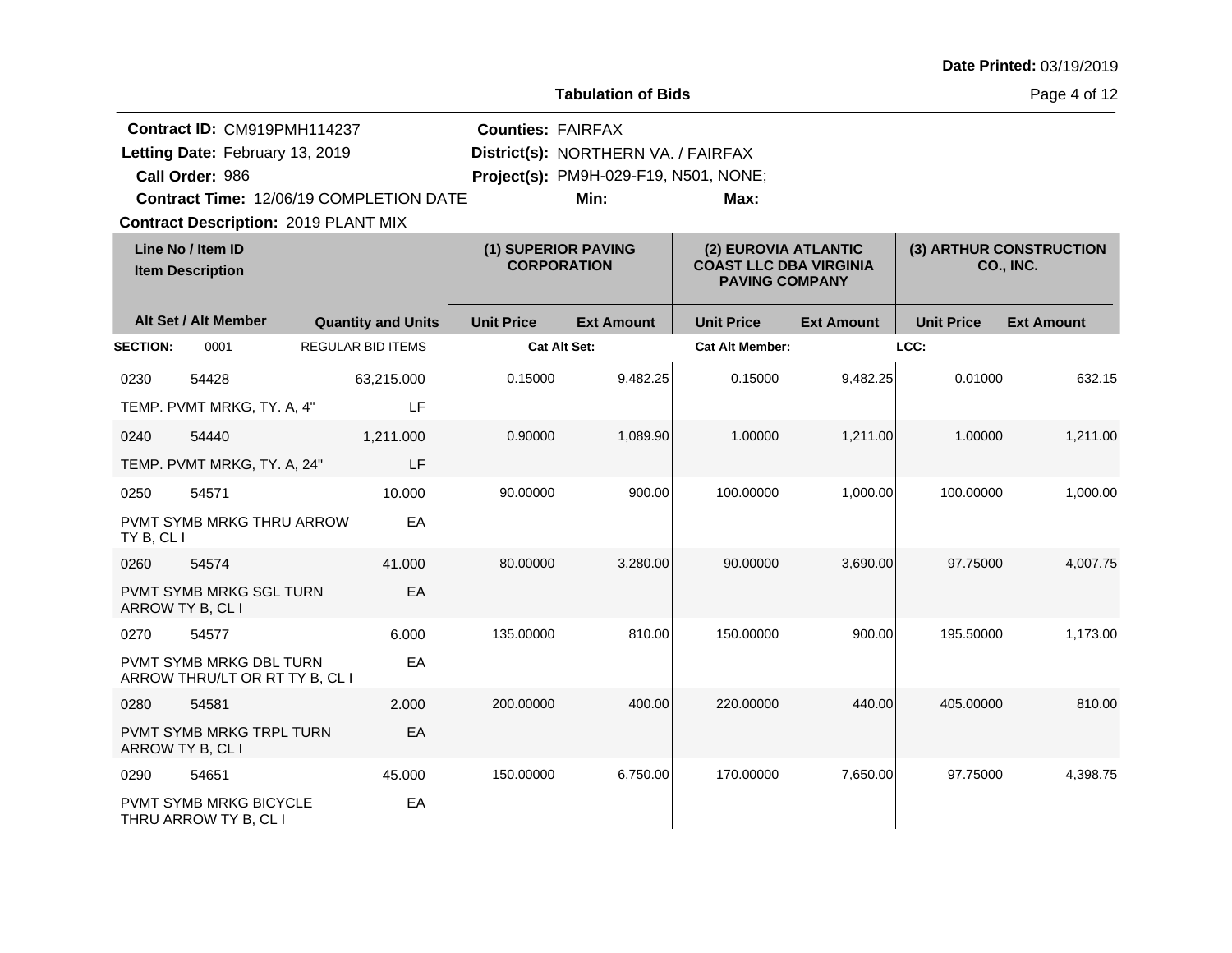| Date Printed: 03/19/2019 |  |
|--------------------------|--|
|--------------------------|--|

Page 5 of 12

|                                              | Contract ID: CM919PMH114237<br>Letting Date: February 13, 2019<br>Call Order: 986 | <b>Contract Time: 12/06/19 COMPLETION DATE</b><br><b>Contract Description: 2019 PLANT MIX</b> | <b>Counties: FAIRFAX</b> | District(s): NORTHERN VA. / FAIRFAX<br>Project(s): PM9H-029-F19, N501, NONE;<br>Min: | Max:                   |                                             |                   |                   |
|----------------------------------------------|-----------------------------------------------------------------------------------|-----------------------------------------------------------------------------------------------|--------------------------|--------------------------------------------------------------------------------------|------------------------|---------------------------------------------|-------------------|-------------------|
| Line No / Item ID<br><b>Item Description</b> |                                                                                   | (1) SUPERIOR PAVING<br><b>CORPORATION</b>                                                     |                          | (2) EUROVIA ATLANTIC<br><b>COAST LLC DBA VIRGINIA</b><br><b>PAVING COMPANY</b>       |                        | (3) ARTHUR CONSTRUCTION<br><b>CO., INC.</b> |                   |                   |
|                                              | Alt Set / Alt Member                                                              | <b>Quantity and Units</b>                                                                     | <b>Unit Price</b>        | <b>Ext Amount</b>                                                                    | <b>Unit Price</b>      | <b>Ext Amount</b>                           | <b>Unit Price</b> | <b>Ext Amount</b> |
| <b>SECTION:</b>                              | 0001                                                                              | <b>REGULAR BID ITEMS</b>                                                                      | <b>Cat Alt Set:</b>      |                                                                                      | <b>Cat Alt Member:</b> |                                             | LCC:              |                   |
| 0300                                         | 54659                                                                             | 40.000                                                                                        | 250.00000                | 10.000.00                                                                            | 280.00000              | 11,200.00                                   | 419.75000         | 16.790.00         |
|                                              | <b>PVMT SYMB MRKG HELMETED</b><br><b>BICYCLIST TY B CL I</b>                      | EA                                                                                            |                          |                                                                                      |                        |                                             |                   |                   |
| 0310                                         | 56022                                                                             | 175.000                                                                                       | 5.00000                  | 875.00                                                                               | 3.25000                | 568.75                                      | 6.00000           | 1.050.00          |
|                                              | 1" METAL CONDUIT                                                                  | LF                                                                                            |                          |                                                                                      |                        |                                             |                   |                   |
| <b>Section Totals:</b>                       |                                                                                   |                                                                                               | \$3,867,899.80           |                                                                                      | \$3,999,574.63         |                                             | \$4,098,113.11    |                   |
|                                              | <b>Life Cycle Costs:</b>                                                          |                                                                                               |                          |                                                                                      |                        |                                             |                   |                   |
|                                              | <b>Section Total with LCC:</b>                                                    |                                                                                               |                          | \$3,867,899.80                                                                       |                        | \$3,999,574.63                              |                   | \$4,098,113.11    |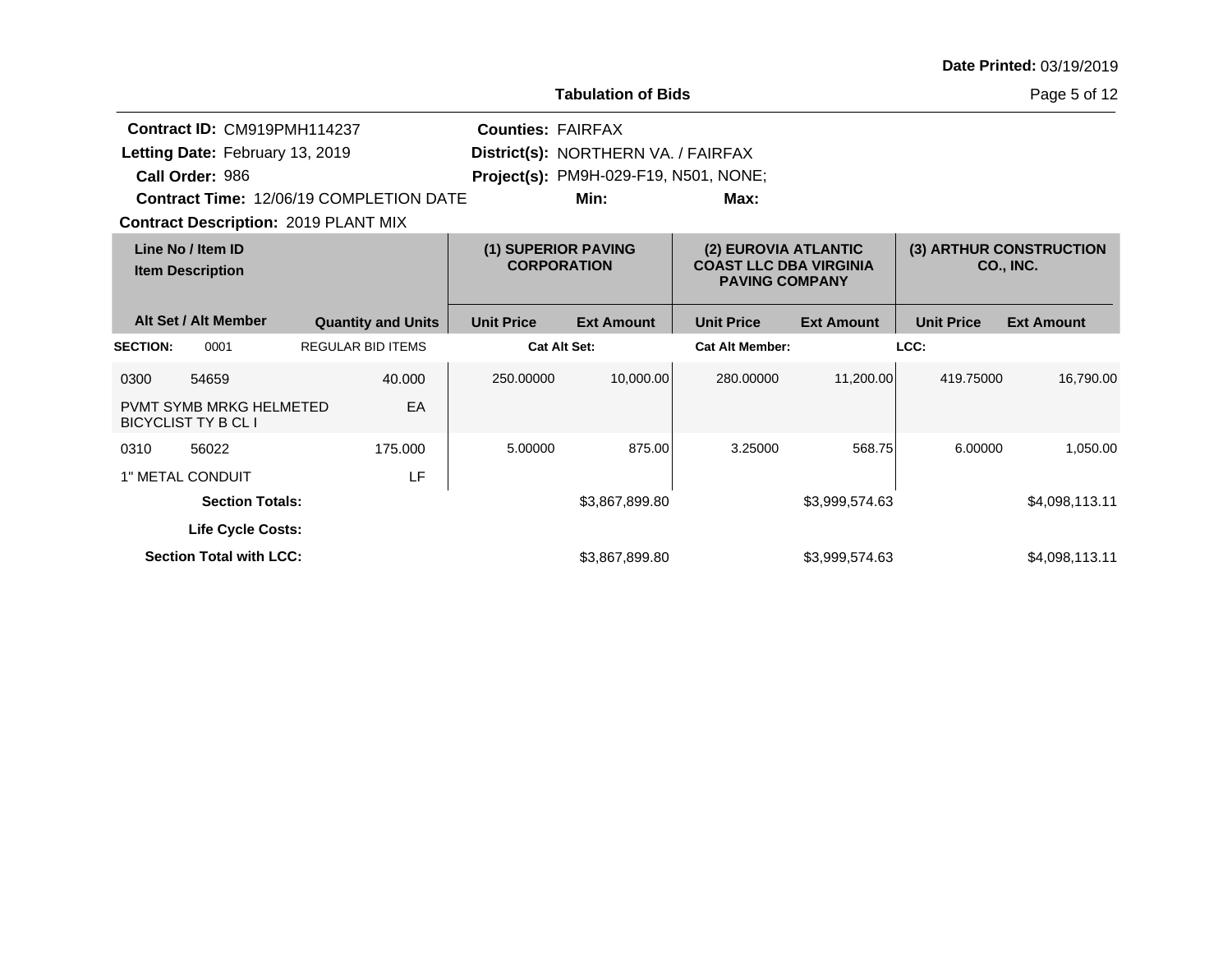|                                                                             |                                                                                                                              |                           |                          | <b>Tabulation of Bids</b>                                                            |                                                                                |                   | Page 6 of 12      |                                      |
|-----------------------------------------------------------------------------|------------------------------------------------------------------------------------------------------------------------------|---------------------------|--------------------------|--------------------------------------------------------------------------------------|--------------------------------------------------------------------------------|-------------------|-------------------|--------------------------------------|
| Letting Date: February 13, 2019<br>Call Order: 986                          | Contract ID: CM919PMH114237<br><b>Contract Time: 12/06/19 COMPLETION DATE</b><br><b>Contract Description: 2019 PLANT MIX</b> |                           | <b>Counties: FAIRFAX</b> | District(s): NORTHERN VA. / FAIRFAX<br>Project(s): PM9H-029-F19, N501, NONE;<br>Min: | Max:                                                                           |                   |                   |                                      |
| Line No / Item ID<br><b>Item Description</b>                                |                                                                                                                              |                           | (1) SUPERIOR PAVING      | <b>CORPORATION</b>                                                                   | (2) EUROVIA ATLANTIC<br><b>COAST LLC DBA VIRGINIA</b><br><b>PAVING COMPANY</b> |                   |                   | (3) ARTHUR CONSTRUCTION<br>CO., INC. |
| Alt Set / Alt Member                                                        |                                                                                                                              | <b>Quantity and Units</b> | <b>Unit Price</b>        | <b>Ext Amount</b>                                                                    | <b>Unit Price</b>                                                              | <b>Ext Amount</b> | <b>Unit Price</b> | <b>Ext Amount</b>                    |
| <b>SECTION:</b><br>0002                                                     |                                                                                                                              | ALTERNATE BID ITEMS       |                          | <b>Cat Alt Set:</b>                                                                  | <b>Cat Alt Member:</b>                                                         |                   | LCC:              |                                      |
| 0320<br>00306<br>NS SELECT MATERIAL SHOULDER<br><b>MAINTENANCE MATERIAL</b> |                                                                                                                              | 1.000<br><b>TON</b>       | 56.36000                 | 56.36                                                                                | 40.00000                                                                       | 40.00             | 100.00000         | 100.00                               |
|                                                                             | <b>Section Totals:</b>                                                                                                       |                           |                          | \$56.36                                                                              |                                                                                | \$40.00           |                   | \$100.00                             |
|                                                                             | <b>Life Cycle Costs:</b>                                                                                                     |                           |                          |                                                                                      |                                                                                |                   |                   |                                      |
| <b>Section Total with LCC:</b>                                              |                                                                                                                              |                           |                          | \$56.36                                                                              |                                                                                | \$40.00           |                   | \$100.00                             |
|                                                                             | <b>Contract Item Totals</b>                                                                                                  |                           |                          | \$3,867,956.16                                                                       |                                                                                | \$3,999,614.63    |                   | \$4,098,213.11                       |
|                                                                             | <b>Contract Time Totals</b>                                                                                                  |                           |                          |                                                                                      |                                                                                |                   |                   |                                      |
|                                                                             | <b>Contract Life Cycle Costs Totals</b>                                                                                      |                           |                          | \$0.00                                                                               |                                                                                | \$0.00            |                   | \$0.00                               |
|                                                                             | <b>Contract Grand Totals</b>                                                                                                 |                           |                          | \$3,867,956.16                                                                       |                                                                                | \$3,999,614.63    |                   | 4,098,213.11                         |

**( ) indicates item is bid as Lump Sum**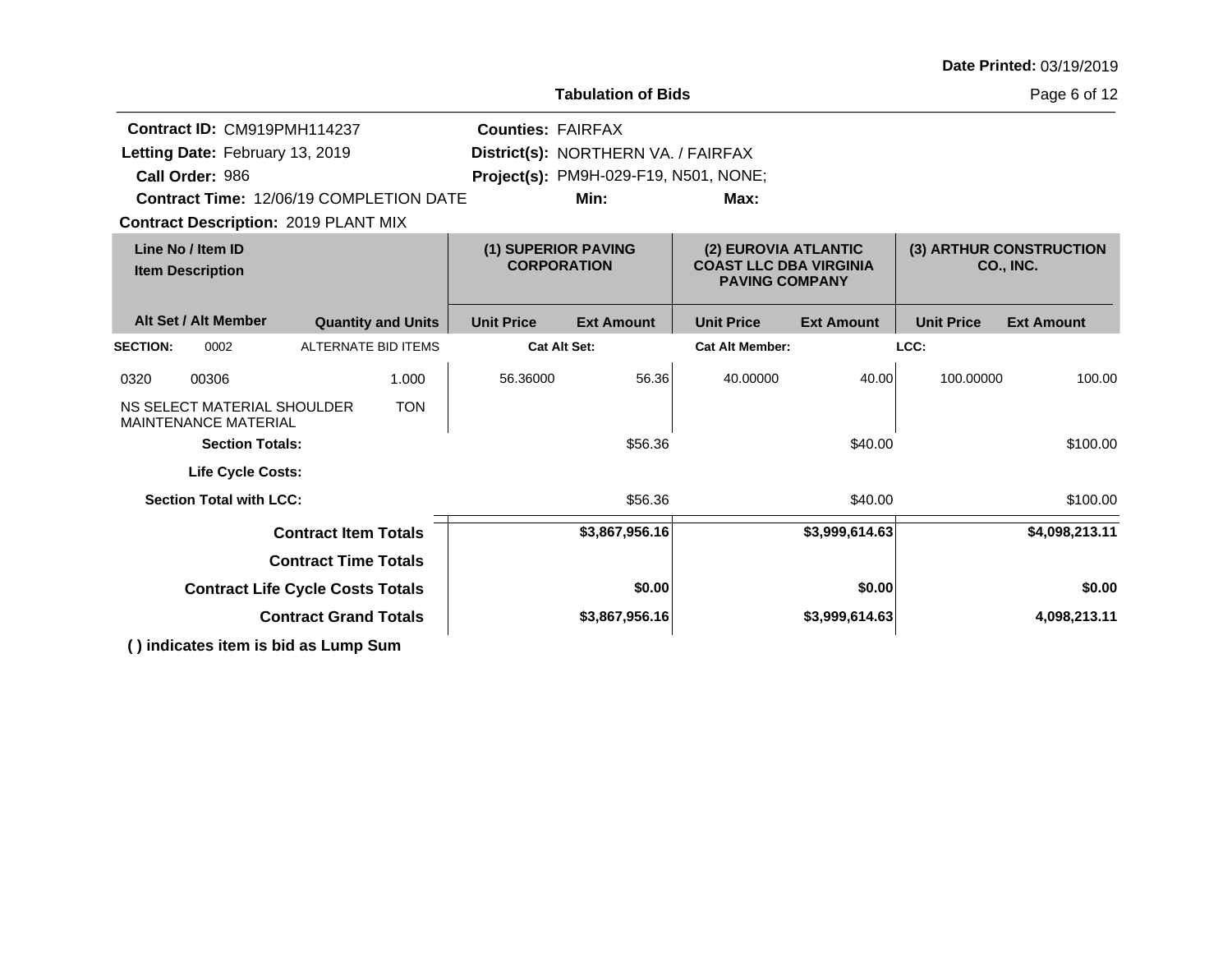|  |  | Date Printed: 03/19/2019 |
|--|--|--------------------------|
|--|--|--------------------------|

Page 7 of 12

|                  | Contract ID: CM919PMH114237                       |                                             | <b>Counties: FAIRFAX</b>     |                                       |                                                            |                   |                   |                   |
|------------------|---------------------------------------------------|---------------------------------------------|------------------------------|---------------------------------------|------------------------------------------------------------|-------------------|-------------------|-------------------|
|                  | Letting Date: February 13, 2019                   |                                             |                              | District(s): NORTHERN VA. / FAIRFAX   |                                                            |                   |                   |                   |
|                  | Call Order: 986                                   |                                             |                              | Project(s): PM9H-029-F19, N501, NONE; |                                                            |                   |                   |                   |
|                  |                                                   | Contract Time: 12/06/19 COMPLETION DATE     |                              | Min:                                  | Max:                                                       |                   |                   |                   |
|                  |                                                   | <b>Contract Description: 2019 PLANT MIX</b> |                              |                                       |                                                            |                   |                   |                   |
|                  | Line No / Item ID<br><b>Item Description</b>      |                                             | (4) FRANCIS O. DAY CO., INC. |                                       | (5) FORT MYER<br><b>CONSTRUCTION</b><br><b>CORPORATION</b> |                   |                   |                   |
|                  | Alt Set / Alt Member                              | <b>Quantity and Units</b>                   | <b>Unit Price</b>            | <b>Ext Amount</b>                     | <b>Unit Price</b>                                          | <b>Ext Amount</b> | <b>Unit Price</b> | <b>Ext Amount</b> |
| <b>SECTION:</b>  | 0001                                              | <b>REGULAR BID ITEMS</b>                    | <b>Cat Alt Set:</b>          |                                       | <b>Cat Alt Member:</b>                                     |                   | LCC:              |                   |
| 0010             | 10417                                             | 36,769.750                                  | 2.10000                      | 77,216.48                             | 3.46000                                                    | 127,223.34        |                   |                   |
| <b>TACK COAT</b> |                                                   | <b>GAL</b>                                  |                              |                                       |                                                            |                   |                   |                   |
| 0020             | 16242                                             | 187.000                                     | 109.05000                    | 20,392.35                             | 40.00000                                                   | 7,480.00          |                   |                   |
| 21A OR 21B       | AGGR. BASE MATL. TY. I OR II NO.                  | <b>TON</b>                                  |                              |                                       |                                                            |                   |                   |                   |
| 0030             | 16335                                             | 32,626.450                                  | 75.10000                     | 2,450,246.40                          | 91.00000                                                   | 2,969,006.95      |                   |                   |
|                  | ASPHALT CONC. TY. SM-9.5A                         | <b>TON</b>                                  |                              |                                       |                                                            |                   |                   |                   |
| 0040             | 16365                                             | 3,286.660                                   | 70.82000                     | 232,761.26                            | 91.00000                                                   | 299,086.06        |                   |                   |
|                  | ASPHALT CONC. TY. IM-19.0A                        | <b>TON</b>                                  |                              |                                       |                                                            |                   |                   |                   |
| 0050             | 16502                                             | 1,703.000                                   | 118.09000                    | 201,107.27                            | 206.85000                                                  | 352,265.55        |                   |                   |
|                  | SURF. PREPARATION &<br><b>RESTORATION TYPE II</b> | <b>TON</b>                                  |                              |                                       |                                                            |                   |                   |                   |
| 0060             | 16522                                             | 327,596.710                                 | 2.27000                      | 743,644.53                            | 2.50000                                                    | 818,991.78        |                   |                   |
| $-2"$            | FLEXIBLE PAVEMENT PLANING 0"                      | SY                                          |                              |                                       |                                                            |                   |                   |                   |
| 0070             | 16523                                             | 20,067.990                                  | 5.17000                      | 103,751.51                            | 2.75000                                                    | 55,186.97         |                   |                   |
| ABOVE 2" - 4"    | FLEXIBLE PAVEMENT PLANING                         | SY                                          |                              |                                       |                                                            |                   |                   |                   |
| 0080             | 24265                                             | (1)                                         | 139,500.00000                | 139,500.00                            | 141,603.00000                                              | 141,603.00        |                   |                   |
| <b>MOT</b>       | NS MAINTENANCE OF TRAFFIC                         | LS                                          |                              |                                       |                                                            |                   |                   |                   |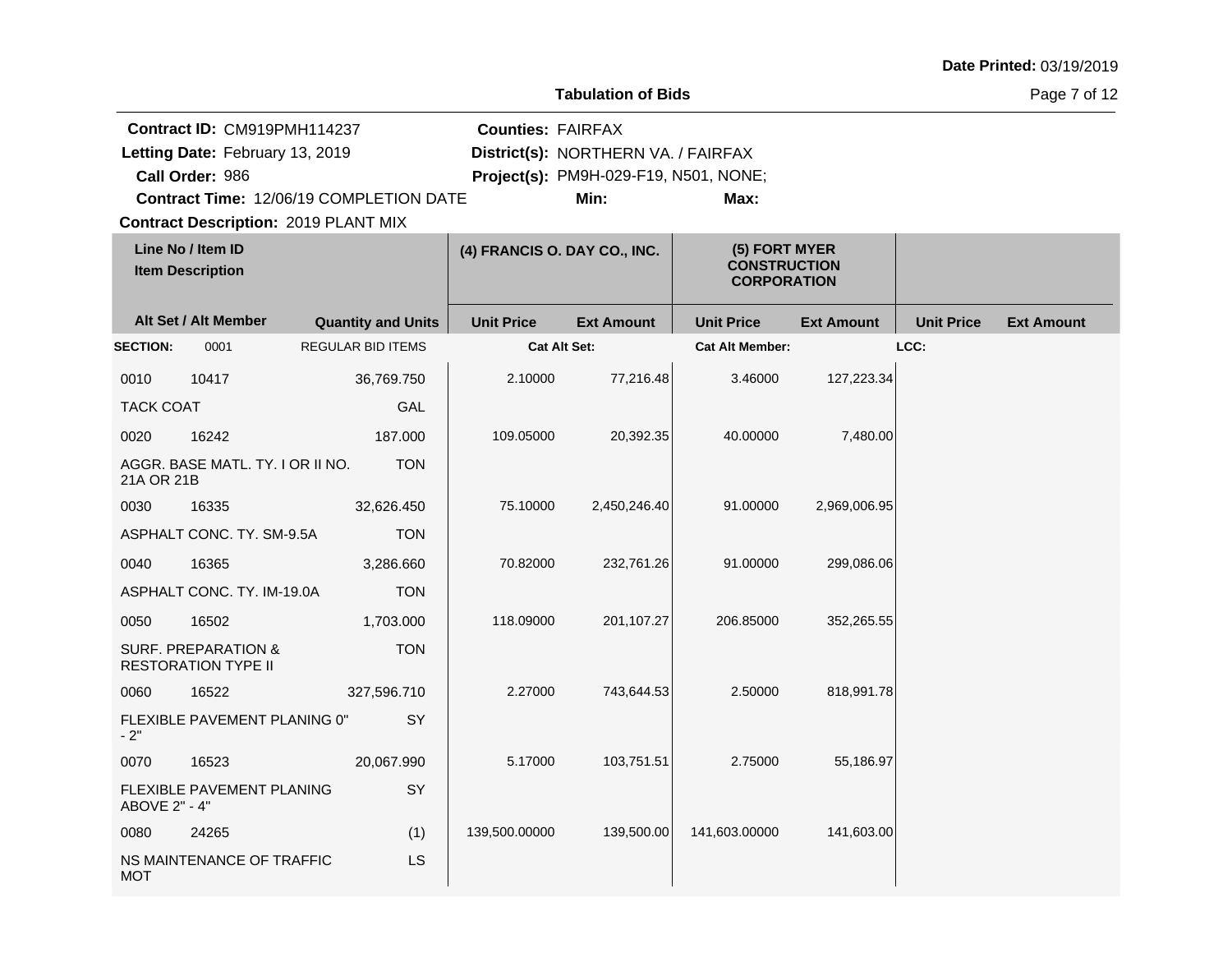|  |  | Date Printed: 03/19/2019 |
|--|--|--------------------------|
|--|--|--------------------------|

Page 8 of 12

|                 | Contract ID: CM919PMH114237                                            |                                         | <b>Counties: FAIRFAX</b>     |                                       |                                                            |                   |                   |                   |
|-----------------|------------------------------------------------------------------------|-----------------------------------------|------------------------------|---------------------------------------|------------------------------------------------------------|-------------------|-------------------|-------------------|
|                 | Letting Date: February 13, 2019                                        |                                         |                              | District(s): NORTHERN VA. / FAIRFAX   |                                                            |                   |                   |                   |
|                 | Call Order: 986                                                        |                                         |                              | Project(s): PM9H-029-F19, N501, NONE; |                                                            |                   |                   |                   |
|                 |                                                                        | Contract Time: 12/06/19 COMPLETION DATE |                              | Min:                                  | Max:                                                       |                   |                   |                   |
|                 | <b>Contract Description: 2019 PLANT MIX</b>                            |                                         |                              |                                       |                                                            |                   |                   |                   |
|                 | Line No / Item ID<br><b>Item Description</b>                           |                                         | (4) FRANCIS O. DAY CO., INC. |                                       | (5) FORT MYER<br><b>CONSTRUCTION</b><br><b>CORPORATION</b> |                   |                   |                   |
|                 | Alt Set / Alt Member                                                   | <b>Quantity and Units</b>               | <b>Unit Price</b>            | <b>Ext Amount</b>                     | <b>Unit Price</b>                                          | <b>Ext Amount</b> | <b>Unit Price</b> | <b>Ext Amount</b> |
| <b>SECTION:</b> | 0001                                                                   | <b>REGULAR BID ITEMS</b>                | Cat Alt Set:                 |                                       | <b>Cat Alt Member:</b>                                     |                   | LCC:              |                   |
| 0090            | 24282                                                                  | 4,753.000                               | 32.70000                     | 155,423.10                            | 28.13000                                                   | 133,701.89        |                   |                   |
|                 | <b>FLAGGER SERVICE</b>                                                 | HR                                      |                              |                                       |                                                            |                   |                   |                   |
| 0100            | 24330                                                                  | 1.000                                   | 4,493.66000                  | 4,493.66                              | 8,500.00000                                                | 8,500.00          |                   |                   |
|                 | <b>NS TRAFFIC CONTROL Speed</b><br>Hump (Follow the Standard Typical)  | EA                                      |                              |                                       |                                                            |                   |                   |                   |
| 0110            | 24330                                                                  | 2.000                                   | 5,935.80000                  | 11,871.60                             | 12,500.00000                                               | 25,000.00         |                   |                   |
|                 | <b>NS TRAFFIC CONTROL Speed</b><br>Table (Follow the Standard Typical) | EA                                      |                              |                                       |                                                            |                   |                   |                   |
| 0120            | 51615                                                                  | 13,930.000                              | 0.27000                      | 3,761.10                              | 3.18000                                                    | 44,297.40         |                   |                   |
|                 | 14/1 ENCLOSED COND. CABLE                                              | LF                                      |                              |                                       |                                                            |                   |                   |                   |
| 0130            | 51912                                                                  | 4,620.000                               | 6.00000                      | 27,720.00                             | 4.62000                                                    | 21,344.40         |                   |                   |
|                 | LOOP SAW CUT 3/8"                                                      | LF                                      |                              |                                       |                                                            |                   |                   |                   |
| 0140            | 51913                                                                  | 1,050.000                               | 25.07000                     | 26,323.50                             | 4.62000                                                    | 4,851.00          |                   |                   |
|                 | LOOP SAWCUT 5/8"                                                       | LF                                      |                              |                                       |                                                            |                   |                   |                   |
| 0150            | 54032                                                                  | 32,518.000                              | 0.65000                      | 21,136.70                             | 0.95000                                                    | 30,892.10         |                   |                   |
| 4"              | TYPE B CLASS I PVMT LINE MRKG                                          | LF                                      |                              |                                       |                                                            |                   |                   |                   |
| 0160            | 54034                                                                  | 25,358.000                              | 1.09000                      | 27,640.22                             | 1.11000                                                    | 28,147.38         |                   |                   |
| 6"              | TYPE B CLASS I PVMT LINE MRKG                                          | LF                                      |                              |                                       |                                                            |                   |                   |                   |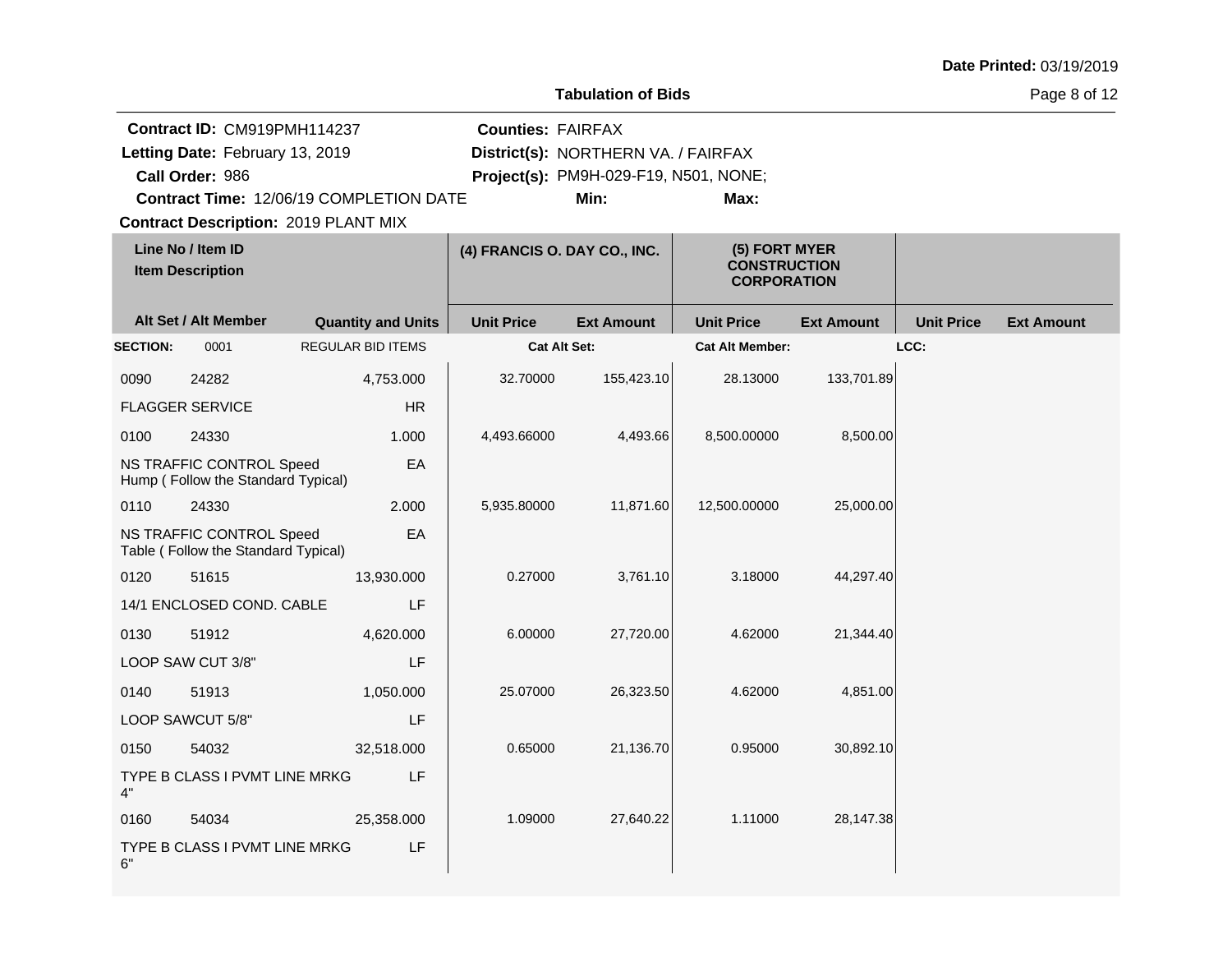| Date Printed: 03/19/2019 |  |
|--------------------------|--|
|--------------------------|--|

Page 9 of 12

|                    | Contract ID: CM919PMH114237                            |                           | <b>Counties: FAIRFAX</b>     |                                       |                                                            |                   |                   |                   |
|--------------------|--------------------------------------------------------|---------------------------|------------------------------|---------------------------------------|------------------------------------------------------------|-------------------|-------------------|-------------------|
|                    | Letting Date: February 13, 2019                        |                           |                              | District(s): NORTHERN VA. / FAIRFAX   |                                                            |                   |                   |                   |
|                    | Call Order: 986                                        |                           |                              | Project(s): PM9H-029-F19, N501, NONE; |                                                            |                   |                   |                   |
|                    | Contract Time: 12/06/19 COMPLETION DATE                |                           |                              | Min:                                  | Max:                                                       |                   |                   |                   |
|                    | <b>Contract Description: 2019 PLANT MIX</b>            |                           |                              |                                       |                                                            |                   |                   |                   |
|                    | Line No / Item ID<br><b>Item Description</b>           |                           | (4) FRANCIS O. DAY CO., INC. |                                       | (5) FORT MYER<br><b>CONSTRUCTION</b><br><b>CORPORATION</b> |                   |                   |                   |
|                    | Alt Set / Alt Member                                   | <b>Quantity and Units</b> | <b>Unit Price</b>            | <b>Ext Amount</b>                     | <b>Unit Price</b>                                          | <b>Ext Amount</b> | <b>Unit Price</b> | <b>Ext Amount</b> |
| <b>SECTION:</b>    | 0001                                                   | <b>REGULAR BID ITEMS</b>  |                              | <b>Cat Alt Set:</b>                   | <b>Cat Alt Member:</b>                                     |                   | LCC:              |                   |
| 0170               | 54037                                                  | 592.000                   | 2.18000                      | 1,290.56                              | 2.99000                                                    | 1,770.08          |                   |                   |
| 8"                 | TYPE B CLASS I PVMT LINE MRKG                          | LF                        |                              |                                       |                                                            |                   |                   |                   |
| 0180               | 54040                                                  | 298.000                   | 4.36000                      | 1,299.28                              | 8.09000                                                    | 2,410.82          |                   |                   |
| 12"                | TYPE B CLASS I PVMT LINE MRKG                          | LF                        |                              |                                       |                                                            |                   |                   |                   |
| 0190               | 54042                                                  | 1,170.000                 | 6.54000                      | 7,651.80                              | 8.77000                                                    | 10,260.90         |                   |                   |
| <b>MARKING 24"</b> | TYPE B CLASS I PAVE. LINE                              | LF                        |                              |                                       |                                                            |                   |                   |                   |
| 0200               | 54400                                                  | 5.000                     | 196.20000                    | 981.00                                | 519.75000                                                  | 2,598.75          |                   |                   |
|                    | PVMT MESSAGE MARK, ONLY                                | EA                        |                              |                                       |                                                            |                   |                   |                   |
| 0210               | 54402                                                  | 10.000                    | 272.50000                    | 2,725.00                              | 577.50000                                                  | 5,775.00          |                   |                   |
|                    | NS PAVE. MESSAGE MARKING<br>Shared Lane Marking Symbol | EA                        |                              |                                       |                                                            |                   |                   |                   |
| 0220               | 54402                                                  | 1.000                     | 381.50000                    | 381.50                                | 1,039.50000                                                | 1,039.50          |                   |                   |
| <b>STOP AHEAD</b>  | NS PAVE. MESSAGE MARKING                               | EA                        |                              |                                       |                                                            |                   |                   |                   |
| 0230               | 54428                                                  | 63,215.000                | 0.33000                      | 20,860.95                             | 0.20000                                                    | 12,643.00         |                   |                   |
|                    | TEMP. PVMT MRKG, TY. A, 4"                             | LF                        |                              |                                       |                                                            |                   |                   |                   |
| 0240               | 54440                                                  | 1,211.000                 | 4.36000                      | 5,279.96                              | 3.47000                                                    | 4,202.17          |                   |                   |
|                    | TEMP. PVMT MRKG, TY. A, 24"                            | LF                        |                              |                                       |                                                            |                   |                   |                   |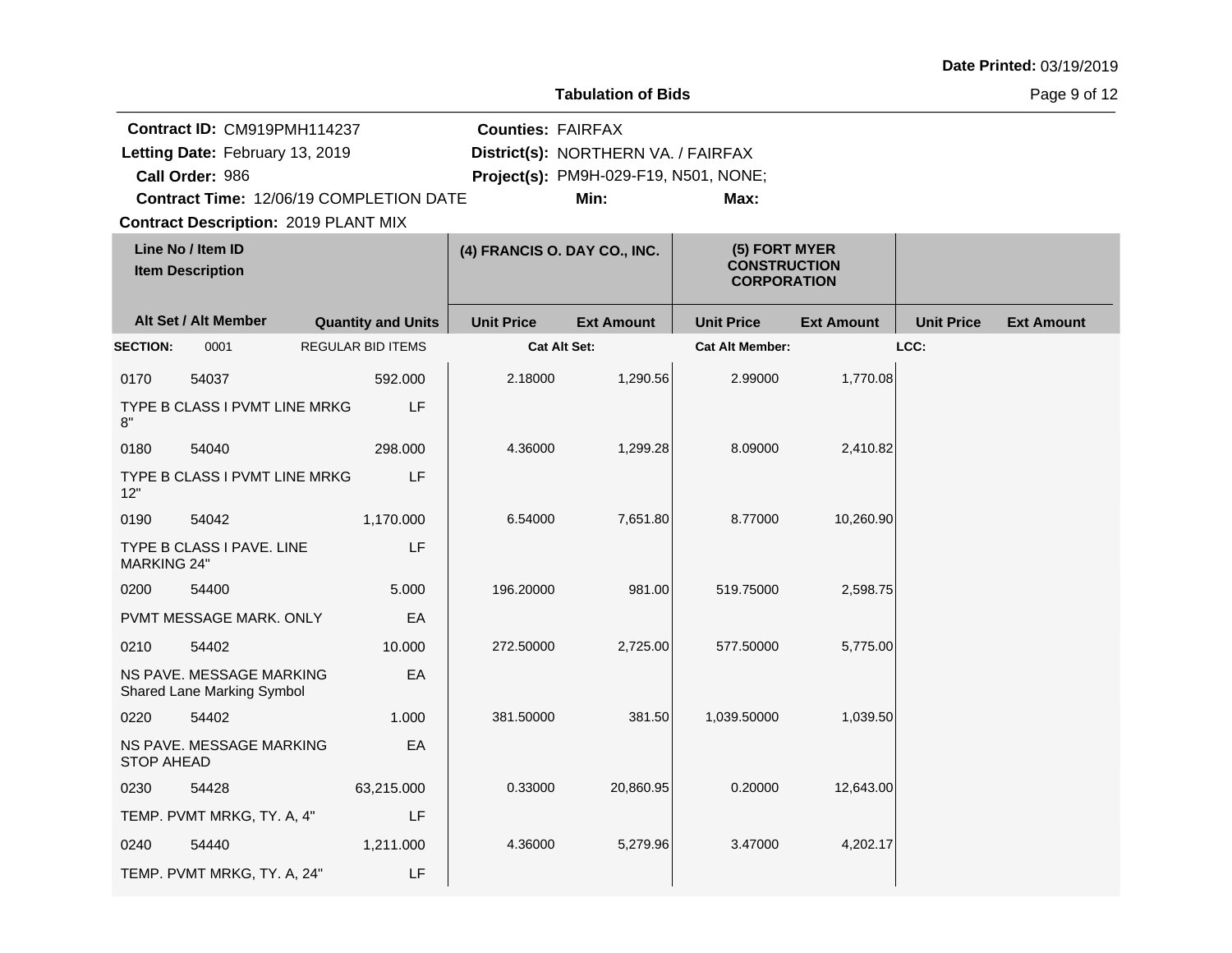| Date Printed: 03/19/2019 |  |  |
|--------------------------|--|--|
|--------------------------|--|--|

Page 10 of 12

|                  | Contract ID: CM919PMH114237                               |                   |                           | <b>Counties: FAIRFAX</b>     |                                       |                                                            |                   |                   |                   |
|------------------|-----------------------------------------------------------|-------------------|---------------------------|------------------------------|---------------------------------------|------------------------------------------------------------|-------------------|-------------------|-------------------|
|                  | Letting Date: February 13, 2019                           |                   |                           |                              | District(s): NORTHERN VA. / FAIRFAX   |                                                            |                   |                   |                   |
|                  | Call Order: 986                                           |                   |                           |                              | Project(s): PM9H-029-F19, N501, NONE; |                                                            |                   |                   |                   |
|                  | Contract Time: 12/06/19 COMPLETION DATE                   |                   |                           |                              | Min:                                  | Max:                                                       |                   |                   |                   |
|                  | <b>Contract Description: 2019 PLANT MIX</b>               |                   |                           |                              |                                       |                                                            |                   |                   |                   |
|                  | Line No / Item ID<br><b>Item Description</b>              |                   |                           | (4) FRANCIS O. DAY CO., INC. |                                       | (5) FORT MYER<br><b>CONSTRUCTION</b><br><b>CORPORATION</b> |                   |                   |                   |
|                  | Alt Set / Alt Member                                      |                   | <b>Quantity and Units</b> | <b>Unit Price</b>            | <b>Ext Amount</b>                     | <b>Unit Price</b>                                          | <b>Ext Amount</b> | <b>Unit Price</b> | <b>Ext Amount</b> |
| <b>SECTION:</b>  | 0001                                                      | REGULAR BID ITEMS |                           | <b>Cat Alt Set:</b>          |                                       | <b>Cat Alt Member:</b>                                     |                   | LCC:              |                   |
| 0250             | 54571                                                     |                   | 10.000                    | 87.20000                     | 872.00                                | 144.38000                                                  | 1,443.80          |                   |                   |
| TY B, CL I       | PVMT SYMB MRKG THRU ARROW                                 |                   | EA                        |                              |                                       |                                                            |                   |                   |                   |
| 0260             | 54574                                                     |                   | 41.000                    | 87.20000                     | 3,575.20                              | 144.38000                                                  | 5,919.58          |                   |                   |
| ARROW TY B, CL I | PVMT SYMB MRKG SGL TURN                                   |                   | EA                        |                              |                                       |                                                            |                   |                   |                   |
| 0270             | 54577                                                     |                   | 6.000                     | 163.50000                    | 981.00                                | 346.50000                                                  | 2,079.00          |                   |                   |
|                  | PVMT SYMB MRKG DBL TURN<br>ARROW THRU/LT OR RT TY B, CL I |                   | EA                        |                              |                                       |                                                            |                   |                   |                   |
| 0280             | 54581                                                     |                   | 2.000                     | 218.00000                    | 436.00                                | 577.50000                                                  | 1,155.00          |                   |                   |
| ARROW TY B, CL I | PVMT SYMB MRKG TRPL TURN                                  |                   | EA                        |                              |                                       |                                                            |                   |                   |                   |
| 0290             | 54651                                                     |                   | 45.000                    | 87.20000                     | 3,924.00                              | 144.38000                                                  | 6,497.10          |                   |                   |
|                  | PVMT SYMB MRKG BICYCLE<br>THRU ARROW TY B, CL I           |                   | EA                        |                              |                                       |                                                            |                   |                   |                   |
| 0300             | 54659                                                     |                   | 40.000                    | 218.00000                    | 8,720.00                              | 317.63000                                                  | 12,705.20         |                   |                   |
|                  | PVMT SYMB MRKG HELMETED<br>BICYCLIST TY B CL I            |                   | EA                        |                              |                                       |                                                            |                   |                   |                   |
| 0310             | 56022                                                     |                   | 175.000                   | 3.27000                      | 572.25                                | 5.78000                                                    | 1,011.50          |                   |                   |
|                  | 1" METAL CONDUIT                                          |                   | LF                        |                              |                                       |                                                            |                   |                   |                   |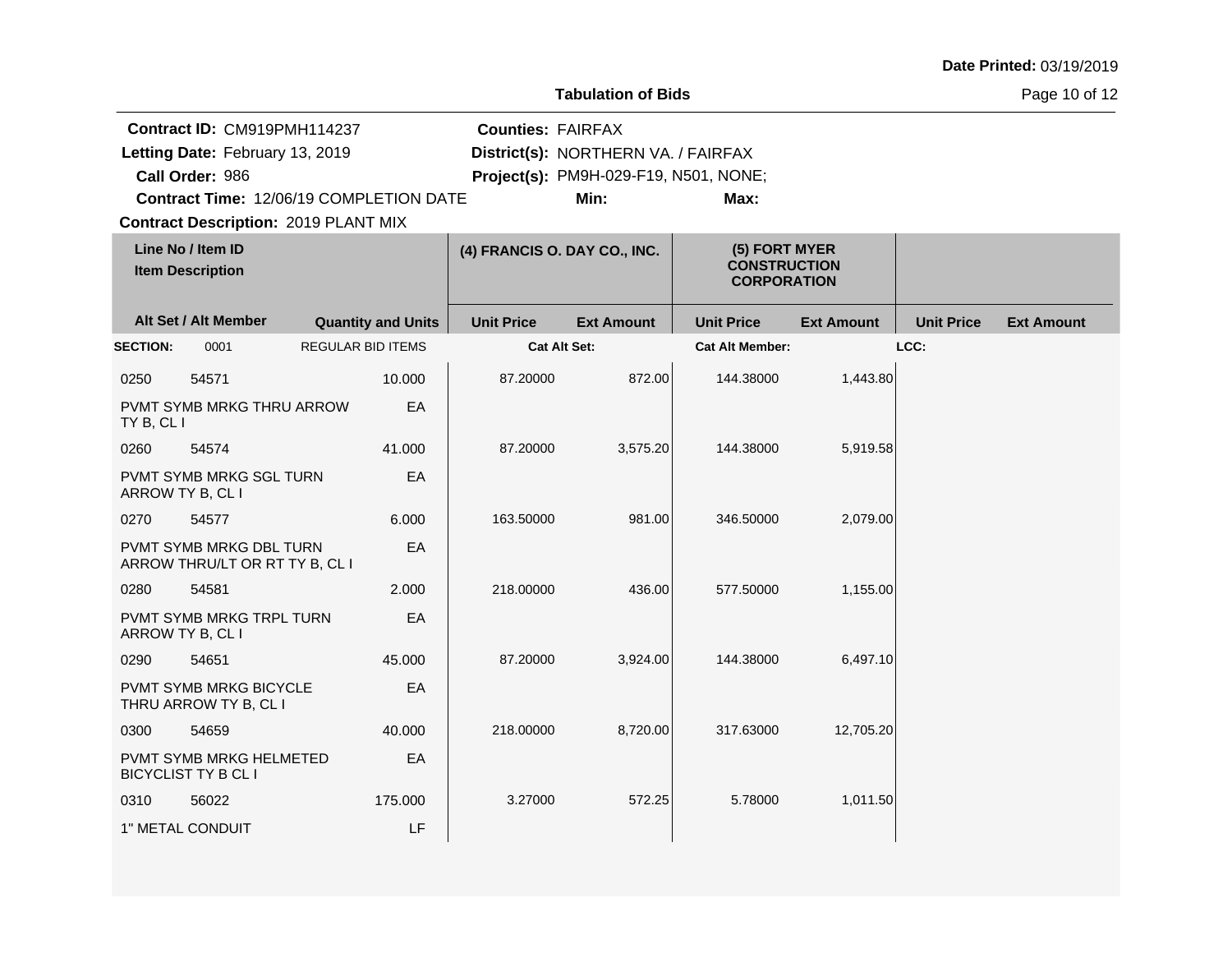Page 11 of 12

| Contract ID: CM919PMH114237<br>Letting Date: February 13, 2019<br>Call Order: 986<br><b>Contract Time: 12/06/19 COMPLETION DATE</b><br><b>Contract Description: 2019 PLANT MIX</b> |                           | <b>Counties: FAIRFAX</b> | District(s): NORTHERN VA. / FAIRFAX<br>Project(s): PM9H-029-F19, N501, NONE;<br>Min: | Max:               |                     |                   |                   |
|------------------------------------------------------------------------------------------------------------------------------------------------------------------------------------|---------------------------|--------------------------|--------------------------------------------------------------------------------------|--------------------|---------------------|-------------------|-------------------|
|                                                                                                                                                                                    |                           |                          |                                                                                      |                    |                     |                   |                   |
| Line No / Item ID                                                                                                                                                                  |                           |                          | (4) FRANCIS O. DAY CO., INC.                                                         | (5) FORT MYER      |                     |                   |                   |
| <b>Item Description</b>                                                                                                                                                            |                           |                          |                                                                                      | <b>CORPORATION</b> | <b>CONSTRUCTION</b> |                   |                   |
| Alt Set / Alt Member                                                                                                                                                               | <b>Quantity and Units</b> | <b>Unit Price</b>        | <b>Ext Amount</b>                                                                    | <b>Unit Price</b>  | <b>Ext Amount</b>   | <b>Unit Price</b> | <b>Ext Amount</b> |
| <b>Section Totals:</b>                                                                                                                                                             |                           |                          | \$4,306,540.18                                                                       |                    | \$5,139,089.22      |                   |                   |
| <b>Life Cycle Costs:</b>                                                                                                                                                           |                           |                          |                                                                                      |                    |                     |                   |                   |
| <b>Section Total with LCC:</b>                                                                                                                                                     |                           |                          | \$4,306,540.18                                                                       |                    | \$5,139,089.22      |                   |                   |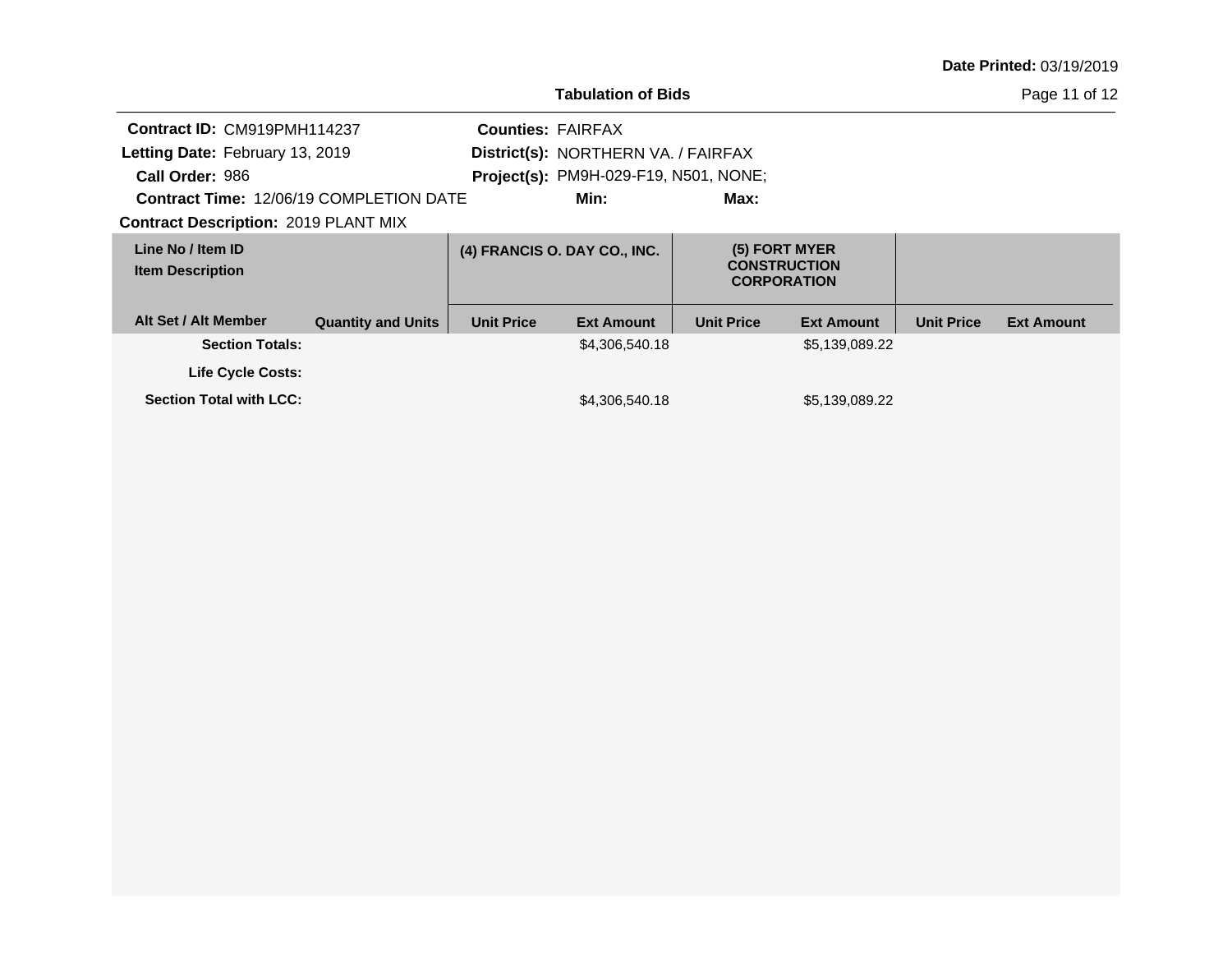| <b>Tabulation of Bids</b>                    |                                                                                               |                           |                              |                                                                              |                                                            |                   |                   | Page 12 of 12     |
|----------------------------------------------|-----------------------------------------------------------------------------------------------|---------------------------|------------------------------|------------------------------------------------------------------------------|------------------------------------------------------------|-------------------|-------------------|-------------------|
| Call Order: 986                              | Contract ID: CM919PMH114237<br>Letting Date: February 13, 2019                                |                           | <b>Counties: FAIRFAX</b>     | District(s): NORTHERN VA. / FAIRFAX<br>Project(s): PM9H-029-F19, N501, NONE; |                                                            |                   |                   |                   |
|                                              | <b>Contract Time: 12/06/19 COMPLETION DATE</b><br><b>Contract Description: 2019 PLANT MIX</b> |                           |                              | Min:                                                                         | Max:                                                       |                   |                   |                   |
| Line No / Item ID<br><b>Item Description</b> |                                                                                               |                           | (4) FRANCIS O. DAY CO., INC. |                                                                              | (5) FORT MYER<br><b>CONSTRUCTION</b><br><b>CORPORATION</b> |                   |                   |                   |
| Alt Set / Alt Member                         |                                                                                               | <b>Quantity and Units</b> | <b>Unit Price</b>            | <b>Ext Amount</b>                                                            | <b>Unit Price</b>                                          | <b>Ext Amount</b> | <b>Unit Price</b> | <b>Ext Amount</b> |
| <b>SECTION:</b><br>0002                      |                                                                                               | ALTERNATE BID ITEMS       | <b>Cat Alt Set:</b>          |                                                                              | <b>Cat Alt Member:</b>                                     |                   | LCC:              |                   |
| 00306<br>0320                                |                                                                                               | 1.000                     | 102.55000                    | 102.55                                                                       | 100.00000                                                  | 100.00            |                   |                   |
| <b>MAINTENANCE MATERIAL</b>                  | NS SELECT MATERIAL SHOULDER                                                                   | <b>TON</b>                |                              |                                                                              |                                                            |                   |                   |                   |
|                                              | <b>Section Totals:</b>                                                                        |                           |                              | \$102.55                                                                     |                                                            | \$100.00          |                   |                   |
|                                              | <b>Life Cycle Costs:</b>                                                                      |                           |                              |                                                                              |                                                            |                   |                   |                   |
| <b>Section Total with LCC:</b>               |                                                                                               |                           |                              | \$102.55                                                                     |                                                            | \$100.00          |                   |                   |
|                                              | <b>Contract Item Totals</b>                                                                   |                           |                              | \$4,306,642.73                                                               |                                                            | \$5,139,189.22    |                   |                   |
|                                              | <b>Contract Time Totals</b>                                                                   |                           |                              |                                                                              |                                                            |                   |                   |                   |
|                                              | <b>Contract Life Cycle Costs Totals</b>                                                       |                           |                              | \$0.00                                                                       |                                                            | \$0.00            |                   |                   |
|                                              | <b>Contract Grand Totals</b>                                                                  |                           |                              | \$4,306,642.73                                                               |                                                            | \$5,139,189.22    |                   |                   |

**( ) indicates item is bid as Lump Sum**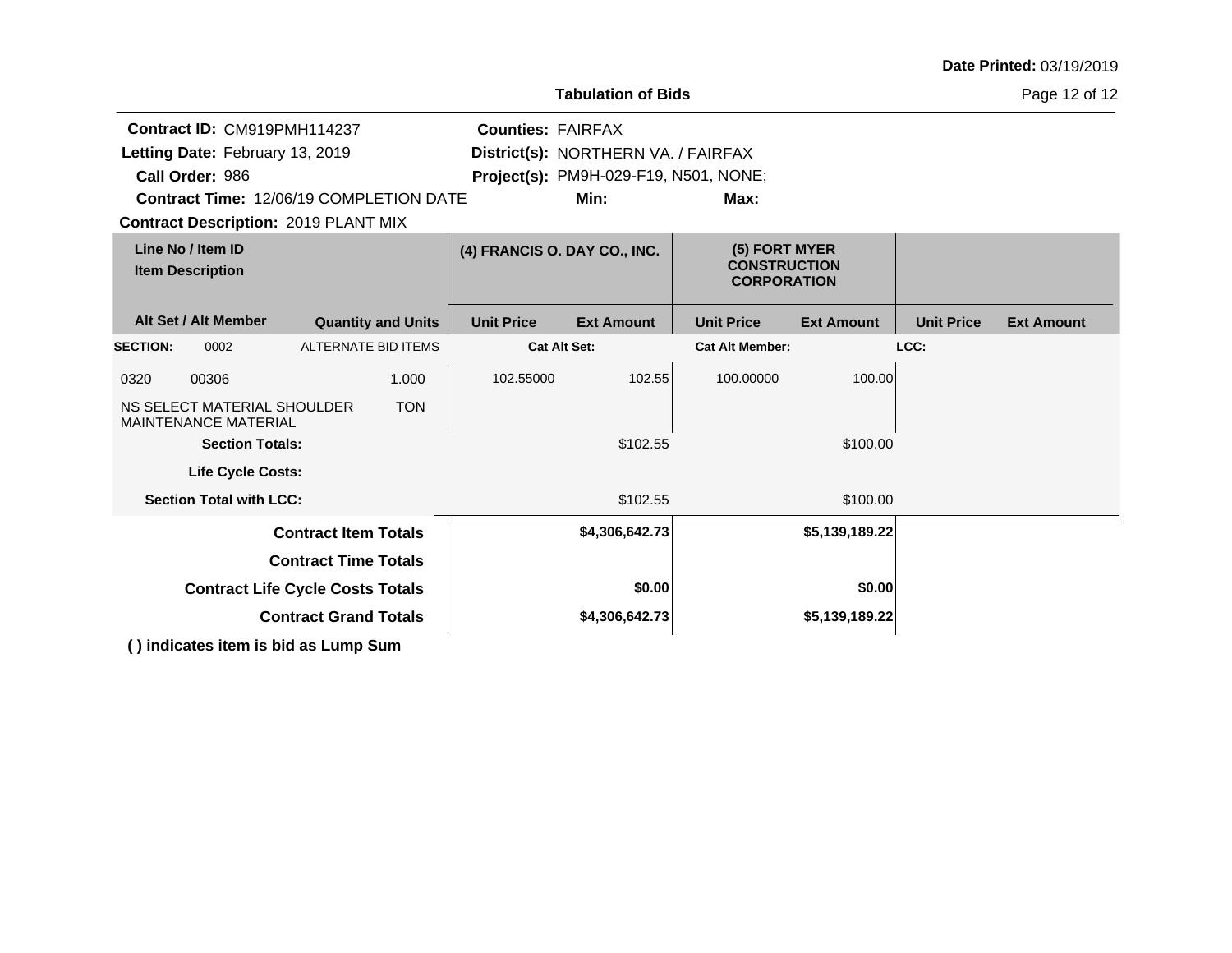|                    | Contract ID: CM919PMH114237                     | <b>Counties: FAIRFAX</b> |                                              |      |
|--------------------|-------------------------------------------------|--------------------------|----------------------------------------------|------|
|                    | <b>Letting Date:</b> February 13, 2019 10:00 AM |                          | District(s): NORTHERN VA. / FAIRFAX          |      |
| <b>Call Order:</b> | 986.                                            |                          | <b>Project(s): PM9H-029-F19, N501, NONE;</b> |      |
|                    | <b>Contract Time: 12/06/19 COMPLETION DATE</b>  |                          | Min:                                         | Max: |
|                    | <b>Contract Description: 2019 PLANT MIX</b>     |                          |                                              |      |

| Rank          |       | <b>Vendor ID/Name</b>                                            | <b>Total Bid</b> | <b>Percent Of Low</b><br><b>Bid</b> |
|---------------|-------|------------------------------------------------------------------|------------------|-------------------------------------|
|               | S066  | SUPERIOR PAVING CORPORATION                                      | \$3,867,956.16   | 100.00%                             |
| $\mathcal{P}$ | E1962 | EUROVIA ATLANTIC COAST LLC DBA VIRGINIA<br><b>PAVING COMPANY</b> | \$3,999,614.63   | 103.40%                             |
| 3             | A477  | ARTHUR CONSTRUCTION CO., INC.                                    | \$4,098,213.11   | 105.95%                             |
| 4             | D499  | FRANCIS O. DAY CO., INC.                                         | \$4,306,642.73   | 111.34%                             |
| 5             | F034  | FORT MYER CONSTRUCTION CORPORATION                               | \$5,139,189.22   | 132.87%                             |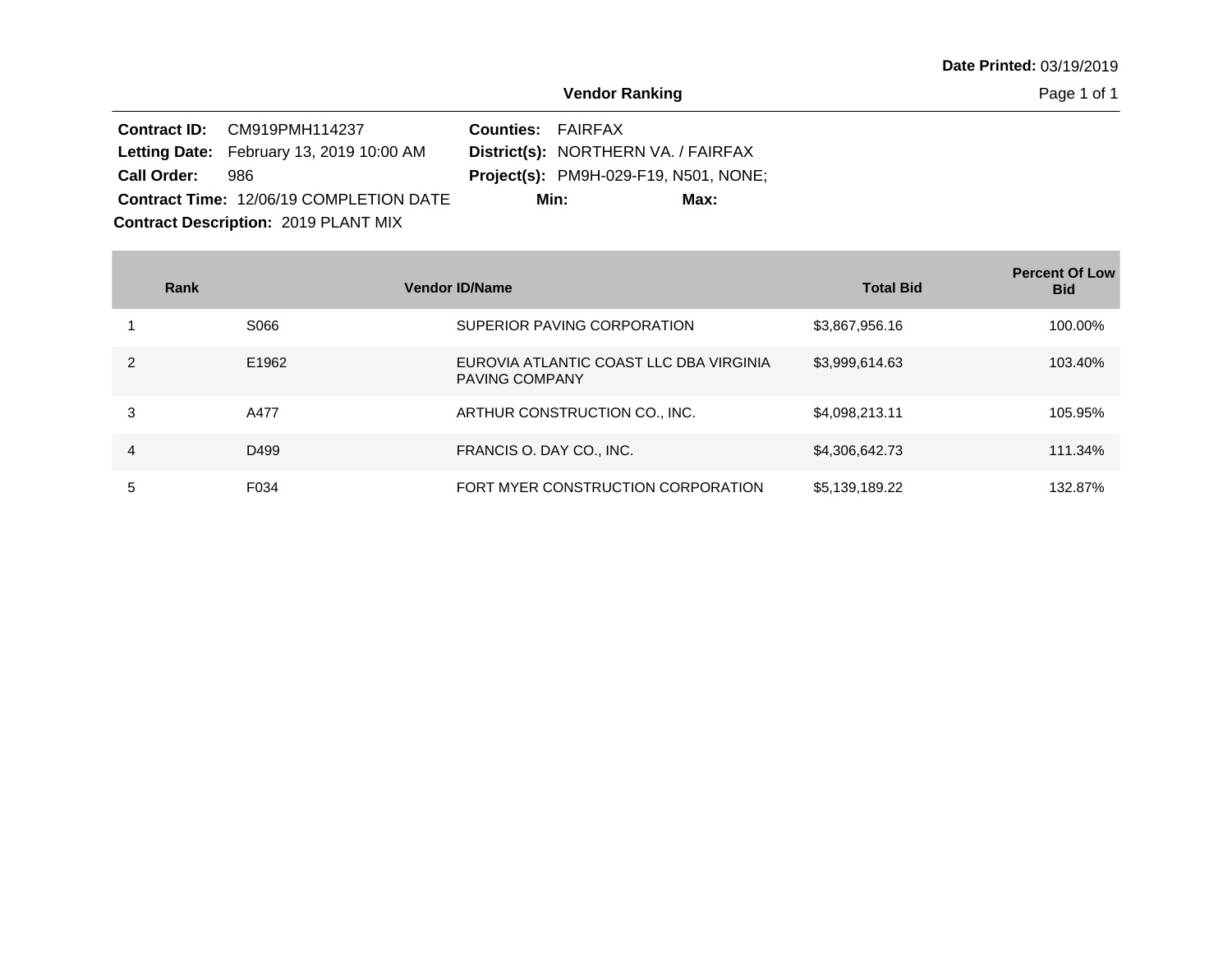| Date Printed: 03/19/2019 |  |
|--------------------------|--|
|--------------------------|--|

**Tabulation of Bids**

Page 1 of 3

**Quantity and Units Unit Price Alt Set / Alt Member Ext Amount Ext Amount Line No / Item ID Unit Price Ext Amount Unit Price Item Description (1) COLONY CONSTRUCTION, INC. (2) ALLAN MYERS VA, INC. (3) ADAMS CONSTRUCTION COMPANY SECTION:** 0100 ALL PROJECT ITEMS **Cat Alt Set: Cat Alt Member: LCC:** 0010 10417 TACK COAT 4,076.000 GAL 1.00000 4,076.00 0.01000 40.76 2.85000 11,616.60 0020 10497 NS PAVEMENT ASPHALT REPAIR MASTIC 15,000.000 LB 2.90000 43,500.00 0.70000 10,500.00 2.85000 42,750.00 0030 16242 AGGR. BASE MATL. TY. I OR II NO. 21A OR 21B 212.000 TON 40.00000 8,480.00 26.85000 5,692.20 50.00000 10,600.00 0040 16345 ASPHALT CONC. TY. SM-9.5E 3,362.840 **TON** 90.00000 302,655.60 98.42000 330,970.71 107.70000 362,177.87 0050 16516 FLEXIBLE PAVE. TIE-IN PLANING  $0" - 2"$ 177.000 **SY** 15.00000 2,655.00 3.55000 628.35 42.85000 7,584.45 0060 16522 FLEXIBLE PAVEMENT PLANING 0"  $-2"$ 13,188.850 **SY** 2.25000 29,674.91 1.53000 20,178.94 2.60000 34,291.01 0070 16532 RIGID PAVEMENT TIE-IN PLANING  $0" - 2"$ 1,195.000 SY 15.00000 17,925.00 13.13000 15,690.35 12.65000 15,116.75 **Contract Description: ASPHALT RESURFACING Call Order: Letting Date:** February 13, 2019 **District(s): RICHMOND / SOUTH HILL** Contract ID: CM419PM6113488 **Counties:** MECKLENBURG A67 **Project(s):** (NFO) PM46-058-F19, P401, PM04(474);**Contract Time:** 07/01/19 COMPLETION DATE Letting Date: February 13, 2019 **Min: Max:**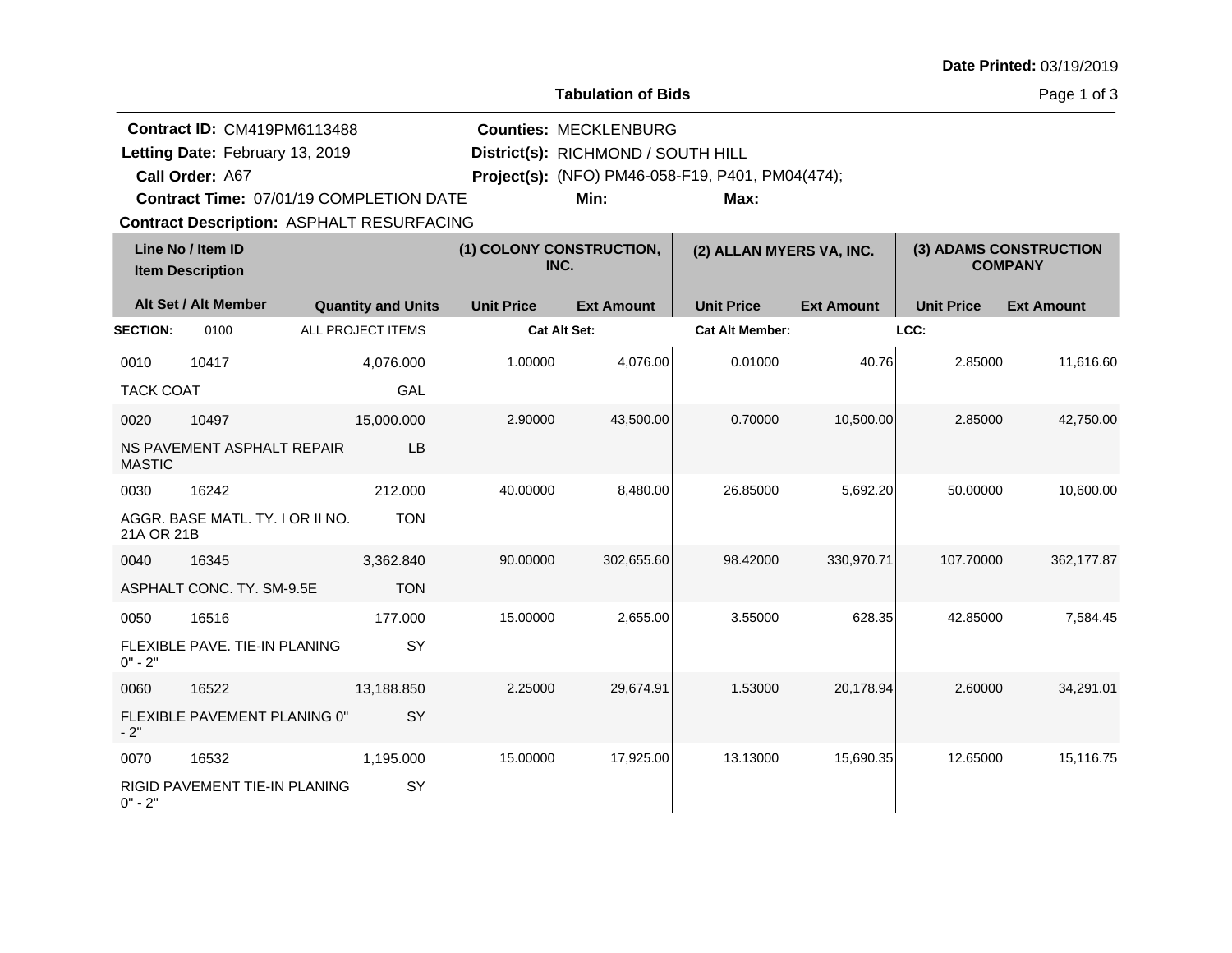| <b>Date Printed: 03/19/2019</b> |  |
|---------------------------------|--|
|---------------------------------|--|

**Tabulation of Bids**

Page 2 of 3

| <b>Contract ID: CM419PM6113488</b>               |                                                     |                                  |                     | <b>Counties: MECKLENBURG</b>                     |                        |                                          |                   |                   |  |  |  |  |
|--------------------------------------------------|-----------------------------------------------------|----------------------------------|---------------------|--------------------------------------------------|------------------------|------------------------------------------|-------------------|-------------------|--|--|--|--|
| Letting Date: February 13, 2019                  |                                                     |                                  |                     | District(s): RICHMOND / SOUTH HILL               |                        |                                          |                   |                   |  |  |  |  |
|                                                  | Call Order: A67                                     |                                  |                     | Project(s): (NFO) PM46-058-F19, P401, PM04(474); |                        |                                          |                   |                   |  |  |  |  |
|                                                  | Contract Time: 07/01/19 COMPLETION DATE             |                                  |                     | Min:                                             | Max:                   |                                          |                   |                   |  |  |  |  |
| <b>Contract Description: ASPHALT RESURFACING</b> |                                                     |                                  |                     |                                                  |                        |                                          |                   |                   |  |  |  |  |
| Line No / Item ID<br><b>Item Description</b>     |                                                     | (1) COLONY CONSTRUCTION,<br>INC. |                     | (2) ALLAN MYERS VA, INC.                         |                        | (3) ADAMS CONSTRUCTION<br><b>COMPANY</b> |                   |                   |  |  |  |  |
|                                                  | Alt Set / Alt Member                                | <b>Quantity and Units</b>        | <b>Unit Price</b>   | <b>Ext Amount</b>                                | <b>Unit Price</b>      | <b>Ext Amount</b>                        | <b>Unit Price</b> | <b>Ext Amount</b> |  |  |  |  |
| <b>SECTION:</b>                                  | 0100                                                | <b>ALL PROJECT ITEMS</b>         | <b>Cat Alt Set:</b> |                                                  | <b>Cat Alt Member:</b> |                                          | LCC:              |                   |  |  |  |  |
| 0080                                             | 24265                                               | (1)                              | 27,009.01000        | 27,009.01                                        | 138,411.04000          | 138,411.04                               | 50,759.00000      | 50,759.00         |  |  |  |  |
|                                                  | NS MAINTENANCE OF TRAFFIC<br>MAINTENANCE OF TRAFFIC | LS                               |                     |                                                  |                        |                                          |                   |                   |  |  |  |  |
| 0090                                             | 54032                                               | 18,931.000                       | 0.75000             | 14,198.25                                        | 0.55000                | 10,412.05                                | 0.55000           | 10,412.05         |  |  |  |  |
| 4"                                               | TYPE B CLASS I PVMT LINE MRKG                       | LF                               |                     |                                                  |                        |                                          |                   |                   |  |  |  |  |
| 0100                                             | 54042                                               | 100.000                          | 9.00000             | 900.00                                           | 6.00000                | 600.00                                   | 6.00000           | 600.00            |  |  |  |  |
| <b>MARKING 24"</b>                               | TYPE B CLASS I PAVE. LINE                           | LF                               |                     |                                                  |                        |                                          |                   |                   |  |  |  |  |
| 0110                                             | 54105                                               | 24,015.000                       | 0.25000             | 6,003.75                                         | 0.09000                | 2,161.35                                 | 0.48000           | 11,527.20         |  |  |  |  |
| <b>MARKING</b>                                   | ERADICATE EXIST. LINEAR PVMT                        | LF                               |                     |                                                  |                        |                                          |                   |                   |  |  |  |  |
| 0120                                             | 54106                                               | 240.000                          | 20.00000            | 4,800.00                                         | 12.00000               | 2,880.00                                 | 12.00000          | 2,880.00          |  |  |  |  |
| <b>PVMT MRKG</b>                                 | <b>ERADICATE EXIST. NONLINEAR</b>                   | <b>SF</b>                        |                     |                                                  |                        |                                          |                   |                   |  |  |  |  |
| 0130                                             | 54428                                               | 20,805.000                       | 0.05000             | 1,040.25                                         | 0.25000                | 5,201.25                                 | 0.25000           | 5,201.25          |  |  |  |  |
|                                                  | TEMP. PVMT MRKG, TY. A, 4"                          | LF                               |                     |                                                  |                        |                                          |                   |                   |  |  |  |  |
| 0140                                             | 54633                                               | 3.000                            | 350.00000           | 1,050.00                                         | 470.00000              | 1,410.00                                 | 470.00000         | 1,410.00          |  |  |  |  |
| SYMB TY B, CL I                                  | PVMT MRKG INT'L ACCESSIBILITY                       | EA                               |                     |                                                  |                        |                                          |                   |                   |  |  |  |  |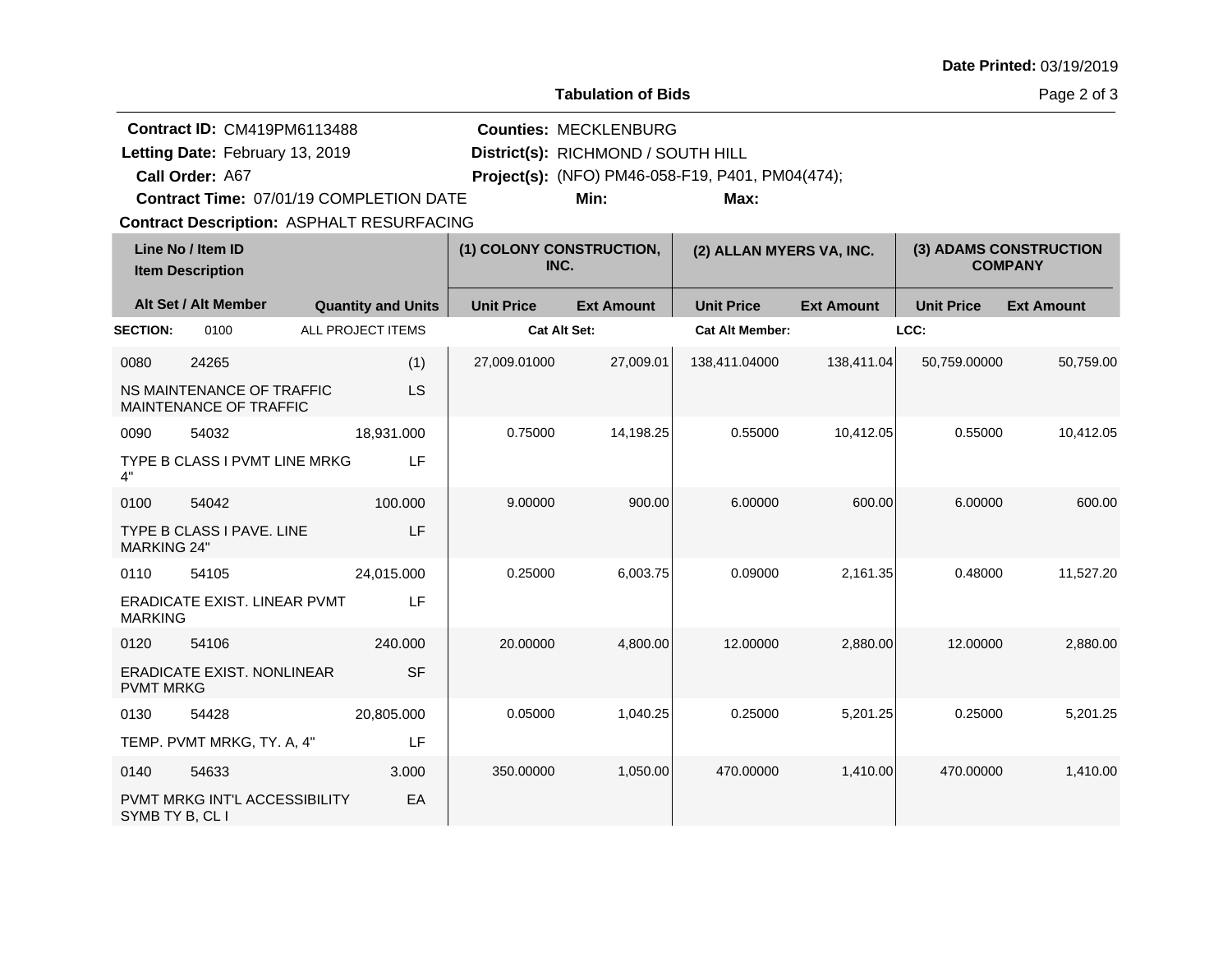| <b>Date Printed: 03/19/2019</b> |  |
|---------------------------------|--|
|---------------------------------|--|

|                                                                    |                   | <b>Tabulation of Bids</b>                        |                   |                          |                   | Page 3 of 3                              |
|--------------------------------------------------------------------|-------------------|--------------------------------------------------|-------------------|--------------------------|-------------------|------------------------------------------|
| <b>Contract ID: CM419PM6113488</b><br><b>Counties: MECKLENBURG</b> |                   |                                                  |                   |                          |                   |                                          |
| Letting Date: February 13, 2019                                    |                   | District(s): RICHMOND / SOUTH HILL               |                   |                          |                   |                                          |
| Call Order: A67                                                    |                   | Project(s): (NFO) PM46-058-F19, P401, PM04(474); |                   |                          |                   |                                          |
| <b>Contract Time: 07/01/19 COMPLETION DATE</b>                     |                   | Min:                                             | Max:              |                          |                   |                                          |
| <b>Contract Description: ASPHALT RESURFACING</b>                   |                   |                                                  |                   |                          |                   |                                          |
| Line No / Item ID<br><b>Item Description</b>                       |                   | (1) COLONY CONSTRUCTION,<br>INC.                 |                   | (2) ALLAN MYERS VA, INC. |                   | (3) ADAMS CONSTRUCTION<br><b>COMPANY</b> |
| Alt Set / Alt Member<br><b>Quantity and Units</b>                  | <b>Unit Price</b> | <b>Ext Amount</b>                                | <b>Unit Price</b> | <b>Ext Amount</b>        | <b>Unit Price</b> | <b>Ext Amount</b>                        |
| <b>Section Totals:</b>                                             |                   | \$463,967.77                                     |                   | \$544,777.00             |                   | \$566,926.18                             |
| <b>Life Cycle Costs:</b>                                           |                   |                                                  |                   |                          |                   |                                          |
| <b>Section Total with LCC:</b>                                     |                   | \$463,967.77                                     |                   | \$544,777.00             |                   | \$566,926.18                             |
| <b>Contract Item Totals</b>                                        |                   | \$463,967.77                                     |                   | \$544,777.00             |                   | \$566,926.18                             |
| <b>Contract Time Totals</b>                                        |                   |                                                  |                   |                          |                   |                                          |
| <b>Contract Life Cycle Costs Totals</b>                            |                   | \$0.00                                           |                   | \$0.00                   |                   | \$0.00                                   |
| <b>Contract Grand Totals</b>                                       |                   | \$463,967.77                                     |                   | \$544,777.00             |                   | 566,926.18                               |
| () indicates item is bid as Lump Sum                               |                   |                                                  |                   |                          |                   |                                          |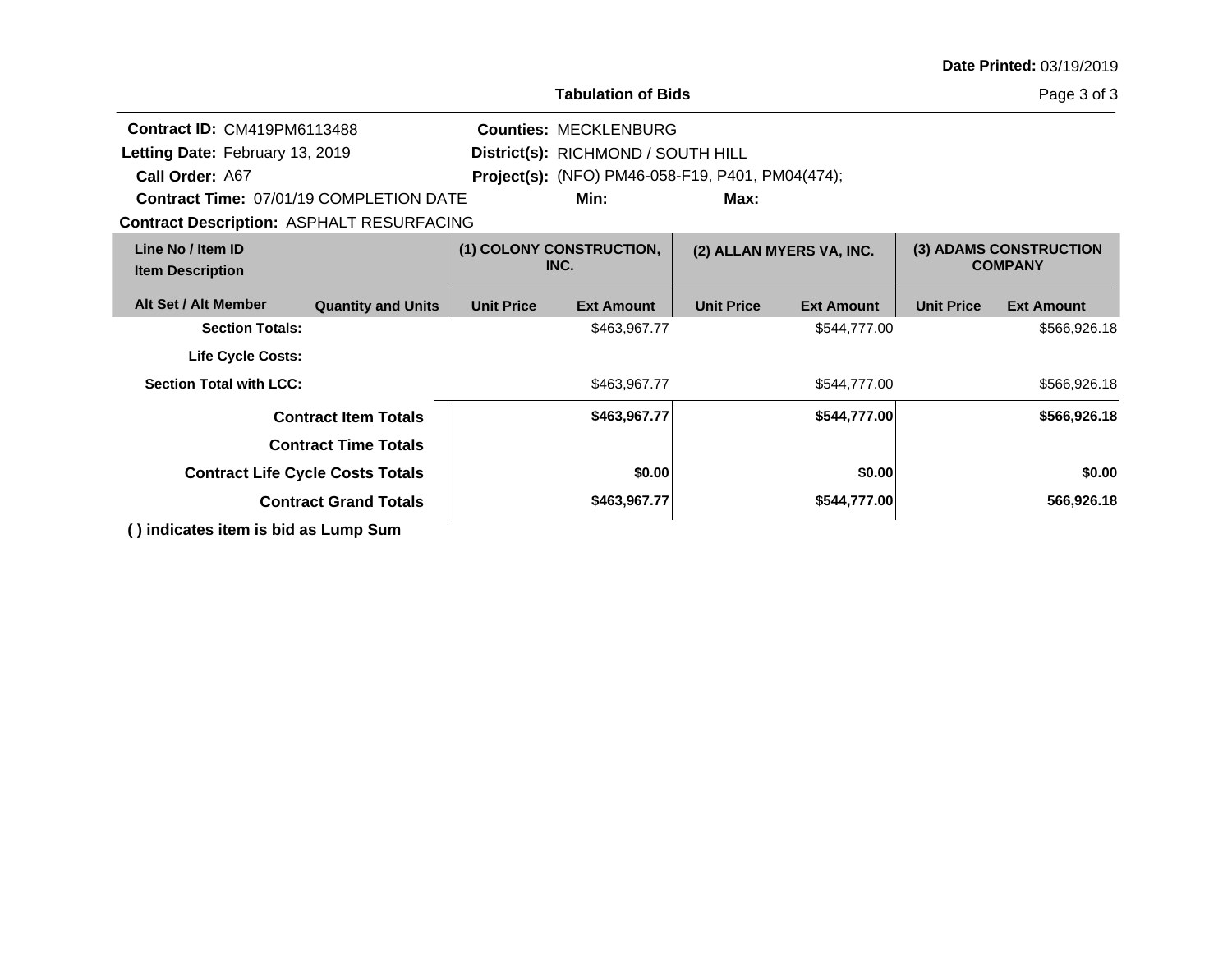**Date Printed:** 03/19/2019

|                    | <b>Contract ID:</b> CM419PM6113488               | <b>Counties: MECKLENBURG</b>                            |
|--------------------|--------------------------------------------------|---------------------------------------------------------|
|                    | <b>Letting Date:</b> February 13, 2019 10:00 AM  | District(s): RICHMOND / SOUTH HILL                      |
| <b>Call Order:</b> | A67                                              | <b>Project(s):</b> (NFO) PM46-058-F19, P401, PM04(474); |
|                    | <b>Contract Time: 07/01/19 COMPLETION DATE</b>   | Max:<br>Min:                                            |
|                    | <b>Contract Description: ASPHALT RESURFACING</b> |                                                         |

| Rank | <b>Vendor ID/Name</b>      | <b>Total Bid</b> | <b>Percent Of Low</b><br><b>Bid</b> |
|------|----------------------------|------------------|-------------------------------------|
| C750 | COLONY CONSTRUCTION, INC.  | \$463,967.77     | 100.00%                             |
| G303 | ALLAN MYERS VA, INC.       | \$544,777.00     | 117.42%                             |
| A006 | ADAMS CONSTRUCTION COMPANY | \$566,926.18     | 122.19%                             |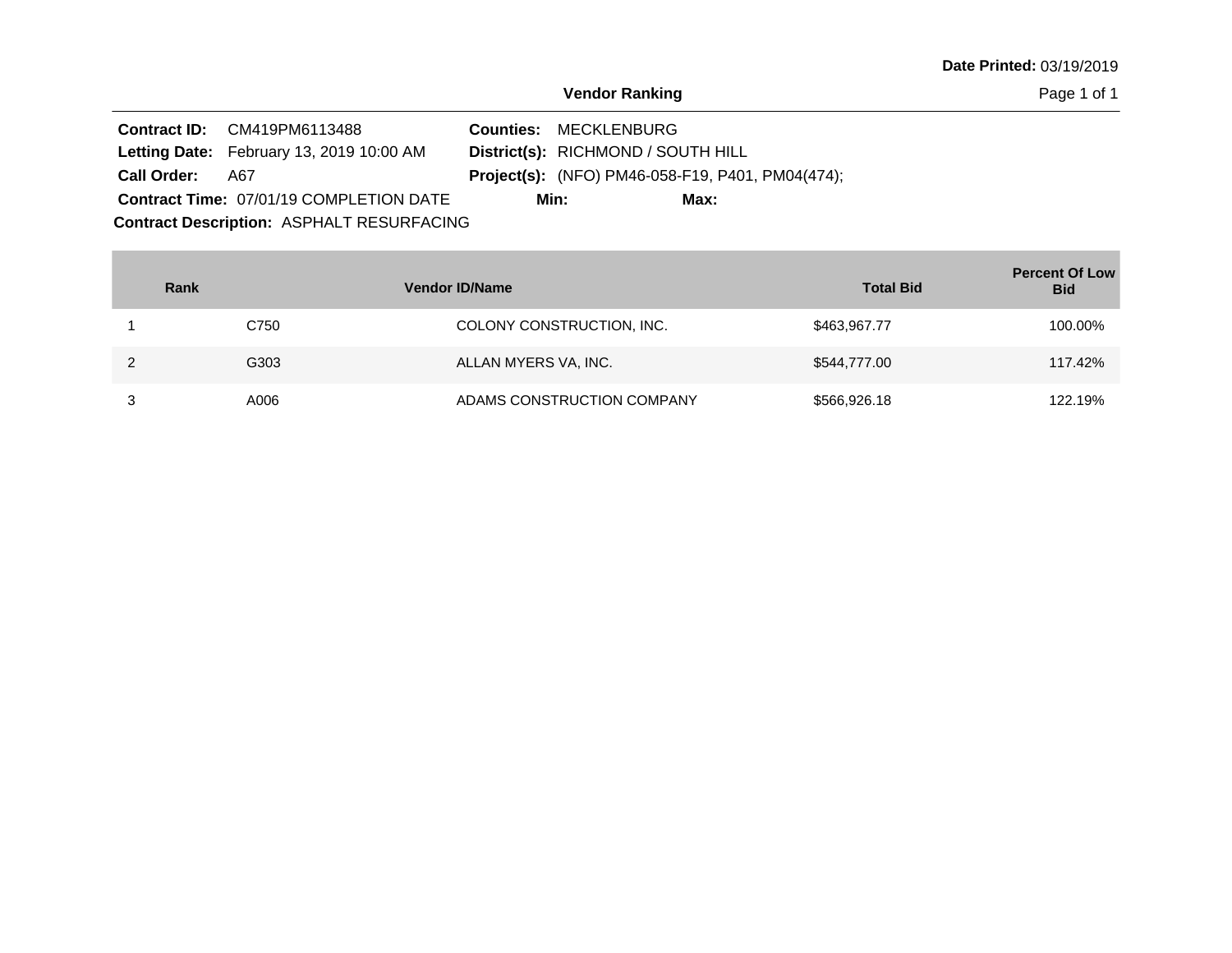|                          |                                                                                                                              |                           |                   | <b>Tabulation of Bids</b>              |                                                                                                                                        |              |                   | Page 1 of 5       |
|--------------------------|------------------------------------------------------------------------------------------------------------------------------|---------------------------|-------------------|----------------------------------------|----------------------------------------------------------------------------------------------------------------------------------------|--------------|-------------------|-------------------|
|                          | Contract ID: CM119PMD112951<br>Letting Date: February 13, 2019<br>Call Order: 136<br>Contract Time: 12/06/19 COMPLETION DATE |                           |                   | Counties: DICKENSON, WISE<br>Min:      | District(s): BRISTOL / DISTRICTWIDE OR OFFICE<br>Project(s): (NFO)PM1D-961-F20,N501, PM01337; (NFO)PM1D-961-F20,N501, PM01337;<br>Max: |              |                   |                   |
|                          | Contract Description: 2019 PLANT MIX<br>Line No / Item ID<br>Item Description                                                |                           |                   | (1) W-L CONSTRUCTION &<br>PAVING, INC. | (2) ROGERS GROUP, INC.                                                                                                                 |              |                   |                   |
|                          | Alt Set / Alt Member                                                                                                         | <b>Quantity and Units</b> | <b>Unit Price</b> | <b>Ext Amount</b>                      | <b>Unit Price</b>                                                                                                                      | Ext Amount   | <b>Unit Price</b> | <b>Ext Amount</b> |
| SECTION:                 | 0001                                                                                                                         | <b>REGULAR ITEMS</b>      |                   | Cat Alt Set:                           | Cat Alt Member:                                                                                                                        |              | LCC:              |                   |
| 0010<br><b>TACK COAT</b> | 10417                                                                                                                        | 61,950.000<br>GAL         | 2.07000           | 128,236.50                             | 2.16000                                                                                                                                | 133,812.00   |                   |                   |
| 0020                     | 10700<br>RUMBLE STRIP, ASPHALT                                                                                               | 33,170.000<br>LF          | 0.13000           | 4,312.10                               | 0.75000                                                                                                                                | 24,877.50    |                   |                   |
| 0030<br>21A OR 21B       | 16242<br>AGGR. BASE MATL. TY. I OR II NO.                                                                                    | 4,853.560<br><b>TON</b>   | 28.26000          | 137,161.61                             | 30.50000                                                                                                                               | 148,033.58   |                   |                   |
| 0040                     | 16325<br>NS ASPHALT CONCRETE IM-19.0E                                                                                        | 3,069.730<br><b>TON</b>   | 73.97000          | 227,067.93                             | 79.25000                                                                                                                               | 243,276.10   |                   |                   |
| 0050                     | 16350<br>ASPHALT CONC. TY. SM-12.5A                                                                                          | 627.260<br><b>TON</b>     | 77.30000          | 48,487.20                              | 75.00000                                                                                                                               | 47,044.50    |                   |                   |
| 0060                     | 16360<br>ASPHALT CONC. TY. SM-12.5E                                                                                          | 37,845.880<br><b>TON</b>  | 82.31000          | 3,115,094.38                           | 85.65000                                                                                                                               | 3,241,499.62 |                   |                   |
| 0070                     | 16362<br>ASPHALT CONC. TY. SM-19.0A                                                                                          | 27,809.480<br><b>TON</b>  | 72.59000          | 2,018,690.15                           | 73.95000                                                                                                                               | 2,056,511.05 |                   |                   |
| 0080<br>$0" - 2"$        | 16516<br>FLEXIBLE PAVE. TIE-IN PLANING                                                                                       | 8,236.800<br>SY           | 7.75000           | 63,835.20                              | 4.75000                                                                                                                                | 39,124.80    |                   |                   |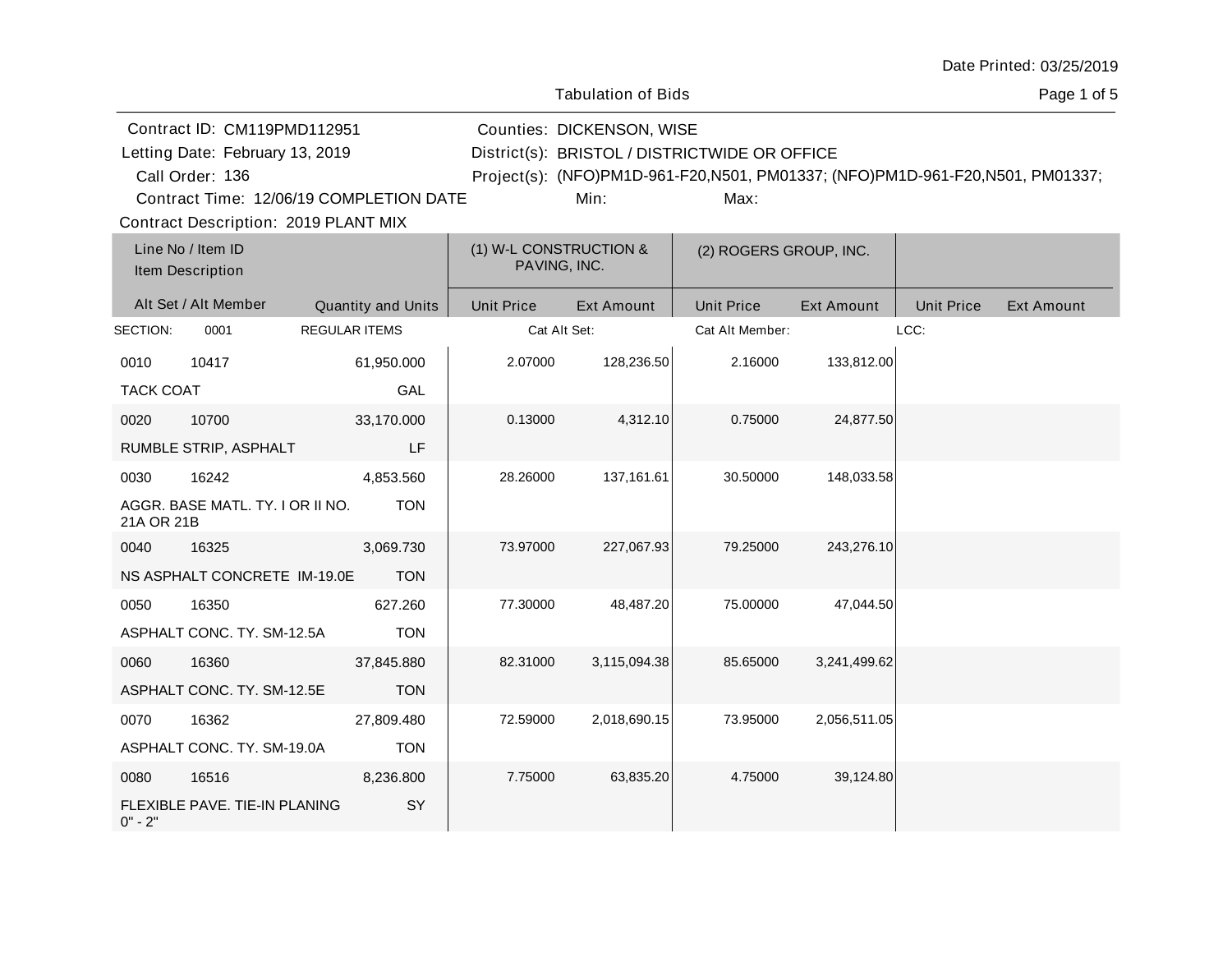|                       |                                                                                                                                                                             |                      |                          |                                        | <b>Tabulation of Bids</b>         |                                                                                                                                        |                   |                   | Page 2 of 5       |
|-----------------------|-----------------------------------------------------------------------------------------------------------------------------------------------------------------------------|----------------------|--------------------------|----------------------------------------|-----------------------------------|----------------------------------------------------------------------------------------------------------------------------------------|-------------------|-------------------|-------------------|
|                       | Contract ID: CM119PMD112951<br>Letting Date: February 13, 2019<br>Call Order: 136<br>Contract Time: 12/06/19 COMPLETION DATE<br><b>Contract Description: 2019 PLANT MIX</b> |                      |                          |                                        | Counties: DICKENSON, WISE<br>Min: | District(s): BRISTOL / DISTRICTWIDE OR OFFICE<br>Project(s): (NFO)PM1D-961-F20,N501, PM01337; (NFO)PM1D-961-F20,N501, PM01337;<br>Max: |                   |                   |                   |
|                       | Line No / Item ID<br>Item Description                                                                                                                                       |                      |                          | (1) W-L CONSTRUCTION &<br>PAVING, INC. |                                   | (2) ROGERS GROUP, INC.                                                                                                                 |                   |                   |                   |
|                       | Alt Set / Alt Member                                                                                                                                                        | Quantity and Units   |                          | <b>Unit Price</b>                      | <b>Ext Amount</b>                 | <b>Unit Price</b>                                                                                                                      | <b>Ext Amount</b> | <b>Unit Price</b> | <b>Ext Amount</b> |
| SECTION:              | 0001                                                                                                                                                                        | <b>REGULAR ITEMS</b> |                          | Cat Alt Set:                           |                                   | Cat Alt Member:                                                                                                                        |                   | LCC:              |                   |
| 0090<br>$-2"$         | 16522<br>FLEXIBLE PAVEMENT PLANING 0"                                                                                                                                       |                      | 171,171.710<br><b>SY</b> | 2.69000                                | 460,451.90                        | 2.05000                                                                                                                                | 350,902.01        |                   |                   |
| 0100<br>ABOVE 2" - 4" | 16523<br>FLEXIBLE PAVEMENT PLANING                                                                                                                                          |                      | 26,693.340<br>SY         | 5.78000                                | 154,287.51                        | 2.15000                                                                                                                                | 57,390.68         |                   |                   |
| 0110<br><b>MOT</b>    | 24265<br>NS MAINTENANCE OF TRAFFIC                                                                                                                                          |                      | (1)<br>LS.               | 170,961.98000                          | 170,961.98                        | 256,824.69000                                                                                                                          | 256,824.69        |                   |                   |
| 0120                  | 24282<br><b>FLAGGER SERVICE</b>                                                                                                                                             |                      | 1,677.000<br><b>HR</b>   | 29.85000                               | 50,058.45                         | 31.40000                                                                                                                               | 52,657.80         |                   |                   |
| 0130                  | 54020<br>TYPE A PVMT LINE MRKG 4"                                                                                                                                           |                      | 111,090.000<br>LF        | 0.21000                                | 23,328.90                         | 0.22000                                                                                                                                | 24,439.80         |                   |                   |
| 0140<br>4"            | 54032<br>TYPE B CLASS I PVMT LINE MRKG                                                                                                                                      |                      | 275,800.000<br>LF        | 0.55000                                | 151,690.00                        | 0.55000                                                                                                                                | 151,690.00        |                   |                   |
| 0150<br>6"            | 54034<br>TYPE B CLASS I PVMT LINE MRKG                                                                                                                                      |                      | 91,030.000<br>LF         | 0.82000                                | 74,644.60                         | 0.82000                                                                                                                                | 74,644.60         |                   |                   |
| 0160<br>8"            | 54037<br>TYPE B CLASS I PVMT LINE MRKG                                                                                                                                      |                      | 1,000.000<br>LF          | 2.50000                                | 2,500.00                          | 2.75000                                                                                                                                | 2,750.00          |                   |                   |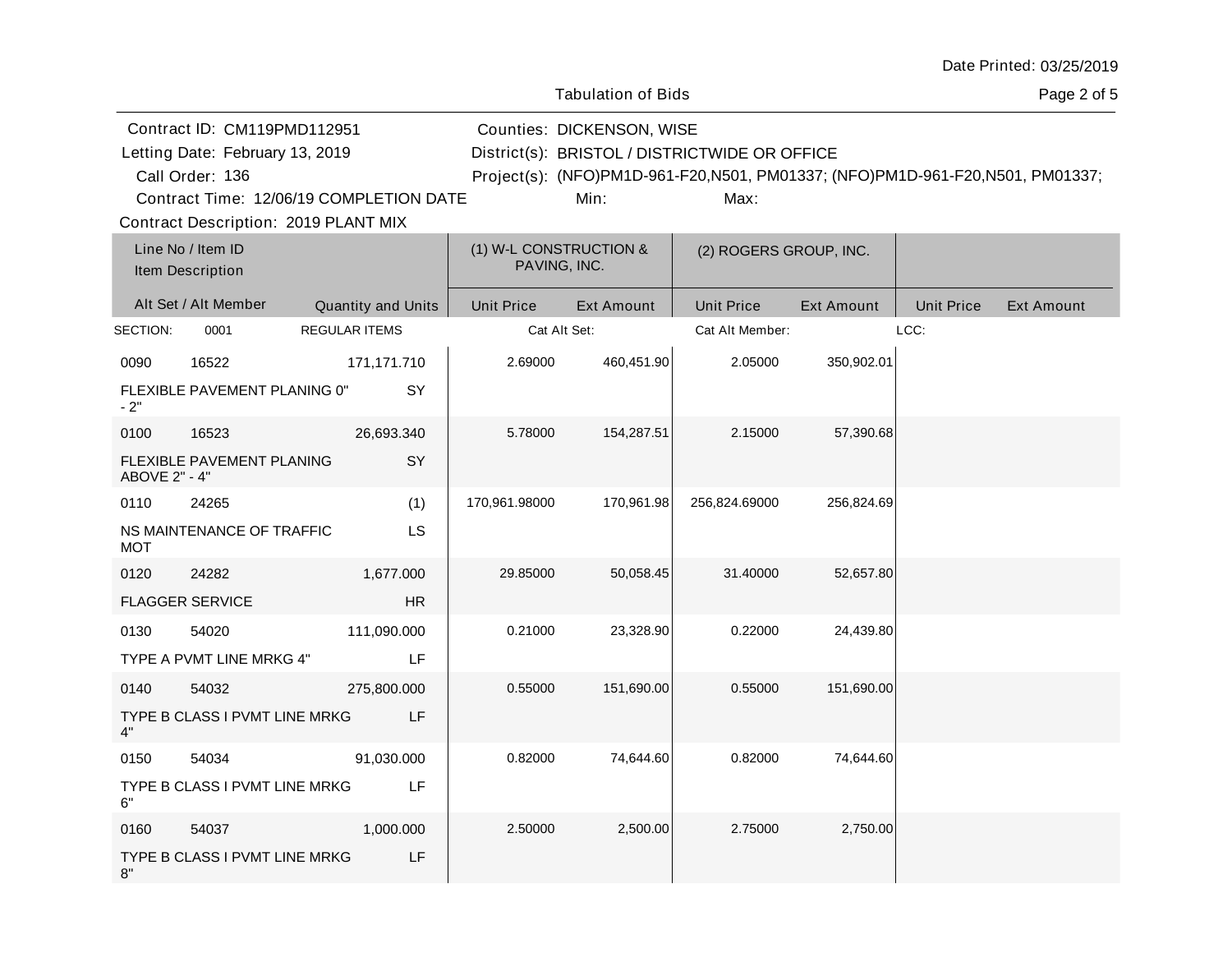|                         |                                                                                                                                                                             |                           |             |                                        | <b>Tabulation of Bids</b>         |                                                                                                                                        |                   |                   | Page 3 of 5       |
|-------------------------|-----------------------------------------------------------------------------------------------------------------------------------------------------------------------------|---------------------------|-------------|----------------------------------------|-----------------------------------|----------------------------------------------------------------------------------------------------------------------------------------|-------------------|-------------------|-------------------|
|                         | Contract ID: CM119PMD112951<br>Letting Date: February 13, 2019<br>Call Order: 136<br>Contract Time: 12/06/19 COMPLETION DATE<br><b>Contract Description: 2019 PLANT MIX</b> |                           |             |                                        | Counties: DICKENSON, WISE<br>Min: | District(s): BRISTOL / DISTRICTWIDE OR OFFICE<br>Project(s): (NFO)PM1D-961-F20,N501, PM01337; (NFO)PM1D-961-F20,N501, PM01337;<br>Max: |                   |                   |                   |
|                         | Line No / Item ID<br>Item Description                                                                                                                                       |                           |             | (1) W-L CONSTRUCTION &<br>PAVING, INC. |                                   | (2) ROGERS GROUP, INC.                                                                                                                 |                   |                   |                   |
|                         | Alt Set / Alt Member                                                                                                                                                        | <b>Quantity and Units</b> |             | <b>Unit Price</b>                      | <b>Ext Amount</b>                 | <b>Unit Price</b>                                                                                                                      | <b>Ext Amount</b> | <b>Unit Price</b> | <b>Ext Amount</b> |
| SECTION:                | 0001                                                                                                                                                                        | REGULAR ITEMS             |             | Cat Alt Set:                           |                                   | Cat Alt Member:                                                                                                                        |                   | LCC:              |                   |
| 0170                    | 54042<br>TYPE B CLASS I PAVE. LINE<br><b>MARKING 24" ATTD</b>                                                                                                               | 1,165.000                 | LF          | 12.00000                               | 13,980.00                         | 15.00000                                                                                                                               | 17,475.00         |                   |                   |
| 0180                    | 54217<br>SNOW PLOW. RAISED PAVE.<br><b>MARKER ASPH.CONC</b>                                                                                                                 | 590.000                   | EA          | 33.43000                               | 19,723.70                         | 28.00000                                                                                                                               | 16,520.00         |                   |                   |
| 0190<br><b>ZONE</b>     | 54401<br>PVMT MESSAGE MARK. SCHOOL                                                                                                                                          |                           | 1.000<br>EA | 1,500.00000                            | 1,500.00                          | 1,500.00000                                                                                                                            | 1,500.00          |                   |                   |
| 0200                    | 54402<br>NS PAVE. MESSAGE MARKING<br><b>LANE DROP ARROW</b>                                                                                                                 |                           | 9.000<br>EA | 325.00000                              | 2,925.00                          | 350.00000                                                                                                                              | 3,150.00          |                   |                   |
| 0210<br><b>CROSSING</b> | 54404<br><b>PVMT MESSAGE MARK, R/R</b>                                                                                                                                      | 1.000                     | EA          | 1,400.00000                            | 1,400.00                          | 1,400.00000                                                                                                                            | 1,400.00          |                   |                   |
| 0220                    | 54428                                                                                                                                                                       | 164,702.000               |             | 0.09000                                | 14,823.18                         | 0.11000                                                                                                                                | 18,117.22         |                   |                   |
|                         | TEMP. PVMT MRKG, TY. A, 4"                                                                                                                                                  |                           | LF          |                                        |                                   |                                                                                                                                        |                   |                   |                   |
| 0230                    | 54430<br>TEMP. PVMT MRKG, TY. A, 6"                                                                                                                                         | 17,450.000                | LF          | 0.11000                                | 1,919.50                          | 0.13000                                                                                                                                | 2,268.50          |                   |                   |
| 0240<br>TY B, CL I      | 54571<br>PVMT SYMB MRKG THRU ARROW                                                                                                                                          | 16.000                    | EA          | 250.00000                              | 4,000.00                          | 250.00000                                                                                                                              | 4,000.00          |                   |                   |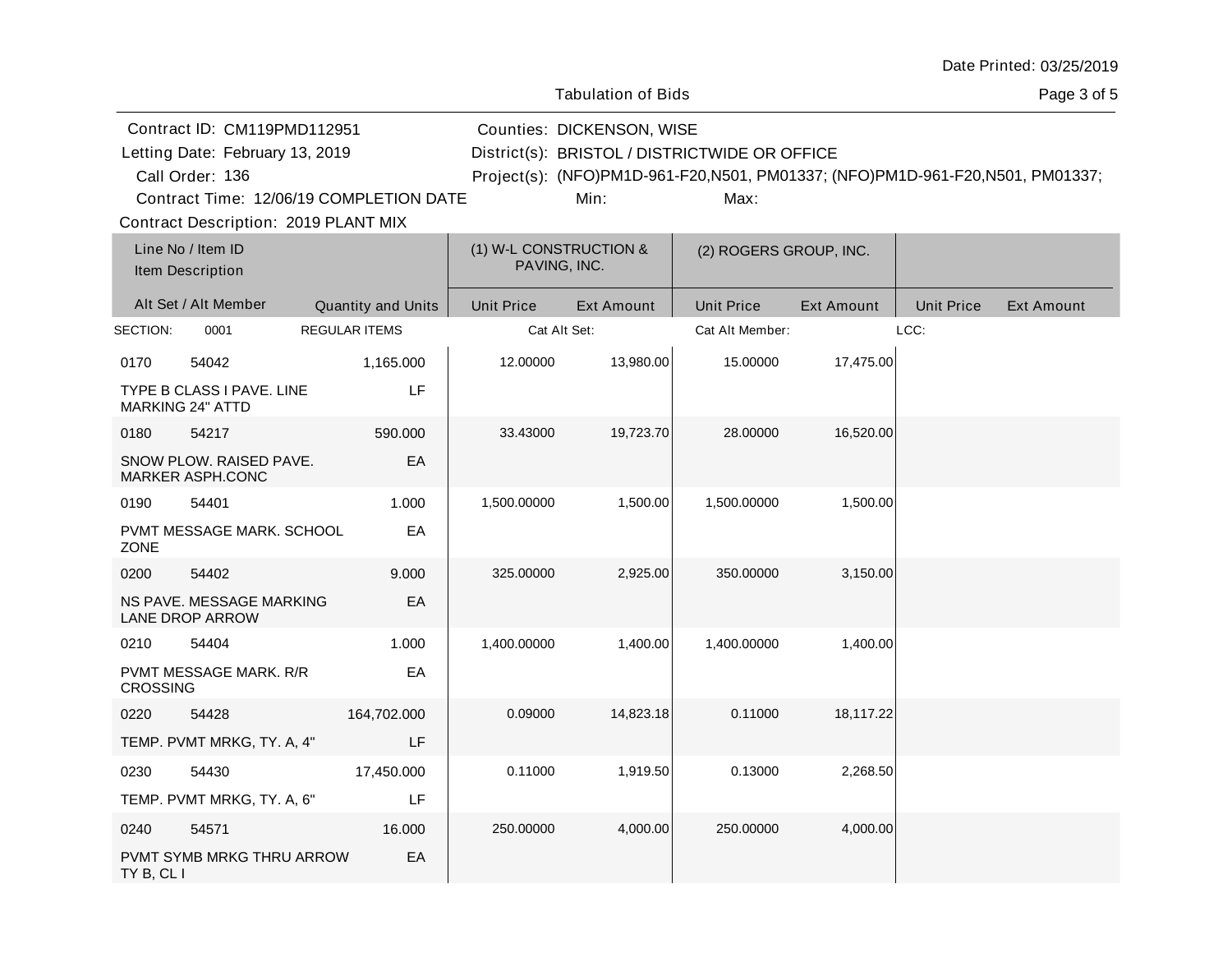|                                       |                                         |                                        | <b>Tabulation of Bids</b> |                                                                               |            |                   | Page 4 of 5 |
|---------------------------------------|-----------------------------------------|----------------------------------------|---------------------------|-------------------------------------------------------------------------------|------------|-------------------|-------------|
| Contract ID: CM119PMD112951           |                                         |                                        | Counties: DICKENSON, WISE |                                                                               |            |                   |             |
| Letting Date: February 13, 2019       |                                         |                                        |                           | District(s): BRISTOL / DISTRICTWIDE OR OFFICE                                 |            |                   |             |
| Call Order: 136                       |                                         |                                        |                           | Project(s): (NFO)PM1D-961-F20,N501, PM01337; (NFO)PM1D-961-F20,N501, PM01337; |            |                   |             |
|                                       | Contract Time: 12/06/19 COMPLETION DATE |                                        | Min:                      | Max:                                                                          |            |                   |             |
| Contract Description: 2019 PLANT MIX  |                                         |                                        |                           |                                                                               |            |                   |             |
| Line No / Item ID<br>Item Description |                                         | (1) W-L CONSTRUCTION &<br>PAVING, INC. |                           | (2) ROGERS GROUP, INC.                                                        |            |                   |             |
| Alt Set / Alt Member                  | <b>Quantity and Units</b>               | <b>Unit Price</b>                      | Ext Amount                | <b>Unit Price</b>                                                             | Ext Amount | <b>Unit Price</b> | Ext Amount  |
| SECTION:<br>0001                      | <b>REGULAR ITEMS</b>                    |                                        | Cat Alt Set:              | Cat Alt Member:                                                               |            | LCC:              |             |
| 0250<br>54574                         | 7.000                                   | 200.00000                              | 1,400.00                  | 192.00000                                                                     | 1,344.00   |                   |             |

ARROW TY B, CL I

PVMT SYMB MRKG SGL TURN

Life Cycle Costs:

EA

Section Total with LCC: <br>\$6,892,479.79 \$6,971,253.45

Section Totals:  $$6,892,479.79$  \$6,971,253.45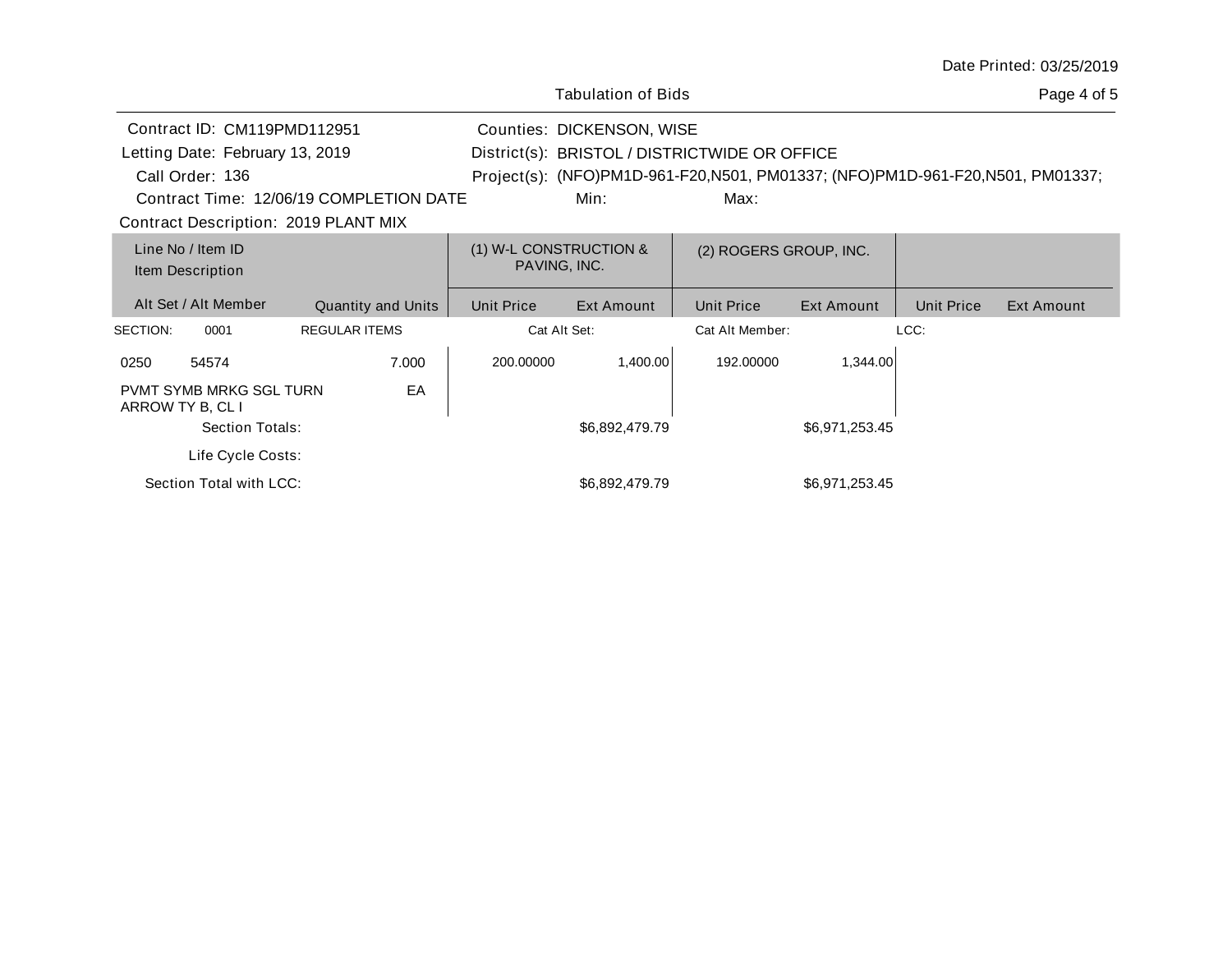|                                                                                                                           |                                                            |                                        | <b>Tabulation of Bids</b>         |                                                                                                                                        |                |                   | Page 5 of 5 |
|---------------------------------------------------------------------------------------------------------------------------|------------------------------------------------------------|----------------------------------------|-----------------------------------|----------------------------------------------------------------------------------------------------------------------------------------|----------------|-------------------|-------------|
| Contract ID: CM119PMD112951<br>Letting Date: February 13, 2019<br>Call Order: 136<br>Contract Description: 2019 PLANT MIX | Contract Time: 12/06/19 COMPLETION DATE                    |                                        | Counties: DICKENSON, WISE<br>Min: | District(s): BRISTOL / DISTRICTWIDE OR OFFICE<br>Project(s): (NFO)PM1D-961-F20,N501, PM01337; (NFO)PM1D-961-F20,N501, PM01337;<br>Max: |                |                   |             |
| Line No / Item ID<br>Item Description                                                                                     |                                                            | (1) W-L CONSTRUCTION &<br>PAVING, INC. |                                   | (2) ROGERS GROUP, INC.                                                                                                                 |                |                   |             |
| Alt Set / Alt Member                                                                                                      | <b>Quantity and Units</b>                                  | <b>Unit Price</b>                      | Ext Amount                        | <b>Unit Price</b>                                                                                                                      | Ext Amount     | <b>Unit Price</b> | Ext Amount  |
| SECTION:<br>0002                                                                                                          | <b>ALTERNATE ITEM</b>                                      | Cat Alt Set:                           |                                   | Cat Alt Member:                                                                                                                        |                | LCC:              |             |
| 00306<br>0260                                                                                                             | 1.000                                                      | 28.26000                               | 28.26                             | 0.00000                                                                                                                                | 0.00           |                   |             |
| NS SELECT MATERIAL SHOULDER<br><b>MAINTENANCE MATERIAL</b><br>Section Totals:<br>Life Cycle Costs:                        | <b>TON</b>                                                 |                                        | \$28.26                           |                                                                                                                                        | \$0.00         |                   |             |
| Section Total with LCC:                                                                                                   |                                                            |                                        | \$28.26                           |                                                                                                                                        | \$0.00         |                   |             |
|                                                                                                                           | <b>Contract Item Totals</b><br><b>Contract Time Totals</b> |                                        | \$6,892,508.05                    |                                                                                                                                        | \$6,971,253.45 |                   |             |
|                                                                                                                           | <b>Contract Life Cycle Costs Totals</b>                    |                                        | \$0.00                            |                                                                                                                                        | \$0.00         |                   |             |
|                                                                                                                           | <b>Contract Grand Totals</b>                               |                                        | \$6,892,508.05                    |                                                                                                                                        | \$6,971,253.45 |                   |             |
| () indicates item is bid as Lump Sum                                                                                      |                                                            |                                        |                                   |                                                                                                                                        |                |                   |             |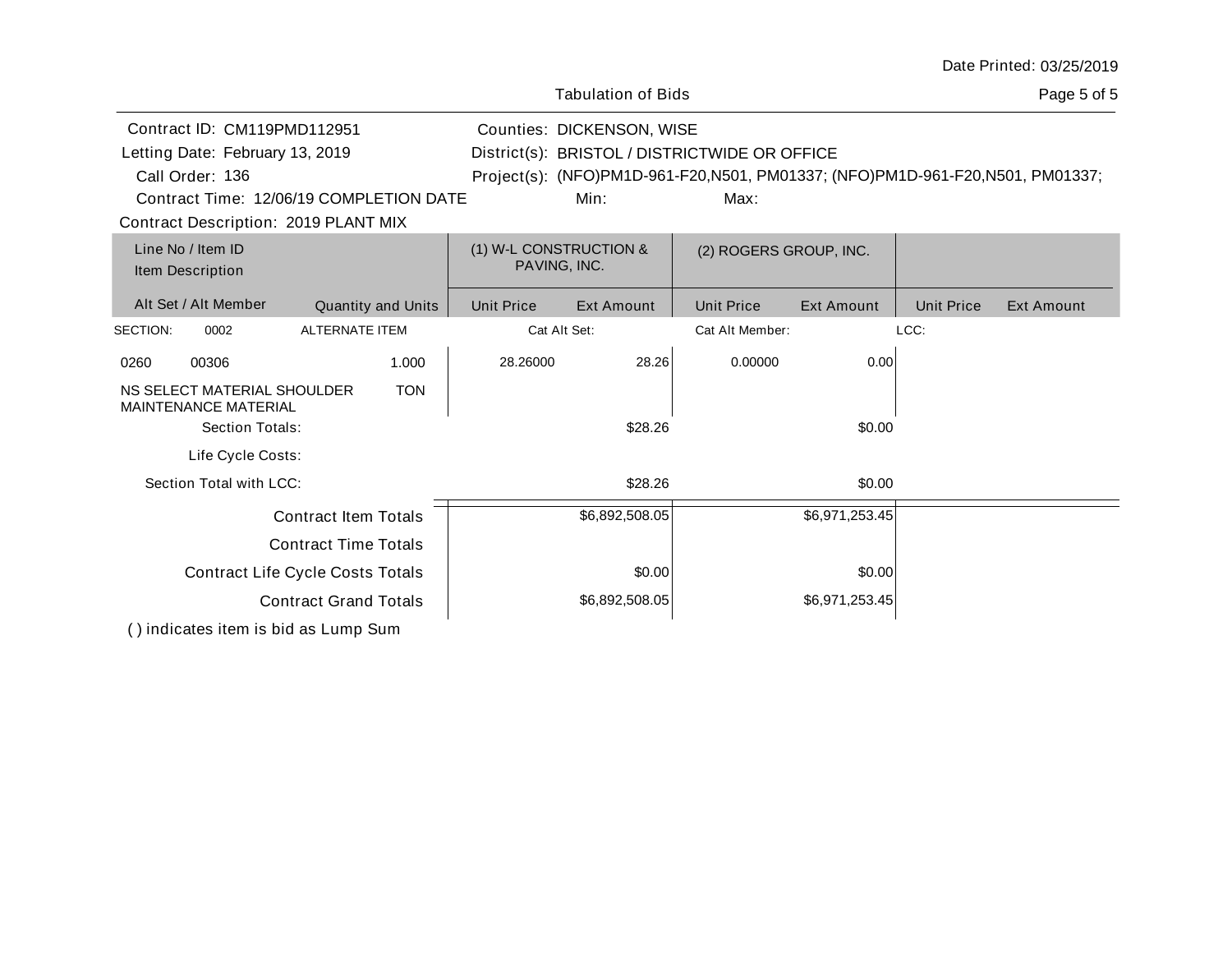Vendor Ranking

|                 | Contract ID: CM119PMD112951              |      | Counties: DICKENSON, WISE                     |      |                                                                               |
|-----------------|------------------------------------------|------|-----------------------------------------------|------|-------------------------------------------------------------------------------|
|                 | Letting Date: February 13, 2019 10:00 AM |      | District(s): BRISTOL / DISTRICTWIDE OR OFFICE |      |                                                                               |
| Call Order: 136 |                                          |      |                                               |      | Project(s): (NFO)PM1D-961-F20,N501, PM01337; (NFO)PM1D-961-F20,N501, PM01337; |
|                 | Contract Time: 12/06/19 COMPLETION DATE  | Min: |                                               | Max: |                                                                               |
|                 | Contract Description: 2019 PLANT MIX     |      |                                               |      |                                                                               |

| Rank |                  | Vendor ID/Name                  | <b>Total Bid</b> | <b>Percent Of Low</b><br><b>Bid</b> |
|------|------------------|---------------------------------|------------------|-------------------------------------|
|      | W048             | W-L CONSTRUCTION & PAVING, INC. | \$6,892,508.05   | 100.00%                             |
|      | R <sub>206</sub> | ROGERS GROUP, INC.              | \$6,971,253.45   | 101.14%                             |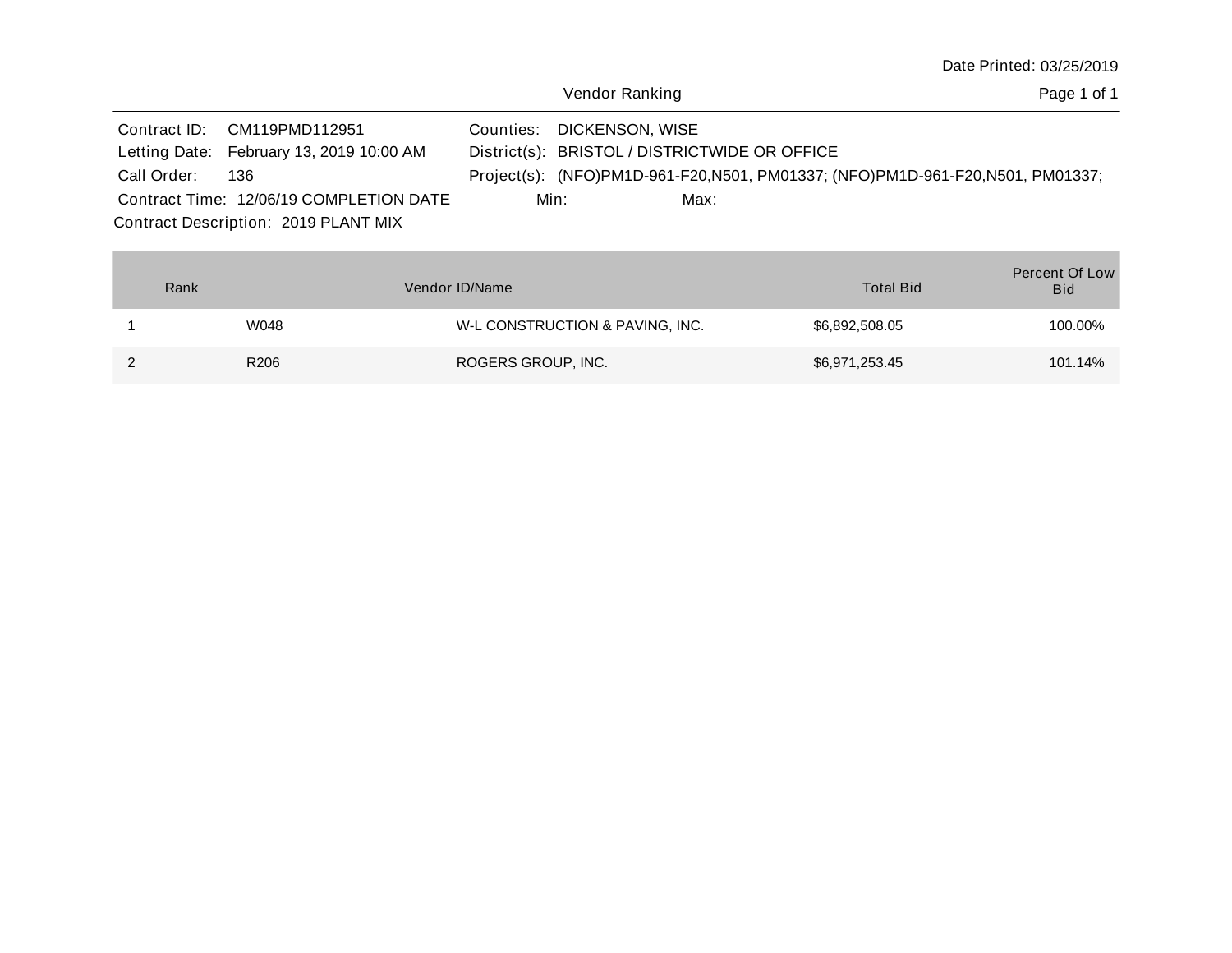|  |  | Date Printed: 03/25/2019 |
|--|--|--------------------------|
|--|--|--------------------------|

|                                       | Contract ID: C0000114222N01                                  |                                         |                   | <b>Counties: LOUDOUN</b>                                                      |                   |                              |                   |                                                                         |  |
|---------------------------------------|--------------------------------------------------------------|-----------------------------------------|-------------------|-------------------------------------------------------------------------------|-------------------|------------------------------|-------------------|-------------------------------------------------------------------------|--|
|                                       | Letting Date: February 13, 2019<br>Call Order: 978           |                                         |                   | District(s): NORTHERN VA. / LEESBURG<br>Project(s): PM9M-053-F19, N501, NONE; |                   |                              |                   |                                                                         |  |
|                                       |                                                              | Contract Time: 12/06/19 COMPLETION DATE |                   | Min:                                                                          | Max:              |                              |                   |                                                                         |  |
|                                       |                                                              |                                         |                   |                                                                               |                   |                              |                   |                                                                         |  |
|                                       | <b>Contract Description: 2019 PLANT MIX</b>                  |                                         |                   |                                                                               |                   |                              |                   |                                                                         |  |
| Line No / Item ID<br>Item Description |                                                              |                                         |                   | (1) SUPERIOR PAVING<br><b>CORPORATION</b>                                     |                   | (2) FRANCIS O. DAY CO., INC. |                   | (3) EUROVIA ATLANTIC<br><b>COAST LLC DBA VIRGINIA</b><br>PAVING COMPANY |  |
|                                       | Alt Set / Alt Member                                         | <b>Quantity and Units</b>               | <b>Unit Price</b> | <b>Ext Amount</b>                                                             | <b>Unit Price</b> | <b>Ext Amount</b>            | <b>Unit Price</b> | <b>Ext Amount</b>                                                       |  |
| SECTION:                              | 0001                                                         | <b>REGULAR BID ITEMS</b>                |                   | Cat Alt Set:                                                                  | Cat Alt Member:   |                              | LCC:              |                                                                         |  |
| 0010                                  | 10417                                                        | 55,185.680                              | 0.01000           | 551.86                                                                        | 1.93000           | 106,508.36                   | 0.01000           | 551.86                                                                  |  |
| <b>TACK COAT</b>                      |                                                              | GAL                                     |                   |                                                                               |                   |                              |                   |                                                                         |  |
| 0020                                  | 16242                                                        | 159.000                                 | 85.00000          | 13,515.00                                                                     | 66.94000          | 10,643.46                    | 40.00000          | 6,360.00                                                                |  |
| 21A OR 21B                            | AGGR. BASE MATL. TY. I OR II NO.                             | <b>TON</b>                              |                   |                                                                               |                   |                              |                   |                                                                         |  |
| 0030                                  | 16335                                                        | 26,223.950                              | 64.50000          | 1,691,444.78                                                                  | 65.50000          | 1,717,668.73                 | 66.00000          | 1,730,780.70                                                            |  |
|                                       | ASPHALT CONC. TY. SM-9.5A                                    | <b>TON</b>                              |                   |                                                                               |                   |                              |                   |                                                                         |  |
| 0040                                  | 16340                                                        | 23,961.890                              | 65.00000          | 1,557,522.85                                                                  | 64.53000          | 1,546,260.76                 | 66.50000          | 1,593,465.69                                                            |  |
|                                       | ASPHALT CONC. TY. SM-9.5D                                    | <b>TON</b>                              |                   |                                                                               |                   |                              |                   |                                                                         |  |
| 0050                                  | 16365                                                        | 1,009.870                               | 62.30000          | 62,914.90                                                                     | 66.32000          | 66,974.58                    | 65.00000          | 65,641.55                                                               |  |
|                                       | ASPHALT CONC. TY. IM-19.0A                                   | <b>TON</b>                              |                   |                                                                               |                   |                              |                   |                                                                         |  |
| 0060                                  | 16395                                                        | 2,190.010                               | 95.00000          | 208,050.95                                                                    | 77.40000          | 169,506.77                   | 88.50000          | 193,815.89                                                              |  |
|                                       | ASPH. CONC. TY. BM-25.0A T                                   | <b>TON</b>                              |                   |                                                                               |                   |                              |                   |                                                                         |  |
| 0070                                  | 16502                                                        | 3,530.000                               | 90.00000          | 317,700.00                                                                    | 104.60000         | 369,238.00                   | 115.00000         | 405,950.00                                                              |  |
|                                       | <b>SURF. PREPARATION &amp;</b><br><b>RESTORATION TYPE II</b> | <b>TON</b>                              |                   |                                                                               |                   |                              |                   |                                                                         |  |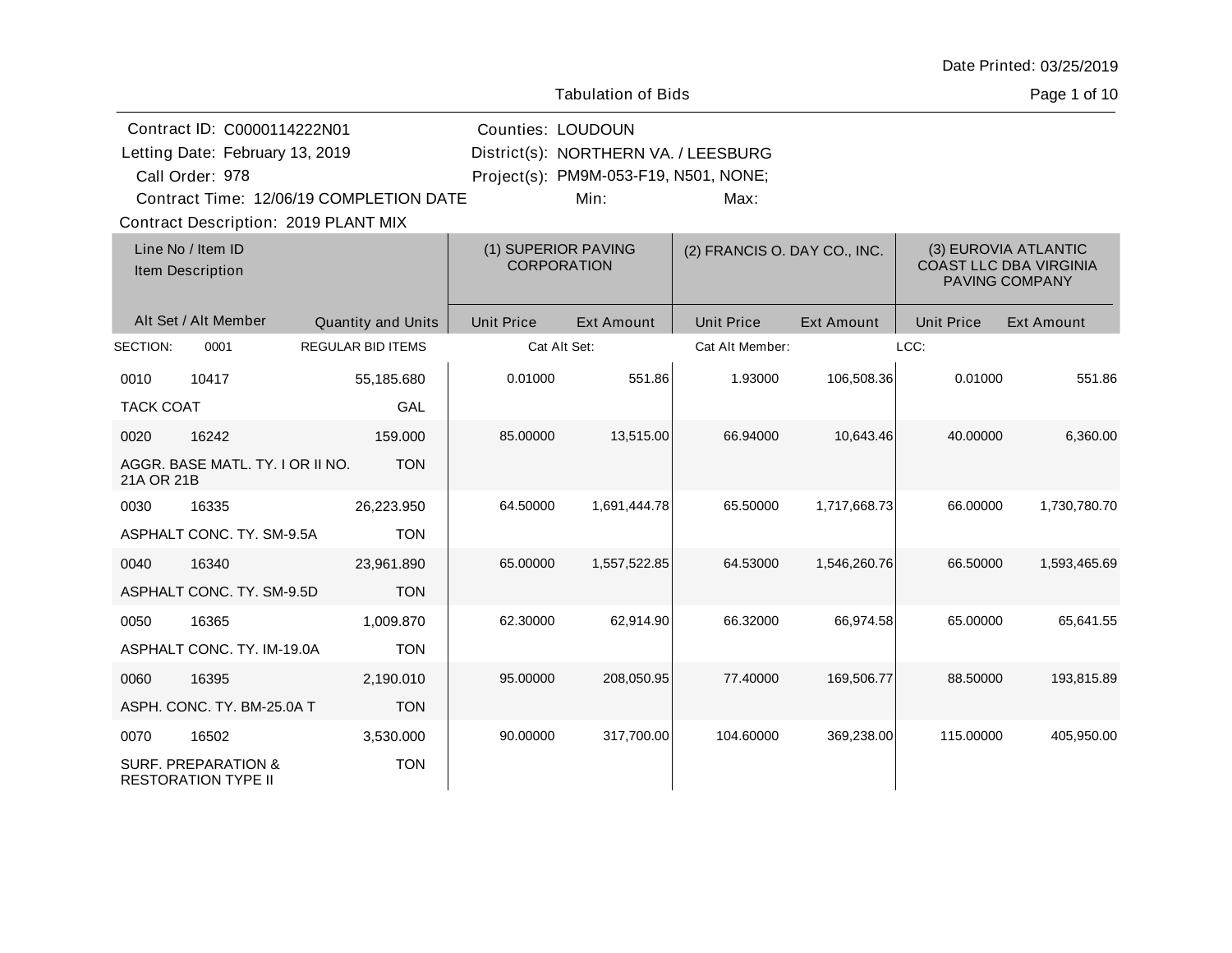| Date Printed: 03/25/2019 |
|--------------------------|
| Page 2 of 10             |
|                          |

|                                 | Contract ID: C0000114222N01                                   |                                         | <b>Counties: LOUDOUN</b>                  |                                       |                              |                   |                   |                                                                         |
|---------------------------------|---------------------------------------------------------------|-----------------------------------------|-------------------------------------------|---------------------------------------|------------------------------|-------------------|-------------------|-------------------------------------------------------------------------|
| Letting Date: February 13, 2019 |                                                               |                                         |                                           | District(s): NORTHERN VA. / LEESBURG  |                              |                   |                   |                                                                         |
|                                 | Call Order: 978                                               |                                         |                                           | Project(s): PM9M-053-F19, N501, NONE; |                              |                   |                   |                                                                         |
|                                 |                                                               | Contract Time: 12/06/19 COMPLETION DATE |                                           | Min:                                  | Max:                         |                   |                   |                                                                         |
|                                 | Contract Description: 2019 PLANT MIX                          |                                         |                                           |                                       |                              |                   |                   |                                                                         |
|                                 | Line No / Item ID<br>Item Description                         |                                         | (1) SUPERIOR PAVING<br><b>CORPORATION</b> |                                       | (2) FRANCIS O. DAY CO., INC. |                   |                   | (3) EUROVIA ATLANTIC<br><b>COAST LLC DBA VIRGINIA</b><br>PAVING COMPANY |
|                                 | Alt Set / Alt Member                                          | Quantity and Units                      | <b>Unit Price</b>                         | <b>Ext Amount</b>                     | <b>Unit Price</b>            | <b>Ext Amount</b> | <b>Unit Price</b> | <b>Ext Amount</b>                                                       |
| SECTION:                        | 0001                                                          | <b>REGULAR BID ITEMS</b>                | Cat Alt Set:                              |                                       | Cat Alt Member:              |                   | LCC:              |                                                                         |
| 0080                            | 16504                                                         | 800.000                                 | 90.00000                                  | 72,000.00                             | 88.25000                     | 70,600.00         | 95.00000          | 76,000.00                                                               |
|                                 | <b>SURF. PREPARATION &amp;</b><br><b>RESTORATION TYPE III</b> | <b>TON</b>                              |                                           |                                       |                              |                   |                   |                                                                         |
| 0090                            | 16522                                                         | 535,312.790                             | 1.50000                                   | 802,969.19                            | 1.70000                      | 910,031.74        | 1.75000           | 936,797.38                                                              |
| $-2"$                           | FLEXIBLE PAVEMENT PLANING 0"                                  | <b>SY</b>                               |                                           |                                       |                              |                   |                   |                                                                         |
| 0100                            | 16523                                                         | 8,272.000                               | 2.50000                                   | 20,680.00                             | 3.33000                      | 27,545.76         | 4.00000           | 33,088.00                                                               |
| ABOVE 2" - 4"                   | FLEXIBLE PAVEMENT PLANING                                     | SY                                      |                                           |                                       |                              |                   |                   |                                                                         |
| 0110                            | 24265                                                         | (1)                                     | 90,000.00000                              | 90,000.00                             | 173,000.00000                | 173,000.00        | 248,500.00000     | 248,500.00                                                              |
| MOT                             | NS MAINTENANCE OF TRAFFIC                                     | LS                                      |                                           |                                       |                              |                   |                   |                                                                         |
| 0120                            | 24282                                                         | 7,122.000                               | 22.00000                                  | 156,684.00                            | 30.00000                     | 213,660.00        | 25.00000          | 178,050.00                                                              |
|                                 | <b>FLAGGER SERVICE</b>                                        | <b>HR</b>                               |                                           |                                       |                              |                   |                   |                                                                         |
| 0130                            | 51615                                                         | 29,850.000                              | 2.25000                                   | 67,162.50                             | 0.20000                      | 5,970.00          | 0.23000           | 6,865.50                                                                |
|                                 | 14/1 ENCLOSED COND. CABLE                                     | LF                                      |                                           |                                       |                              |                   |                   |                                                                         |
| 0140                            | 51912                                                         | 9,900.000                               | 6.25000                                   | 61,875.00                             | 5.00000                      | 49,500.00         | 5.75000           | 56,925.00                                                               |
|                                 | LOOP SAW CUT 3/8"                                             | LF                                      |                                           |                                       |                              |                   |                   |                                                                         |
| 0150                            | 51913                                                         | 2,250.000                               | 9.50000                                   | 21,375.00                             | 22.00000                     | 49,500.00         | 25.00000          | 56,250.00                                                               |
|                                 | LOOP SAWCUT 5/8"                                              | LF                                      |                                           |                                       |                              |                   |                   |                                                                         |
|                                 |                                                               |                                         |                                           |                                       |                              |                   |                   |                                                                         |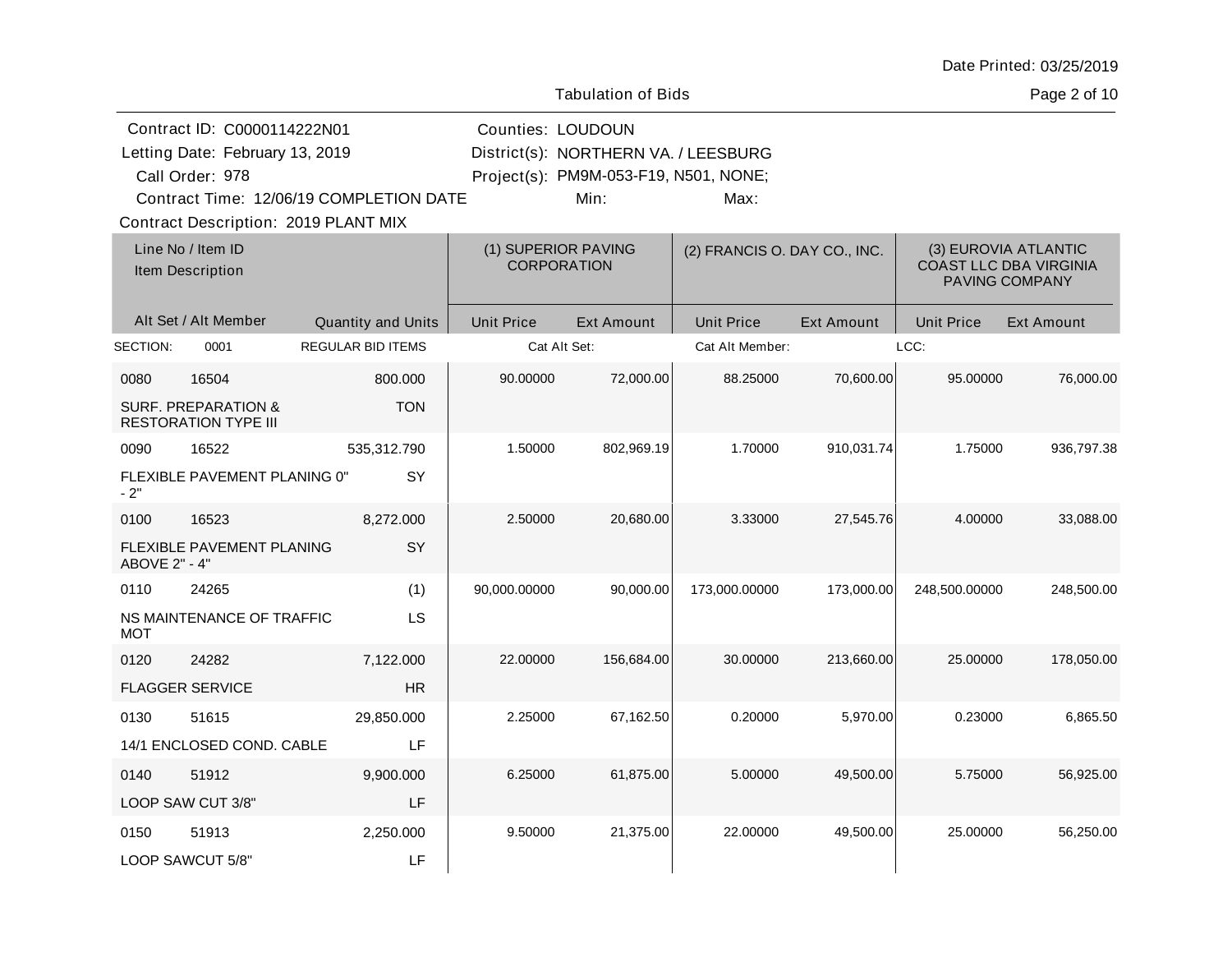|                            | Contract ID: C0000114222N01<br>Letting Date: February 13, 2019<br>Call Order: 978<br>Contract Time: 12/06/19 COMPLETION DATE<br><b>Contract Description: 2019 PLANT MIX</b> |                          | Counties: LOUDOUN                         | District(s): NORTHERN VA. / LEESBURG<br>Project(s): PM9M-053-F19, N501, NONE;<br>Min: | Max:                         |                   |                   |                                                                         |
|----------------------------|-----------------------------------------------------------------------------------------------------------------------------------------------------------------------------|--------------------------|-------------------------------------------|---------------------------------------------------------------------------------------|------------------------------|-------------------|-------------------|-------------------------------------------------------------------------|
|                            | Line No / Item ID<br>Item Description                                                                                                                                       |                          | (1) SUPERIOR PAVING<br><b>CORPORATION</b> |                                                                                       | (2) FRANCIS O. DAY CO., INC. |                   |                   | (3) EUROVIA ATLANTIC<br><b>COAST LLC DBA VIRGINIA</b><br>PAVING COMPANY |
|                            | Alt Set / Alt Member                                                                                                                                                        | Quantity and Units       | <b>Unit Price</b>                         | <b>Ext Amount</b>                                                                     | <b>Unit Price</b>            | <b>Ext Amount</b> | <b>Unit Price</b> | <b>Ext Amount</b>                                                       |
| SECTION:                   | 0001                                                                                                                                                                        | <b>REGULAR BID ITEMS</b> |                                           | Cat Alt Set:                                                                          | Cat Alt Member:              |                   | LCC:              |                                                                         |
| 0160<br>4"                 | 54032<br>TYPE B CLASS I PVMT LINE MRKG                                                                                                                                      | 254,760.000<br>LF        | 0.52000                                   | 132,475.20                                                                            | 0.49000                      | 124,832.40        | 0.53000           | 135,022.80                                                              |
| 0170<br>6"                 | 54034<br>TYPE B CLASS I PVMT LINE MRKG                                                                                                                                      | 1,370.000<br>LF          | 3.50000                                   | 4,795.00                                                                              | 2.99000                      | 4,096.30          | 3.25000           | 4,452.50                                                                |
| 0180<br>8"                 | 54037<br>TYPE B CLASS I PVMT LINE MRKG                                                                                                                                      | 339.000<br>LF            | 3.75000                                   | 1,271.25                                                                              | 3.25000                      | 1,101.75          | 3.50000           | 1,186.50                                                                |
| 0190<br><b>MARKING 24"</b> | 54042<br>TYPE B CLASS I PAVE. LINE                                                                                                                                          | 6,706.000<br>LF          | 7.00000                                   | 46,942.00                                                                             | 6.29000                      | 42,180.74         | 6.75000           | 45,265.50                                                               |
| 0200                       | 54400                                                                                                                                                                       | 13,000                   | 450.00000                                 | 5,850.00                                                                              | 425.00000                    | 5,525.00          | 475.00000         | 6,175.00                                                                |
|                            | PVMT MESSAGE MARK. ONLY                                                                                                                                                     | EA                       |                                           |                                                                                       |                              |                   |                   |                                                                         |
| 0210                       | 54428<br>TEMP. PVMT MRKG, TY. A, 4"                                                                                                                                         | 516,048.000<br>LF        | 0.09000                                   | 46,444.32                                                                             | 0.11000                      | 56,765.28         | 0.12000           | 61,925.76                                                               |
| 0220                       | 54440<br>TEMP. PVMT MRKG, TY. A, 24"                                                                                                                                        | 2,522.000<br>LF          | 3.00000                                   | 7,566.00                                                                              | 3.00000                      | 7,566.00          | 3.15000           | 7,944.30                                                                |
|                            |                                                                                                                                                                             |                          |                                           |                                                                                       |                              |                   |                   |                                                                         |

200.00000 200.00 200.0000 200.000 200.00 225.00000 225.00

Date Printed: 03/25/2019

Page 3 of 10

PVMT SYMB MRKG THRU ARROW TY B, CL I

0230 54571

1.000 EA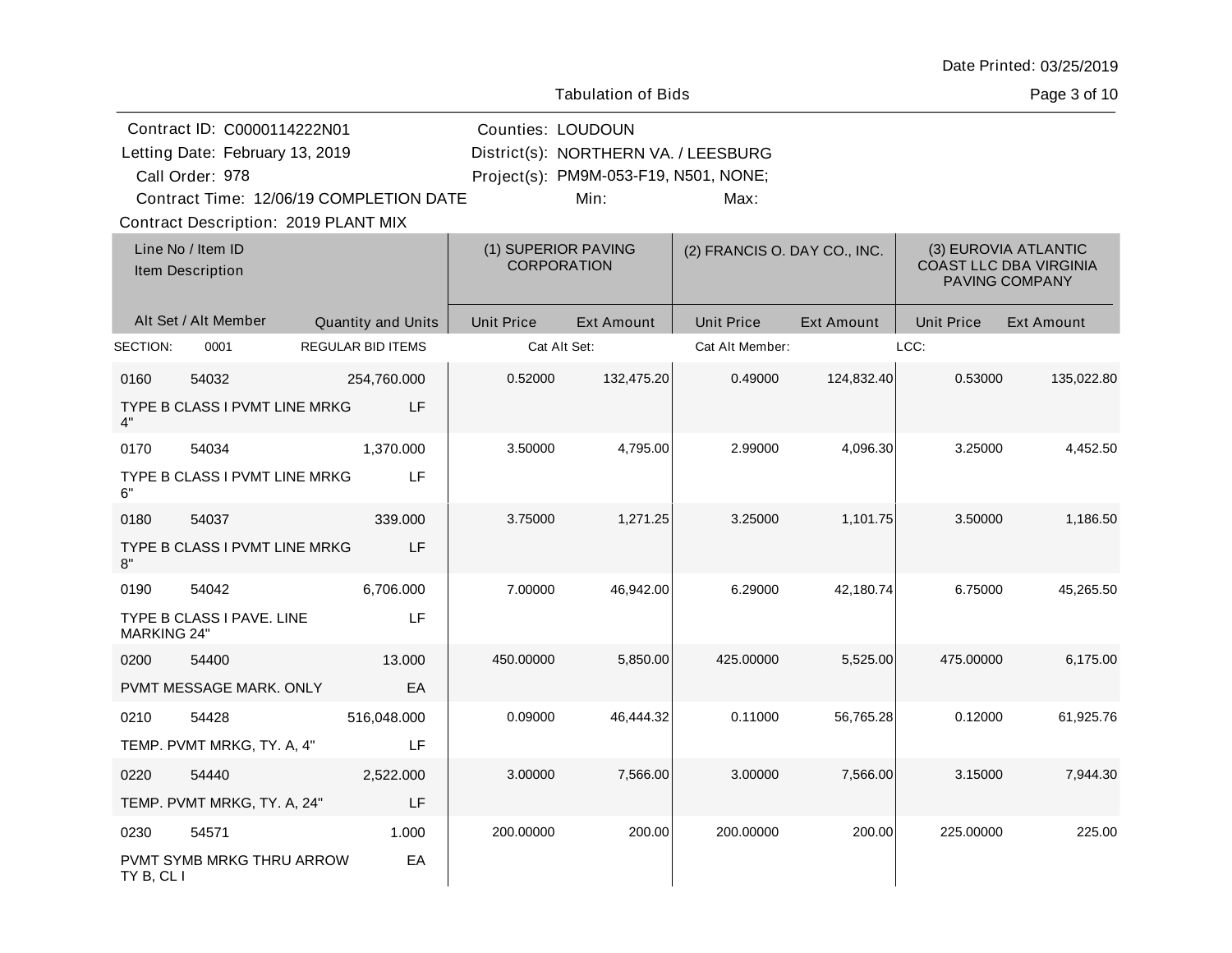|          |                                                                                   |                           |                          | <b>Tabulation of Bids</b>                                                     |                              |                   |                   | Page 4 of 10                                                            |
|----------|-----------------------------------------------------------------------------------|---------------------------|--------------------------|-------------------------------------------------------------------------------|------------------------------|-------------------|-------------------|-------------------------------------------------------------------------|
|          | Contract ID: C0000114222N01<br>Letting Date: February 13, 2019<br>Call Order: 978 |                           | <b>Counties: LOUDOUN</b> | District(s): NORTHERN VA. / LEESBURG<br>Project(s): PM9M-053-F19, N501, NONE; |                              |                   |                   |                                                                         |
|          | Contract Time: 12/06/19 COMPLETION DATE<br>Contract Description: 2019 PLANT MIX   |                           |                          | Min:                                                                          | Max:                         |                   |                   |                                                                         |
|          | Line No / Item ID<br>Item Description                                             |                           |                          | (1) SUPERIOR PAVING<br><b>CORPORATION</b>                                     | (2) FRANCIS O. DAY CO., INC. |                   |                   | (3) EUROVIA ATLANTIC<br><b>COAST LLC DBA VIRGINIA</b><br>PAVING COMPANY |
|          | Alt Set / Alt Member                                                              | <b>Quantity and Units</b> | <b>Unit Price</b>        | <b>Ext Amount</b>                                                             | <b>Unit Price</b>            | <b>Ext Amount</b> | <b>Unit Price</b> | <b>Ext Amount</b>                                                       |
| SECTION: | 0001                                                                              | <b>REGULAR BID ITEMS</b>  |                          | Cat Alt Set:                                                                  | Cat Alt Member:              |                   | LCC:              |                                                                         |
| 0240     | 54574                                                                             | 141.000                   | 150.00000                | 21,150.00                                                                     | 89.00000                     | 12,549.00         | 95.00000          | 13,395.00                                                               |
|          | PVMT SYMB MRKG SGL TURN<br>ARROW TY B, CL I                                       | EA                        |                          |                                                                               |                              |                   |                   |                                                                         |
| 0250     | 54577                                                                             | 3.000                     | 300.00000                | 900.00                                                                        | 200.00000                    | 600.00            | 225.00000         | 675.00                                                                  |
|          | PVMT SYMB MRKG DBL TURN<br>ARROW THRU/LT OR RT TY B, CL I                         | EA                        |                          |                                                                               |                              |                   |                   |                                                                         |
| 0260     | 54585                                                                             | 1.000                     | 300.00000                | 300.00                                                                        | 200.00000                    | 200.00            | 225.00000         | 225.00                                                                  |
|          | PVMT SYMB MRKG DBL TURN<br>ARROW, LT/RT TY B, CL I                                | EA                        |                          |                                                                               |                              |                   |                   |                                                                         |
| 0270     | 54589                                                                             | 7.000                     | 750.00000                | 5,250.00                                                                      | 700.00000                    | 4,900.00          | 750.00000         | 5,250.00                                                                |
|          | PVMT SYMB MRKG LANE<br><b>REDUCTION ARROW TY B, CL I</b>                          | EA                        |                          |                                                                               |                              |                   |                   |                                                                         |
| 0280     | 56022                                                                             | 375.000                   | 2.50000                  | 937.50                                                                        | 5.00000                      | 1,875.00          | 5.55000           | 2,081.25                                                                |
|          | 1" METAL CONDUIT                                                                  | LF                        |                          |                                                                               |                              |                   |                   |                                                                         |
|          | Section Totals:                                                                   |                           |                          | \$5,418,527.30                                                                |                              | \$5,748,999.63    |                   | \$5,872,865.18                                                          |
|          | Life Cycle Costs:                                                                 |                           |                          |                                                                               |                              |                   |                   |                                                                         |
|          | Section Total with LCC:                                                           |                           |                          | \$5,418,527.30                                                                |                              | \$5,748,999.63    |                   | \$5,872,865.18                                                          |

10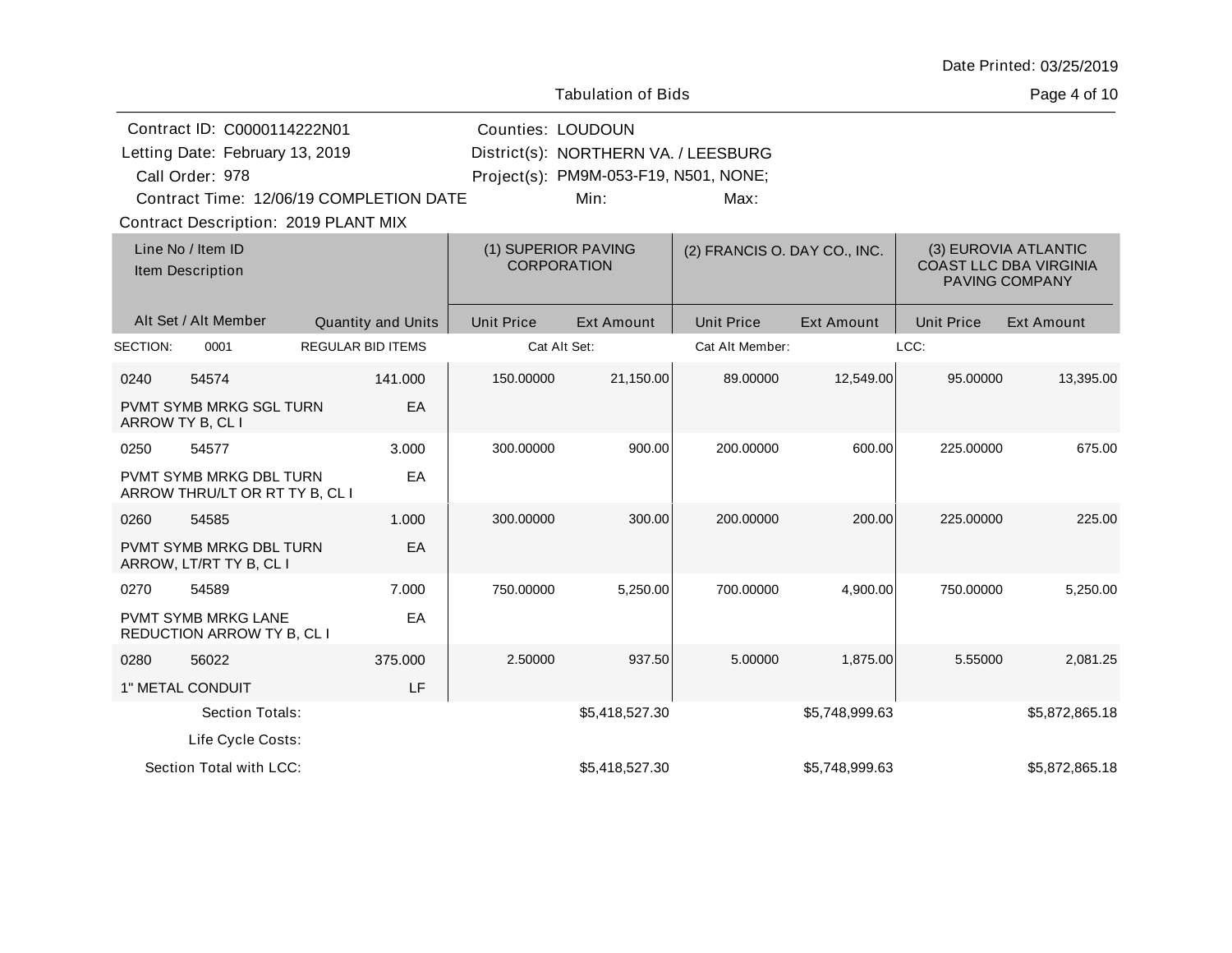|                                                                                   |                                         |                   | <b>Tabulation of Bids</b>                                                     |                              |                   |                   | Page 5 of 10                                                                   |
|-----------------------------------------------------------------------------------|-----------------------------------------|-------------------|-------------------------------------------------------------------------------|------------------------------|-------------------|-------------------|--------------------------------------------------------------------------------|
| Contract ID: C0000114222N01<br>Letting Date: February 13, 2019<br>Call Order: 978 |                                         | Counties: LOUDOUN | District(s): NORTHERN VA. / LEESBURG<br>Project(s): PM9M-053-F19, N501, NONE; |                              |                   |                   |                                                                                |
| Contract Description: 2019 PLANT MIX                                              | Contract Time: 12/06/19 COMPLETION DATE |                   | Min:                                                                          | Max:                         |                   |                   |                                                                                |
| Line No / Item ID<br>Item Description                                             |                                         |                   | (1) SUPERIOR PAVING<br><b>CORPORATION</b>                                     | (2) FRANCIS O. DAY CO., INC. |                   |                   | (3) EUROVIA ATLANTIC<br><b>COAST LLC DBA VIRGINIA</b><br><b>PAVING COMPANY</b> |
| Alt Set / Alt Member                                                              | <b>Quantity and Units</b>               | <b>Unit Price</b> | <b>Ext Amount</b>                                                             | <b>Unit Price</b>            | <b>Ext Amount</b> | <b>Unit Price</b> | <b>Ext Amount</b>                                                              |
| SECTION:<br>0002                                                                  | ALTERNATE BID ITEM                      |                   | Cat Alt Set:                                                                  | Cat Alt Member:              |                   | LCC:              |                                                                                |
| 00306<br>0290                                                                     | 1.000                                   | 85.00000          | 85.00                                                                         | 70.00000                     | 70.00             | 35.00000          | 35.00                                                                          |
| NS SELECT MATERIAL SHOULDER<br><b>MAINTENANCE MATERIAL</b>                        | <b>TON</b>                              |                   |                                                                               |                              |                   |                   |                                                                                |
| Section Totals:                                                                   |                                         |                   | \$85.00                                                                       |                              | \$70.00           |                   | \$35.00                                                                        |
| Life Cycle Costs:                                                                 |                                         |                   |                                                                               |                              |                   |                   |                                                                                |
| Section Total with LCC:                                                           |                                         |                   | \$85.00                                                                       |                              | \$70.00           |                   | \$35.00                                                                        |
|                                                                                   | <b>Contract Item Totals</b>             |                   | \$5,418,612.30                                                                |                              | \$5,749,069.63    |                   | \$5,872,900.18                                                                 |
|                                                                                   | <b>Contract Time Totals</b>             |                   |                                                                               |                              |                   |                   |                                                                                |
|                                                                                   | <b>Contract Life Cycle Costs Totals</b> |                   | \$0.00                                                                        |                              | \$0.00            |                   | \$0.00                                                                         |
|                                                                                   | <b>Contract Grand Totals</b>            |                   | \$5,418,612.30                                                                |                              | \$5,749,069.63    |                   | 5,872,900.18                                                                   |
|                                                                                   |                                         |                   |                                                                               |                              |                   |                   |                                                                                |

( ) indicates item is bid as Lump Sum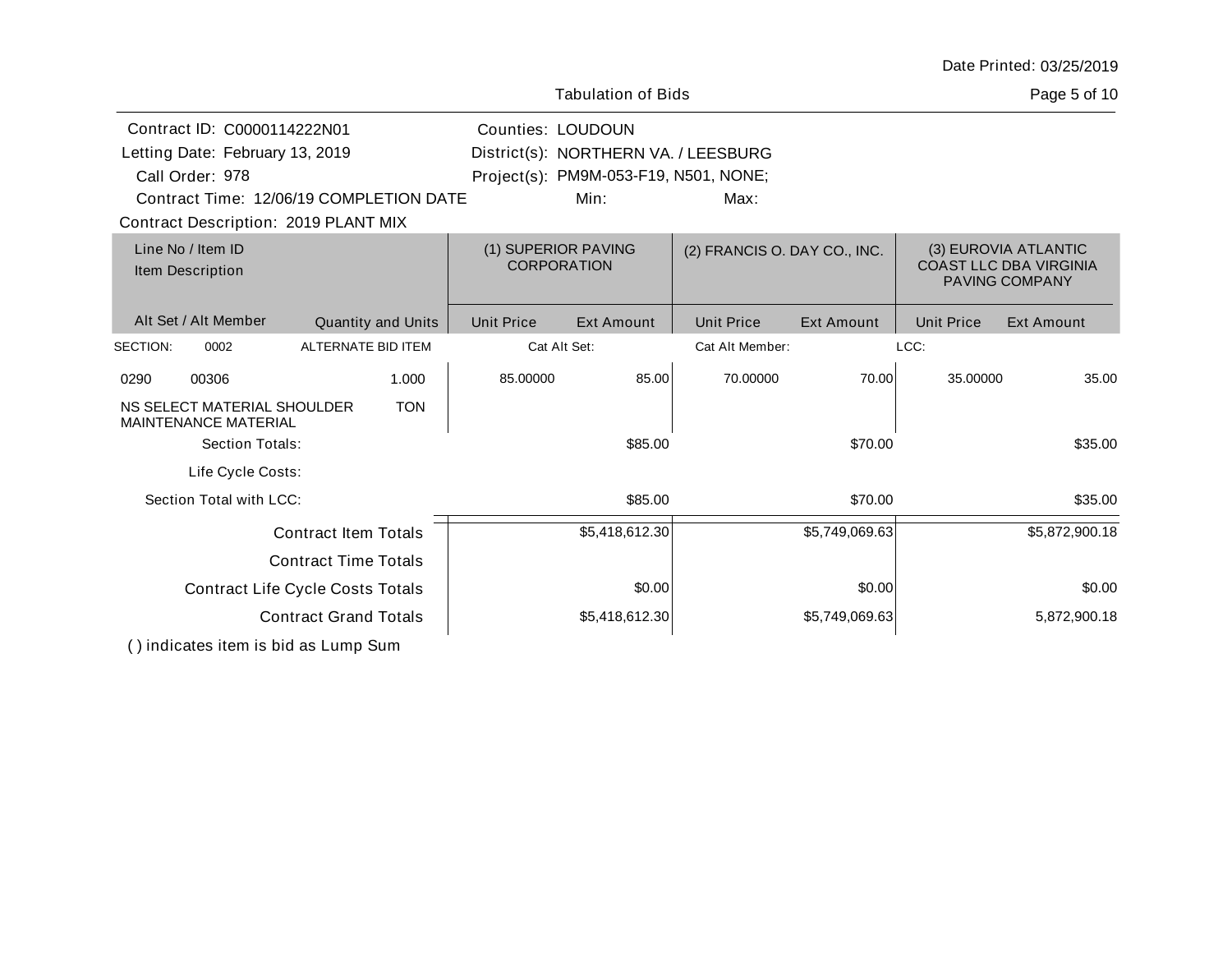|                                       |                                                                                   |                                         |                                      | <b>Tabulation of Bids</b>                                                             |                   |                   |                   | Page 6 of 10      |
|---------------------------------------|-----------------------------------------------------------------------------------|-----------------------------------------|--------------------------------------|---------------------------------------------------------------------------------------|-------------------|-------------------|-------------------|-------------------|
|                                       | Contract ID: C0000114222N01<br>Letting Date: February 13, 2019<br>Call Order: 978 | Contract Time: 12/06/19 COMPLETION DATE | Counties: LOUDOUN                    | District(s): NORTHERN VA. / LEESBURG<br>Project(s): PM9M-053-F19, N501, NONE;<br>Min: | Max:              |                   |                   |                   |
|                                       | Contract Description: 2019 PLANT MIX                                              |                                         |                                      |                                                                                       |                   |                   |                   |                   |
| Line No / Item ID<br>Item Description |                                                                                   |                                         | (4) ARTHUR CONSTRUCTION<br>CO., INC. |                                                                                       |                   |                   |                   |                   |
|                                       | Alt Set / Alt Member                                                              | Quantity and Units                      | <b>Unit Price</b>                    | <b>Ext Amount</b>                                                                     | <b>Unit Price</b> | <b>Ext Amount</b> | <b>Unit Price</b> | <b>Ext Amount</b> |
| SECTION:                              | 0001                                                                              | <b>REGULAR BID ITEMS</b>                | Cat Alt Set:                         |                                                                                       | Cat Alt Member:   |                   | LCC:              |                   |
| 0010                                  | 10417                                                                             | 55,185.680                              | 2.50000                              | 137,964.20                                                                            |                   |                   |                   |                   |
| <b>TACK COAT</b>                      |                                                                                   | <b>GAL</b>                              |                                      |                                                                                       |                   |                   |                   |                   |
| 0020                                  | 16242                                                                             | 159.000                                 | 50.00000                             | 7,950.00                                                                              |                   |                   |                   |                   |
| 21A OR 21B                            | AGGR. BASE MATL. TY. I OR II NO.                                                  | <b>TON</b>                              |                                      |                                                                                       |                   |                   |                   |                   |
| 0030                                  | 16335                                                                             | 26,223.950                              | 72.75000                             | 1,907,792.36                                                                          |                   |                   |                   |                   |
|                                       | ASPHALT CONC. TY. SM-9.5A                                                         | <b>TON</b>                              |                                      |                                                                                       |                   |                   |                   |                   |
| 0040                                  | 16340                                                                             | 23,961.890                              | 74.75000                             | 1,791,151.28                                                                          |                   |                   |                   |                   |
|                                       | ASPHALT CONC. TY. SM-9.5D                                                         | <b>TON</b>                              |                                      |                                                                                       |                   |                   |                   |                   |
| 0050                                  | 16365                                                                             | 1,009.870                               | 77.25000                             | 78,012.46                                                                             |                   |                   |                   |                   |
|                                       | ASPHALT CONC. TY. IM-19.0A                                                        | <b>TON</b>                              |                                      |                                                                                       |                   |                   |                   |                   |
| 0060                                  | 16395                                                                             | 2,190.010                               | 120.00000                            | 262,801.20                                                                            |                   |                   |                   |                   |
|                                       | ASPH. CONC. TY. BM-25.0A T                                                        | <b>TON</b>                              |                                      |                                                                                       |                   |                   |                   |                   |
| 0070                                  | 16502                                                                             | 3,530.000                               | 95.00000                             | 335,350.00                                                                            |                   |                   |                   |                   |
|                                       | <b>SURF. PREPARATION &amp;</b><br><b>RESTORATION TYPE II</b>                      | <b>TON</b>                              |                                      |                                                                                       |                   |                   |                   |                   |
| 0080                                  | 16504                                                                             | 800.000                                 | 100.00000                            | 80,000.00                                                                             |                   |                   |                   |                   |
|                                       | <b>SURF. PREPARATION &amp;</b><br><b>RESTORATION TYPE III</b>                     | <b>TON</b>                              |                                      |                                                                                       |                   |                   |                   |                   |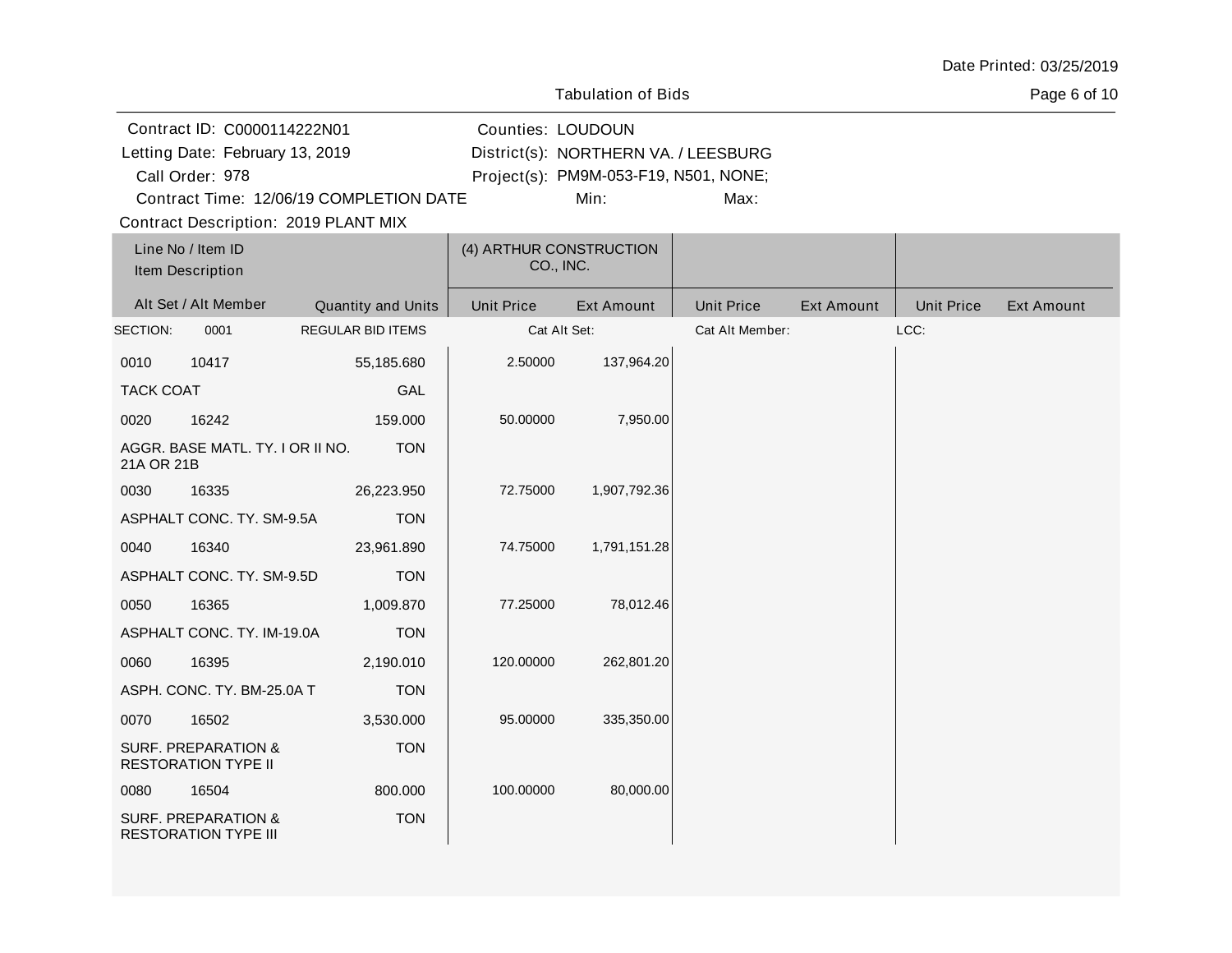|                                 |                                       |                                         |                   | <b>Tabulation of Bids</b>             |                   |                   |                   | Page 7 of 10      |
|---------------------------------|---------------------------------------|-----------------------------------------|-------------------|---------------------------------------|-------------------|-------------------|-------------------|-------------------|
|                                 | Contract ID: C0000114222N01           |                                         | Counties: LOUDOUN |                                       |                   |                   |                   |                   |
| Letting Date: February 13, 2019 |                                       |                                         |                   | District(s): NORTHERN VA. / LEESBURG  |                   |                   |                   |                   |
|                                 | Call Order: 978                       |                                         |                   | Project(s): PM9M-053-F19, N501, NONE; |                   |                   |                   |                   |
|                                 |                                       | Contract Time: 12/06/19 COMPLETION DATE |                   | Min:                                  | Max:              |                   |                   |                   |
|                                 |                                       | Contract Description: 2019 PLANT MIX    |                   |                                       |                   |                   |                   |                   |
|                                 | Line No / Item ID<br>Item Description |                                         | CO., INC.         | (4) ARTHUR CONSTRUCTION               |                   |                   |                   |                   |
|                                 | Alt Set / Alt Member                  | Quantity and Units                      | <b>Unit Price</b> | <b>Ext Amount</b>                     | <b>Unit Price</b> | <b>Ext Amount</b> | <b>Unit Price</b> | <b>Ext Amount</b> |
| SECTION:                        | 0001                                  | REGULAR BID ITEMS                       |                   | Cat Alt Set:                          | Cat Alt Member:   |                   | LCC:              |                   |
| 0090                            | 16522                                 | 535,312.790                             | 1.70000           | 910,031.74                            |                   |                   |                   |                   |
| $-2"$                           | FLEXIBLE PAVEMENT PLANING 0"          | SY                                      |                   |                                       |                   |                   |                   |                   |
| 0100                            | 16523                                 | 8,272.000                               | 2.50000           | 20,680.00                             |                   |                   |                   |                   |
| ABOVE 2" - 4"                   | FLEXIBLE PAVEMENT PLANING             | SY                                      |                   |                                       |                   |                   |                   |                   |
| 0110                            | 24265                                 | (1)                                     | 110,000.00000     | 110,000.00                            |                   |                   |                   |                   |
| <b>MOT</b>                      | NS MAINTENANCE OF TRAFFIC             | <b>LS</b>                               |                   |                                       |                   |                   |                   |                   |
| 0120                            | 24282                                 | 7,122.000                               | 24.00000          | 170,928.00                            |                   |                   |                   |                   |
|                                 | <b>FLAGGER SERVICE</b>                | HR                                      |                   |                                       |                   |                   |                   |                   |
| 0130                            | 51615                                 | 29,850.000                              | 9.50000           | 283,575.00                            |                   |                   |                   |                   |
|                                 | 14/1 ENCLOSED COND. CABLE             | LF                                      |                   |                                       |                   |                   |                   |                   |
| 0140                            | 51912                                 | 9,900.000                               | 15.15000          | 149,985.00                            |                   |                   |                   |                   |
|                                 | LOOP SAW CUT 3/8"                     | LF                                      |                   |                                       |                   |                   |                   |                   |
| 0150                            | 51913                                 | 2,250.000                               | 3.00000           | 6,750.00                              |                   |                   |                   |                   |
|                                 | LOOP SAWCUT 5/8"                      | LF                                      |                   |                                       |                   |                   |                   |                   |
| 0160                            | 54032                                 | 254,760.000                             | 0.81000           | 206,355.60                            |                   |                   |                   |                   |
| 4"                              | TYPE B CLASS I PVMT LINE MRKG         | LF                                      |                   |                                       |                   |                   |                   |                   |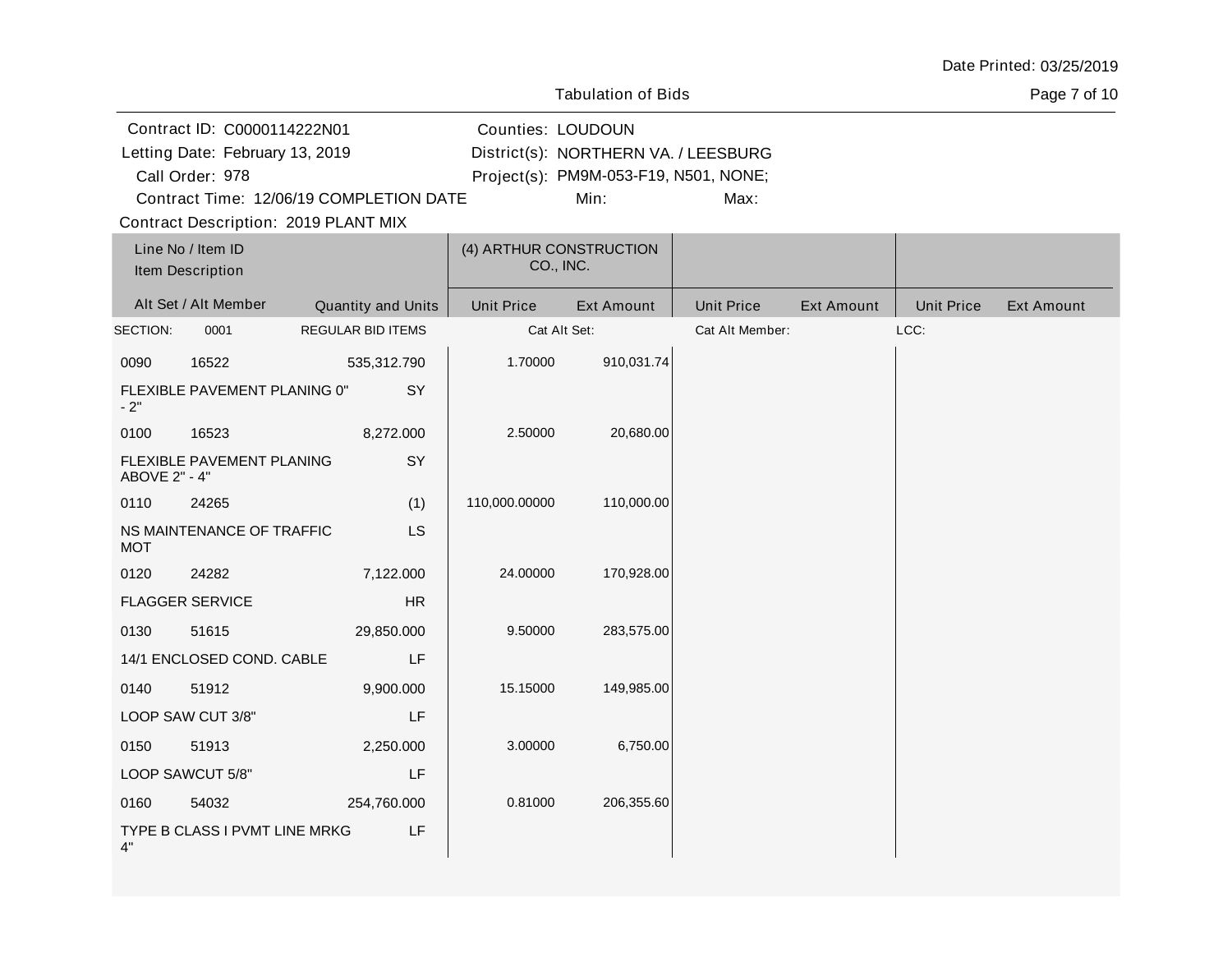|                                                                                                                                                                      |                                       |                    |                                      | <b>Tabulation of Bids</b>                                                             |                   |                   |                   | Page 8 of 10      |
|----------------------------------------------------------------------------------------------------------------------------------------------------------------------|---------------------------------------|--------------------|--------------------------------------|---------------------------------------------------------------------------------------|-------------------|-------------------|-------------------|-------------------|
| Contract ID: C0000114222N01<br>Letting Date: February 13, 2019<br>Call Order: 978<br>Contract Time: 12/06/19 COMPLETION DATE<br>Contract Description: 2019 PLANT MIX |                                       |                    | Counties: LOUDOUN                    | District(s): NORTHERN VA. / LEESBURG<br>Project(s): PM9M-053-F19, N501, NONE;<br>Min: |                   |                   |                   |                   |
|                                                                                                                                                                      | Line No / Item ID<br>Item Description |                    | (4) ARTHUR CONSTRUCTION<br>CO., INC. |                                                                                       |                   |                   |                   |                   |
|                                                                                                                                                                      | Alt Set / Alt Member                  | Quantity and Units | <b>Unit Price</b>                    | <b>Ext Amount</b>                                                                     | <b>Unit Price</b> | <b>Ext Amount</b> | <b>Unit Price</b> | <b>Ext Amount</b> |
| SECTION:                                                                                                                                                             | 0001                                  | REGULAR BID ITEMS  | Cat Alt Set:                         |                                                                                       | Cat Alt Member:   |                   | LCC:              |                   |
| 0170                                                                                                                                                                 | 54034                                 | 1,370.000          | 2.00000                              | 2,740.00                                                                              |                   |                   |                   |                   |
| 6"                                                                                                                                                                   | TYPE B CLASS I PVMT LINE MRKG         | LF                 |                                      |                                                                                       |                   |                   |                   |                   |
| 0180                                                                                                                                                                 | 54037                                 | 339.000            | 2.50000                              | 847.50                                                                                |                   |                   |                   |                   |
| 8"                                                                                                                                                                   | TYPE B CLASS I PVMT LINE MRKG         | LF                 |                                      |                                                                                       |                   |                   |                   |                   |
| 0190                                                                                                                                                                 | 54042                                 | 6,706.000          | 7.92000                              | 53,111.52                                                                             |                   |                   |                   |                   |
| <b>MARKING 24"</b>                                                                                                                                                   | TYPE B CLASS I PAVE. LINE             | LF                 |                                      |                                                                                       |                   |                   |                   |                   |
| 0200                                                                                                                                                                 | 54400                                 | 13.000             | 490.00000                            | 6,370.00                                                                              |                   |                   |                   |                   |
|                                                                                                                                                                      | PVMT MESSAGE MARK. ONLY               | EA                 |                                      |                                                                                       |                   |                   |                   |                   |
| 0210                                                                                                                                                                 | 54428                                 | 516,048.000        | 0.01000                              | 5,160.48                                                                              |                   |                   |                   |                   |
|                                                                                                                                                                      | TEMP. PVMT MRKG, TY. A, 4"            | LF                 |                                      |                                                                                       |                   |                   |                   |                   |
| 0220                                                                                                                                                                 | 54440                                 | 2,522.000          | 1.00000                              | 2,522.00                                                                              |                   |                   |                   |                   |
|                                                                                                                                                                      | TEMP. PVMT MRKG, TY. A, 24"           | LF                 |                                      |                                                                                       |                   |                   |                   |                   |
| 0230                                                                                                                                                                 | 54571                                 | 1.000              | 111.00000                            | 111.00                                                                                |                   |                   |                   |                   |
| TY B, CL I                                                                                                                                                           | PVMT SYMB MRKG THRU ARROW             | EA                 |                                      |                                                                                       |                   |                   |                   |                   |
| 0240                                                                                                                                                                 | 54574                                 | 141.000            | 111.00000                            | 15,651.00                                                                             |                   |                   |                   |                   |
| ARROW TY B, CL I                                                                                                                                                     | PVMT SYMB MRKG SGL TURN               | EA                 |                                      |                                                                                       |                   |                   |                   |                   |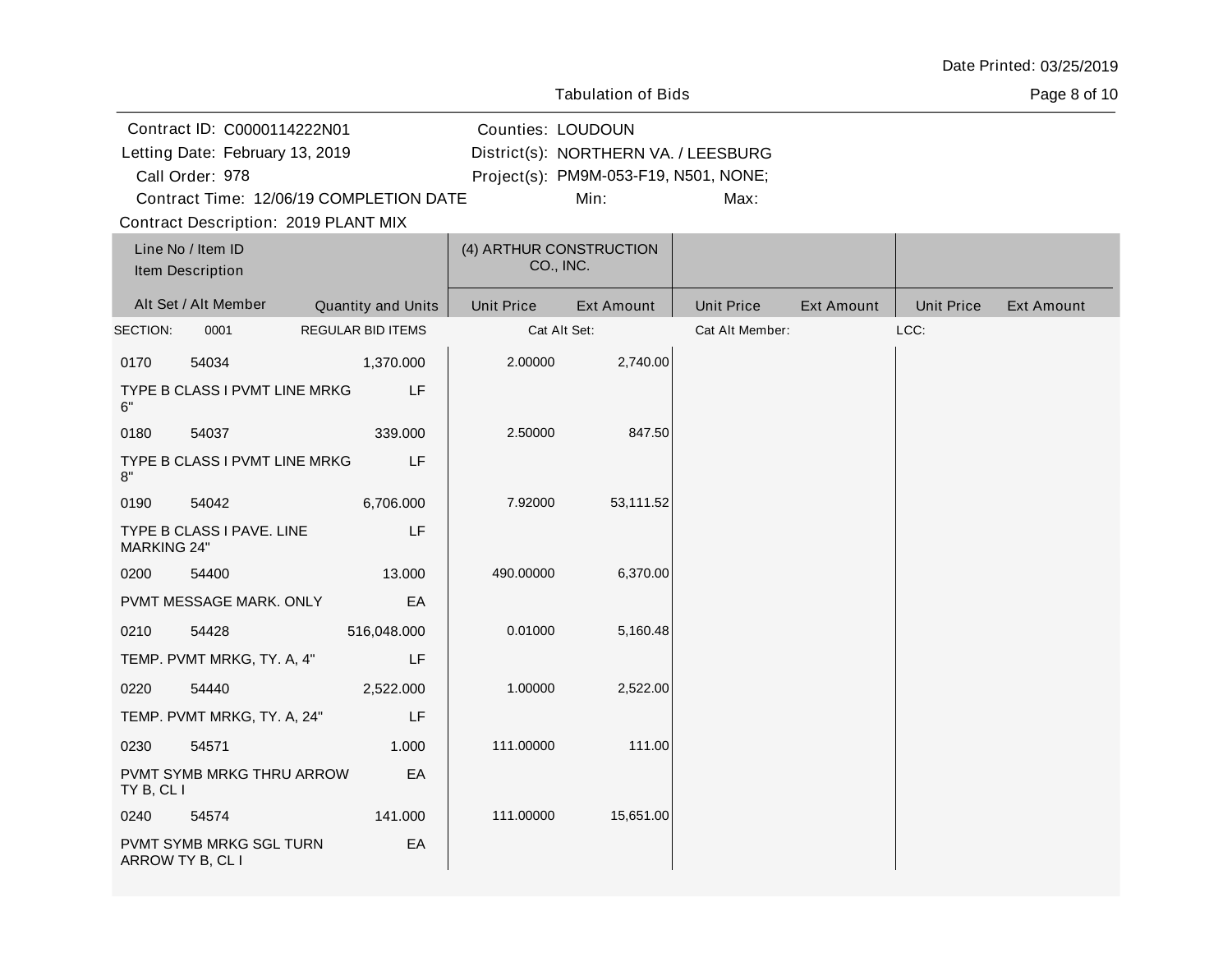|                                 |                                                           |                          |                           |                                      | <b>Tabulation of Bids</b>             |                   |                   |                   | Page 9 of 10      |
|---------------------------------|-----------------------------------------------------------|--------------------------|---------------------------|--------------------------------------|---------------------------------------|-------------------|-------------------|-------------------|-------------------|
|                                 | Contract ID: C0000114222N01                               |                          |                           | Counties: LOUDOUN                    |                                       |                   |                   |                   |                   |
| Letting Date: February 13, 2019 |                                                           |                          |                           |                                      | District(s): NORTHERN VA. / LEESBURG  |                   |                   |                   |                   |
| Call Order: 978                 |                                                           |                          |                           |                                      | Project(s): PM9M-053-F19, N501, NONE; |                   |                   |                   |                   |
|                                 | Contract Time: 12/06/19 COMPLETION DATE                   |                          |                           |                                      | Min:                                  | Max:              |                   |                   |                   |
|                                 | <b>Contract Description: 2019 PLANT MIX</b>               |                          |                           |                                      |                                       |                   |                   |                   |                   |
|                                 | Line No / Item ID<br>Item Description                     |                          |                           | (4) ARTHUR CONSTRUCTION<br>CO., INC. |                                       |                   |                   |                   |                   |
|                                 | Alt Set / Alt Member                                      |                          | <b>Quantity and Units</b> | <b>Unit Price</b>                    | <b>Ext Amount</b>                     | <b>Unit Price</b> | <b>Ext Amount</b> | <b>Unit Price</b> | <b>Ext Amount</b> |
| SECTION:                        | 0001                                                      | <b>REGULAR BID ITEMS</b> |                           | Cat Alt Set:                         |                                       | Cat Alt Member:   |                   | LCC:              |                   |
| 0250                            | 54577                                                     |                          | 3.000                     | 225.00000                            | 675.00                                |                   |                   |                   |                   |
|                                 | PVMT SYMB MRKG DBL TURN<br>ARROW THRU/LT OR RT TY B, CL I |                          | EA                        |                                      |                                       |                   |                   |                   |                   |
| 0260                            | 54585                                                     |                          | 1.000                     | 225.00000                            | 225.00                                |                   |                   |                   |                   |
|                                 | PVMT SYMB MRKG DBL TURN<br>ARROW, LT/RT TY B, CL I        |                          | EA                        |                                      |                                       |                   |                   |                   |                   |
| 0270                            | 54589                                                     |                          | 7.000                     | 660.00000                            | 4,620.00                              |                   |                   |                   |                   |
|                                 | PVMT SYMB MRKG LANE<br>REDUCTION ARROW TY B, CL I         |                          | EA                        |                                      |                                       |                   |                   |                   |                   |
| 0280                            | 56022                                                     |                          | 375.000                   | 3.00000                              | 1,125.00                              |                   |                   |                   |                   |
|                                 | 1" METAL CONDUIT                                          |                          | LF                        |                                      |                                       |                   |                   |                   |                   |
|                                 | Section Totals:                                           |                          |                           |                                      | \$6,552,485.34                        |                   |                   |                   |                   |
|                                 | Life Cycle Costs:                                         |                          |                           |                                      |                                       |                   |                   |                   |                   |
|                                 | Section Total with LCC:                                   |                          |                           |                                      | \$6,552,485.34                        |                   |                   |                   |                   |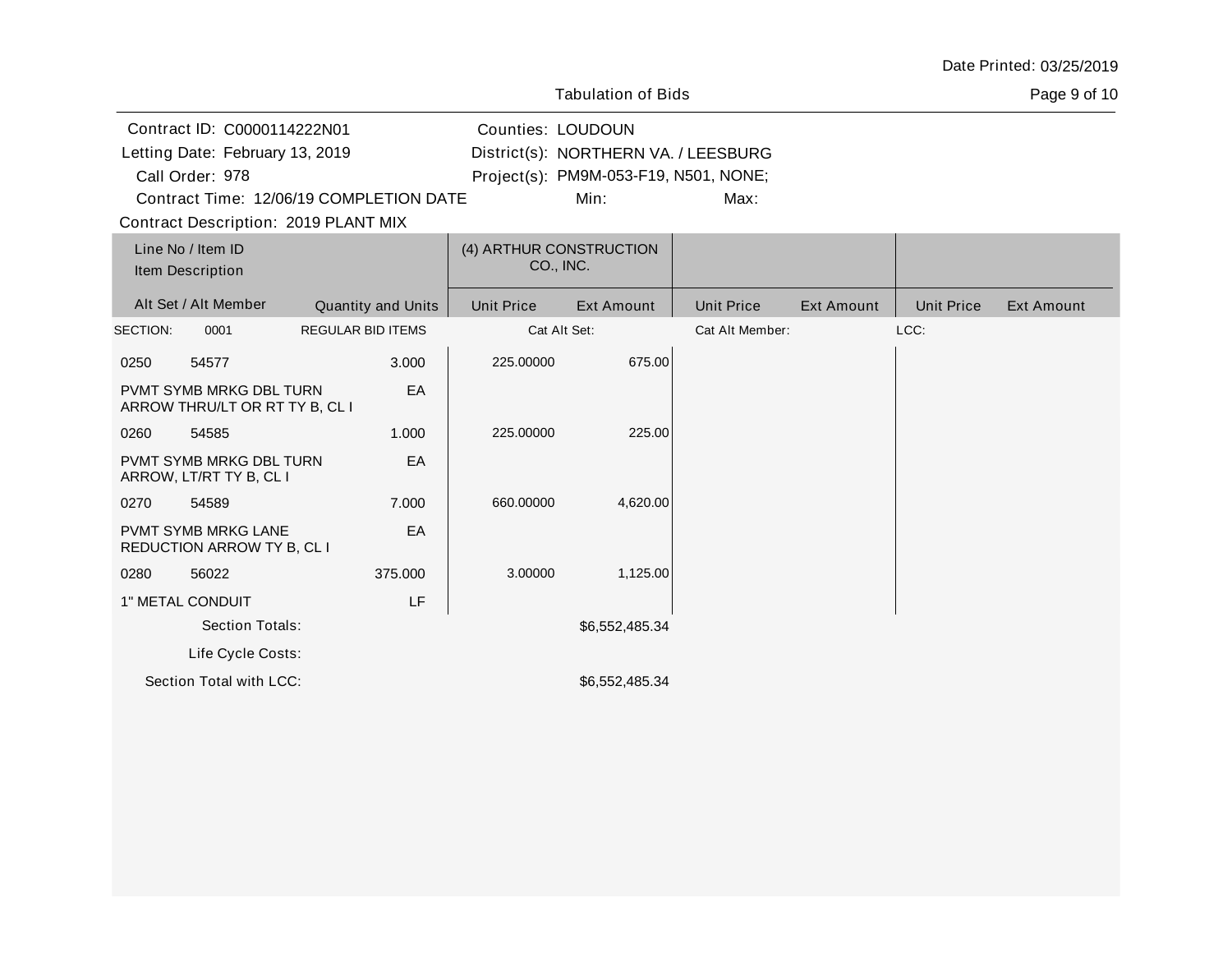|                                                                                                                                                                      |                           |                   | <b>Tabulation of Bids</b>                                                             |                   |                   |                   | Page 10 of 10 |
|----------------------------------------------------------------------------------------------------------------------------------------------------------------------|---------------------------|-------------------|---------------------------------------------------------------------------------------|-------------------|-------------------|-------------------|---------------|
| Contract ID: C0000114222N01<br>Letting Date: February 13, 2019<br>Call Order: 978<br>Contract Time: 12/06/19 COMPLETION DATE<br>Contract Description: 2019 PLANT MIX |                           | Counties: LOUDOUN | District(s): NORTHERN VA. / LEESBURG<br>Project(s): PM9M-053-F19, N501, NONE;<br>Min: | Max:              |                   |                   |               |
| Line No / Item ID<br>Item Description                                                                                                                                |                           |                   | (4) ARTHUR CONSTRUCTION<br>CO., INC.                                                  |                   |                   |                   |               |
| Alt Set / Alt Member                                                                                                                                                 | <b>Quantity and Units</b> | <b>Unit Price</b> | Ext Amount                                                                            | <b>Unit Price</b> | <b>Ext Amount</b> | <b>Unit Price</b> | Ext Amount    |
| SECTION:<br>0002                                                                                                                                                     | ALTERNATE BID ITEM        |                   | Cat Alt Set:                                                                          | Cat Alt Member:   |                   | LCC:              |               |
| 00306<br>0290                                                                                                                                                        | 1.000                     | 100.00000         | 100.00                                                                                |                   |                   |                   |               |
| NS SELECT MATERIAL SHOULDER<br><b>MAINTENANCE MATERIAL</b><br>Section Totals:                                                                                        | <b>TON</b>                |                   | \$100.00                                                                              |                   |                   |                   |               |
| Life Cycle Costs:                                                                                                                                                    |                           |                   |                                                                                       |                   |                   |                   |               |
| Section Total with LCC:                                                                                                                                              |                           |                   | \$100.00                                                                              |                   |                   |                   |               |
| <b>Contract Item Totals</b>                                                                                                                                          |                           |                   | \$6,552,585.34                                                                        |                   |                   |                   |               |
| <b>Contract Time Totals</b>                                                                                                                                          |                           |                   |                                                                                       |                   |                   |                   |               |
| <b>Contract Life Cycle Costs Totals</b>                                                                                                                              |                           |                   | \$0.00                                                                                |                   |                   |                   |               |
| <b>Contract Grand Totals</b>                                                                                                                                         |                           |                   | \$6,552,585.34                                                                        |                   |                   |                   |               |

( ) indicates item is bid as Lump Sum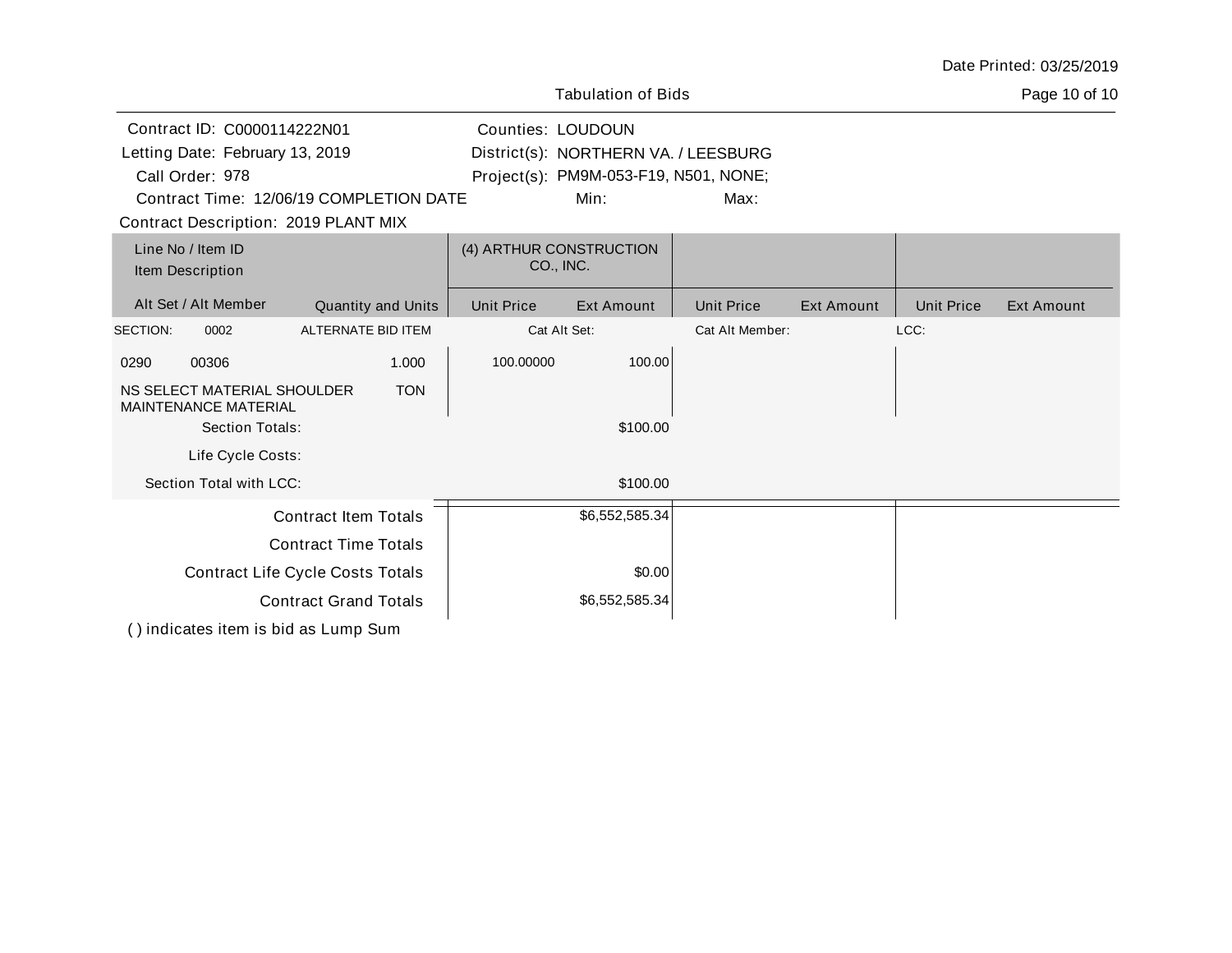|                                      | Contract ID: C0000114222N01              |  | Counties: LOUDOUN                     |  |  |  |  |  |
|--------------------------------------|------------------------------------------|--|---------------------------------------|--|--|--|--|--|
|                                      | Letting Date: February 13, 2019 10:00 AM |  | District(s): NORTHERN VA. / LEESBURG  |  |  |  |  |  |
| Call Order: 978                      |                                          |  | Project(s): PM9M-053-F19, N501, NONE; |  |  |  |  |  |
|                                      | Contract Time: 12/06/19 COMPLETION DATE  |  | Max:<br>Min:                          |  |  |  |  |  |
| Contract Description: 2019 PLANT MIX |                                          |  |                                       |  |  |  |  |  |

| Rank |       | Vendor ID/Name                                                   | <b>Total Bid</b> | Percent Of Low<br><b>Bid</b> |
|------|-------|------------------------------------------------------------------|------------------|------------------------------|
|      | S066  | SUPERIOR PAVING CORPORATION                                      | \$5,418,612.30   | 100.00%                      |
|      | D499  | FRANCIS O. DAY CO., INC.                                         | \$5,749,069.63   | 106.10%                      |
|      | E1962 | EUROVIA ATLANTIC COAST LLC DBA VIRGINIA<br><b>PAVING COMPANY</b> | \$5,872,900.18   | 108.38%                      |
| 4    | A477  | ARTHUR CONSTRUCTION CO., INC.                                    | \$6,552,585.34   | 120.93%                      |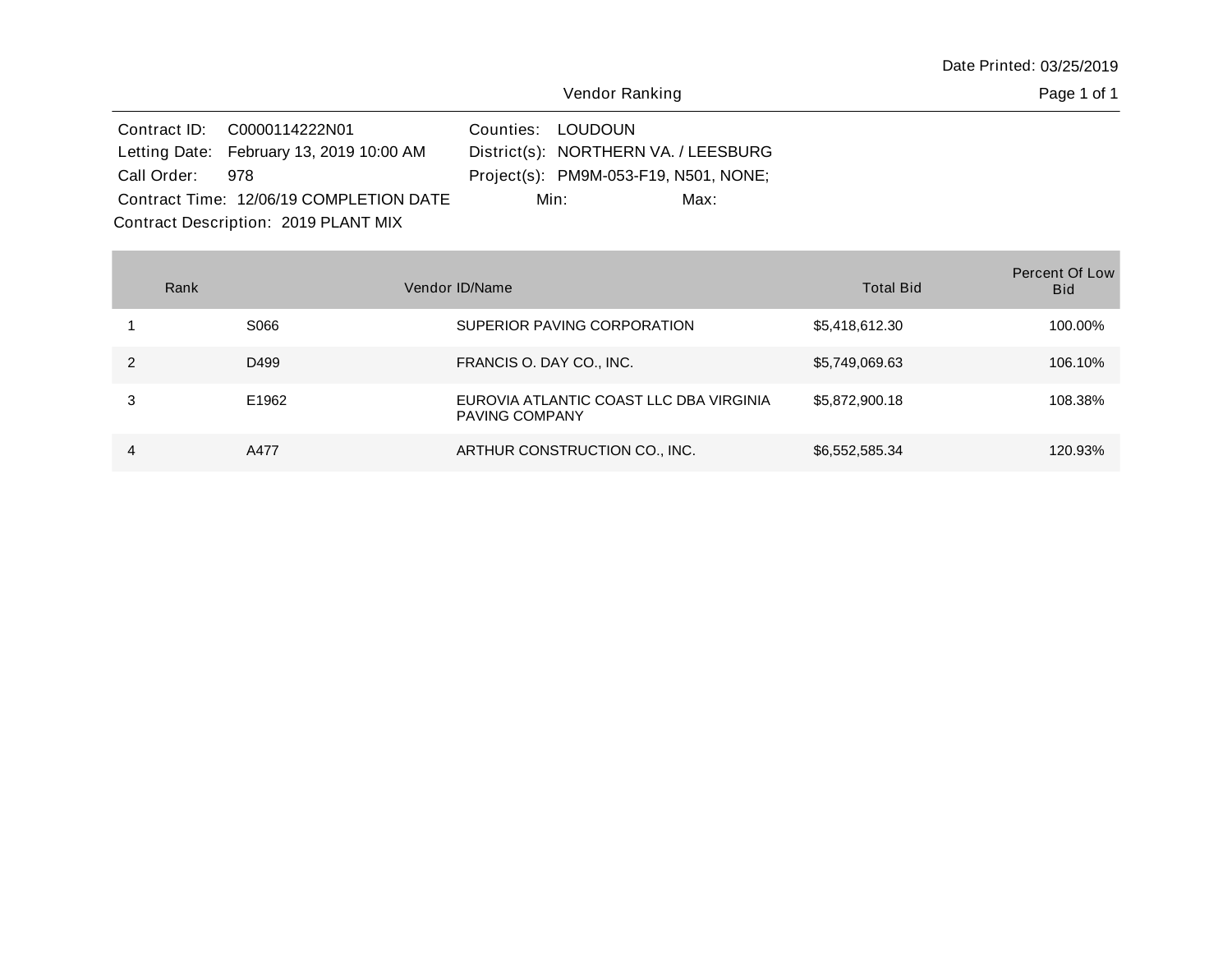|                                       | Contract ID: C0000114217N01                                  |                                           |                   | <b>Counties: PRINCE WILLIAM</b>       |                   |                                  |                   |                   |
|---------------------------------------|--------------------------------------------------------------|-------------------------------------------|-------------------|---------------------------------------|-------------------|----------------------------------|-------------------|-------------------|
|                                       | Letting Date: February 13, 2019                              |                                           |                   | District(s): NORTHERN VA. / MANASSAS  |                   |                                  |                   |                   |
|                                       | Call Order: 979                                              |                                           |                   | Project(s): PM9R-076-F19, N501, NONE; |                   |                                  |                   |                   |
|                                       |                                                              | Contract Time: 12/06/19 COMPLETION DATE   |                   | Min:                                  | Max:              |                                  |                   |                   |
|                                       |                                                              | Contract Description: 2019 PLANT MIX      |                   |                                       |                   |                                  |                   |                   |
| Line No / Item ID<br>Item Description |                                                              | (1) SUPERIOR PAVING<br><b>CORPORATION</b> |                   | (2) JULIUS BRANSCOME, INC.            |                   | (3) COMMONWEALTH<br>PAVING, INC. |                   |                   |
|                                       | Alt Set / Alt Member                                         | <b>Quantity and Units</b>                 | <b>Unit Price</b> | <b>Ext Amount</b>                     | <b>Unit Price</b> | <b>Ext Amount</b>                | <b>Unit Price</b> | <b>Ext Amount</b> |
| SECTION:                              | 0001                                                         | <b>REGULAR BID ITEMS</b>                  |                   | Cat Alt Set:                          | Cat Alt Member:   |                                  | LCC:              |                   |
| 0010                                  | 10417                                                        | 63,869.000                                | 0.01000           | 638.69                                | 1.90000           | 121,351.10                       | 2.25000           | 143,705.25        |
| <b>TACK COAT</b>                      |                                                              | GAL                                       |                   |                                       |                   |                                  |                   |                   |
| 0020                                  | 16242                                                        | 562.000                                   | 40.00000          | 22,480.00                             | 38.00000          | 21,356.00                        | 50.00000          | 28,100.00         |
| 21A OR 21B                            | AGGR. BASE MATL. TY. I OR II NO.                             | <b>TON</b>                                |                   |                                       |                   |                                  |                   |                   |
| 0030                                  | 16335                                                        | 46,179.070                                | 67.00000          | 3,093,997.69                          | 68.50000          | 3,163,266.30                     | 71.00000          | 3,278,713.97      |
|                                       | ASPHALT CONC. TY. SM-9.5A                                    | <b>TON</b>                                |                   |                                       |                   |                                  |                   |                   |
| 0040                                  | 16365                                                        | 17,757.640                                | 60.50000          | 1,074,337.22                          | 64.00000          | 1,136,488.96                     | 70.00000          | 1,243,034.80      |
|                                       | ASPHALT CONC. TY. IM-19.0A                                   | <b>TON</b>                                |                   |                                       |                   |                                  |                   |                   |
| 0050                                  | 16502                                                        | 2,549.000                                 | 80.00000          | 203,920.00                            | 75.00000          | 191,175.00                       | 100.00000         | 254,900.00        |
|                                       | <b>SURF. PREPARATION &amp;</b><br><b>RESTORATION TYPE II</b> | <b>TON</b>                                |                   |                                       |                   |                                  |                   |                   |
| 0060                                  | 16522                                                        | 376,737.130                               | 1.50000           | 565,105.70                            | 1.48000           | 557,570.95                       | 1.55000           | 583,942.55        |
| $-2"$                                 | FLEXIBLE PAVEMENT PLANING 0"                                 | SY                                        |                   |                                       |                   |                                  |                   |                   |
| 0070                                  | 16523                                                        | 116,835.850                               | 2.70000           | 315,456.80                            | 2.15000           | 251,197.08                       | 2.20000           | 257,038.87        |
| ABOVE 2" - 4"                         | FLEXIBLE PAVEMENT PLANING                                    | SY                                        |                   |                                       |                   |                                  |                   |                   |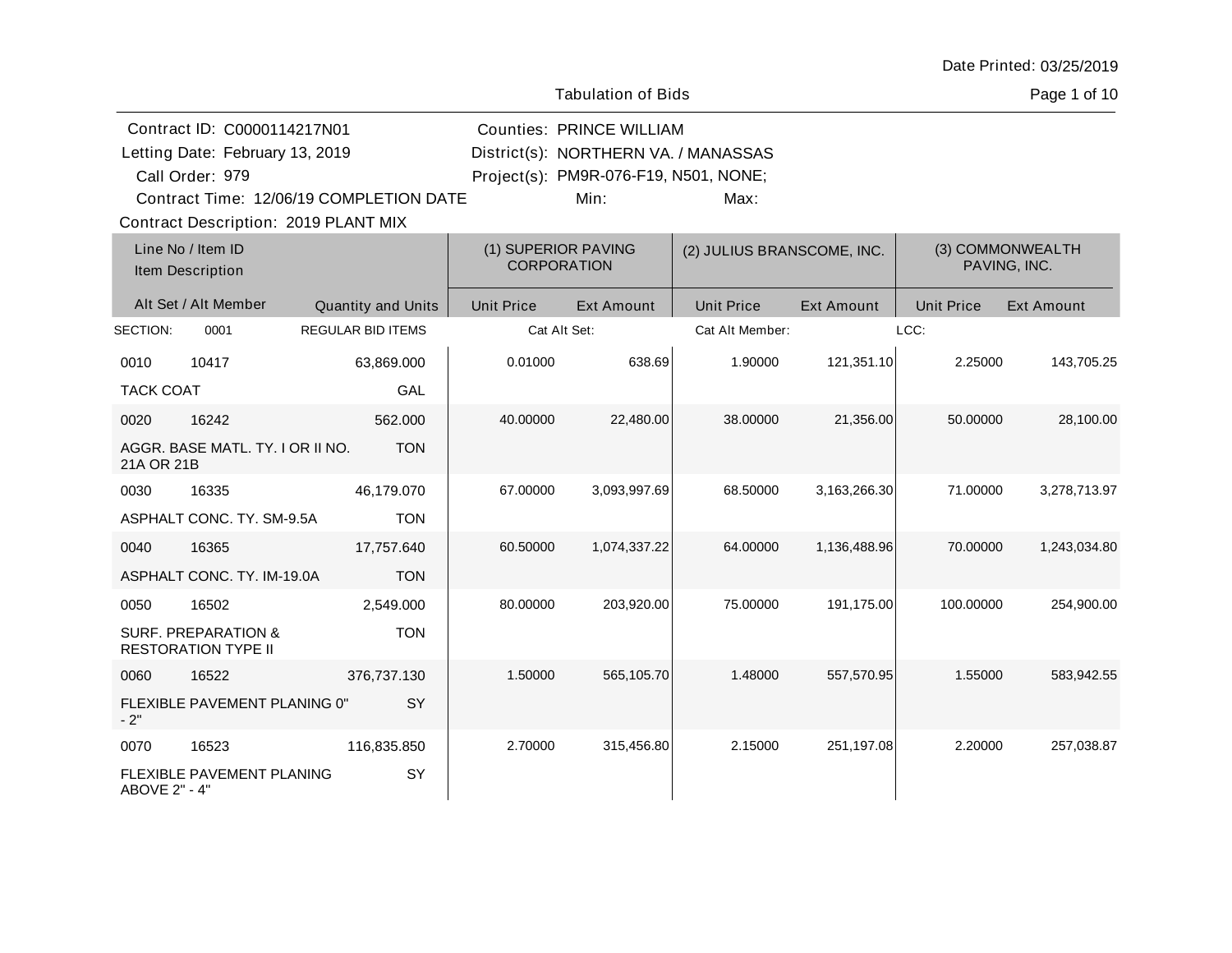| Date Printed: 03/25/2019 |  |
|--------------------------|--|
|--------------------------|--|

Page 2 of 10

|          | Contract ID: C0000114217N01                        |                          |                   | <b>Counties: PRINCE WILLIAM</b><br>District(s): NORTHERN VA. / MANASSAS |                            |                   |                   |                                  |
|----------|----------------------------------------------------|--------------------------|-------------------|-------------------------------------------------------------------------|----------------------------|-------------------|-------------------|----------------------------------|
|          | Letting Date: February 13, 2019<br>Call Order: 979 |                          |                   | Project(s): PM9R-076-F19, N501, NONE;                                   |                            |                   |                   |                                  |
|          | Contract Time: 12/06/19 COMPLETION DATE            |                          |                   | Min:                                                                    | Max:                       |                   |                   |                                  |
|          | <b>Contract Description: 2019 PLANT MIX</b>        |                          |                   |                                                                         |                            |                   |                   |                                  |
|          | Line No / Item ID<br>Item Description              |                          |                   | (1) SUPERIOR PAVING<br><b>CORPORATION</b>                               | (2) JULIUS BRANSCOME, INC. |                   |                   | (3) COMMONWEALTH<br>PAVING, INC. |
|          | Alt Set / Alt Member                               | Quantity and Units       | <b>Unit Price</b> | Ext Amount                                                              | <b>Unit Price</b>          | <b>Ext Amount</b> | <b>Unit Price</b> | <b>Ext Amount</b>                |
| SECTION: | 0001                                               | <b>REGULAR BID ITEMS</b> |                   | Cat Alt Set:                                                            | Cat Alt Member:            |                   | LCC:              |                                  |
| 0080     | 24265                                              | (1)                      | 67,000.00000      | 67,000.00                                                               | 35,000.00000               | 35,000.00         | 60,000.00000      | 60,000.00                        |
| MOT      | NS MAINTENANCE OF TRAFFIC                          | LS                       |                   |                                                                         |                            |                   |                   |                                  |
| 0090     | 24282                                              | 7,638.000                | 19.50000          | 148,941.00                                                              | 15.00000                   | 114,570.00        | 25.00000          | 190,950.00                       |
|          | <b>FLAGGER SERVICE</b>                             | <b>HR</b>                |                   |                                                                         |                            |                   |                   |                                  |
| 0100     | 51615                                              | 398.000                  | 4.50000           | 1,791.00                                                                | 0.50000                    | 199.00            | 0.55000           | 218.90                           |
|          | 14/1 ENCLOSED COND. CABLE                          | LF                       |                   |                                                                         |                            |                   |                   |                                  |
| 0110     | 51912                                              | 132.000                  | 28.00000          | 3,696.00                                                                | 7.00000                    | 924.00            | 7.70000           | 1,016.40                         |
|          | LOOP SAW CUT 3/8"                                  | LF                       |                   |                                                                         |                            |                   |                   |                                  |
| 0120     | 51913                                              | 30.000                   | 45.00000          | 1,350.00                                                                | 17.00000                   | 510.00            | 18.70000          | 561.00                           |
|          | LOOP SAWCUT 5/8"                                   | LF                       |                   |                                                                         |                            |                   |                   |                                  |
| 0130     | 54032                                              | 170,016.000              | 0.64000           | 108,810.24                                                              | 0.65000                    | 110,510.40        | 0.72000           | 122,411.52                       |
| 4"       | TYPE B CLASS I PVMT LINE MRKG                      | LF                       |                   |                                                                         |                            |                   |                   |                                  |
| 0140     | 54034                                              | 98.000                   | 2.20000           | 215.60                                                                  | 2.24000                    | 219.52            | 2.42000           | 237.16                           |
| 6"       | TYPE B CLASS I PVMT LINE MRKG                      | LF                       |                   |                                                                         |                            |                   |                   |                                  |
| 0150     | 54037                                              | 288.000                  | 1.45000           | 417.60                                                                  | 1.48000                    | 426.24            | 1.60000           | 460.80                           |
| 8"       | TYPE B CLASS I PVMT LINE MRKG                      | LF                       |                   |                                                                         |                            |                   |                   |                                  |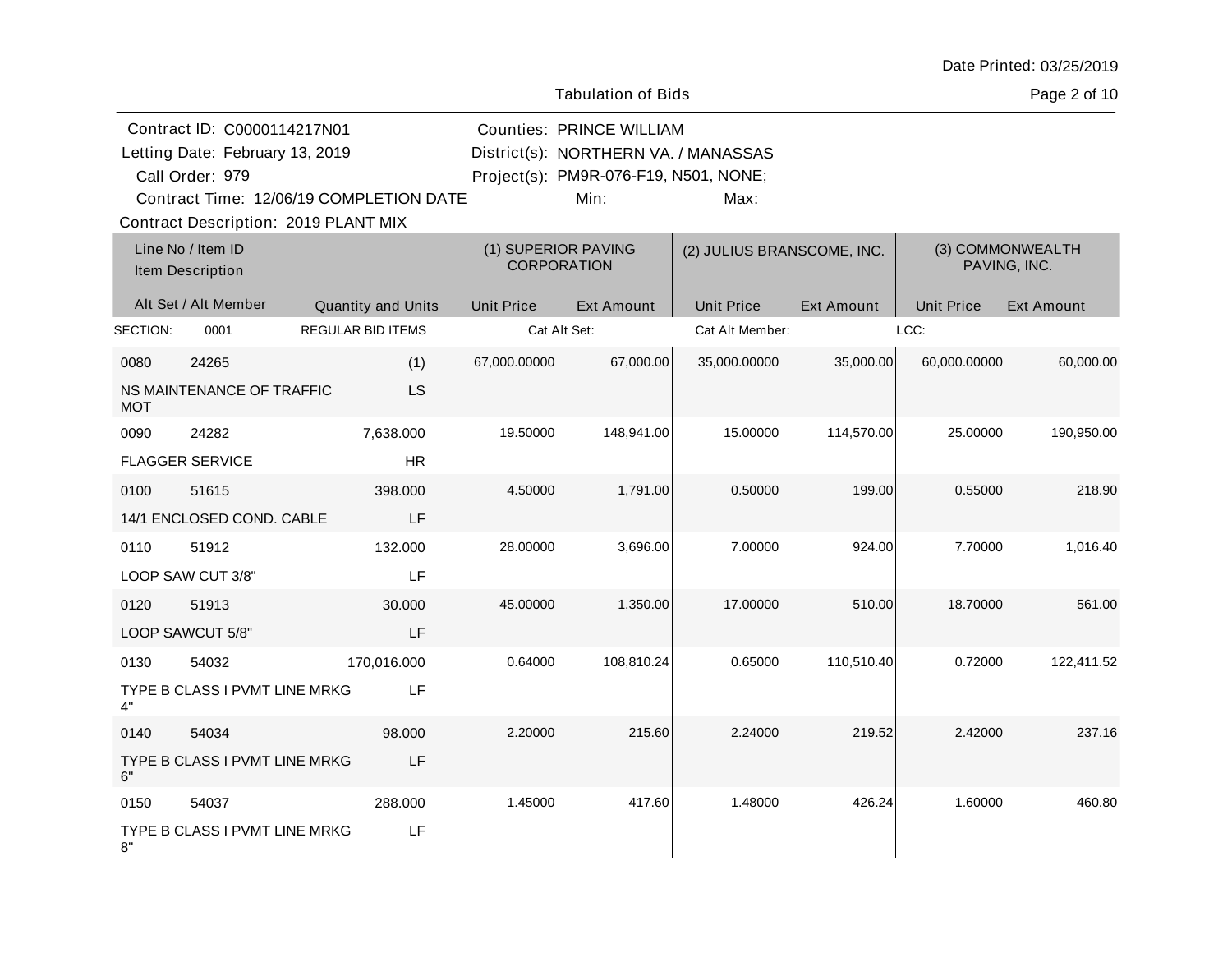Page 3 of 10

|                    | Contract ID: C0000114217N01                        |                          |                   | <b>Counties: PRINCE WILLIAM</b>           |                            |                   |                   |                                  |
|--------------------|----------------------------------------------------|--------------------------|-------------------|-------------------------------------------|----------------------------|-------------------|-------------------|----------------------------------|
|                    | Letting Date: February 13, 2019                    |                          |                   | District(s): NORTHERN VA. / MANASSAS      |                            |                   |                   |                                  |
|                    | Call Order: 979                                    |                          |                   | Project(s): PM9R-076-F19, N501, NONE;     |                            |                   |                   |                                  |
|                    | Contract Time: 12/06/19 COMPLETION DATE            |                          |                   | Min:                                      | Max:                       |                   |                   |                                  |
|                    | <b>Contract Description: 2019 PLANT MIX</b>        |                          |                   |                                           |                            |                   |                   |                                  |
|                    | Line No / Item ID<br>Item Description              |                          |                   | (1) SUPERIOR PAVING<br><b>CORPORATION</b> | (2) JULIUS BRANSCOME, INC. |                   |                   | (3) COMMONWEALTH<br>PAVING, INC. |
|                    | Alt Set / Alt Member                               | Quantity and Units       | <b>Unit Price</b> | <b>Ext Amount</b>                         | <b>Unit Price</b>          | <b>Ext Amount</b> | <b>Unit Price</b> | <b>Ext Amount</b>                |
| SECTION:           | 0001                                               | <b>REGULAR BID ITEMS</b> |                   | Cat Alt Set:                              | Cat Alt Member:            |                   | LCC:              |                                  |
| 0160               | 54040                                              | 52.000                   | 5.25000           | 273.00                                    | 5.36000                    | 278.72            | 5.78000           | 300.56                           |
| 12"                | TYPE B CLASS I PVMT LINE MRKG                      | LF                       |                   |                                           |                            |                   |                   |                                  |
| 0170               | 54042                                              | 2,214.000                | 6.90000           | 15,276.60                                 | 7.04000                    | 15,586.56         | 7.59000           | 16,804.26                        |
| <b>MARKING 24"</b> | TYPE B CLASS I PAVE, LINE                          | LF                       |                   |                                           |                            |                   |                   |                                  |
| 0180               | 54217                                              | 538.000                  | 26.60000          | 14,310.80                                 | 27.13000                   | 14,595.94         | 29.26000          | 15,741.88                        |
|                    | SNOW PLOW. RAISED PAVE.<br><b>MARKER ASPH.CONC</b> | EA                       |                   |                                           |                            |                   |                   |                                  |
| 0190               | 54402                                              | 2.000                    | 440.00000         | 880.00                                    | 448.80000                  | 897.60            | 484.00000         | 968.00                           |
| <b>SLOW</b>        | NS PAVE. MESSAGE MARKING                           | EA                       |                   |                                           |                            |                   |                   |                                  |
| 0200               | 54404                                              | 4.000                    | 790.00000         | 3,160.00                                  | 805.80000                  | 3,223.20          | 869.00000         | 3,476.00                         |
| <b>CROSSING</b>    | PVMT MESSAGE MARK. R/R                             | EA                       |                   |                                           |                            |                   |                   |                                  |
| 0210               | 54428                                              | 384,983.000              | 0.08000           | 30,798.64                                 | 0.08000                    | 30,798.64         | 0.09000           | 34,648.47                        |
|                    | TEMP. PVMT MRKG, TY. A, 4"                         | LF                       |                   |                                           |                            |                   |                   |                                  |
| 0220               | 54440                                              | 436.000                  | 3.60000           | 1,569.60                                  | 3.67000                    | 1,600.12          | 3.96000           | 1,726.56                         |
|                    | TEMP. PVMT MRKG, TY. A, 24"                        | LF                       |                   |                                           |                            |                   |                   |                                  |
| 0230               | 54574                                              | 35.000                   | 108.00000         | 3,780.00                                  | 110.16000                  | 3,855.60          | 118.80000         | 4,158.00                         |
|                    | PVMT SYMB MRKG SGL TURN<br>ARROW TY B, CL I        | EA                       |                   |                                           |                            |                   |                   |                                  |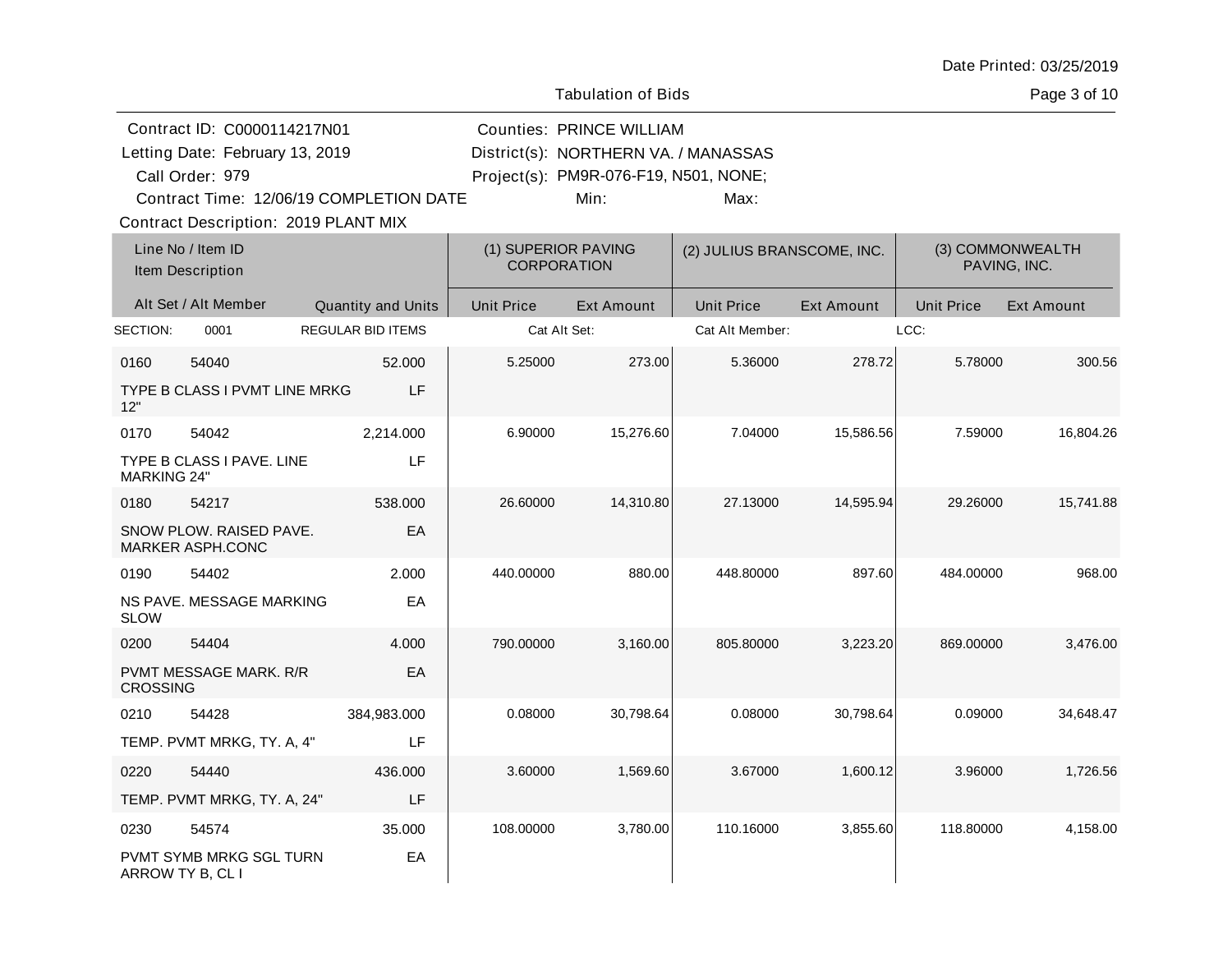Page 4 of 10

|                 | Contract ID: C0000114217N01           |                                         |                   | Counties: PRINCE WILLIAM                  |                            |                   |                   |                                  |
|-----------------|---------------------------------------|-----------------------------------------|-------------------|-------------------------------------------|----------------------------|-------------------|-------------------|----------------------------------|
|                 | Letting Date: February 13, 2019       |                                         |                   | District(s): NORTHERN VA. / MANASSAS      |                            |                   |                   |                                  |
|                 | Call Order: 979                       |                                         |                   | Project(s): PM9R-076-F19, N501, NONE;     |                            |                   |                   |                                  |
|                 |                                       | Contract Time: 12/06/19 COMPLETION DATE |                   | Min:                                      | Max:                       |                   |                   |                                  |
|                 |                                       | Contract Description: 2019 PLANT MIX    |                   |                                           |                            |                   |                   |                                  |
|                 | Line No / Item ID<br>Item Description |                                         |                   | (1) SUPERIOR PAVING<br><b>CORPORATION</b> | (2) JULIUS BRANSCOME, INC. |                   |                   | (3) COMMONWEALTH<br>PAVING, INC. |
|                 | Alt Set / Alt Member                  | <b>Quantity and Units</b>               | <b>Unit Price</b> | Ext Amount                                | <b>Unit Price</b>          | <b>Ext Amount</b> | <b>Unit Price</b> | Ext Amount                       |
| <b>SECTION:</b> | 0001                                  | <b>REGULAR BID ITEMS</b>                |                   | Cat Alt Set:                              | Cat Alt Member:            |                   | LCC:              |                                  |
| 0240            | 54621                                 | 7.000                                   | 48.00000          | 336.00                                    | 48.96000                   | 342.72            | 52,80000          | 369.60                           |
| TY B, CL I      | PVMT SYMB MRKG YIELD 1'x1.5"          | EA                                      |                   |                                           |                            |                   |                   |                                  |
| 0250            | 56022                                 | 5.000                                   | 1.00000           | 5.00                                      | 10.00000                   | 50.00             | 11.00000          | 55.00                            |
|                 | 1" METAL CONDUIT                      | LF                                      |                   |                                           |                            |                   |                   |                                  |
|                 | Section Totals:                       |                                         |                   | \$5,678,547.18                            |                            | \$5,775,993.65    |                   | \$6,243,539.55                   |
|                 | Life Cycle Costs:                     |                                         |                   |                                           |                            |                   |                   |                                  |
|                 | Section Total with LCC:               |                                         |                   | \$5,678,547.18                            |                            | \$5,775,993.65    |                   | \$6,243,539.55                   |

Tabulation of Bids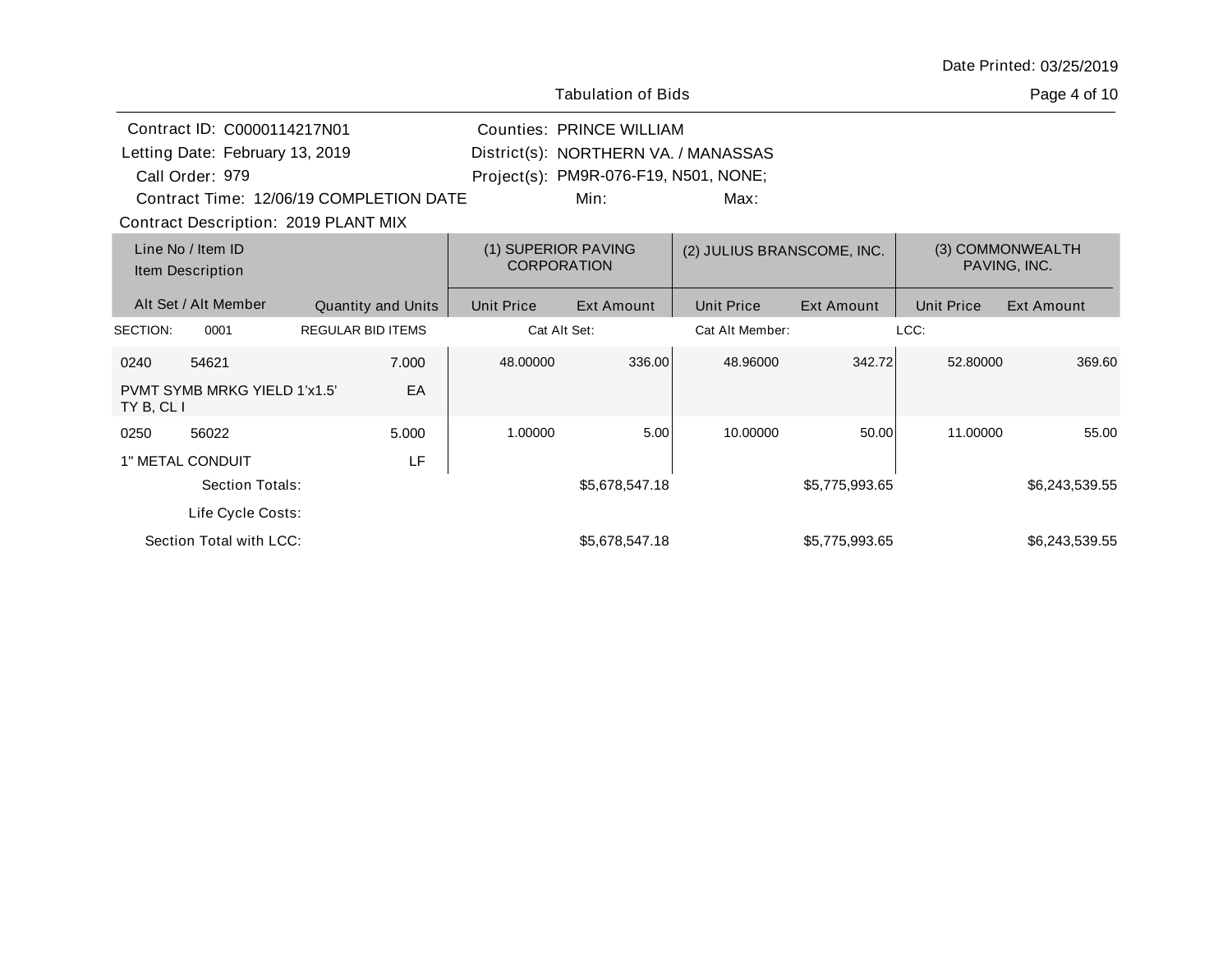| Date Printed: 03/25/2019 |  |
|--------------------------|--|
|--------------------------|--|

Page 5 of 10

| Contract ID: C0000114217N01                                |                                         |            |                   | <b>Counties: PRINCE WILLIAM</b>           |                            |                   |                   |                                  |
|------------------------------------------------------------|-----------------------------------------|------------|-------------------|-------------------------------------------|----------------------------|-------------------|-------------------|----------------------------------|
| Letting Date: February 13, 2019                            |                                         |            |                   | District(s): NORTHERN VA. / MANASSAS      |                            |                   |                   |                                  |
| Call Order: 979                                            |                                         |            |                   | Project(s): PM9R-076-F19, N501, NONE;     |                            |                   |                   |                                  |
|                                                            | Contract Time: 12/06/19 COMPLETION DATE |            |                   | Min:                                      | Max:                       |                   |                   |                                  |
| Contract Description: 2019 PLANT MIX                       |                                         |            |                   |                                           |                            |                   |                   |                                  |
| Line No / Item ID<br>Item Description                      |                                         |            |                   | (1) SUPERIOR PAVING<br><b>CORPORATION</b> | (2) JULIUS BRANSCOME, INC. |                   |                   | (3) COMMONWEALTH<br>PAVING, INC. |
| Alt Set / Alt Member                                       | <b>Quantity and Units</b>               |            | <b>Unit Price</b> | Ext Amount                                | <b>Unit Price</b>          | <b>Ext Amount</b> | <b>Unit Price</b> | Ext Amount                       |
| SECTION:<br>0002                                           | ALTERNATE BID ITEM                      |            |                   | Cat Alt Set:                              | Cat Alt Member:            |                   | LCC:              |                                  |
| 00306<br>0260                                              |                                         | 1.000      | 44.84000          | 44.84                                     | 30.00000                   | 30.00             | 50.00000          | 50.00                            |
| NS SELECT MATERIAL SHOULDER<br><b>MAINTENANCE MATERIAL</b> |                                         | <b>TON</b> |                   |                                           |                            |                   |                   |                                  |
| Section Totals:                                            |                                         |            |                   | \$44.84                                   |                            | \$30.00           |                   | \$50.00                          |
| Life Cycle Costs:                                          |                                         |            |                   |                                           |                            |                   |                   |                                  |
| Section Total with LCC:                                    |                                         |            |                   | \$44.84                                   |                            | \$30.00           |                   | \$50.00                          |
|                                                            | <b>Contract Item Totals</b>             |            |                   | \$5,678,592.02                            |                            | \$5,776,023.65    |                   | \$6,243,589.55                   |
|                                                            | <b>Contract Time Totals</b>             |            |                   |                                           |                            |                   |                   |                                  |
|                                                            | <b>Contract Life Cycle Costs Totals</b> |            |                   | \$0.00                                    |                            | \$0.00            |                   | \$0.00                           |
|                                                            | <b>Contract Grand Totals</b>            |            |                   | \$5,678,592.02                            |                            | \$5,776,023.65    |                   | 6,243,589.55                     |
|                                                            |                                         |            |                   |                                           |                            |                   |                   |                                  |

Tabulation of Bids

( ) indicates item is bid as Lump Sum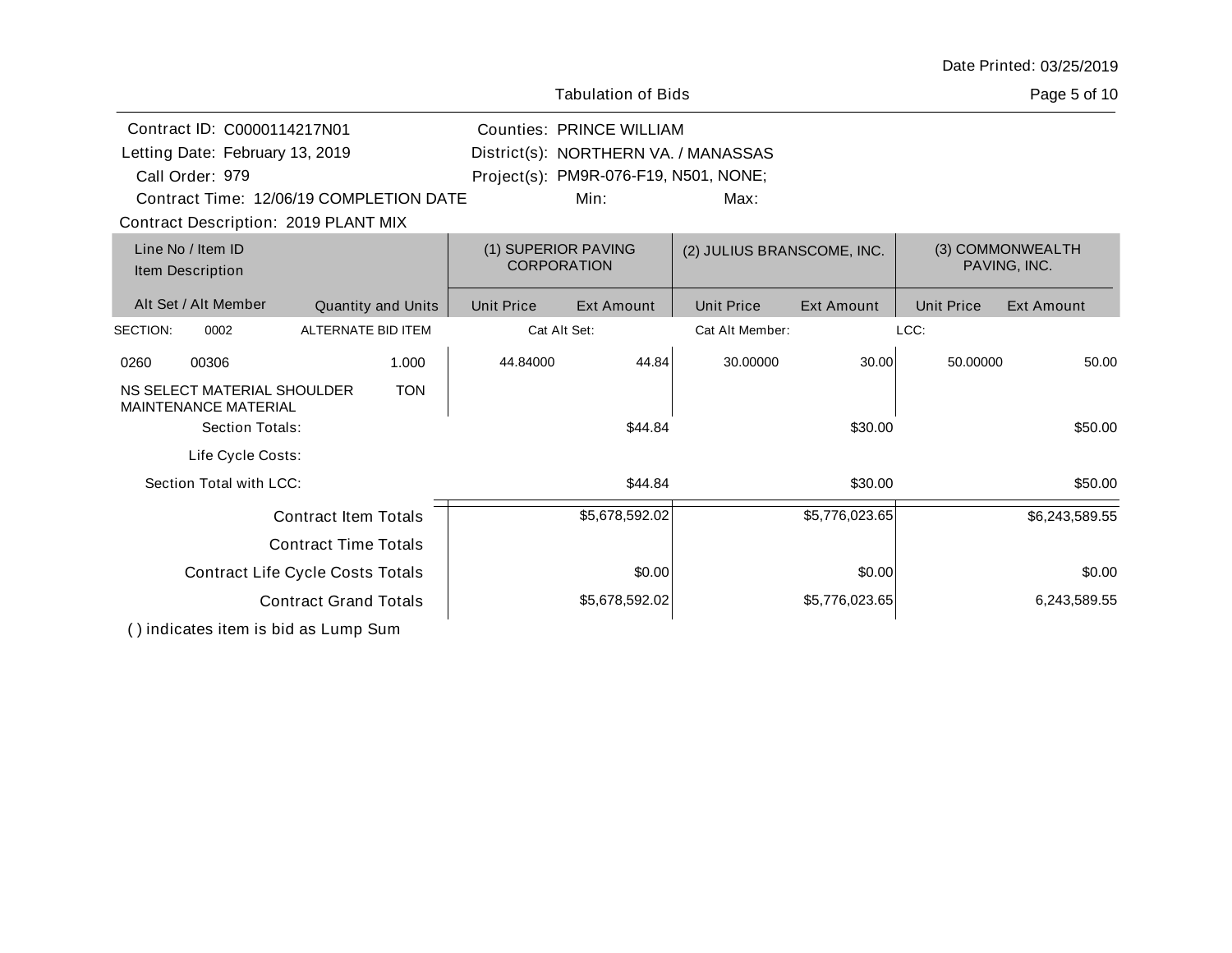Page 6 of 10

| Contract ID: C0000114217N01<br>Letting Date: February 13, 2019<br>Call Order: 979 |                                                              |                                         |                                               | <b>Counties: PRINCE WILLIAM</b><br>District(s): NORTHERN VA. / MANASSAS<br>Project(s): PM9R-076-F19, N501, NONE; |                                      |                   |                   |                                                                         |
|-----------------------------------------------------------------------------------|--------------------------------------------------------------|-----------------------------------------|-----------------------------------------------|------------------------------------------------------------------------------------------------------------------|--------------------------------------|-------------------|-------------------|-------------------------------------------------------------------------|
|                                                                                   |                                                              | Contract Time: 12/06/19 COMPLETION DATE |                                               | Min:                                                                                                             | Max:                                 |                   |                   |                                                                         |
|                                                                                   | Contract Description: 2019 PLANT MIX                         |                                         |                                               |                                                                                                                  |                                      |                   |                   |                                                                         |
|                                                                                   | Line No / Item ID<br>Item Description                        |                                         | (4) CHEMUNG CONTRACTING<br><b>CORPORATION</b> |                                                                                                                  | (5) ARTHUR CONSTRUCTION<br>CO., INC. |                   |                   | (6) EUROVIA ATLANTIC<br><b>COAST LLC DBA VIRGINIA</b><br>PAVING COMPANY |
|                                                                                   | Alt Set / Alt Member                                         | <b>Quantity and Units</b>               | <b>Unit Price</b>                             | <b>Ext Amount</b>                                                                                                | <b>Unit Price</b>                    | <b>Ext Amount</b> | <b>Unit Price</b> | <b>Ext Amount</b>                                                       |
| SECTION:                                                                          | 0001                                                         | <b>REGULAR BID ITEMS</b>                | Cat Alt Set:                                  |                                                                                                                  | Cat Alt Member:                      |                   | LCC:              |                                                                         |
| 0010                                                                              | 10417                                                        | 63,869.000                              | 3.00000                                       | 191,607.00                                                                                                       | 2.50000                              | 159,672.50        | 0.01000           | 638.69                                                                  |
| <b>TACK COAT</b>                                                                  |                                                              | GAL                                     |                                               |                                                                                                                  |                                      |                   |                   |                                                                         |
| 0020                                                                              | 16242                                                        | 562.000                                 | 30.00000                                      | 16,860.00                                                                                                        | 50.00000                             | 28,100.00         | 55.00000          | 30,910.00                                                               |
| 21A OR 21B                                                                        | AGGR. BASE MATL. TY. I OR II NO.                             | <b>TON</b>                              |                                               |                                                                                                                  |                                      |                   |                   |                                                                         |
| 0030                                                                              | 16335                                                        | 46,179.070                              | 67.00000                                      | 3,093,997.69                                                                                                     | 72.50000                             | 3,347,982.58      | 71.00000          | 3,278,713.97                                                            |
|                                                                                   | ASPHALT CONC. TY. SM-9.5A                                    | <b>TON</b>                              |                                               |                                                                                                                  |                                      |                   |                   |                                                                         |
| 0040                                                                              | 16365                                                        | 17,757.640                              | 68.00000                                      | 1,207,519.52                                                                                                     | 70.00000                             | 1,243,034.80      | 65.00000          | 1,154,246.60                                                            |
|                                                                                   | ASPHALT CONC. TY. IM-19.0A                                   | <b>TON</b>                              |                                               |                                                                                                                  |                                      |                   |                   |                                                                         |
| 0050                                                                              | 16502                                                        | 2,549.000                               | 105.00000                                     | 267,645.00                                                                                                       | 95.00000                             | 242,155.00        | 124.00000         | 316,076.00                                                              |
|                                                                                   | <b>SURF. PREPARATION &amp;</b><br><b>RESTORATION TYPE II</b> | <b>TON</b>                              |                                               |                                                                                                                  |                                      |                   |                   |                                                                         |
| 0060                                                                              | 16522                                                        | 376,737.130                             | 2.25000                                       | 847,658.54                                                                                                       | 1.70000                              | 640,453.12        | 2.00000           | 753,474.26                                                              |
| $-2"$                                                                             | FLEXIBLE PAVEMENT PLANING 0"                                 | SY                                      |                                               |                                                                                                                  |                                      |                   |                   |                                                                         |
| 0070                                                                              | 16523                                                        | 116,835.850                             | 3.50000                                       | 408,925.48                                                                                                       | 2.40000                              | 280,406.04        | 4.25000           | 496,552.36                                                              |
| ABOVE 2" - 4"                                                                     | FLEXIBLE PAVEMENT PLANING                                    | SY                                      |                                               |                                                                                                                  |                                      |                   |                   |                                                                         |
| 0080                                                                              | 24265                                                        | (1)                                     | 85,000.00000                                  | 85,000.00                                                                                                        | 140,000.00000                        | 140,000.00        | 342,000.00000     | 342,000.00                                                              |
| <b>MOT</b>                                                                        | NS MAINTENANCE OF TRAFFIC                                    | LS                                      |                                               |                                                                                                                  |                                      |                   |                   |                                                                         |

Tabulation of Bids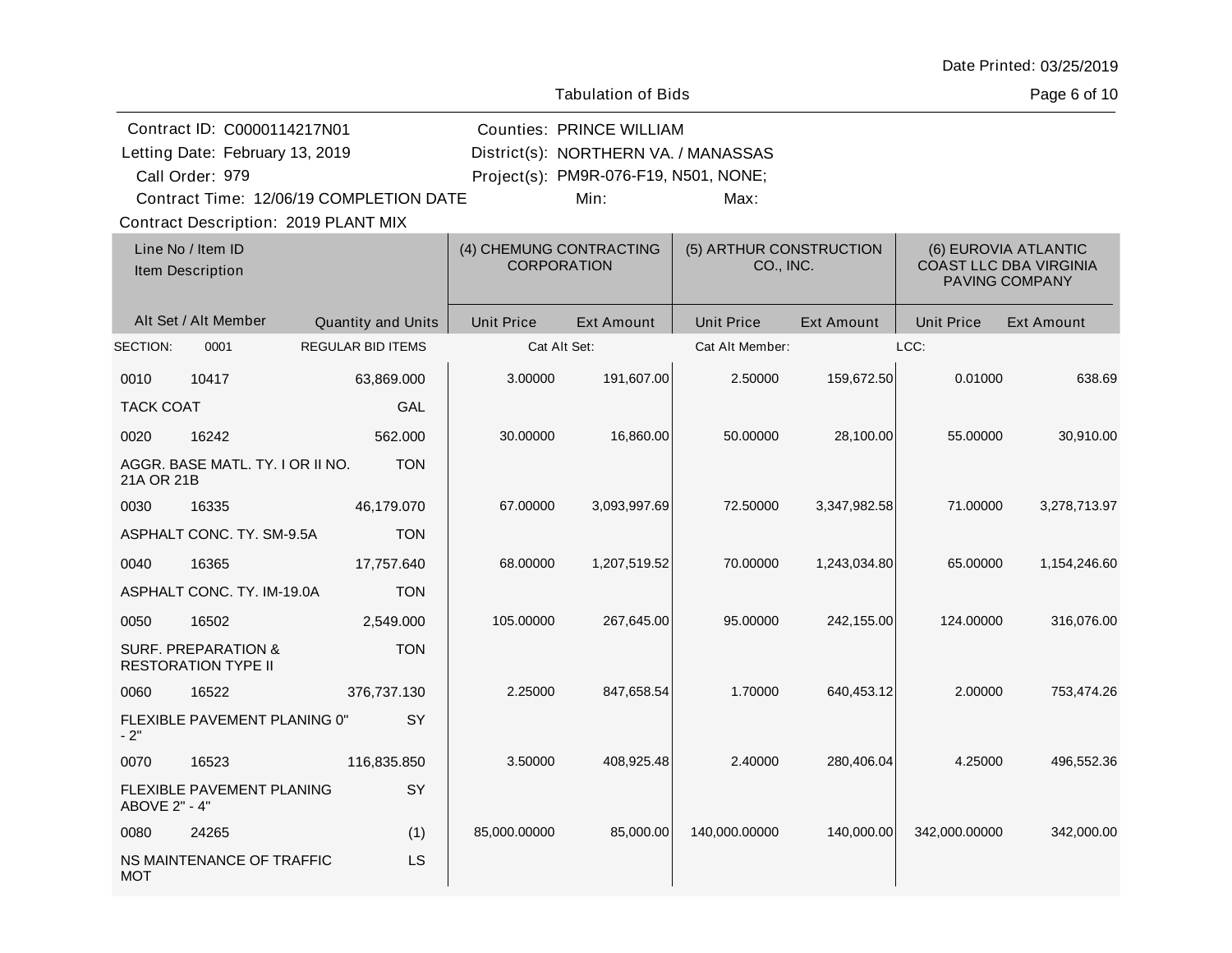Page 7 of 10

|          | Contract ID: C0000114217N01             |                           |                   | <b>Counties: PRINCE WILLIAM</b>               |                                      |                   |                   |                                                       |
|----------|-----------------------------------------|---------------------------|-------------------|-----------------------------------------------|--------------------------------------|-------------------|-------------------|-------------------------------------------------------|
|          | Letting Date: February 13, 2019         |                           |                   | District(s): NORTHERN VA. / MANASSAS          |                                      |                   |                   |                                                       |
|          | Call Order: 979                         |                           |                   | Project(s): PM9R-076-F19, N501, NONE;         |                                      |                   |                   |                                                       |
|          | Contract Time: 12/06/19 COMPLETION DATE |                           |                   | Min:                                          | Max:                                 |                   |                   |                                                       |
|          | Contract Description: 2019 PLANT MIX    |                           |                   |                                               |                                      |                   |                   |                                                       |
|          | Line No / Item ID                       |                           |                   | (4) CHEMUNG CONTRACTING<br><b>CORPORATION</b> | (5) ARTHUR CONSTRUCTION<br>CO., INC. |                   |                   | (6) EUROVIA ATLANTIC<br><b>COAST LLC DBA VIRGINIA</b> |
|          | Item Description                        |                           |                   |                                               |                                      |                   |                   | PAVING COMPANY                                        |
|          | Alt Set / Alt Member                    | <b>Quantity and Units</b> | <b>Unit Price</b> | <b>Ext Amount</b>                             | <b>Unit Price</b>                    | <b>Ext Amount</b> | <b>Unit Price</b> | <b>Ext Amount</b>                                     |
| SECTION: | 0001                                    | <b>REGULAR BID ITEMS</b>  |                   | Cat Alt Set:                                  | Cat Alt Member:                      |                   | LCC:              |                                                       |
|          |                                         |                           |                   |                                               |                                      |                   |                   |                                                       |
| 0090     | 24282                                   | 7,638.000                 | 25.00000          | 190,950.00                                    | 25.00000                             | 190,950.00        | 25.00000          | 190,950.00                                            |
|          | <b>FLAGGER SERVICE</b>                  | <b>HR</b>                 |                   |                                               |                                      |                   |                   |                                                       |
| 0100     | 51615                                   | 398.000                   | 1.84000           | 732.32                                        | 8.00000                              | 3,184.00          | 0.55000           | 218.90                                                |
|          | 14/1 ENCLOSED COND. CABLE               | LF                        |                   |                                               |                                      |                   |                   |                                                       |
| 0110     | 51912                                   | 132,000                   | 12.08000          | 1,594.56                                      | 35.00000                             | 4,620.00          | 8.00000           | 1,056.00                                              |
|          | LOOP SAW CUT 3/8"                       | LF                        |                   |                                               |                                      |                   |                   |                                                       |
| 0120     | 51913                                   | 30.000                    | 16.28000          | 488.40                                        | 55.00000                             | 1,650.00          | 18.50000          | 555.00                                                |
|          | LOOP SAWCUT 5/8"                        | LF                        |                   |                                               |                                      |                   |                   |                                                       |
| 0130     | 54032                                   | 170,016.000               | 0.64000           | 108,810.24                                    | 0.86000                              | 146,213.76        | 0.70000           | 119,011.20                                            |
| 4"       | TYPE B CLASS I PVMT LINE MRKG           | LF                        |                   |                                               |                                      |                   |                   |                                                       |
| 0140     | 54034                                   | 98.000                    | 2.20000           | 215.60                                        | 3.50000                              | 343.00            | 2.45000           | 240.10                                                |
| 6"       | TYPE B CLASS I PVMT LINE MRKG           | LF                        |                   |                                               |                                      |                   |                   |                                                       |
| 0150     | 54037                                   | 288.000                   | 1.45000           | 417.60                                        | 3.50000                              | 1,008.00          | 1.55000           | 446.40                                                |
| 8"       | TYPE B CLASS I PVMT LINE MRKG           | LF                        |                   |                                               |                                      |                   |                   |                                                       |
| 0160     | 54040                                   | 52.000                    | 5.25000           | 273.00                                        | 6.00000                              | 312.00            | 5.75000           | 299.00                                                |
| 12"      | TYPE B CLASS I PVMT LINE MRKG           | LF                        |                   |                                               |                                      |                   |                   |                                                       |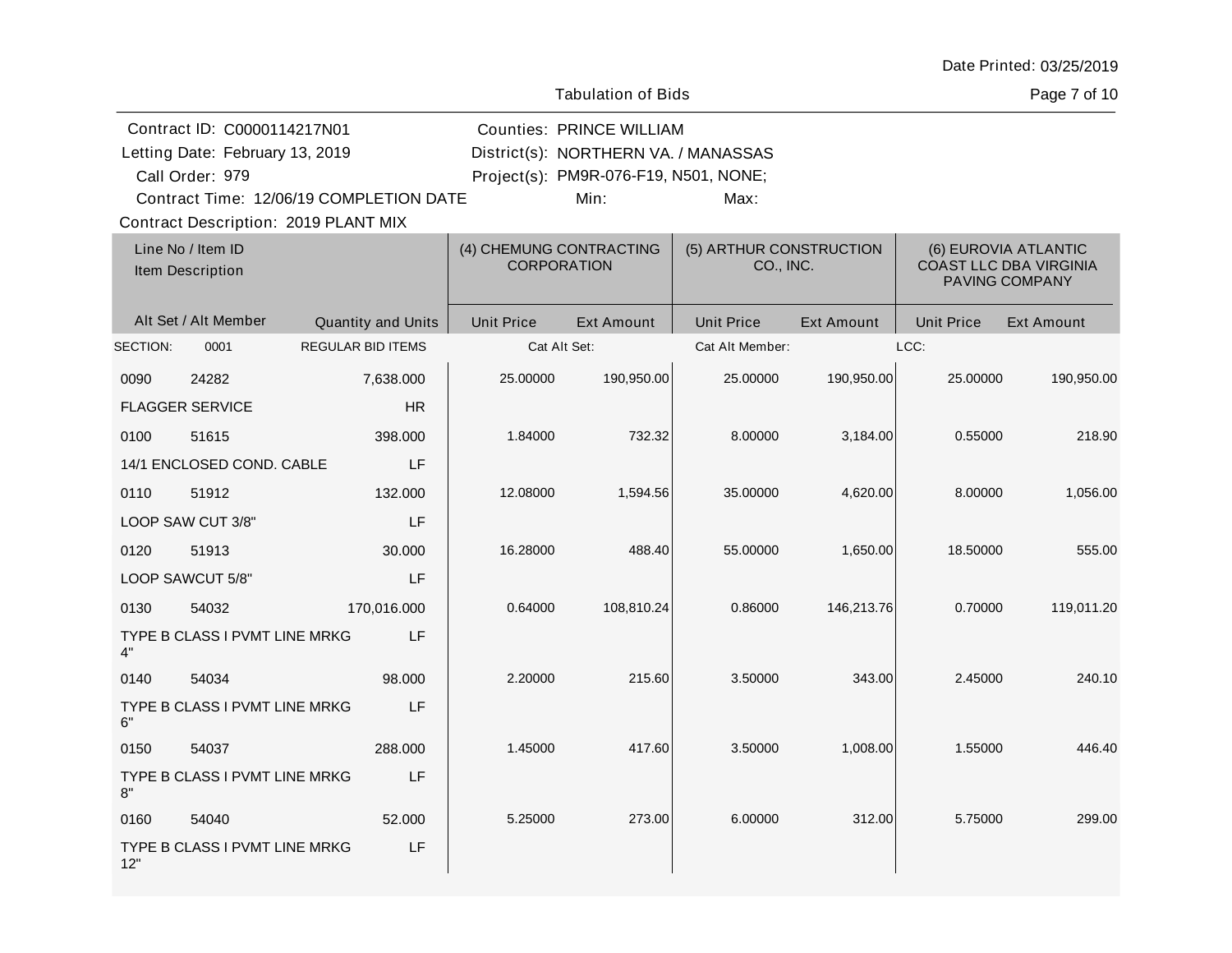Page 8 of 10

|                    | Contract ID: C0000114217N01                 |                                         |                   | <b>Counties: PRINCE WILLIAM</b>               |                   |                                      |                   |                                                                         |  |
|--------------------|---------------------------------------------|-----------------------------------------|-------------------|-----------------------------------------------|-------------------|--------------------------------------|-------------------|-------------------------------------------------------------------------|--|
|                    | Letting Date: February 13, 2019             |                                         |                   | District(s): NORTHERN VA. / MANASSAS          |                   |                                      |                   |                                                                         |  |
|                    | Call Order: 979                             |                                         |                   | Project(s): PM9R-076-F19, N501, NONE;         |                   |                                      |                   |                                                                         |  |
|                    |                                             | Contract Time: 12/06/19 COMPLETION DATE |                   | Min:                                          | Max:              |                                      |                   |                                                                         |  |
|                    | <b>Contract Description: 2019 PLANT MIX</b> |                                         |                   |                                               |                   |                                      |                   |                                                                         |  |
|                    | Line No / Item ID<br>Item Description       |                                         |                   | (4) CHEMUNG CONTRACTING<br><b>CORPORATION</b> |                   | (5) ARTHUR CONSTRUCTION<br>CO., INC. |                   | (6) EUROVIA ATLANTIC<br><b>COAST LLC DBA VIRGINIA</b><br>PAVING COMPANY |  |
|                    | Alt Set / Alt Member                        | Quantity and Units                      | <b>Unit Price</b> | <b>Ext Amount</b>                             | <b>Unit Price</b> | <b>Ext Amount</b>                    | <b>Unit Price</b> | <b>Ext Amount</b>                                                       |  |
| SECTION:           | 0001                                        | <b>REGULAR BID ITEMS</b>                |                   | Cat Alt Set:                                  | Cat Alt Member:   |                                      | LCC:              |                                                                         |  |
| 0170               | 54042                                       | 2,214.000                               | 6.90000           | 15,276.60                                     | 14.95000          | 33,099.30                            | 7.65000           | 16,937.10                                                               |  |
| <b>MARKING 24"</b> | TYPE B CLASS I PAVE. LINE                   | LF                                      |                   |                                               |                   |                                      |                   |                                                                         |  |
| 0180               | 54217                                       | 538.000                                 | 26.60000          | 14,310.80                                     | 36.80000          | 19,798.40                            | 30.00000          | 16,140.00                                                               |  |
|                    | SNOW PLOW. RAISED PAVE.<br>MARKER ASPH.CONC | EA                                      |                   |                                               |                   |                                      |                   |                                                                         |  |
| 0190               | 54402                                       | 2.000                                   | 440.00000         | 880.00                                        | 635.00000         | 1,270.00                             | 500.00000         | 1,000.00                                                                |  |
| <b>SLOW</b>        | NS PAVE, MESSAGE MARKING                    | EA                                      |                   |                                               |                   |                                      |                   |                                                                         |  |
| 0200               | 54404                                       | 4.000                                   | 790.00000         | 3,160.00                                      | 1,100.00000       | 4,400.00                             | 900.00000         | 3,600.00                                                                |  |
| <b>CROSSING</b>    | PVMT MESSAGE MARK. R/R                      | EA                                      |                   |                                               |                   |                                      |                   |                                                                         |  |
| 0210               | 54428                                       | 384,983.000                             | 0.08000           | 30,798.64                                     | 0.01000           | 3,849.83                             | 0.08000           | 30,798.64                                                               |  |
|                    | TEMP. PVMT MRKG, TY. A, 4"                  | LF                                      |                   |                                               |                   |                                      |                   |                                                                         |  |
| 0220               | 54440                                       | 436,000                                 | 3.60000           | 1,569.60                                      | 1.00000           | 436.00                               | 3.85000           | 1,678.60                                                                |  |
|                    | TEMP. PVMT MRKG, TY. A, 24"                 | LF                                      |                   |                                               |                   |                                      |                   |                                                                         |  |
| 0230               | 54574                                       | 35.000                                  | 108.00000         | 3,780.00                                      | 110.00000         | 3,850.00                             | 115.00000         | 4,025.00                                                                |  |
| ARROW TY B, CL I   | PVMT SYMB MRKG SGL TURN                     | EA                                      |                   |                                               |                   |                                      |                   |                                                                         |  |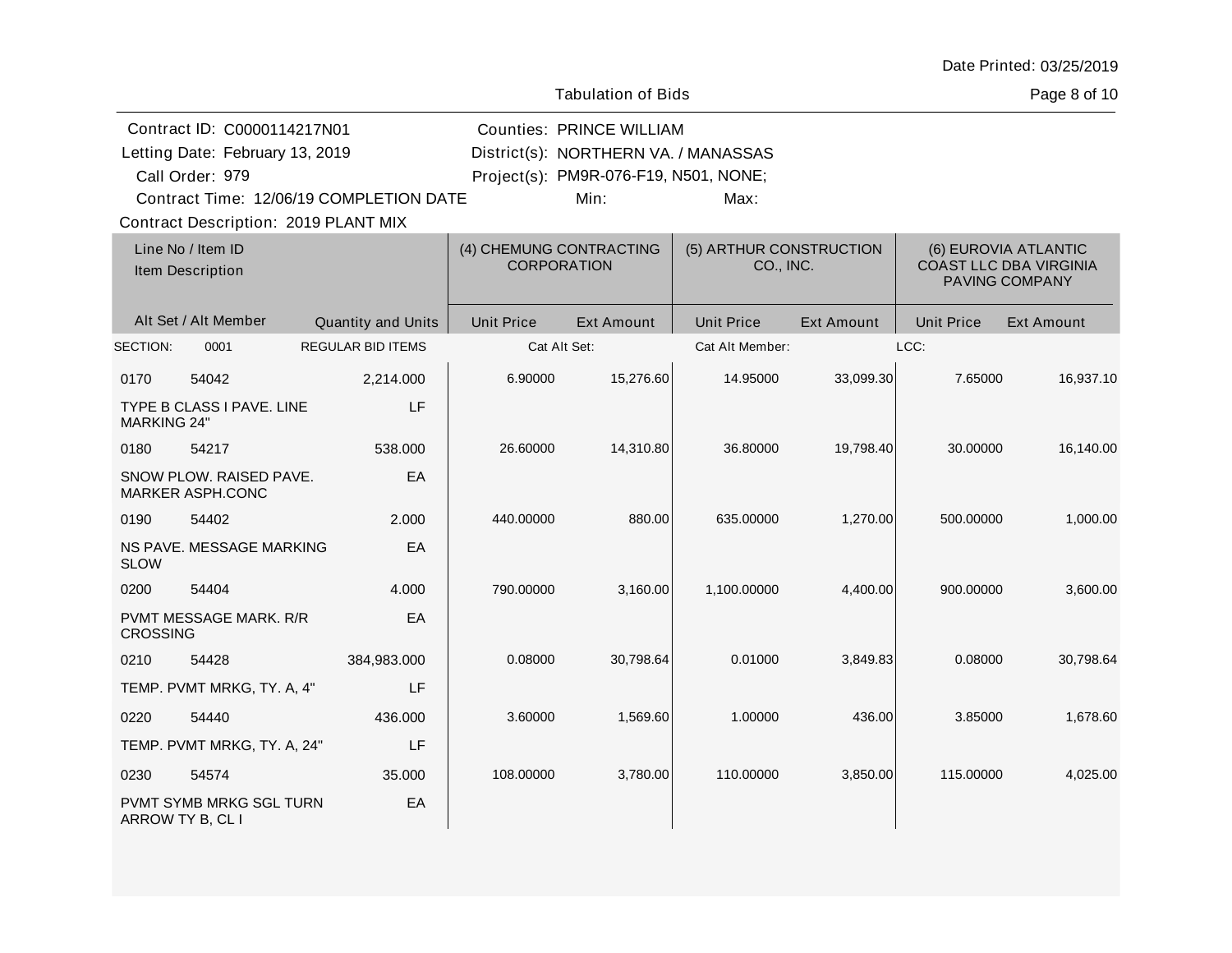Page 9 of 10

|                                       | Contract ID: C0000114217N01     |                                               |                   | <b>Counties: PRINCE WILLIAM</b>       |                   |                                                                         |                   |                   |
|---------------------------------------|---------------------------------|-----------------------------------------------|-------------------|---------------------------------------|-------------------|-------------------------------------------------------------------------|-------------------|-------------------|
|                                       | Letting Date: February 13, 2019 |                                               |                   | District(s): NORTHERN VA. / MANASSAS  |                   |                                                                         |                   |                   |
|                                       | Call Order: 979                 |                                               |                   | Project(s): PM9R-076-F19, N501, NONE; |                   |                                                                         |                   |                   |
|                                       |                                 | Contract Time: 12/06/19 COMPLETION DATE       |                   | Min:                                  | Max:              |                                                                         |                   |                   |
|                                       |                                 | Contract Description: 2019 PLANT MIX          |                   |                                       |                   |                                                                         |                   |                   |
| Line No / Item ID<br>Item Description |                                 | (4) CHEMUNG CONTRACTING<br><b>CORPORATION</b> |                   | (5) ARTHUR CONSTRUCTION<br>CO., INC.  |                   | (6) EUROVIA ATLANTIC<br><b>COAST LLC DBA VIRGINIA</b><br>PAVING COMPANY |                   |                   |
|                                       | Alt Set / Alt Member            | <b>Quantity and Units</b>                     | <b>Unit Price</b> | <b>Ext Amount</b>                     | <b>Unit Price</b> | <b>Ext Amount</b>                                                       | <b>Unit Price</b> | <b>Ext Amount</b> |
| SECTION:                              | 0001                            | <b>REGULAR BID ITEMS</b>                      |                   | Cat Alt Set:                          | Cat Alt Member:   |                                                                         | LCC:              |                   |
| 0240                                  | 54621                           | 7.000                                         | 48.00000          | 336.00                                | 37.00000          | 259.00                                                                  | 52.50000          | 367.50            |
| TY B, CL I                            | PVMT SYMB MRKG YIELD 1'x1.5"    | EA                                            |                   |                                       |                   |                                                                         |                   |                   |
| 0250                                  | 56022                           | 5.000                                         | 15.75000          | 78.75                                 | 2.00000           | 10.00                                                                   | 11.00000          | 55.00             |
|                                       | 1" METAL CONDUIT                | LF                                            |                   |                                       |                   |                                                                         |                   |                   |
|                                       | <b>Section Totals:</b>          |                                               |                   | \$6,492,885.34                        |                   | \$6,497,057.33                                                          |                   | \$6,759,990.32    |
|                                       | Life Cycle Costs:               |                                               |                   |                                       |                   |                                                                         |                   |                   |
|                                       | Section Total with LCC:         |                                               |                   | \$6,492,885.34                        |                   | \$6,497,057.33                                                          |                   | \$6,759,990.32    |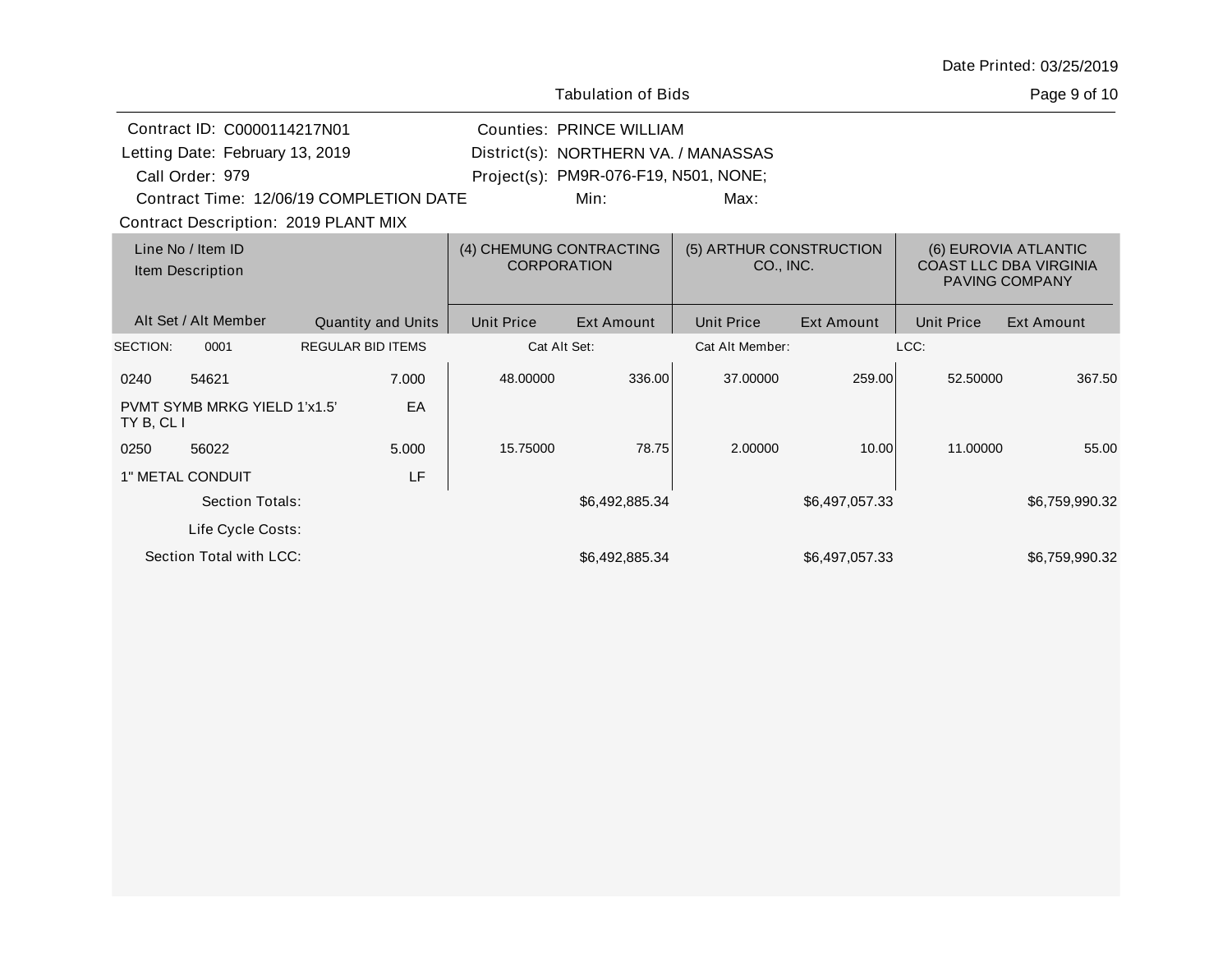Page 10 of 10

| Contract ID: C0000114217N01             |                                                            |                                         | <b>Counties: PRINCE WILLIAM</b> |                                      |                                               |                                      |                   |                   |                                                                                |
|-----------------------------------------|------------------------------------------------------------|-----------------------------------------|---------------------------------|--------------------------------------|-----------------------------------------------|--------------------------------------|-------------------|-------------------|--------------------------------------------------------------------------------|
| Letting Date: February 13, 2019         |                                                            |                                         |                                 | District(s): NORTHERN VA. / MANASSAS |                                               |                                      |                   |                   |                                                                                |
| Call Order: 979                         |                                                            |                                         |                                 |                                      | Project(s): PM9R-076-F19, N501, NONE;         |                                      |                   |                   |                                                                                |
|                                         |                                                            | Contract Time: 12/06/19 COMPLETION DATE |                                 |                                      | Min:                                          | Max:                                 |                   |                   |                                                                                |
|                                         |                                                            | Contract Description: 2019 PLANT MIX    |                                 |                                      |                                               |                                      |                   |                   |                                                                                |
|                                         | Line No / Item ID<br>Item Description                      |                                         |                                 |                                      | (4) CHEMUNG CONTRACTING<br><b>CORPORATION</b> | (5) ARTHUR CONSTRUCTION<br>CO., INC. |                   |                   | (6) EUROVIA ATLANTIC<br><b>COAST LLC DBA VIRGINIA</b><br><b>PAVING COMPANY</b> |
|                                         | Alt Set / Alt Member                                       |                                         | Quantity and Units              | <b>Unit Price</b>                    | <b>Ext Amount</b>                             | <b>Unit Price</b>                    | <b>Ext Amount</b> | <b>Unit Price</b> | <b>Ext Amount</b>                                                              |
| SECTION:                                | 0002                                                       | ALTERNATE BID ITEM                      |                                 |                                      | Cat Alt Set:                                  | Cat Alt Member:                      |                   | LCC:              |                                                                                |
| 0260                                    | 00306                                                      |                                         | 1.000                           | 50.00000                             | 50.00                                         | 100.00000                            | 100.00            | 40.00000          | 40.00                                                                          |
|                                         | NS SELECT MATERIAL SHOULDER<br><b>MAINTENANCE MATERIAL</b> |                                         | <b>TON</b>                      |                                      |                                               |                                      |                   |                   |                                                                                |
|                                         | <b>Section Totals:</b>                                     |                                         |                                 |                                      | \$50.00                                       |                                      | \$100.00          |                   | \$40.00                                                                        |
|                                         | Life Cycle Costs:                                          |                                         |                                 |                                      |                                               |                                      |                   |                   |                                                                                |
|                                         | Section Total with LCC:                                    |                                         |                                 |                                      | \$50.00                                       |                                      | \$100.00          |                   | \$40.00                                                                        |
|                                         |                                                            | <b>Contract Item Totals</b>             |                                 |                                      | \$6,492,935.34                                |                                      | \$6,497,157.33    |                   | \$6,760,030.32                                                                 |
|                                         |                                                            | <b>Contract Time Totals</b>             |                                 |                                      |                                               |                                      |                   |                   |                                                                                |
| <b>Contract Life Cycle Costs Totals</b> |                                                            |                                         |                                 | \$0.00                               |                                               | \$0.00                               |                   | \$0.00            |                                                                                |
| <b>Contract Grand Totals</b>            |                                                            |                                         |                                 | \$6,492,935.34                       |                                               | \$6,497,157.33                       |                   | 6,760,030.32      |                                                                                |
|                                         |                                                            |                                         |                                 |                                      |                                               |                                      |                   |                   |                                                                                |

Tabulation of Bids

( ) indicates item is bid as Lump Sum